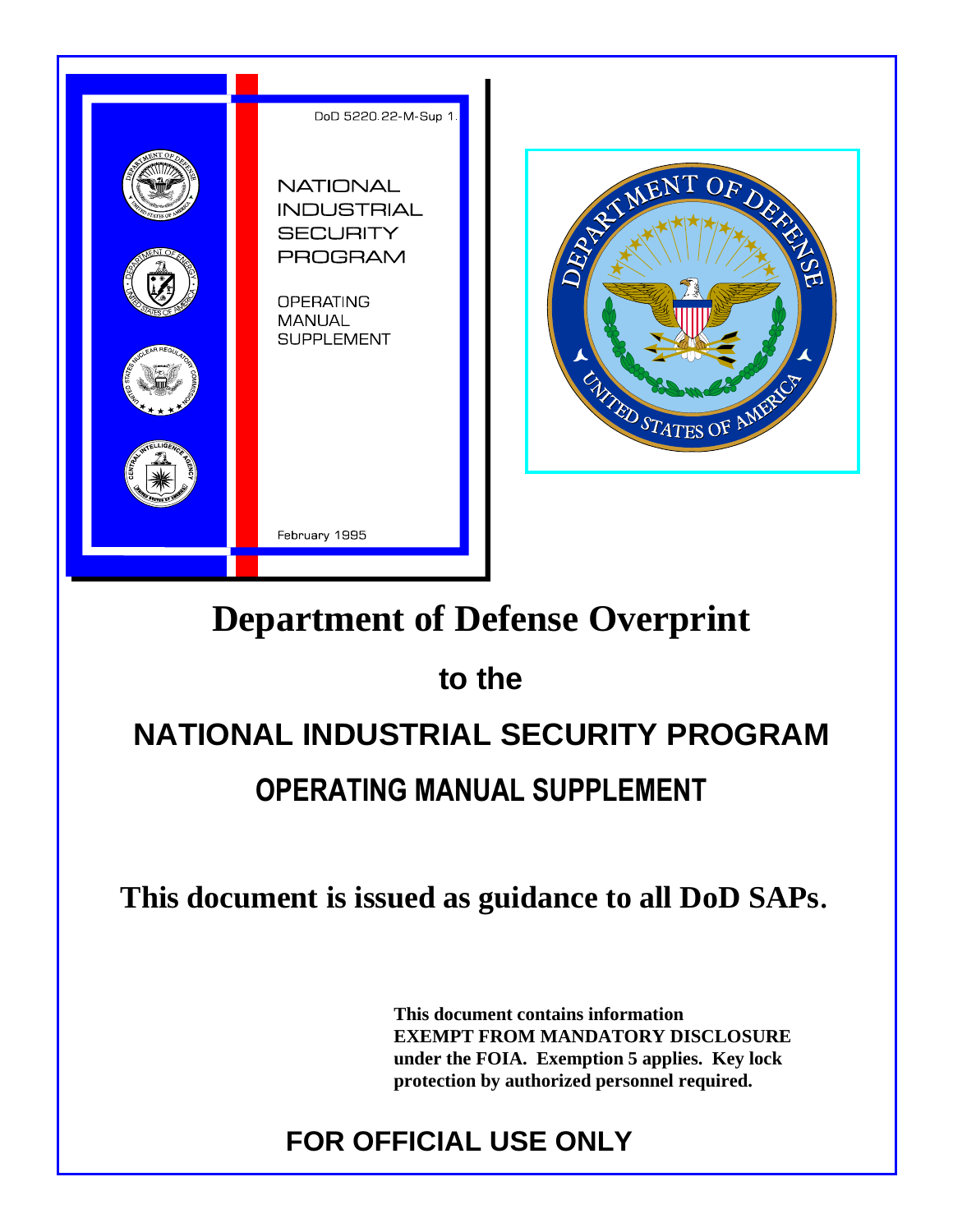WASHINGTON, D.C. 20301-2000

POLICY

January 14, 1998

## Department of Defense National Industrial Security Program Supplement Overprint

#### **FOREWORD**

In December 1994, the Under Secretary of Defense (Policy) signed the first National Industrial Security Program (NISP) Operating Manual Supplement (NISPOMSUP). The document outlined enhanced security requirements, procedures, and options to the National Industrial Security Program Operating Manual (NISPOM) Baseline for certain types of activities that require protection beyond the Baseline, including:

Acquisition, Intelligence and Operations and Support Special Access Programs (SAPs) and SAPtype compartmented efforts approved by the Executive Branch;

Secret and Top Secret critical Restricted Data (RD); and

Sensitive Compartmented Information (SCI) or other Director of Central Intelligence (DCI) SAPtype compartmented programs, which protect intelligence sources and methods.

The NISPOMSUP is an interagency document applicable to the entire Executive Branch -- not just the Department of Defense (DoD). At the time of its publication, DoD Components were authorized to issue separate implementers to refine, explain, and codify the unique requirements of formally established SAPs. With this document, the DoD is issuing a single Overprint for the entire Department. Publishing this NISPOMSUP Overprint represents the culmination of the efforts of industry representatives, the interagency SAP Security Standards Working Group, and the Military Services. It does not add requirements; it clarifies existing ones and provides for uniform implementation of standards across the Department.

The provisions of the NISPOMSUP and this Overprint apply to all DoD agencies, organizations, and contractors participating in the administration or performance of DoD SAPs covered by the NISPOMSUP. It also applies to other Government organizations that, by agreement, operate DoD SAPs. This NISPOMSUP Overprint will not be further supplemented with additional security requirements in security classification or procedures guides, security plans, or similar procedural documents. Individual written OPSEC security measures for specific SAPs may be negotiated.

The Overprint text, shown in bold Arial font, provides information that did not appear in the original NISPOMSUP, but has been added to clarify or explain a given requirement. If doubt exists concerning a specific provision of the document, contractors should consult the Program Security Officer (PSO) to resolve the issue before taking action or expending program-related funds.

To facilitate reciprocity, standards within this Overprint are categorized to be consistent with the three SAP protection levels: Waived, Unacknowledged and Acknowledged. Major NISPOMSUP options in this Overprint are annotated with a " $\sqrt{ }$ " for each category to which a particular option applies, changing that option to a standard. These protection standards may be waived through the following procedures:

Waivers "down" to lessen or decrease the SAP standards contained in this NISPOMSUP Overprint must be approved by the appropriate SAP Central Office or designated flag-level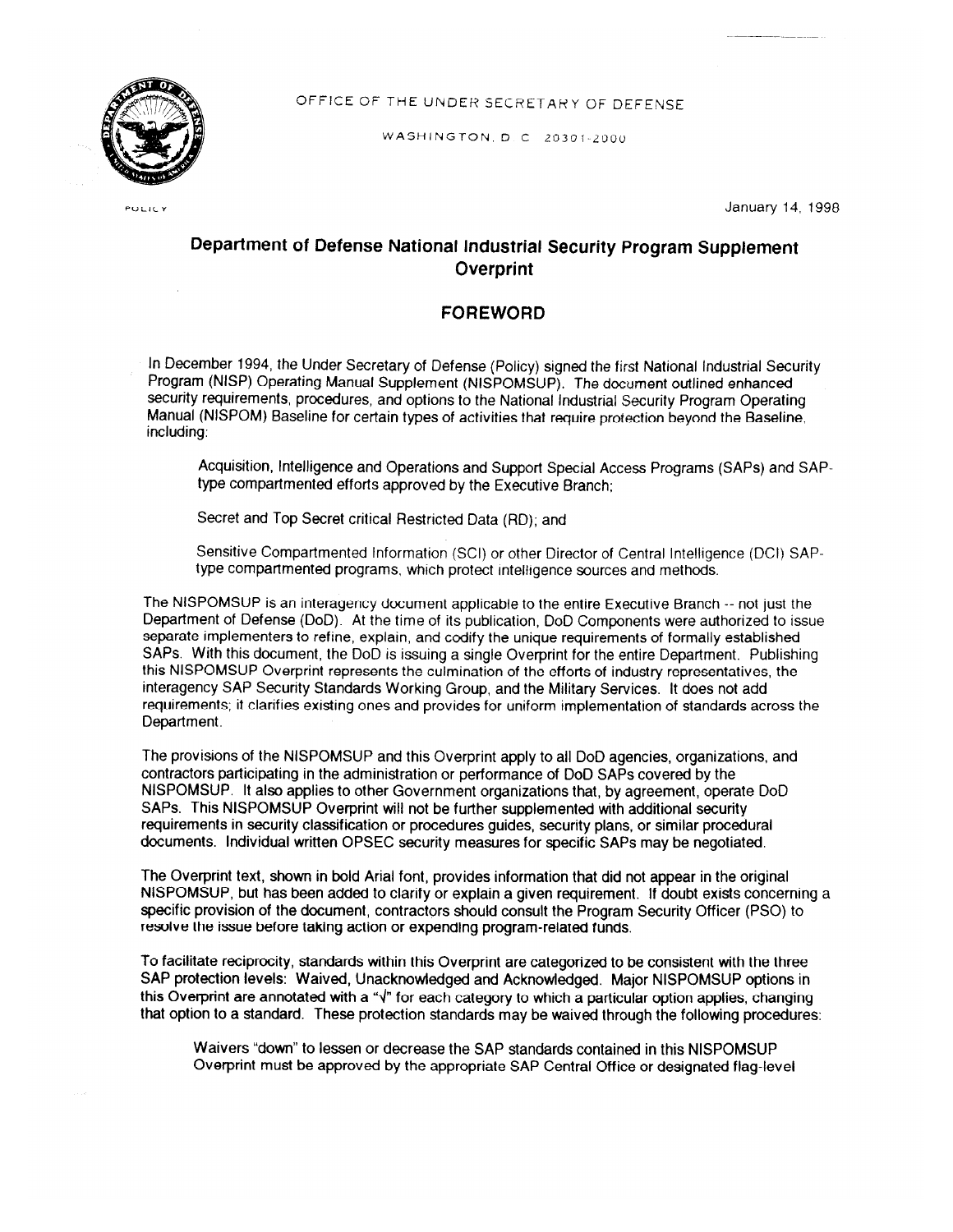official (e.g., general, admiral, member of the senior executive service (SES) or senior intelligence service (SIS)). Waivers "down" must be registered with the organization's SAP central office during the time the waiver is in force. The Director, DoD SAP Coordination Office (SAPCO) must be notified in writing of the exact content of the waiver.

Waivers "up" to increase or expand individual SAP protective measures must be approved by the DoD SAPCO acting for the SAP Oversight Committee (SAPOC). In an emergency, a flaglevel official may authorize a waiver "up." The Director or Deputy Director of the DoD SAPCO must be informed of this action within ten working days. All waivers ("up" and "down"), to include those temporarily imposed, will be reported to the SAPOC during the annual SAP revalidation.

Applying "commensurate protective measures" to a particular SAP means that equivalent protections are being used rather than following the exact wording of the NISPOMSUP Overprint. An example might be using a "commensurate protective measure" for the requirement in 9-201a, which states, in part, that for secure working area walls, "Building materials shall offer penetration resistance to, and evidence of, unauthorized entry... Construction shall meet local building codes." A SAP located in an underground facility chiseled from solid rock may not meet "local building codes;" however, after considering the penetration resistance provided by the rock, a cognizant authority could approve the facility construction as providing protection commensurate with the requirement described in paragraph 9-201a. The use of "commensurate protective measures" is a risk-management decision, which is delegated to Componentlevel security professionals in the grade of GS-14 or above, or military equivalent.

Appendix F provides formats which are designed for use by SAPs to (1) facilitate standardization under the NISP; (2) eliminate redundant requirements as mandated by E.O. 12829; and (3) standardize procedures as stated in Recommendation # 2 of the Commission on Protecting and Reducing Government Secrecy. These formats should serve as guides until appropriate forms are developed. The formats are not intended to replace forms, which are currently approved under the Paperwork Reduction Act.

Submit comments and suggestions for improvement to

 $\sim$   $\sim$ 

Richard F. Williams, CPP Director, Special Programs, OUSD(P) The Pentagon, Room 3C285 Washington, D.C. 20301

Adherence to the standards set forth in this NISPOMSUP Overprint will ensure compliance with nationallevel policy; serve to implement Recommendation # 2 of the Commission on Protecting and Reducing Government Secrecy; and allow for general and specific reciprocity among and between SAPs of the same sensitivity level. General reciprocity applies if a SAP operates at the full levels of protection of the Overprint. Specific reciprocity allows specifically identified areas of reciprocity for those programs which operate with waivers, or programs which have exercised "commensurate protective measures." Specific reciprocity requires mutual agreement.

to Dell 2

Linton Wells II Deputy to USD(P) for Policy Support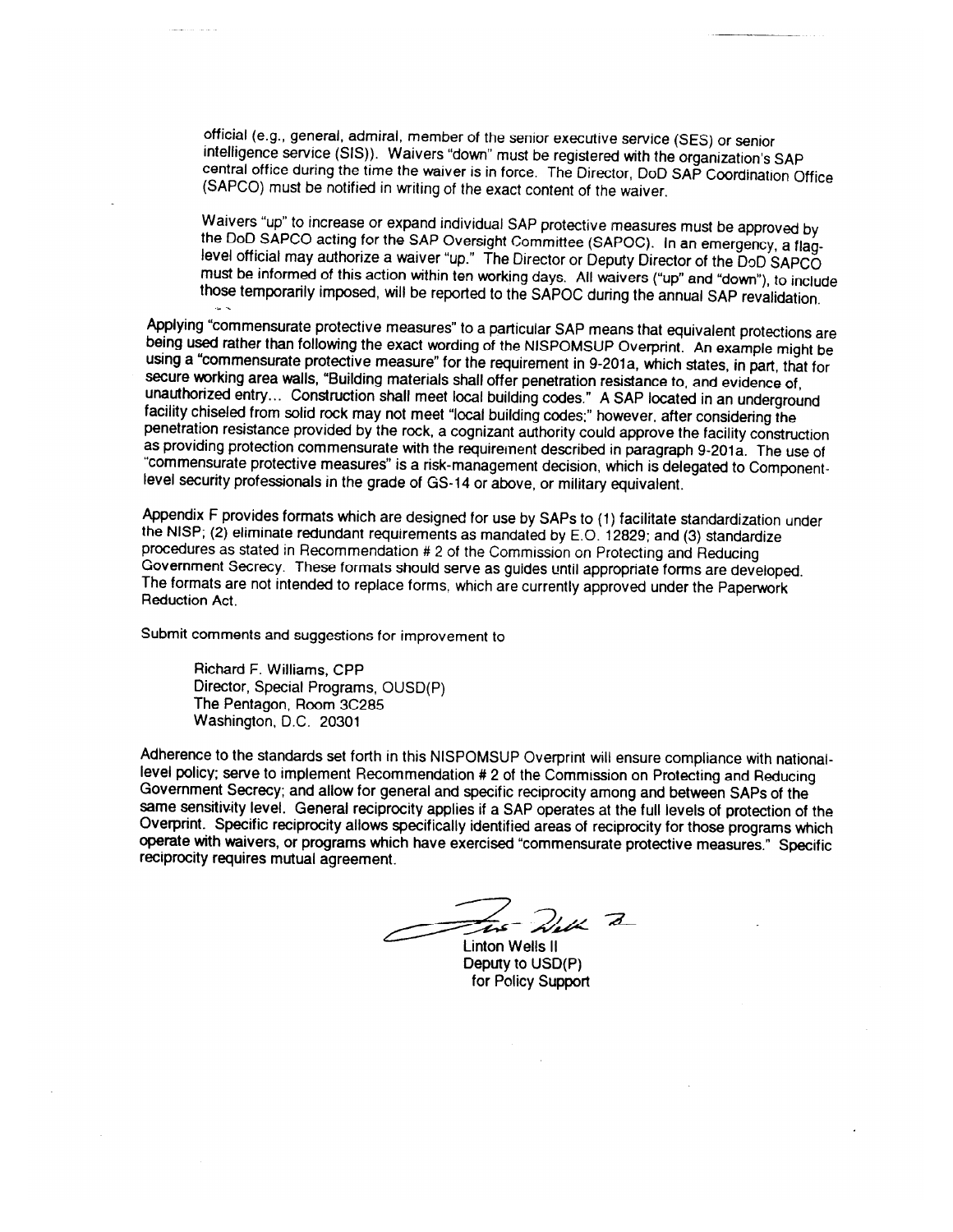## **NISPOM Supplement (NISPOMSUP) Overprint** *A key to understanding the Overprint*

There are a number of different fonts and typefaces used within the NISPOMSUP Overprint. This page provides a key to understanding the Overprint. If you are not thoroughly familiar with the style and layout of the Overprint, please study the example provided below prior to proceeding. NOTE: As you read the Overprint remember that since the NISPOMSUP was coordinated and approved as an interagency document, all language in the original NISPOMSUP remains unchanged. Also, since the NISPOMSUP is a supplement to the Baseline NISP Operating Manual (NISPOM), any section that has not been supplemented within the Overprint remains governed by Baseline NISPOM requirements.



On the following page is a table listing each NISPOMSUP option, where the option is found in the NISPOMSUP Overprint, and the level of SAP to which the individual option applies.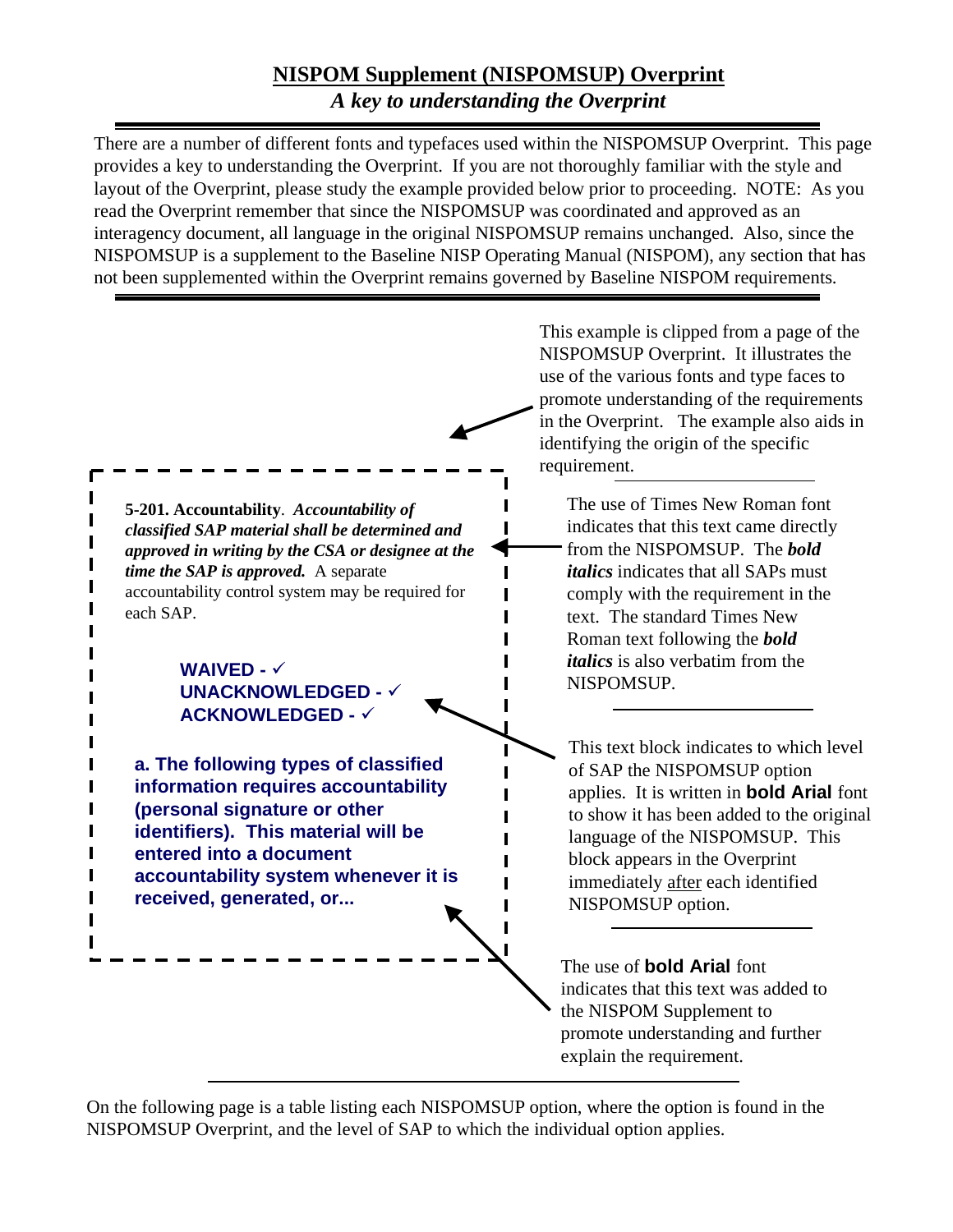## **SECURITY REQUIREMENTS MENU OF OPTIONS**

| <b>OPTION</b> | <b>NISPOM-</b> | <b>OVERPRINT</b> |                                                           |                                                                                                                             |               |
|---------------|----------------|------------------|-----------------------------------------------------------|-----------------------------------------------------------------------------------------------------------------------------|---------------|
| No.           | <b>SUP</b>     | PAGE NO.         | <b>TITLE</b>                                              | <b>REMARKS</b>                                                                                                              | <b>LEVELS</b> |
| 1.            | $1 - 201$      | $1 - 2 - 2$      | <b>Standard Operating</b><br>Procedures (SOP)             | Prepare a comprehensive program SOP                                                                                         | W.U.A         |
| 2.            | 1-202          | $1 - 2 - 3$      | Badging                                                   | PSO approved badging system for<br>program areas                                                                            | W,U,A         |
| 3.            | $1 - 204$      | $1 - 2 - 4$      | <b>Two Person Integrity</b><br>(TPI)                      | Two Person Integrity with PSO approval                                                                                      | W             |
| 4.            | 1-206.c.       | $1 - 2 - 5$      | <b>Prime Contractor</b><br>Representative                 | Prime contractor may be present and<br>participate in subcontractor reviews                                                 | W,U           |
| 5.            | 1-206.e.       | $1 - 2 - 5$      | <b>Contractor Reviews</b>                                 | Government prescribed contractor review<br>intervais                                                                        | W, U, A       |
| 6.            | $1-206.1$ .    | $1 - 2 - 5$      | <b>Team Reviews</b>                                       | Reviews by more than one PSO with<br>consent of Government and contractor                                                   | W,U,A         |
| 7.            | $1 - 300.$ e.  | $1 - 3 - 1$      | <b>Foreign Travel</b>                                     | PSO may require reporting of all travel<br>outside the U.S.; supplemental report may<br>be required.                        | W, U, A       |
| 8.            | $2-100.a.$     | $2 - 1 - 1$      | <b>Facility Clearance - CSA</b>                           | Program Executive Agent may carve-in or<br>carve-out CSA                                                                    | W,U           |
| 9.            | $2 - 100.c.$   | $2 - 1 - 1$      | <b>Contract Association</b><br>with CSA                   | Association may be restricted and<br>classified                                                                             | W,U           |
| 10.           | $2 - 201.b.$   | $2 - 2 - 1$      | Program Access<br><b>Requirements</b>                     | PSO may authorize access if PR is<br>outside the 5 year scope                                                               | W,U,A         |
| 11.           | $2-201.d.$     | $2 - 2 - 2$      | <b>Access Criteria and</b><br><b>Evaluation Process</b>   | PSQ completion and access evaluation<br>may be required at the activity                                                     | W,U,A         |
| 12.           | $2 - 202.a.$   | $2 - 2 - 4$      | <b>Supplemental Measures</b><br>and Polygraph             | Polygraph may be required for access or<br>interim access pending PR completion                                             | W,U,A         |
| 13.           | $2 - 205$      | $2 - 2 - 5$      | <b>Agent of the Government</b>                            | Government may designate a contractor<br>nominated as an Agent of the<br>Government                                         | W, U, A       |
| 14.           | $3 - 101.b.$   | $3 - 1 - 2$      | <b>Security Training</b>                                  | Professional AIS training may be required<br>of all contractor ISSRs                                                        | W,U,A         |
| 15.           | $3 - 103$      | $3 - 1 - 4$      | <b>Refresher Briefings</b>                                | PSO may require a record be kept of<br><b>briefings</b>                                                                     | W, U, A       |
| 16.           | 4-200          | $4 - 2 - 1$      | <b>SAP Markings</b>                                       | SAP material will be marked and<br>controlled as specified by the PSO                                                       | W,U,A         |
| 17.           | $4 - 202$      | $4 - 2 - 2$      | <b>Engineer's Notebooks</b>                               | PSO may impose additional requirements                                                                                      | W,U,A         |
| 18.           | $5 - 201$      | $5 - 2 - 1$      | <b>Accountability</b>                                     | A separate control system may be<br>required for each SAP                                                                   | W,U,A         |
| 19.           | $5 - 202$      | $5 - 2 - 2$      | <b>Annual Inventory</b>                                   | May be required for classified SAP<br>material with a written report of<br>discrepancies                                    | W, U, A       |
| 20.           | 5-203          | $5 - 2 - 2$      | <b>Collateral Material</b>                                | May be transferred in or out of a SAP                                                                                       | W, U, A       |
| 21.           | 5-403          | $5 - 4 - 2$      | Secure Facsimile and/or<br><b>Electronic Transmission</b> | May be used for SAP as approved by<br>PSO; may require receipting                                                           | W, U, A       |
| 22.           | 5-404          | $5 - 4 - 2$      | <b>U.S. Postal Mailing</b>                                | Mailing channels may be established as<br>approved by the PSO                                                               | W,U,A         |
| 23.           | 5-600          | $5 - 6 - 1$      | Reproduction                                              | Equipment may require PSO approval;<br>written procedures may be required; PSO<br>approval may be required for TS           | W, U, A       |
| 24.           | 5-700          | $5 - 7 - 1$      | <b>Disposition</b>                                        | CPSOs may be required to inventory,<br>dispose of, request retention, or return for<br>disposition all SAP-related material | W, U, A       |
| 25.           | 5-701          | $5 - 7 - 1$      | Retention                                                 | Contractor may be required to submit a<br>retention request to the CO via the PSO.                                          | W,U,A         |
| 26.           | 5-702          | $5 - 7 - 1$      | <b>Destruction</b>                                        | Two Person Destruction of classified may<br>be required; non-accountable waste may<br>be destroyed by a single person       | W, U, A       |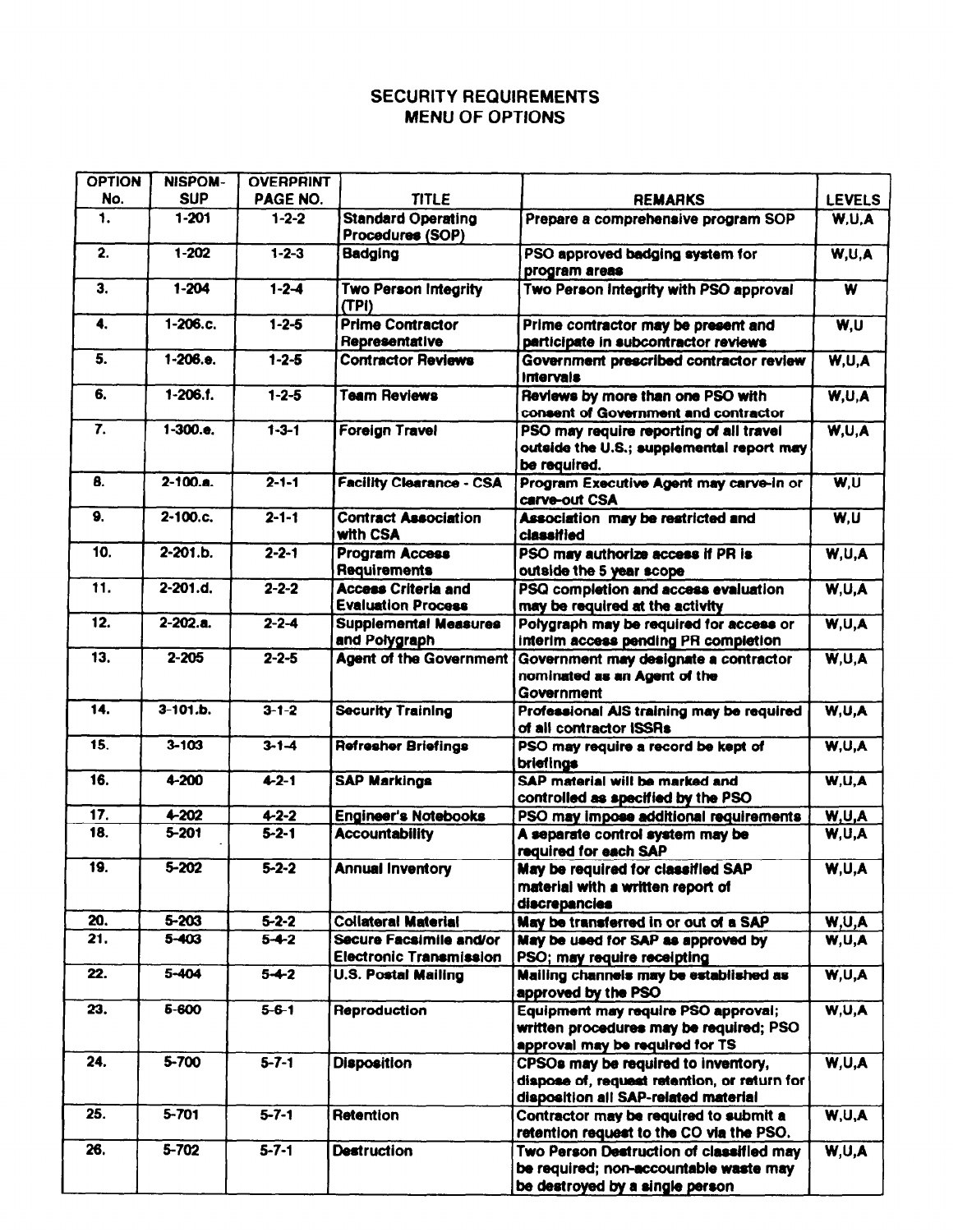## **SECURITY REQUIREMENTS MENU OF OPTIONS**

| <b>OPTION</b>     | <b>NISPOM-</b>            | <b>OVERPRINT</b> |                                                                      |                                                                                                                |               |
|-------------------|---------------------------|------------------|----------------------------------------------------------------------|----------------------------------------------------------------------------------------------------------------|---------------|
| No.               | <b>SUP</b>                | PAGE NO.         | <b>TITLE</b>                                                         | <b>REMARKS</b>                                                                                                 | <b>LEVELS</b> |
| $\overline{27}$ . | $5 - 800$                 | $5 - 8 - 1$      | <b>Special Access Program</b><br><b>Facility</b>                     | Contractor may be required to establish<br>approved SAPF prior to commencing<br>work                           | W, U, A       |
| 28.               | $5 - 801.1$ .             | $5 - 8 - 1$      | <b>SAPF Physical Security</b>                                        | Unique physical security requirements<br>may be established on a case-by-case<br>basis                         | W, U, A       |
| 29.               | $5 - 802.a.$              | $5 - 8 - 2$      | <b>SAPF Physical Security</b><br><b>Standards</b>                    | DCID 1/21-like standards may be required<br>for a SAPF                                                         | W, U, A       |
| 30.               | 5-802.b.                  | $5 - 8 - 2$      | <b>SAPF Physical Security</b><br><b>Standards</b>                    | <b>NISPOM closed area standards may be</b><br>applied with DCID 1/21-like STC standards                        | W, U, A       |
| 31.               | $5 - 802.c.$              | $5 - 8 - 2$      | <b>SAPF Physical Security</b><br><b>Standards</b>                    | PSO may approve baseline construction<br>as additional option for some areas                                   | W, U, A       |
| 32.               | 5-803                     | $5 - 8 - 2$      | <b>SAP Secure Working</b><br><b>Areas</b>                            | PSO may approve any area with options<br>for providing sound protection                                        | W,U,A         |
| 33.               | 5-804                     | $5 - 8 - 2$      | <b>Temporary SAPF</b>                                                | PSO may accredit a temporary SAPF                                                                              | W, U, A       |
| 34.               | 5-806.c                   | $5 - 8 - 3$      | <b>Technical Surveillance</b><br>Countermeasures survey              | <b>TSCM</b> may be required for a<br>reinstatement of previously accredited<br><b>SAPF</b>                     | W, U, A       |
| 35.               | 5-807                     | $5 - 8 - 3$      | <b>Prohibited Items</b>                                              | Magnetic media entering or leaving SAPF<br>may require PSO approval                                            | W, U, A       |
| 36.               | 6-106                     | $6 - 1 - 2$      | <b>Visitor Record</b>                                                | Separate program visitor record may be<br>required; retention may be required                                  | W,U,A         |
| $\overline{37}$ . | $7 - 102$                 | $7 - 1 - 2$      | <b>Security Agreements</b>                                           | <b>Requirements for subcontracting</b><br>security requirements agreements                                     | W, U, A       |
| 38.               | $11 - 301$                | $11 - 3 - 1$     | <b>Independent Research</b><br>and Development<br>document retention | Contractor may be allowed to retain<br>classified material; sanitization may be<br>required                    | W, U, A       |
| 39.               | $11 - 400$                | $11-4-1$         | <b>Operations Security</b>                                           | <b>Employing OPSEC cover techniques may</b><br>be required                                                     | W, U, A       |
| 40.               | 11-500                    | $11 - 5 - 1$     | Counterintelligence<br><b>Support</b>                                | Analysis of foreign intelligence threats<br>and risks to programs                                              | W, U, A       |
| 41.               | $11 - 501$                | $11-5-1$         | <b>Countermeasures</b>                                               | Security countermeasures for SAPs may<br>be required                                                           | W, U, A       |
| 42.               | 11-700                    | $11 - 7 - 1$     | Close-out of a SAP                                                   | Contractor may be required to submit a<br>termination plan                                                     | W, U, A       |
| 43.               | 11-701                    | $11 - 7 - 1$     | <b>SAP Secure</b><br><b>Communications</b>                           | Secure communications network and/or<br>data network linking may be used                                       | W, U, A       |
| 44.               | <b>DCIDs</b><br>$1 - 100$ | $1 - 1 - 1$      | <b>DCID-like Standards</b>                                           | <b>Director of Central Intelligence Directives</b><br>(DCID) may be imposed for SCI within a<br><b>DoD SAP</b> | W, U, A       |
| 45.               | <b>DCIDs</b><br>$1 - 101$ | $1 - 1 - 2$      | <b>DCID-like standards</b>                                           | DCID-like standards may be applied to a<br>DoD SAP only with SAPOC approval                                    | W, U, A       |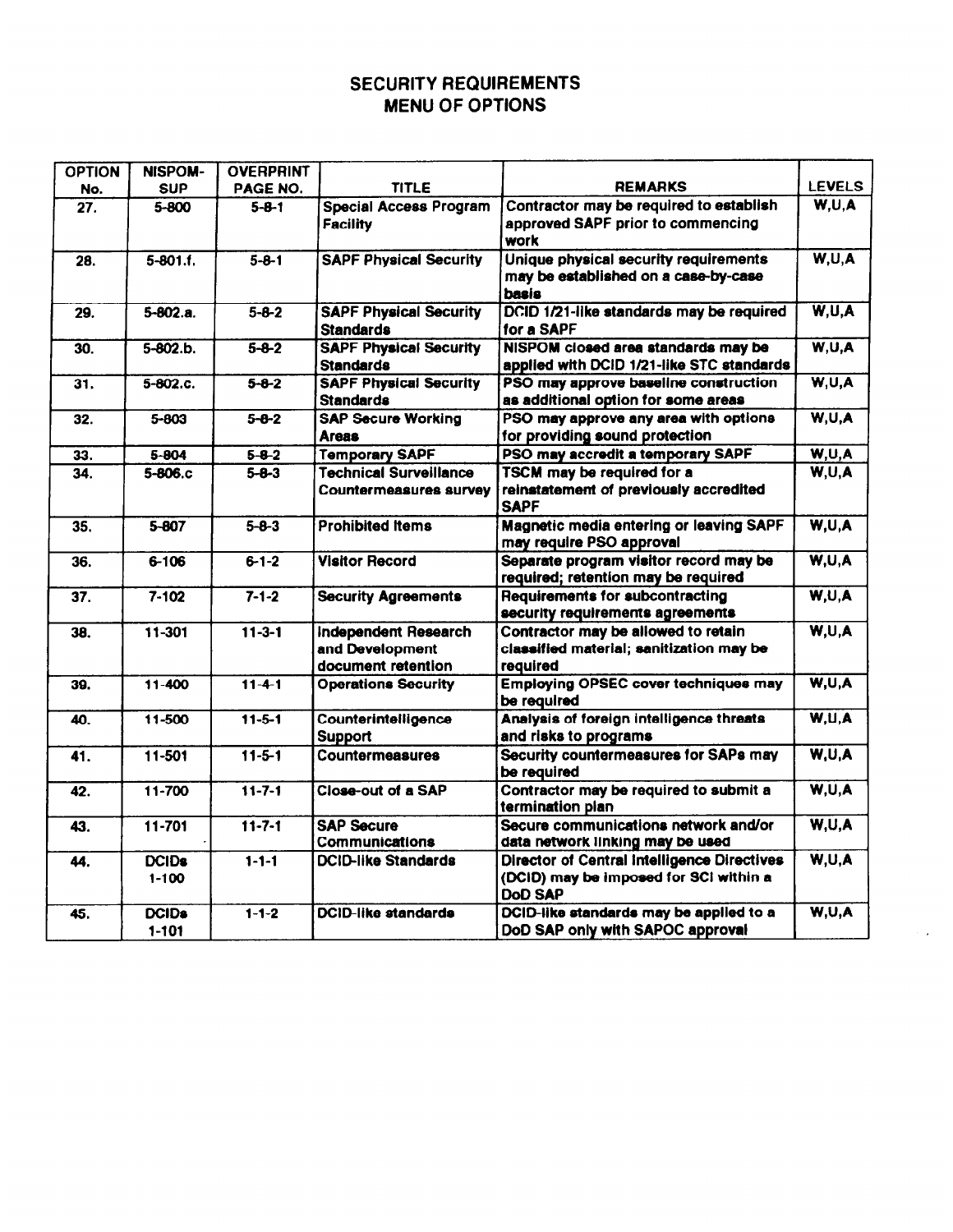#### **FOREWORD**

I am pleased to promulgate this inaugural edition of the Supplement to the National Industrial Security Program Operating Manual (NISPOMSUP). It provides the enhanced security requirements, procedures, and options to the National Industrial Security Program Operating Manual (NISPOM) for:

Critical Restricted Data (RD) classified at the Secret and Top Secret levels;

Special Access Programs (SAPs) and SAP-type compartmented efforts established and approved by the Executive Branch;

Sensitive Compartmented Information (SCI) or other DCI SAP-type compartmented programs under the Director of Central Intelligence which protect intelligence sources and methods; and

Acquisition, Intelligence, and Operations and Support SAPs.

This Supplement is applicable to contractor facilities located within the United States, its Trust Territories and Possessions. In cases of inconsistencies between the NISPOM (baseline) and this Supplement as imposed by a Cognizant Security Agency (CSA), as defined herein, the Supplement will take precedence.

The NISPOM Supplement has been written as a menu of options. Throughout this NISPOMSUP it is understood that whenever a security option is specified for a SAP by the Government Program Security Officer (PSO), his or her authority is strictly based on the security menu of options originally approved in writing by the CSA, or designee. CSAs may delegate such responsibility for the implementation of SAP security policies and procedures. Since SAPs have varying degrees of security based on sensitivity and threat, all programs may not have the same requirements. When a security option is selected as a contract requirement, it becomes a "shall" or "will" rather than a "may" in this document. Bold and italicized print denotes contractor security requirements, except in chapter titles and paragraphs.

The Director of Central Intelligence Directives (DCIDs), which prescribe procedures for the DCI Sensitive Compartmented Information (SCI) or other SAP-type DCI programs also set the upper standard of security measures for programs covered by this Supplement. DCIDs may be used by any SAP program manager with approval from the CSA. Specific security measures that are above the DCIDs (noted by asterisks) shall be approved by the CSA or designee. **NOTE: For DoD this is specified in this Overprint.**

The provisions of this NISPOMSUP apply to all contractors participating in the administration of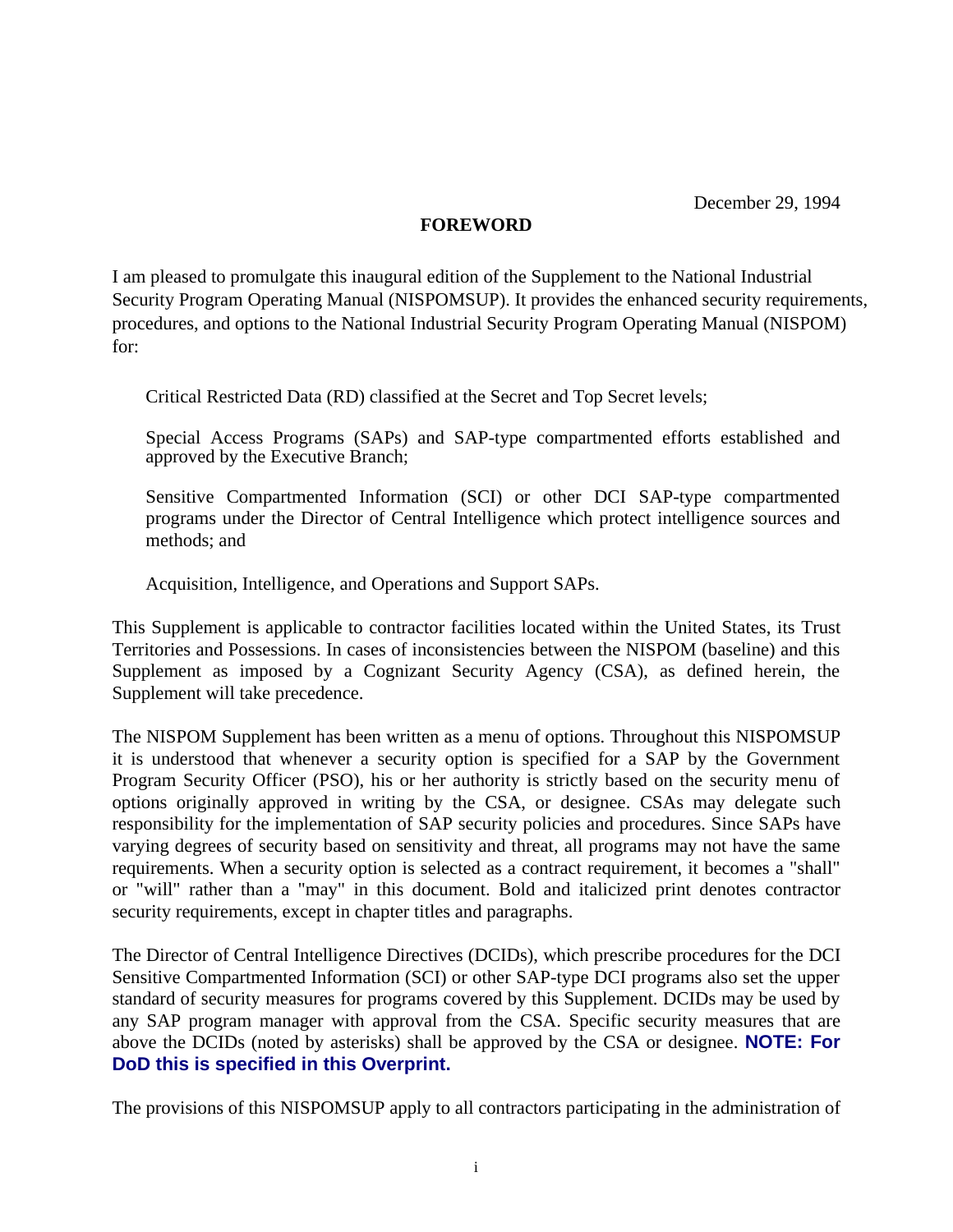of programs covered by this Supplement. In cases of doubt over the specific provisions, the contractor should consult the PSO prior to taking any action or expending program-related funds. In cases of extreme emergency requiring immediate attention, the action taken should protect the Government's interest and the security of the program from compromise.

This NISPOMSUP is intended to be a living document. Users are encouraged to submit changes through their CSA to the Executive Agent's designated representative at the follo wing address:

> Department of Defense ODTUSD(P)PS **ATTN: Director Special Programs** The Pentagon, Room 3C285 Washington, D.C. 20301-2200

This NISPOMSUP will be reviewed and updated as necessary, but in any case no more than one year from the date of publication.

 $\frac{1}{2}$  of Strache

Walter B. Slocombe Under Secretary of Defense (Policy)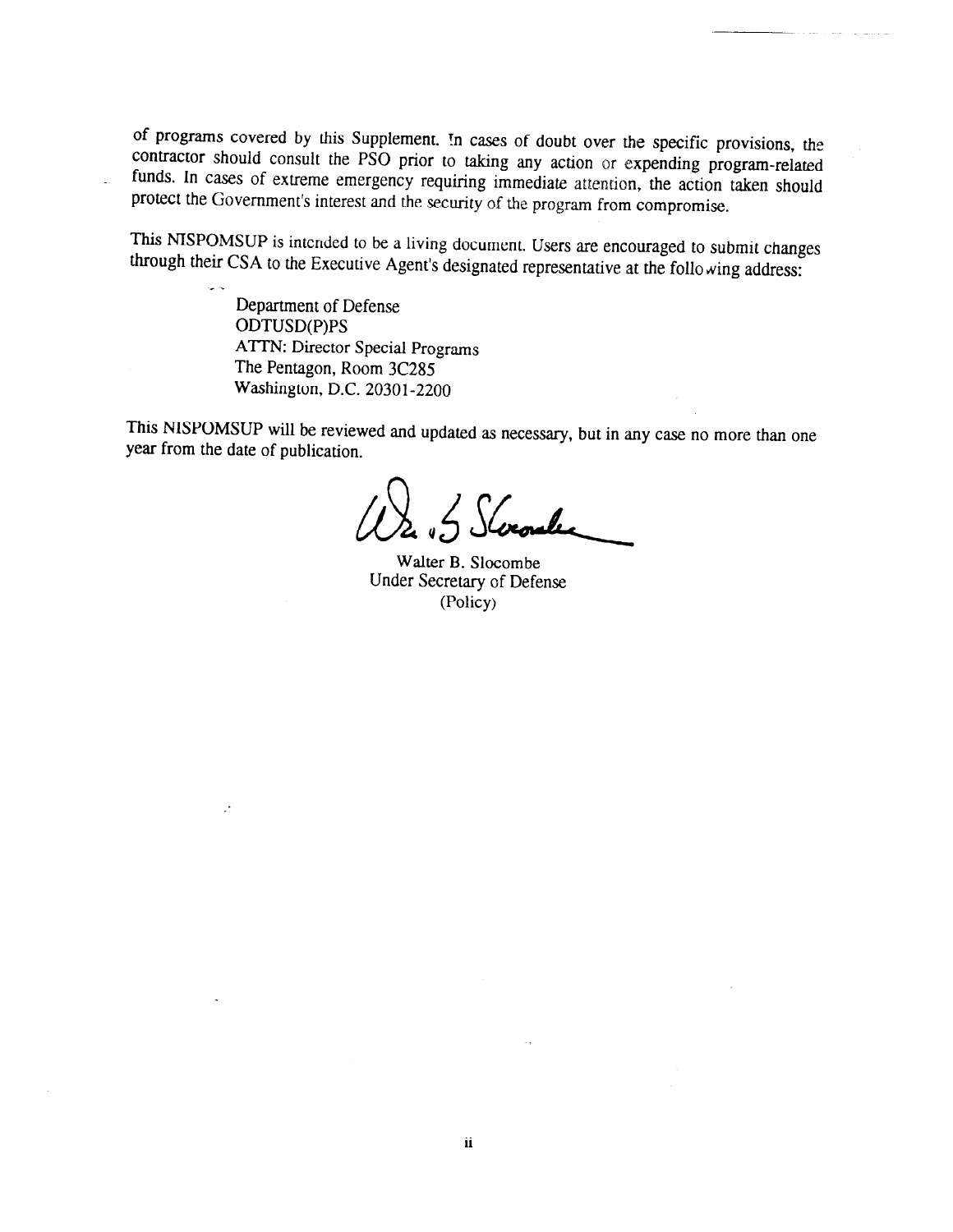## **TABLE OF CONTENTS**

## **CHAPTER 1. GENERAL PROVISIONS AND REQUIREMENTS**

| Page |
|------|
|      |
|      |
|      |

## **CHAPTER 2. SECURITY CLEARANCES**

## **CHAPTER 3. SECURITY TRAINING AND BRIEFINGS**

#### **CHAPTER 4. CLASSIFICATION AND MARKING**

## **CHAPTER 5. SAFEGUARDING CLASSIFIED INFORMATION**

## **CHAPTER 6. VISITS AND MEETINGS**

| Section 1. Visits. |  |
|--------------------|--|
|                    |  |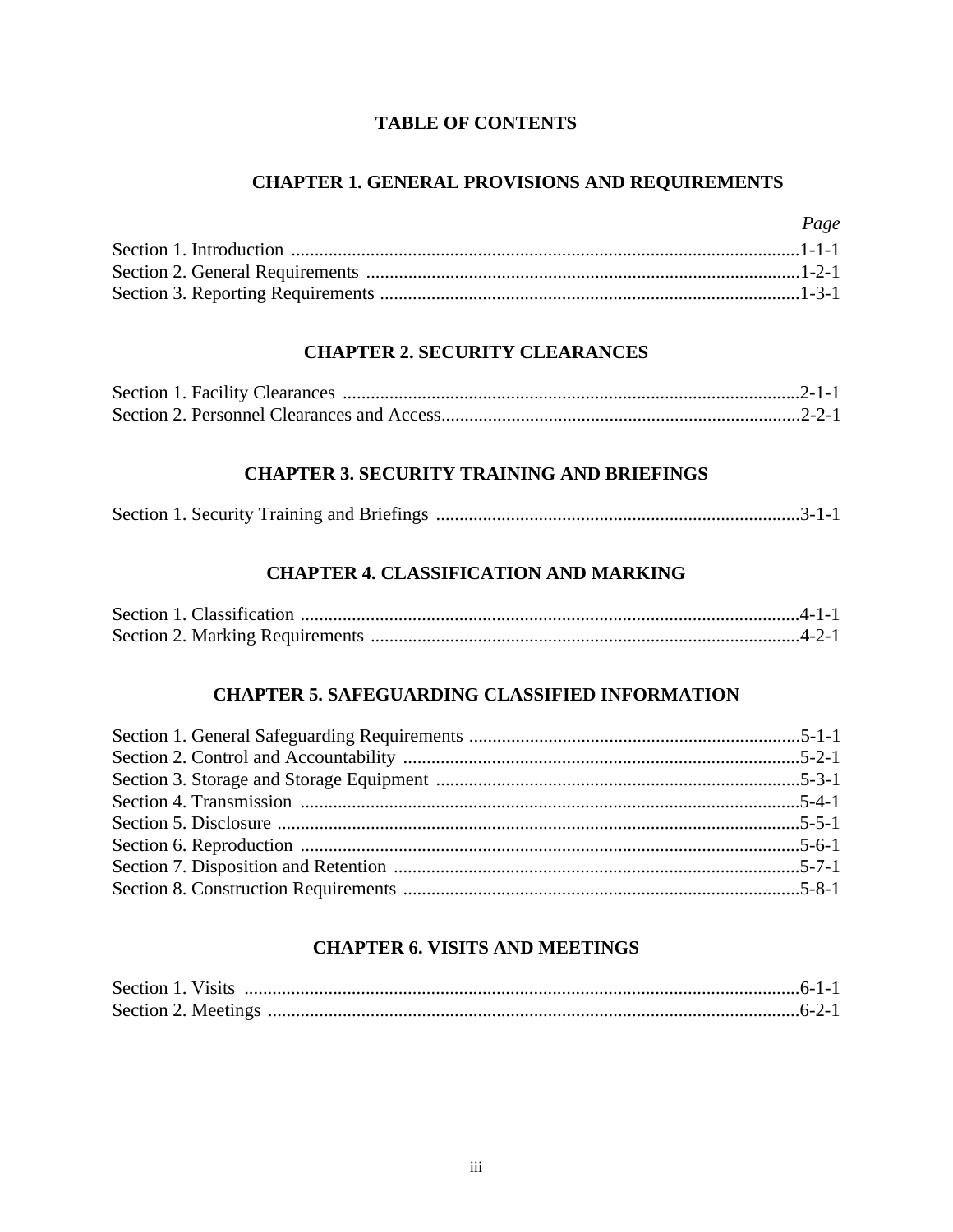#### **TABLE OF CONTENTS**

## **CHAPTER 7. SUBCONTRACTING**

*Page*

## **CHAPTER 8. AUTOMATED INFORMATION SYSTEMS**

## **CHAPTER 9. RESTRICTED DATA**

## **CHAPTER 10. INTERNATIONAL SECURITY REQUIREMENTS**

|--|--|--|--|--|

## **CHAPTER 11. MISCELLANEOUS**

| Section 6. Decompartmentation, Disposition, and Technology Transfer 11-6-1 |
|----------------------------------------------------------------------------|
|                                                                            |
|                                                                            |

#### **APPENDICES**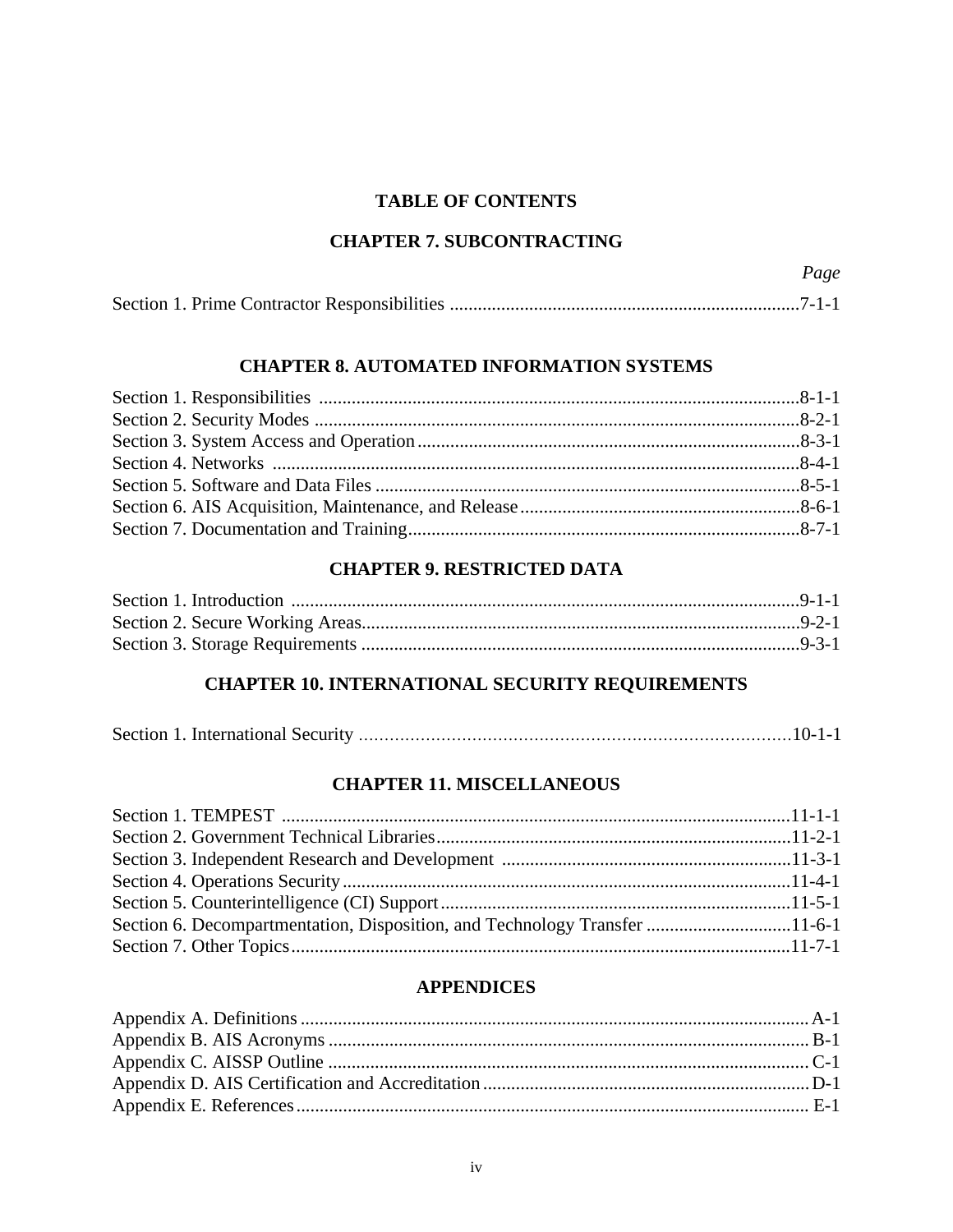## **FIGURES**

|--|--|--|--|--|--|

## **TABLES**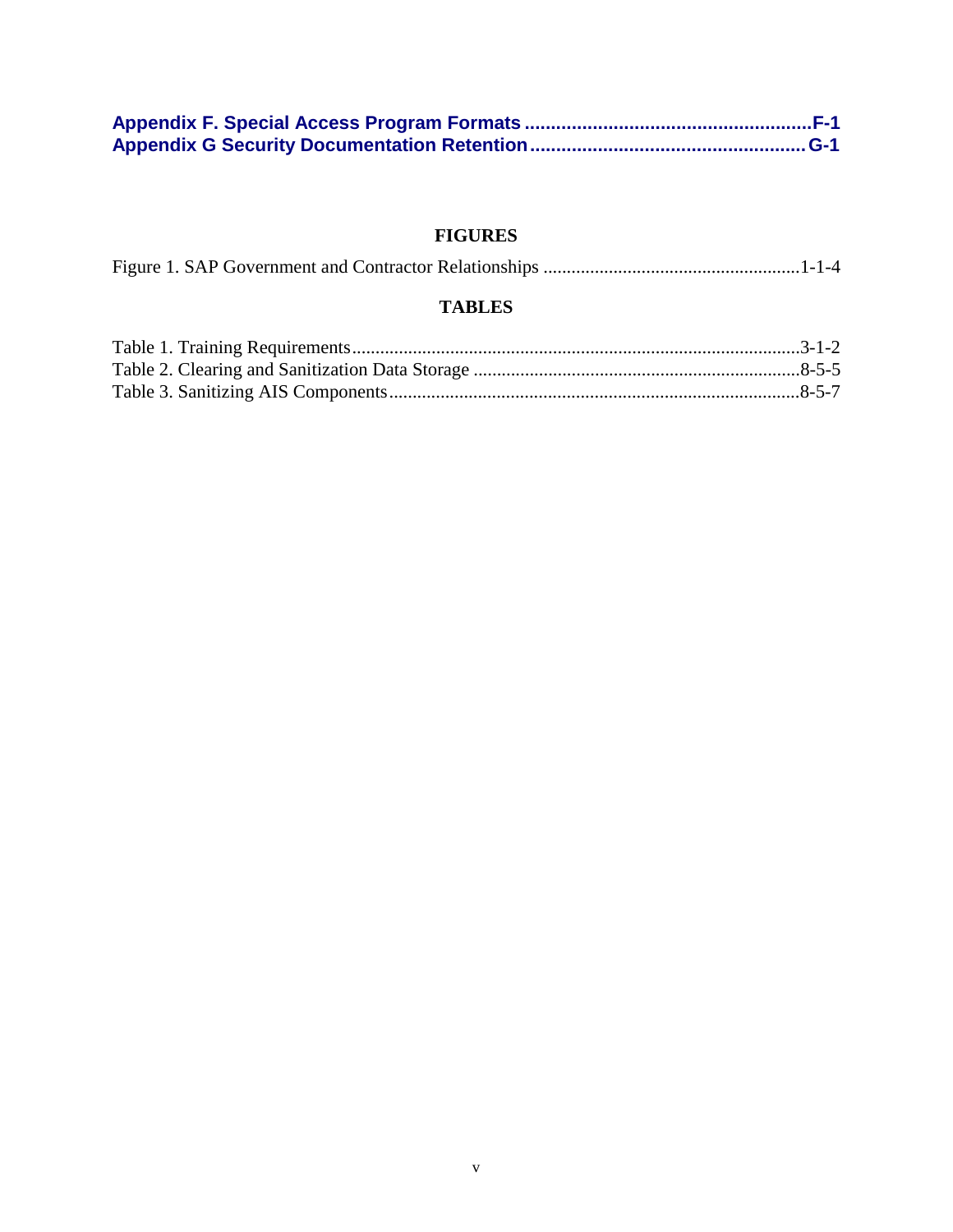## **Chapter 1 General Provisions and Requirements**

**Section 1. Introduction**

#### **1-100. Purpose.**

- a. This Supplement provides special security measures to ensure the integrity of SAPs, Critical SECRET Restricted Data (SRD), and TOP SECRET Restricted Data (TSRD) and imposes controls supplemental to security measures prescribed in the NISPOM for classified contracts. Supplemental measures fall under the cognizance of the DoD, DCI, DOE, NRC or other Cognizant Security Agency (CSA) as appropriate. See page 1-1-4 for Figure 1, SAP Government and Contractor Relationships. Additionally, specific contract provisions pertaining to these measures applicable to associated unacknowledged activities will be separately provided. Any Department, Agency, or other organizational structure amplifying instructions will be inserted immediately following the applicable security options selected from the NISPOMSUP. This will facilitate providing a contractor with a supplement that is overprinted with the options selected.
- b. **Security Options.** This Supplement contains security options from which specific security measures may be selected for individual programs. The options selected shall be specifically addressed in the Program Security Guide (PSG) and/or identified in the Contract. The PSG shall be endorsed by the CSA or his/her designee, establishing the program, although, as a rule, the DCIDs sets the upper limits. In some cases, security or sensitive factors may require security measures that exceed DCID standards. In such cases, the higher standards shall be listed separately and specifically endorsed by the CSA creating the program and may be reflected as an overprint to this Supplement.

## **WAIVED -** √ **UNACKNOWLEDGED -** √ **ACKNOWLEDGED -** √

**NOTE: Within DoD, the available options for DoD Waived, Unacknowledged, and Acknowledged DoD SAPs are specified herein as standards (requirements). The material appearing in bold Arial font is DoD implementing language for SAPs. It does not apply to sensitive compartmented information, which is governed by the NISPOM Supplement as implemented by the DCIDs. The DCIDs (e.g., DCID 1-21) will be imposed on the SCI information within a DoD SAP.**

#### **1-101. Scope.**

**a. The policy and guidance contained herein and imposed by contract is binding upon all persons who are granted access to SAP information. Acceptance of the contract security measures is a prerequisite to any negotiations leading to Program participation and accreditation of a Special Access Program Facility (SAPF):**

**1. This document will be applicable to the following SAP activities: all Government offices participating in DoD SAPs, SAPs for which a DoD organization is the Executive Agent, and all**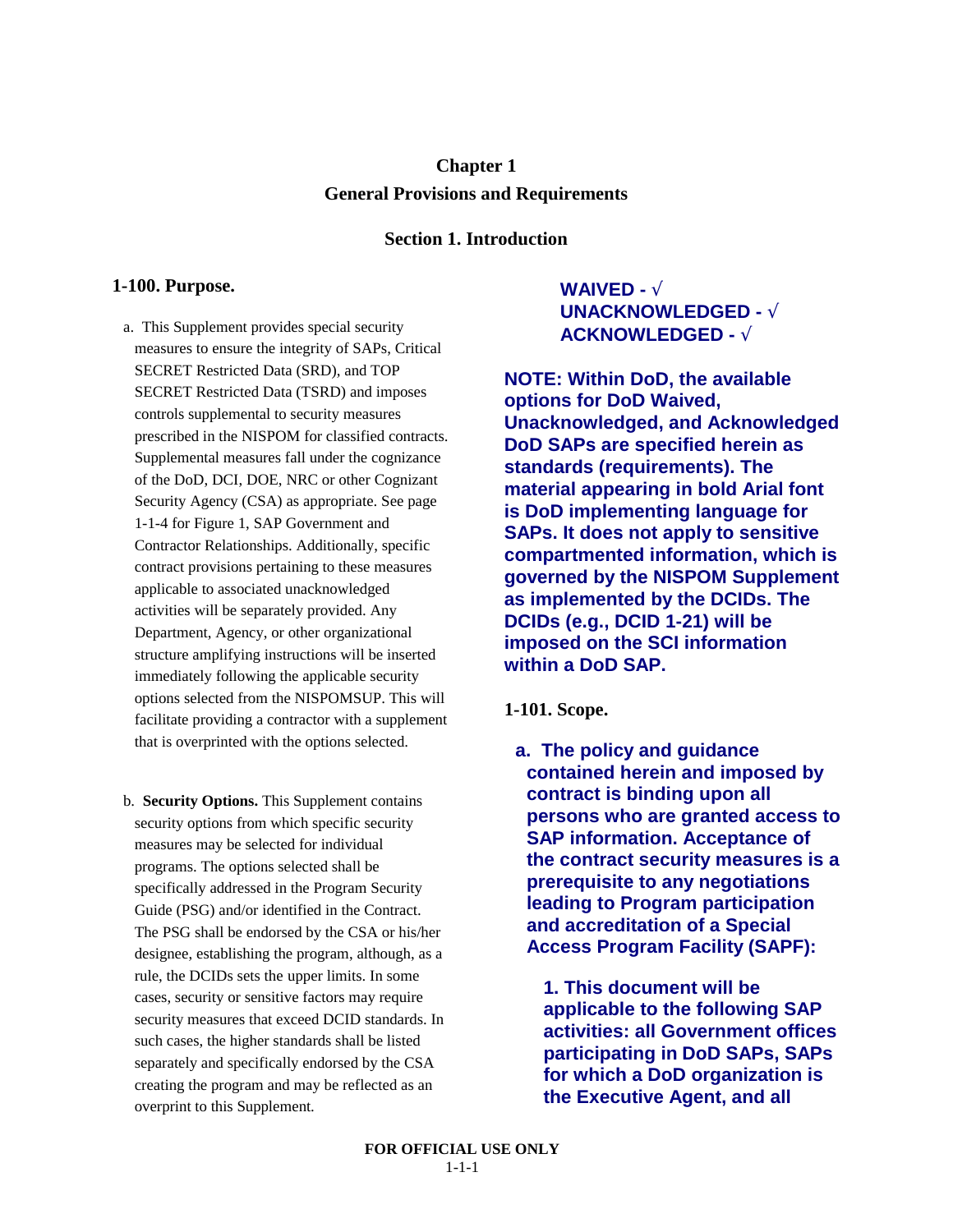**contractor locations performing work on DoD SAPs or SAPs for which the DoD is the Executive Agent. This document is applicable to SAP activities located within the United States, its Trust Territories and Possessions, and at overseas locations.**

**2. At Government locations, the Government Program Manager (GPM), or equivalent Senior Government Manager, may fulfill the role of the GPM and Contractor Program Manager (CPM) (this applies to government employees conducting the work) as specified in this document. The terminology "activity security officer" and Contractor Program Security Officer (CPSO) shall be applied to the responsible security officer or manager at a Government location.**

**3. Certain Government and contractor locations supporting multiple SAPs may be assigned a single, cognizant PSO or Security Representative. This single, cognizant PSO shall be responsible for the implementation of policy contained in this document. This responsibility shall include area approval, approval of Standard Operation Procedures, Automated Information System Security Plans (AISSP), approval of individuals selected as Information System Security Representatives (ISSR), and overseeing ISSR activities specified in Chapter 8 of this**

#### **document.**

b. The following is restated from the baseline for clarity. If a contractor determines that implementation of any provision of this Supplement is more costly than provisions imposed under previous U.S. Government policies, standards, or requirements, the contractor shall notify the CSA. *Contractors shall, however, implement any such provision within three years from the date of this Supplement, unless a written exception is granted by the CSA.*

c. The DCIDs apply to all SCI and DCI programs and any other SAP that selects them as the program security measures.

## **WAIVED -** √ **UNACKNOWLEDGED -** √ **ACKNOWLEDGED -** √

**DCID like standards will be applied to DoD SAPs only with SAPOC approval.**

#### **1-102. Agency Agreement SAP Program**

**Areas.** The Government Agency establishing a SAP will designate a Program Executive Agent for the administration, security, execution, and control of the SAP. The Program Security Officer (PSO), rather than the Facility CSA, will be responsible for security of the program and all program areas.

**1-103. Security Cognizance.** Those heads of Agencies authorized under E.O. 12356 or successor order to create SAPs may enter into agreements with the Secretary of Defense that establish the terms of the Secretary of Defense's responsibilities for the SAP. When a Department or Agency of the Executive Branch retains cognizant security responsibilities for its SAP, the provisions of this Supplement will apply.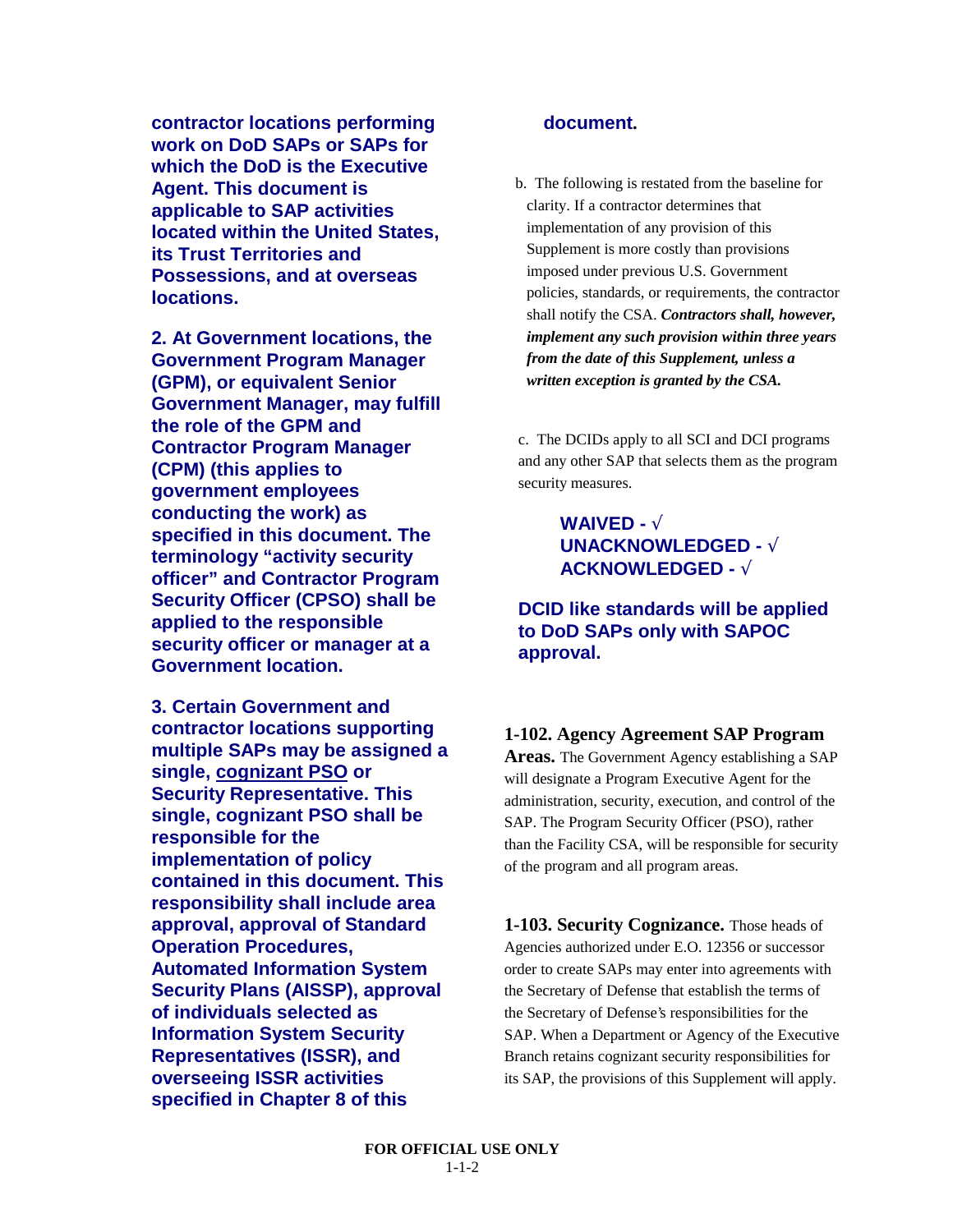**1-104. Supplement Interpretations.** *All contractor requests for interpretation of this Supplement will be forwarded to the PSO***. Within DoD, the PSO will submit all policy interpretations to the cognizant Central Office for review and any action deemed appropriate.**

**1-105. Supplement Changes.** Users of this Supplement are encouraged to submit recommended changes and comments through their PSO in concurrence with the baseline. **Within DoD, the PSO will forward all change proposals to the Director, Special Programs, OUSD (P) via the cognizant Central Office.**

**1-106. Waivers and Exceptions**. The purpose of having a waiver and exception policy is to ensure that deviations from established SAP criteria are systematically and uniformly identified to the Government Program Manager (GPM). Every effort will be made to avoid waivers to established SAP policies and procedures unless they are in the best interest of the Government. In those cases where waivers are required, a request will be submitted to the PSO. As appropriate, the PSO, and if necessary the GPM (if a different individual) will assess the request for waiver and provide written approval. If deemed necessary, other security measures which address the specific vulnerability may be implemented.

**Use SAP Format 12 to submit waiver requests to these and other security directives in SAPs. Security Officers at all levels maintain a file of approved waivers. Attach maps, photos, or drawings when necessary. Subcontractors submit SAP Format**

**12 through their prime contractor, who will annotate the REVIEWING OFFICIAL block. The requester ensures adequate compensatory measures are taken for each waiver. Submit completed SAP Format 12 to the PSO, who will process the waiver as provided for in the Foreword to the NISPOM Overprint.**

#### **1-107. Special Access Programs Categories and Types.**

- a. There are four generic categories of SAPs: (1) Acquisition SAP (AQ-SAP); (2) Intelligence SAP (IN-SAP); (3) Operations and Support SAP (OS-SAP); and (4) SCI Programs (SCI - SAP) or other DCI programs which protect intelligence sources and methods.
- b. There are two types of SAPs, Acknowledged and Unacknowledged. An Acknowledged SAP is a program which may be openly recognized or known; however, specifics are classified within that SAP. The existence of an Unacknowledged SAP or an unacknowledged portion of an Acknowledged program, will not be made known to any person not authorized for this information. **Within DoD, three levels of SAP protection apply. The three levels are:**
	- **1. Waived SAP**
	- **2. Unacknowledged SAP**
	- **3. Acknowledged SAP.**

**These SAP levels are further explained in DoD Directive 0-5205.7 and DoD Instruction 0-5205.11.**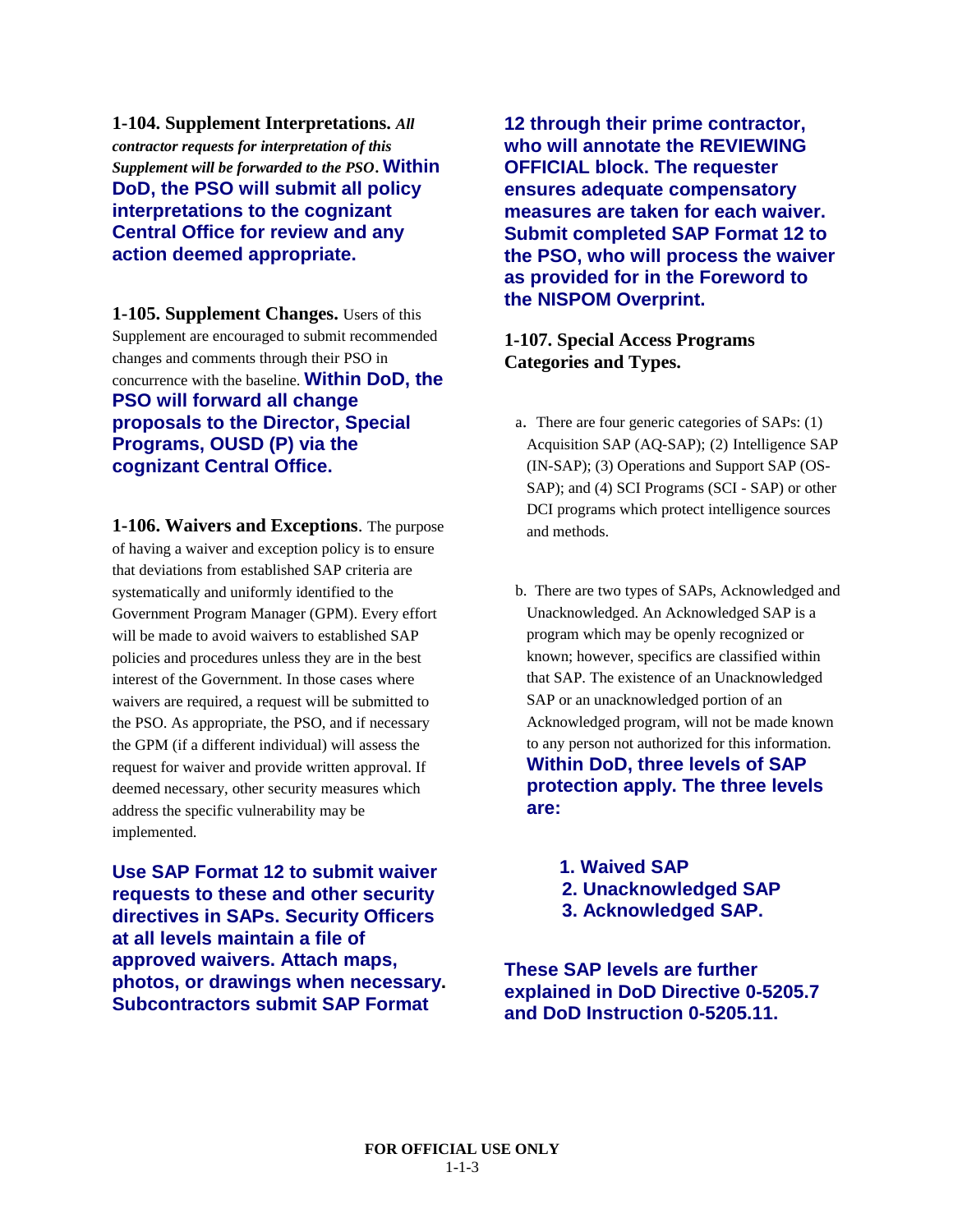## **SAP**

## **Government/Contractor Relationships**



**Figure 1**

<sup>1</sup>ISSR may work for the CPSO, or work as a peer to the CPSO for AIS purposes, depending on Program Requirements.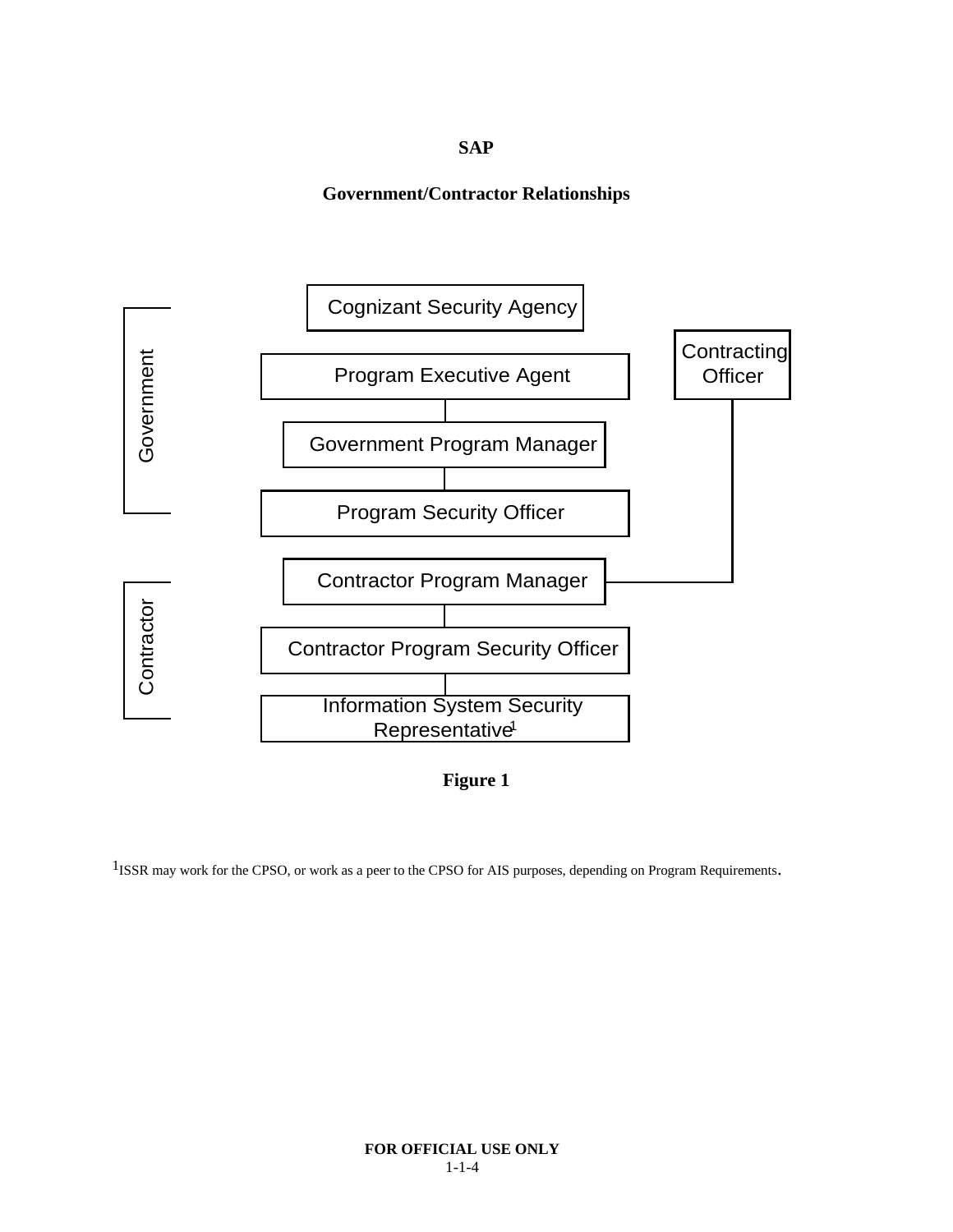#### **Section 2. General Requirements**

**1-200. Responsibilities.** *A SAP Contractor Program Manager (CPM) and Contractor Program Security Officer (CPSO) will be designated by the contractor.* These individuals are the primary focal points at the contractor facility who execute the contract. They are responsible for all Program matters. *The initial nomination or appointment of the CPSO and any subsequent changes will be provided to the PSO in writing. The criteria necessary for an individual to be nominated as the CPSO will be provided in the Request for Proposal (RFP).* For the purposes of SAPs, the following responsibilities are assigned:

**Unless circumstances (size and involvement) dictate otherwise, each organization associated with a SAP must designate one or more knowledgeable Security Officers to be responsible for implementing program security policies within its activity. Security Officers must have the position, responsibility, and authority commensurate with the degree of security support required for that organization. The PSO must approve or reject the appointment of all CPSOs.**

- a. The CPM is (sometimes the same as, or in ad dition to a Contract Project Manager) the con tractor employee responsible for:
	- 1. Overall Program management.

2. Execution of the statement of work, contract, task orders and all other contractual obligations.

b. The CPSO oversees compliance with SAP security requirements.

The CPSO will:

1. *Possess a personnel clearance and Program access at least equal to the highest level of Program classified information involved.*

2. *Provide security administration and management for his/her organization*.

3. *Ensure personnel processed for access to a SAP meet the prerequisite personnel clearance and/or investigative requirements specified.*

4. *Ensure adequate secure storage and work spaces.*

5. *Ensure strict adherence to the provisions of the NISPOM, its Supplement, and this Overprint .*

6. *When required, establish and oversee a classified material control program for each SAP.*

7. *When required, conduct an annual inventory of accountable classified material.*

8. *When required, establish a SAPF.*

9. *Establish and oversee visitor control program.*

10. *Monitor reproduction and/or duplication and destruction capability of SAP information.*

11. *Ensure adherence to special communications capabilities within the SAPF*.

12. *Provide for initial Program indoctrination of employees after their access is approved; rebrief and debrief personnel as required.*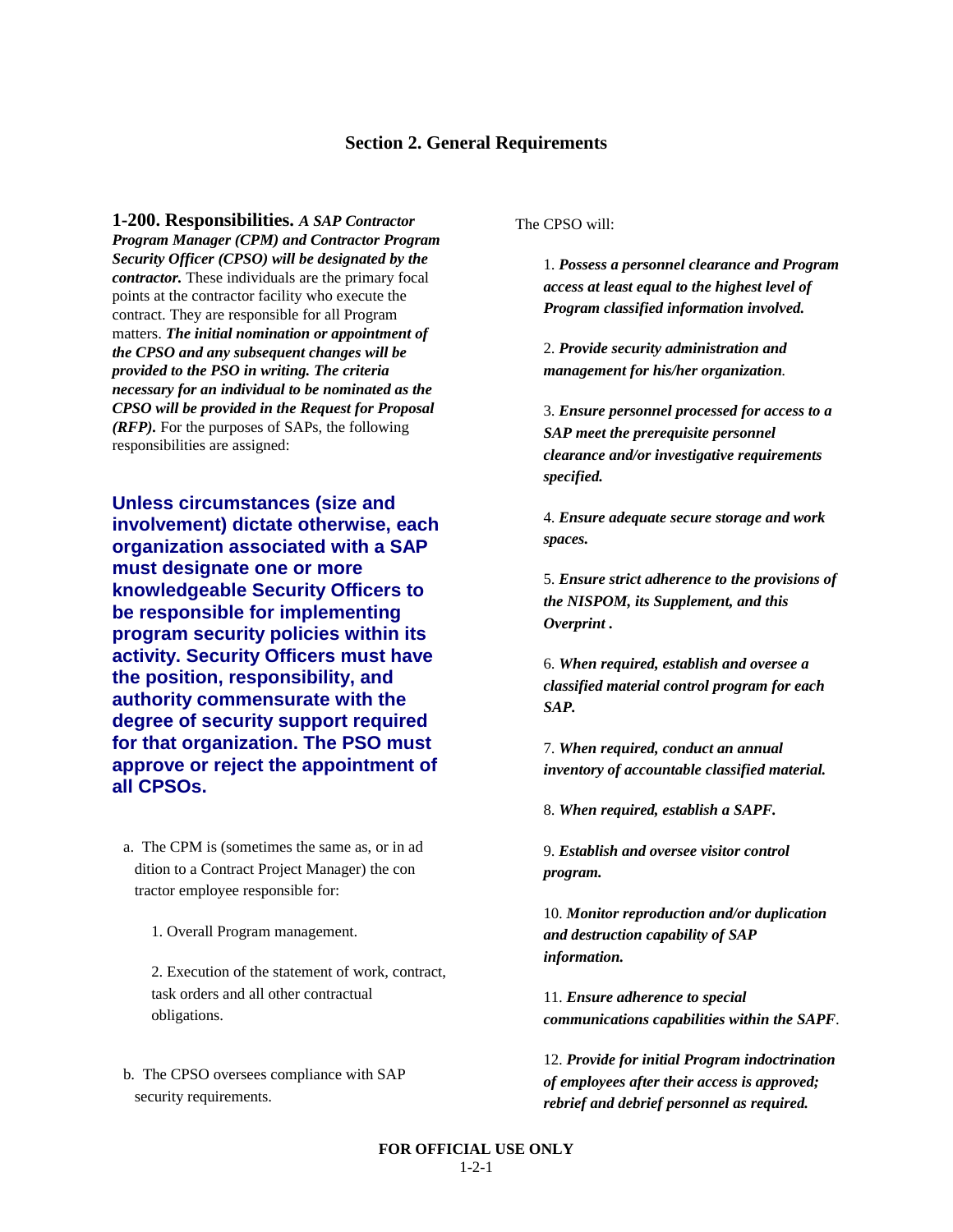13. *Establish and oversee specialized procedures for the transmission of SAP material to and from Program elements.*

14. *When required, ensure contractual specific security requirements such as TEMPEST* **(within DoD this is known as EMSEC***), Automated Information System (AIS), and Operations Security (OPSEC) are accomplished.*

15. *Establish security training and briefings specifically tailored to the unique requirements of the SAP.*

#### **1-201. \*Standard Operating Procedures**

**(SOP).** The CPSO may be required to prepare a comprehensive SOP to implement the security policies and requirements for each SAP. When required, SOPs will address and reflect the contractor's method of implementing the PSG. Forward proposed SOPs to the PSO for approval. SOPs may be a single plan or series of individual documents each addressing a security function. Changes to the SOP will be made in a timely fashion, and reported to the PSO as they occur.

## **WAIVED -** √ **UNACKNOWLEDGED -** √ **ACKNOWLEDGED -** √

**a. SOPs are similar to Standard Practice Procedures (SPPs) formerly required prior to the National Industrial Security Program (NISP). Prepare SOPs only if revision of the current SPP is required to implement new guidance contained in this or program-specific security directives/guidance.**

**b. Refrain from including repetitious, word-for-word verbiage from any other security directives. Instead, address the**

**local and "nuts-and-bolts" implementation of applicable security directives (including the NISPOM, NISPOMSUP, and this Overprint). Care should be taken not to add to requirements in such a way that would increase program costs. The following subjects, as applicable, should be considered for inclusion:**

- • **Secure communications device instructions.**
- • **Annual self-reviews.**

• **Handling classified material (marking, storing, access, working papers, distribution, mailing, hand-carrying, etc.).**

- • **Reproduction.**
- • **Destruction.**
- • **Top Secret control procedures (if applicable).**
- • **Safe or vault custodian duties and end-of-day security checks.**
- • **Emergency protection.**
- • **Entry and exit reviews and briefcase and parcel searches.**
- • **Security incidents.**
- • **Document control (e.g., accountability of SAP classified material) and audit procedures.**
- • **Subcontracting, handling of vendors and consultants.**
- • **Personnel selection and program access procedures.**
- • **Security organization and**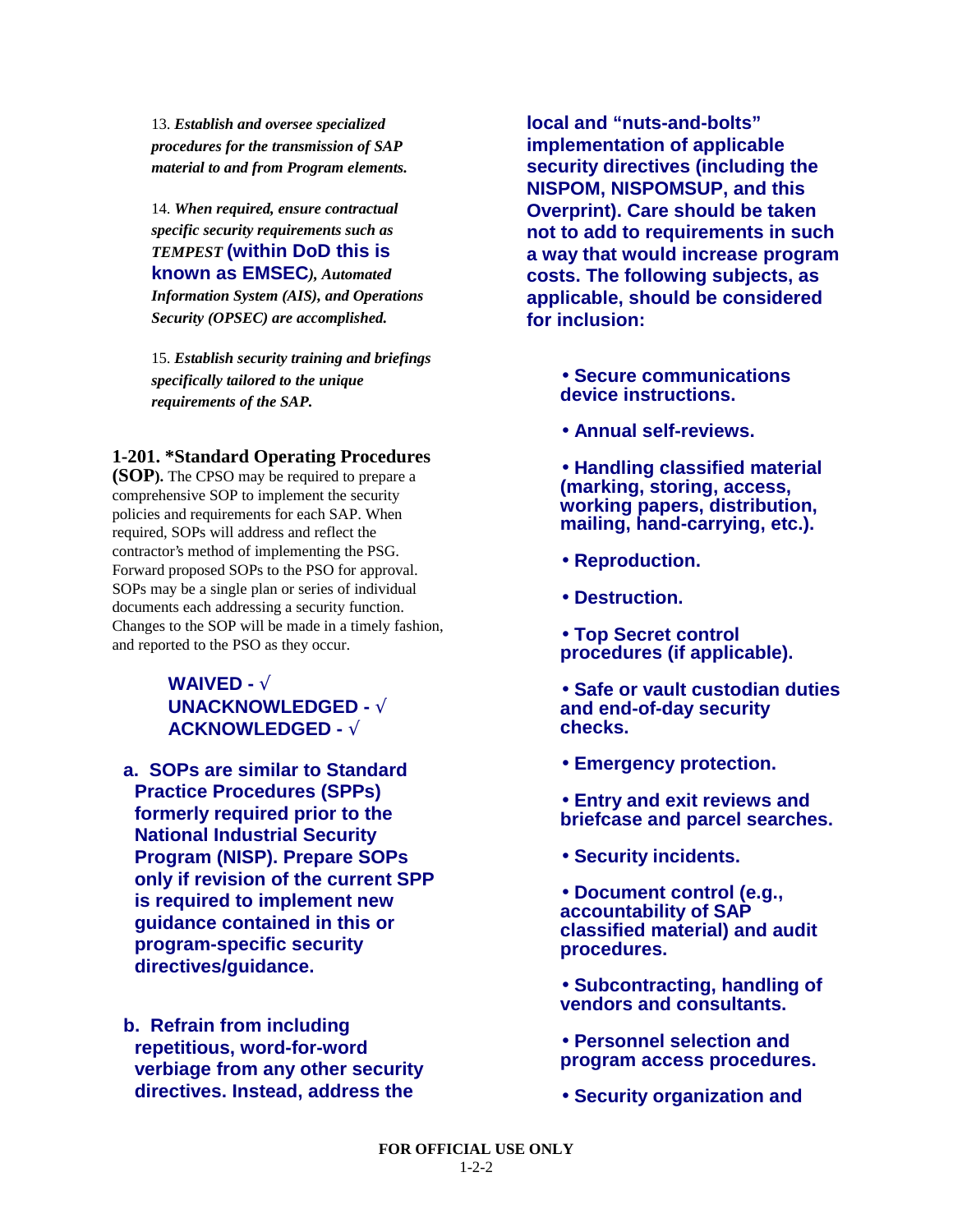**management.**

- • **Operations security (OPSEC).**
- • **Security education.**
- • **Unique security procedures.**
- **c. Prepare and forward SOPs for specific program activities (i.e., test, transportation, and handling) to the PSO at least 30 days in advance of the planned activity. When the activity occurs frequently or throughout the contract, develop generic or "boiler plate" plans and omit dates and other specifics. Submit dates and plans under separate cover.**
- **d. Automated Information Systems (AISs). Prepare and maintain a computer SOP to implement the security policies contained in Chapter 8. Do not necessarily write a specific SOP for each system. Instead, write a generic SOP and prepare attachments showing unique details for each specific system using SAP Format 16.**
- **e. Contractors are not required to prepare an SOP for pre-solicitation activity (PSA), a Program Research and Development Announcement (PRDA), Request for Information (RFI), or Request for Proposal (RFP) when there is no contractual relationship established for that effort. Classification guidance and special security rules reflected on the DD Form 254 and in the PSG suffice for a SOP. If a formal contract is not executed, one of the following three actions (or**

**combination of the three actions) will be taken:**

- • **The material will be returned to the Government.**
- • **The material will be destroyed and a copy of the destruction certificate will be forwarded to the Government.**
- • **Documentation will be retained by the contractor. If information is retained, written procedures which establish protective measures, will be in place.**
- **f. Subcontractors are not required to prepare SOPs when all work by that subcontractor is performed at a prime contractor facility. Storage normally is not authorized at the subcontractor location under these circumstances. Keep program access records and other program documentation at the prime contractor facility.**
- **g. Fabrication. Fabrication of program-related classified hardware or models may require a specific security plan. Consult the PSO to determine when security plans are required.**

**1-202. Badging.** Contractors performing on Programs where all individuals cannot be personally identified, may be required to implement a PSOapproved badging system.

> **WAIVED -** √ **UNACKNOWLEDGED -** √ **ACKNOWLEDGED -** √

**The best form of entry control is**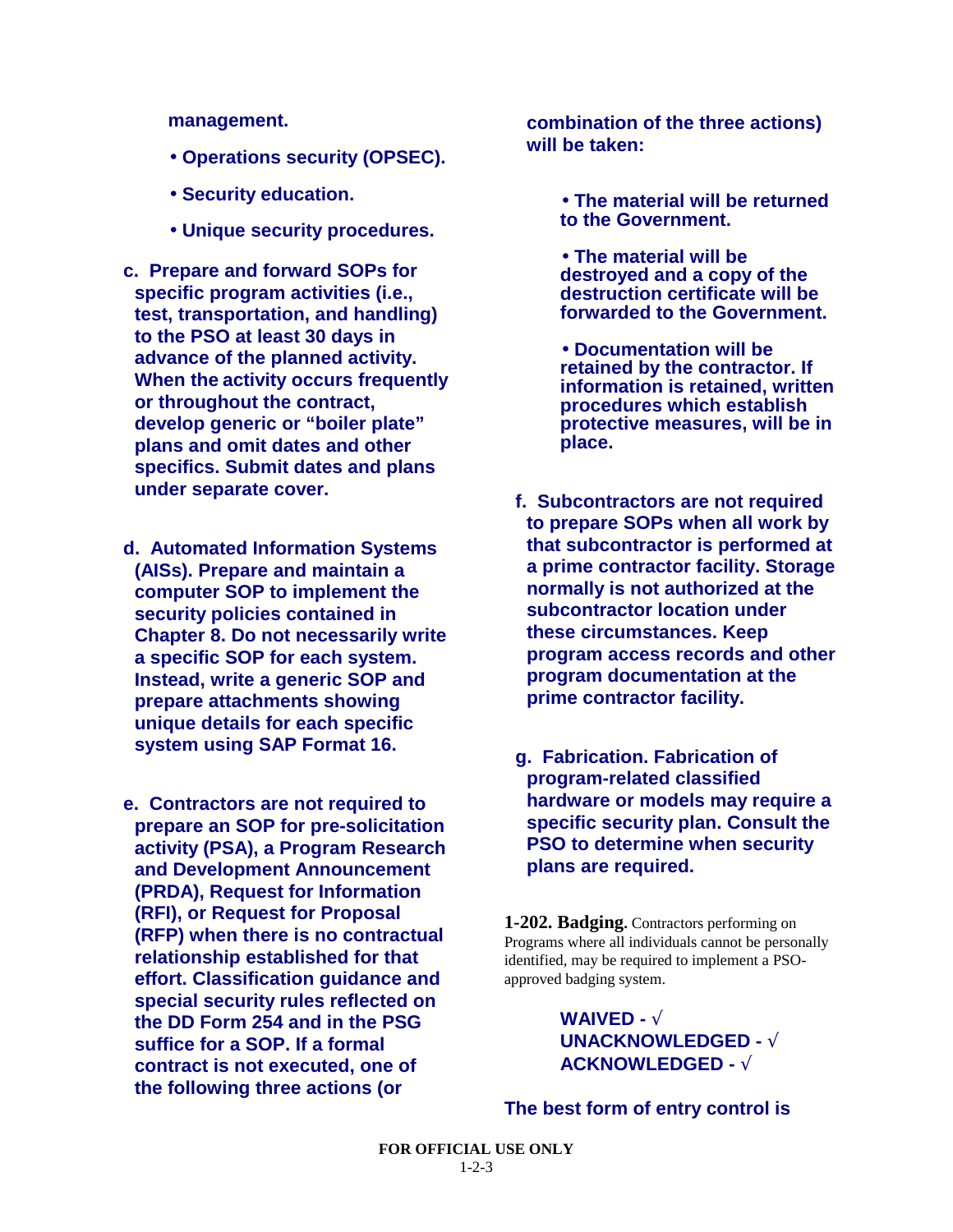**personal introduction and identification. Use this procedure to the maximum extent. Use a badge system unless the program area is small enough (normally less than 25 people) to permit total personal identification and access level determination.**

**When a badging system is considered necessary, the security officer will document the badge approach in the SOP, addressing topics such as badge accountability, storage, inventory, disposition, destruction, format and use (i.e. magnetic stripes, photographs, biometrics, and so on).**

**If card readers are used in conjunction with badges and a means exist to lock out lost, unused, and relinquished badges, the PSO may negate the requirements stated above for badge inventory, accountability and destruction.**

#### **1-203. Communications Security**

**(COMSEC).** *Classified SAP information will be electronically transmitted only by approved secure communications channels authorized by the PSO.*

#### **1-204. \*Two-Person Integrity (TPI)**

**Requirement.** The TPI rule may be required and exercised only with the Program CSA approval. This requirement does not apply to those situations where one employee with access is left alone for brief periods of time, nor dictate that those employees will be in view of one another.

## **WAIVED -** √ **UNACKNOWLEDGED - ACKNOWLEDGED -**

#### **1-205. Contractors Questioning Perceived Excessive Security Requirements.** All

personnel are highly encouraged to identify excessive

security measures that they believe have no added value or are cost excessive and should report this information to their industry contracting officer for subsequent reporting through contracting channels to the appropriate GPM/PSO. The GPM/PSO will respond through appropriate channels to the contractor questioning the security requirements.

**When required, reports of this type will be routed through a newly created organization established to assist in resolution of disputes: Committee for Special Access Program Process Improvement, c/o Department of the Air Force, The Pentagon, Room 5D972, Washington, D.C. 20330-1720.**

#### **1-206. Security Reviews.**

- a. **General**. The frequency of Industrial Security Reviews (e.g., Reviews, evaluations, and security surveys) is determined by the NISPOM and will be conducted by personnel designated by the CSA.
- b. **Joint Efforts.** In certain cases, an individual Program may be a joint effort of more than one component of the U.S. Government or more than one element of the same component. In such a case, one element will, by memorandum of agreement, take the lead as the CSA and may have security review responsibility for the Program facility. In order to ensure the most uniform and efficient application of security criteria, review activities at contractor facilities will be consolidated to the greatest extent possible.

**Individual SAPs managed by a joint organization (one or more components of the Government or more than one element of the same component) will identify one organization having security review responsibility for each SAPF.**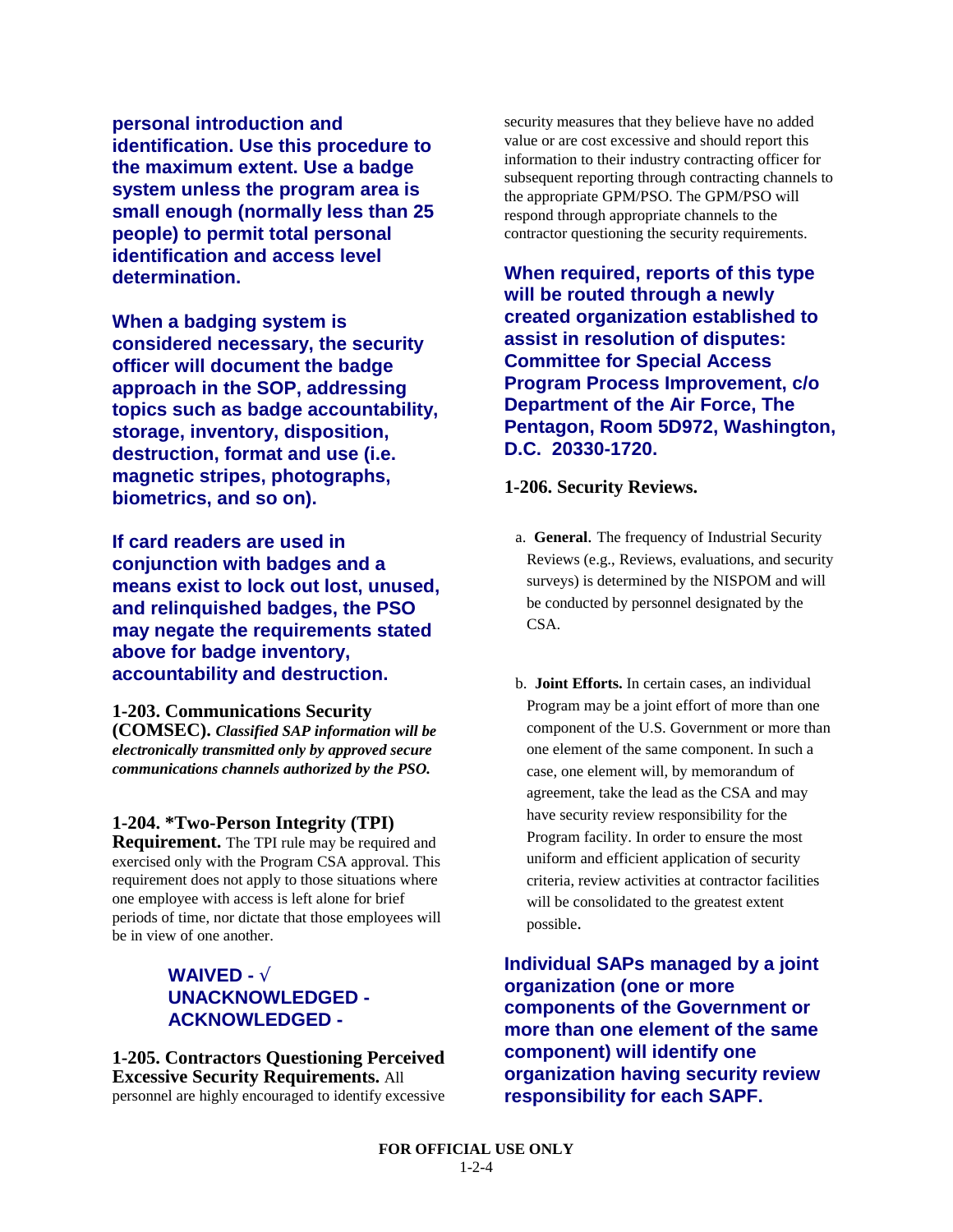c. **Prime Contractor Representative.** A security representative from the prime contractor may be present and participate during reviews of subcontractors, but cannot be the individual appointed by the CSA to conduct security reviews specified in paragraph 1-206a.

## **WAIVED -** √ **UNACKNOWLEDGED -** √ **ACKNOWLEDGED –**

**Contractor personnel will not serve as review team chiefs, assign ratings, conduct in/out briefings, or be responsible for completing the security review report.**

- d. **Review Reciprocity.** In order to ensure the most uniform and efficient application of security reviews, review reciprocity at contractor facilities will be considered whenever possible.
- e. **Contractor Reviews**. When applicable, the U.S. Government may prescribe the intervals that the contractor will review their systems.

## **WAIVED -** √ **UNACKNOWLEDGED -** √ **ACKNOWLEDGED -** √

**Contractors will conduct self-reviews annually. Normally, conduct this review halfway between Government reviews. Unless the contractor's review reveals a significant security weakness or potential compromise condition, reports of self-reviews need not be submitted to the PSO.**

f. **Team Reviews.** Team Reviews may be conducted by more than one PSO based on mutual consent and cooperation of both the Government and the contractor.

## **UNACKNOWLEDGED -** √ **ACKNOWLEDGED -** √

**1-208. (Baseline). Government and industry fraud, waste, and abuse (FWA) reporting is encouraged through channels designated by the PSO. Do not use other advertised FWA hotlines when program or SAP information (also refers to SAR information) may be revealed. Therefore, normal FWA reporting channels (e.g., DoD-advertised FWA hotline) must not be used for SAPs and associated SAR marked information.**

- **a. When requested, confidentiality may be granted. Individuals may be assured that they can report FWA instances without fear of reprisal or unauthorized release of their identity.**
- **b. The PSO will provide the name and telephone number for the current FWA manager or monitor and a poster reflecting this information.**
- **c. Disclosures received by SAP channels that are deemed inappropriate (e.g., Inspector General (IG) complaints, grievances, suggestions, discrimination complaints), will not be accepted. Instead, the individual making the disclosure will be referred to the appropriate agency or reporting system. Assistance will be provided to ensure that adequate program security is maintained for these referrals.**

**WAIVED -** √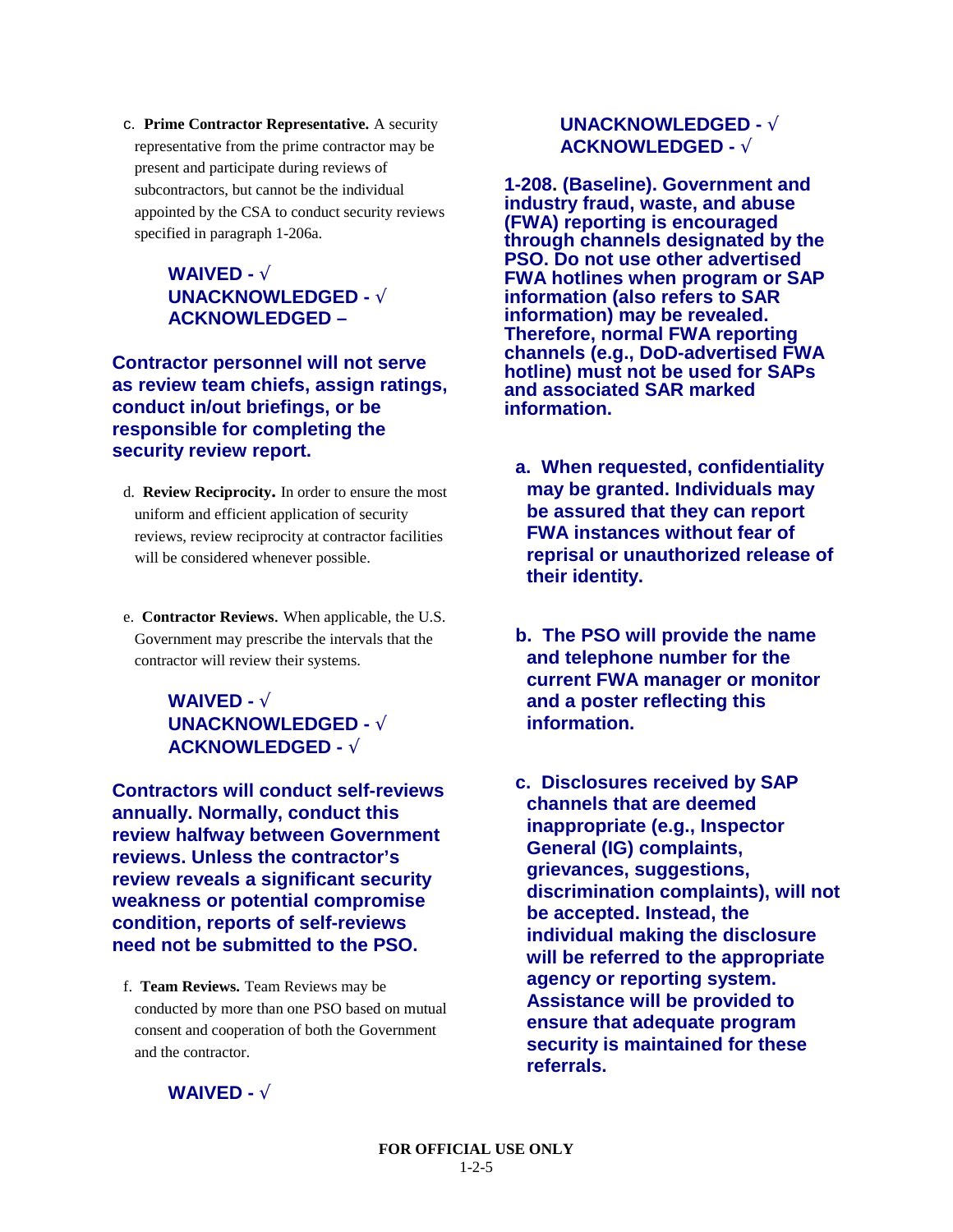#### **Section 3. Reporting Requirements**

**1-300. General.** *All reports required by the NISPOM will be made through the PSO.* In those instances where the report affects the baseline facility clearance or the incident is of a personnel security clearance nature, the report will also be provided to the Facility CSA. In those rare instances where classified program information must be included in the report, the report will be provided only to the PSO, who will sanitize the report and provide the information to the CSA, if appropriate.

- a. **Adverse Information**. *Contractors will report to the PSO any information which may adversely reflect on the Program-briefed employee's ability to properly safeguard classified Program information.*
- b. **SAP Non-Disclosure Agreement (NDA***). A report will be submitted to the PSO on an employee who refuses to sign a SAP NDA.*

#### **If an NDA is not signed, access will not be granted.**

- c. **Change in Employee Status.** *A written report of all changes in the personal status of SAP indoctrinated personnel will be provided to the PSO.* In addition to those changes identified in NISPOM subparagraph 1-302c, include censure or probation arising from an adverse personnel action, and revocation, or suspension downgrading of a security clearance or Program access for reasons other than security administration purposes.
- d. **Employees Desiring Not to Perform on SAP Classified Work.** *A report will be made to the PSO upon notification by an accessed employee or an employee for whom access has been*

*requested that they no longer wish to perform on the SAP. Pending further instructions from the PSO, the report will be destroyed in 30 days.*

e. **\*Foreign Travel.** The PSO may require reports of all travel outside the continental United States, Hawaii, Alaska and the U.S. possessions (i.e., Puerto Rico) except same-day travel to border areas (i.e., Canada, Mexico) for Program-accessed personnel. Such travel is to be reported to the CPSO, and retained for the life of the Contract/Program [travel]. Travel by Programbriefed individuals into or through countries determined by the CSA as high-risk areas, should not be undertaken without prior notification. A supplement to the report outlining the type and extent of contact with foreign nationals, and any attempts to solicit information or establish a continuing relationship by a foreign national may be required upon completion of travel.

## **WAIVED -** √ **UNACKNOWLEDGED -** √ **ACKNOWLEDGED -** √

**Report all foreign travel to the CPSO (preferably within 30 days). (Use SAP Format 6.) The CPSO will maintain a record of foreign travel in the individual's personnel file. Personnel must:**

> • **Notify the CPSO before travel to any country identified on the National Security Threat List provided by the PSO. This is required so that appropriate defensive travel briefings can be provided. Report travel to all other countries to the CPSO.**

• **CPSOs will ensure that**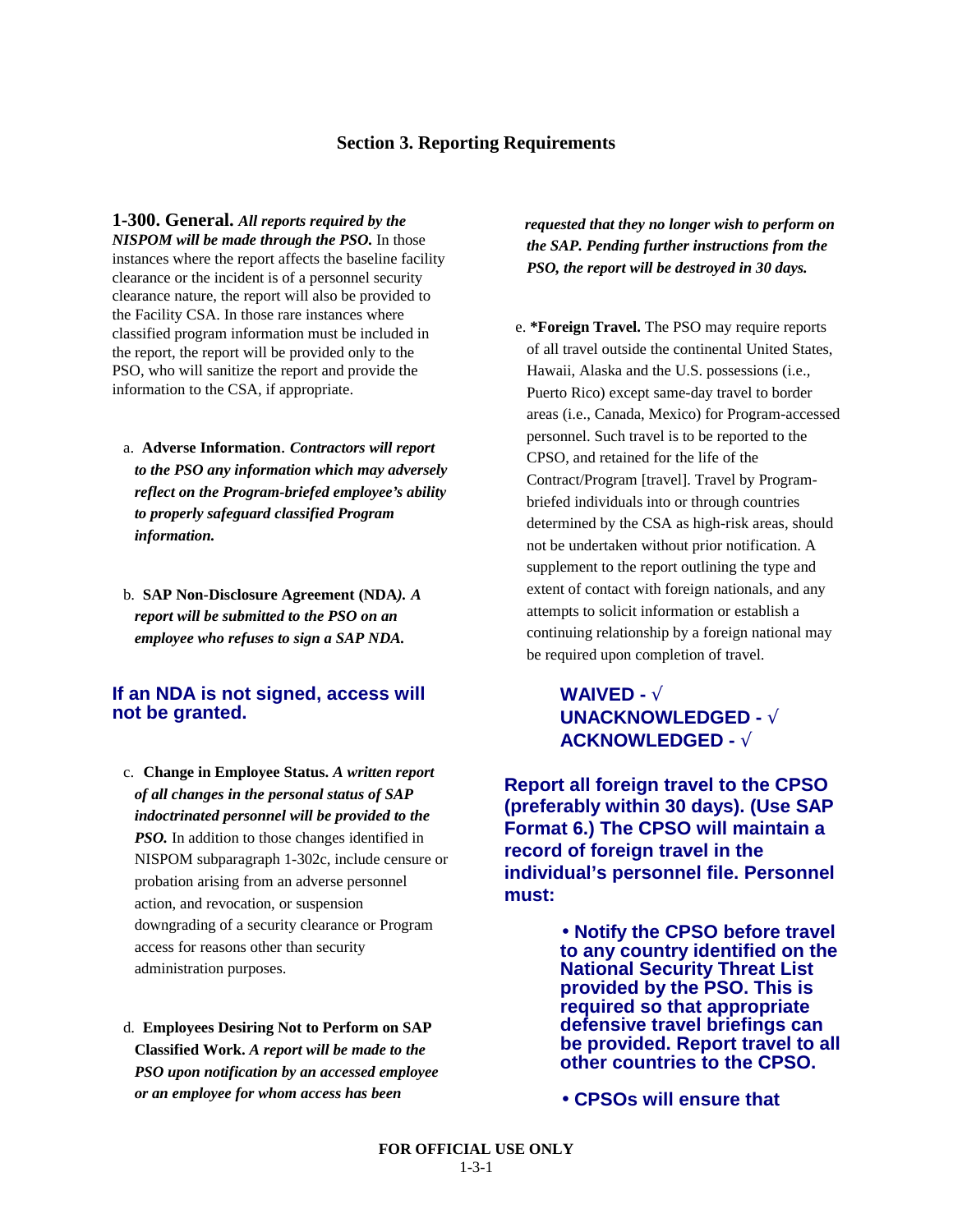**personnel are given a foreign travel briefing (required by paragraph 3-107), review the proposed itinerary, and followup on security-related issues.**

**Reporting Foreign Contacts.**

**Foreign contacts meeting the following criteria must be reported to the CPSOs. The CPSO provides the information to the PSO. Report any of the following:**

> • **Contact with personnel from foreign diplomatic establishments.**

• **Recurring contact with a non-US citizen when financial ties are established or involved.**

• **A request by anyone for illegal or unauthorized access to classified or controlled information.**

• **Contact with an individual (regardless of nationality) under circumstances that suggest the employee concerned may be the target of an attempted exploitation by the intelligence services of another country.**

f. **Arms Control Treaty Visits.** *The GPM and PSO will be notified in advance of any Arms Control Treaty Visits* **(see also para 11- 704).** Such reports permit the GPM and PSO to assess potential impact on the SAP activity and effectively provide guidance and assistance.

g. **Litigation.** *Litigation or public proceedings which may involve a SAP will be reported.* These include legal proceedings and/or administrative actions in which the prime contractor, subcontractors, or Government organizations and their Program-briefed individuals are a named party. *The CPSO will report to the PSO any*

*litigation actions that may pertain to the SAP, to include the physical environments, facilities or personnel or as otherwise directed by the GPM.*

#### **1-301. Security Violations and Improper Handing of Classified Information.**

Requirements of the NISPOM baseline pertaining to security violation are applicable, except that *all communications will be appropriately made through Program Security Channels within 24 hours of discovery to the PSO.* The PSO must promptly advise the Facility CSA in all instances where national security concerns would impact on collateral security programs or clearances of individuals under the cognizant of the Facility CSA.

#### a. **Security Violations and Infractions.**

1. **Security Violation**. A security violation is any incident that involves the loss, compromise, or suspected compromise of classified information. *Security violations will be immediately reported within 24 hours to the PSO*. For DoD this applies to component level SAP Central Office as appropriate**.**

2. **Security Infraction.** A security infraction is any other incident that is not in the best interest of security that does not involve the loss, compromise, or suspected compromise of classified information. *Security infractions will be documented and made available for review by the PSO during visits.*

b. **Inadvertent Disclosure.** An inadvertent disclosure is the involuntary unauthorized access to classified SAP information by an individual without SAP access authorization. Personnel determined to have had unauthorized or inadvertent access to classified SAP information (1) should be interviewed to determine the extent of the exposing, and (2) may be requested to complete an Inadvertent Disclosure Oath.

1. If during emergency response situations, guard personnel or local emergency authorities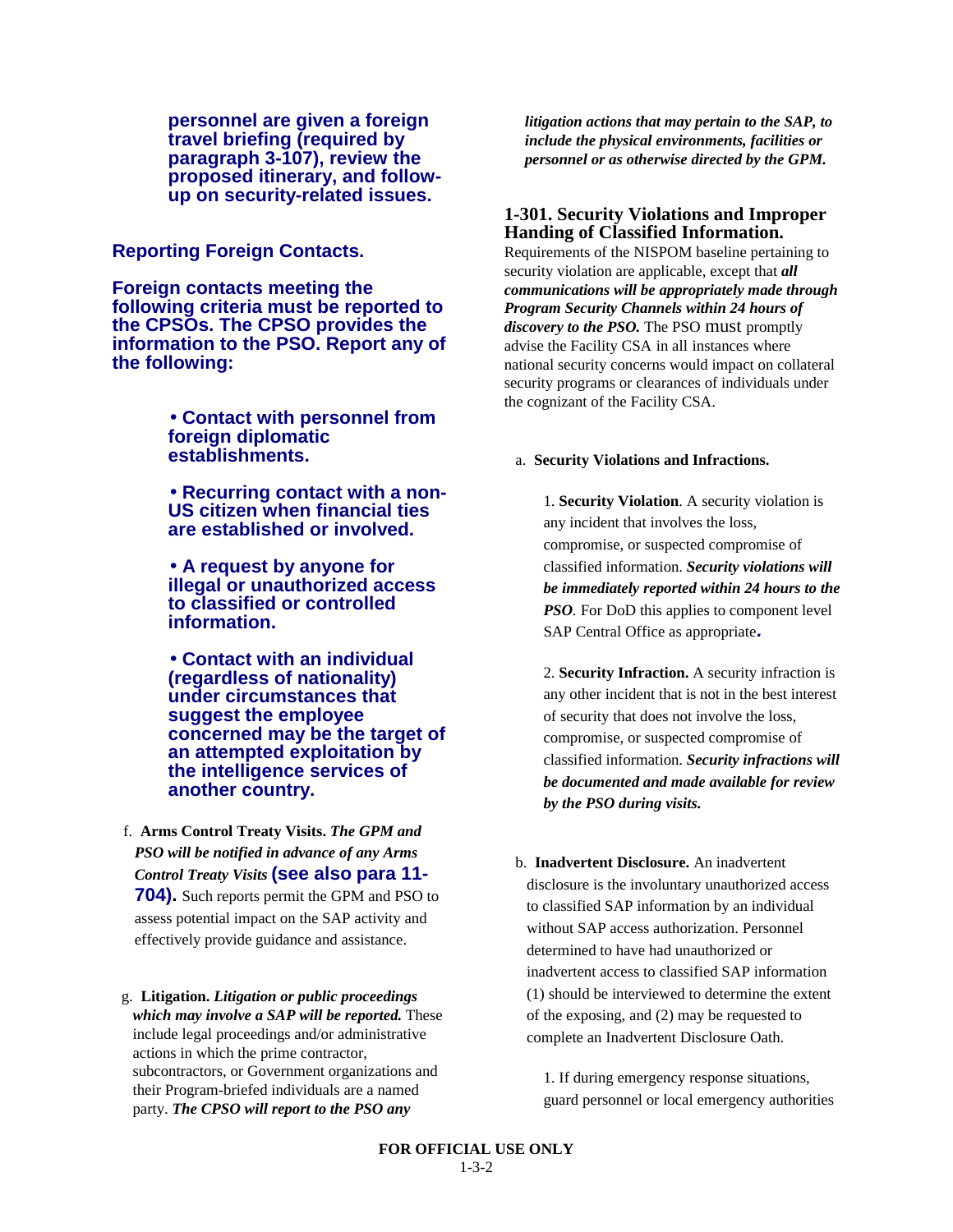(e.g., police, medical, fire, etc.) inadvertently gain access to Program material, they should be interviewed to determine the extent of the exposure. If circumstances warrant, a preliminary inquiry will be conducted. When in doubt, contact the PSO for advice.

2. *Refusal to sign an inadvertent disclosure oath will be reported by the CPSO to the PSO.*

3. *Contractors shall report all unauthorized disclosures involving RD or Formerly Restricted Data (FRD) to Department of Energy (DOE) or Nuclear Regulatory Commission (NRC) through their CSA.*

**1-302. (Baseline). Social Contact Reporting (foreign or otherwise). Report social contact when:**

> • **The individual is questioned regarding the specifics of his or her job, organization, mission, etc.**

• **Questioning is persistent regarding social obligations, family situations, etc.**

• **Frequent or continuing contact is anticipated (e.g., pen pals, ham operators, INTERNET).**

• **Any unusual incident with a citizen or other entity of any country.**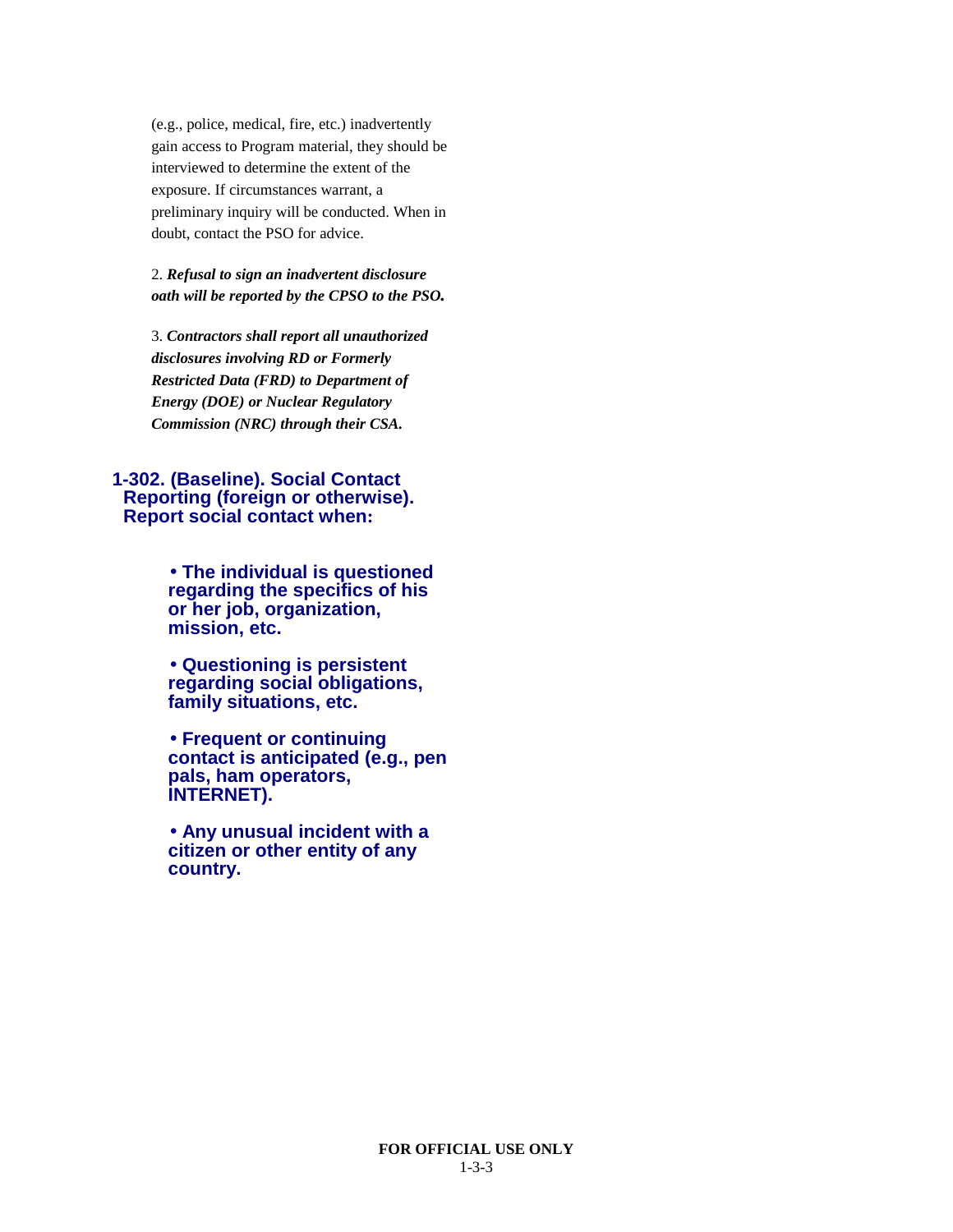#### **FOR OFFICIAL USE ONLY** 1-3-4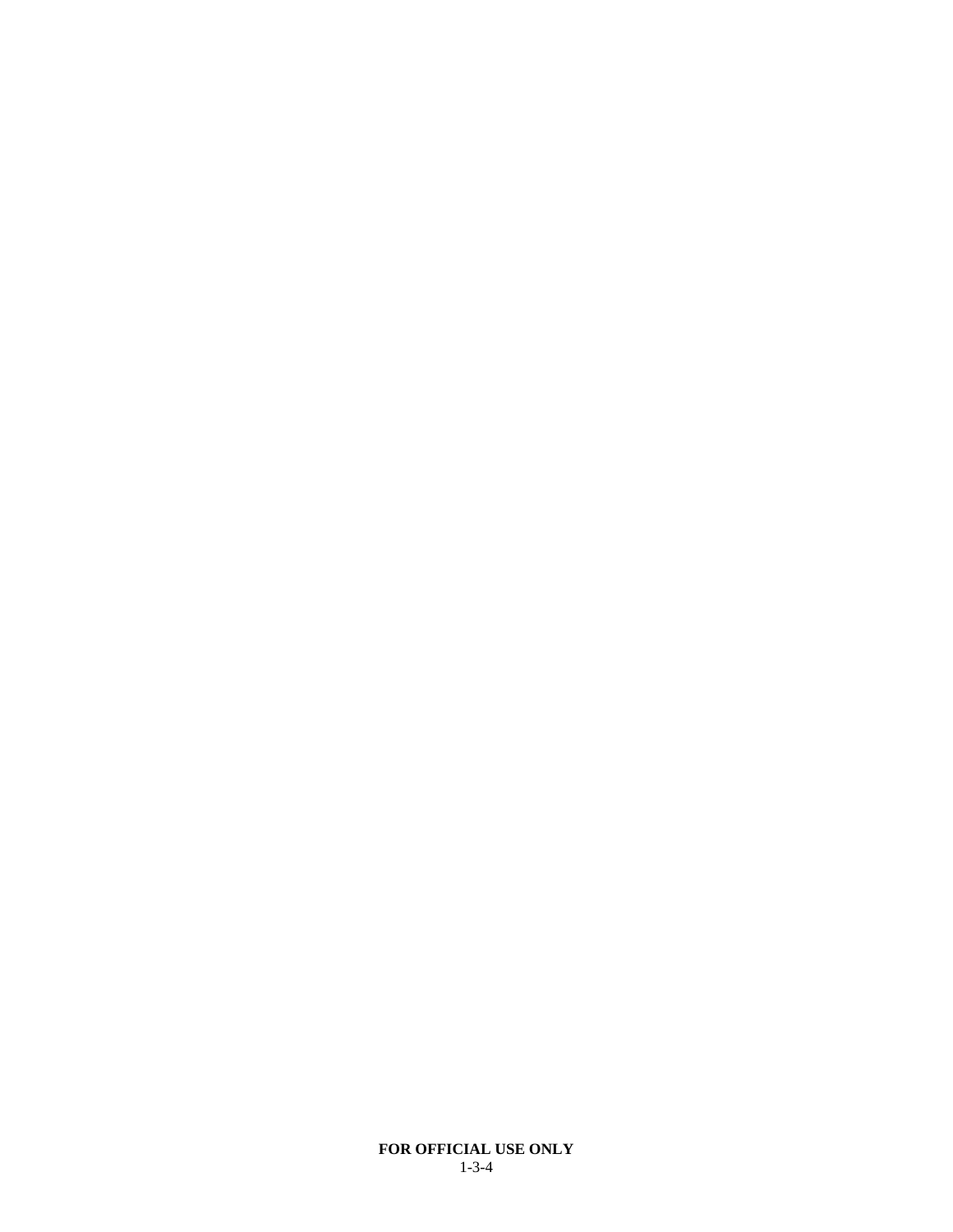## **Chapter 2 Security Clearances**

#### **Section 1. Facility Clearances**

**2-100. General.** Contractors will possess a Facility Security Clearance to receive, generate, use, and store classified information that is protected in SAPs.

a. If a facility clearance has already been granted, the SAP Program Executive Agent may carve in the Facility CSA. The agreement entered into by the Secretary of Defense (SECDEF) with the other CSAs will determine the terms of responsibility for the Facility CSA with regard to SAP programs. Due to the sensitivity of some SAPs, the program shall be carved out by the Executive Agent designated by the CSA.

## **WAIVED -** √ **UNACKNOWLEDGED -** √ **ACKNOWLEDGED -**

- b. The CPSO shall notify the PSO of any activity which affects the Facility Security Clearance, (FCL).
- c. In certain instances, security and the sensitivity of the project may require the contract and the association of the contractor with the Program CSA be restricted and kept at a classified level. The existence of any unacknowledged effort, to include its SAPF, will not be released without prior approval of the PSO.

## **WAIVED -** √ **UNACKNOWLEDGED -** √ **ACKNOWLEDGED -**

**2-101. Co-Utilization of SAPF.** If multiple SAPs are located within a SAPF, a Memorandum of Agreement (MOA) shall be written between

government program offices defining areas of authorities and responsibilities. The first SAP in an area shall be considered to be the senior program and therefore the CSA for the zone unless authority or responsibility is specifically delegated in the MOA. The MOA shall be executed prior to the introduction of the second SAP into the SAPF.

## **2-102. Access of Senior Management**

**Officials.** *Only those Senior Management Officials requiring information pertaining to the SAP shall be processed for SAP access.*

## **2-103. Facility Clearances for Multifacility Organizations.**

- a. When cleared employees are located at uncleared locations, the CPSO may designate a cleared management official at the uncleared location who shall:
	- 1. Process classified visit requests, conduct initial or recurring briefings for cleared employees, and provide written confirmation of the briefing to the CPSO.

2. Implement the reporting requirements of the NISPOM and this Supplement for all cleared employees and furnish reports to the CPSO for further submittal to the CSA.

3. Ensure compliance with all applicable measures of the NISPOM and this Supplement by all cleared employees at that location.

b. If a cleared management official is not available at the uncleared location, the CPSO (or designee)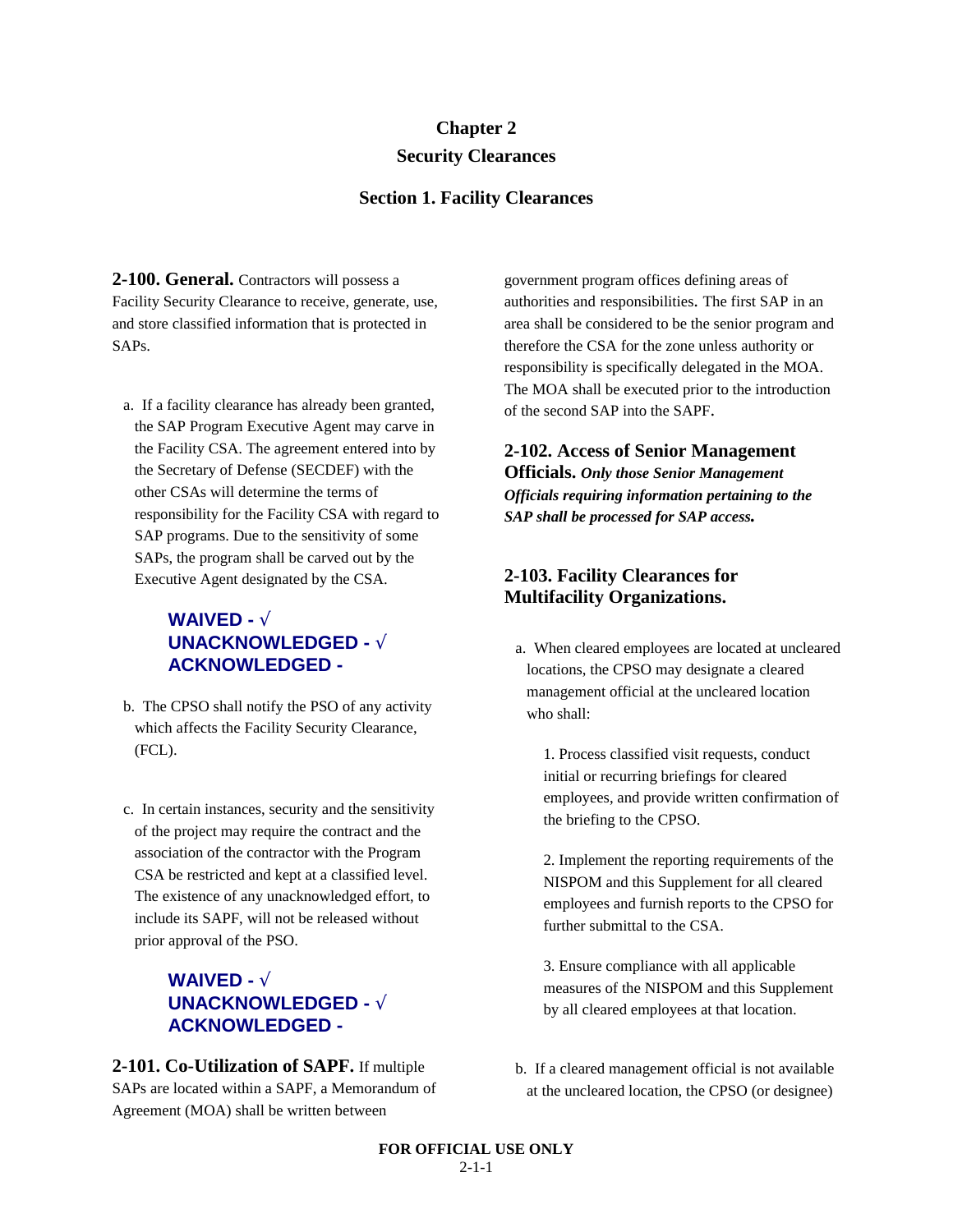shall conduct the required briefing during visits to the uncleared location or during employee visits to the location or establish an alternative procedure with CSA approval.

**All briefings and indoctrinations must be accomplished in a SAPF or other working facility (e.g., temporary SAPF as designated by the PSO).**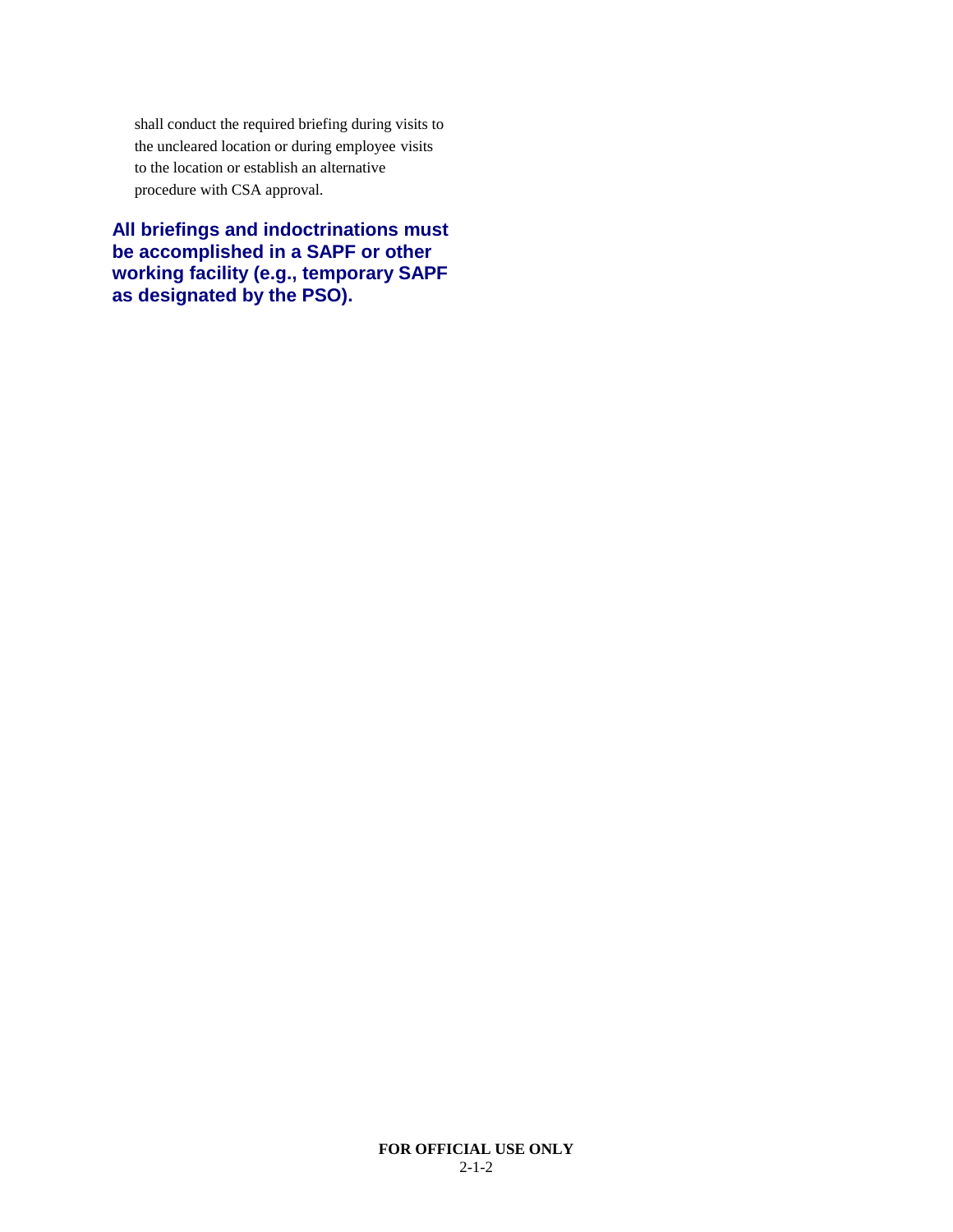#### **FOR OFFICIAL USE ONLY** 2-1-3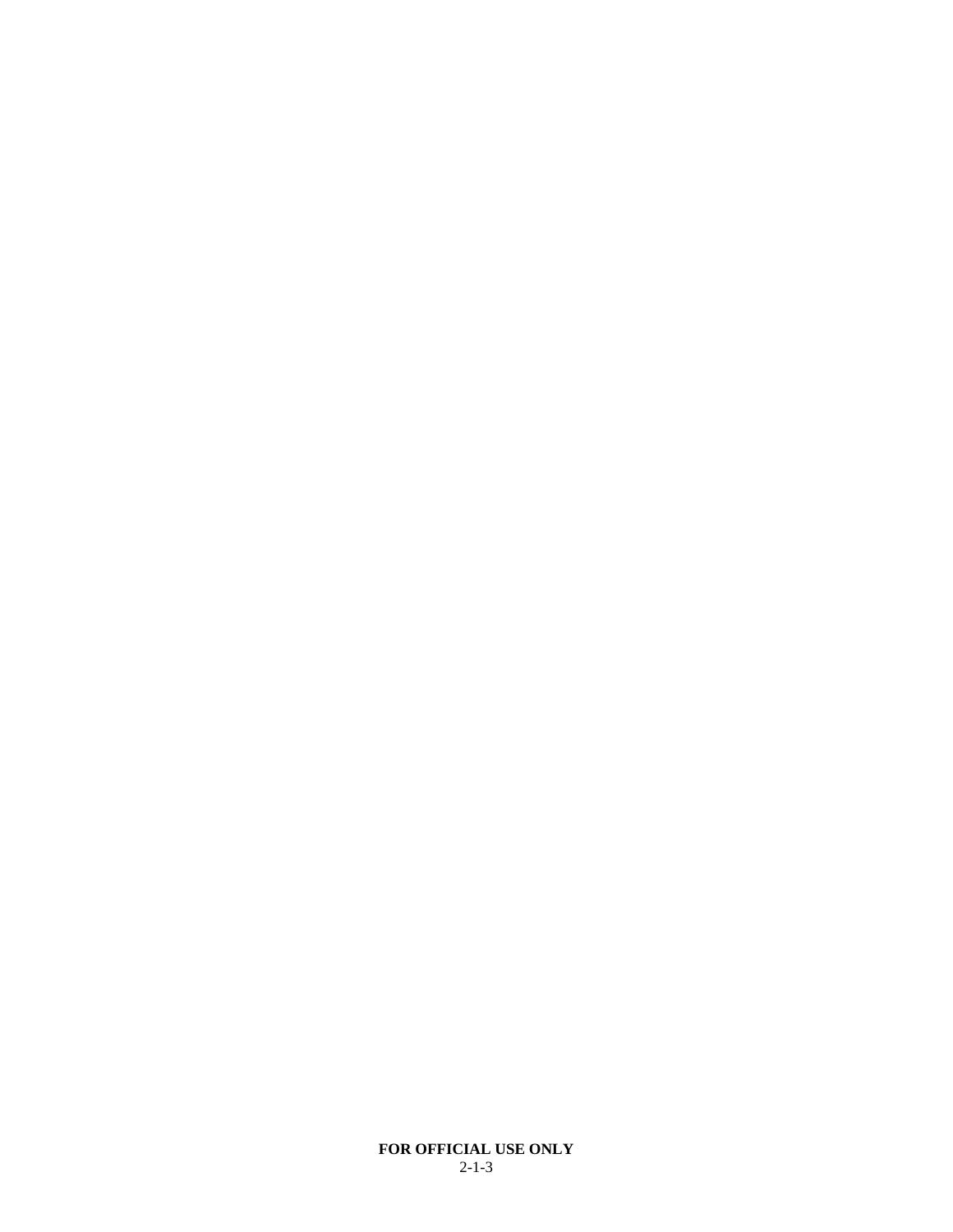**2-200. General.** This section establishes the requirements for the selection, processing, briefing, and debriefing of contractor personnel for SAPs.

**Access to SAP information is neither a right nor an entitlement; it is a wholly discretionary security determination granted only to those individuals who meet stringent background and security standards. Program Security Guides will list approved access approval authorities. See the limitation in paragraph 2-201d.**

**When approved by the PSO, a transfer in status may occur, providing the transfer is to a location where the security procedures do not differ unless approved by the PSO and there is a valid need to know. Grant special access to no one merely by reason of federal service, contracting status, as a matter of right or privilege, or as a result of any particular title, rank, position, or affiliation.**

**2-201. Program Accessing Requirements and Procedures.**

- a. *The individual will have a valid need-to-know (NTK) and will materially and directly contribute to the Program.*
- b. The individual will possess a minimum of a current, final SECRET security clearance or meet the investigative criteria required for the level of access. If a person's periodic reinvestigation (PR) is outside the five-year

scope and all other access processing is current and valid, the PSO may authorize access. However, the individual will be immediately processed for either a Single Scope Background Investigation (SSBI) or National Agency Check with Credit (NACC) as required by the level of clearance or as otherwise required by the contract.

## **WAIVED -** √ **UNACKNOWLEDGED -** √ **ACKNOWLEDGED -** √

**PSOs, whenever possible, will accept the SSBI or a National Agency Check with Local Agencies Check and Credit (NACLC) of another Federal agency if current within five years. When another Federal agency conducts an individual's Personnel Security Investigation (PSI), the adjudicative authority must review any disqualifying information, including, when available, access denial by another agency and the reasons therefore, before granting special access.**

c. *The contractor will nominate the individual and provide a description of the NTK justification. The CPM will concur with the nomination and verify Program contribution by signature on the Program Access Request (PAR). The CPSO will complete the PAR and review it for accuracy ensuring all required signatures are present.* The CPSO signature verifies that the security clearance and investigative criteria are accurate, and that these criteria satisfy the requirements of the Program. Information regarding the PAR may be electronically submitted. While basic information shall remain the same, signatures may not be required. The receipt of the PAR package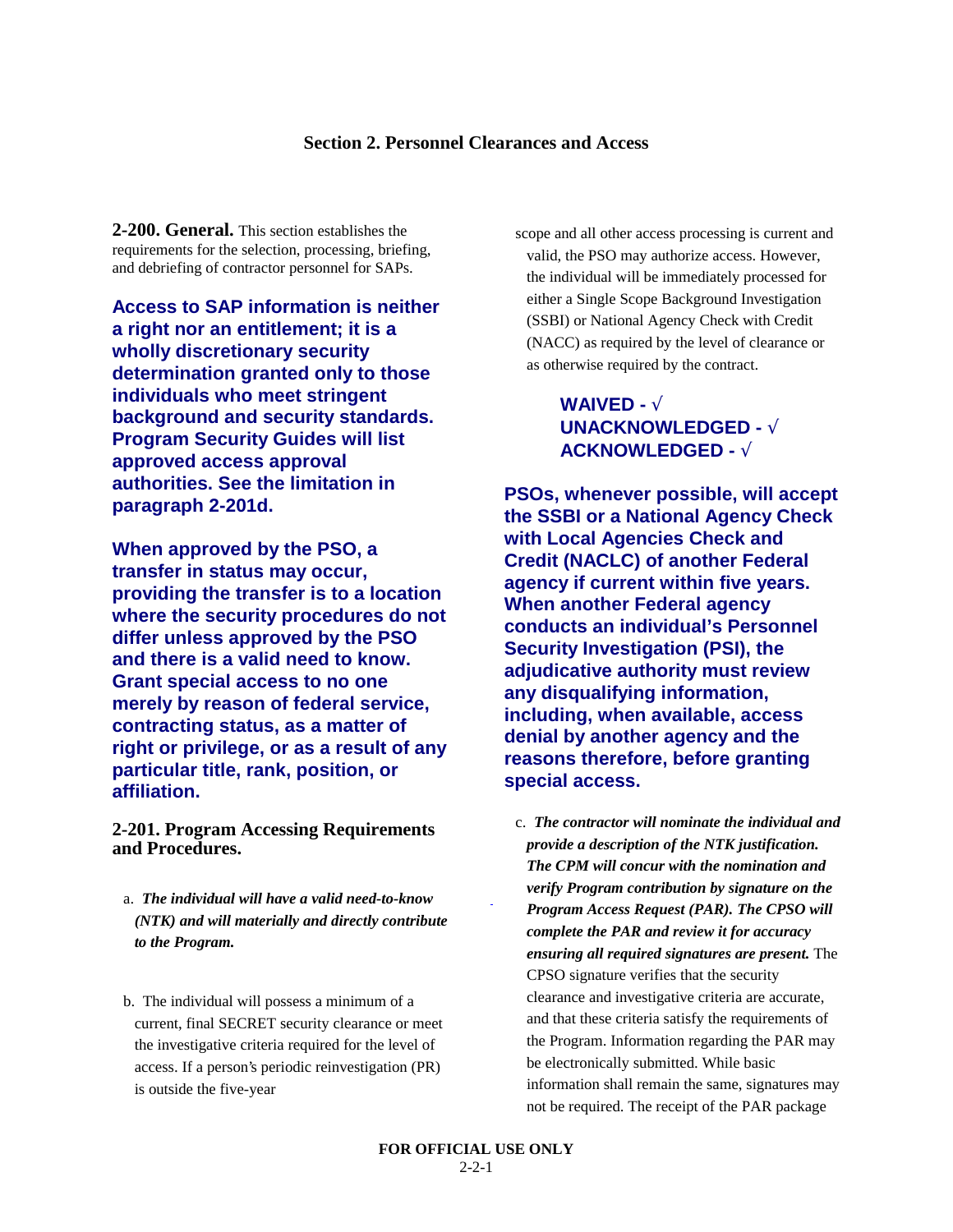via a preapproved channel shall be considered sufficient authentication that the required approvals have been authenticated by the CPSO and contractor program manager.

## **Use SAP Format 1, Program Access Request, to request special access.**

d. **Access Criteria and Evaluation Process.** In order to eliminate those candidates who clearly will not meet the scope for access and to complete the Personnel Security Questionnaire (PSQ), access evaluation may be required. In the absence of written instructions from the contracting activity, the evaluation process will conform to the following guidelines:

1. Evaluation criteria will not be initiated at the contractor level unless both the employee and contractor agree.

2. Contractors will not perform access evaluation for other contractors.

3. Access evaluation criteria will be specific and will not require any analysis or interpretation by the contractor. Access evaluation criteria will be provided by the government as required.

4. Those candidates eliminated during this process will be advised that access processing has terminated.

## **WAIVED -** √ **UNACKNOWLEDGED -** √ **ACKNOWLEDGED -** √

**As part of the PAR processing procedure, the CPSO must check local record and file repositories, when available and accessible, before submitting a PAR. The query must reveal the existence of any local adverse information files concerning the nominee.**

- e. Submit a Letter of Compelling Need or other documentation when requested by the PSO.
- f. Formats required for the processing of a SAP access fall into two categories: those required for the conduct of the investigation and review of the individual's eligibility; and those that explain or validate the individual's NTK. These constitute the PAR package. The PAR package used for the access approval and NTK verification will contain the following: the PAR; and a recent (within 90 days) PSQ reflecting pen and ink changes, if any, signed and dated by the nominee.

**Unless the employee has exercised the privacy option, CPSOs must review employee SF 86 for accuracy and completeness unless the employee seals the information in an envelope. Forward the sealed envelope to the PSO.**

- g. Once the PAR package has been completed, the CPSO will forward the candidate's nomination package to the PSO for review:
	- 1. The PSO will review the PAR package and determine access eligibility.
	- 2. Access approval or denial will be determined by the GPM and/or access approval authority.
	- 3. The PSO will notify the contractor of access approval or denial.

4. Subcontractors may submit the PAR package to the prime. The prime will review and concur on the PAR and forward the PAR and the unopened PSQ package to the PSO.

h. SCI access will follow guidelines established in DCID 1/14.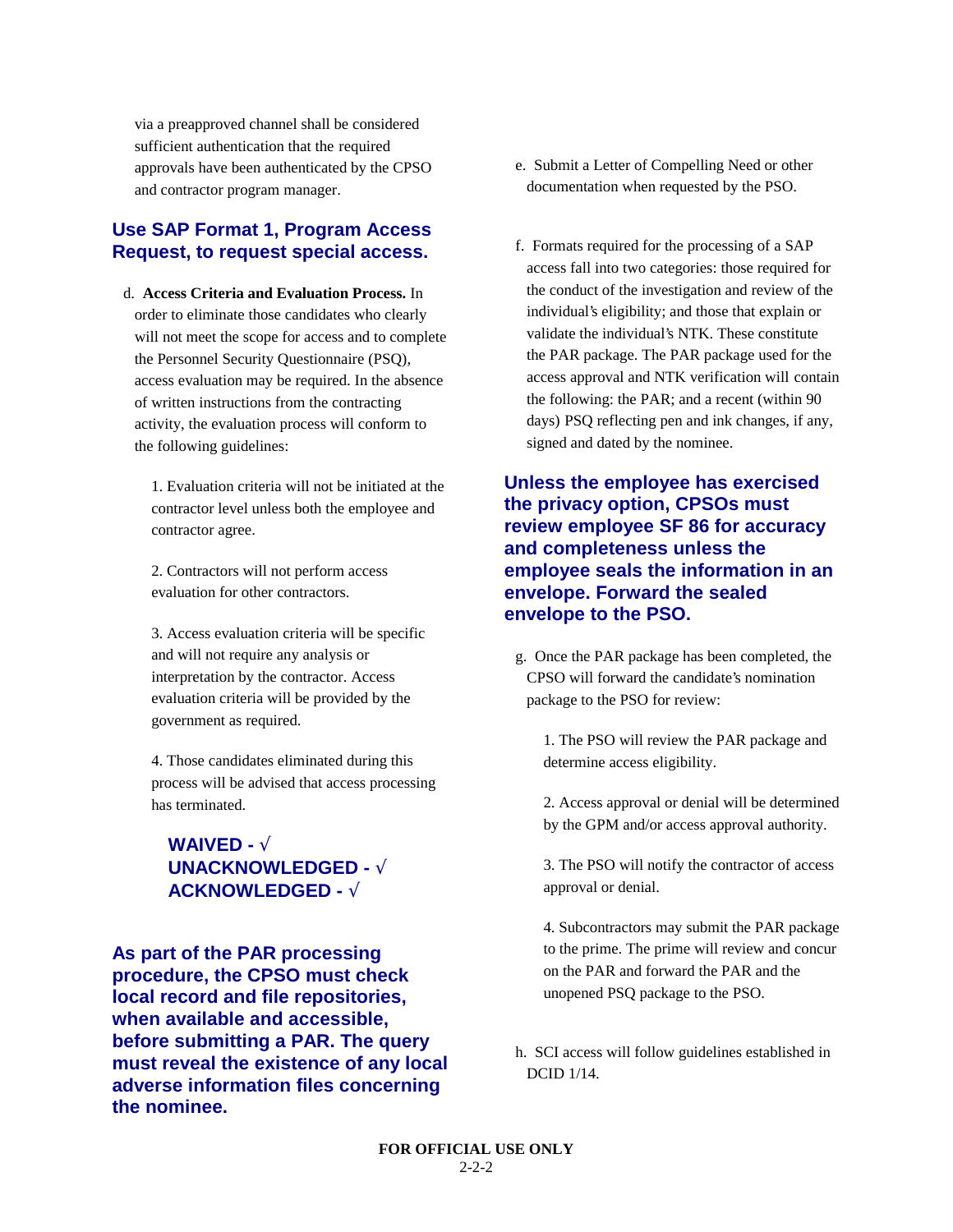**SAP access will follow guidelines established by the Security Policy Board and published in DoD 5200.2R with the following clarifications:**

> **1. The individual's immediate family or cohabitant(s), must also be U.S. citizens. An exception to this requirement may be granted when a compelling need exists. Submit letters of compelling need to the PSO.**

**2. Anytime a candidate acquires immediate family members (to include spouse's parents) or other persons to whom he or she is bound by affection or obligation and who are not U.S. citizens, he or she must report it to their security officer. SAP Format 20, Foreign Relative or Associate Interview, will be used to conduct an interview as determined by the PSO.**

**3. For the purpose of SAP access eligibility determinations, marijuana or any other form of cannabis sativa is considered a "drug" (e.g., as described in DCID 1/14).**

**4. Adjudication Authorities are established to uniformly apply the adjudication standards in this supplement and to ensure equitable and consistent access decisions that are neither capricious nor arbitrary and that conform to existing statutes and Executive Orders.**

**1. Complete a SAP Format 2, Special Access Program Indoctrination Agreement for personnel being accessed. If a program requires a polygraph agreement, also complete SAP Format 2a, Special Access Program Indoctrination Agreement (Polygraph Supplement).**

**2. Have the individual approved for access sign the nondisclosure (SAP Format 2) and prebriefing (Format 2a if polygraph is authorized for the program) acknowledgment sections before briefing. Then, conduct the program or project briefing and have the individual sign the briefing acknowledgment portion of SAP Format 2. Prepare a new SAP Format 2 (and Format 2a, if appropriate) each time an individual is briefed to a higher level or reindoctrinated after being debriefed. A single SAP Format 2 (and Format 2a, if appropriate) may be executed for subcompartments of the same program, to include access to multiple projects or independent research and development (IRAD).**

**3. If the program or project requires a polygraph agreement, as approved by the OSD SAPOC, and the individual has previously signed a briefing statement reflecting that he or she was not subject to a random polygraph, the individual must sign a SAP Format 2a, or be exempted by the component SAP Central**

**i. Briefings**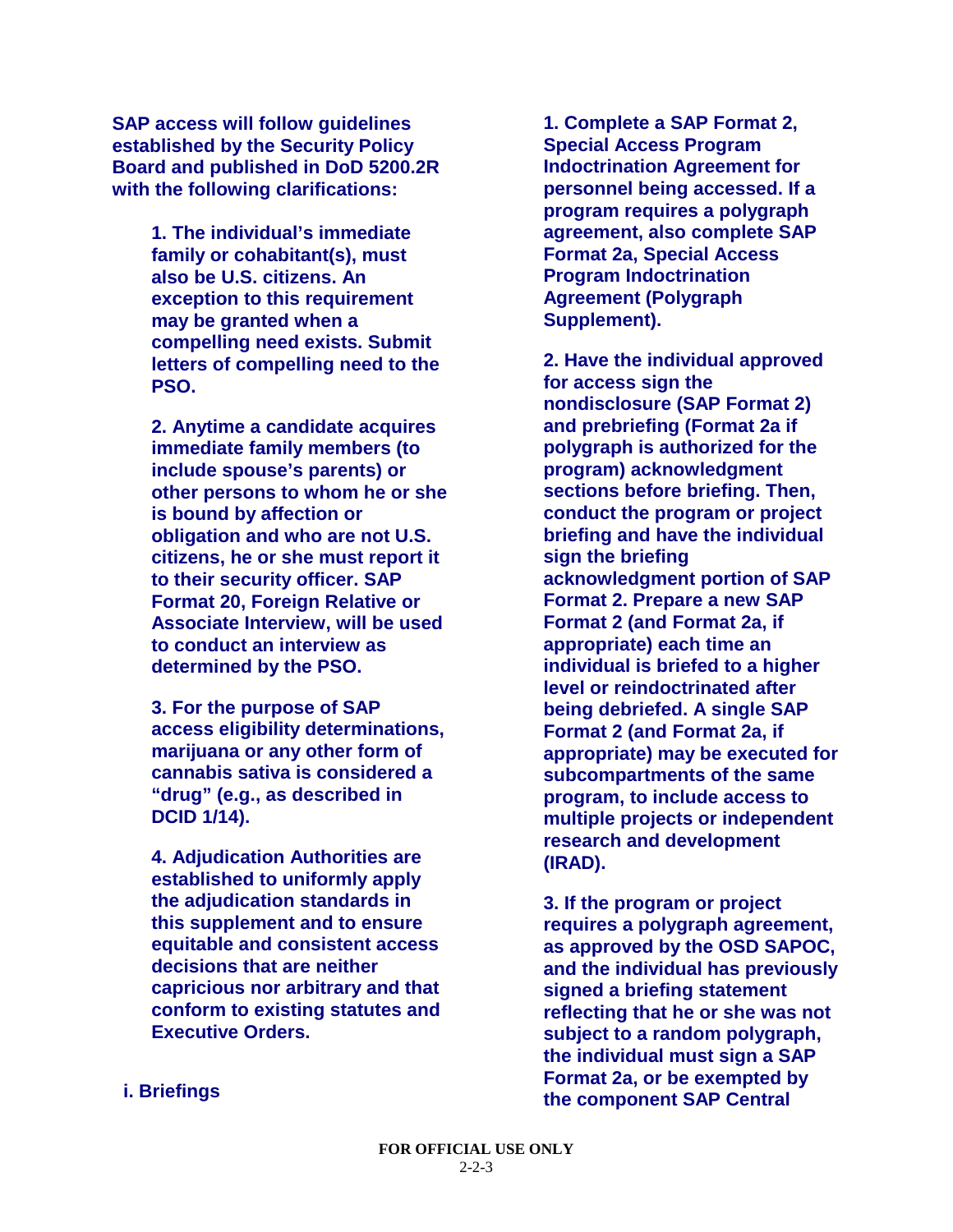**Office. This may be accomplished during annual refresher training (see paragraph 3-103).**

**j. Periodic Reinvestigations (PRs). A current investigation is defined as an investigation not older than five years.**

**1. For outdated PSIs, request a PR when initial access is involved.**

**2. Do not place SAP points of contact (POCs), program names, or other program identifiers on the DD Form 1879. Instead annotate these forms in accordance with PSO guidance.**

#### **2-202. Supplementary Measures and Polygraph.**

a. Due to the sensitivity of a Program or criticality of information or emerging technology, a polygraph may be required. The polygraph examination will be conducted by a properly trained, certified U.S. Government Polygraph Specialist. If a PR is outside the 5-year investigative scope, a polygraph may be used as an interim basis to grant access until completion of the PR**.**

## **WAIVED -** √ **UNACKNOWLEDGED -** √ **ACKNOWLEDGED -** √

**In all cases where the polygraph is used for SAP screening purposes, the SAPOC will be notified as part of the annual review process.**

b. There are three categories of polygraph:

Counterintelligence (CI), Full Scope (CI and life style), and Special Issues Polygraph (SIP). The type of polygraph conducted will be determined by the CSA.

**2-203. Suspension and Revocation.** All PSO direction to contractors involving the suspension or revocation of an employee's access will be provided in writing and if appropriate, through the contracting officer.

**When time is of the essence, the ADJUDICATION Authorities and the PSOs are empowered to verbally suspend a person's special access. Unless unusual conditions prevail, written confirmation of the verbal direction is provided to the contractor no later than the close of business on the next working day.**

**2-204. Appeal Process.** The CSA will establish an appeal process.

**Whenever possible, all accessed persons or candidates for access are guaranteed the opportunity to appeal decisions to deny or limit their special access. They may appeal to a higher authority. Denial, revocation, or limitation of a candidate's SAP access is an access decision only and may not be the basis for further unfavorable administrative actions. Such a decision does not reflect on any other aspect of the candidate's loyalty, trustworthiness, or reliability.**

**The appropriate Adjudication Authority notifies the employer's CPSO of a decision to deny, revoke, warn, or limit its employee's special access. The CPSO, in turn, notifies the employee, who has 30 days from the date of receipt of the letter in which to appeal the decision. He or**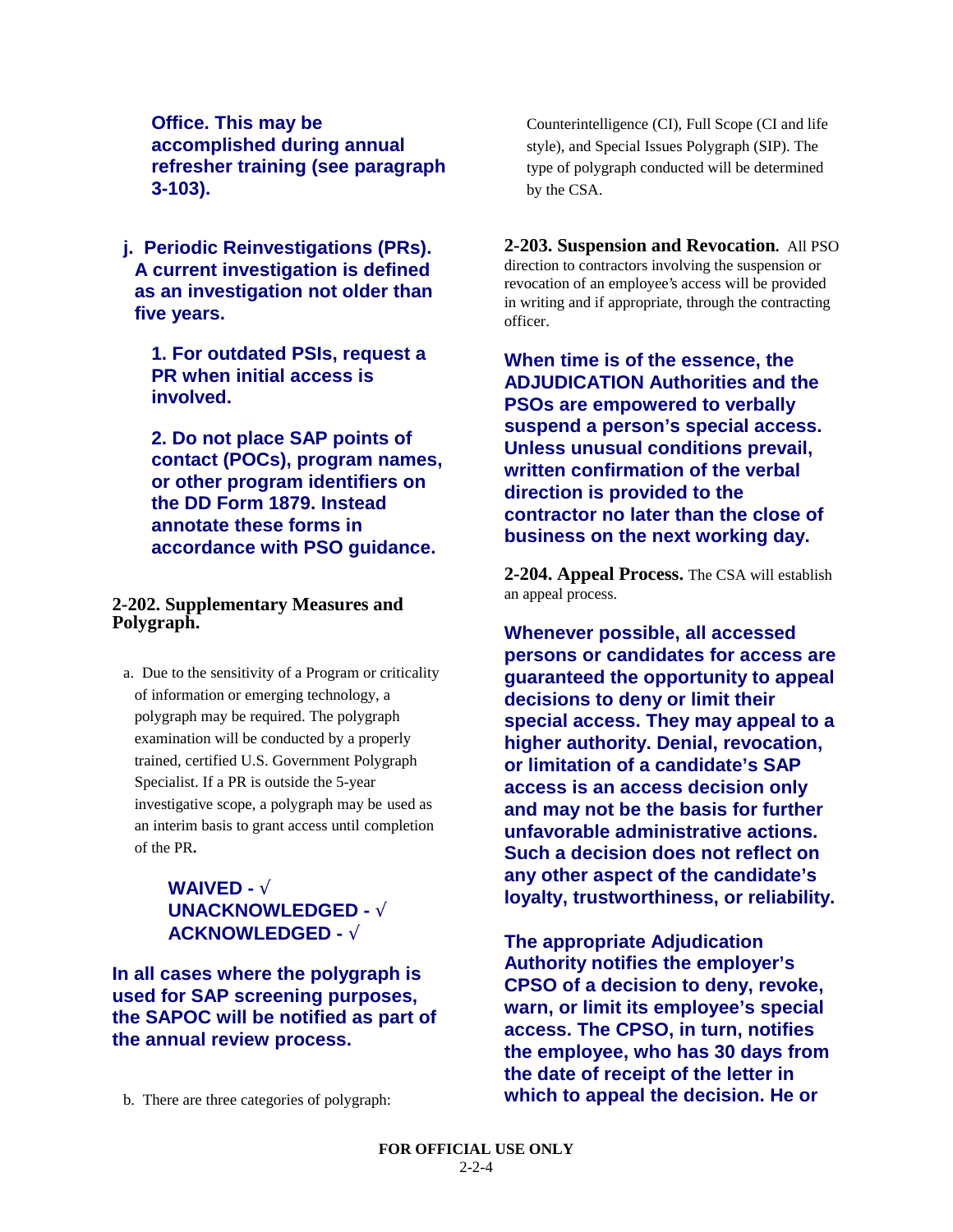**she must sign the request and provide a mailing address for the written reply.**

**On appeal, the appropriate Adjudication Authority provides any additional information from the candidate and the rationale behind the decision to the next higher review authority.**

**The Appeals Board/Authority makes final SAP access determinations. On occasion, overriding national security interests will not allow full disclosure of pertinent information.**

**2-205. Agent of the Government.** The Government may designate a contractor-nominated employee as an Agent of the Government on a caseby-case basis. Applicable training and requirements will be provided by the Government to contractors designated as Agents of the Government.

## **WAIVED -** √ **UNACKNOWLEDGED -** √ **ACKNOWLEDGED -** √

**2-206. Access Roster or List.** *Current access rosters of Program briefed individuals are required at each contractor location.* They should be properly protected and maintained in accordance with the PSG. The access roster should be continually reviewed and reconciled for any discrepancies. The data base or listing may contain the name of the individual organization, position, billet number (if applicable), level of access, social security number, military rank/grade or comparable civilian rating scheme, and security clearance information. *Security personnel required for adequate security oversight will not count against the billet structure.*

Submit an updated access list to the Government Program Office semiannually. If there is no change, send a negative report.

## **2-213. Consultants (Baseline).**

**a. A consultant is an individual**

**whose services are retained by a company to provide specialized, professional services to accomplish a specific task. Services are retained through a professional service agreement and/or statement of work between the individual and the sponsoring company.**

**A consultant to a SAP activity must have the appropriate personnel security clearance on file with the sponsoring company and be approved for Program Access by the GPM and PSO. The consultant will perform classified work at an approved SAPF in accordance with the DD Form 254. In addition, before the consultant can be considered to perform his specialized service, the company sponsoring the consultant must submit to the PSO, a copy of the professional service agreement and/or Statement of Work detailing what specific tasks he/she will be performing. Once consultant status is approved, the consultant's Program Access Request package, which will also include an executed Consultant Security Agreement, can be adjudicated for access to the program. A Consultant Security Agreement can be obtained from the PSO.**

**Upon access approval, the consultant will be escorted into the SAP area and given a thorough and in-depth security and technical briefing outlining the policies and procedures on how the program facility operates in a Special Access environment.**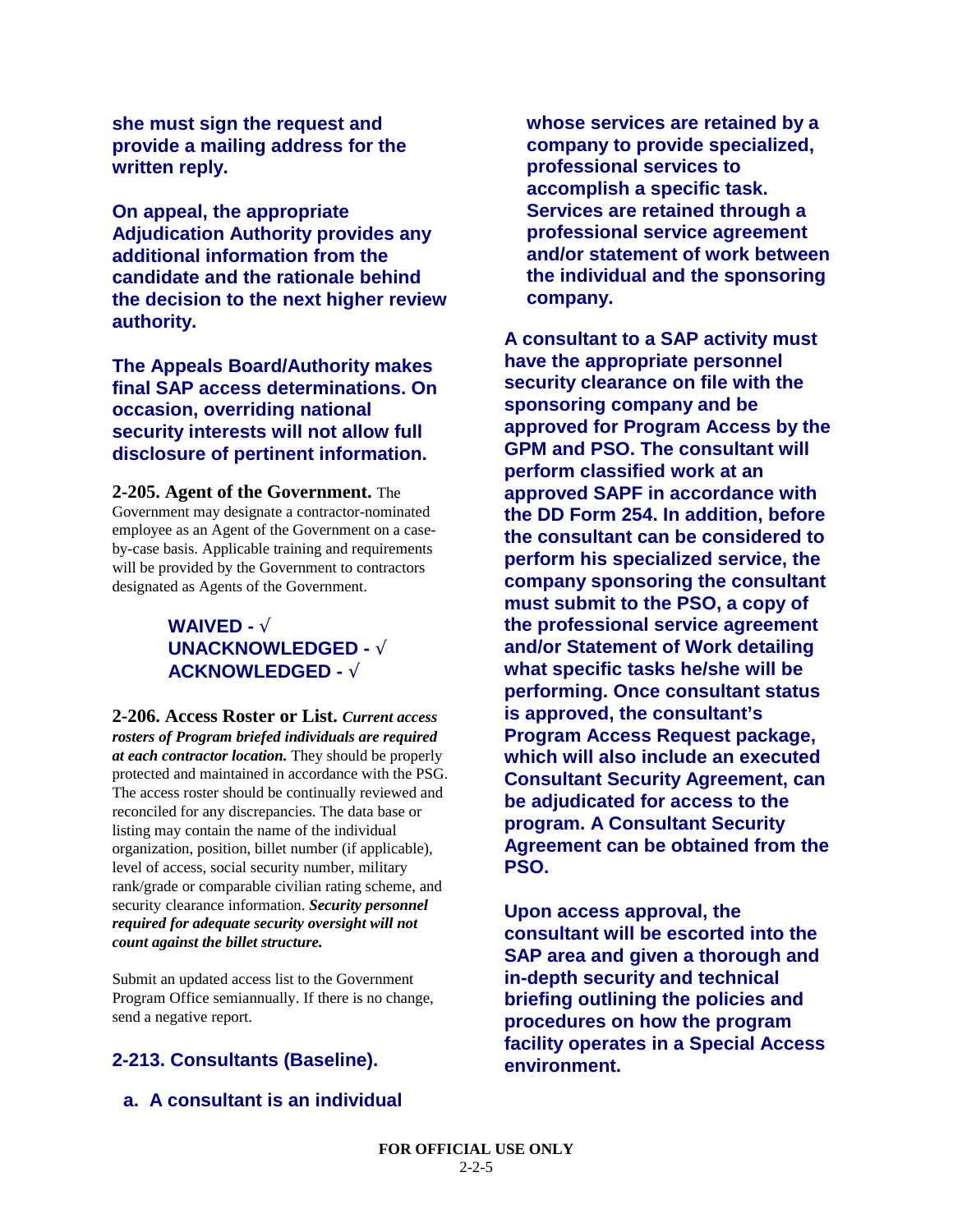**Any change in the consultant's status, (i.e., he/she is hired by the sponsoring entity to work in their organization or any other deviation to the existing professional services agreement which would negate his/her consultant status), must be reported immediately to the GPM and PSO.**

**b. Job Shopper/Temporary Help. Contact the PSO for further guidance.**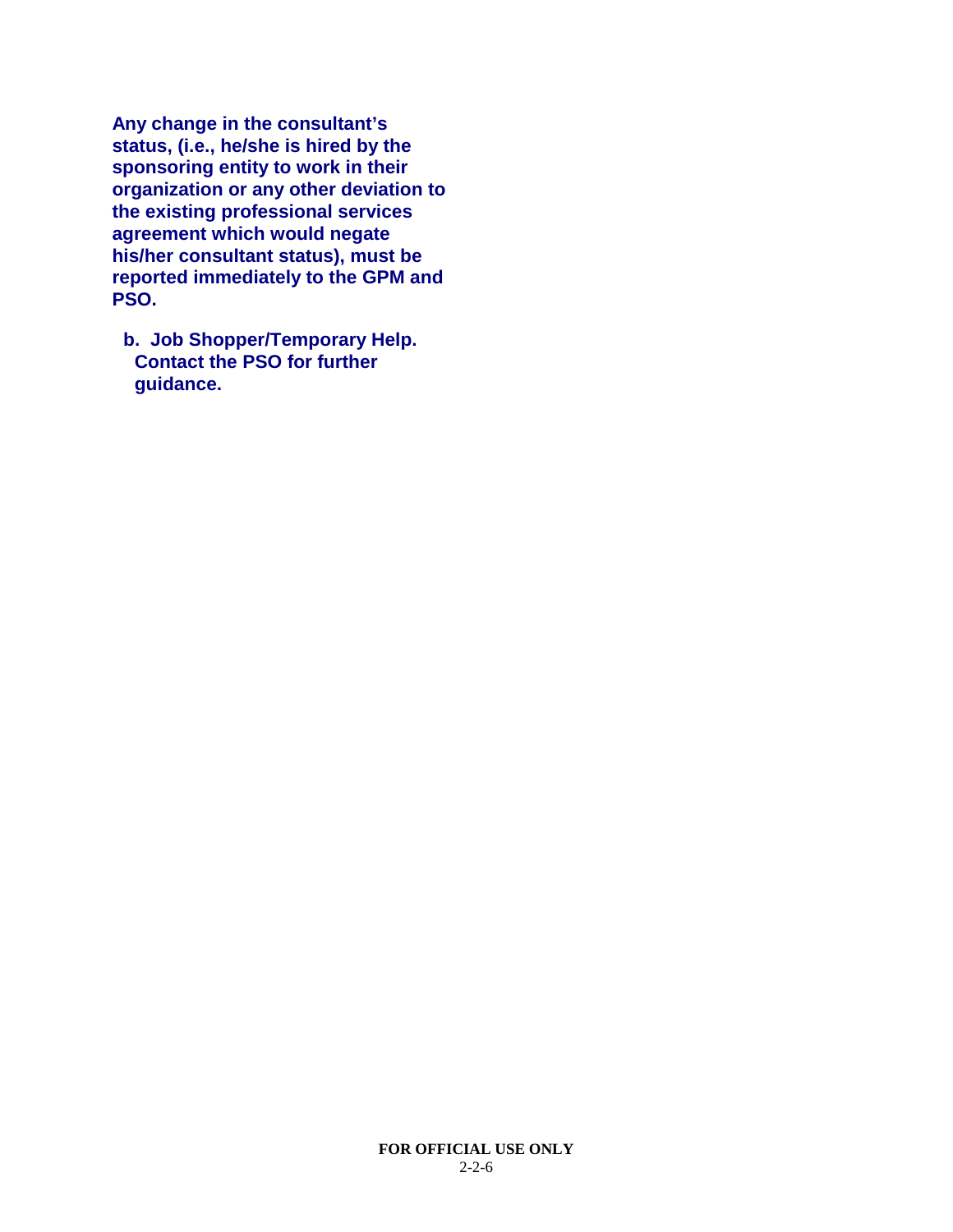## **Chapter 3 Security Training and Briefings**

#### **Section 1. Security Training and Briefings**

#### **3-100. General.** *Every Special Access Program (SAP) will have a Security Training and Briefing*

*Program.* As a minimum, SAP-indoctrinated personnel will be provided the same or similar training and briefings as outlined in the baseline NISPOM. *In addition, CPSOs responsible for SAPs at contractor facilities will establish a Security Education Program to meet any specific or unique requirements of individual special access programs.* Topics which will be addressed, if appropriate to the facility or the SAP(s), include:

**The security education program applies to all program-accessed individuals. Tailor specific security education programs to the mission and function of the activity. Gear individual training to the current specific job. Table 1 summarizes training requirements**

- a. Security requirements unique to SAPs;
- b. Protection of classified relationships;
- c. Operations Security (OPSEC);
- d. Use of nicknames and code words;
- e. Use of special transmission methods;
- f. Special test-range security procedures;
- g. Procedures for Unacknowledged SAP security. An Unacknowledged SAP will require additional security training and briefings, beyond that required in the baseline. Additional requirements will be specified in the Contract Security

Classification Specification and will address steps necessary to protect sensitive relationships, locations, and activities.

- h. Specific procedures to report fraud, waste, and abuse.
- i. Computer security education that is to include operational procedures, threats, and vulnerabilities.

**Ensure that all persons who are responsible for and access computers are aware of proper operational and security-related procedures. Conduct computer security refresher training at least annually (along with, or separately from, other refresher training [paragraph 3-103]).**

- j. Writing unclassified personnel appraisals and reviews.
- k. Third-Party Introductions. The purpose of the Third-Party Introduction is to provide a clearance and/or access verification to other cleared personnel. The introduction is accomplished by a briefed third party, who has knowledge of both individual's accesses.

**The CPSO or other security education manager who provides overall management and direction for security education programs. The PSO exercises responsibility for**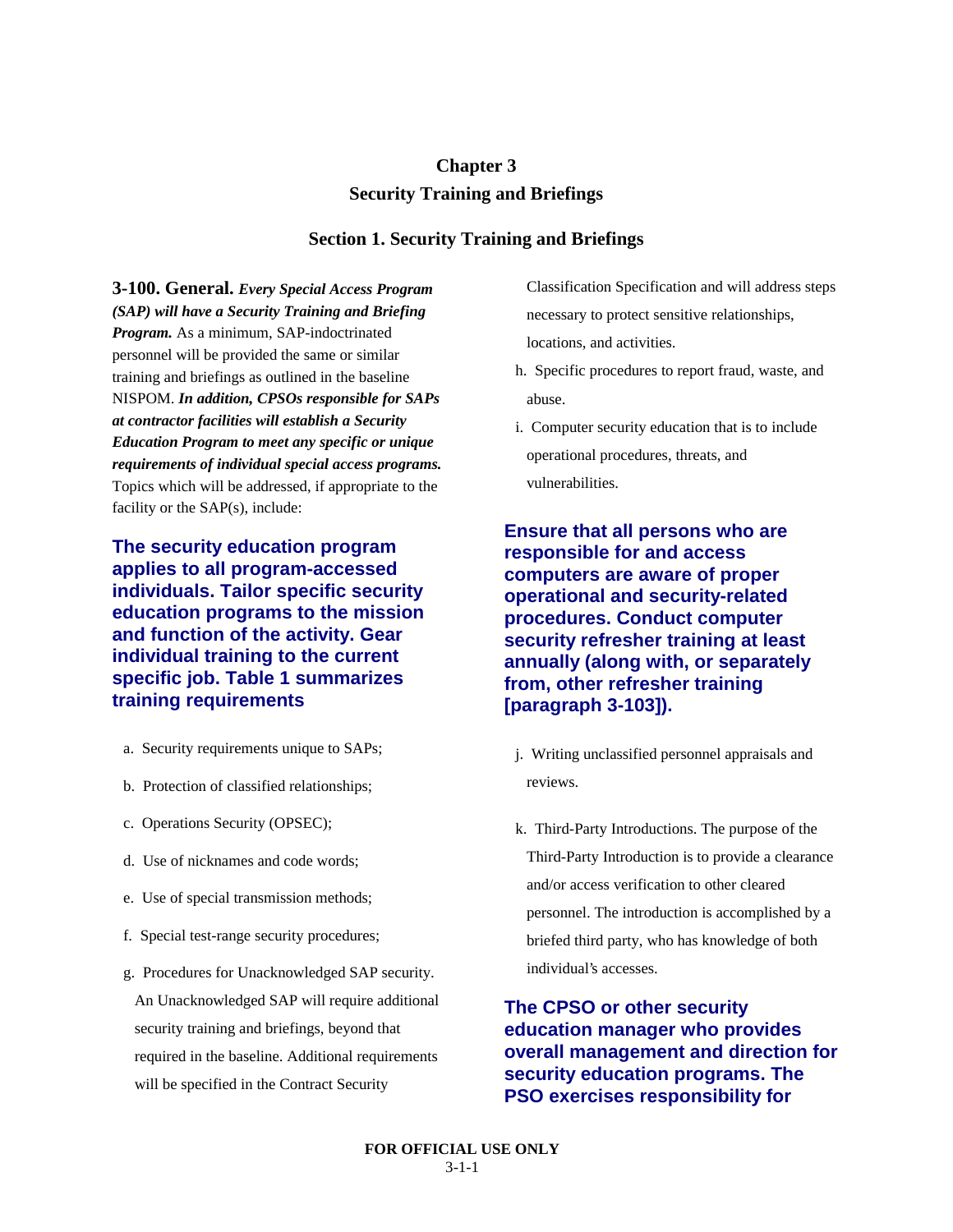**individual SAP programs. Appointed Security Officers at all levels supervise security education, determine specific training requirements, and provide assistance and guidance as required. Supervisors ensure completion of**

**required training. The Program Director and other management officials are responsible to implement a security education program and emphasize their support by individual example.**

| <b>Type</b>                     | <b>Frequency</b>                 | <b>Documentation</b>                 | <b>Remarks</b>                            |
|---------------------------------|----------------------------------|--------------------------------------|-------------------------------------------|
| <b>Indoctrination</b>           | <b>One Time</b>                  | <b>SAP Format 2/2a</b>               | <b>Gear Toward Job</b><br><b>Involved</b> |
| <b>Specialized</b>              | <b>Ongoing</b>                   | <b>Any Method</b>                    | <b>Use Any Method</b>                     |
| <b>Refresher</b>                | <b>Annual</b>                    | <b>Format 17/Data</b><br><b>Base</b> | <b>Mandatory Subjects</b>                 |
| <b>Foreign</b><br><b>Travel</b> | Event-<br><b>Driven/Annually</b> | <b>SAP Format 17</b>                 | <b>Mandatory Subjects</b>                 |
| <b>Termination</b>              | <b>One Time</b>                  | <b>SAP Format 2/2a</b>               | <b>Mandatory Subjects</b>                 |

#### **Table 1. Training Requirements**

#### **(NOTE: other types of training are addressed on a case by case basis.)**

**3-101. Security Training.** *The CPSO will ensure that the following security training measures are implemented*:

a. *Initial Program Security Indoctrination. Every individual accessed to a SAP will be given an initial indoctrination. The briefing will clearly identify the information to be protected, the reasons why this information requires protection, and the need to execute a NDA. The individual will be properly briefed concerning the security requirements for the Program, understand their particular security responsibilities, and will sign a NDA.* This indoctrination is in addition to any other briefing required for access to collateral classified or company proprietary information. It will be the

responsibility of the PSO to provide to the contractor information as to what will be included in the initial indoctrination to include fraud, waste, and abuse reporting procedures.

b. Professionalized AIS training may be required of all contractor Information Systems Security Representatives (ISSRs) to ensure that these individuals have the appropriate skills to perform their job functions in a competent and costeffective manner. This training will be made available by the CSA. The training should consist of, but not be limited to, the following criteria:

## **WAIVED -** √ **UNACKNOWLEDGED -** √ **ACKNOWLEDGED -** √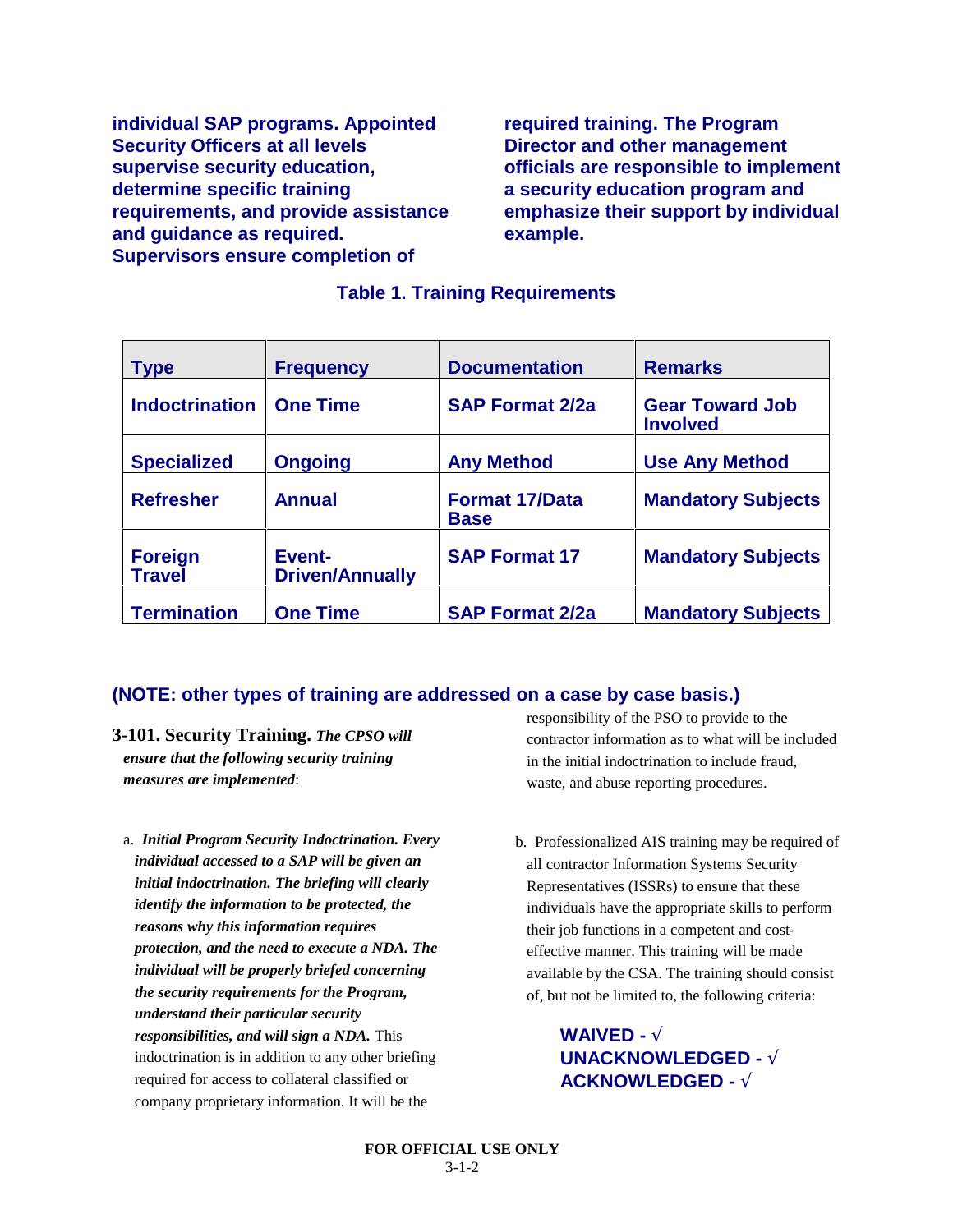1. Working knowledge of all applicable and national CSA regulations and policies including those contained in this supplement;

2. Use of common Information Security (INFOSEC) practices and technologies;

- 3. AIS certification testing procedures;
- 4. Use of a risk management methodology;

5. Use of configuration management methodology.

**Industrial security education and training materials are frequently developed and issued by the Defense Security Service (DSS), defense contractors, and other Government agencies. Such materials are available by purchase, on loan, or free of charge. All Security Officers are encouraged to obtain, tailor, and use these materials to enhance their security education program. A word of caution: Before use, closely review these materials and ensure that they do not contain guidance that contradicts established SAP procedures. Additionally, use of these materials by themselves does not fully satisfy SAP security education requirements (SAP security education programs must include program-unique and SAP items).**

**The PSO may distribute SAP-specific materials through each CPSO. Materials include the Security Action Report, posters, FWA items, and counterintelligence items of interest. Retain these materials within approved SAPFs.**

**program accessed understands his or her obligations and responsibilities for security. Include a combination of written and verbal briefings. Use excerpts from the espionage laws and explain the agreement and laws to each individual. Include actions persons may take to defeat Foreign Intelligence Service (FIS) efforts.**

**If appropriate, design a separate briefing for each level of access, compartment, and project. Include local procedures as well as items from the specific PSD document. If appropriate, cover the potential requirement for a polygraph examination and state that such examination is limited to counterintelligence and counterespionage questions. Brief each individual based on function and specific to the role and function the individual will be accessed. Do not solely use the "read-and-sign" method to satisfy this training requirement.**

**3-102. Unacknowledged Special Access Programs (SAP).** Unacknowledged SAPs require a significantly greater degree of protection than Acknowledged SAPs. Special emphasis should be placed on:

- a. Why the SAP is Unacknowledged;
- b. Classification of the SAP;
- c. Approved communications system;
- d. Approved transmission systems;
- e. Visit procedures;
- f. Specific program guidance.

**3-103. Refresher Briefings.** *Every accessed individual will receive an annual refresher briefing*

**Ensure that each individual to be**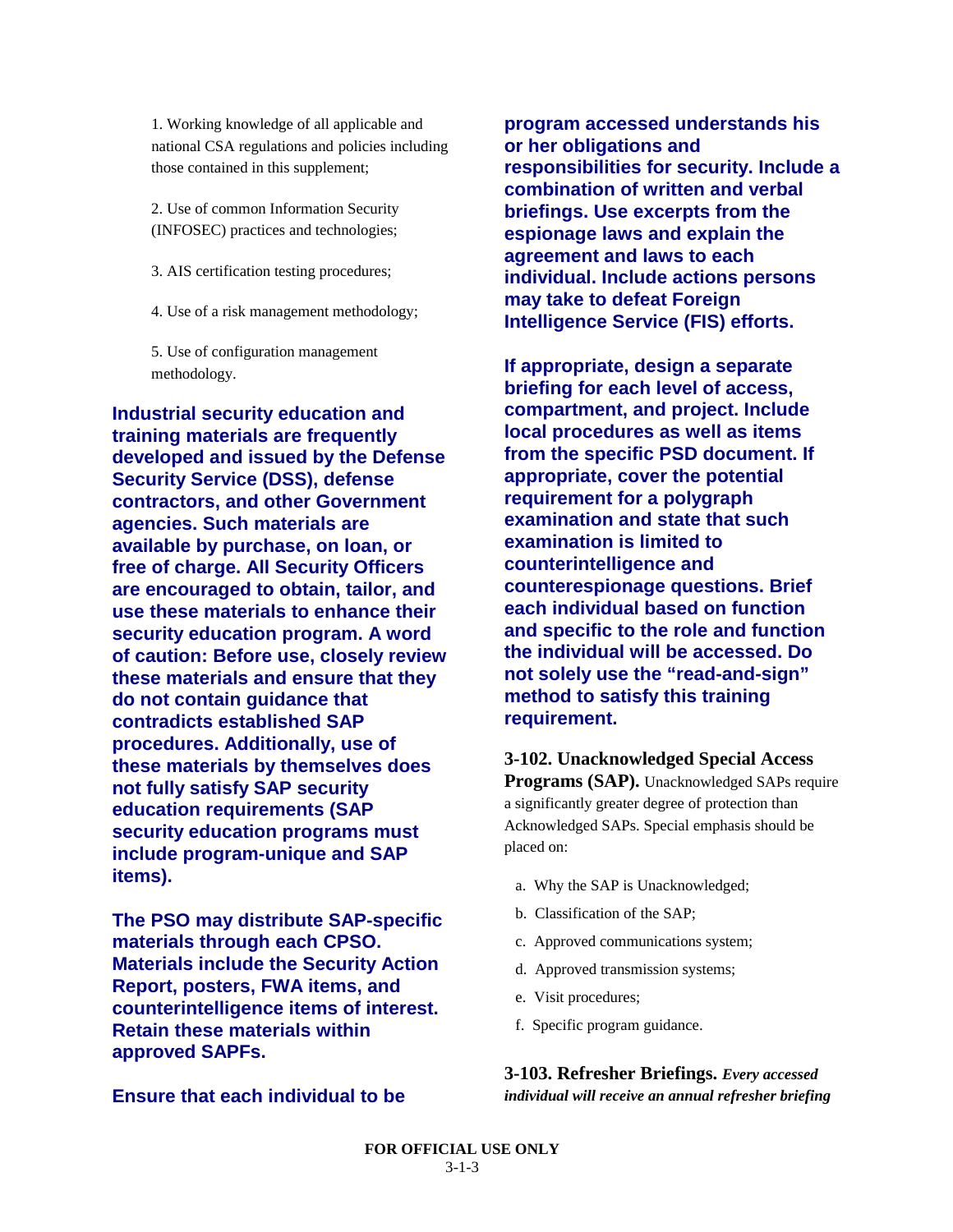*from the CPSO to include the following, as a minimum:*

## **WAIVED -** √ **UNACKNOWLEDGED -** √ **ACKNOWLEDGED -** √

- a. Review of Program-unique security directives or guidance;
- b. Review of those elements contained in the original NDA.

**NOTE.** The PSO may require a record to be maintained of this training.

**This refresher training replaces what used to be called reindoctrination training. The name change was made to emphasize that the purpose of this training is to present new and applicable training rather than a reaccomplishment of the indoctrination briefing. There is no need to re-sign the initial briefing statement (SAP Format 2) once it has been initially authenticated. This training should be conducted on a face-to-face basis and must include all non-full-time employees regardless of their work location. Refresher training may be conducted throughout the calendar year or accomplished at one session. Individuals accessed to multiple SAPs need only attend one briefing or training session. If approved by the PSO (or higher authority), similar training conducted by security personnel from other agencies or departments may also satisfy refresher training. Topics to cover include:**

**techniques and threat reporting (information that must be reported to the PSO).**

• **Discussing program information over unsecured telephones and use of STU IIIs. Ensure that personnel are briefed on the use of STU IIIs before use and annually thereafter. As a minimum, discuss the protection of information transmitted, specific STU III security requirements, STU III security incident identification, and reporting requirements. Pay particular attention to, and expand the training for, personnel who operate fax machines connected to STU IIIs.**

• **Information concerning actual or potential terrorism, terrorist groups, espionage, or sabotage of any U.S. facility, activity, person, or resource.**

- • **Adverse affects to national security resulting from unauthorized disclosure.**
- • **Derivative classification and marking requirements.**
- • **Adverse reporting (Continuing Evaluation of Personnel Program).**
- • **Reporting FWA (through SAP channels).**
- • **Program vulnerabilities, program threat, and OPSEC.**

• **Computer security (applicable for computer users only), to include computer operating procedures, audit trails, logs, forms, receipts, media protection, use of system, copyright laws, and licensing agreements.**

• **Foreign intelligence**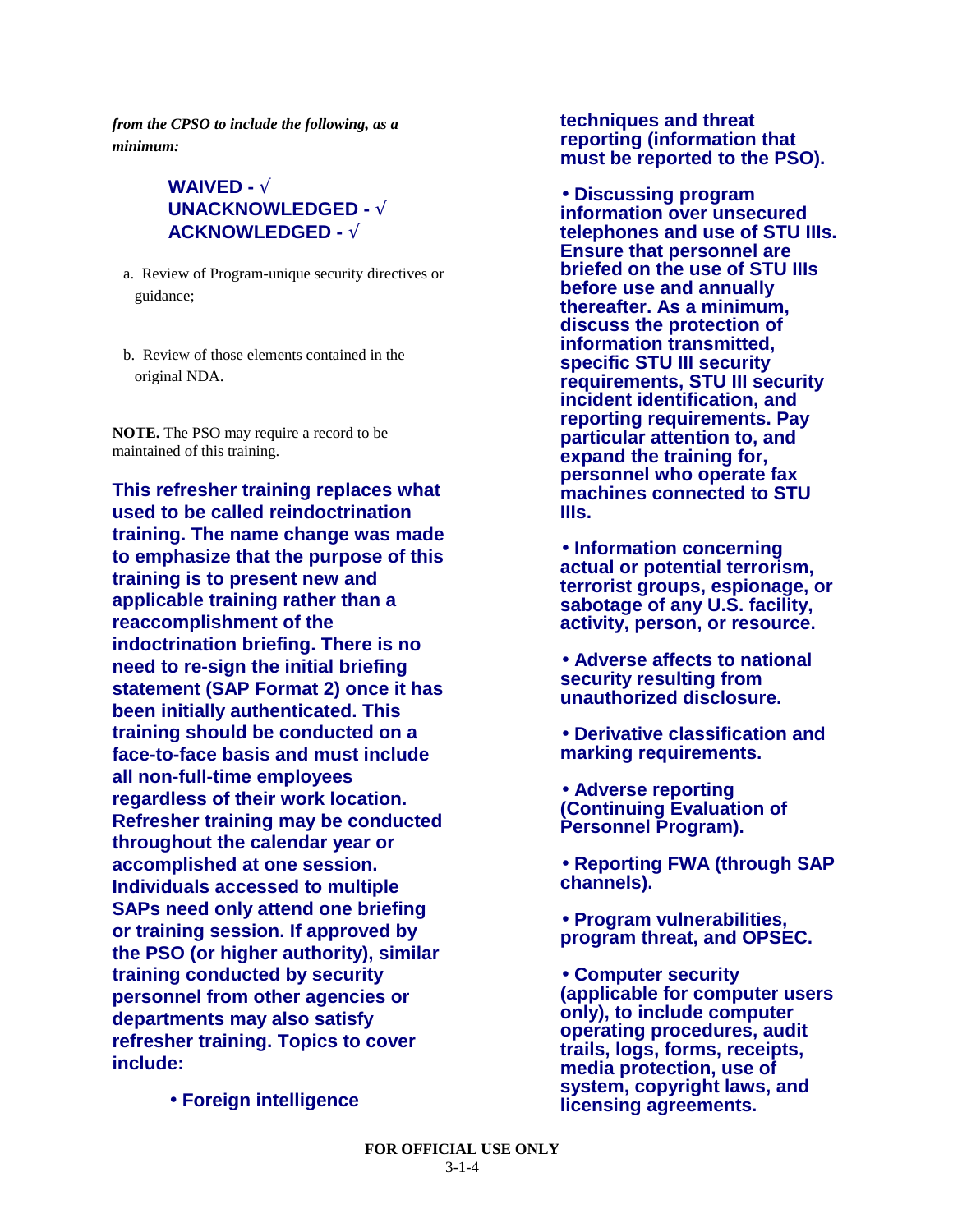• **Common security deficiencies discovered during recent security self-reviews; usually, self-reviews or other security reviews identify security weaknesses and are an excellent tool to identify additional training needs.**

• **Other security education topics such as document control, TEMPEST, reproduction, etc., may be included in refresher training.**

**Personal Status Changes. During refresher training, give personnel the opportunity to report any previously unreported personal status changes. Optionally, require persons to review their SF Form 86, update as necessary, and authenticate its currency in block 18 on the original form.**

**NOTE: Pursuant to the training matrix on page 3-1-2, document all security education training and file the documentation in individual's folder. Use SAP Formats 2/2A to document briefings and debriefings. Use SAP Format 17 to record refresher or foreign travel training. If multiple SAPs are involved, a centralized record system may be used. A computer database to reflect training conducted may be substituted for filing training records in individual folders.**

**3-104. Debriefing and/or Access**

**Termination.** *Persons briefed to SAPs will be debriefed by the CPSO or his designee. The debriefing will include as a minimum a reminder of each individual's responsibilities according to the NDA which states that the individual has no Program or Program-related material in his/her*

*possession, and that he/she understands his/her responsibilities regarding the disclosure of classified Program information.*

**Design a formal debriefing program which appropriately addresses the following:**

- • **How to obtain a release before publishing.**
- • **What can and cannot be discussed or placed in resumes and applications for security clearances.**
- • **Turning in all holdings.**
- • **Applicability of, and penalties for, engaging in espionage.**

• **Who (the POC) to report suspected FIS contacts or any attempt by unauthorized persons to solicit program data. The priority (top to bottom) for reporting this information is as follows:**

- • **Servicing SAP Security Officer.**
- • **CPSO or member of CPSO's organization.**
	- • **Nearest FBI office.**

**(NOTE: Contact the PSO/CPSO before discussing classified or program information with the FBI).**

• **Ensure that appropriate espionage laws and codes are available (as an optional handout) and provide the same on request.**

a. Debriefings should be conducted in a SAPF, Sensitive Compartmented Information Facility (SCIF), or other secure area when possible, or as authorized by the PSO.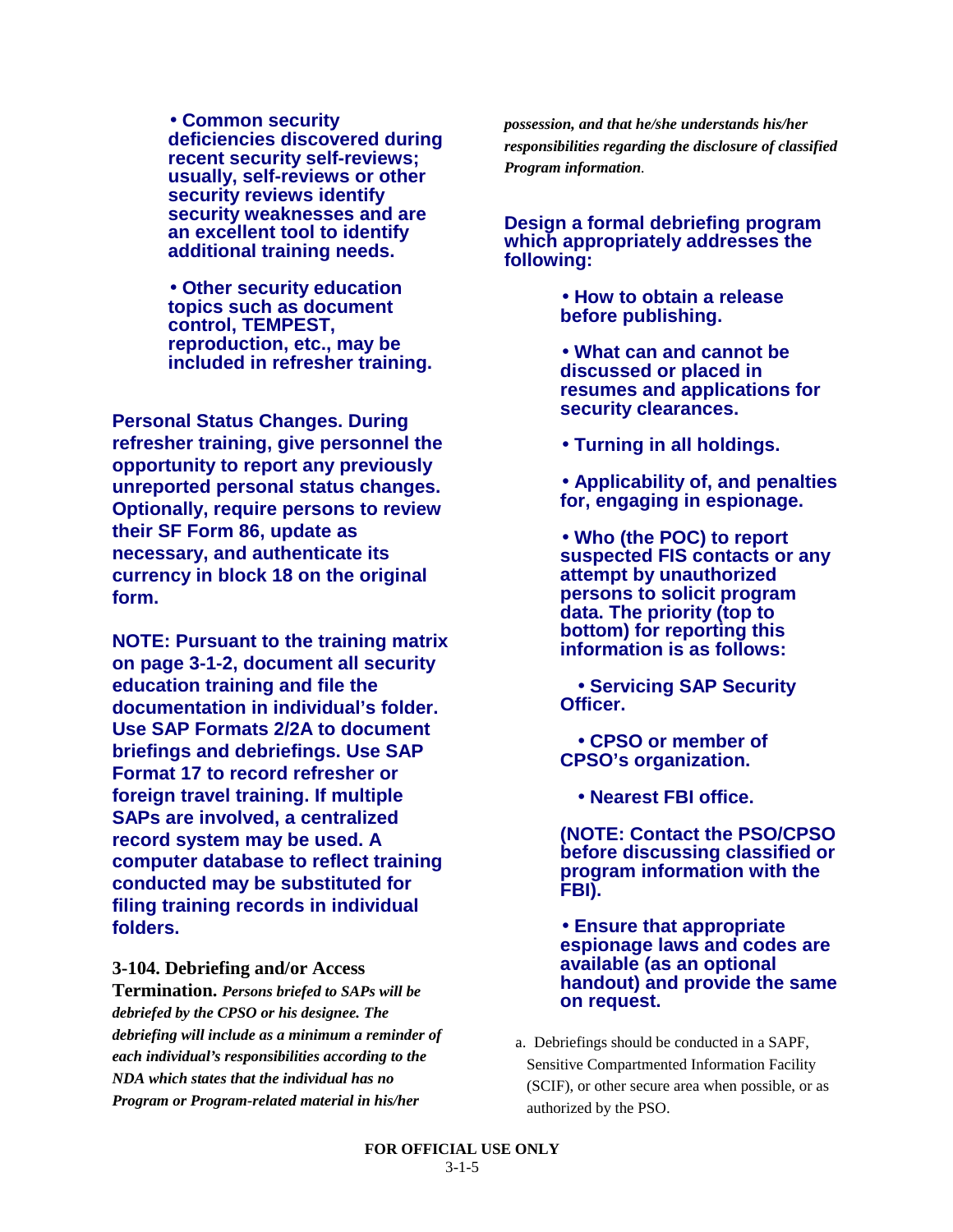- b. Procedures for debriefing will be arranged to allow each individual the opportunity to ask questions and receive substantive answers from the debriefer.
- c. *Debriefing Acknowledgments will be used and executed at the time of the debriefing and include the following:*

1. *Remind the individual of his/her continuing obligations agreed to in the SAP NDA*.

2. *Remind the individual that the NDA is a legal contract between the individual and the U.S. Government.*

3. *Advise that all classified information to include Program information is now and forever the property of the U.S. Government.*

4. *Remind the individual of the penalties for espionage and unauthorized disclosure as contained in Titles 18 and 50 of the U.S. Code. The briefer should have these documents available for handout upon request. Require the individual to sign and agree that questions about the NDA have been answered and that Titles 18 and 50 (U.S. Codes) were made available and understood.*

5. *Remind the individual of his/her obligation not to discuss, publish, or otherwise reveal information about the Program. The appearance of Program information in the public domain does not constitute a de facto release from the continuing secrecy agreement.*

6. *Advise that any future questions or concerns regarding the Program (e.g., solicitations for information, approval to publish material based on Program knowledge and/or experience) will be directed to the CPSO. The individual will be provided a telephone number for the CPSO or PSO.*

7. *Advise that each provision of the agreement is severable ( i.e., if one provision is declared unenforceable, all others remain in force).*

8. *Emphasize that even though an individual signs a Debriefing Acknowledgment Statement, he/she is never released from the original NDA/secrecy agreement unless specifically notified in writing*.

- d. Verify the return of any and all SAP classified material and unclassified Program-sensitive material and identify all security containers to which the individual had access.
- e. When debriefed for cause, include a brief statement as to the reason for termination of access and notify the PSO. In addition the CPSO will notify all agencies holding interest in that person's clearance/accesses.

**Because the CPSO may not be aware of all programs an individual is accessed to, the PSO will notify service counterparts known to have activity at a particular location. The PSO will ensure that the adjudication authority is notified as well when such notification is required.**

f. The debriefer will advise persons who refuse to sign a debriefing acknowledgment that such refusal could affect future access to special access programs and/or continued clearance eligibility. It could be cause for administrative sanctions and it will be reported to the appropriate Government Clearance Agency.

**If an individual refuses to execute a debriefing form, administer an oral debriefing in the presence of a witness and annotate the debriefing form: "ORAL DEBRIEFING CONDUCTED; INDIVIDUAL REFUSED TO SIGN." The briefer and witness**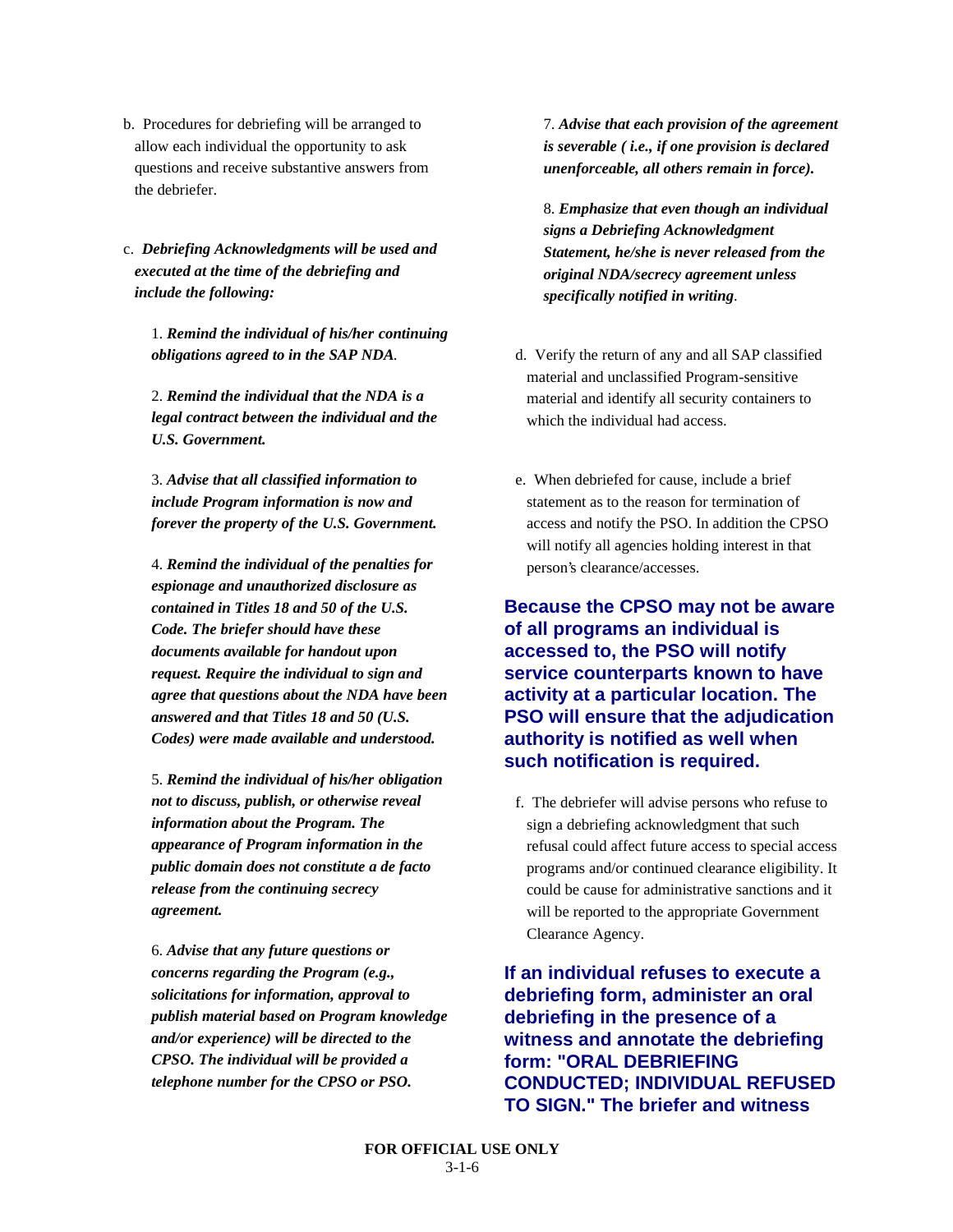## **sign beneath the statement attesting to this action. Immediately report this fact to the PSO. The PSO will contact other organizations as required.**

g. Provide a point of contact for debriefed employees to report any incident in the future which might affect the security of the Program.

**3-105. Administrative Debriefings.** Efforts to have all Program-briefed personnel sign a Debriefing Acknowledgment Statement may prove difficult. If attempts to locate an individual either by telephone or mail are not successful, the CPSO should prepare a Debriefing Acknowledgment Statement reflecting the individual was administratively debriefed. *The Debriefing Acknowledgment Statement will be forwarded to the PSO. The CPSO will check to ensure that no Program material is charged out to, or in the possession of these persons.*

- **a. If an individual is not available to complete the debriefing form, send an unclassified debriefing form to the individual via certified mail (return receipt requested) and request that he or she complete the form and return it to the activity.**
- **b. If the individual does not respond or return the completed debriefing form. Follow the procedures in para C.**
- **c. If the whereabouts of the individual cannot be determined in 6 months, administratively debrief the individual by completing a debriefing form, annotating the form with, INDIVIDUAL NOT AVAILABLE; ADMINISTRATIVELY**

## **DEBRIEFED. The SO (Security Officer) signs the debriefing form and attaches a narrative explanation.**

### **3-106. Recognition and Award Program.**

Recognition and award programs could be established to single out those employees making significant contributions to Program contractor security. If used, CPSOs will review award write-ups to ensure recommendations do not contain classified information.

**3-107. Foreign Travel. Training is provided to all accessed personnel annually or before travel, whichever is earlier. Include both general and country-specific information and threat advisories, when appropriate. See paragraph 1-300e for additional information on reporting foreign travel and contacts.**

- **a. Recommended Topics. Depending on destination include:**
	- • **Foreign intelligence techniques, terrorist activities, civil situations, or other hazards to personal safety for the region being visited.**
	- • **Reporting foreign travel and foreign contacts of significance (information that must be reported to the PSO as listed in paragraph 1-300e).**
- **b. Reciprocity. Individuals accessed to multiple SAPs need only attend one foreign travel briefing.**

**3-108. Specialized Training. Training is given periodically throughout the period of time an individual has program access. It is designed for a category of individual job**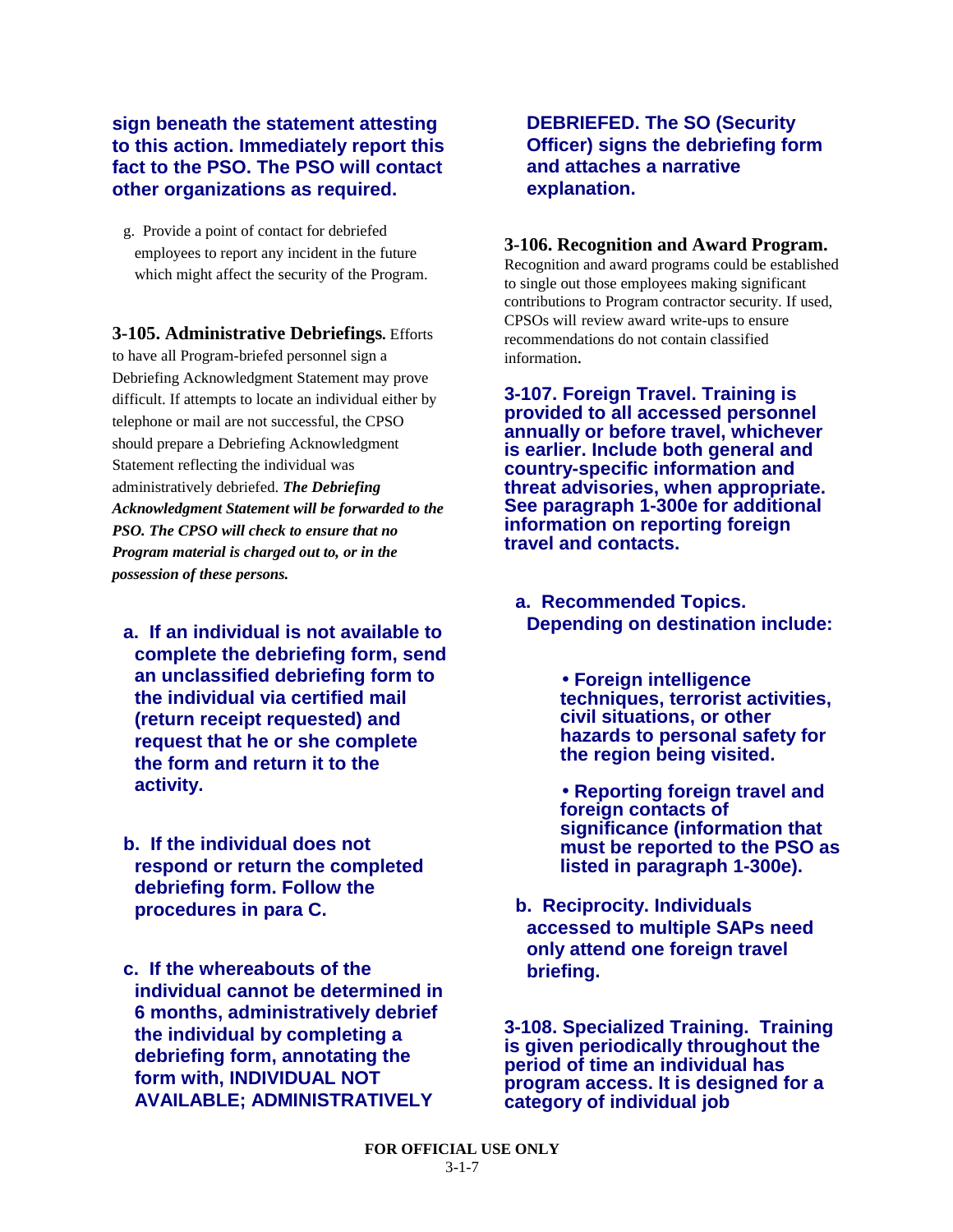**assignment, (e.g., security specialist, administrative, document handler, engineer). It also may be designed to cover specific items of interest, e.g., review result, new test, or change in program status.**

- **a. Security Officers must develop an aggressive, on-going security education program. Conduct this training when special events are scheduled.**
- **b. Provide a defensive briefing on elicitation techniques used by FIS to persons attending international conferences and symposia, regardless of location. On their return, provide the PSO a report when FIS contact was made or suspected. Information in this briefing is normally provided by the Government.**
- **c. Brief couriers as specified in paragraph 5-402b.**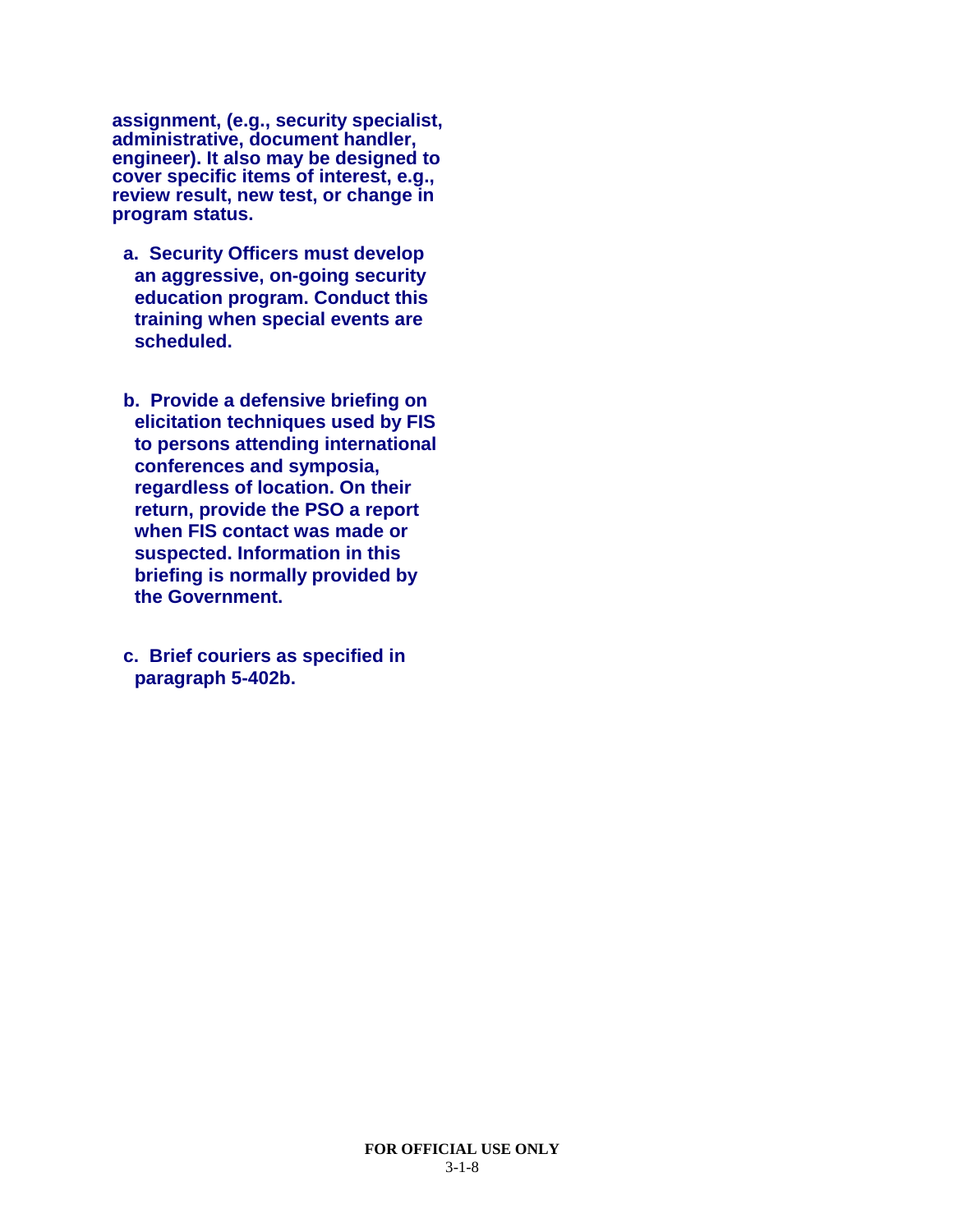### **Chapter 4 Classification and Markings**

**Section 1. Classification**

**Challenges to Classification.** *All challenges to SAP classified information and/or material shall be forwarded through the CPSO to the PSO to the appropriate Government contracting activity. All such challenges shall remain in Program channels.*

**4-100. Program Directors (PDs) and Contractor Program managers (CPMs) share responsibility for accuracy, currency, and necessity of classifications applied to documents and material.**

**4-101. Program Classification. See each Program or Project Security Classification Guide (PSCG) for program specific, operational and technical security classification guidance.**

**4-102. Nicknames, Codewords, and other Identifiers (See Appendix A for definitions).**

- **a. Coordinate and request nicknames and project names through the PSO.**
- **b. Request a change of nicknames, codewords, and other program identifiers immediately when compromised or suspected of compromise.**
- **c. There is no established timeframe to change program**

 **identifiers. After continuous use, however, they become synonymous with the program. This defeats their purpose and they become ineffective from an OPSEC viewpoint. The PD or PSO makes this determination and requests a nickname or codeword change through the Security Director.**

- **d. Codewords will be used within program channels by properly indoctrinated personnel. The use of a codeword, its meaning, and classification guidance must be placed in the program security classification guide.**
- **4-103. DD Form 254 Requirements.**
	- **a. Prepare DD Form 254, DoD Contract Security Classification Specification, for each contractor, subcontractor, or consultant. Use DD Form 254 to transmit the PSCG, Program Security Guide (PSG), and other documents containing security classification guidance.**
	- **b. The contractor will maintain a current listing of the location of containers, rooms, and completely dedicated buildings that contain SAP materials and are carved out**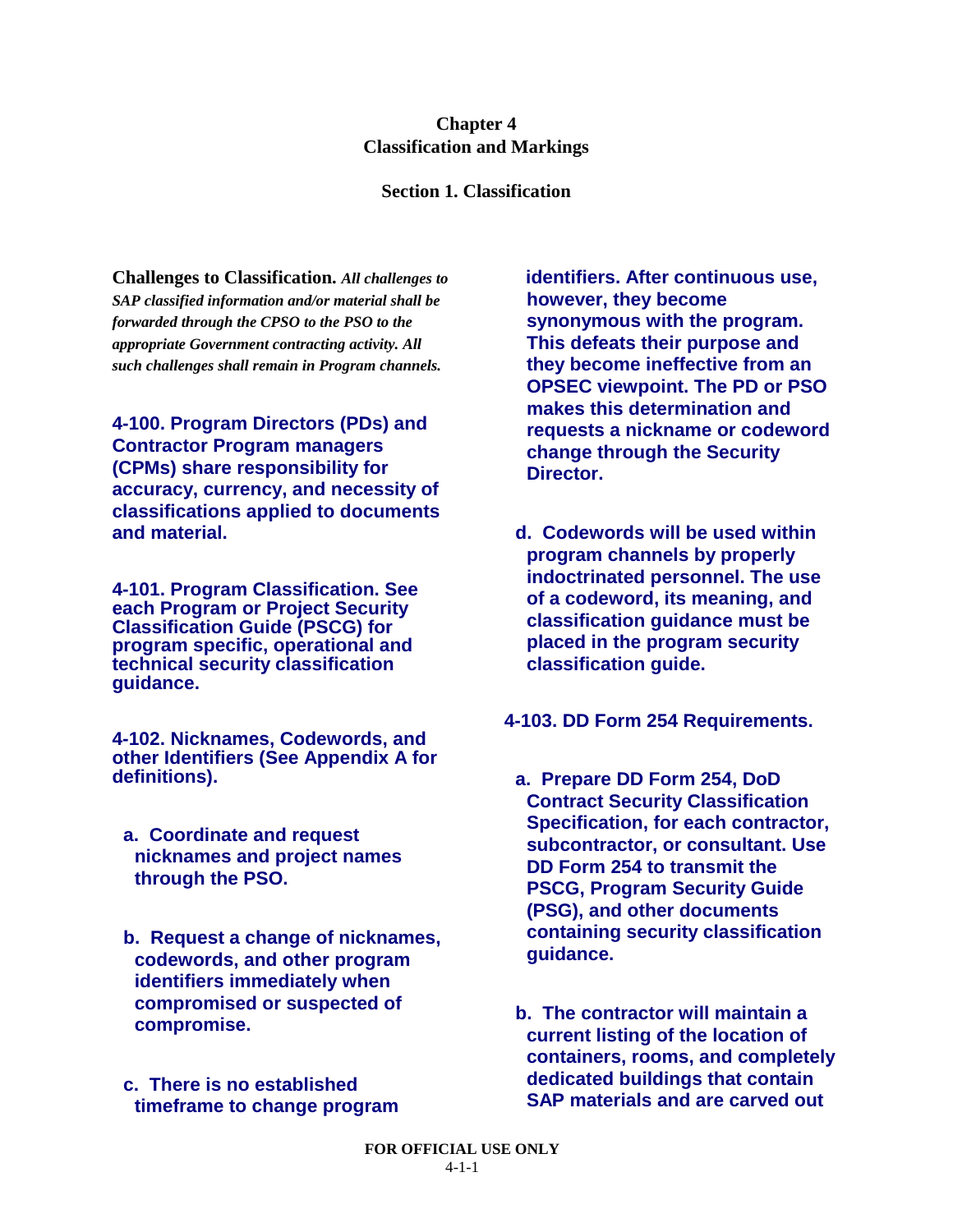**from DSS cognizance. Provide this list to the PSO, who will include this information in the program data base.**

**c. Do not attach lengthy attachments to DD Forms 254 that merely repeat information, policy, and procedures contained in any other security directive (e.g., TEMPEST policy).**

**d. The PSO will prepare and forward to the Contracting Officer an approved DD Form 254 for each prime contract. For subcontracts, the prime CPSO will prepare a proposed DD Form 254 and forward it to the PSO for approval before release to subcontractors.**

**e. The PSO provides detailed guidance pertaining to DD Forms 254 on classification, release to the DSS, carve-out status, etc. This guidance is based on the specific PSCG.**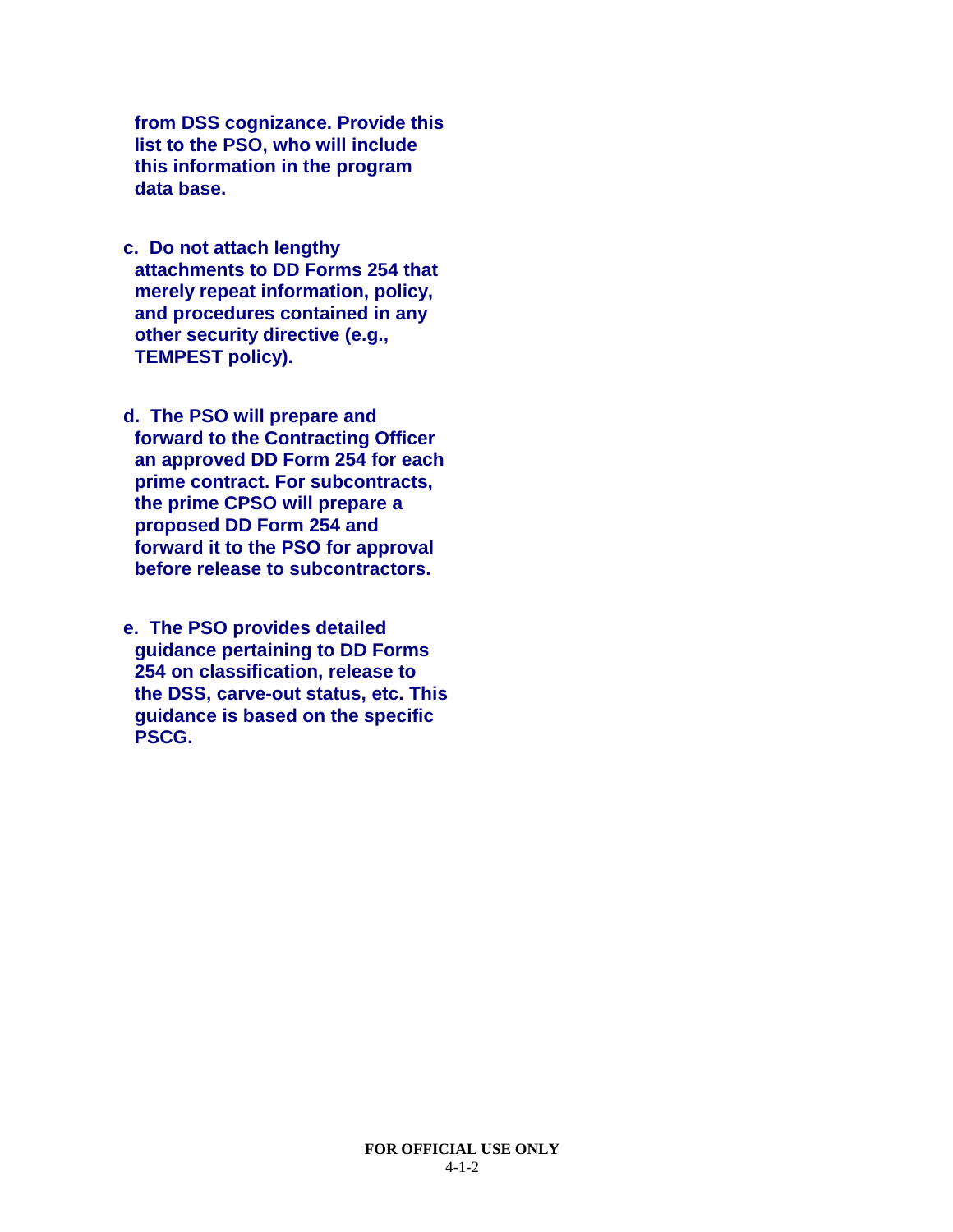#### **FOR OFFICIAL USE ONLY** 4-1-2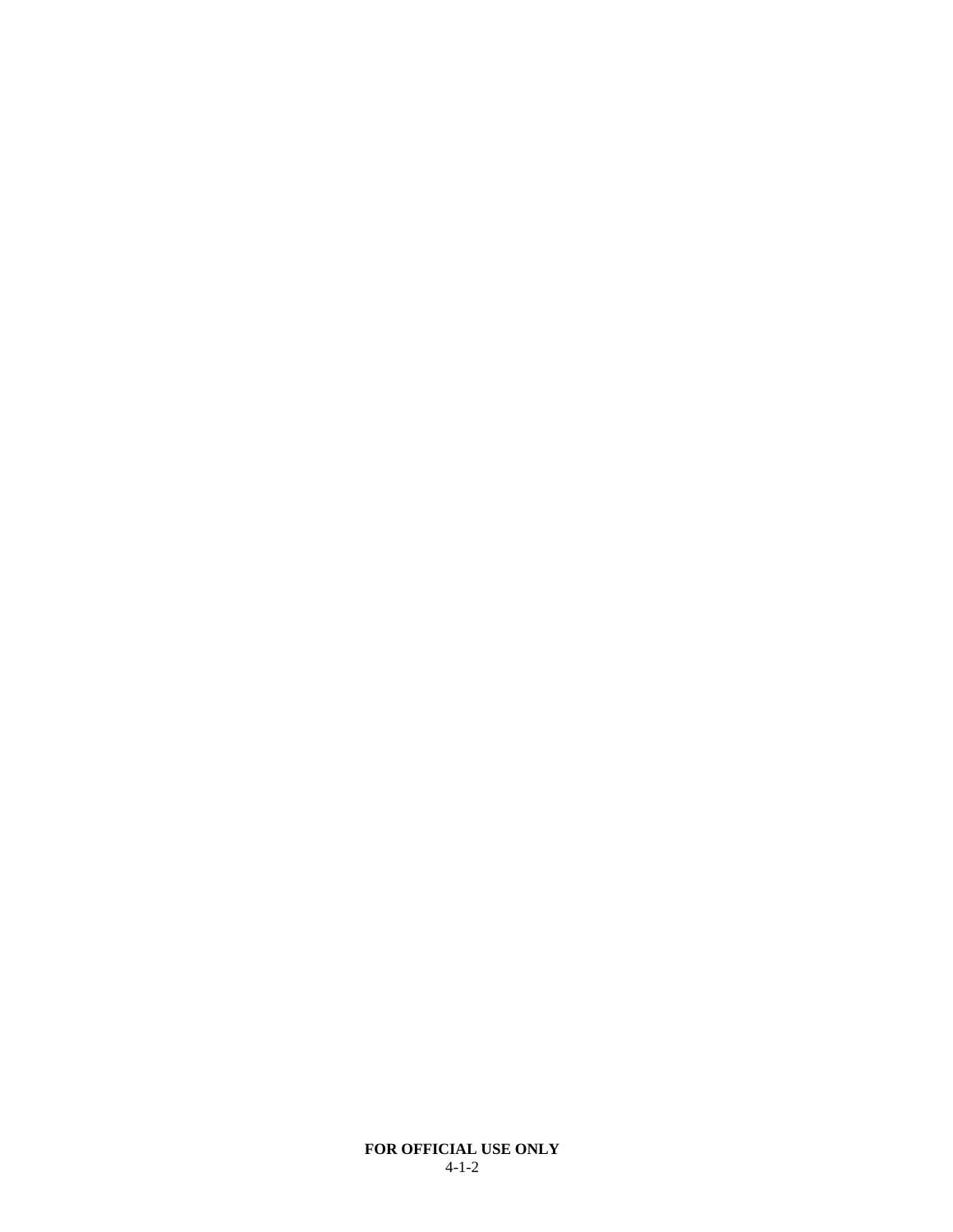### **Section 2. Marking Requirements**

**4-200. General.** *Classified material that is developed under a SAP will be marked and controlled in accordance with the NISPOM, this Supplement, the Program Security Classification Guide, and other Program guidance as directed by the PSO.*

## **WAIVED -** √ **UNACKNOWLEDGED -** √ **ACKNOWLEDGED -** √

### **4-201. Additional Provisions and**

**Controls.** The PSO may specify additional markings to be applied to SAP working papers based on the sensitivity and criticality of the Program, when approved by the CSA**.**

**a. All program-classified documents, media, and materials will contain the following markings on the top and bottom of each page:**

**SECRET/CODEWORD or NICKNAME or SPECIAL ACCESS REQUIRED**

**b. Government Original Classification: The Original Classification Authority has four choices for determining the declassification date. That date depends on the sensitivity of the information involved. A date or event that does not exceed 10 years; example: completion of a test.**

**Ten years from the date of the original decision (not the date the document was originated); this date does not change; example: budget information.**

**Extension of a 10 year classification; example: technology remains unknown to other nations, X(1-8).**

**Information is exempt from automatic declassification; example: Top Secret RCS Data Normally 25X(1-9) (not a date) would appear on the declassification line.**

**Classified By: (Name of the person {a designated Original Classification Authority} signing the guide or document).**

**Reason: E.O. 12958 Section 1.5a,c,e,g,d.**

**Declassify On: Specific Date or Event, 10-Year Date, X-3 (see EO 12958, Section 1.6(a)), or 25X-4 (see EO 12958, Section 3.4 (b)).**

**c. Government/Contractor Derivative Classification.**

> **1. For derived classification (single source):**

**Derived From: SRPSCG, 1 Oct 95**

**2. Declassify On: (Varies-See examples in paragraph b). If multiple sources are used, show "Multiple Sources" on the classification line and show the longest duration of any of the sources on the declassification line.**

**Derived From: Multiple Sources (list each source on originator's file copy).**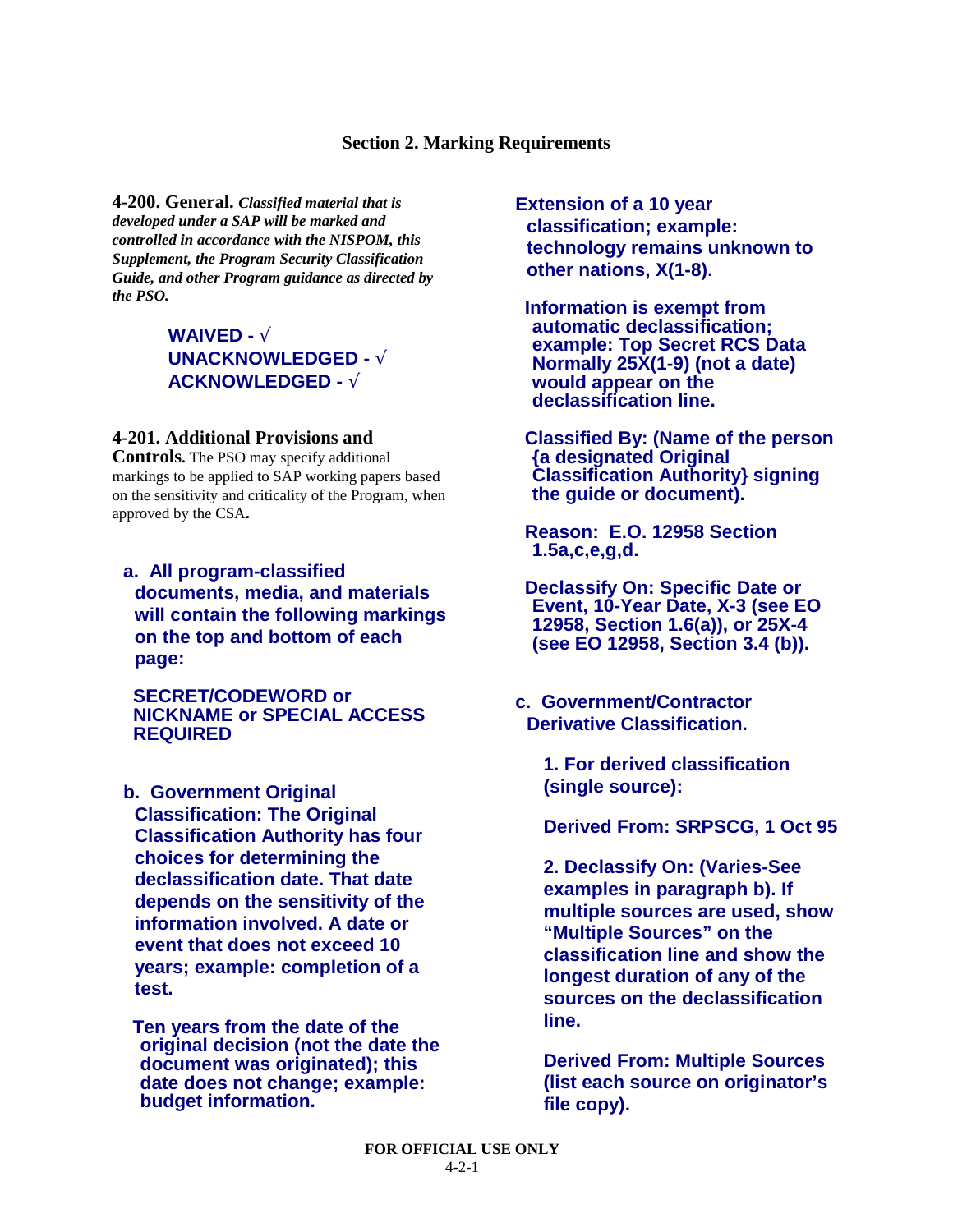**Declassify On: (longest period of any source).**

- **d. Unless the classification is based on a compilation of information, portion markings are required for each document. Identify classified as well as unclassified paragraphs. Mark SAP classified paragraphs with the classification abbreviations.**
- **e. When marking documents containing a specific SAP's information, the following paragraph or portion markings are required: (a) The classification of the paragraph, (i.e. CONFIDENTIAL, SECRET or TOP SECRET), and (b) an appropriate program identifier. For example: S/ABC or C/SE. For information involving multiple programs, include all applicable di/trigraphs.**

**4-202. Engineer's Notebook.** An engineer's notebook is a working record of continually changing Program technical data. It should NOT include drafts of correspondence, reports, or other materials. *The outer cover and first page will be marked with the highest classification level contained in the notebook.* Portion marking or numbering is not required. Other requirements pertaining to these notebooks may be imposed by the PSO.

## **WAIVED -** √ **UNACKNOWLEDGED -** √ **ACKNOWLEDGED -** √

**4-203. Cover Sheets.** *Cover sheets will be applied to SAP documents when the documents are created or distributed. NOTE: CODE WORDS WILL NOT BE PRINTED ON THE COVER SHEETS.* The unclassified nickname, digraph, or trigraph may be used.

**4-204. Warning Notices.** *Generally, Program classified marking and transmission requirements will follow this Supplement. Transmission of Program or Program-related material will be determined by the PSO. Besides the classification markings, inner containers will be marked:*

#### **"TO BE OPENED ONLY BY:"**

*followed by the name of the individual to whom the material is sent.* A receipt may be required. Apply the following markings on the bottom center of the front of the inner container:

#### **WARNING**

THIS PACKAGE CONTAINS CLASSIFIED U.S. GOVERNMENT INFORMATION. TRANSMISSION OR REVELATION OF THIS INFORMATION IN ANY MANNER TO AN UNAUTHORIZED PERSON IS PROHIBITED BY TITLE 18, U.S. CODE, SECTION 798 (OR TITLE 42, SECTION XX FOR RD OR FRD MATERIAL). IF FOUND, PLEASE DO NOT OPEN. "CALL COLLECT" THE FOLLOWING NUMBERS, (area code) (number) (PSO/CPSO work number) DURING WORKING HOURS OR (area code) (number) (PSO/CPSO) AFTER WORKING HOURS.

**The protective marking Handle Via Special Access Channels Only (HVSACO) may be imposed by the PSO to identify information which must remain in SAP controlled protective channels. See Appendix A for a detailed definition. When applicable, a separate procedural document is issued by the services which explains control, dissemination, transmission, etc., of HVSACO.**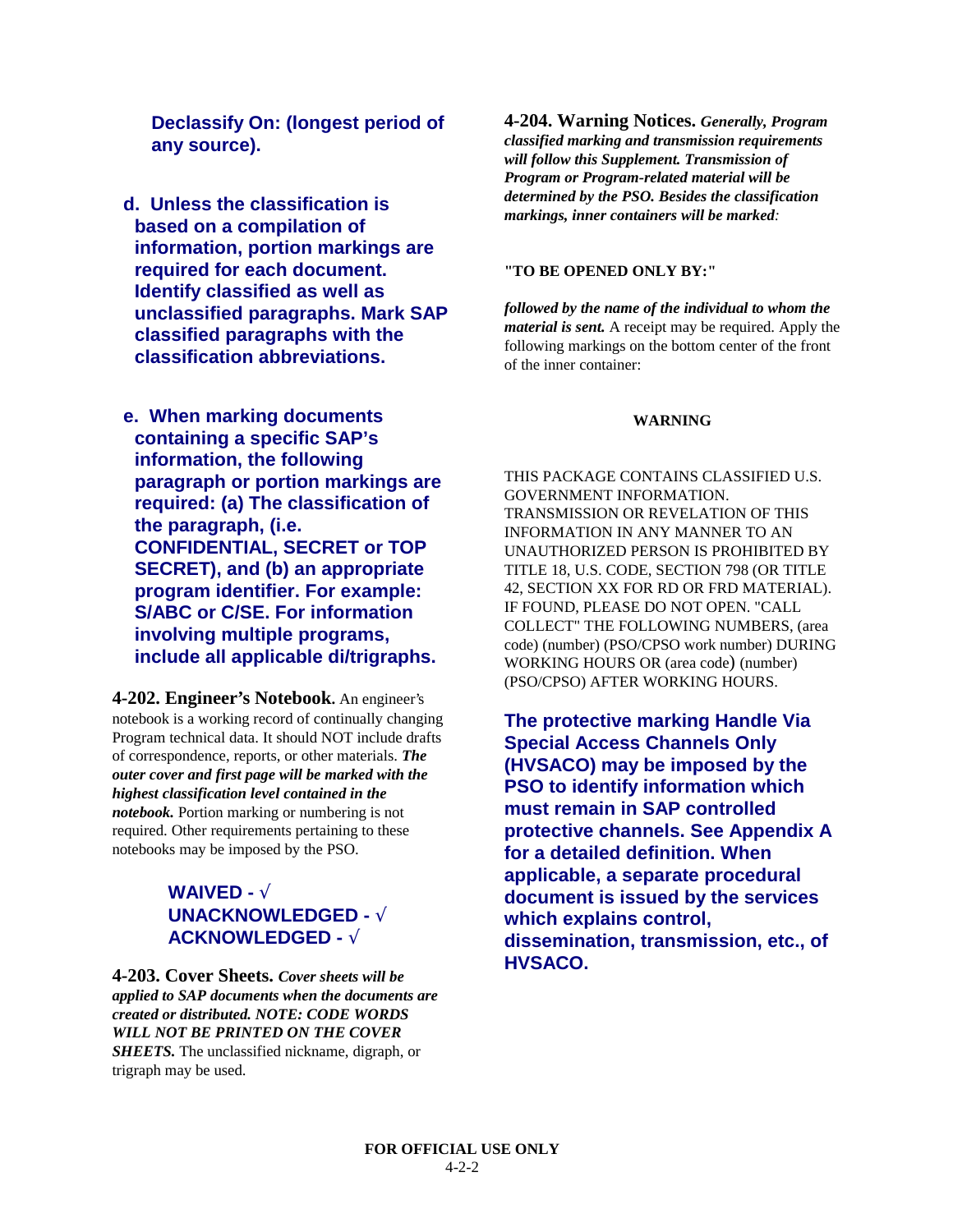# **Chapter 5 Safeguarding Classified Information**

## **Section 1. General Safeguarding Requirements**

**5-100. General.** Classified and unclassified sensitive SAP material must be stored in SAP CSA approved facilities only. Any deviations must have prior approval of the SAP CSA or designee. **DoD will strive for consistent applications of physical security safeguards.**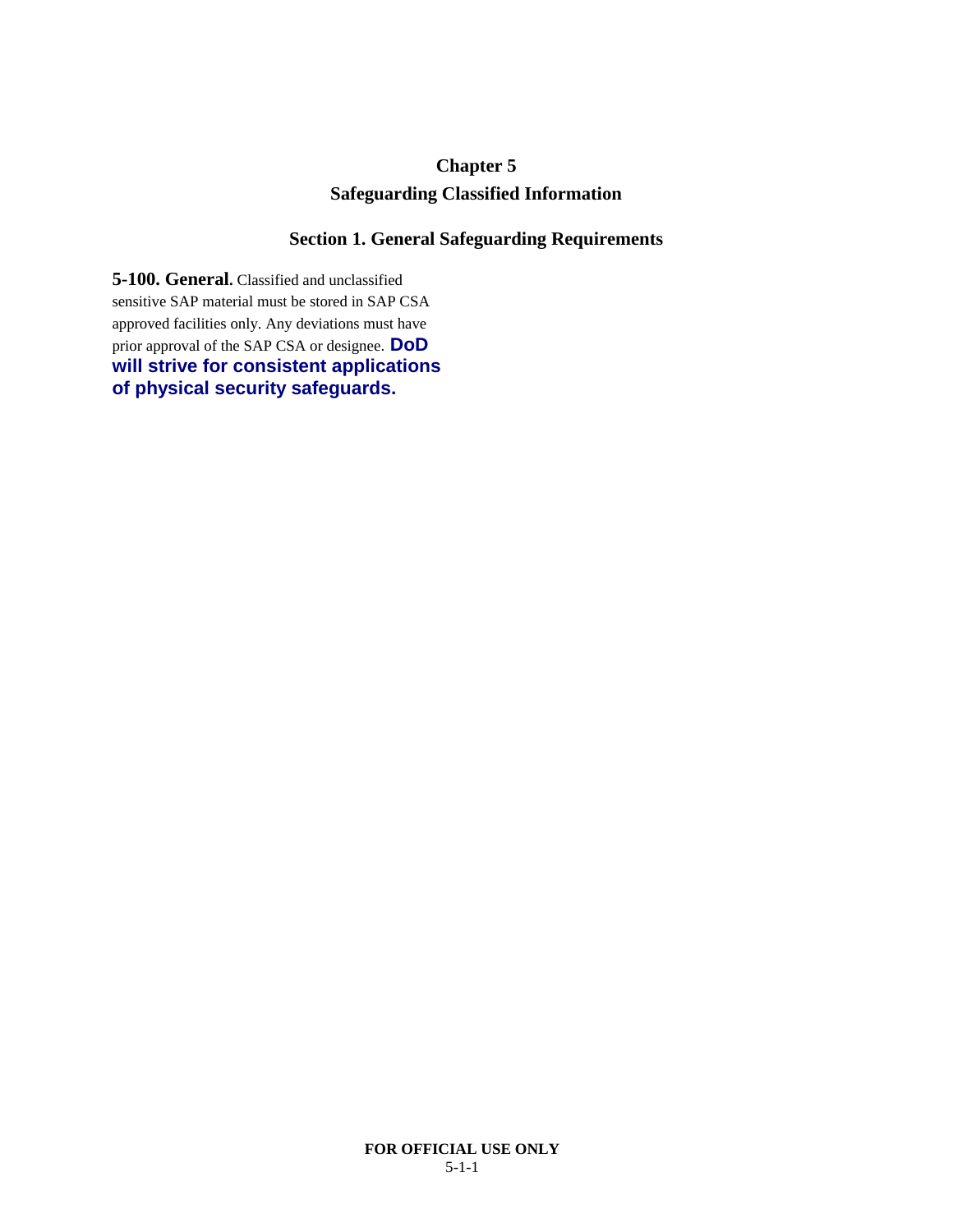#### **FOR OFFICIAL USE ONLY** 5-1-2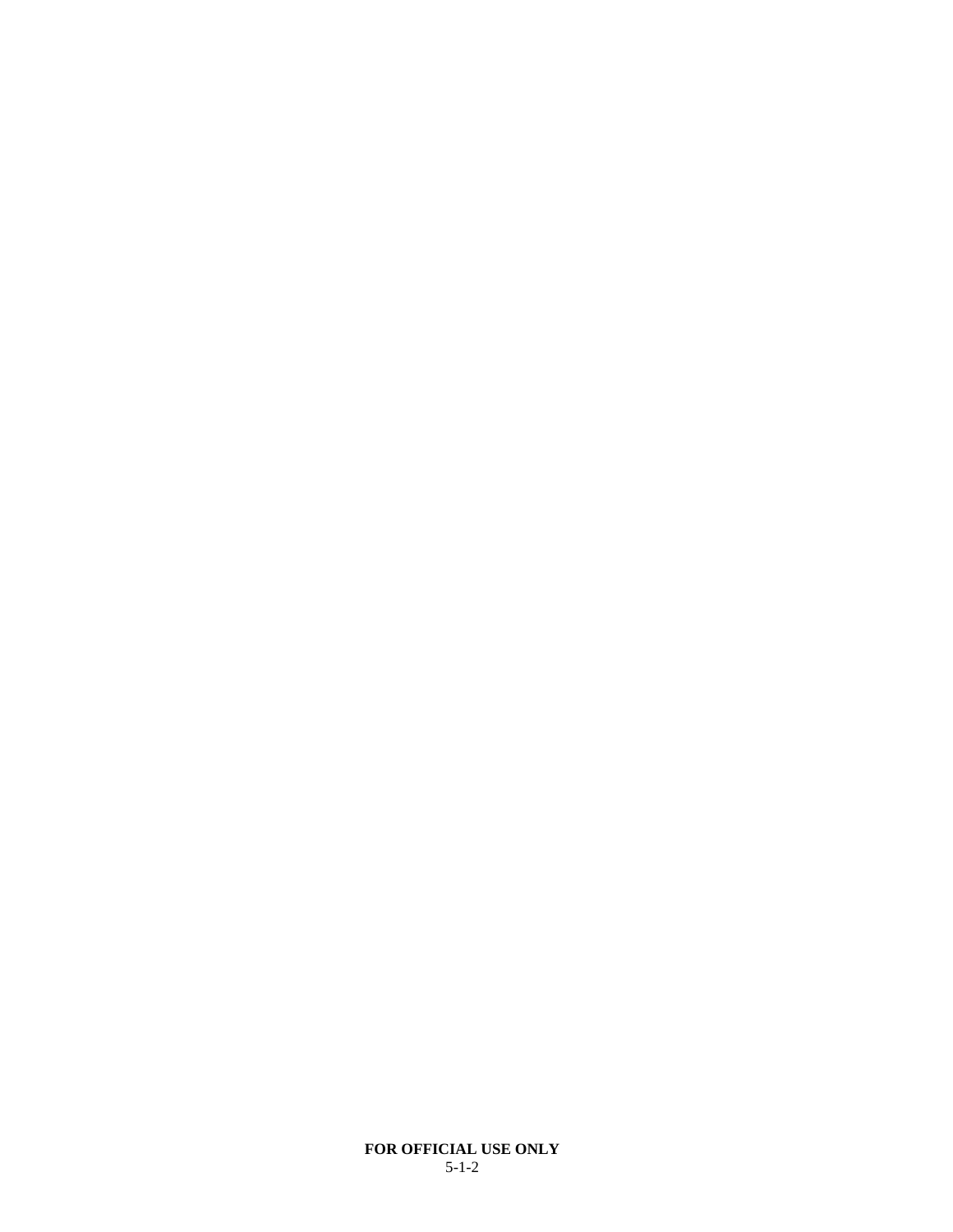### **Section 2. Control and Accountability**

**5-200. General.** *Contractors shall develop and maintain a system that enables control of SAP classified information and unclassified Program sensitive information for which the contractor is responsible.*

**5-201. Accountability.** *Accountability of classified SAP material shall be determined and approved in writing by the CSA or designee at the time the SAP is approved.* A separate accountability control system may be required for each SAP**.**

## **WAIVED -** √ **UNACKNOWLEDGED -** √ **ACKNOWLEDGED -** √

**a. The following types of classified information requires accountability (personal signature or other identifiers). This material will be entered into a document accountability system whenever it is received, generated, or dispatched, either internal or external to the command or contractor.**

**1. All TOP SECRET information requires accountability. Assign a document control number and specific copy number to each Top Secret document generated in, received by or dispatched from the SAPF.**

**2. Maintain a disclosure (access) record for each Top Secret document maintained in the SAPF. Use a cover sheet and attach it to each TOP SECRET document. Record the identity of persons given access to the information and the date of**

**disclosure on the cover sheet. Record the name only once regardless of the number of times subsequent access occurs.**

**3. All COMSEC material will be accounted for in accordance with published COMSEC guidelines.**

**4. Vendor software shall be accounted for in accordance with paragraph 8-500.**

**5. At the direction of the CSA, full accountability may be required for SECRET/SAR material.**

**b. (NOTE: refers to NISPOM Baseline.) Unless otherwise stipulated by the CSA, only receipt and dispatch records are required for Confidential and Secret SAP material (individual receipting is not required). The SO will establish a dedicated document log, classified at the appropriate level, for record dispatch and receipt transactions involving SAP classified documents. Although document titles may be unclassified, the compilation of information may require the document log to be classified. Consult the program classification guide and the PSO for guidance. Refer to paragraph 5-202 of the NISPOM baseline for further information on the receipt and dispatch log.**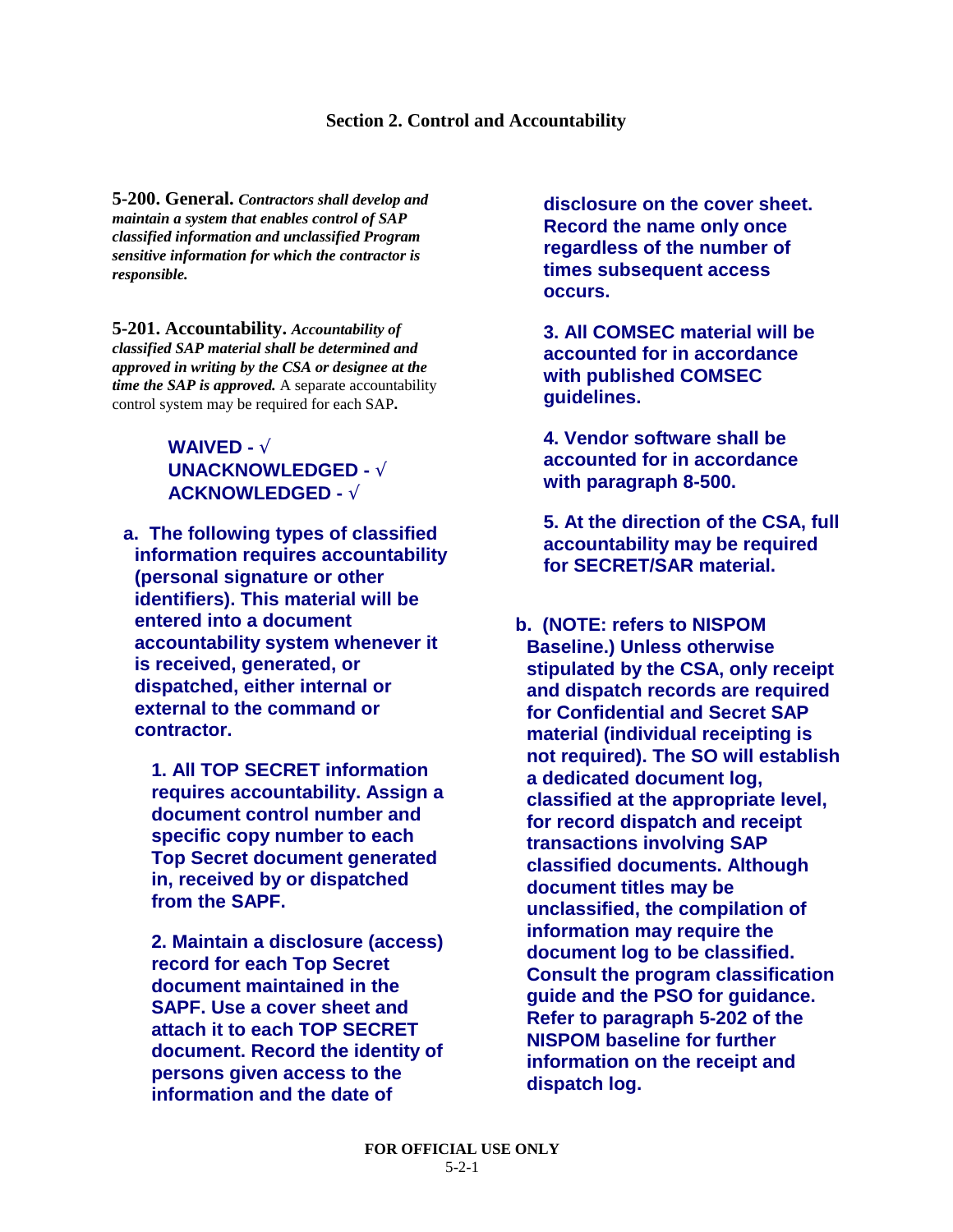**c. To minimize proliferation of multiple document logs and accountability systems in the SAPF, the SO may elect to log all Confidential and Secret SAR receipt and dispatch transitions in the Top Secret document accountability system rather then create separate documents logs.**

**d. The accountability system will require individual responsibility for all TOP SECRET information, COMSEC material, and vendor software in the SAPF. It will be approved by the PSO prior to implementation. The document accountability system will be able to produce a Master Document Listing that reflects all transactions within 30 day of generation, receipt, or dispatch. If an automated system is used, a backup duplicate record (manual or automated) will be retained to permit recall in even of loss (system crash).**

- **e. Specific format, retention requirements, and disposition instructions for custodial logs will be incorporated in the agency and contractor's SOP. After PSO approval, the control log will be maintained in accordance with the SOP.**
- **f. AIS Media Control System. A system of procedures, approved by the PSO, which provides controls over use, possession, and movement of magnetic media in SAPFs. These procedures must insure all magnetic media**

**(classified and unclassified) is adequately protected to avert the unauthorized use, duplication or removal of the media. The media must be secured in limited access containers or labeled with the identity of the individual responsible for maintaining the material.**

**5-202. Annual Inventory.** An annual inventory of accountable SAP classified material may be required. The results of the inventory and any discrepancies, may be required to be reported in writing to the PSO.

> **WAIVED -** √ **UNACKNOWLEDGED -** √ **ACKNOWLEDGED -** √

**If specifically instructed by the PSO, a 100-percent annual inventory will be conducted for Top Secret material. If the CSA approves accountability requirements for other levels of classified material, the PSO may specify the frequency of inventories.**

**5-203.** Collateral classified material required to support a SAP contract may be transferred within SAP controls. *Transfer will be accomplished in a manner that will not compromise the SAP or any classified information. The PSO will provide oversight for collateral classified material maintained in the SAP.* Collateral classified material generated during the performance of a SAP contract may be transferred from the SAP to the contractor's collateral classified system. The precautions required to prevent compromise will be approved by the PSO.

## **WAIVED -** √ **UNACKNOWLEDGED -** √ **ACKNOWLEDGED -** √

**5-204. TOP SECRET/SAR WORKING PAPERS ACCOUNTABILITY, MARK-ING AND DESTRUCTION.**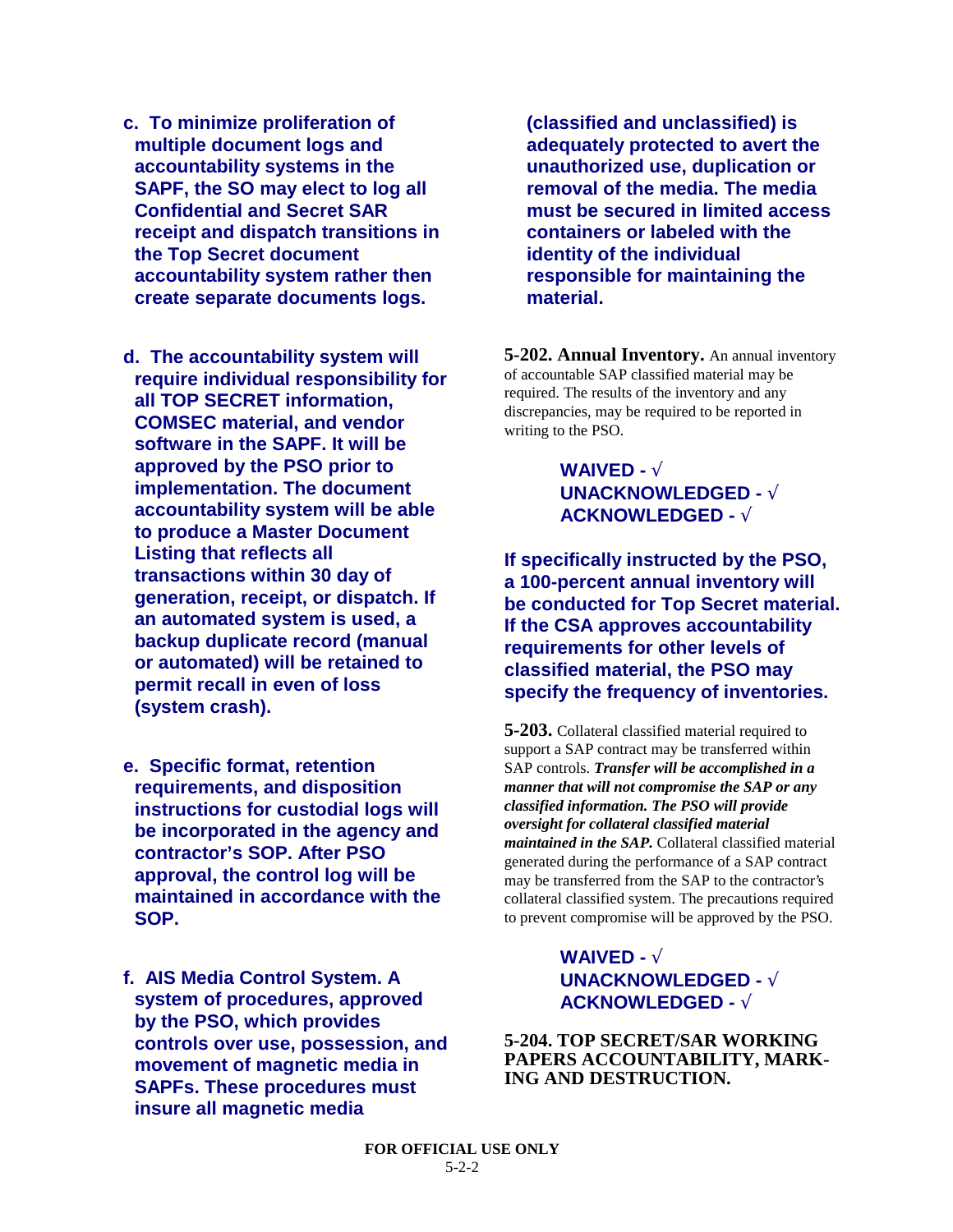- **a. TOP SECRET/SAR working papers may be created for shortterm material development within the SAPF.**
- **b. TOP SECRET/SAR working papers shall be properly classified, program marked and protected in an approved SAPF. Attach a cover sheet and plainly mark the date of origin and annotate "WORKING PAPER" on the cover sheet.**
- **c. TOP SECRET/SAR working papers shall either be entered into the accountability system or destroyed within 30 calendar days from the date of origin or as stipulated in other Defense directives. Thereafter, the document must be assigned a document accountability number and copy designation. It will be formally entered into the accountability system.**
- **d. A TOP SECRET/SAR working paper will be reconfigured to display the appropriate document accountability and copy designation and all applicable cover, page, paragraph, portion markings, and declassification instructions prior to removal from the SAPF.**

**5-205. Secret Working Papers.**

**a. If the CSA established accountability requirement for program SECRET/SAP material, then the instructions in 5-204 shall apply to all SECRET/SAP working**

**papers and 5-206 Working Notebooks.**

**5-206. Top Secret Working Notebooks. Working notebooks are authorized only as a special category of working papers for which the retention limitation does not apply.**

- **a. Consider only materials that undergo frequent change and revision in this category. Do not include in these notebooks verbatim drafts of final correspondence or other materials that transition from notes to draft to formal documentation.**
- **b. Working notebooks (loose-leaf) are exempt from normal document accountability for each page or document within the notebook. Instead, assign and control the notebook as one document. A table of contents is required to ensure completeness.**
- **c. Before using bound notebooks, prenumber each page consecutively and place the notebook document control number on each page. Do not remove pages from these notebooks. As an optional method to a bound notebook, three ring or loose-leaf binders can be used.**
- **d. Mark the outer cover or first page with the highest anticipated classification. Date entries when they are created. Mark each page with the highest classification contained therein, but portion marking is not required.**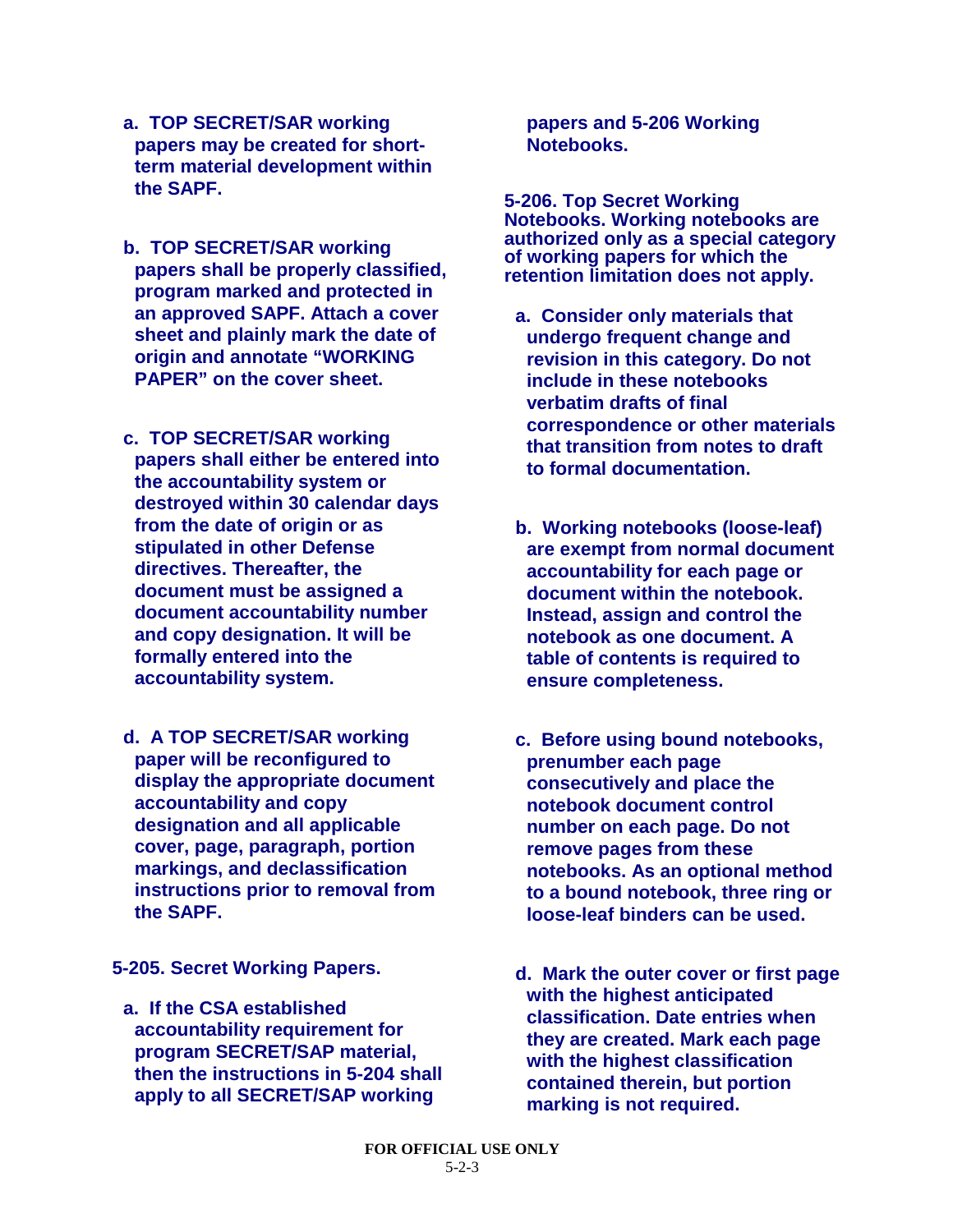**e. Do not reproduce working notebooks or transfer material from a notebook to any location unless the material is entered into formal document accountability.**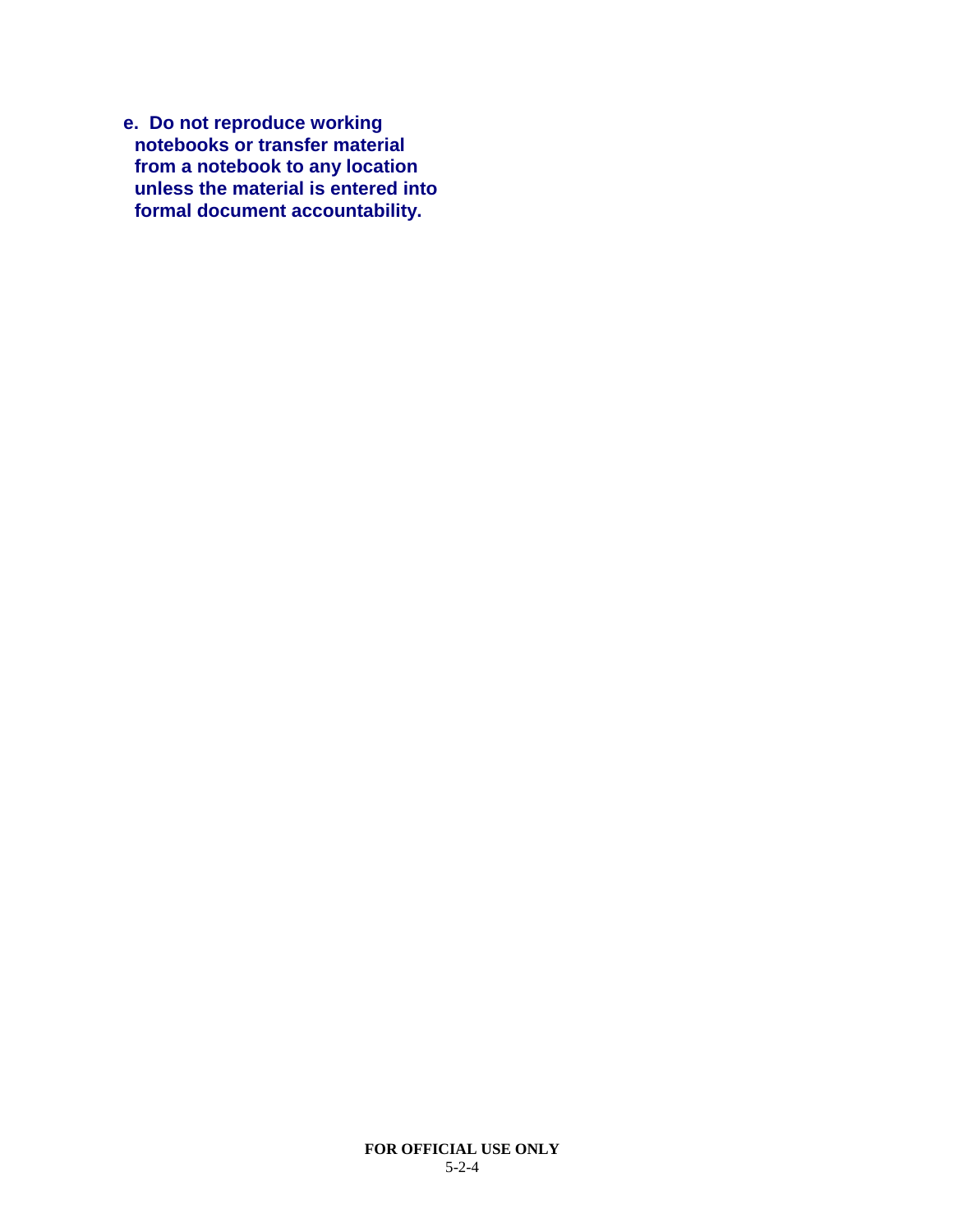# **Section 3. Storage and Storage Equipment**

(not further supplemented)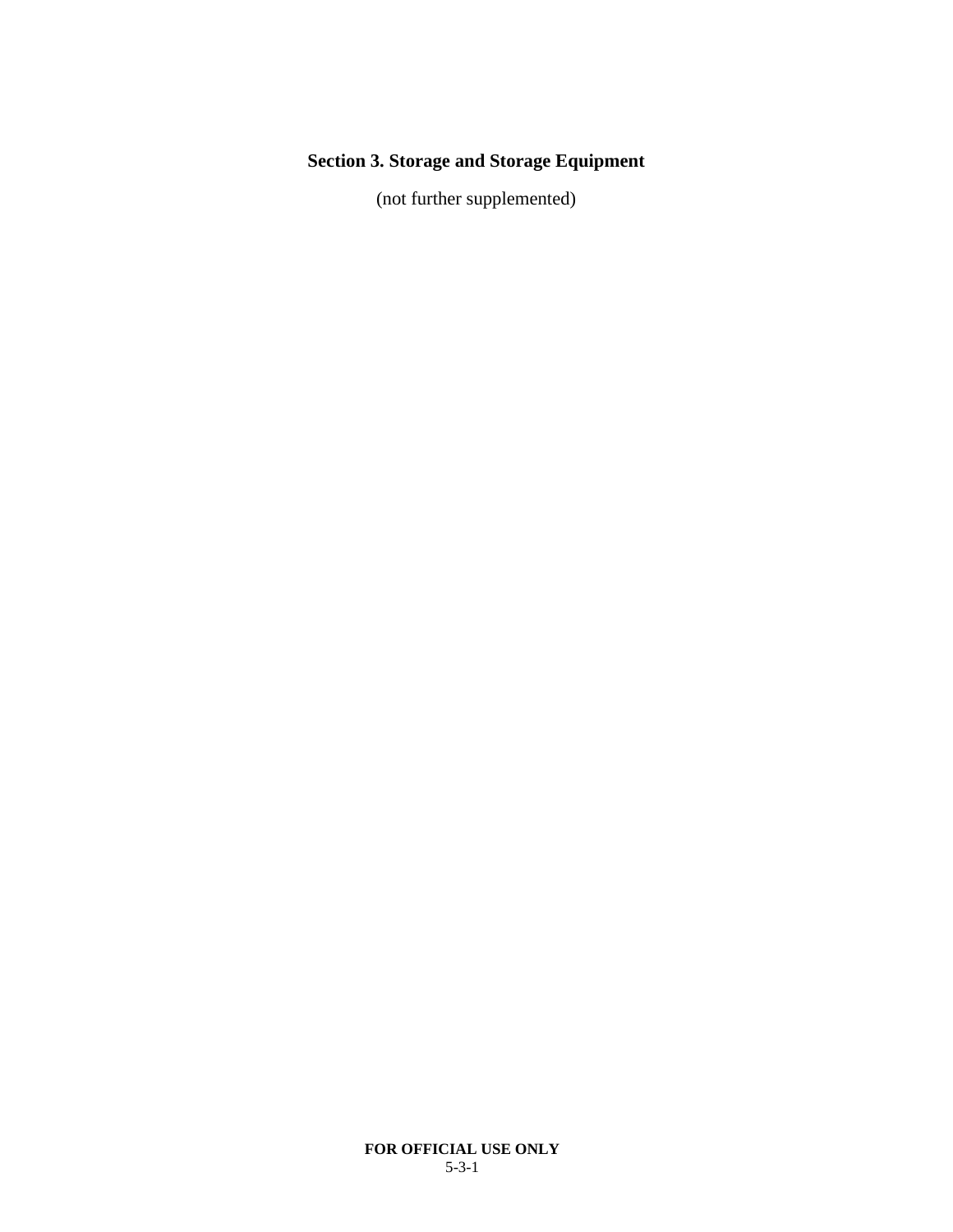#### **FOR OFFICIAL USE ONLY** 5-3-2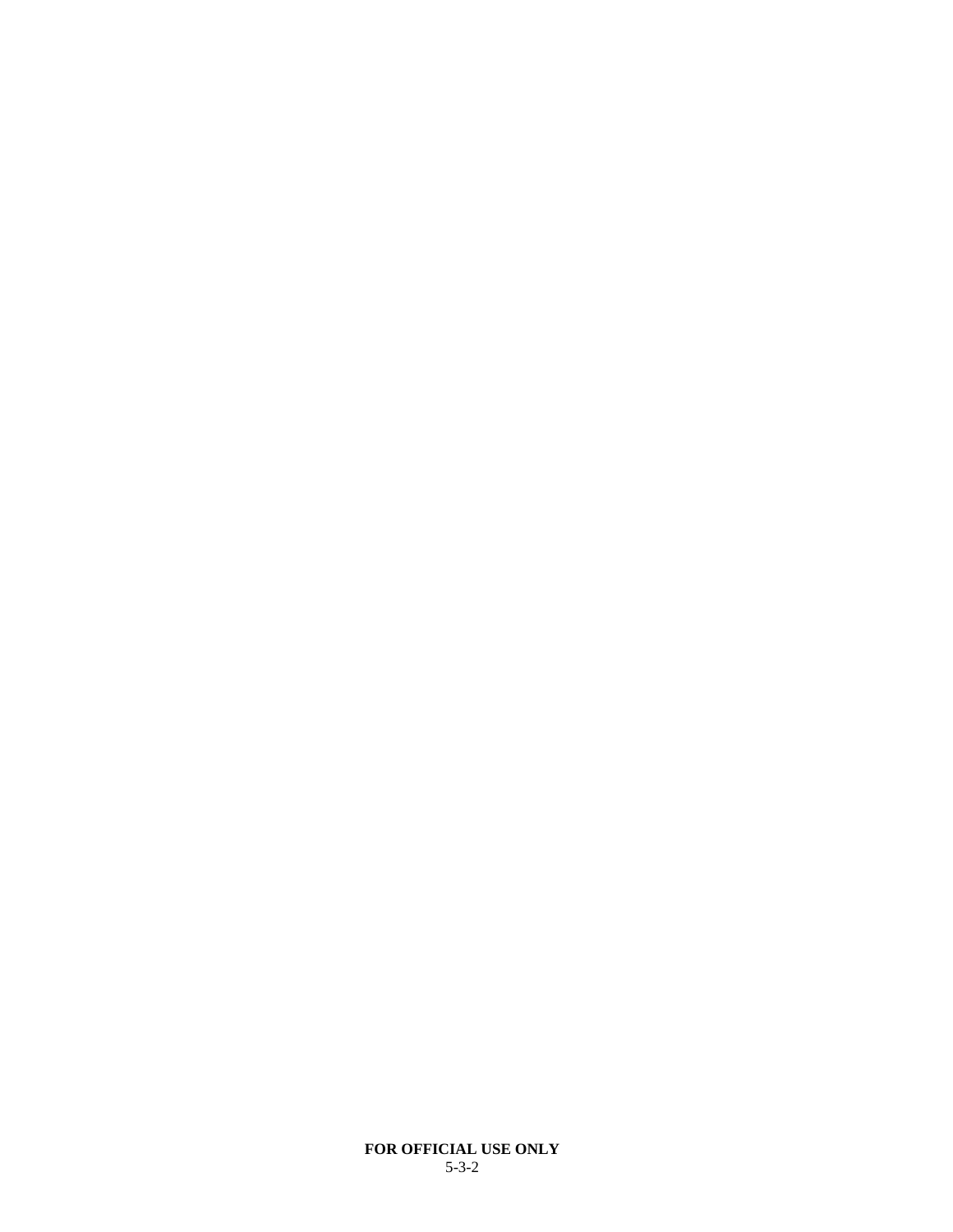**5-400. General.** *SAP classified material shall be transmitted outside the contractor's facility in a manner that prevents loss or unauthorized access.*

**Establish a focal point to oversee transmission of program material. Use the following order of precedence:**

- • **Cryptographic communications systems (secure fax/AIS).**
- • **Courier (PSO approval required for commercial courier).**
- • **United States Postal Service (USPS) registered mail (return receipt requested); limit to S/SAP and below materials.**

**(Baseline) Hardware. Before any hardware movement of program assets, develop a transportation plan and obtain the PSO's approval. Develop the plan early in the program development to facilitate required coordination between various entities. Appoint a program-accessed individual, knowledgeable about program security requirements, to serve as the focal point for transportation issues. Ensure that the planning includes priority of transportation modes (Government surface/air, commercial surface/air) and inventory of classified hardware to ensure program integrity. Also, make sure that transportation methods maintain a continuous chain of custody between the origination and destination, and comply with all**

### **Department of Transportation laws and PSGs.**

**5-401. Preparation.** *All classified SAP material will be prepared, reproduced, and packaged by Program-briefed personnel in approved Program facilities.*

**Do not include or require a receipt (other than the receipt and dispatch records) for Secret/Confidential/SAP or Unclassified HVSACO material. Include a listing of materials contained in the package which the recipient will acknowledge. Do not normally classify receipts. Show an unclassified address on the TO and FROM blocks. Classify material only when the compilation of subjects requires classification. Security Officers make these determinations based on their judgment.**

**When a receipt or acknowledgment is not returned within 30 days, immediately initiate tracer action. Reproduce a copy of the receipt held in suspense control files; mark it TRACER – ORIGINAL RECEIPT NOT RECEIVED – PLEASE RESPOND WITHIN 7 DAYS. Send the receipt to the intended recipient of the initial transmission. If the recipient does not respond within 15 days or did not receive the material, initiate a preliminary inquiry.**

**5-402. Couriers.** *The PSO through the CPSO will provide detailed courier instructions to couriers when hand-carrying SAP material. The CPSO will provide the courier with an authorization letter.* Report any travel anomalies to the CPSO as soon as practical. The CPSO will notify the PSO.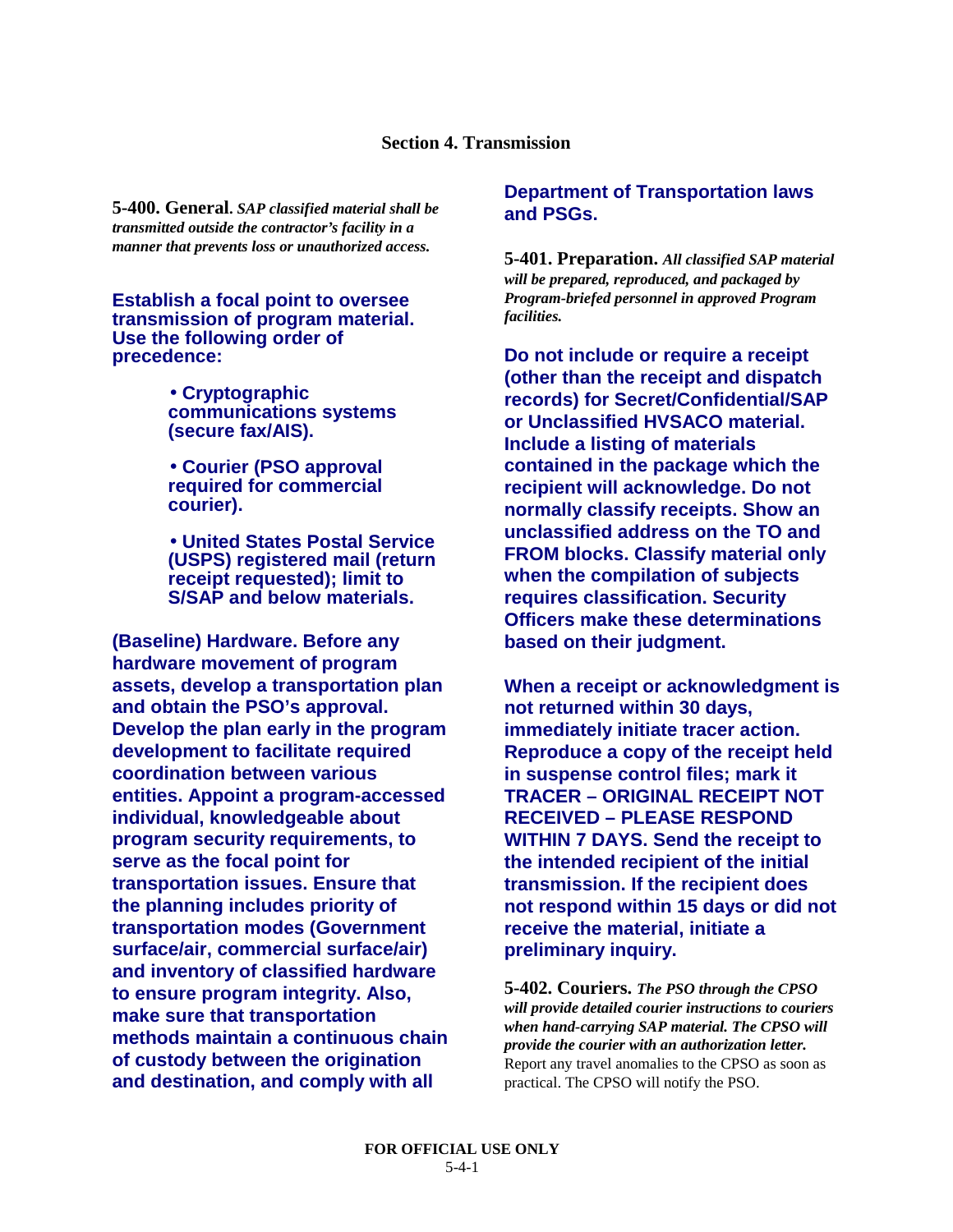**The PSO must approve transmission of TOP SECRET/SAP information aboard commercial aircraft.**

- **a. Prepare a courier authorization letter in accordance with Section 5-411.c of the NISPOM and brief in accordance with Appendix F. Brief couriers and then obtain the couriers' signatures acknowledging the briefing. Brief frequent couriers initially and annually thereafter. Debrief couriers on their return when problems are encountered or reported.**
- **b. Unless a single courier is approved by the PSO, a twoperson courier team is required for Top Secret/SAP. A single-person courier can be used for Secret/SAP and below materials. Provisions shall be made for additional couriers and/or access to approved security containers for overnight storage when it appears continuous vigilance over the material cannot be sustained.**

**5-403. Secure Facsimile and/or Electronic Transmission.** Secure facsimile and/or electronic transmission encrypted communications equipment may be used for the transmission of Program classified information**.** *When secure facsimile and/or electronic transmission is permitted, the PSO or other Government cognizant security reviewing activity will approve the system in writing.*

Transmission of classified Program material by this means may be receipted for by an automated system generated message that transmission and receipt have been accomplished. For TOP SECRET documents a receipt on the secure facsimile may be required by the PSO.

### **WAIVED -** √

### **UNACKNOWLEDGED -** √ **ACKNOWLEDGED -** √

**The following additional rules apply to secure facsimile transmission:**

- **a. Do not use facsimile terminals equipped with an automatic polling function.**
- **b. Establish voice contact with the recipient before sending Top Secret messages (sent via secure fax). Ensure that the Secure Telephone Unit (STU) III indicates Top Secret. Obtain a receipt at the time of transmission and include a date, copy number, subject, and signature of the recipient (communications operator). The communications operator will in turn obtain a written receipt on delivery to the intended office shown in the address element. The fax cover page (transmittal sheet) can be used for this purpose.**

**5-404. U.S. Postal Mailing.** A U.S. Postal mailing channel, when approved by the PSO may be established to ensure mail is received only by appropriately cleared and accessed personnel.

## **WAIVED -** √ **UNACKNOWLEDGED -** √ **ACKNOWLEDGED -** √

**Use U.S. Postal Service certified mail for CONFIDENTIAL/SAR. "For Official Use Only" and unclassified HVSACO material may go by First Class mail. P.O. Boxes should be used only with prior approval of the PSO.**

**a. Except for TS, USPS Express Mail can be used for overnight**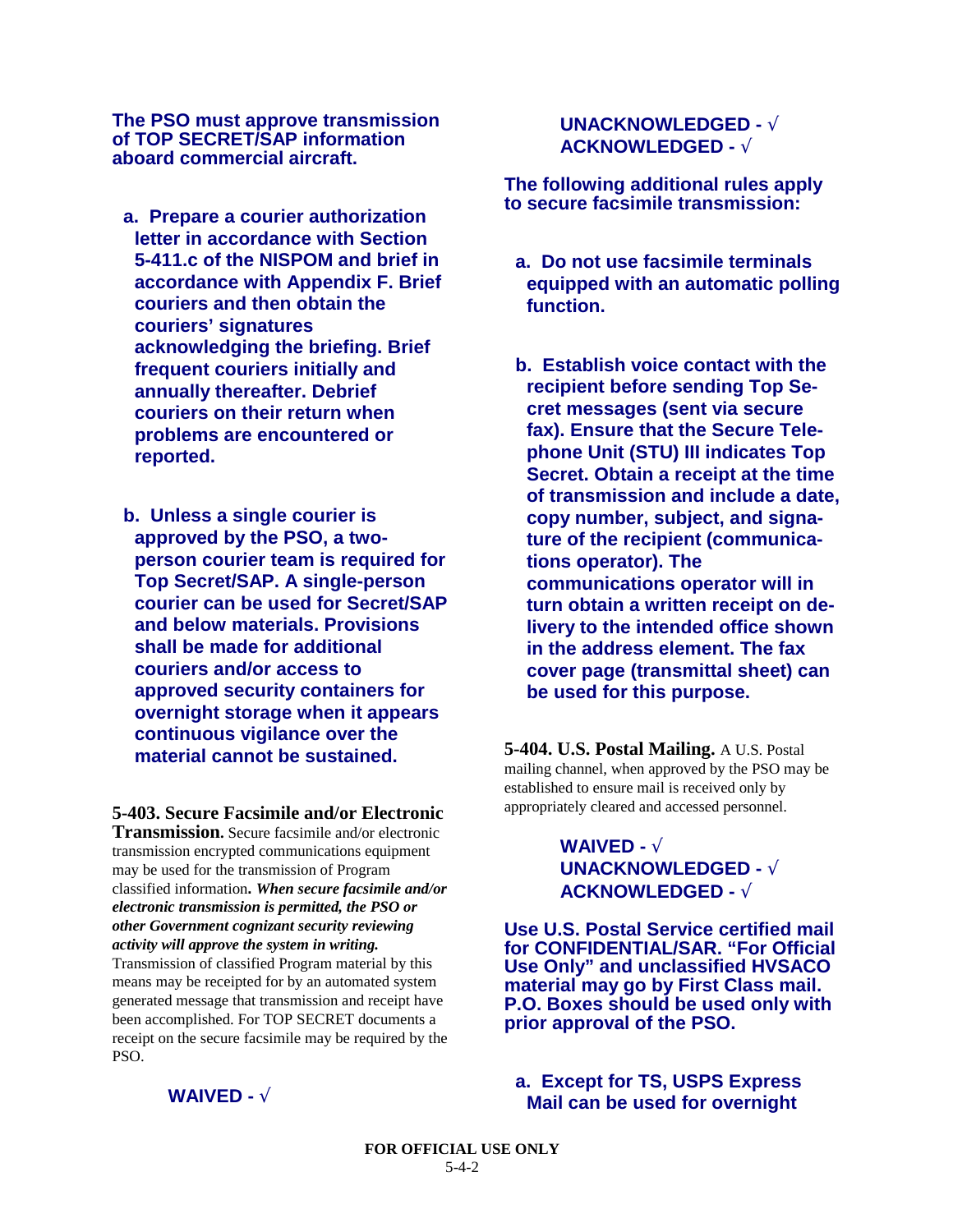### **transmission.**

- **b. Use only currently approved U.S. Government contract commercial carrier.**
- **c. These means of transmitting selected special access materials is in addition to, not a replacement for, other transmission means previously approved for such material. Secure facsimile remains the preferred method of transmission.**
- **d. Use overnight delivery only when:**
	- • **Approved by the PSO.**
	- • **It is necessary to meet program requirements.**
	- • **It is essential to mission accomplishment.**
	- • **Time is of the essence, negating other approved methods of transmission.**
	- • **Government program management considers this method to be cost-effective.**
- **e. Packages must meet the carrier's size and weight limitations or other similar restrictions.**
- **f. Use the wrapping, addressing, and receipting procedures previously prescribed in paragraph 5-401 and approved contract security annexes. The commercial express carrier envelope is not considered the second envelope**

**for double-wrapping; hence, the carrier envelope becomes the third wrap. Check with the PSO to obtain the proper address and specific shipping instructions prior to use.**

**g. To ensure direct delivery to address provided by the PSO:**

**1. Do not execute the Waiver of Signature and Indemnity on U.S.P.S. Label.**

**2. Do not execute the release portion on commercial carrier forms.**

**3. Ensure an appropriate recipient s designated and available to receive material.**

**4. Do not disclose to the express service carrier that the package contains classified material.**

- **h. When using an U.S. Governmentapproved contract carrier, ship packages only on Monday through Thursday to ensure that the carrier does not retain a classified package over a weekend.**
- **i. Immediately report any problem, misdelivery, loss, or other security incident encountered with this transmission means to the PSO.**

**5-405. TOP SECRET Transmission.** *TOP SECRET (TS) SAP will be transmitted via secure data transmission or via Defense Courier Service unless other means have been authorized by the PSO.*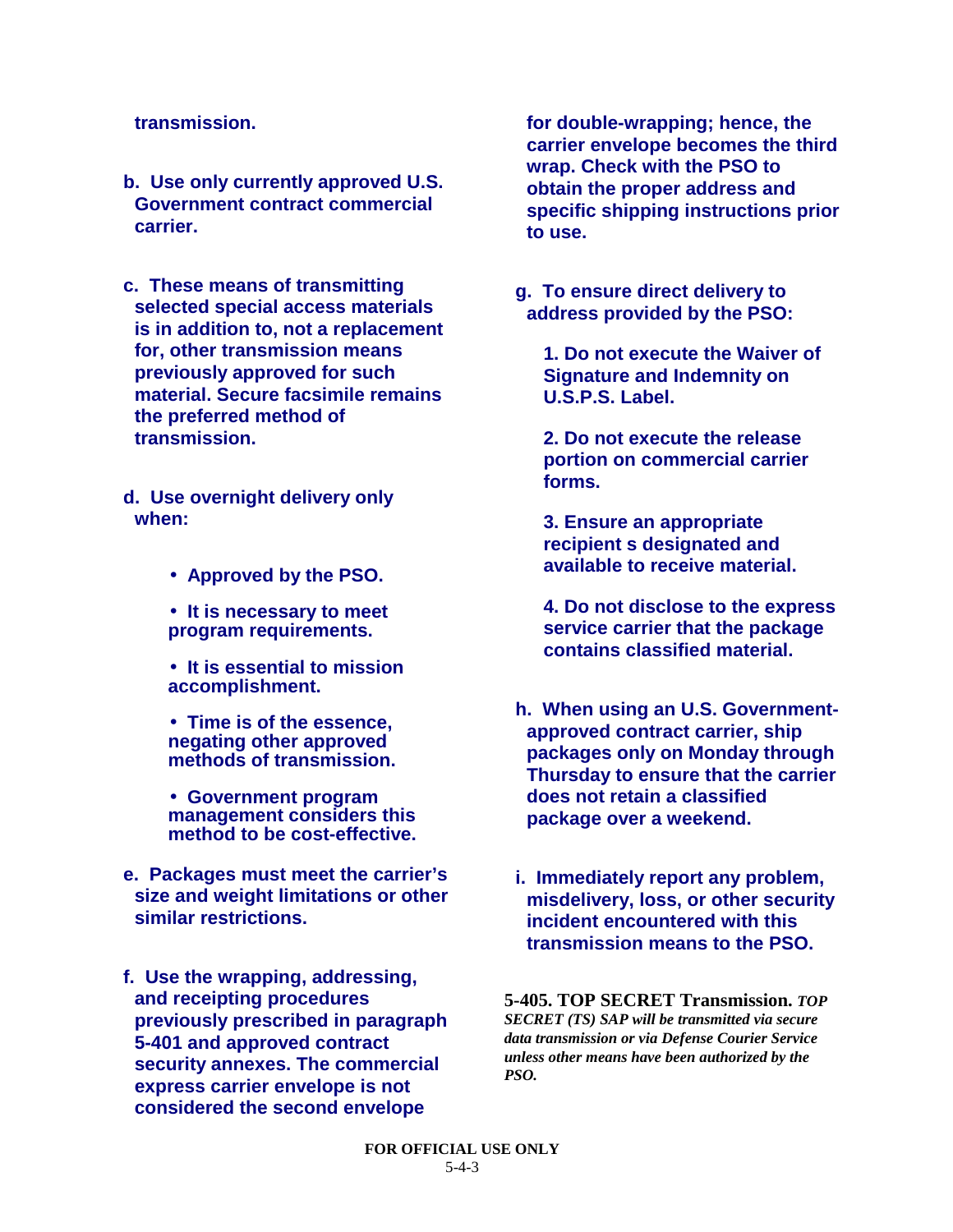**5-407. (Baseline). Do not remove program materials (classified or unclassified) from a SAPF without the PSO's/CPSO's approval. Within a facility or installation, transport program materials in envelopes contained within an outer container (briefcase, pouch, etc.). Place only the identity of the unclassified program or project office and the "national defense" label on the inner container. When transporting Top Secret materials, call ahead to the recipient's office, providing the name of the courier and estimated arrival time. On arrival, call the departure office to confirm the material's safe arrival.**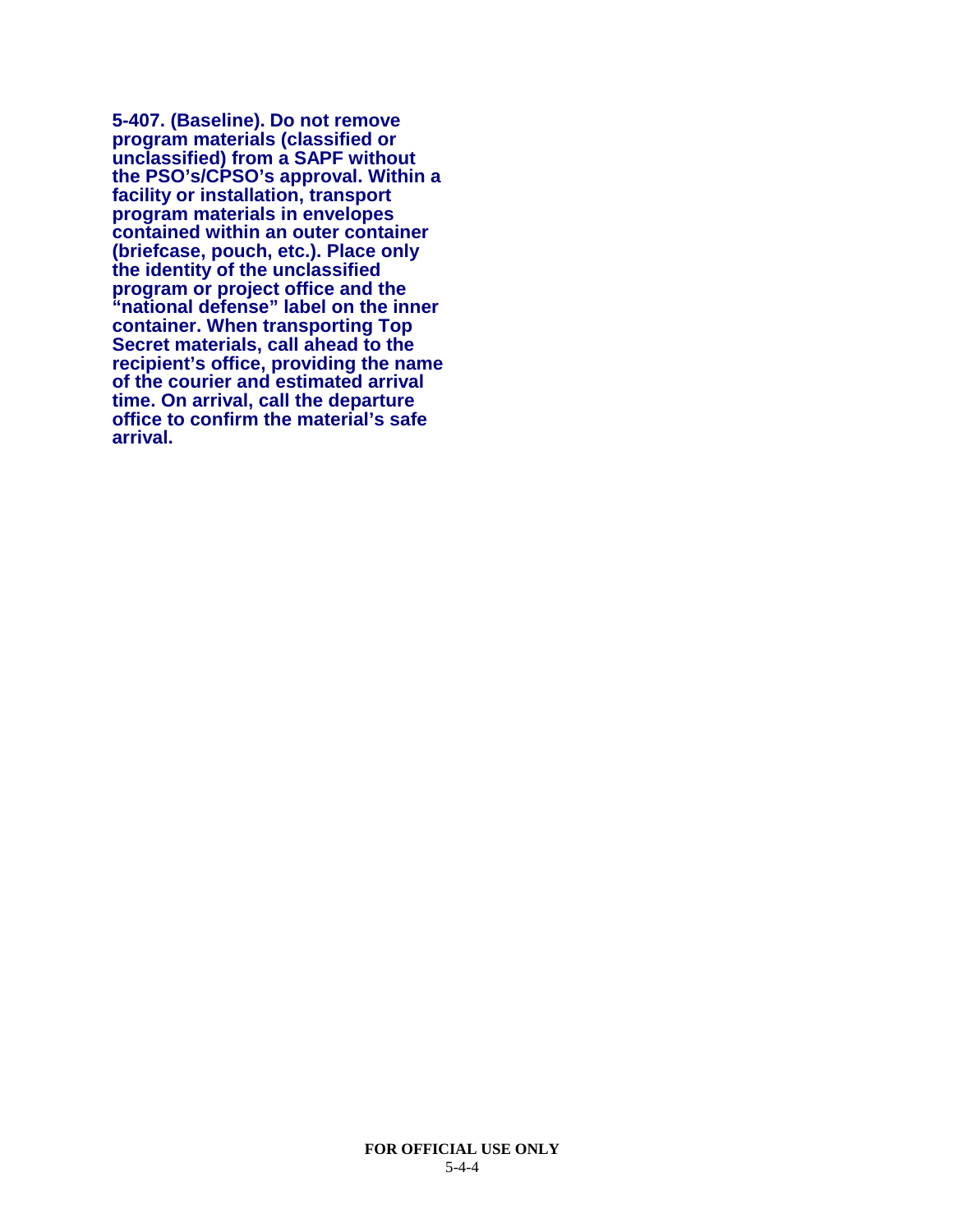#### **FOR OFFICIAL USE ONLY** 5-4-5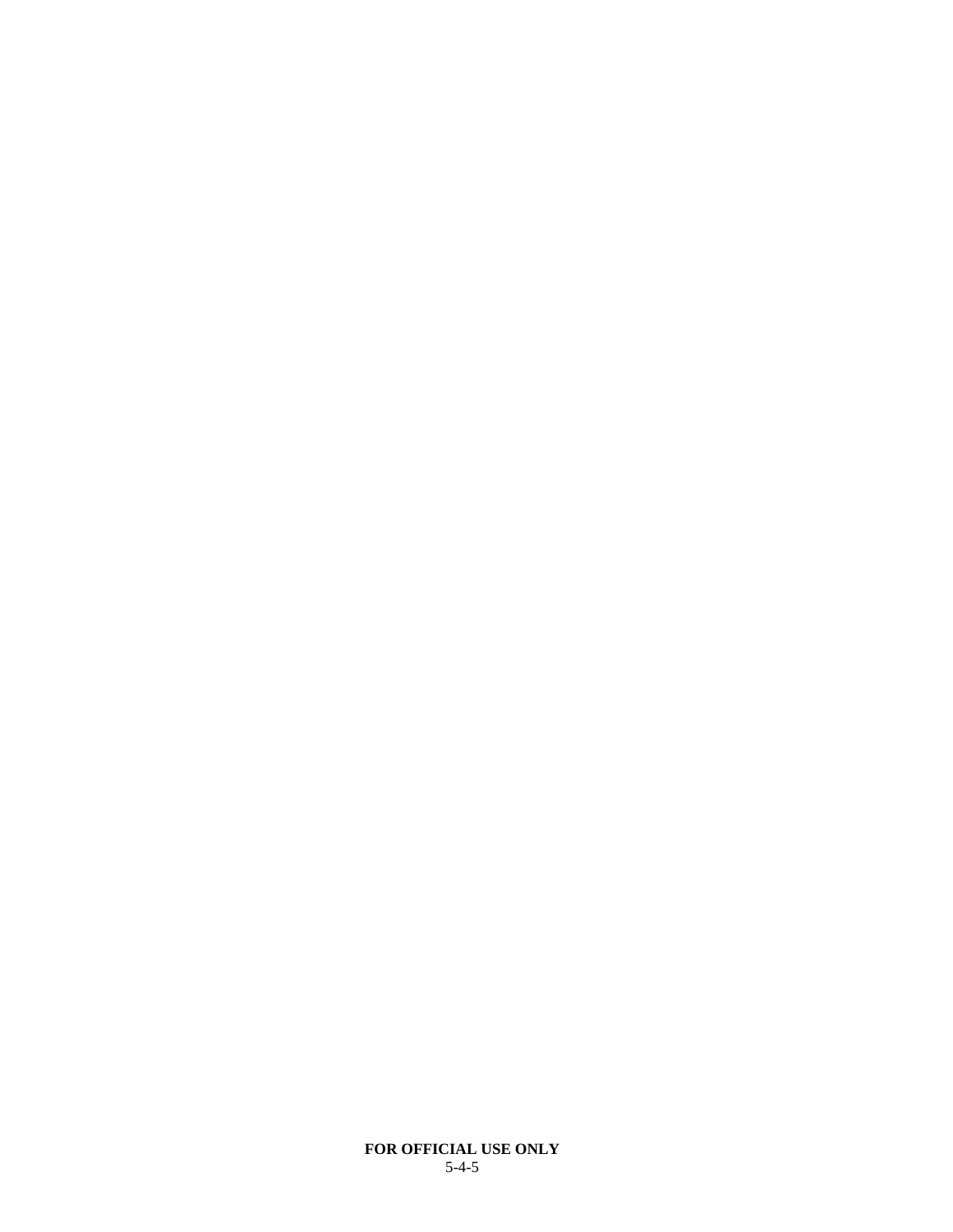#### **Section 5. Disclosure**

**5-500. Release of Information.** *Public release of SAP information is not authorized without written authority from the Government as provided for in U.S. Code, Titles 10 and 42.* Any attempt by unauthorized personnel to obtain Program information and sensitive data will be reported immediately to the Government Program Manager (GPM) through the PSO using approved secure communication channels.

**Do not release information concerning programs or technology to any non-program-accessed individual, firm, agency, or Government activity without the Security Director's or PSO's approval. Do not include information concerning SAPs in general or unclassified publications, technical review documents, or marketing literature. Submit all material proposed for release to the GPM or PSO 60 days before the proposed release date. After an approval is received for public release, additional case-by-case requests to release identical data are not required.**

**NOTE: Public release of information includes any form of, or anything related to, program information, items, or technology-classified or unclassified.**

**Submit any program information intended for discussion at symposia, seminars, conferences, or other form of non-program meeting to the GPM or PSO for review and approval 60 days before intended attendance and release.**

**Program history, system technological advances, operational** **concepts, special management functions and techniques, and relationships with non-DoD activities remain classified, requiring special access authorization. The PSO controls disposition and access to historical material.**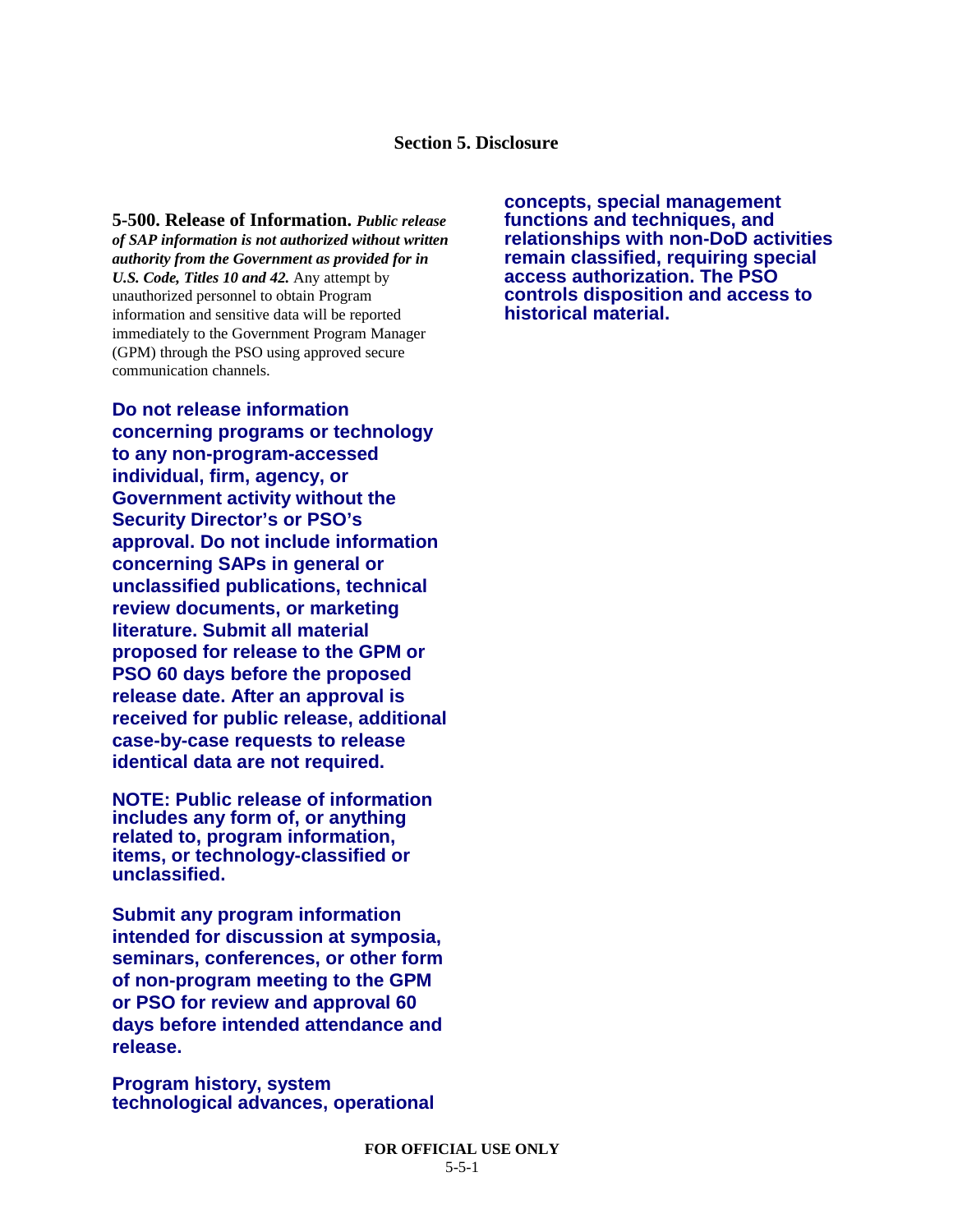#### **FOR OFFICIAL USE ONLY** 5-5-2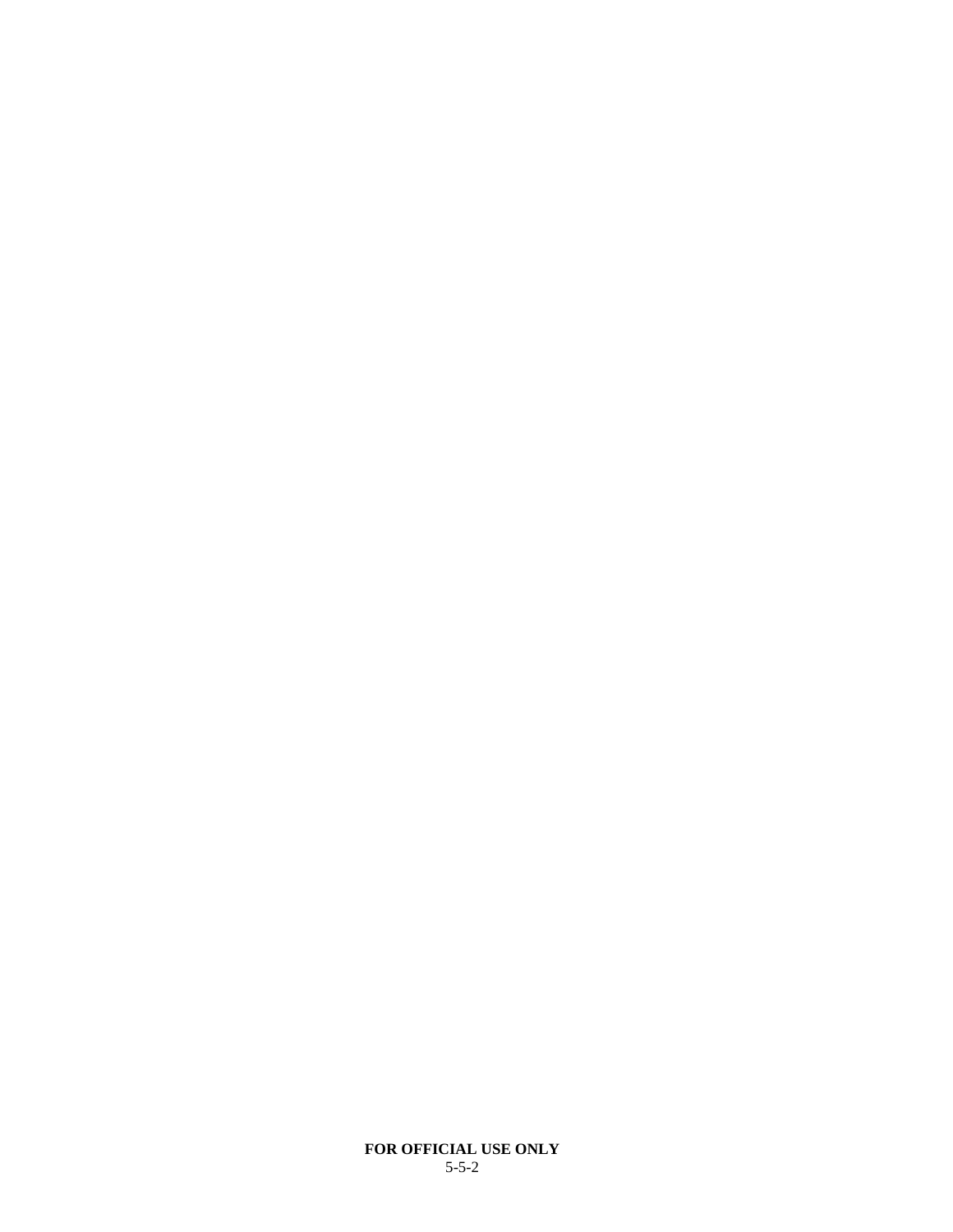### **Section 6. Reproduction**

**5-600. General.** *Program material will be reproduced on equipment specifically designated by the CPSO* and may require approval by the PSO. The CPMs and CPSOs may be required to prepare written reproduction procedures.

> **WAIVED -** √ **UNACKNOWLEDGED -** √ **ACKNOWLEDGED -**√

**Post a notice indicating if equipment can or cannot be used for reproduction of classified material.**

**Reproduction of SAP material is to be restricted to authorized machines located within a SAPF.**

**Locate reproduction equipment (classified and unclassified) in program areas. Machines should be under routine surveillance by the personnel who are responsible for enforcing rules. Ideally, position reproduction equipment within document control workstations to assure immediate and positive accountability.**

**5-601**. **The PSO will approve reproduction of TS material in DoD**.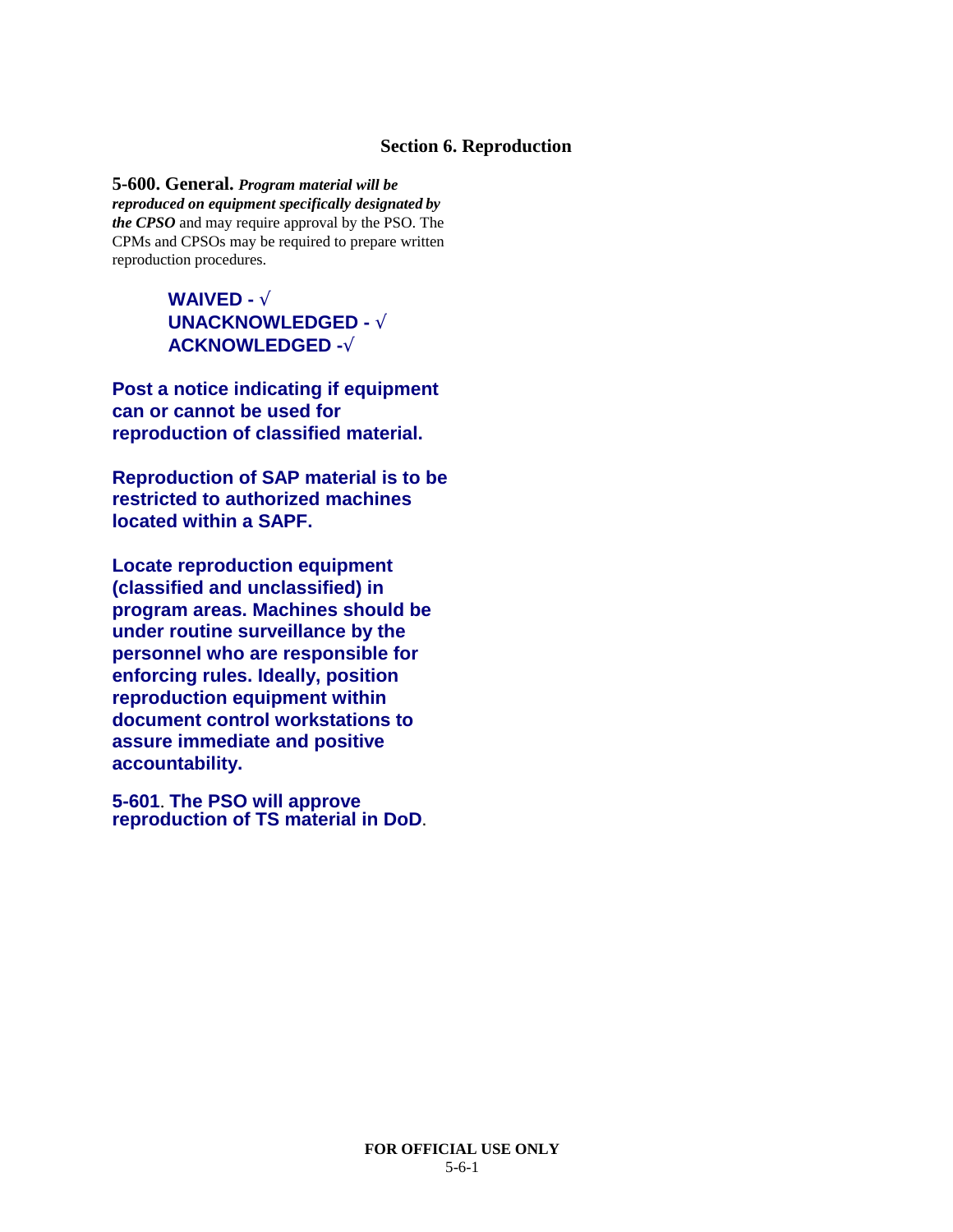#### **FOR OFFICIAL USE ONLY** 5-6-2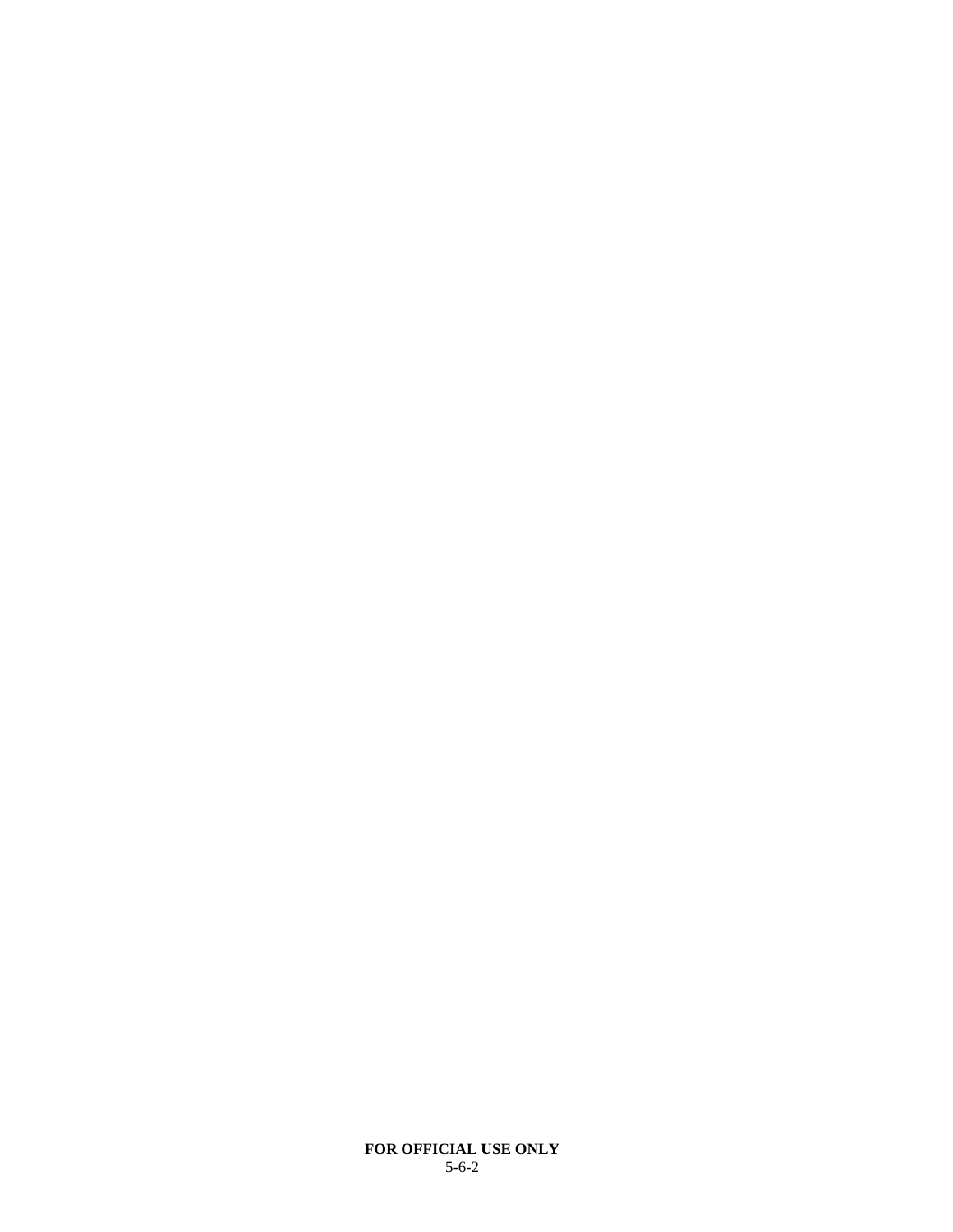### **Section 7. Disposition and Retention**

**5-700. Disposition.** CPSOs may be required to inventory, dispose of, request retention, or return for disposition all classified SAP-related material (including AIS media) at contract completion and/or close-out. *Request for proposal (RFP), solicitation, or bid and proposal collateral classified and unclassified material contained in Program files will be reviewed and screened to determine appropriate disposition (i.e., destruction, request for retention). Disposition recommendations by categories of information or by document control number, when required, will be submitted to the PSO for concurrence. Requests for retention of classified information (SAP and non-SAP) will be submitted to the Contracting Officer, through the PSO for review and approval. Requirements for storage and control of materials approved for retention will be approved by the PSO.*

## **WAIVED -** √ **UNACKNOWLEDGED -** √ **ACKNOWLEDGED -** √

**5-701. Retention of SAP Material.** The contractor may be required to submit a request to the Contracting Officer (CO), via the PSO, for authority to retain classified material beyond the end of the contract performance period. The request will also include any retention of Program-related material. *The contractor will not retain any Program information unless specifically authorized in writing by the Contracting Officer. Storage and control requirements of SAP materials will be approved by the PSO.*

## **WAIVED -** √ **UNACKNOWLEDGED -** √ **ACKNOWLEDGED -** √

### **See Appendix G for guidance on retaining security documentation.**

**5-702. Destruction.** *Appropriately indoctrinated personnel shall ensure the destruction of classified SAP data.* The CSA or designee may determine that two persons are required for destruction. Nonaccountable waste and unclassified SAP material

may be destroyed by a single Program-briefed employee.

## **WAIVED -** √ **UNACKNOWLEDGED -** √ **ACKNOWLEDGED -** √

**The destruction of accountable classified material must be conducted by at least two programaccessed individuals. See Chapter 8 for special destruction procedures involving computer media.**

**Classified Materials, Manufacturing Waste, and By Products. Where applicable, security provisions will be established to securely dispose of materials (e.g. Radar Absorbing Materials (RAM) and Radar Absorbing Structures (RAS)), waste, and manufacturing by products which provide a material signature of classified elements of a SAP. Procedures will be coordinated with the PSO.**

**5-703. The PSO must review and approve all destruction procedures. If materials are removed from a SAPF for destruction at a central activity, ensure that materials are destroyed the same day they are removed.**

**5-704. (Baseline). Destroy all classified waste as soon as possible, but do not allow materials to accumulate beyond 30 days. Apply this concept to all waste material containing classified information, such as preliminary drafts, carbon sheets, carbon ribbons, plates, stencils, and masters. Safeguard typewriter and computer equipment**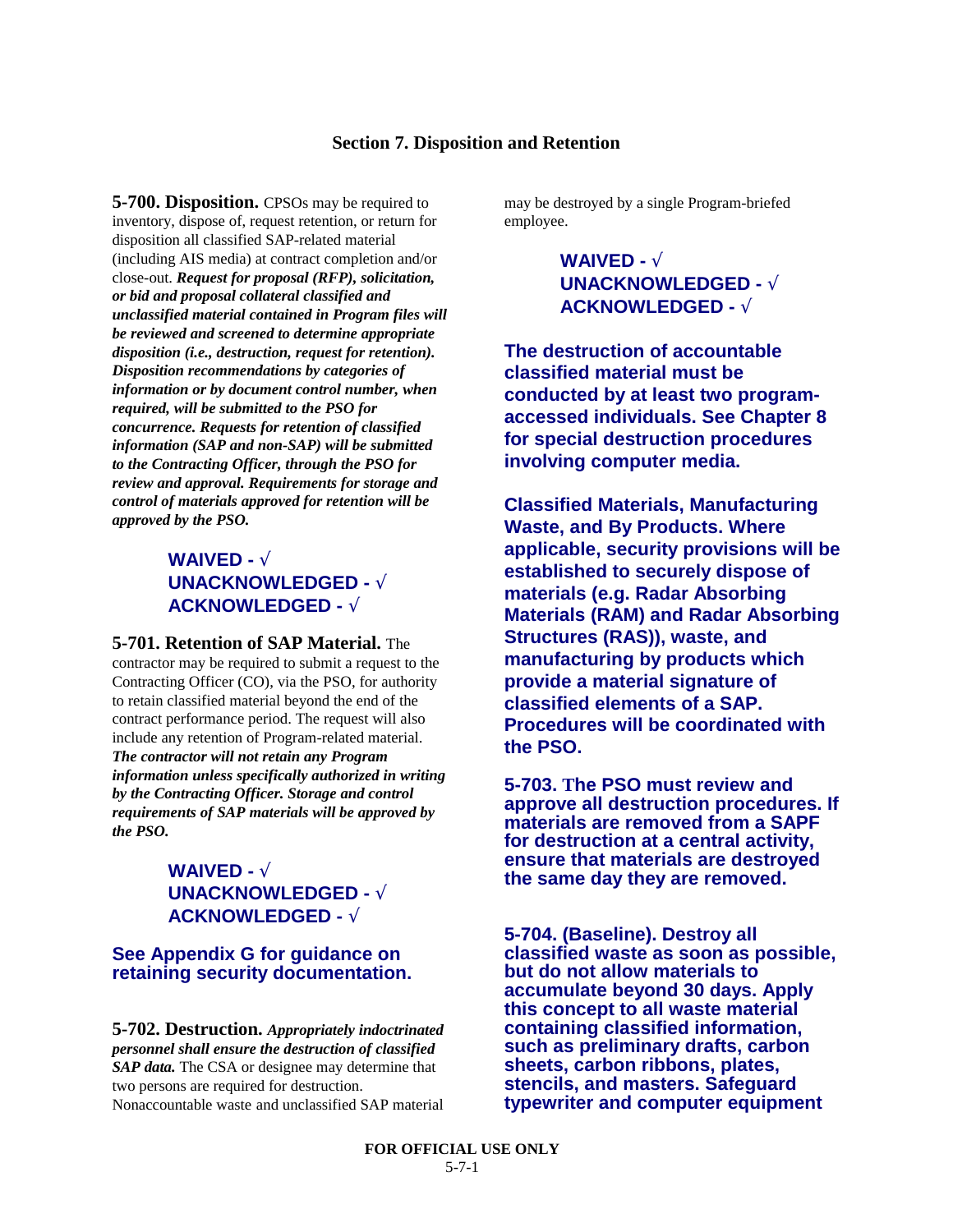**ribbons used in transcribing classified material in the manner appropriate for the classification category involved. Mark this material PROTECT AS (enter appropriate classification). Consider all material, including unclassified, generated in program areas as classified waste and destroy accordingly. Contact the PSO for instructions and approval for disposal of waste products generated by laser and color output devices (e.g., laser printers, cartridges, film ribbons, and magnetic storage units).**

**5-707. (Baseline). Prepare certificates of destruction itemizing each accountable document (including computer media) or material destroyed and cite the appropriate document control or copy number. Destruction certificates must be completed and signed by both of the individuals completing the destruction immediately after destruction is completed. Show the date of destruction on document control logs.**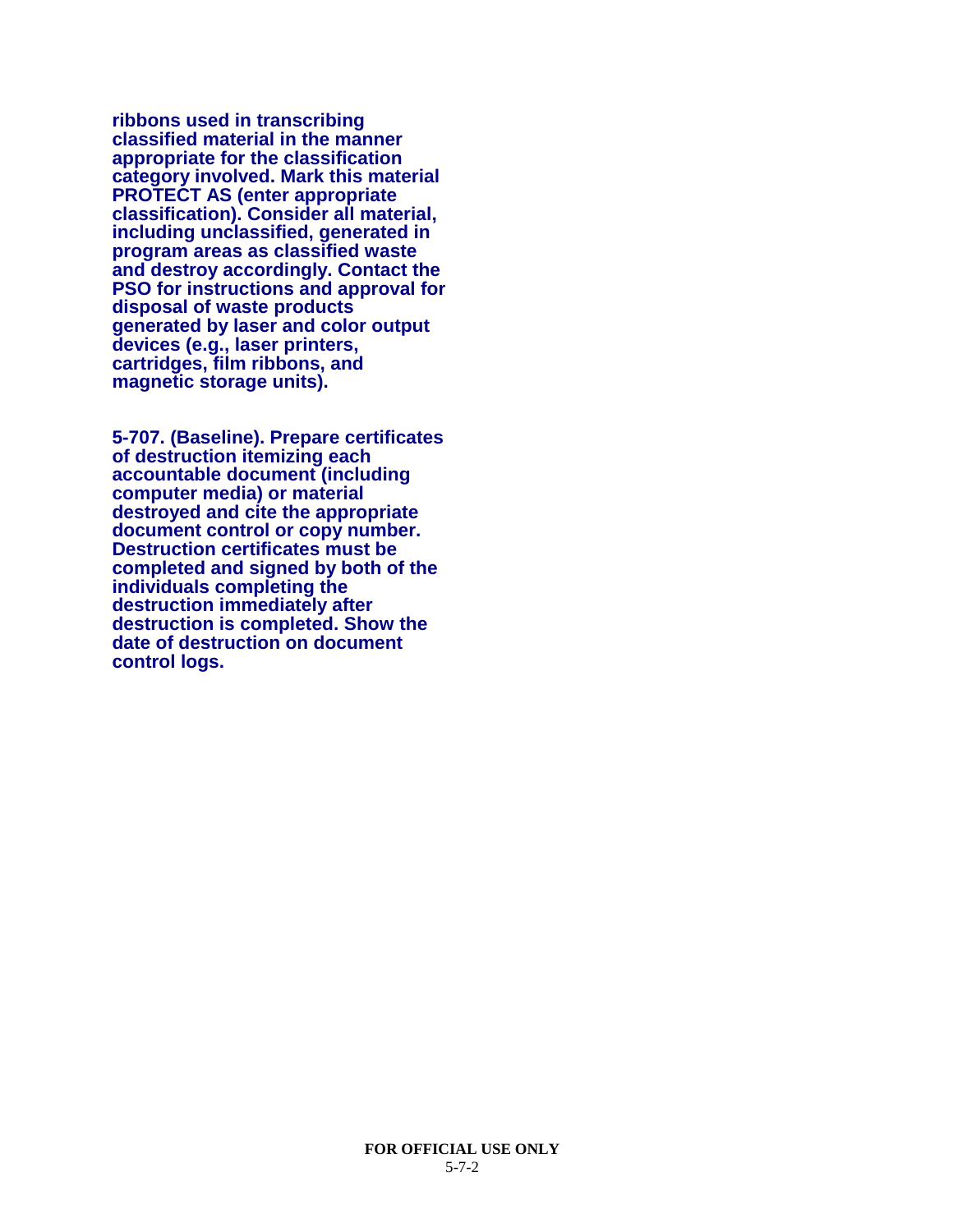#### **FOR OFFICIAL USE ONLY** 5-7-3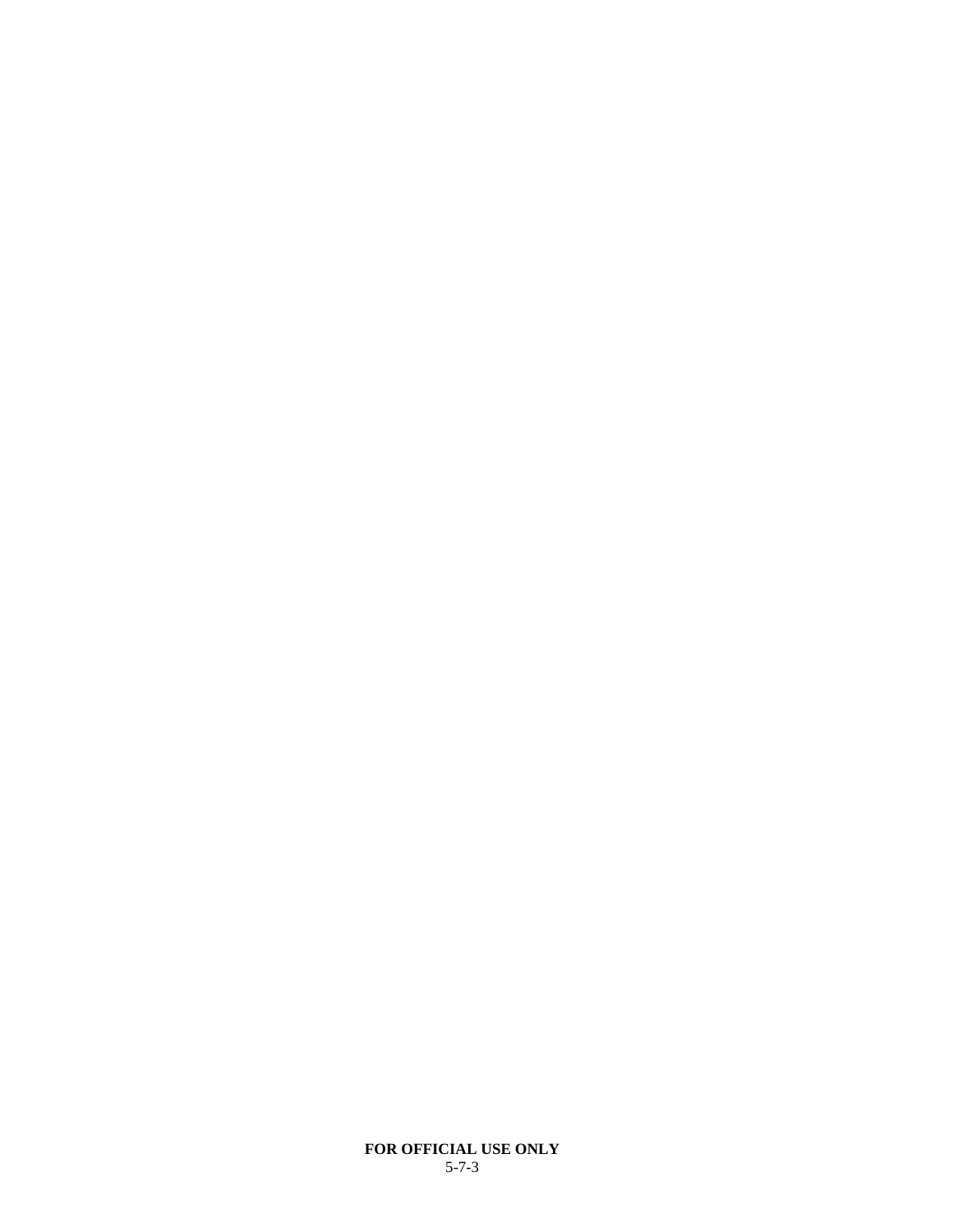### **Section 8. Construction Requirements**

**5-800. General.** Establishing a Special Access Program Facility (SAPF). Prior to commencing work on a SAP, the contractor may be required to establish an approved SAPF to afford protection for Program classified information and material. *Memoranda of Agreement (MOA) are required prior to allowing SAPs with different CSAs to share a SAPF.*

## **WAIVED -** √ **UNACKNOWLEDGED -** √ **ACKNOWLEDGED -** √

**All organizations must store SAP material in approved SAPFs. Update the accreditation checklist on completion of construction or when changes to physical security safeguards are planned. Before constructing a SAPF, prepare an accreditation checklist according to DCID 1/21, forward it to the PSO, and obtain the PSO's approval. Do not modify facilities (change physical security safeguards) without first obtaining the PSO's approval.**

- **5-801. Special Access Program Facility.**
	- a. A SAPF is a program area, room, group of rooms, building, or an enclosed facility accredited by the PSO where classified SAP Program business is conducted. *SAPFs will be afforded personnel access control to preclude entry by unauthorized personnel. Non-accessed persons entering a SAPF will be escorted by an indoctrinated person.*
	- b. A Sensitive Compartmented Information Facility (SCIF) is an area, room, building, or installation that is accredited to store, use, discuss, or electronically process SCI. The standard and procedures for a SCIF are stated in DCIDs 1/19 and 1/21.
- c*. SAPFs accredited prior to implementation of this Supplement will retain accreditation until no longer required or recertification is required due to major modification of the external perimeter, or changes to the Intrusion Detection System (IDS), which affect the physical safeguarding capability of the facility.*
- d. *Physical security standards will be stated in the Government's RFP, RFQ, contract, or other precontract or contractual document.*
- e. The need-to-know (NTK) of the SAP effort may warrant establishment of multi-compartments within the same SAPF.

#### **When multicompartments within the same facility are present, ensure that sound-attenuation requirements, if appropriate, are met.**

f. \*There may be other extraordinary or unique circumstances where existing physical security standards are inconsistent with facility operating requirements, for example, but not limited to, research and test facilities or production lines. *Physical security requirements under these circumstances will be established on a case-bycase basis and approved by the PSO/Contracting Officer, as appropriate. (NOTE: as approved by the CSA at establishment of the SAP.)*

### **WAIVED -** √ **UNACKNOWLEDGED -** √ **ACKNOWLEDGED -** √

*g. The PSO will determine the appropriate security countermeasures for discussion areas.*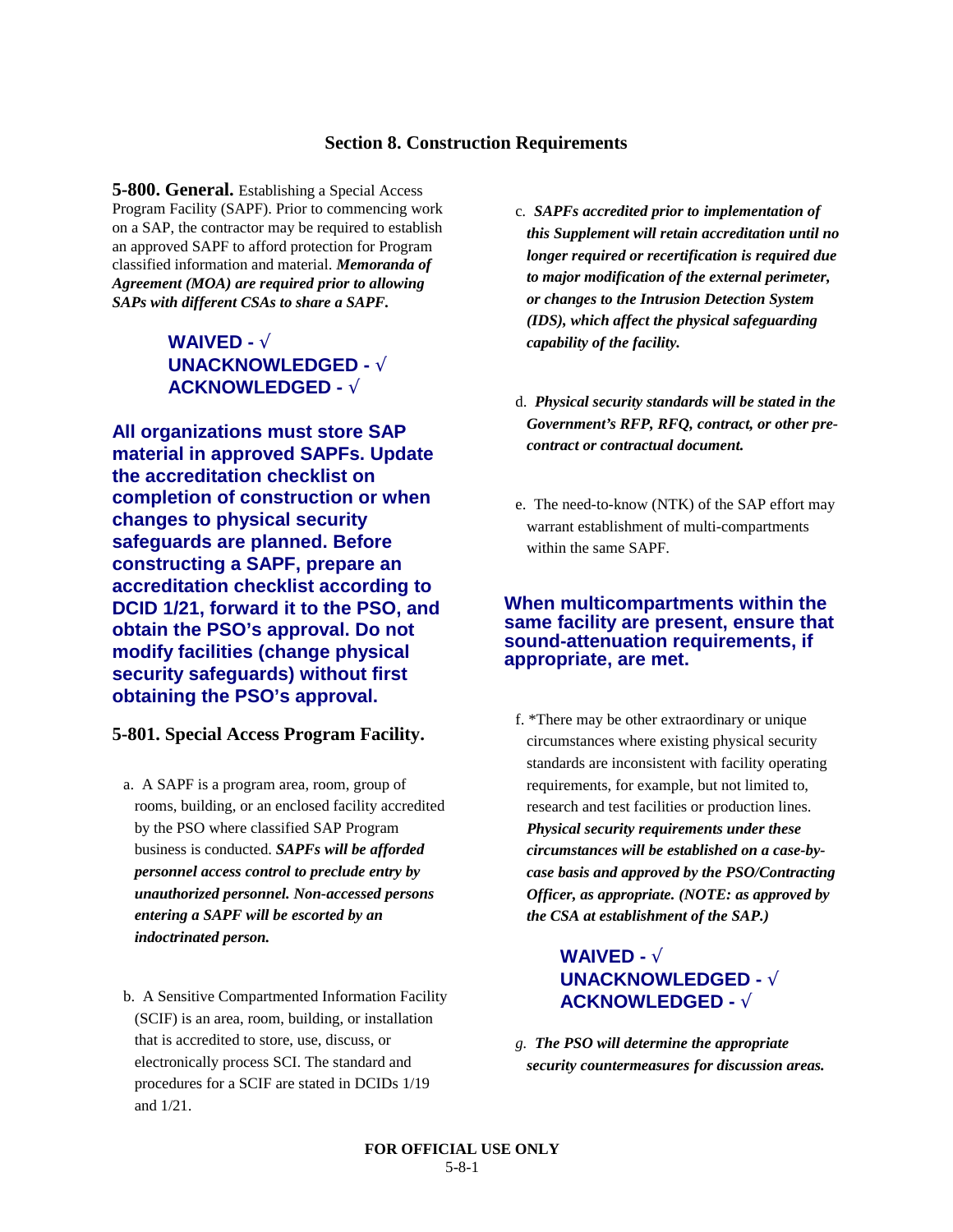#### **5-802. Physical Security Criteria Standards.**

a. DCID 1/21 standards may apply to a SAPF when one or more of the following criteria are applicable:

## **WAIVED -** √ **UNACKNOWLEDGED -** √ **ACKNOWLEDGED -** √

1. State-of-the-art technology as determined by CSAs to warrant enhanced protection.

2. Contractor facility is known to be working on specific critical technology.

3. Contractor facility is one of a few (3 or less) known facilities to have the capability to work on specific critical technology.

4. TOP SECRET or SECRET material is maintained in open storage.

5. A SAPF is located within a commercial building, and the contractor does not control all adjacent spaces.

6. SCI or Intelligence Sources and methods are involved.

7. Contractors or technologies known to be a target of foreign intelligence services (FIS).

b. The NISPOM baseline closed area construction requirements with Sound Transmission Class (STC) in accordance with DCID 1/21, Annex E and intrusion alarms in accordance with Annex B, DCID 1/21 may apply to a SAPF when one of the following criteria is applicable.

1. Not state-of-the-art technology and the technology is known to exist outside U.S. Government control.

2. The SAP is a large-scale weapon system

production program.

3. No open storage of Confidential SAP material in a secure working area unless permitted by the PSO on a case-by-case basis.

4. A SAPF located within a controlled access area.

5. Intelligence related activities.

## **WAIVED -** √ **UNACKNOWLEDGED -** √ **ACKNOWLEDGED -** √

c. The PSO may approve baseline closed area construction requirements as an additional option for some SAP program areas.

## **WAIVED -** √ **UNACKNOWLEDGED -** √ **ACKNOWLEDGED -** √

**5-803. SAP Secure Working Area.** The PSO may approve any facility as a SAP Secure Working Area. Visual and sound protection may be provided by a mix of physical construction, perimeter control, guards, and/or indoctrinated workers.

## **WAIVED -** √ **UNACKNOWLEDGED -** √ **ACKNOWLEDGED -** √

**5-804. Temporary SAPF.** The PSO may accredit a temporary SAPF.

## **WAIVED -** √ **UNACKNOWLEDGED -** √ **ACKNOWLEDGED -** √

#### **5-805. Guard Response.**

a*. Response to alarms will be in accordance with*

*DCID 1/21, or*

- b. *the NISPOM*
- c. *Response personnel will remain at the scene until released by the CPSO or designated*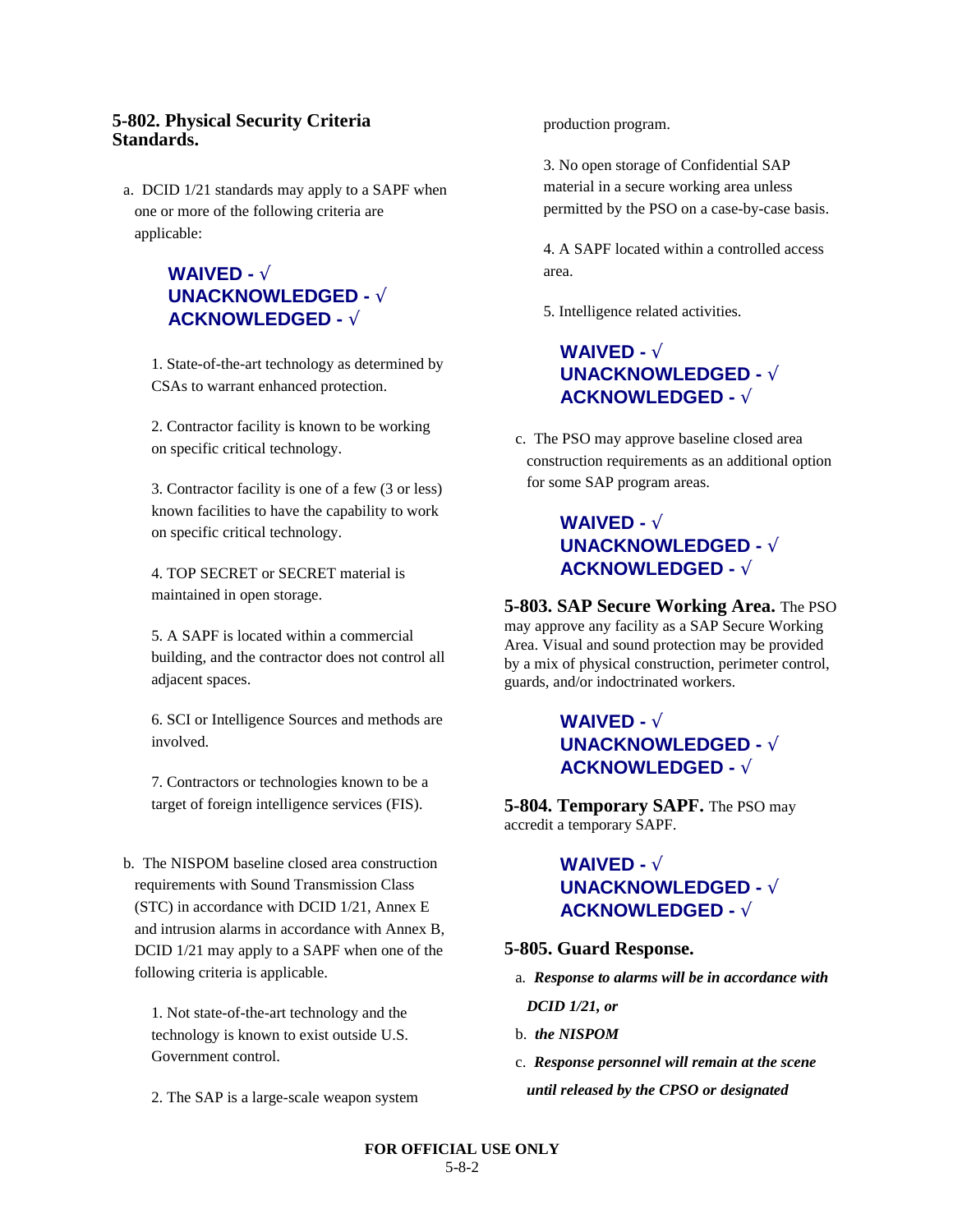#### *representative.*

*NOTE: The CPSO will immediately provide notification to the PSO if there is evidence of forced entry, with a written report to follow within 72 hours.*

#### **5-806. Facility Accreditation.**

a. Once a facility has been accredited to a stated level by a Government Agency, that accreditation should be accepted by any subsequent agency.

### **Provide verification of the previous accreditation and obtain the PSO's approval before introducing SAP material into an area.**

- b. For purposes of co-utilization, costs associated with any security enhancements in a SCIF or SAPF above preexisting measures may be negotiated for reimbursement by the contractor's contracting officer or designated representative. Agreements will be negotiated between affected organizations.
- c. *If a previously accredited SAPF becomes inactive for a period not to exceed one year, the SAP accreditation will be reinstated by the gaining accrediting agency provided the following is true:*

1. The threat in the environment surrounding the SAPF has not changed.

2. No modifications have been made to the SAPF which affect the level of safeguarding.

3. The level of safeguarding for the new Program is comparable to the previous Program.

4. The SAPF has not lost its SAP accreditation integrity and the contractor has maintained

continuous control of the facility.

5. A technical surveillance countermeasure survey (TSCM) may be required.

## **WAIVED -** √ **UNACKNOWLEDGED -** √ **ACKNOWLEDGED -** √

NOTE: Previously granted waivers are subject to negotiation.

**5-807. Prohibited Items.** Items that constitute a threat to the security integrity of the SAPF (e.g., cameras or recording devices) are prohibited unless authorized by the PSO. All categories of storage media entering and leaving the SAPFs may require the PSO or his/her designated representative approval.

> **WAIVED -** √ **UNACKNOWLEDGED -** √ **ACKNOWLEDGED -** √

- **a. The following items do not pose a threat to a SAPF and can be taken into and out of a SAPF without approval:**
	- • **Hearing aids, heart pacemakers, and motorized wheelchairs.**
	- • **Amplified telephone handset and teletypewriters (when used by the hearing impaired).**
	- • **Audio and video equipment with no record capability.**
	- • **Compact disk players.**
	- • **Televisions and AM/FM radios.**
	- • **Receive-only (tone-only) beepers.**
	- • **Receive-only (voice) pagers.**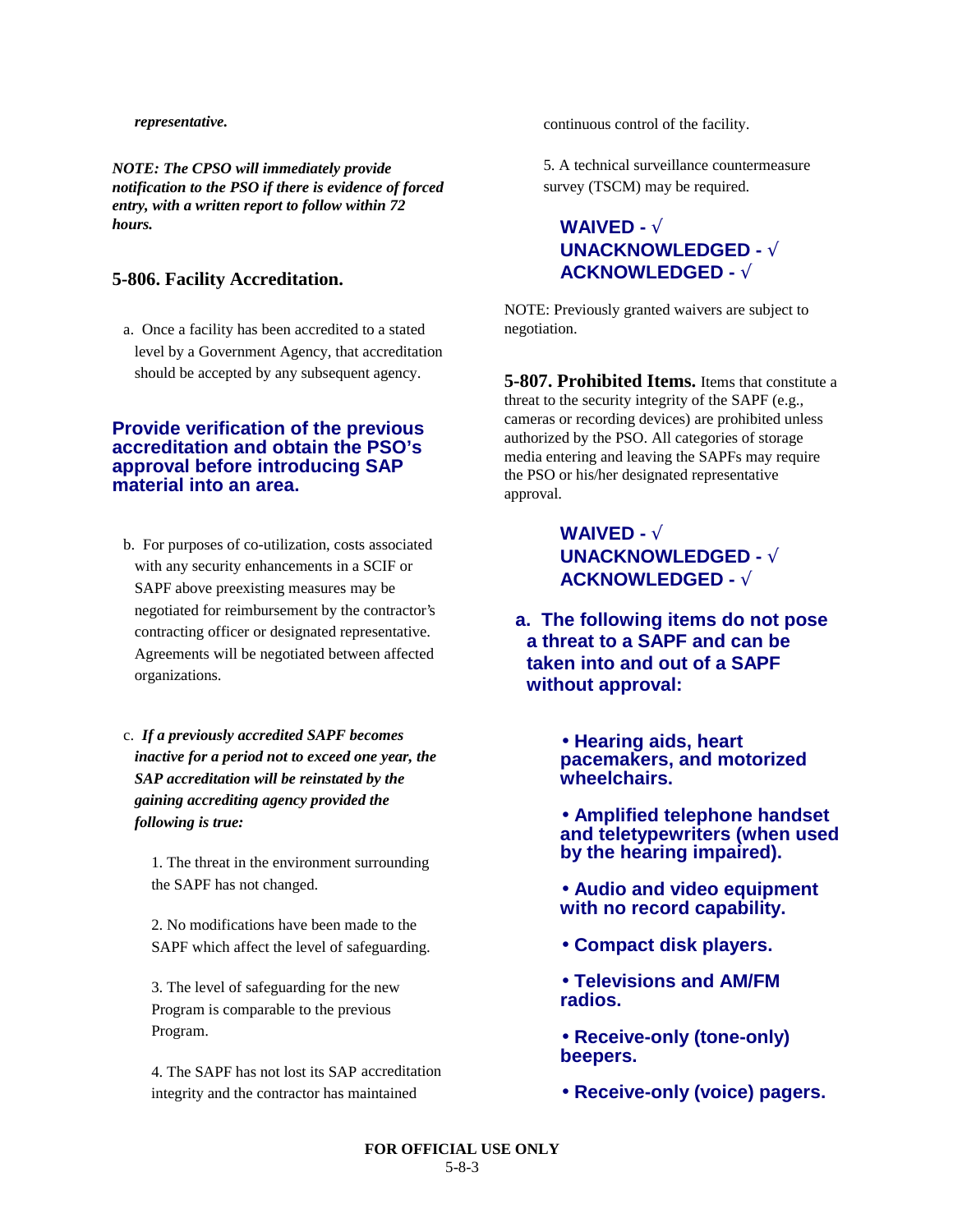**b. The following items may not be introduced into a SAPF:**

> • **Personally-owned computers and associated media.**

> • **Personally-owned photographic, video and audio recording equipment.**

• **Two-way audio RF (e.g. twoway radios and cellular phones) transmitting devices that are government or company owned for program use can be authorized by the PSO (see NOTE below).**

• **Cameras and film, unless specifically approved by the PSO for a program mission requirement, (e.g., badge issuance or documenting test results).**

• **Other emanating and reproducing devices identified by the PSO.**

**NOTE: Two-way audio RF transmitting devices can be authorized by the PSO when required for operational necessity.**

**c. See Chapter 8 for additional computer type items that are not permitted in SAPFs.**

**d. In exceptional circumstances, when necessary for a specific activity or threat, program manager or SO may apply more stringent requirements. Such requirements must be reported to the SAP Central Office.**

**brought into a SAPF is subject to inspection at any time. Any device removed from a SAPF also may be subjected to an inspection.**

**f. Allow emergency response forces such as guard forces and fire department personnel, as well as their two-way communications equipment, immediate access to SAPFs. Debrief these personnel when appropriate and execute a SAP Format 5, Inadvertent Disclosure Statement.**

**e. Personally-owned equipment**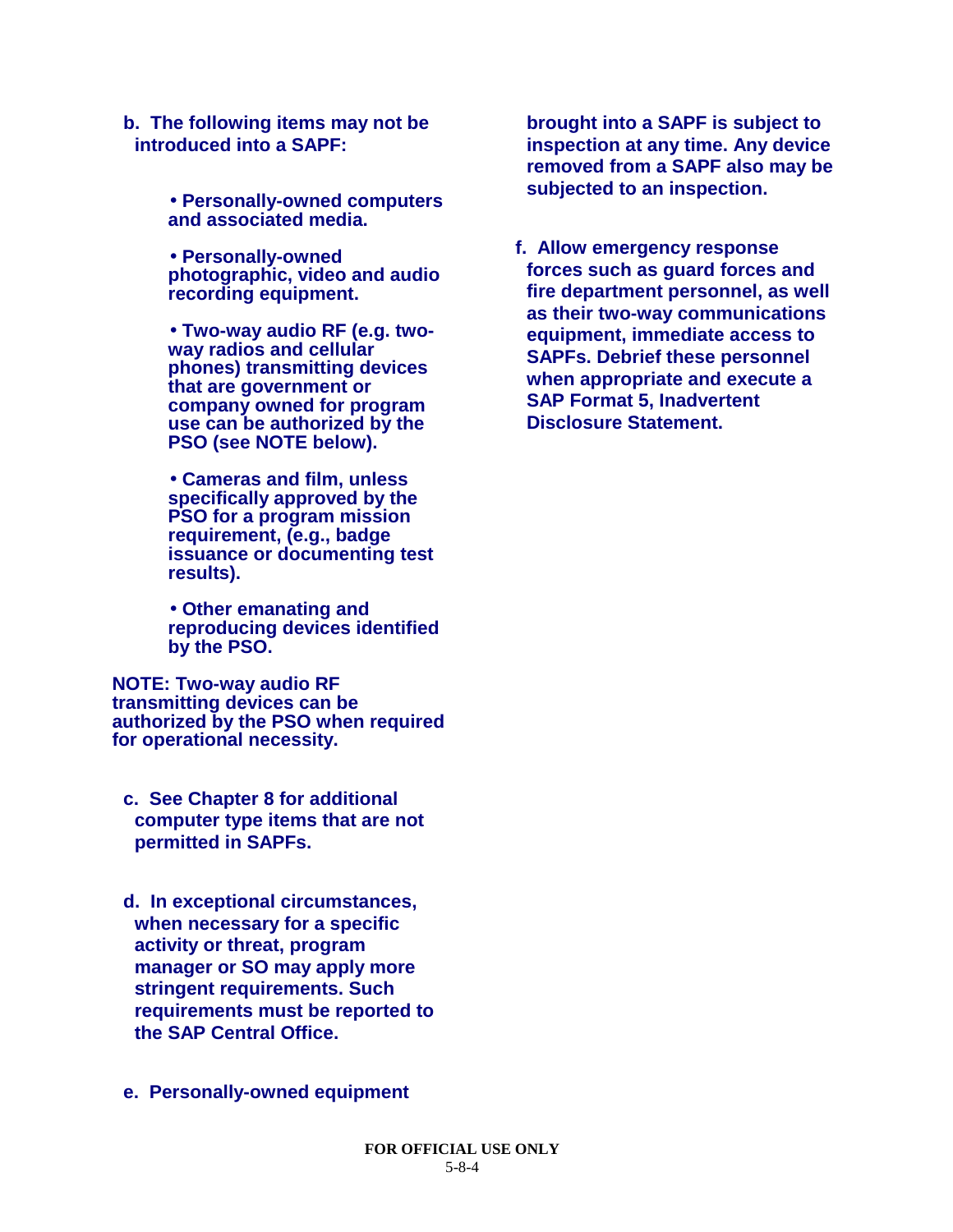# **Chapter 6 Visits and Meetings**

### **Section 1. Visits**

**6-100. General.** *A visit certification request for all Program visits will be made prior to a visit to a Program facility.* When telephone requests are made, a secure telephone should be used whenever possible. *Visit requests will be handled exclusively by the cognizant CPSO or designated representative.* The GPM or PSO or his/her designated representative will approve all visits between Program activities. *However, visits between a prime contractor and the prime's subcontractors and approved associates will be approved by the CPSO.* Twelve-month visit requests are not authorized unless approved by the PSO.

**Continuously escort and closely control movement of non-programaccessed visitors who require access to a program area for any purpose. Use only program-accessed personnel as escorts.**

- **a. Establish and maintain adequate controls to ensure that program visitors are kept within the framework of the "need to know" requirement and that information discussed or furnished is within the visitor's level of access.**
- **b. Consider installing an internal warning system to warn accessed occupants of the presence of uncleared personnel. Employ other or additional methods (e.g., verbal warnings) to warn or remind personnel of the presence of uncleared personnel.**

*requests will be sent only via approved channels. In addition to the NISPOM, the following additional information for visits to a SAPF will include:*

- a. *Name and telephone number of individual (not organization) to be visited;*
- b. *Designation of person as a Program courier when applicable; and*
- c. *Verification (e.g., signature) of the CPSO or designated representative that the visit request information is correct.*

**d. The PSO and personnel approved by the PSO may visit all program facilities, without furnishing advanced notification. Deny access and notify the CPSO or PSO whenever any visitor arrives at a Government or contractor facility unannounced.**

*6-102. Termination and/or Cancellation of a Visit Request*. *If a person is debriefed from the Program prior to expiration of a visit certification, or if cancellation of a current visit certification is otherwise appropriate, the CPSO/FSO or his/her designated representative will immediately notify all recipients of the cancellation or termination of the visit request*.

**6-103. Visit Procedures.**

*6-101. Visit Request Procedures. All visit*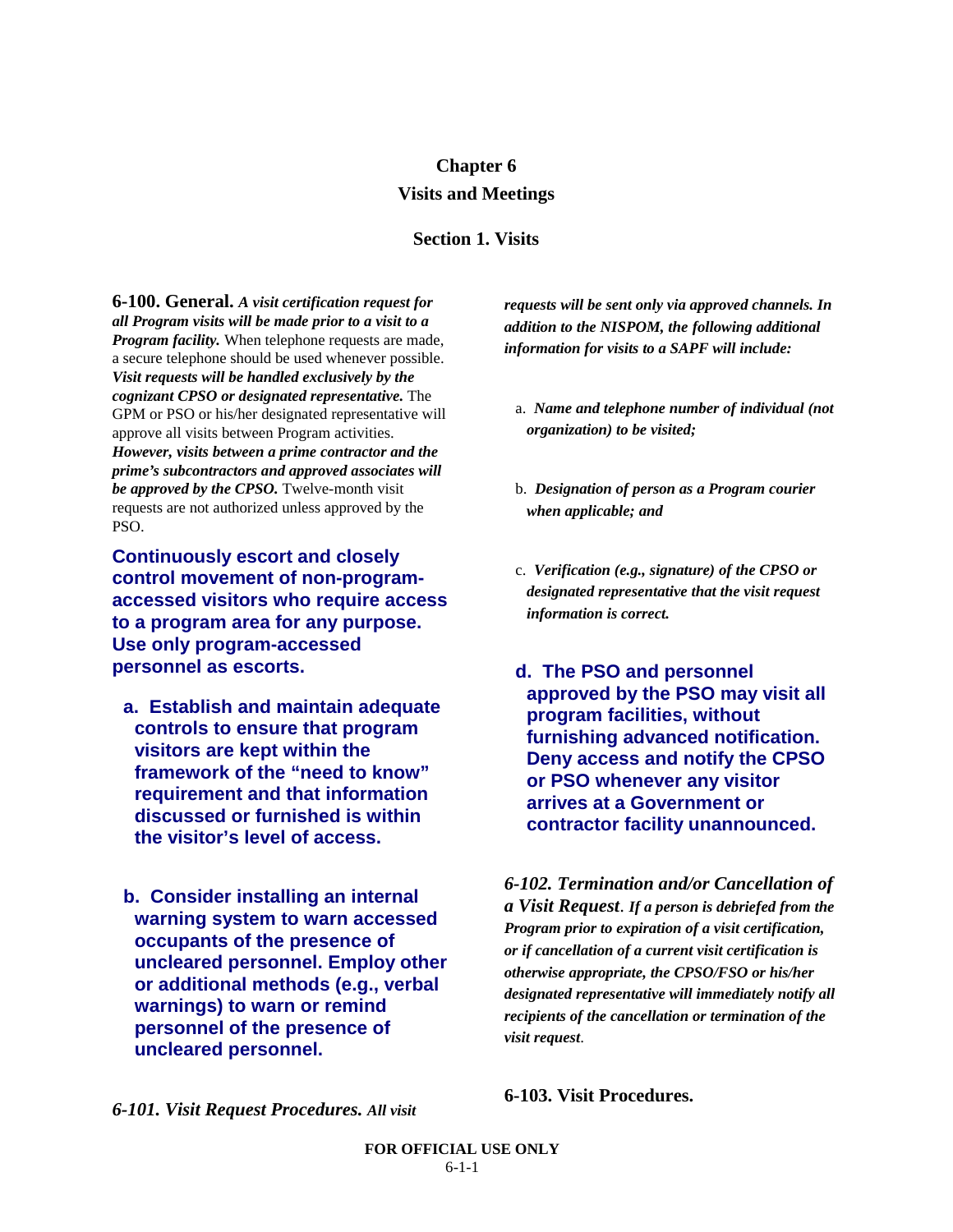- a. **Identification of Visitors**. *An official photograph if identification such as a valid driver's license is required.*
- b. **Extension**. When a visit extends past the date on the visit certification, a new visit request is not required if the purpose remains the same as that stated on the current visit request to a specific SAPF.
- c. **Rescheduling**. When a rescheduled visit occurs after a visit request has been received, the visit certification will automatically apply if the visit is rescheduled within thirty days and the purpose remains the same.
- d. **Hand-carrying**. It is the responsibility of the host CPSO to contact the visitor's CPSO should the visitor plan to hand-carry classified material. *CPSOs will use secure means for notification*. In emergency situations where secure communications are not available, contact the PSO for instructions. *When persons return to their facility with SAP material, they will relinquish custody of the material to the CPSO or designated representative. Arrangement will be made to ensure appropriate overnight storage and protection for material returned after close of business.*

**6-104. Collateral Clearances and Special Access Program Visit Requests.** Collateral clearances and SAP accesses may be required in conjunction with the SAP visit. If access to collateral classified information is required outside the SAPF, then the CPSO can certify clearances and accesses as required within the facility. Certification will be based on the SAP visit request received by the CPSO. The CPSO will maintain the record copy of the visit certification. SCI visit certification will be forwarded through appropriate SCI channels.

#### **6-105. Non-Program-Briefed Visitors.**

*Instances where entry to a SAPF by non-Programbriefed personnel is required (e.g., maintenance, repair), they will complete and sign a visitor's record and will be escorted by a Program-briefed person at all times. Sanitization procedures will be implemented in advance to ensure that personnel terminate classified discussions and other actions and protect SAP information whenever a nonbriefed visitor is in the area. If maintenance is required of a classified device, the uncleared maintenance person shall be escorted by a Programbriefed, technically knowledgeable individual. Every effort should be made to have a technically knowledgeable Program-briefed person as an escort.*

**6-106. Visitor Record. \***The PSO may require the CPSO to establish a Program visitor's record. *This record will be maintained inside the SAPF,* and retention may be required**.**

> **WAIVED -** √ **UNACKNOWLEDGED -** √ **ACKNOWLEDGED -** √

**Maintain a visitor sign-in and signout record for all accessed program visitors. Show the visitor's name, SSN, organization or firm, date, time in and out, and sponsor on the log. When necessary to protect a SAP, maintain a separate record for uncleared visitors that shows the escort official instead of the sponsor.**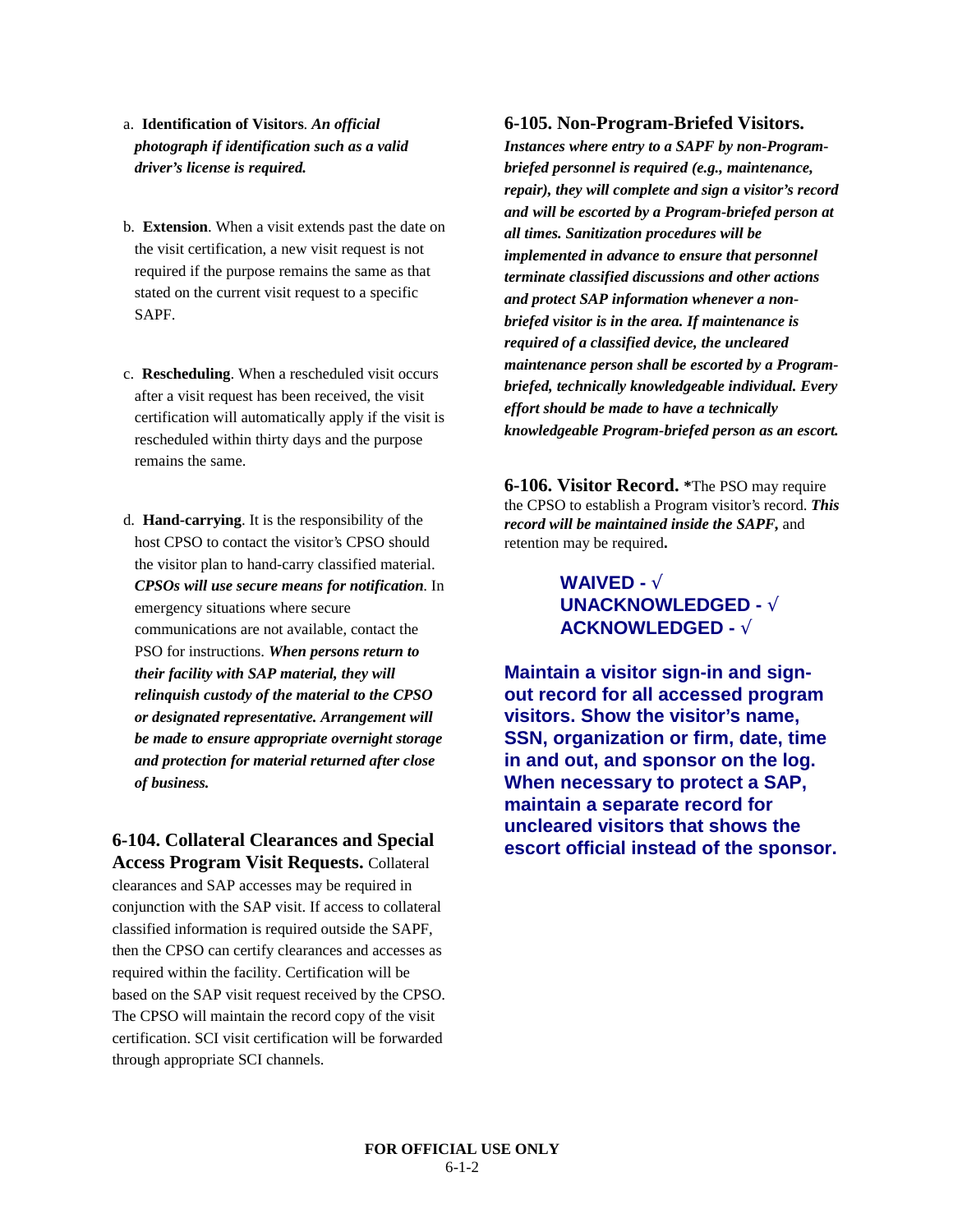## **Section 2. Meetings**

**6-200. Conduct meetings and conferences where program information is discussed only in approved SAPFs. PSOs may authorize additional locations.**

**6-201. Appoint a person to ensure that adequate security is provided.**

**6-202. Establish entry control and perimeter area surveillance when needed. When authorized, request a Technical Surveillance Countermeasures (TSCM) survey for unsecure conference rooms when SAP information is to be discussed.**

**NOTE: Use SAP Format 8 to request the TSCM.**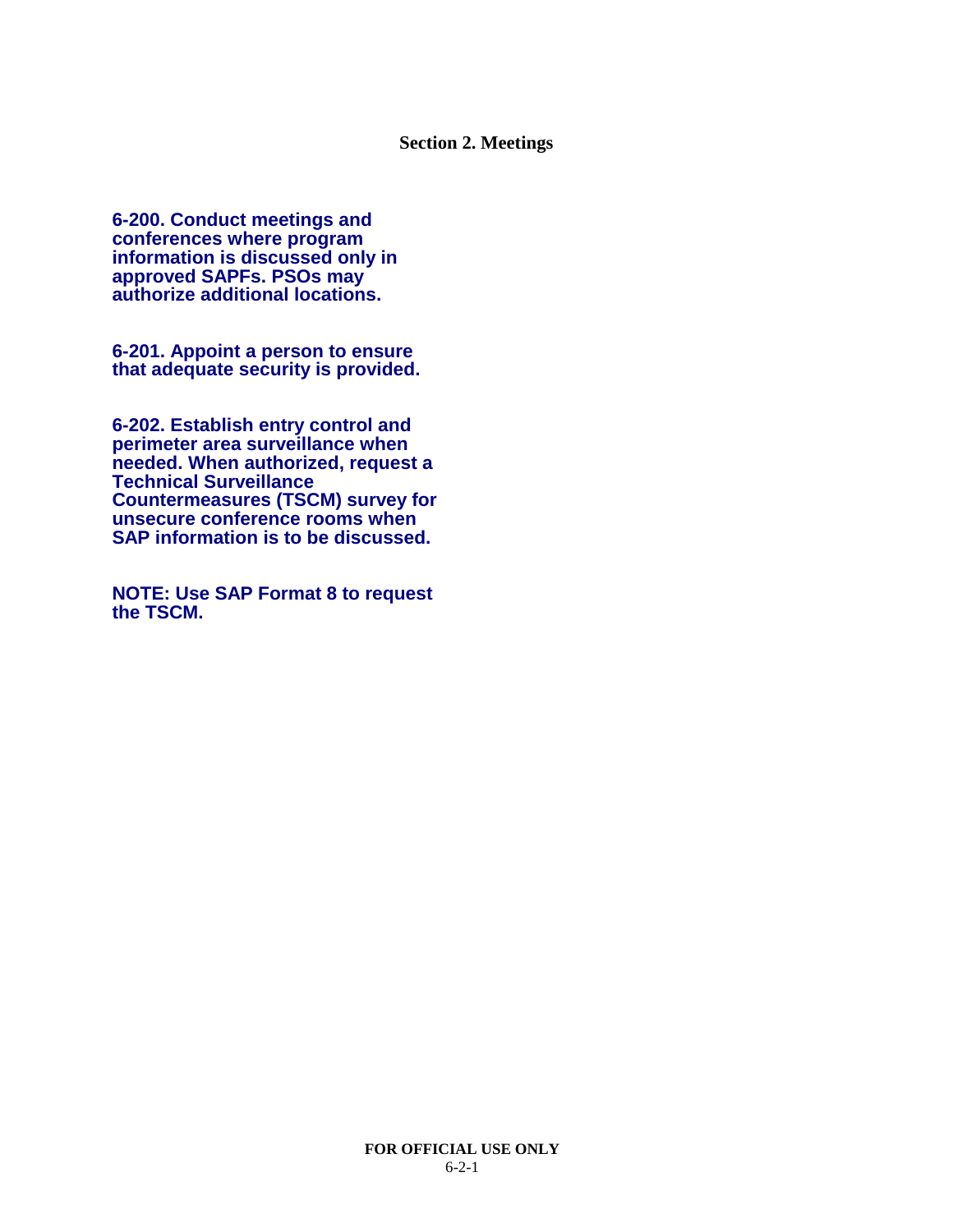#### **FOR OFFICIAL USE ONLY** 6-2-2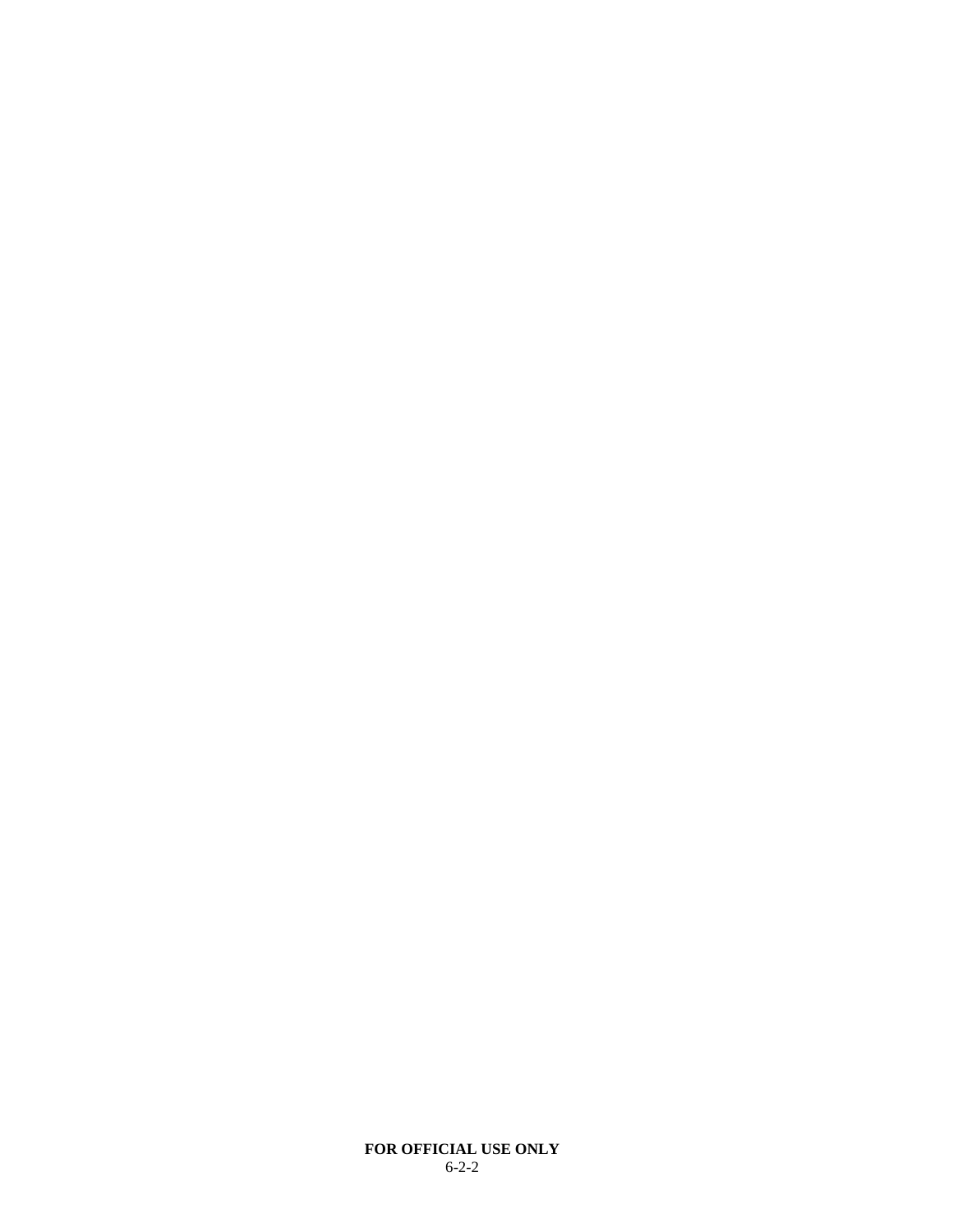# **Chapter 7 Subcontracting**

## **Section 1. Prime Contracting Responsibilities**

**7-100. General.** This section addresses the responsibilities and authorities of prime contractors concerning the release of classified SAP information to subcontractors. Prior to any release of classified information to a prospective subcontractor, the prime contractor will determine the scope of the bid and procurement effort. Prime contractors will use extreme caution when conducting business with non-Program-briefed subcontractors to preclude the release of information that would divulge Program-related (classified or unclassified Program sensitive) information.

**7-101. Determining Clearance Status of Prospective Subcontractors.** *All prospective subcontractor personnel will have the appropriate security clearance and meet the investigative criteria as specified in this Supplement prior to being briefed into a SAP.* The eligibility criteria will be determined in accordance with the NISPOM and this Supplement. For Acknowledged Programs, in the event a prospective subcontractor does not have the appropriate security clearances, the prime contractor will request that the cognizant PSO initiate the appropriate security clearance action. A determination will be made in

coordination with the PSO as to the levels of facility clearance a prospective subcontractor facility has for access to classified information and the storage capability level.

**When a subcontractor is identified who does not have a facility clearance, the PSO will initiate the necessary paperwork through program channels and coordinate**

# **with DSS to initiate action to provide the subcontractor a facility clearance.**

**7-102. Security Agreements and Briefings.**

In the pre-contract phase, the prime contractor will fully advise the prospective subcontractor (prior to any release of SAP information) of the procurement's enhanced special security requirements. Arrangements for subcontractor Program access will be pre-coordinated with the PSO. When approved by the PSO, the prime contractor CPSO will provide Program indoctrinations and obtain NDAs from the subcontractors. A security requirements agreement will be prepared that specifically addresses those enhanced security requirements that apply to the subcontractor. The security requirements agreement may include the following elements, when applicable:

- a. General Security Requirements.
- b. Reporting Requirements.
- c. Physical and/or Technical Security Requirements.
- d. Release of Information.
- e. Program Classified Control or Accountability.
- f. Personnel Access Controls.
- g. Security Classification Guidance.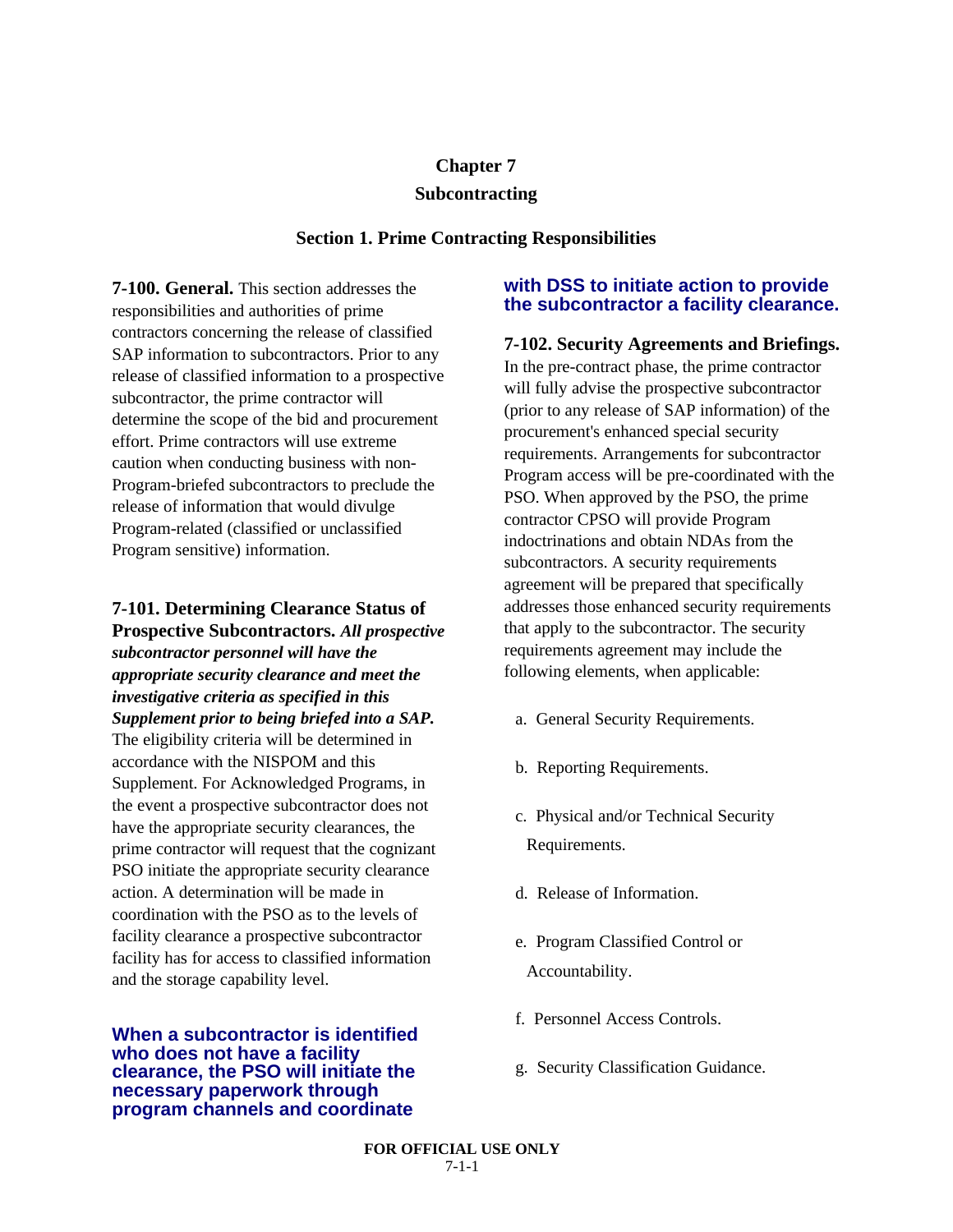- h. Automated Information System.
- i. Security Audits and Reviews.
- j. Program Access Criteria.
- k. Subcontracting.
- l. Transmittal of Program Material.
- m. Storage.
- n. Testing and/or Manufacturing.
- o. Program Travel.
- p. Finances.
- q. Sanitization of Classified Material.
- r. Security Costs and Charging Policy.
- s. Fraud, Waste, and Abuse Reporting.
- t. Test Planning.
- u. OPSEC.
- v. TEMPEST.

# **WAIVED -** √ **UNACKNOWLEDGED -** √ **ACKNOWLEDGED -** √

**Prior to initiating contact with a prospective vendor or subcontractor, the CPSO will complete a SAP Format 13, Subcontractor/Supplier Data Sheet, for submission to the PSO. The CPSO will include the reason for considering a vendor and attach a proposed DD Form 254 to the SAP Format 13. The DD Form 254**

**shall be tailored to be consistent with the proposed support being sought. The DD Form 254 may be classified based on the information contained therein**.

# **7-103. Transmitting Security**

**Requirements.** *Contract Security Classifications Specifications (DD254) prepared by the prime contractor will coordinate with the GPM/PSO and contracting officer prior to transmitting to the subcontractor. The DD254 prepared by the prime contractor will be forwarded to the GPM/PSO and contracting officer for coordination and signature.*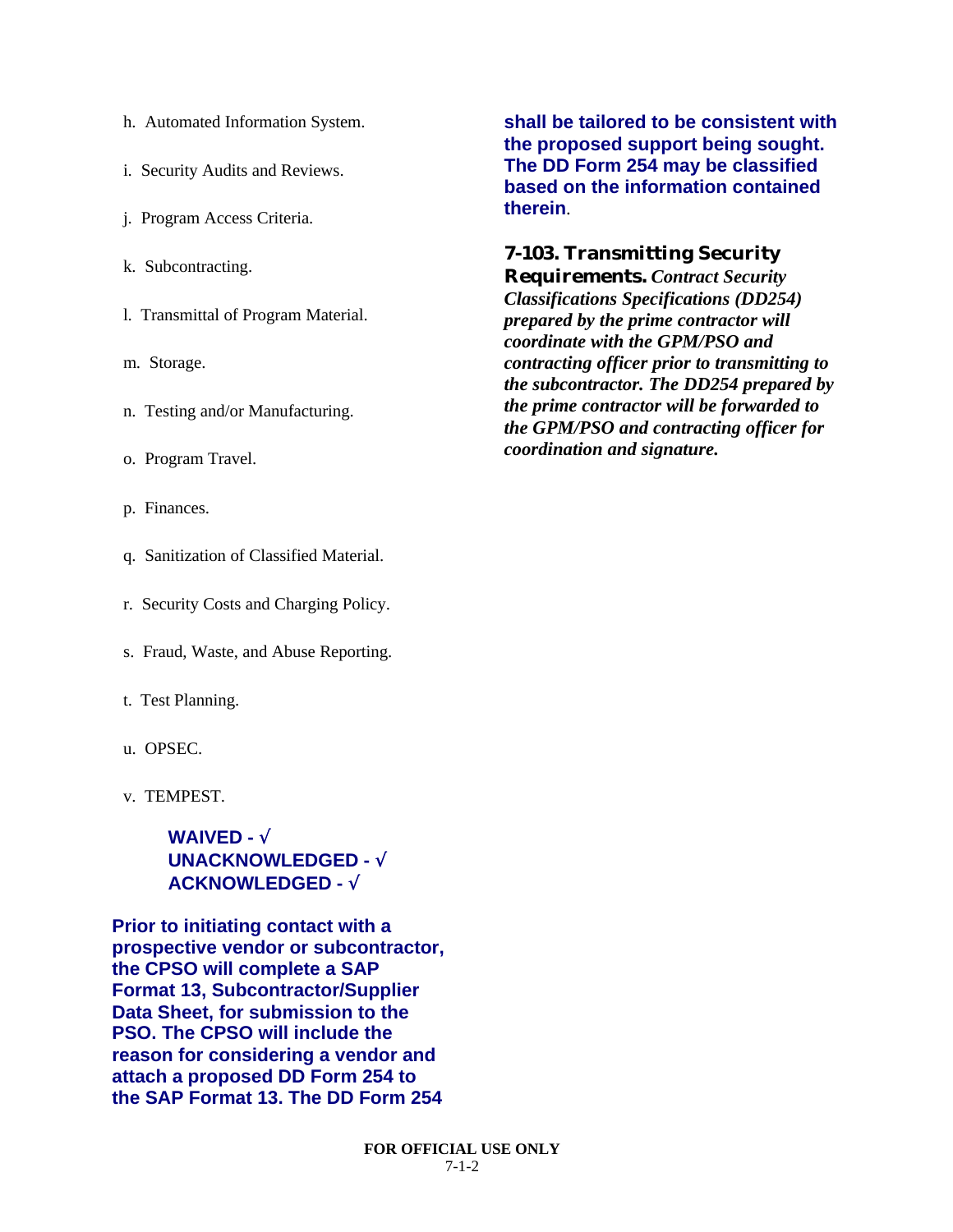# **Chapter 8 Automated Information Systems (AIS)**

**Section 1. Responsibilities**

## **8-100. Introduction.**

a. **Purpose and Scope**. This chapter addresses the protection and control of information processed on AIS*. This entire chapter is contractor required and is not an option. The type is not bold or italicized, because it would include the complete chapter.* AISs typically consist of computer hardware, software, and/or firmware configured to collect, create, communicate, compute, disseminate, process, store, or control data or information. This chapter specifies requirements and assurances for the implementation, operation, maintenance, and management of secure AIS used in support of SAP activities. Prior to using an AIS or AIS network for processing U.S. Government, Customer, or Program information, the Contractor/ Provider will develop an AIS Security Plan (AISSP) as described herein and receive written Customer authorization to process Customer information. Such authorization to process requires approval by the Customer. The Provider will also assign an Information System Security Representative (ISSR) to support the preparation of these documents and to subsequently manage AIS security on-site for the Customer's program. After the AISSP is approved by the Customer, the Provider will thereafter conform to the plan for all actions related to the Customer's program information. This information includes the selection, installation, test, operation, maintenance, and modification of AIS facilities, hardware, software, media, and output.

# **Requirements specified in this chapter apply to all AISs in SAP areas regardless of the classification level being processed on individual systems.**

- b. **Requirements**. The AISSP selected menu upgrades to the NISPOM baseline will be tailored to the Provider's individual AIS configuration and processing operations. Alternatives to the protective measures in this Supplement may be approved by the Customer after the Provider demonstrates that the alternatives are reasonable and necessary to accommodate the Customer's needs. Prior to implementation, the Provider will coordinate any envisioned changes or enhancements with the Customer. Approved changes will be included in the AISSP. Any verbal approvals will subsequently be documented in writing. The information and guidance needed to prepare and obtain approval for the AISSP is described herein.
- c. **Restrictions**. No personally owned AISs will be used to process classified information.

# **Personally owned computers will not be introduced into SAP areas.**

**8-101. Responsibilities.** The Customer is the Government organization responsible for sponsoring and approving the classified and/or unclassified processing. The Provider is the Contractor who is responsible for accomplishing the processing for the Customer. The Information System Security Representative (ISSR) is the Provider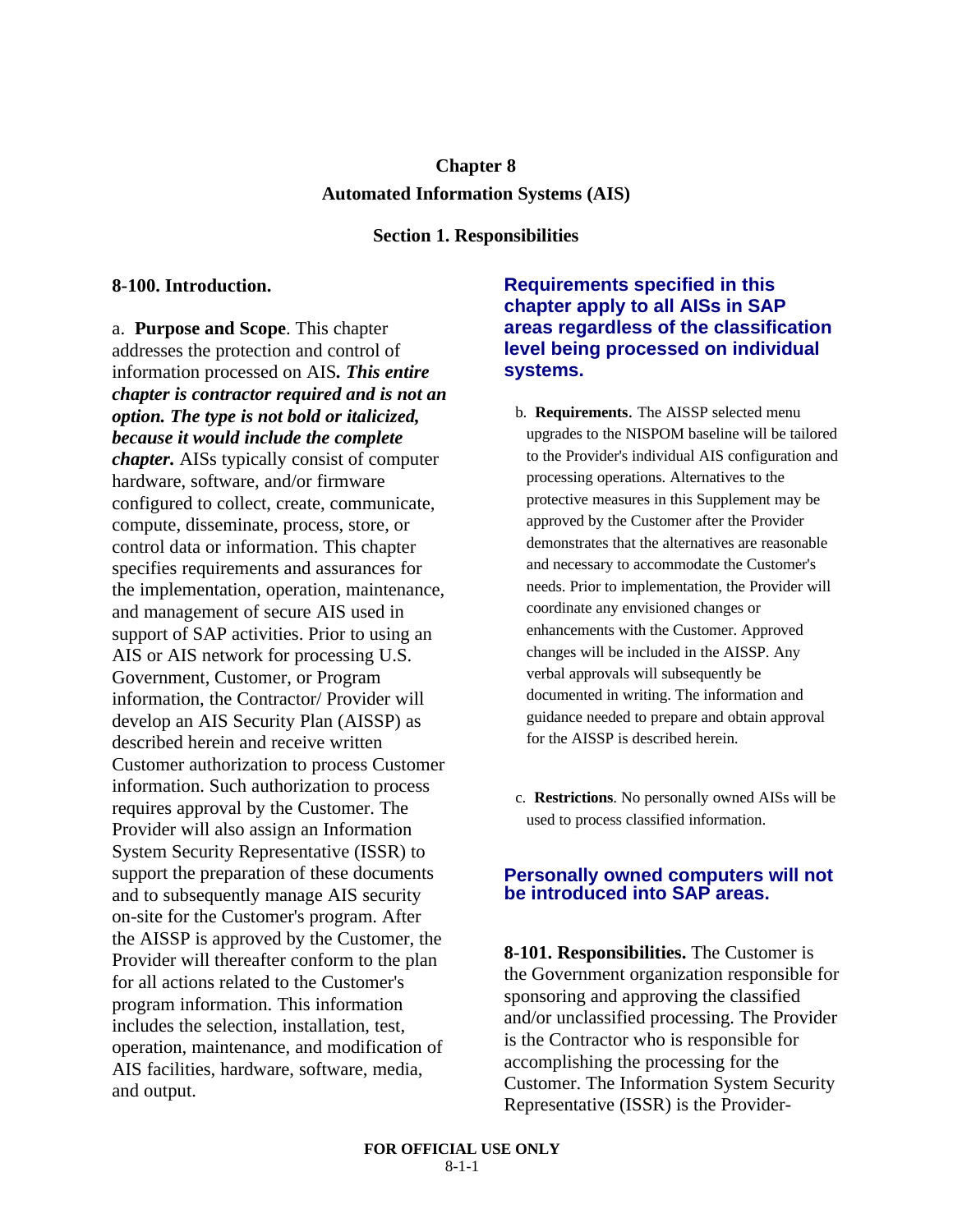assigned individual responsible for on-site AIS processing for the Customer in a secure manner.

a. **Provider Responsibilities**. The Provider will take those actions necessary to meet with the policies and requirements outlined in this document. The provider will:

1. Publish and promulgate a corporate AIS Security Policy that addresses the classified processing environment.

2. Designate an individual to act as the ISSR.

3. Incorporate AISs processing Customer information as part of a configuration management program.

4. Enforce the AIS Security Policy.

b. **ISSR Responsibilities.** The Provider-designated ISSR has the following responsibilities:

1. AIS Security Policy. Implement the AIS Security Policy.

2. AIS Security Program. Coordinate establishing and maintaining a formal AIS Security Program to ensure compliance with this document:

(a) AIS Security Plan (AISSP). Coordinate the preparation of an AISSP in accordance with the outline and instructions provided in this document. After Customer approval, the AISSP becomes the controlling security document for AIS processing Customer information. Changes affecting the security of the AIS must be approved by the Customer prior to implementation and documented in the AISSP.

(b) AIS Technical Evaluation Test Plans. For systems operating in the compartmented or multi-level modes, prepare an AIS Technical Evaluation Test Plan in coordination with the Customer and applicable security documents.

- (c) Certification. Conduct a certification test in accordance with 8-102, c. and provide a certification report.
- (d) Continuity of Operations Plan (COOP). When contractually required, coordinate the development and maintenance of an AIS COOP to ensure the continuation of information processing capability in the event of an AIS-related disaster resulting from fire, flood, malicious act, human error, or any other occurrence that might adversely impact or threaten to impact the capability of the AIS to process information. This plan will be referenced in the AISSP.
- (e) Documentation. Ensure that all AIS security-related documentation as required by this chapter is current and is accessible to properly authorized individuals.
- (f) Customer Coordination. Coordinate all reviews, tests, and AIS security actions.
- (g) Auditing. Ensure that the required audit trails are being collected and reviewed as stated in 8-303.
- (h) Memorandum of Agreement. As applicable, ensure that Memoranda of Agreement are in place for AISs supporting multiple Customers.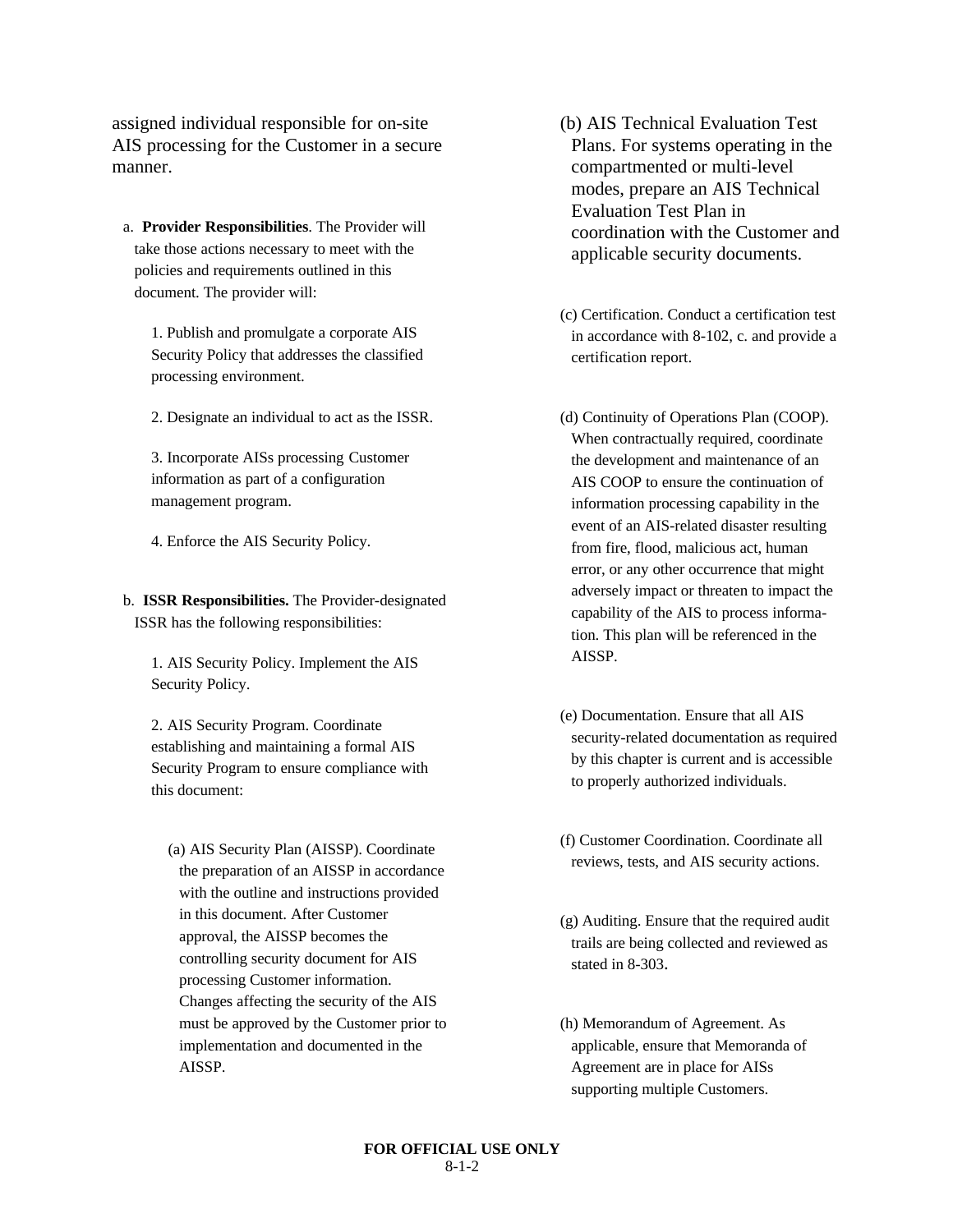- (i) Compliance Monitoring. Ensure that the system is operating in compliance with the AISSP.
- (j) AIS Security Education and Awareness. Develop an on-going AIS Security Education and Awareness Program.
- (k) Abnormal Occurrence. Advise Customer in a timely manner of any abnormal event that affects the security of an approved AIS.

# **This notification of abnormal occurrences will be made within 72 hours. When a network is involved, the notification must be made within 12 hours.**

l. Virus and malicious code. Advise Customer in a timely manner of any virus and malicious code on an approved AIS.

2. Configuration Management. Participate in the configuration management process.

3. Designation of Alternates. The ISSR may designate alternates to assist in meeting the requirements outlined in the chapter.

c. **Special Approval Authority.** In addition to the above responsibilities, the Customer may authorize in writing an ISSR to approve specific AIS security actions including:

1. Equipment Movement. Approve and document the movement of AIS equipment.

2. Component Release. Approve the release of sanitized components and equipment in accordance with Table 2 in 8-501.

3. Stand-alone Workstation and Portable AIS Approval. Approve and document new workstations in accordance with an approved AIS security plan and the procedures defined in this document for workstations with identical functionality. Approve and document portable AIS.

4. Dedicated and System High Network Workstation Approval. Approve and document additional workstations identical in functionality to existing workstations on an approved Local Area Network (LAN) provided the workstations are not located outside of the previously defined boundary of the LAN.

5. Other AIS Component Approval. Approve and document other AIS components identical in functionality to existing components on an approved LAN provided the components are not located outside of the previously defined boundary of the LAN.

# **6. With the approval of the PSO, the ISSR may delegate special approval authority to an alternate(s).**

**8-102. Approval To Process.** Prior to using any AIS to process Customer information, approval will be obtained from the Customer. The following requirements will be met prior to approval.

a. **AIS Security Program.** The Provider will have an AIS security program that includes:

1. An AIS security policy and a formal AIS security structure to ensure compliance with the guidelines specified in this document;

2. An individual whose reporting functionalities are within the Provider's security organization formally named to act as the ISSR;

3. The incorporation of AISs processing Customer information into the Provider's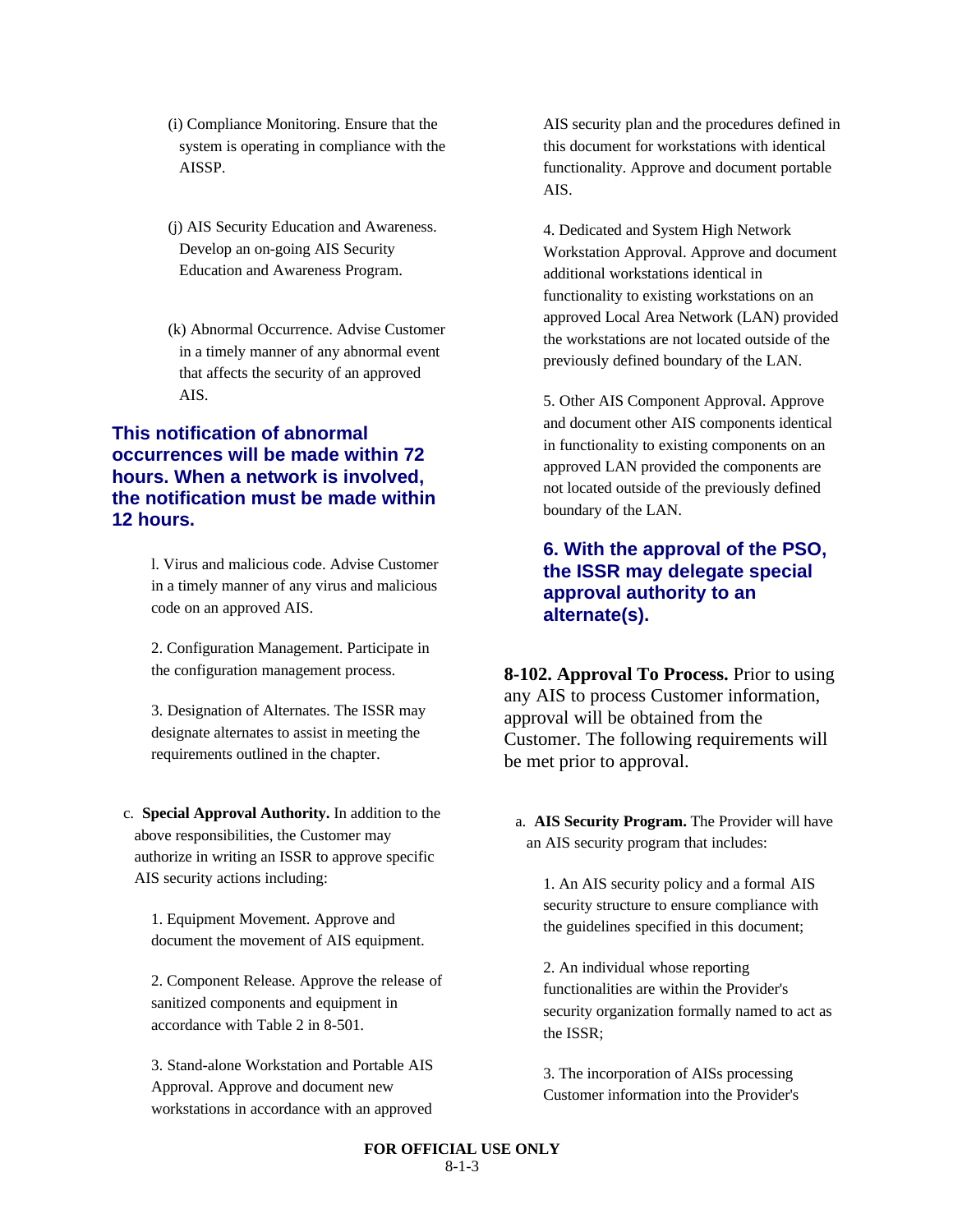configuration management program. The Provider's configuration management program shall manage changes to an AIS throughout its life cycle. As a minimum the program will manage changes in an AIS's:

**Existing corporate configuration management programs may be used, provided control and documentation are adequate to meet the requirements of this chapter. Use SAP format 16 to aid in documentation and registration of word processing or personal computer data.**

- (a) Hardware components (data retentive only).
- (b) Connectivity. (external and internal).
- (c) Firmware. Firmware will be tracked only when related to a demonstrated security deficiency or control feature.
- (d) Software.
- (e) Security features and assurances.
- (f) AISSP.
- (g) Test Plan.

4. Control. Each AIS will be assigned to a designated custodian (and alternate custodian) who is responsible for monitoring the AIS on a continuing basis. The custodian will ensure that the hardware, installation, and maintenance as applicable conform to appropriate requirements. The custodian will also monitor access to each AIS. Before giving users access to any such AIS, the custodian will have them sign a statement indicating their awareness of the restrictions for using the AIS. These

statements will be maintained on file and available for review by the ISSR.

#### **User statements will be accomplished and maintained in accordance with paragraph 8-700c.**

b. **AIS Security Plan (AISSP).** The Provider will prepare and submit an AISSP covering AISs processing information in a Customer's Special Access Program Facility (SAPF), following the format in Appendix C. For RD, the Customer may modify the AISSP format.

#### c. **AIS Certification and Accreditation.**

1. Certification. Certification is the comprehensive evaluation of technical and non-technical security features to establish the extent to which an AIS has met the security requirements necessary for it to process the Customer information. Certification precedes the accreditation. The certification is based upon an inspection and test to verify that the AISSP accurately describes the AIS configuration and operation (See Appendix C and D). A Certification Report summarizing the following will be provided to the Customer:

# **One Certification Report may be applicable to multiple AISs provided all variations of configuration and operation are reviewed and verified.**

- (a) For the dedicated mode of operation, the provider must verify that access controls, configuration management, and other AISSP procedures are functional.
- (b) In addition, for System High AIS the ISSR will verify that discretionary controls are implemented.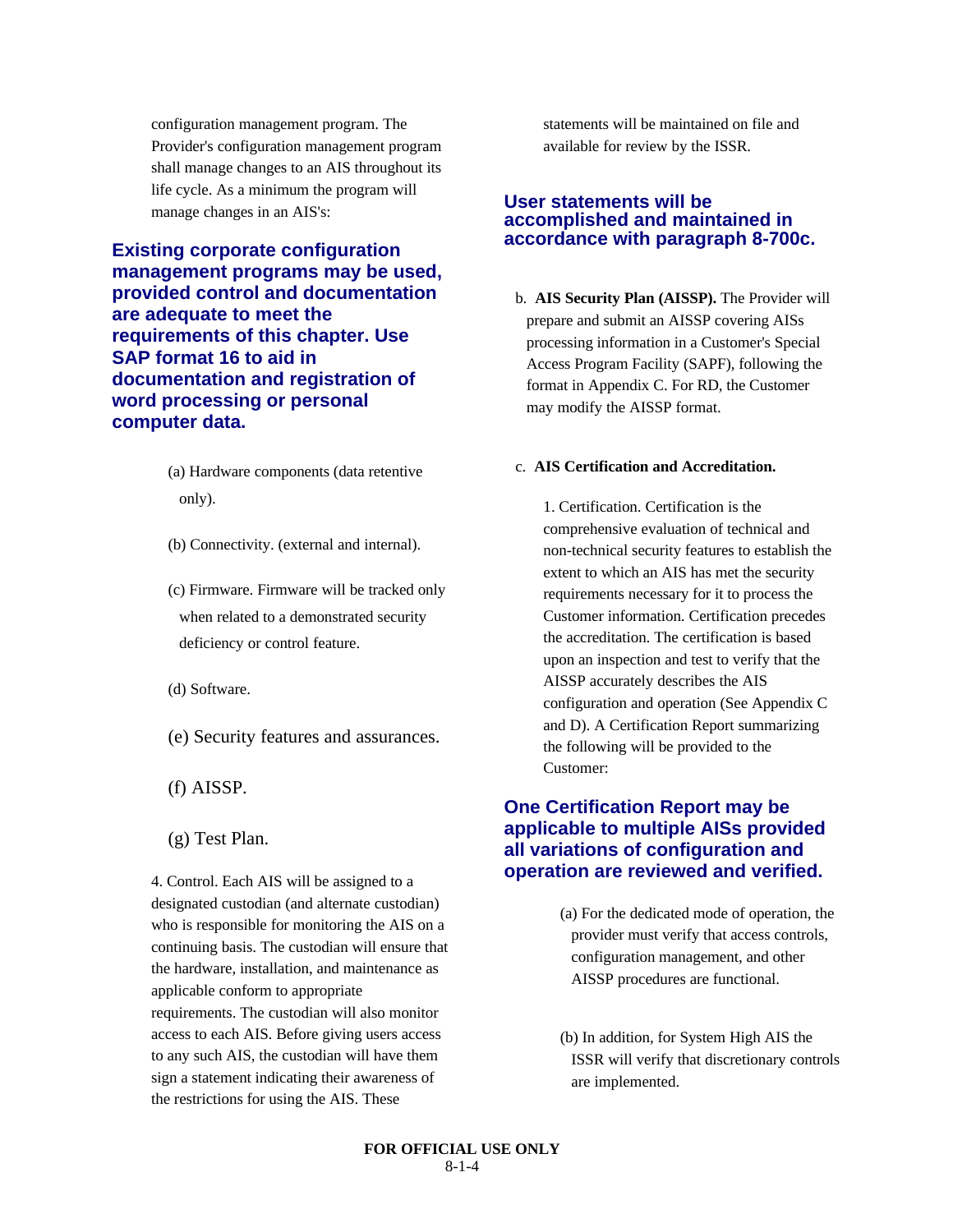(c) For compartmented and multilevel AIS, certification also involves testing to verify that technical security features required for the mode of operation are functional. Compartmented and multi-level AIS must have a Technical Evaluation Test Plan that includes a detailed description of how the implementation of the operating system software, data management system software, firmware, and related security software packages will enable the AIS to meet the Compartmented or Multilevel Mode requirements. The plan outlines the inspection and test procedures to be used to demonstrate this compliance.

2. Accreditation. Accreditation is the formal declaration by the Customer that a classified AIS or network is approved to operate in a particular security mode; with a prescribed set of technical and non-technical security features; against a defined threat; in a given operational environment; under a stated operational concept; with stated interconnections to other AIS, and at an acceptable level of risk. The accreditation decision is subject to the certification process. Any changes to the accreditation criteria described above may require a new accreditation.

# **An accreditation may apply to multiple stand-alone AISs, provided all variations of configuration and operation are reviewed and verified.**

d. **Interim Approval.** The Customer may grant an interim approval to operate.

# **Interim approval will be granted for TS/SAR processing only when a critical mission requirement can be demonstrated.**

e. **Withdrawal of Accreditation.** The Customer may withdraw accreditation if:

1. The security measures and controls established and approved for the AIS do not remain effective.

2. The AIS is no longer required to process Customer information.

f. **Memorandum of Agreement.** A Memorandum of Agreement (MOA) is required whenever an accredited AIS is co-utilized, interfaced, or networked between two or more Customers. This document will be included, as required, by the Customer.

# **An MOA is recommended whenever an AIS is interfaced or networked between two or more providers (contractors).**

g. **Procedures for Delegated Approvals.** For AISs operating in the dedicated or system high modes, the Customer may delegate special approval authority to the ISSR for additional AISs that are identical in design and operation. That is: two or more AIS are identical in design and operate in the same security environment (same mode of operation, process information with the same sensitivities, and require the same accesses and clearances, etc.). Under these conditions the AISSP in addition to containing the information required by Appendix C shall also include the certification requirements (inspection and tests) and procedures that will be used to accredit all AISs. The CSA will validate that the certification requirements are functional by accrediting the first AIS using these certification requirements and procedures. The ISSR may allow identical AIS to operate under that accreditation if the certification procedures are followed and the AIS meets all the certification requirements outline in the AISSP. The AISSP will be updated with the identification of the newly accredited AIS and a copy of each certification report will be kept on file.

# **Such delegations of approval**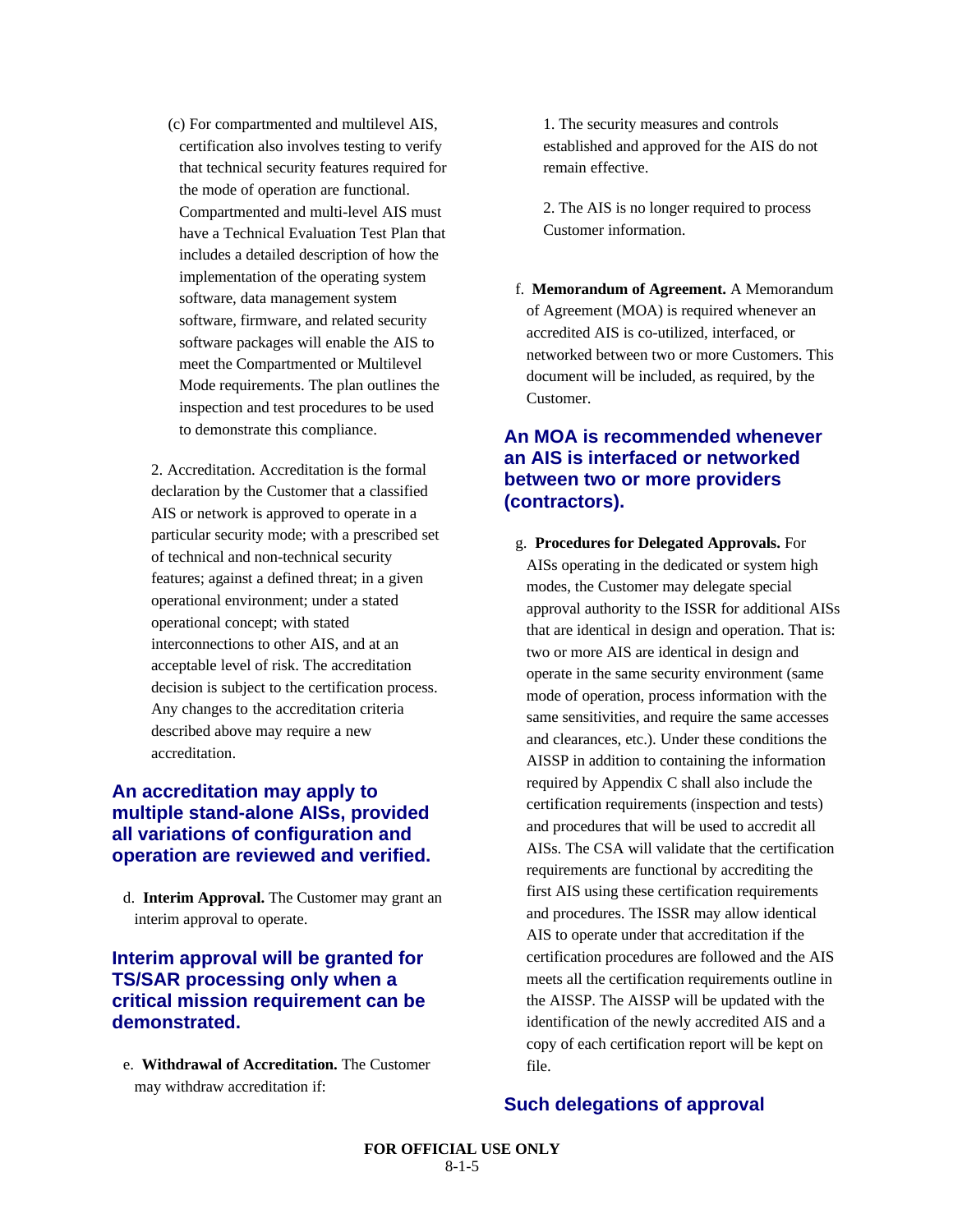# **authority are based on the PSO's assessment that an individual ISSR is qualified to make approval decisions on behalf of the PSO in the provider's facility.**

#### **8-103. Security Reviews.**

- a. **Purpose.** Customer AIS Security Reviews are conducted to verify that the Provider's AIS is operated in accordance with the approved AISSP.
- b. **Scheduling.** Customer AIS Reviews are normally scheduled at least once every 24 months for Provider systems processing Customer program information. The Customer will establish specific review schedules.

# **AIS security reviews will be scheduled as part of the general security review for the entire SAP.**

- c. **Review Responsibilities.** During the scheduled Customer AIS Security Review, the Provider will furnish the Customer representative conducting the Review with all requested AIS or network documentation. Appropriate Provider security, operations, and management representatives will be made available to answer questions that arise during the Customer AIS Review process.
	- d. **Review Reporting.** At the conclusion of the Customer AIS Review visit, the Customer will brief the Provider's appropriate security, operations, and management representatives on the results of the Review and of any discrepancies discovered and the recommend measures for correcting the security deficiencies. A formal report of the Customer AIS Review is provided to the Provider's security organization no later than 30 days after the Review.

e. **Corrective Measures.** The Provider will respond to the Customer in writing within 30 days of receipt of the formal report of deficiencies found in the Customer AIS Review process. The response will describe the actions taken to correct the deficiencies outlined in the formal report of Customer AIS Review findings. If proposed actions will require an expenditure in funds, approval will be obtained from the Contracting Officer prior to implementation.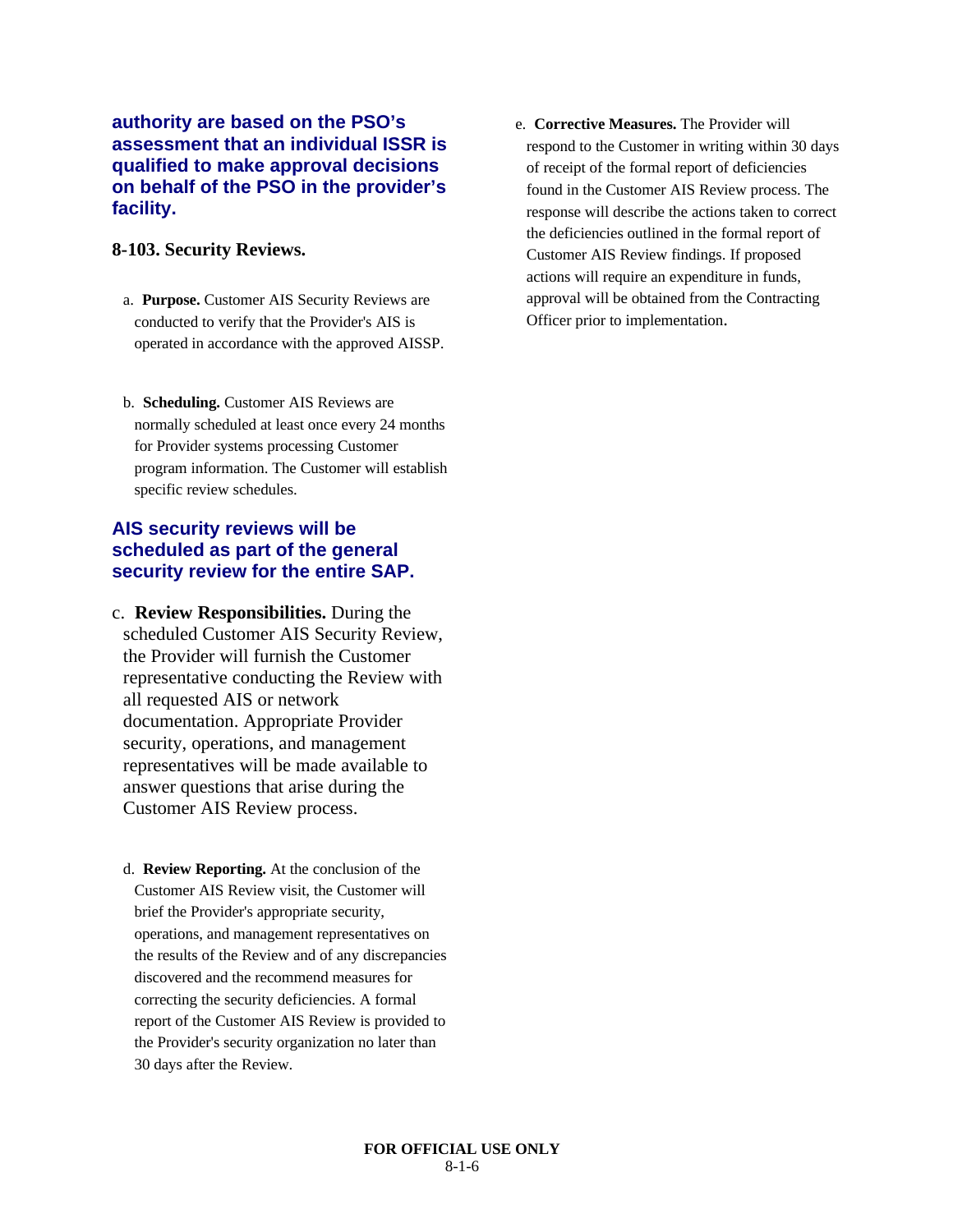## **Section 2. Security Modes**

#### **8-200. Security Modes-General.**

- a. AISs that process classified information must operate in the dedicated, system high, compartmented, or multilevel mode. Security modes are authorized variations in security environments, requirements, and methods of operating. In all modes, the integration of automated and conventional security measures shall, with reasonable dependability, prevent unauthorized access to classified information during, or resulting from, the processing, storage, or transmission of such information, and prevent unauthorized manipulation of the AIS that could result in the compromise or loss of classified information.
- b. In determining the mode of operation of an AIS, three elements must be addressed: the boundary and perimeter of the AIS, the nature of the data to be processed, and the level and diversity of access privileges of intended users. Specifically:

1. The boundary of an AIS includes all users that are directly or indirectly connected and who can receive data from the AIS without a reliable human review by an appropriately cleared authority. The perimeter is the extent of the AIS that is to be accredited as a single entity.

2. The nature of data is defined in terms of its classification levels, compartments, subcompartments, and sensitivity levels.

3. The level and diversity of access privileges of its users are defined as their clearance levels, need- to-know, and formal access approvals.

# **Compartmented and multi-level modes of operation are not normally approved for SAPs unless a unique**

# **mission requirement justifies the additional risk inherent in such configurations.**

## **8-201. Dedicated Security Mode.**

a. An AIS is operating in the dedicated mode (processing either full time or for a specified period) when each user with direct or indirect access to the AIS, its peripherals, remote terminals, or remote hosts has all of the following:

> 1. A valid personnel clearance for all information stored or processed on the AIS.

2. Formal access approvals and has executed all appropriate non-disclosure agreements for all the information stored and/or processed (including all compartments, subcompartments, and/or SAPs).

3. A valid need to know for all information stored on or processed within the AIS.

b. The following security requirements are established for AISs operating in the dedicated mode:

1. Be located in a SAPF.

2. Implement and enforce access procedures to the AIS.

3. All hard copy output will be handled at the level for which the system is accredited until reviewed by a knowledgeable individual.

4. All media removed from the system will be protected at the highest classification level of information stored or processed on the system until reviewed and properly marked according to procedures in the AIS security plan.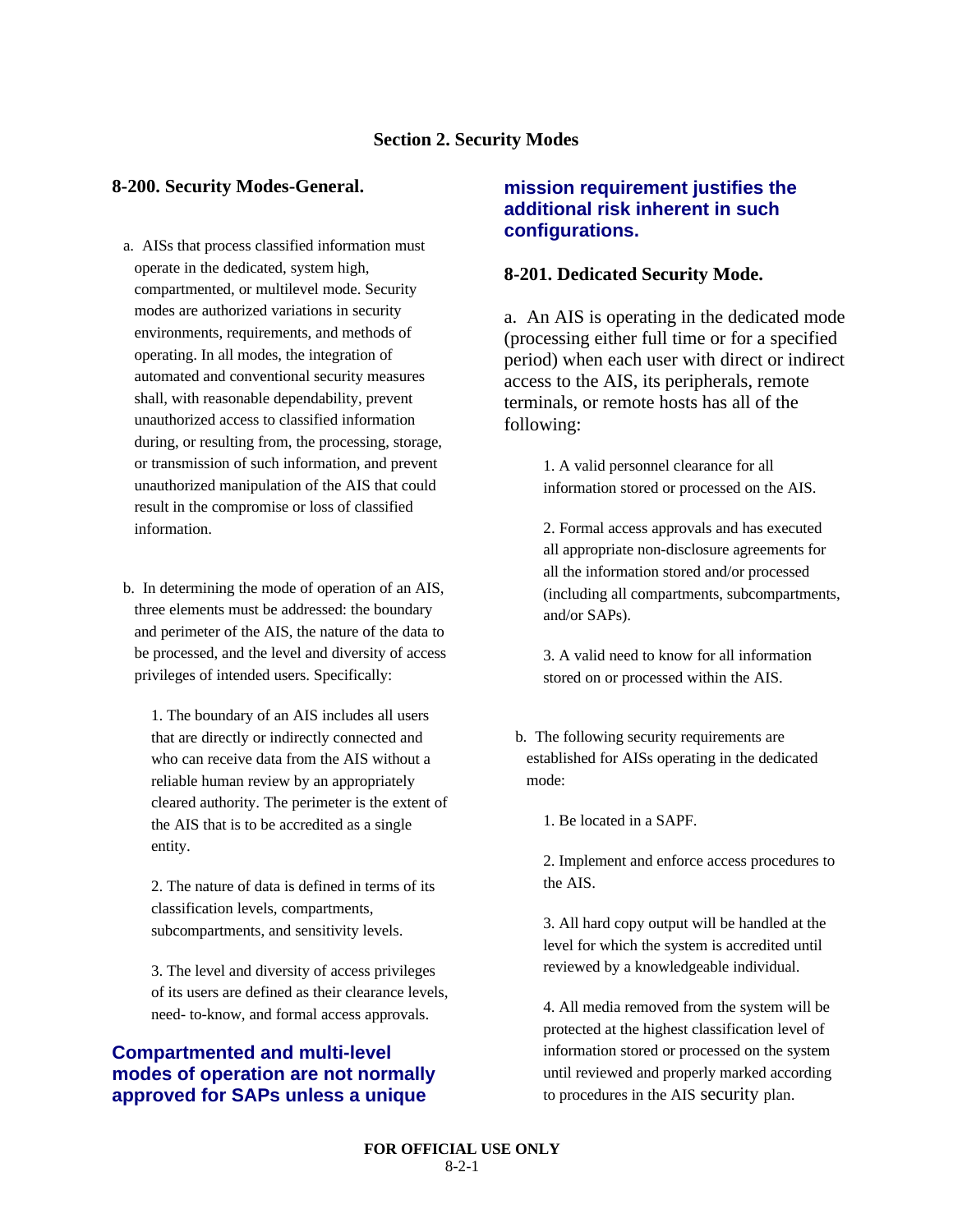c. **Security Features for Dedicated Security Mode.**

1. Since the system is not required to provide technical security features, it is up to the user to protect the information on the system. For networks operating in the dedicated mode, automated identification and authentication controls are required.

2. For DoD, the Customer may require audit records of user access to the system. Such records will include: user ID, start date and time, and stop date and time. Logs will be maintained IAW 8-303.

# **Audit records as specified by the PSO will be maintained for dedicated mode systems.**

## d. **Security Assurances for Dedicated Security Mode.**

1. AIS security assurances must include an approach for specifying, documenting, controlling, and maintaining the integrity of all appropriate AIS hardware, firmware, software, communications interfaces, operating procedures, installation structures, security documentation, and changes thereto.

2. Examination of Hardware and Software. Classified AIS hardware and software shall be examined when received from the vendor and before being placed into use.

(a) Classified AIS Hardware. An examination shall result in assurance that the equipment appears to be in good working order and have no parts that might be detrimental to the secure operation of the resource. Subsequent changes and developments which affect security may require additional examination.

(b) Classified AIS Software.

 (1) Commercially procured software shall be examined to assure that the software contains no features which might be detrimental to the security of the classified AIS.

 (2) Security-related software shall be examined to assure that the security features function as specified.

(c) Custom Software or Hardware Systems. New or significantly changed security relevant software and hardware developed specifically for the system shall be subject to testing and review at appropriate stages of development.

# **Automated audit trails will be used to the maximum extent possible. Where not available or where costprohibitive, the PSO may approve the use of manual logs.**

## **8-202. System High Security Mode.**

a. An AIS is operating in the system high mode (processing either full time or for a specified period) when each user with direct or indirect access to the AIS, its peripherals, remote terminals, or remote hosts has all of the following:

1. A valid personnel clearance for all information on the AIS.

2. Formal access approval and has signed nondisclosure agreements for all the information stored and/or processed (including all compartments and subcompartments).

3. A valid need-to-know for some of the information contained within the system.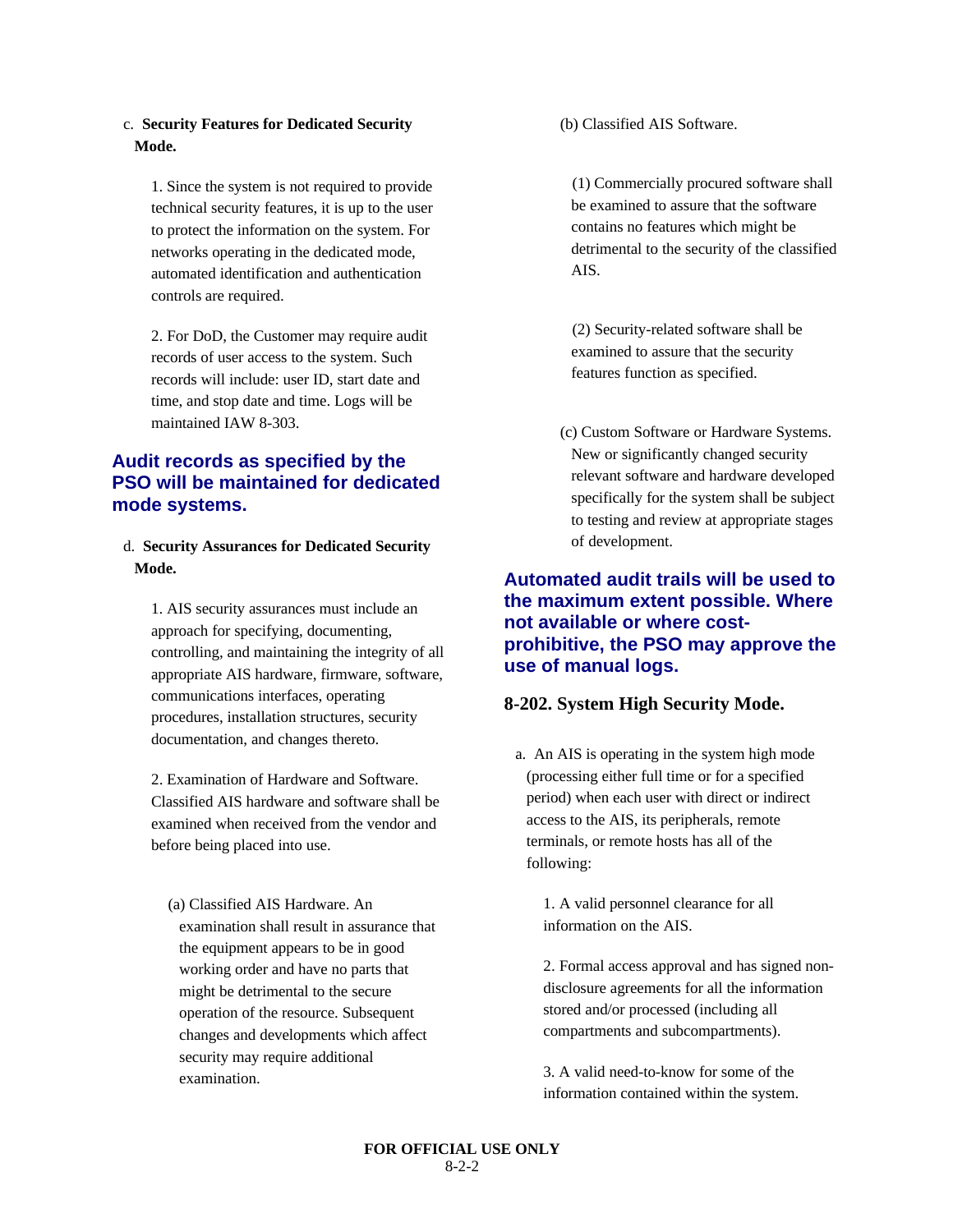- b. AISs operating in the system high mode, in addition to meeting all of the security requirements, features, and assurances established for the dedicated mode, will meet the following:
	- 1. Security Features for System High Mode
		- (a) Define and control access between system users and named objects (e.g., files and programs) in the AIS. The enforcement mechanism must allow system users to specify and control the sharing of those objects by named individuals and/or explicitly defined groups of individuals. The access control mechanism must, either by explicit user action or by default, provide that all objects are protected from unauthorized access (discretionary access control). Access permission to an object by users not already possessing access permission must only be assigned by authorized users of the object.
		- (b) Time Lockout. Where technically feasible, the AIS shall time lockout an interactive session after an interval of user inactivity. The time interval and restart requirements shall be specified in the AIS Security Plan.

**Time lockout must be activated after a maximum of 30 minutes of user inactivity and must automatically log the user out of the system. Software such as screen locks or "pause" functions must create audit entries to show initiation and termination.**

> (c) Audit Trail. Provide an audit trail capability that records time, date user ID, terminal ID (if applicable), and file name for the following events:

 (1) Introduction of objects into a user's address space (e.g., file open and program initiation as determined by the Customer and ISSR).

 (2) Deletion of objects (e.g., as determined by the Customer and ISSR).

- (3) System log-on and log-off.
- (4) Unsuccessful access attempts.

**NOTE: Certain categories of systeminitiated events create this type of activity independent of any user actions. Such events need not be logged. Because such actions can be unique to specific systems, the PSO and ISSR will agree on items to be tracked and the AISSP will reflect the required audits.**

- (d) Require that memory and storage contain no residual data from the previously contained object before being assigned, allocated, or reallocated to another subject.
- (e) Identification Controls. Each person having access to a classified AIS shall have the proper security clearances and authorizations and be uniquely identified and authenticated before access to the classified AIS is permitted. The identification and authentication methods used shall be specified and approved in the AIS Security Plan. User access controls in classified AISs shall include authorization, user identification, and authentication administrative controls for assigning these shall be covered in the AISSP.

(1) User Authorizations. The manager or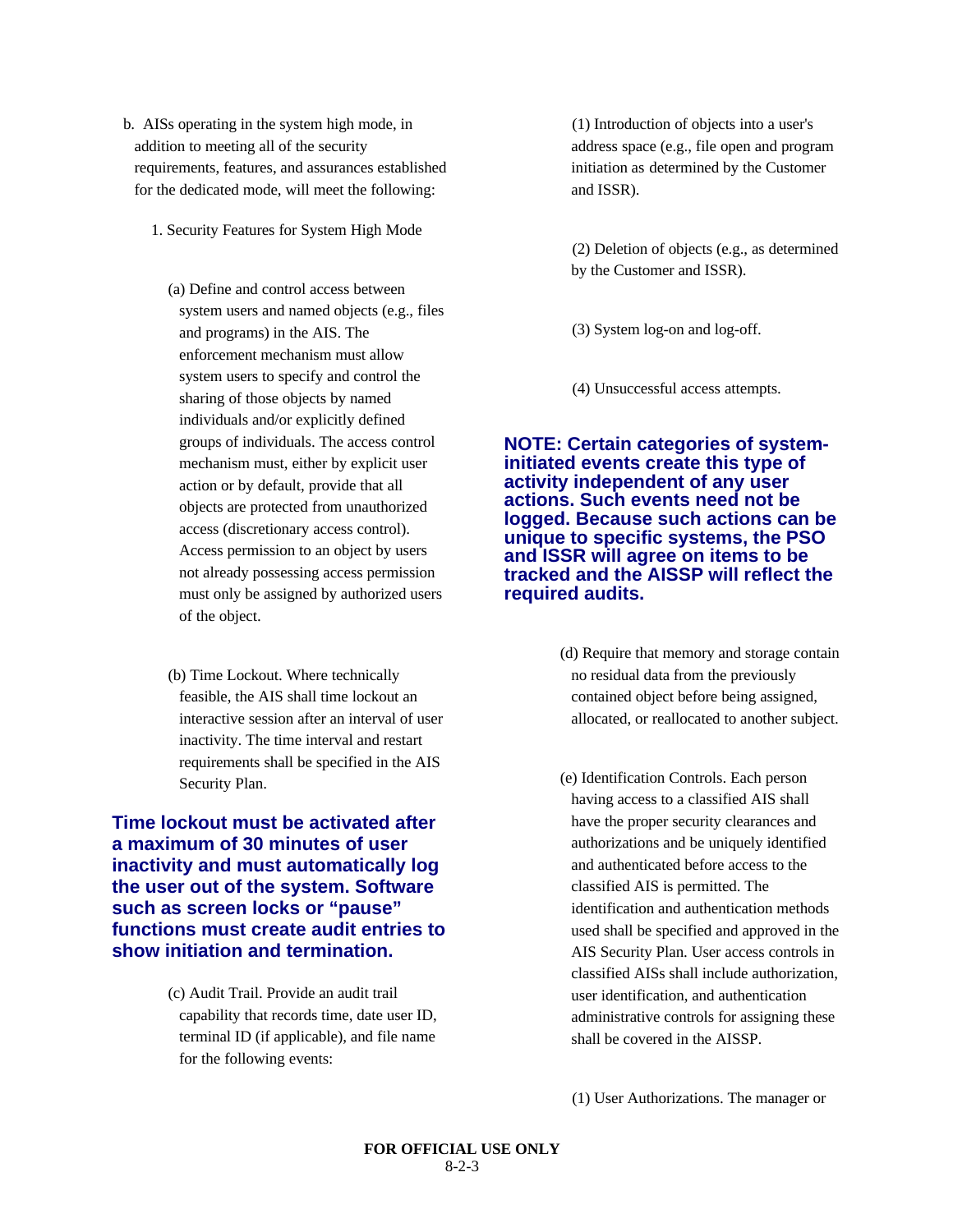supervisor of each user of a classified AIS shall determine the required authorizations, such as need-to-know, for that user.

 (2) User Identification. Each system user shall have a unique user identifier and authenticator.

- a) User ID Removal. The ISSR shall ensure the development and implementation of procedures for the prompt removal of access from the classified AIS when the need for access no longer exists.
- b) User ID Revalidation. The AIS ISSR shall ensure that all user IDs are revalidated at least annually, and information such as sponsor and means of off-line contact (e.g., phone number, mailing address) are updated as necessary.
- (f) Authentication. Each user of a classified AIS shall be authenticated before access is permitted. This authentication can be based on any one of three types of information: something the person knows (e.g., a password); something the person possesses (e.g., a card or key); something about the person (e.g., fingerprints or voiceprints); or some combination of these three. Authenticators that are passwords shall be changed at least every six months.

(1) Requirements.

a) Log-on. Users shall be required to authenticate their identities at "log- on" time by supplying their authenticator (e.g., password, smart card, or fingerprints) in conjunction with their user ID.

b) Protection of Authenticator. An Authenticator that is in the form of knowledge or possession (password, smart card, keys) shall not be shared with anyone. Authenticators shall be protected at a level commensurate with the accreditation level of the Classified AIS.

 (2) Additional Authentication Countermeasures. Where the operating system provides the capability, the following features shall be implemented:

> a) Log-on Attempt Rate. Successive log-on attempts shall be controlled by denying access after multiple (maximum of five) unsuccessful attempts on the same user ID; by limiting the number of access attempts in a specified time period; by the use of a time delay control system; or other such methods, subject to approval by the Customer.

b) Notification to the User. The user shall be notified upon successful log-on of: the date and time of the user's last log-on; the ID of the terminal used at last log-on; and the number of unsuccessful log-on attempts using this user ID since the last successful log-on. This notice shall require positive action by the user to remove the notice from the screen.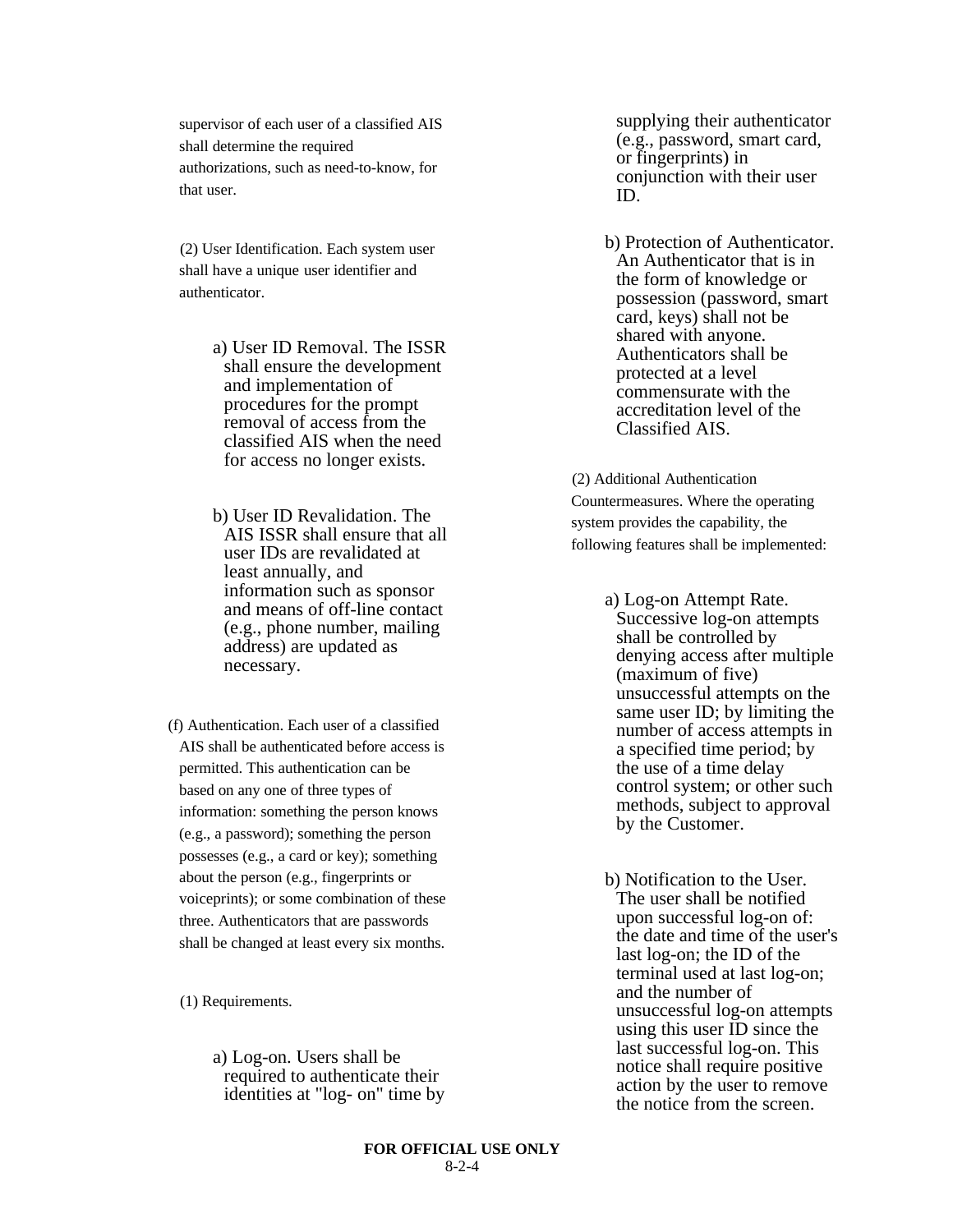(g) The audit, identification, and authentication mechanisms must be protected from unauthorized access, modification, or deletion.

> c) Security Assurances for System High Mode. The system security features for need-to-know controls will be tested and verified. Identified flaws will be corrected.

## **8-203. Compartmented Security Mode.**

## **NOTE: Compartmented security mode is not normally authorized for SAP activities. Exceptions may be made by the PSO.**

a. An AIS is operating in the compartmented mode when users with direct or indirect access to the AIS, its peripherals, or remote terminals have all of the following:

1. A valid personnel clearance for access to the most restricted information processed in the AIS.

2. Formal access approval and have signed nondisclosure agreements for that information to which he/she is to have access (some users do not have formal access approval for all compartments or subcompartments processed by the AIS).

3. A valid need-to-know for that information for which he/she is to have access.

b. **Security Features for Compartmented Mode.**

In addition to all Security Features and Security Assurances required for the System High Mode of Operation, Classified AIS operating in the Compartmented Mode of Operation shall also include:

- 1. Resource Access Controls.
	- (a) Security Labels. The Classified AIS shall place security labels on all entities (e.g., files) reflecting the sensitivity (classification level, classification category, and handling caveats) of the information for resources and the authorizations (security clearances, needto-know, formal access approvals) for users. These labels shall be an integral part of the electronic data or media. These security labels shall be compared and validated before a user is granted access to a resource.
	- (b) Export of Security Labels. Security labels exported from the Classified AIS shall be accurate representations of the corresponding security labels on the information in the originating Classified AIS.

2. Mandatory Access Controls. Mandatory access controls shall be provided. These controls shall provide a means of restricting access to files based on the sensitivity (as represented by the label) of the information contained in the files and the formal authorization (i.e., security clearance) of users to access information of such sensitivity.

3. No information shall be accessed whose compartment is inconsistent with the session log-on.

4. Support a trusted communications path between itself and each user for initial log-on and verification.

5. Enforce, under system control, a systemgenerated, printed, and human-readable security classification level banner at the top and bottom of each physical page of system hard-copy output.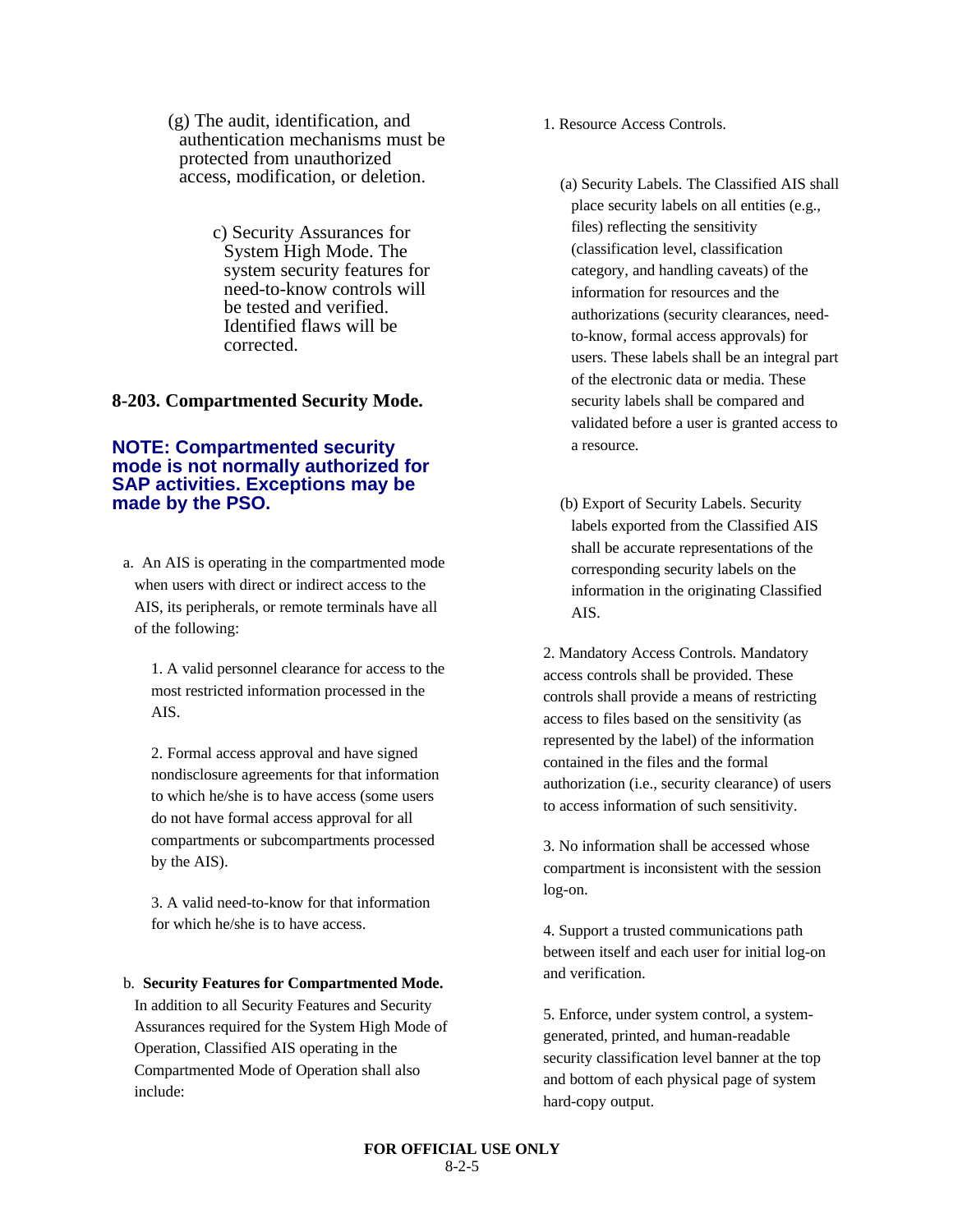6. Audit these additional events: the routing of all system jobs and output, and changes to security labels.

7. Security Level Changes. The system shall immediately notify a terminal user of each change in the security level associated with that user during an interactive session. A user shall be able to query the system as desired for a display of the user's complete sensitivity label.

## c. **Security Assurances for Compartmented Mode.**

1. Confidence in Software Source. In acquiring resources to be used as part of a Classified AIS, consideration shall be given to the level of confidence placed in the vendor to provide a quality product, to support the security features of the product, and to assist in the correction of any flaws.

2. Flaw Discovery. The Provider shall ensure the vendor has implemented a method for the discovery of flaws in the system (hardware, firmware, or software) that may have an effect on the security of the AIS.

3. No Read Up, No Write Down. Enforce an upgrade or downgrade principle where all users processing have a system-maintained classification; no data is read that is classified higher than the processing session authorized; and no data is written unless its security classification level is equal to or lower than the user's authorized processing security classification and all non-hierarchical categories are the same.

4. Description of the Security Support Structure (often referred to as the Trusted Computing Base). The protections and provisions of the security support structure shall be documented in such a manner to show the underlying planning for the security of a Classified AIS. The security enforcement

mechanisms shall be isolated and protected from any user or unauthorized process interference or modification. Hardware and software features shall be provided that can be used to periodically validate the correct operation of the elements of the security enforcement mechanisms.

5. Independent Validation and Verification. An Independent Validation and Verification team shall assist in the technical evaluation testing of a classified AIS and shall perform validation and verification testing of the system as required by the Customer.

6. Security Label Integrity. The methodology shall ensure the following:

(a) Integrity of the security labels;

- (b) The association of a security label with the transmitted data; and
- (c) Enforcement of the control features of the security labels.

7. Detailed Design of security enforcement mechanisms. An informal description of the security policy model enforced by the system shall be available.

**8-204. Multilevel Security Mode.** NOTE: Multilevel Security Mode is not routinely authorized for SCI or SAP applications. Exceptions for SCI may be made by the heads of CIA, DIA, or NSA on a case-bycase basis. Exceptions for SAP may be made by the Customer.

a. An AIS is operating in the multilevel mode when all of the following statements are satisfied concerning the users with direct or indirect access to the AIS, its peripherals, remote terminals, or remote hosts: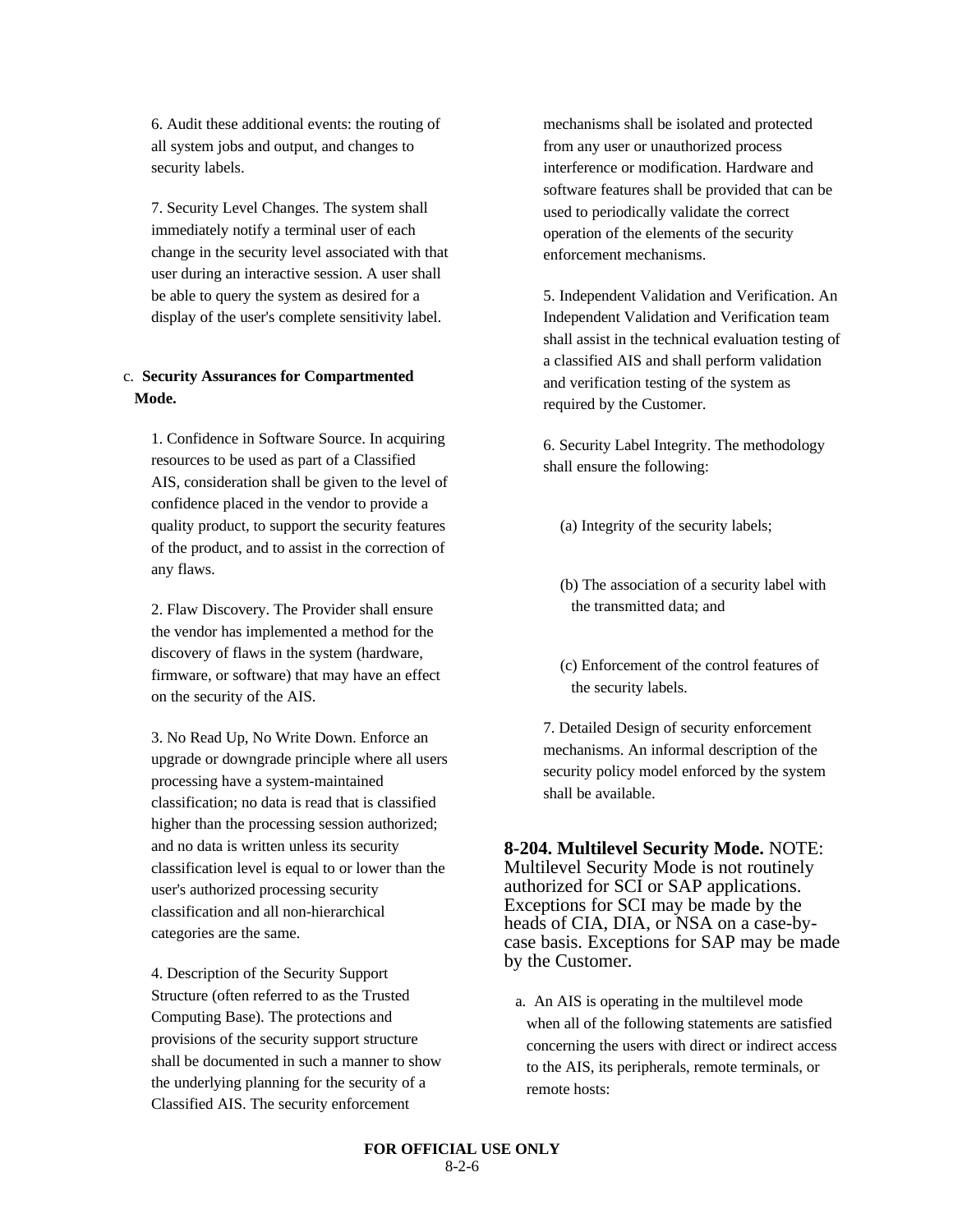1. Some users do not have a valid personnel clearance for all of the information processed in the AIS. (Users must possess a valid CONFIDENTIAL, SECRET, or TOP SECRET clearance.)

2. All users have the proper clearance and have the appropriate access approval (i.e., signed nondisclosure agreements) for that information to which they are intended to have access.

3. All have a valid need-to-know for that information to which they are intended to have access.

# b. **Security Features for Multilevel Mode.** In

addition to all security features and security assurances required for the compartmented mode of operation, classified AIS operating in the multilevel mode of operation shall also include:

1. Audit. Contain a mechanism that is able to monitor the occurrence or accumulation of security audible events that may indicate an imminent violation of security policy. This mechanism shall be able to immediately notify the security administrator when thresholds are exceeded and, if the occurrence or accumulation of these security relevant events continues, the system shall take the least disruptive action to terminate the event.

2. Trusted Path. Support a trusted communication path between the AIS and users for use when a positive AIS-to-user connection is required (i.e., log-on, change subject security level). Communications via this trusted path shall be activated exclusively by a user or the AIS and shall be logically isolated and unmistakably distinguishable from other paths. For Restricted Data, this requirement is only applicable to multilevel AIS that have at least one uncleared user on the AIS.

3. Support separate operator and administrator

functions. The functions performed in the role of a security administrator shall be identified. The AIS system administrative personnel shall only be able to perform security administrator functions after taking a distinct auditable action to assume the security administrative role on the AIS system. Non-security functions that can be performed in the security administrative role shall be limited strictly to those essential to performing the security role effectively.

4. Security Isolation. The AIS security enforcement mechanisms shall maintain a domain for its own execution that protects it from external interference and tampering (e.g., by reading or modification of its code and data structures). The protection of the security enforcement mechanisms shall provide isolation and nonconcur circumvention of isolation functions. For Restricted Data, this requirement is only applicable to multilevel AIS that have at least one uncleared user on the AIS.

5. Protection of Authenticator. Authenticators shall be protected at the same level as the information they access.

#### c. **Security Assurances for Multilevel Mode.**

1. Flaw Tracking and Remediation. The Provider shall ensure the vendor provides evidence that all discovered flaws have been tracked and remedied.

2. Life-Cycle Assurance. The development of the Classified AIS hardware, firmware, and software shall be under life-cycle control and management (i.e., control of the Classified AIS from the earliest design stage through decommissioning).

3. Separation of Functions. The functions of the AIS ISSR and the Classified AIS manager shall not be performed by the same person.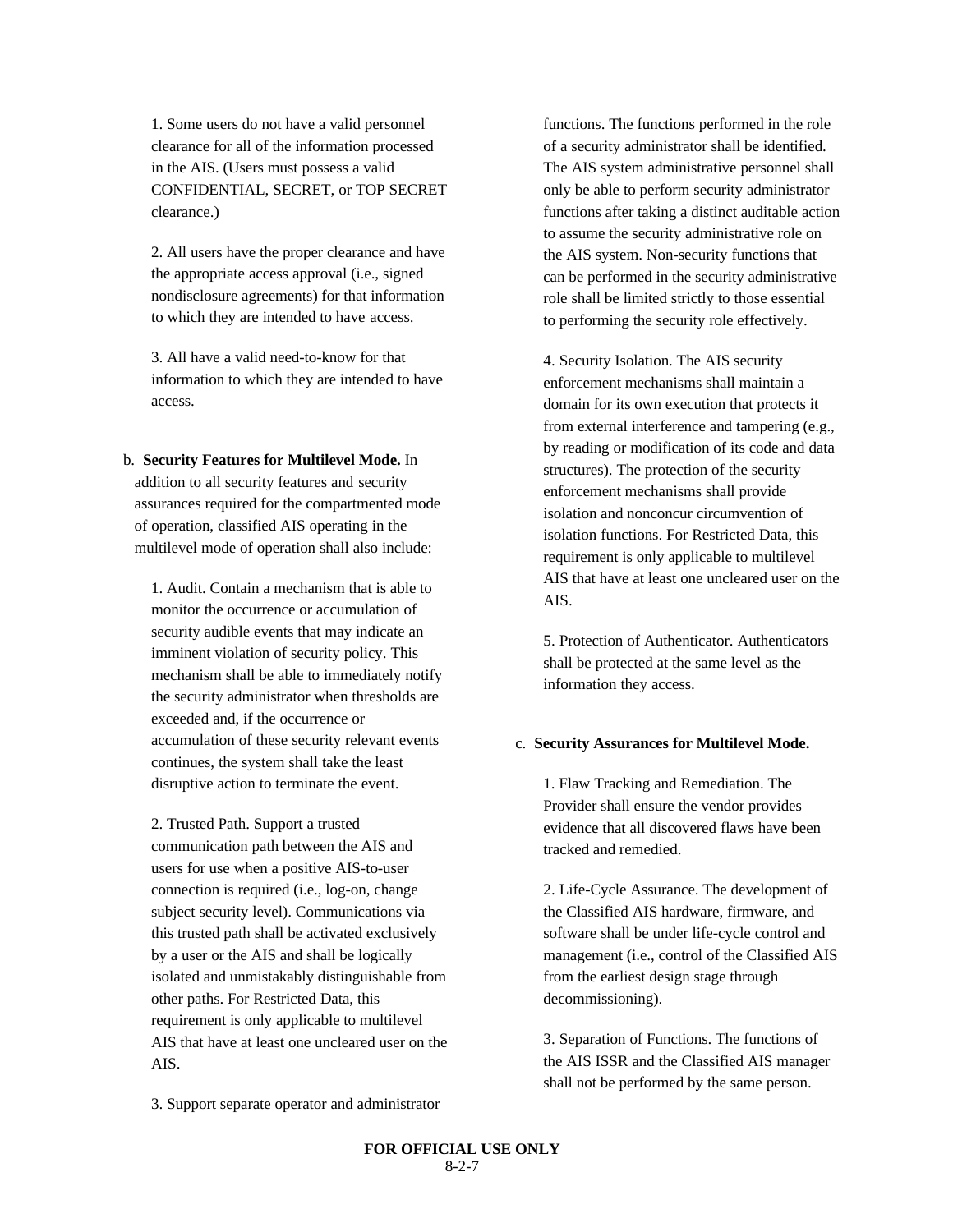4. Device Labels. The methodology shall ensure that the originating and destination device labels are a part of each message header and enforce the control features of the data flow between originator and destination.

5. Security Penetration Testing. In addition to testing the performance of the classified AIS for certification and for ongoing testing, there shall be testing to attempt to penetrate the security countermeasures of the system. The test procedures shall be documented in the test plan for certification and for ongoing testing.

6. Trusted Recovery. Provide procedures and/or mechanisms to assure that, after an AIS system failure or other discontinuity, recovery without a protection compromise is obtained.

7. Covert Channels. A covert channel analysis shall be performed.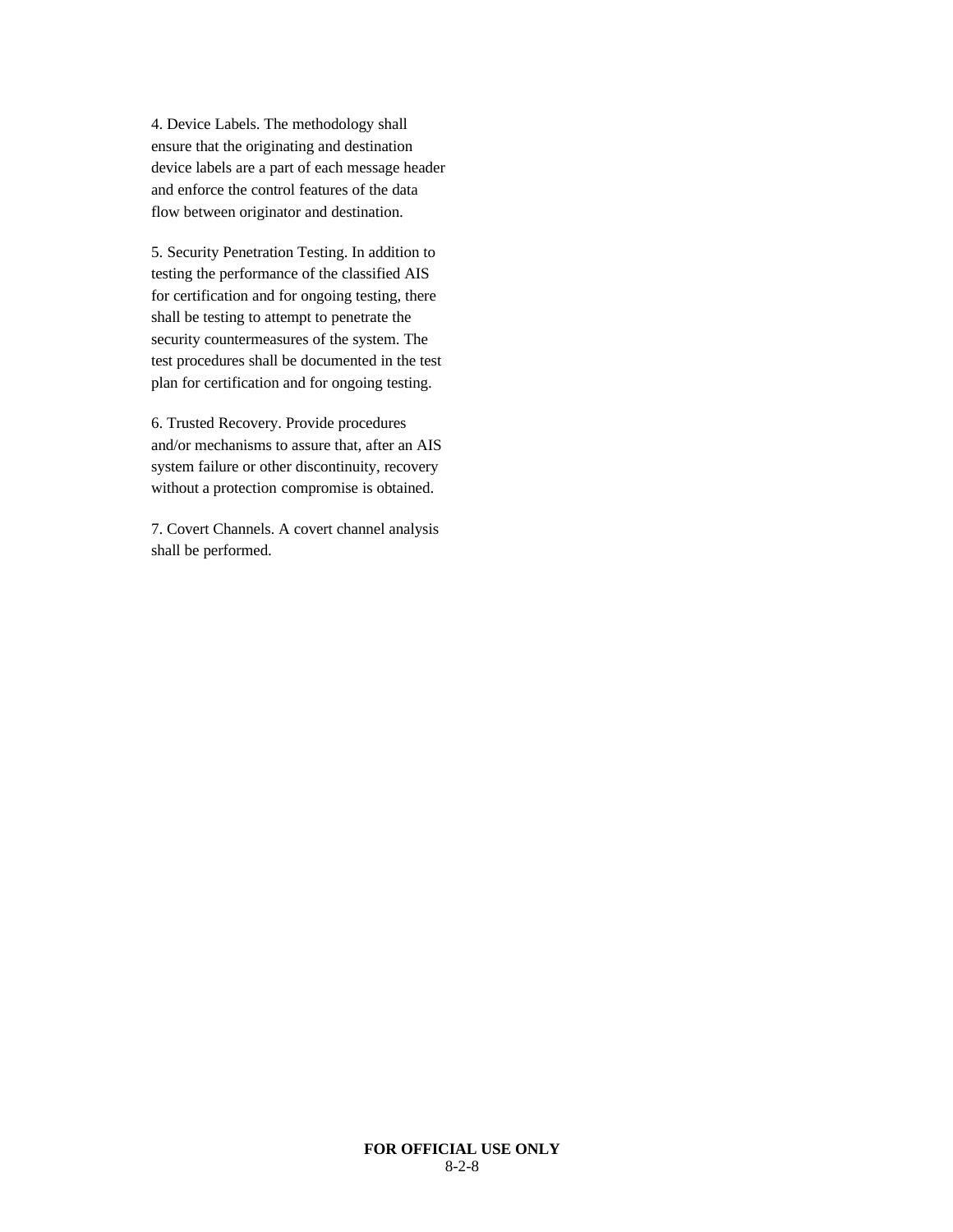## **Section 3. System Access and Operation**

**8-300. System Access.** Access to the system will be limited to authorized personnel. Assignment of AIS access and privileges will be coordinated with the ISSR. Authentication techniques must be used to provide control for information on the system. Examples of authentication techniques include, but are not limited to: passwords, tokens, biometrics, and smart cards. User authentication techniques and procedures will be described in the AISSP.

a. **User IDs.** User IDs identify users in the system and are used in conjunction with other authentication techniques to gain access to the system. User IDs will be disabled whenever a user no longer has a need-to-know. The user ID will be deleted from the system only after review of programs and data associated with the ID. Disabled accounts will be removed from the system as soon as practical. Whenever possible, access attempts will be limited to five tries. Users who fail to access the system within the established limits will be denied access until the user ID is reactivated.

#### b. **Access Authentication.**

1. Password. When used, system log-on passwords will be randomly selected and will be at least six characters in length. The system log-on password generation routine must be approved by the Customer.

**Random password generation techniques will be used where available. When user-generated passwords are used, passwords must be constructed to resist "dictionary"-based attacks. The specific structure will be defined in the AISSP.**

2. Validation. Authenticators must be validated by the system each time the user accesses the AIS.

3. Display. System log-on passwords must not be displayed on any terminal or contained in the audit trail. When the AIS cannot prevent a password from being displayed (e.g., in a halfduplex connection), an overprint mask shall be printed before the password is entered to conceal the typed password.

4. Sharing. Individual user authenticators (e.g., passwords) will not be shared by any user.

5. Password Life. Passwords must be changed at least every six months.

6. Compromise. Immediately following a suspected or known compromise of a password or Personal Identification Number (PIN) the ISSR will be notified and a new password or PIN issued.

7. Group Log-on Passwords. Use of group logon passwords must be justified and approved by the Customer. After log-on, group passwords may be used for file access.

# **Group log-on passwords will not be used as the primary method of authentication.**

c. **Protection of Authenticators.** Master data files containing the user population system log-on authenticators will be encrypted when practical. Access to the files will be limited to the ISSR and designated alternate(s), who will be identified in writing.

d. **Modems.** Modems require Customer approval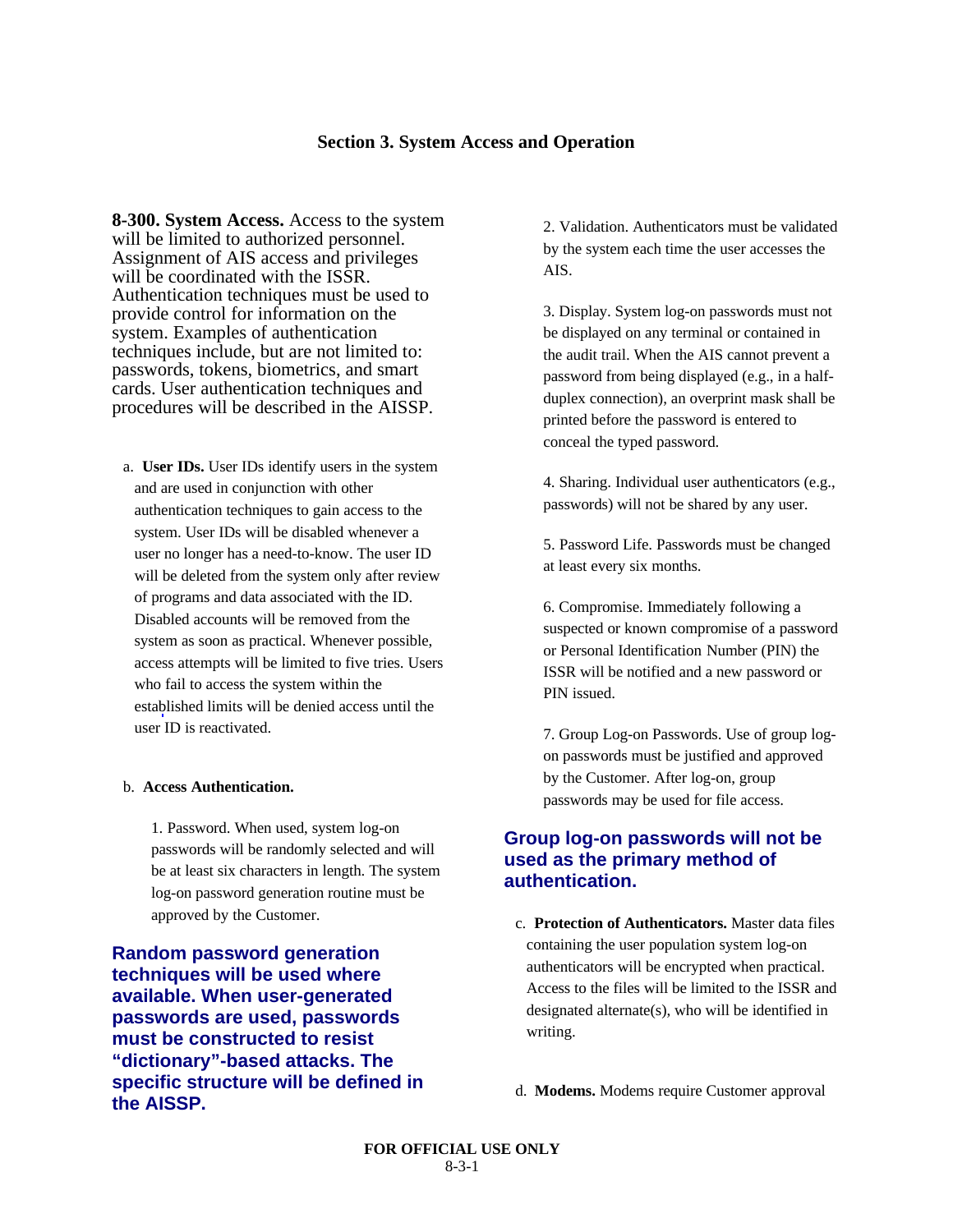prior to connection to an AIS located in a Customer SAPF.

# **Unencrypted modems are not normally authorized for use in a PSO SAPF. Exceptions may be approved by the PSO.**

e. **User Warning Notice.** The Customer may require log-on warning banners be installed. When technically feasible, the official DoD warning banner will be used on all AIS processing special access information.

## **8-301. System Operation.**

a. Processing initialization is the act of changing the AIS form unclassified to classified, from one classified processing level to another, or from one compartment to another or from one Customer to another. To begin processing classified information on an approved AIS the following procedures must be implemented:

1. Verify that prior mode termination was properly performed.

**The ISSR must develop, implement, and monitor procedures that verify prior mode termination is properly performed in accordance with the PSO approved AISSP and that no other previously processed data remain active on the AIS.**

> 2. Adjust the area security controls to the level of information to be processed.

3. Configure the AIS as described in the approved AISSP. The use of logical disconnects requires Customer approval.

#### **Logical disconnects may be approved by the PSO for TS/SAR when justified. Requests for use**

**must describe the equipment to be used and the procedures for use, and must describe the maximum possible extent of a contamination in the event of a failure. Logical disconnects for S/SAR and below may be employed, provided the procedures for use are clearly described in the AISSP.**

> 4. Initialize the system for processing at the approved level of operation with a dedicated copy of the operating system. This copy of the operating system must be labeled and controlled commensurate with the security classification and access levels of the information to be processed during the period.

- b. **Unattended Processing.** Unattended processing will have open storage approval and concurrence from the customer. Prior to unattended processing, all remote input and/or output (I/O) not in approved open storage areas will be physically or electrically disconnected from the host CPU. The disconnect will be made in an area approved for the open storage. Exceptions are on a case-by-case basis and will require Customer approval.
- c. **Processing Termination.** Processing termination of any AIS will be accomplished according to the following requirements.

1. Peripheral Device Clearing. Power down all connected peripheral devices to sanitize all volatile buffer memories. Overwriting of these buffer areas will be considered by the Customer on a case-by-case basis.

2. Removable Storage Media. Remove and properly store removable storage media.

3. Non-removable (Fixed) Storage Media. Disconnect (physically or electrically) all storage devices with nonremovable storage media not designated for use during the next processing period.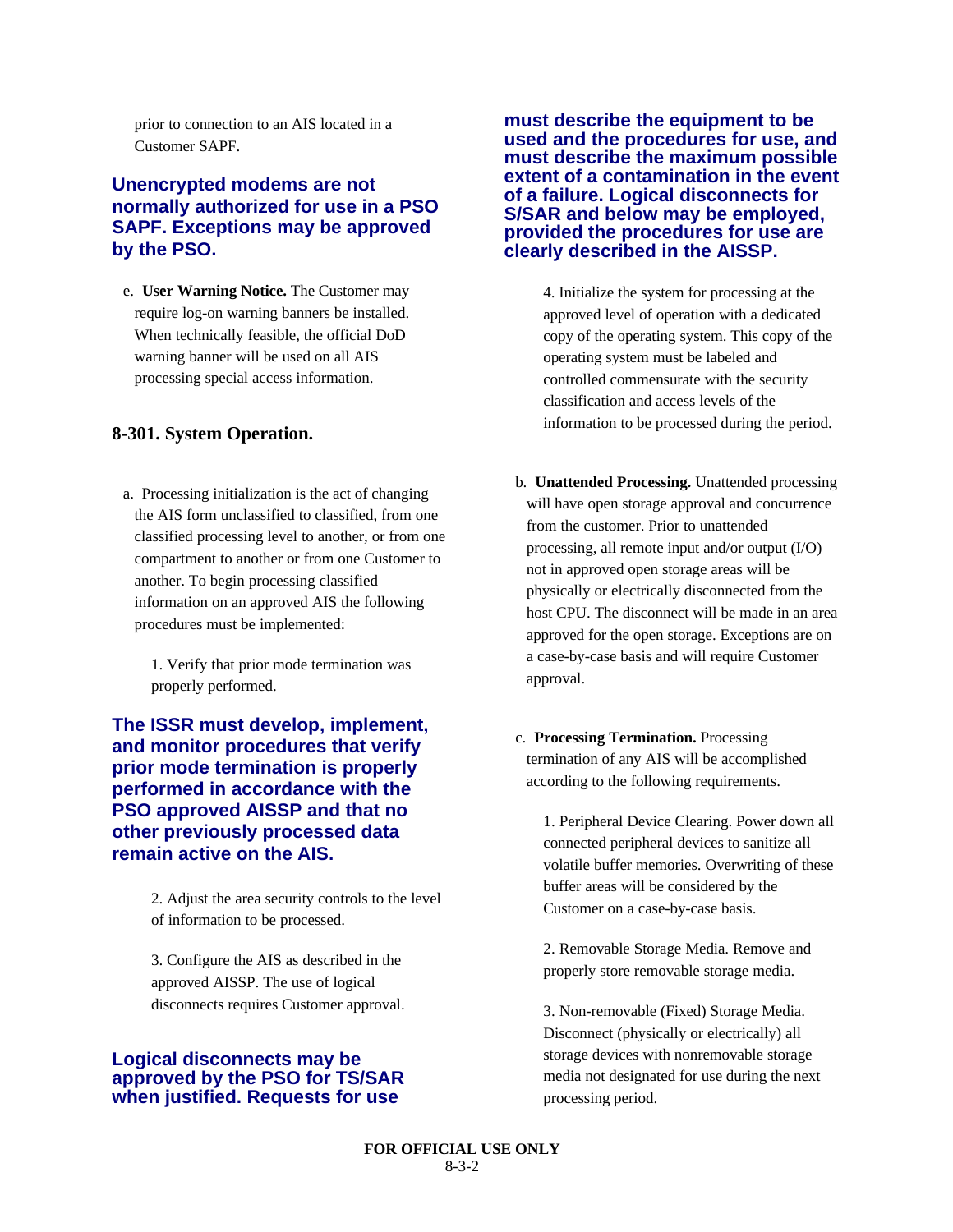4. CPU Memory. Clear or sanitize as appropriate all internal memory including buffer storage and other reusable storage devices (which are not disabled, disconnected, or removed) in accordance with Table 3.

5. Laser Printers. Unless laser printers operating in SAPFs will operate at the same classification level with the same access approval levels during the subsequent processing period, they will be cleared by running three pages of unclassified randomly generated text. For SCI, five pages of unclassified pages will be run to clear the printer. These pages will not include any blank spaces or solid black areas. Otherwise, no pages need be run through the printer at mode termination.

6. Thermal printers. Thermal printers have a thermal film on a spool and take-up reel. Areas in which these types of laser printers are located will be either approved for open storage, or the spools and take-up reels will be removed and placed in secure storage. The printer must be sanitized prior to use at a different classification level.

7. Impact-type Printers. Impact-type printers (e.g., dot-matrix) in areas not approved for open storage will be secured as follows: Remove and secure all printer ribbons or dispose of them as classified trash. Inspect all printer platens. If any indication of printing is detected on the platen, then the platen will be either cleaned to remove such printing or removed and secured in an approved classified container.

8. Adjust area security controls.

## **8-302. Collocation of Classified and Unclassified AIS.**

a. Customer permission is required before a Provider may collocate

unclassified AIS and classified AIS. This applies when:

1. The unclassified information is to be processed on an AIS located in a SAPF, or

2. The unclassified information is resident in a database located outside of a SAPF but accessed from terminals located within the SAPF.

b. AIS approved for processing unclassified information will be clearly marked for UNCLASSIFIED USE ONLY when located within a SAPF. In addition the following requirements apply:

# **Unclassified AIS must be approved by the PSO. Procedures for using unclassified AISs will be identical to those specified in the AISSP for classified processing unless they are specifically exempted by the PSO.**

- 1. Must be physically separated from any classified AIS.
- 2. Cannot be connected to the classified AIS.

3. Users shall be provided a special awareness briefing.

4. ISSR must document the procedures to ensure the protection of classified information.

5. All unmarked media is assumed to be classified until reviewed and verified.

c. Unclassified portable AIS devices are prohibited in a SAPF unless Customer policy specifically permits their use. If permitted, the following procedures must be understood and followed by the owner and user:

# **Unclassified portable AIS pose an extreme risk and will not be**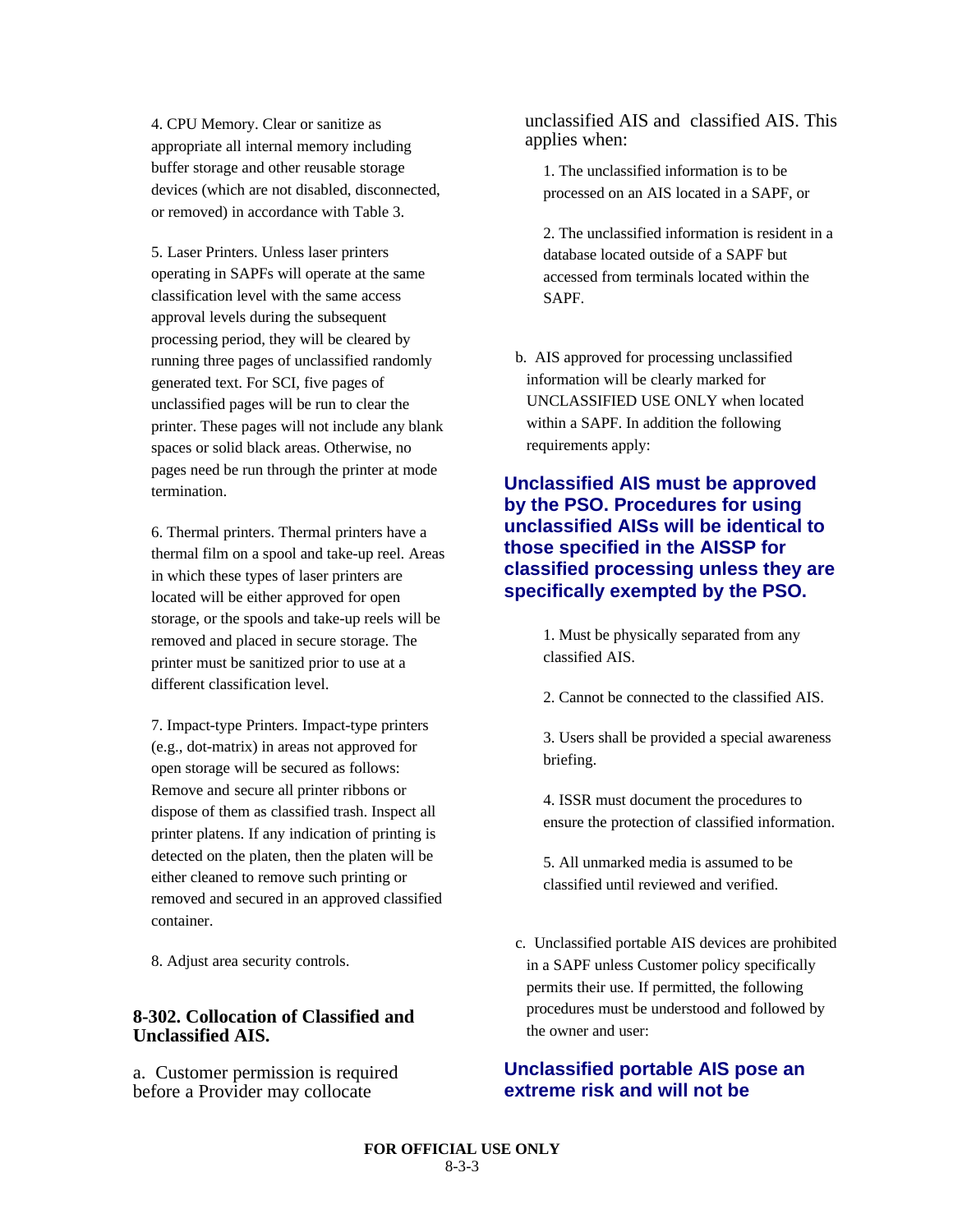# **introduced into an SAPF unless a specific mission requirement exists and prior approval is granted by the PSO.**

1. Connection of unclassified portable AIS to classified AIS is prohibited.

2. Connection to other unclassified AISs may be allowed provided Customer approval is obtained.

3. Use of an internal or external modem with the AIS device is prohibited within the SAPF.

4. The Provider will incorporate these procedures in the owner's initial and annual security briefing.

5. Procedures for monitoring portable AIS devices within the SAPF shall be outlined in either the AISSP or the Facility Security Plan. These devices and the data contained therein are subject to security inspection by the ISSR and the Customer. Procedures will include provisions for random reviews of such devices to ensure that no classified program-specific or program-sensitive data is allowed to leave the secure area. Use of such a device to store or process classified information may, at the discretion of the Customer, result in confiscation of the device. All persons using such devices within the secure area will be advised of this policy during security awareness briefings.

6. Additionally, where Customer policy permits, personally owned portable AIS devices may be used for unclassified processing only and must follow the previous guidelines.

**Personally owned portable AIS devices are prohibited in SAPFs. The ISSR will develop a plan for the management and control of personally owned calculators.**

## **8-303. System Auditing.**

- a. **Audit Trails**. Audit trails provide a chronological record of AIS usage and system support activities related to classified or sensitive processing. In addition to the audit trails normally required for the operation of a stand-alone AIS, audit trails of network activities will also be maintained. Audit trails will provide records of significant events occurring in the AIS in sufficient detail to facilitate reconstruction, review, and examination of events involving possible compromise. Audit trails will be protected from unauthorized access, modification, and deletion. Audit trail requirements are described under mode of operation. **Examples of audit logs and records will be attached to the AISSP as appendices for approval by the PSO.**
- b. **Additional Records and Logs.** The following additional records or logs will be maintained by the Provider regardless of the mode of operation. These will include:

1. Maintenance and repair of AIS hardware, including installation or removal of equipment, devices, or components.

2. Transaction receipts, such as equipment sanitization, release records, etc.

3. Significant AIS changes (e.g., disconnecting or connecting remote terminals or devices, AIS upgrading or downgrading actions, and applying seals to or removing them from equipment or device covers).

c. **Audit Reviews.** The audit trails, records, and logs created during the above activities will be reviewed and annotated by the ISSR (or designee) to be sure that all pertinent activity is properly recorded and appropriate action has been taken to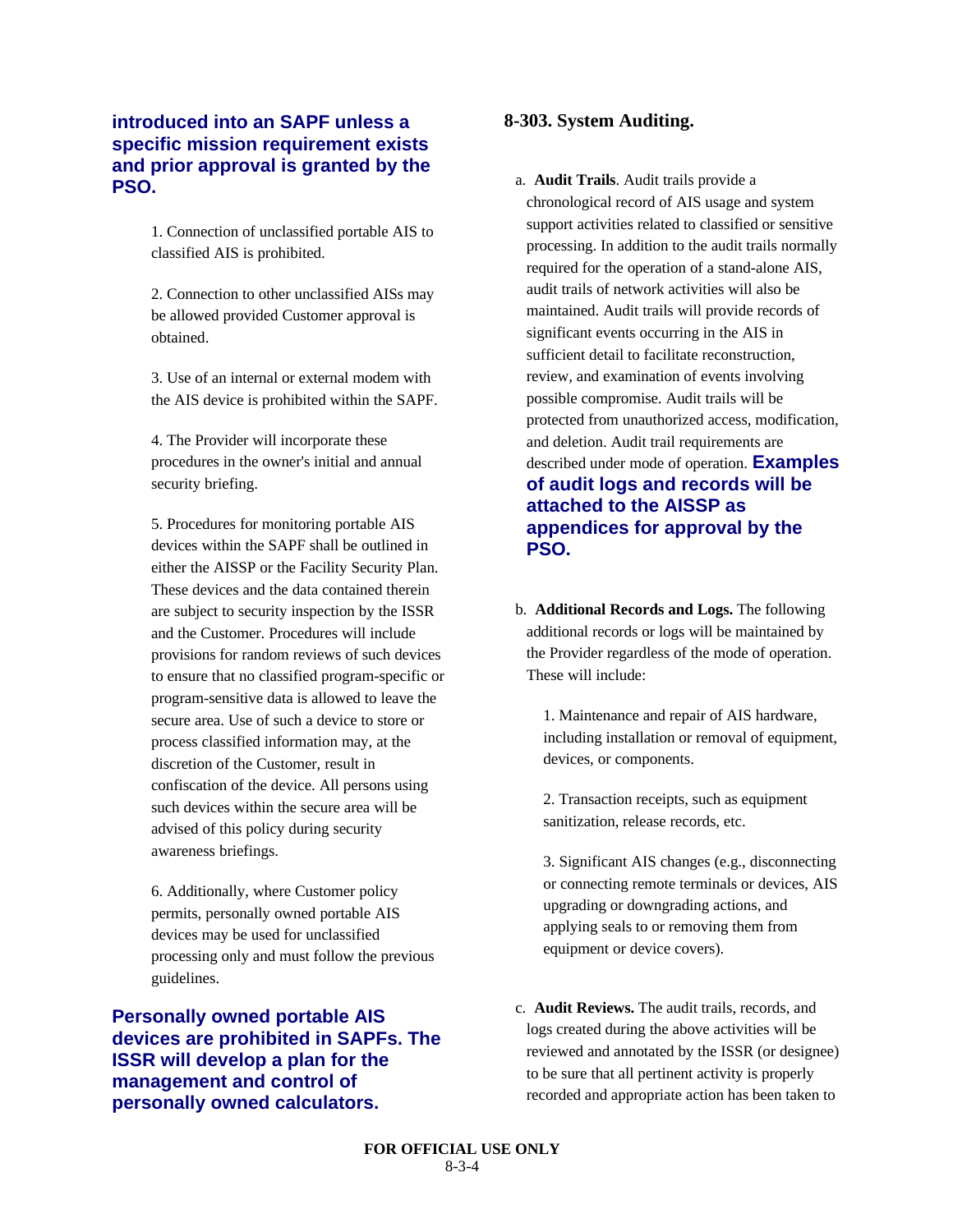correct anomalies. The Customer will be notified of all anomalies that have a direct impact on the security posture of the system. The review will be conducted at least weekly.

d. **Record Retention.** The Provider will retain the most current 6 to 12 months (Customer Option) of records derived from audits at all times. The Customer may approve the periodic use of data reduction techniques to record security exception conditions as a means of reducing the volume of audit data retained. Such reduction will not result in the loss of any significant audit trail data.

**Audit records will be maintained for 12 months. Printed copies need not be maintained when other storage options are available.**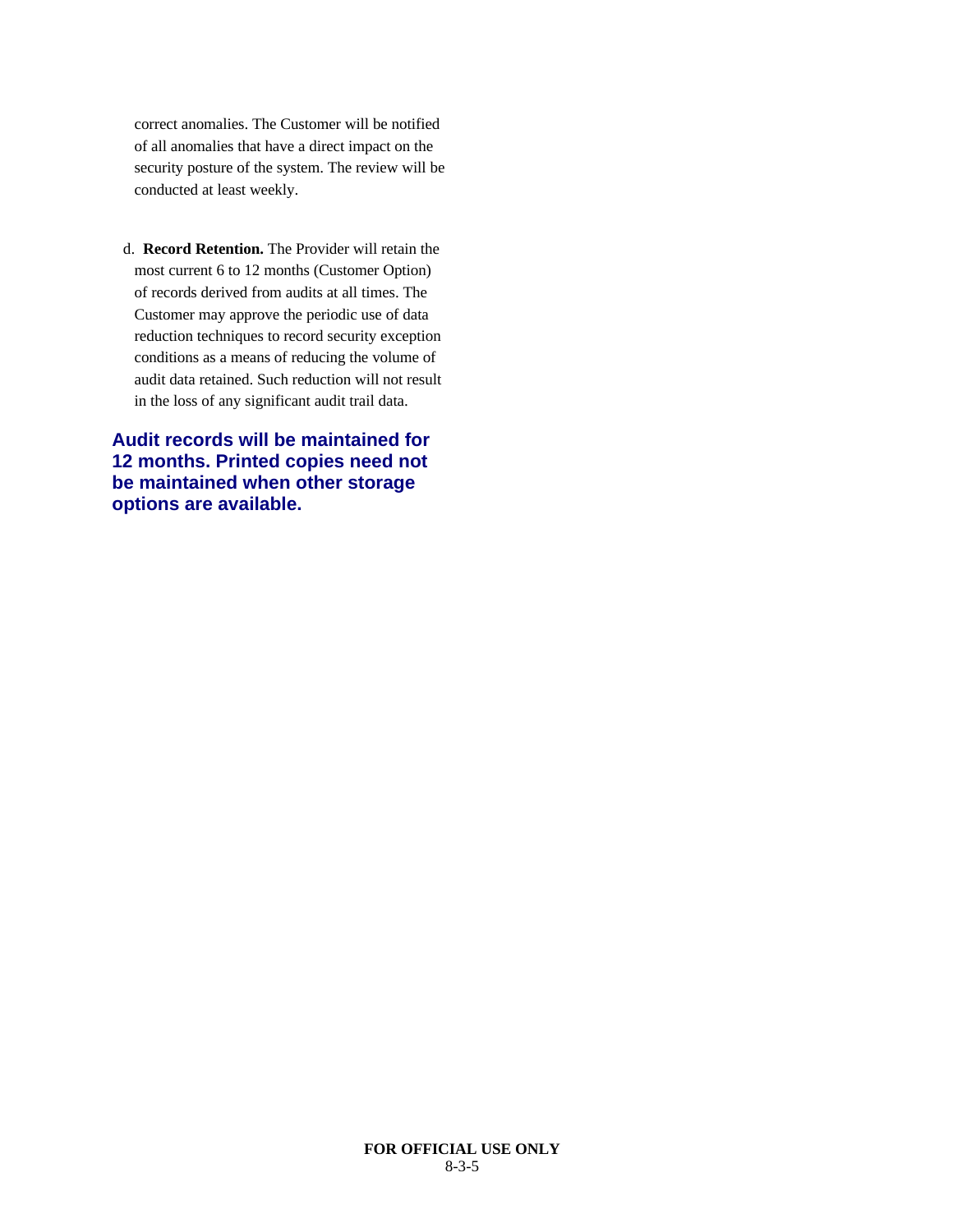#### **FOR OFFICIAL USE ONLY** 8-3-6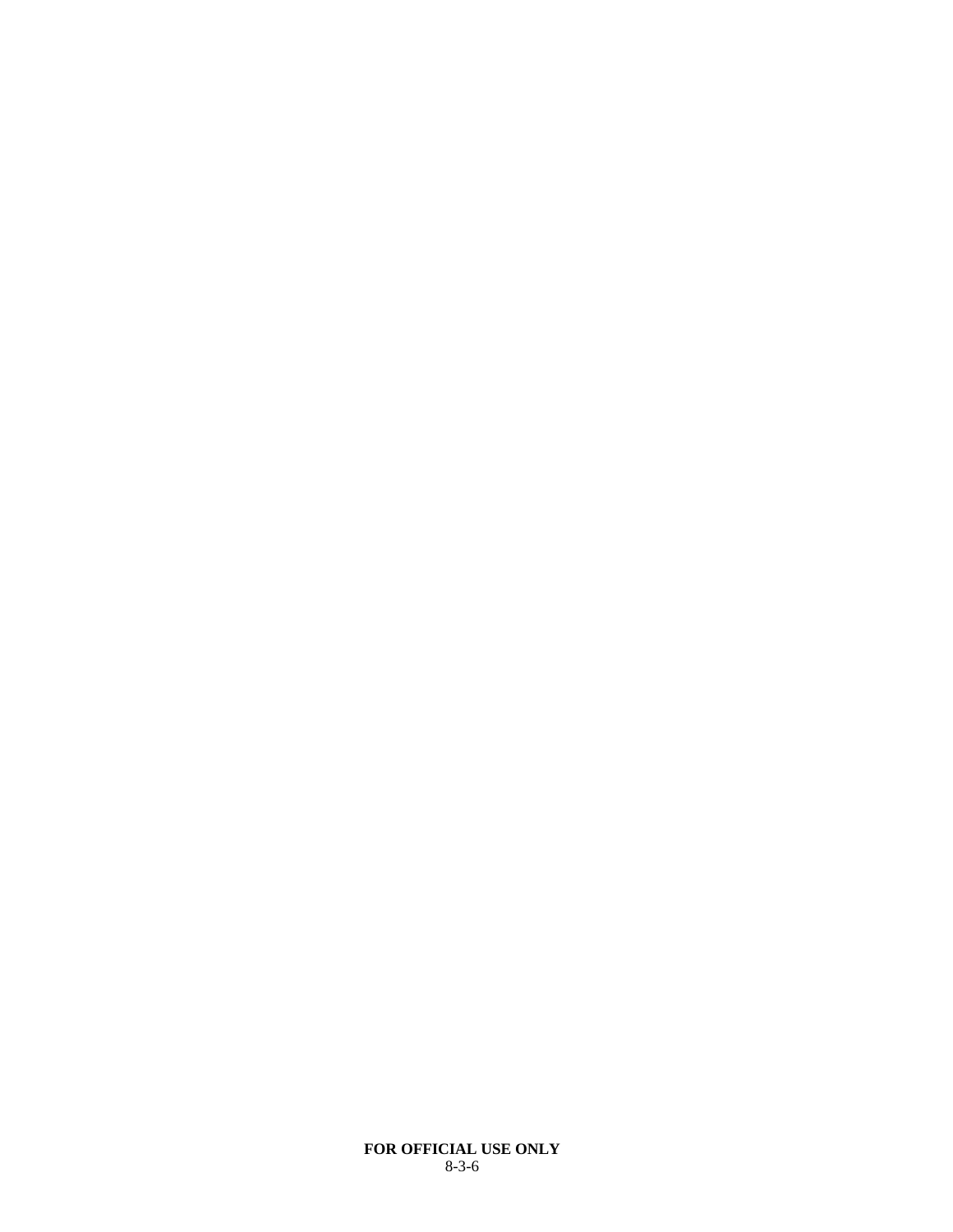#### **Section 4. Networks**

**8-400. Networks.** This section addresses network-specific requirements that are in addition to the previously stated AIS requirements. Network operations must preserve the security requirements associated with the AIS's mode of operation.

#### a. **Types of Networks.**

1. A unified network is a collection of AISs or network systems that are accredited as a single entity by a single CSA. A unified network may be as simple as a small LAN operating in dedicated mode, following a single security policy, accredited as a single entity, and administered by a single ISSR. The perimeter of such a network encompasses all its hardware, software, and attached devices. Its boundary extends to all its users. A unified network has a single mode of operation. This mode of operation will be mapped to the level of trust required and will address the risk of the least trusted user obtaining the most sensitive information processed or stored on the network.

2. An interconnected network is comprised of separately accredited AISs and/or unified networks. Each self-contained AIS maintains its own intra-AIS services and controls, protects its own resources, and retains its individual accreditation. Each participating AIS or unified network has its own ISSR. The interconnected network must have a security support structure capable of adjudicating the different security policy (implementations) of the participating AISs or unified networks. An interconnected network requires accreditation, which may be as simple as an addendum to a Memorandum of Agreement (MOA) between the accrediting authorities.

#### b. **Methods of Interconnection**.

1. Security Support Structure (SSS) is the hardware, software, and firmware required to adjudicate security policy and implementation differences between and among connecting unified networks and/or AISs. The SSS must be accredited. The following requirements must be satisfied as part of the SSS accreditation:

- (a) Document the security policy enforced by the SSS.
- (b) Identify a single mode of operation.
- (c) Document the network security architecture and design.
- (d) Document minimum contents of MOAs required for connection to the SSS.

2. The interconnection of previously accredited systems into an accredited network may require a reexamination of the security features and assurances of the contributing systems to ensure their accreditations remain valid.

**The interconnection of previouslyaccredited systems into an accredited network will require a reexamination of the AIS security features, and an update to the AISSP and submission to the PSO for approval.**

> (a) Once an interconnected network is defined and accredited, additional networks or separate AISs (separately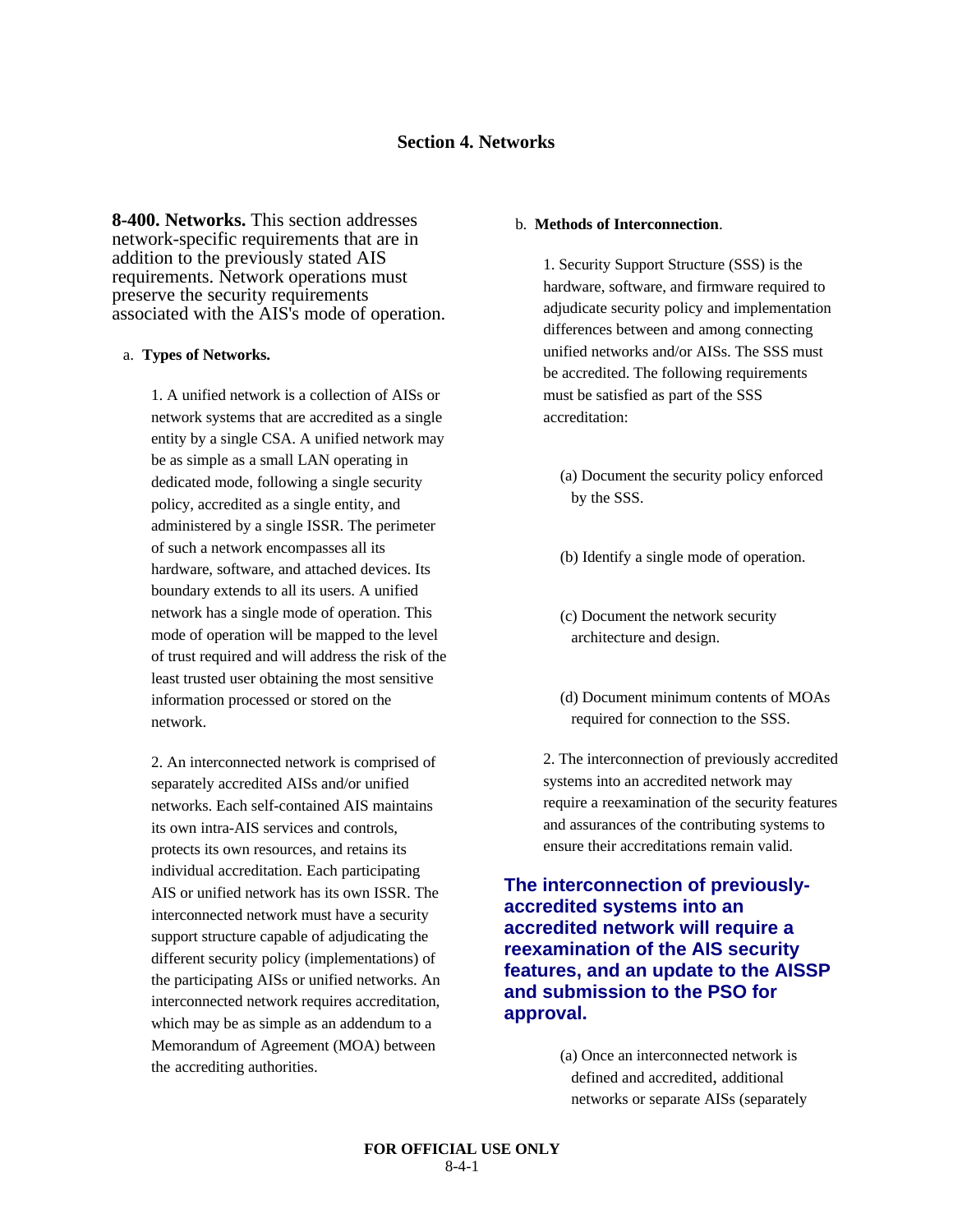accredited) may only be connected through the accredited SSS.

- (b) The addition of components to contributing unified networks which are members of an accredited interconnected network are allowed provided these additions do not change the accreditation of the contributing system.
- c. **Network Security Management.** The Provider will designate an ISSR for each Provider network. The ISSR may designate a Network Security Manager (NSM) to oversee the security of the Provider's network(s), or may assume that responsibility. The ISSR is responsible for coordinating the establishment and maintenance of a formal network security program based on an understanding of the overall security-relevant policies, objectives, and requirements of the Customer. The NSM is responsible for ensuring day-to-day compliance with the network security requirements as described in the AISSP (as covered below) and this Supplement.
- d. **Network Security Coordination.** When different accrediting authorities are involved, a Memorandum of Agreement is required to define the cognizant authority and the security arrangements that will govern the operation of the overall network. When two or more ISSRs are designated for a network, a lead ISSR will be named by the Provider(s) to ensure a comprehensive approach to enforce the Customer's overall security policy.

e. **Network Security**.

#### The AISSP must address:

1. A description of the network services and mechanisms that implement the network security policy.

2. Consistent implementation of security features across the network components.

- (a) Identification and Authentication Forwarding. Reliable forwarding of the identification shall be used between AISs when users are connecting through a network. When identification forwarding cannot be verified, a request for access from a remote AIS shall require authentication before permitting access to the system.
- (b) Protection of Authenticator Data. In forwarding the authenticator information and any tables (e.g., password tables) associated with it, the data shall be protected from access by unauthorized users (e.g., encryption), and its integrity shall be ensured.
- (c) Description of the network and any external connections.
- (d) The network security policy including mode of operation, information sensitivities, and user clearances.
- (e) Must address the internode transfer of information (e.g., sensitivity level, compartmentation, and any special access requirements) and how the information is protected.
- (f) Communications protocols and their security features.

(g) Audit Trails and Monitoring.

(1) If required by the mode of operation,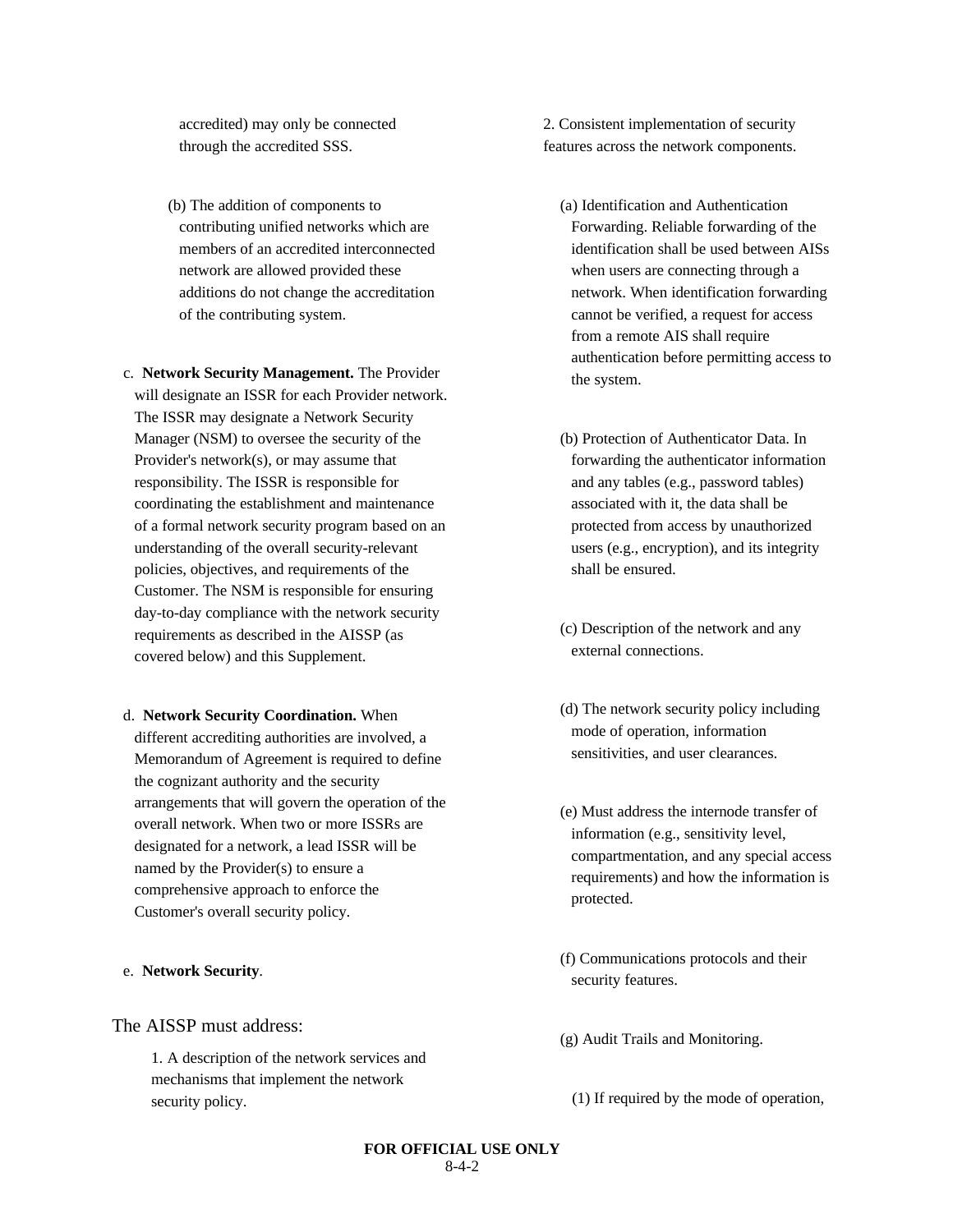the network shall be able to create, maintain, and protect from modification or unauthorized access or destruction an audit trail of successful and unsuccessful accesses to the AIS network components within the perimeter of the accredited network. The audit data shall be protected so that access is limited to the ISSR or his/her designee.

 (2) For Restricted Data, methods of continuous on-line monitoring of network activities may be included in each network operating in the Compartmented Security Mode or higher. This monitoring may also include real-time notification to the ISSR of any system anomalies.

 (3) For Restricted Data networks operating in the Compartmented Mode or higher, the Customer may require the audit trail to include the changing of the configuration of the network (e.g., a component leaving the network or rejoining).

 (4) The audit trail records will allow association of the network activities with corresponding user audit trails and records.

 (5) Provisions shall be made and the procedures documented to control the loss of audit data due to unavailability of resources.

 (6) For Restricted Data, the Customer may require alarm features that automatically terminate the data flow in case of a malfunction and then promptly notify the ISSR of the anomalous conditions.

network shall ensure the detection of errors in traffic across the network links.

- f. **Transmission Security.** Protected Distribution Systems or National Security Agency approved encryption methodologies shall be used to protect classified information on communication lines that leave the SAPF. Protected distribution systems shall be either constructed in accordance with the national standards or utilize National Security Agency approved protected distribution systems.
- g. **Records**. The Customer may require records be maintained of electronic transfers of data between automated information systems when those systems are not components of the same unified network. Such records may include the identity of the sender, identity and location of the receiver, date/time of the transfer, and description of the data sent. Records are retained according to 8- 303.d.

**Transaction records will be maintained for information electronically-transferred between different provider facilities or between a provider and the PSO when the transaction occurs between AISs that are not part of the same unified network (e.g., stand-alone computers with STU III data transfer capability). Logs and procedures for use will be described in the AISSP. Transfer records for C/SAP or unclassified information are not required.**

(h) Secure Message Traffic. The communications methodology for the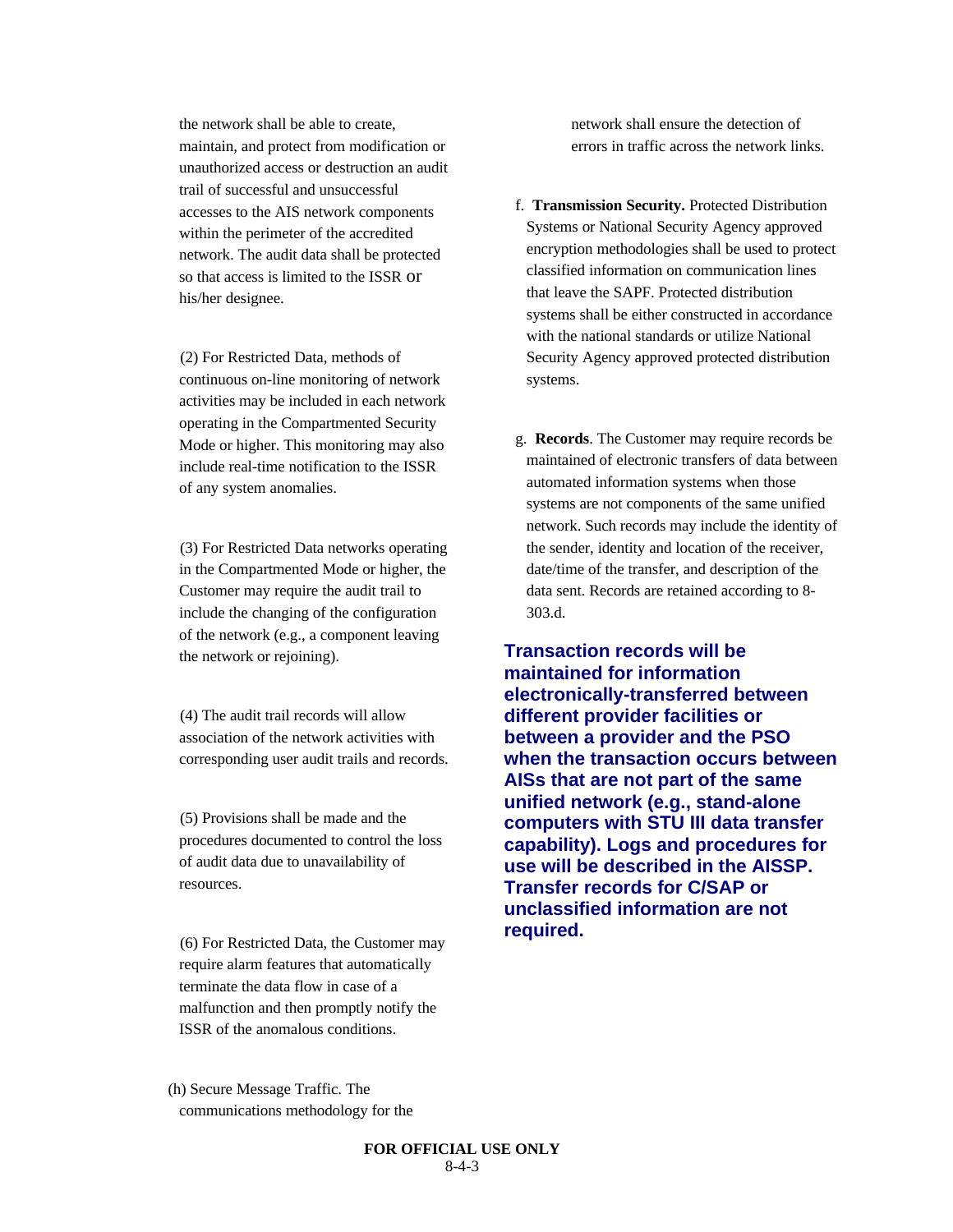#### **FOR OFFICIAL USE ONLY** 8-4-4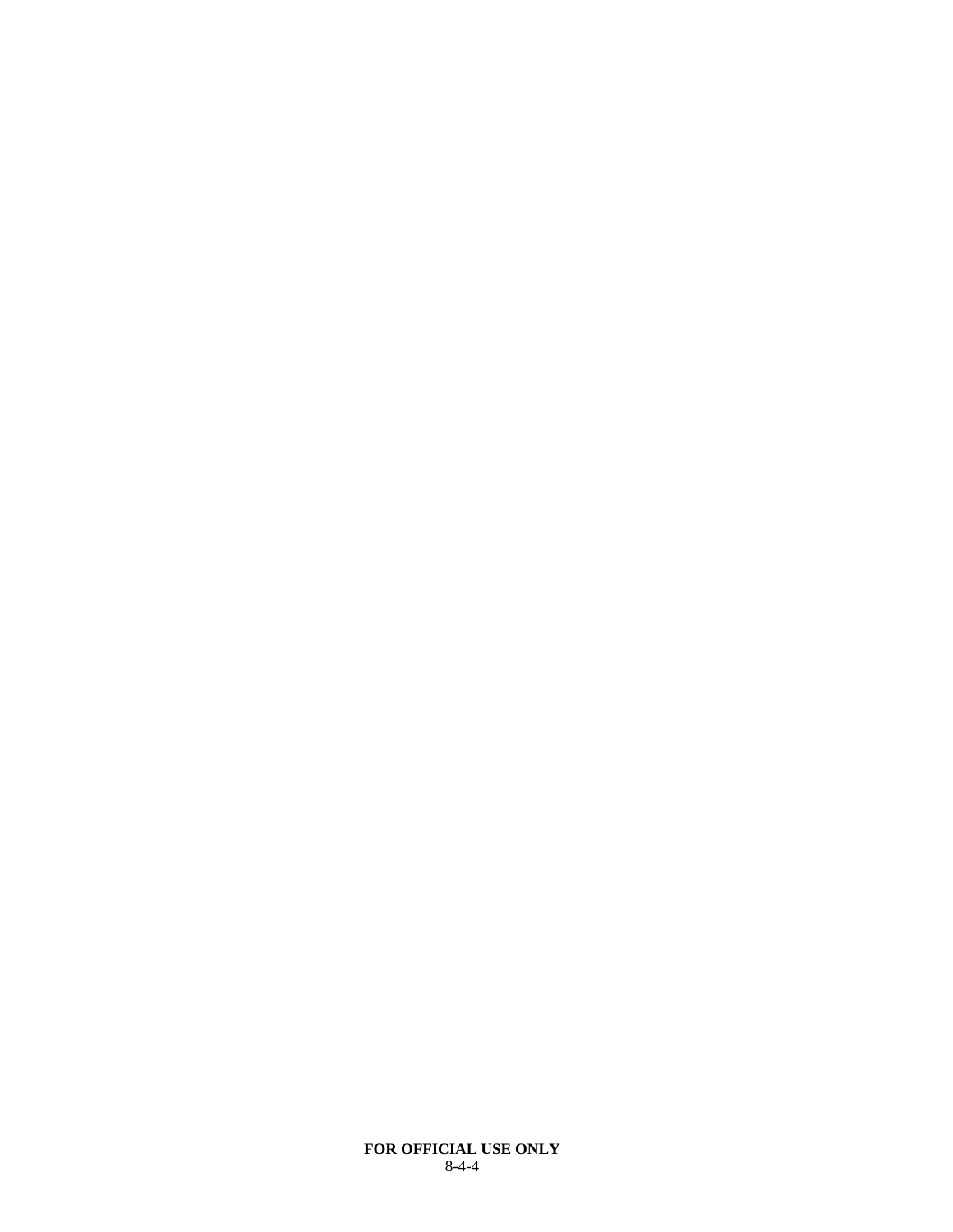### **8-500. Software and Data Files.**

a. **Acquisition and Evaluation.** ISSR approval will be obtained before software or data files may be brought into the SAPF. All software must be acquired from reputable and/or authorized sources as determined by the ISSR. The Provider will check all newly acquired software or data files, using the most current version and/or available of virus checking software and procedures identified in the AISSP to improve assurance that the software or data files are free from malicious code.

**The PSO will be notified of additions or changes to the software listed in the AISSP. Updated versions of the AISSP will reflect these changes. The ISSR will implement a procedure to ensure that all software introduced into the SAPF will be controlled and reviewed before use.**

b. **Protection.** Media that may be written to (e.g., magnetic media) must be safeguarded commensurate with the level of accreditation of the dedicated or system high AIS. Media on compartmented or multi-level AISs will be protected commensurate with the level of the operating session. If a physical write-protect mechanism is utilized, media may be introduced to the AIS and subsequently removed without changing the original classification. The integrity of the write-protection mechanism must be verified at a minimum of once per day by attempting to write to the media. Media which cannot be changed (e.g., CD read-only media) may be loaded onto the classified system without labeling or classifying it provided it is immediately removed from the secure area. If this media is to be retained in the secure area, it must be labeled, controlled, and stored as

unclassified media as required by the Customer.

**The ISSR will develop and implement specialized procedures for controlling magnetic media such as vendor software. The procedures will address storage, marking, classification, unauthorized copying, creation of working disks, etc., and be included in the AISSP.**

> 1. System Software. Provider personnel who are responsible for implementing modifications to system or security-related software or data files on classified AISs inside the SAPF will be appropriately cleared. Software that contains security related functions (e.g., sanitization, access control, auditing) will be validated to confirm that security-related features are fully functional, protected from modification, and effective.

2. Application Software. Application software or data files (e.g., general business software), that will be used by a Provider during classified processing, may be developed/modified by personnel outside the security area without the requisite security clearance with the concurrence of the Customer.

3. Releasing Software. Software that has not been used on an AIS processing classified information may be returned to a vendor. If media containing software (e.g., applications) are used on a classified system and found to be defective, such media may not be removed from a SAPF for return to a vendor. When possible, software will be tested prior to its introduction into the secure facility.

## **Vendor software acquired before**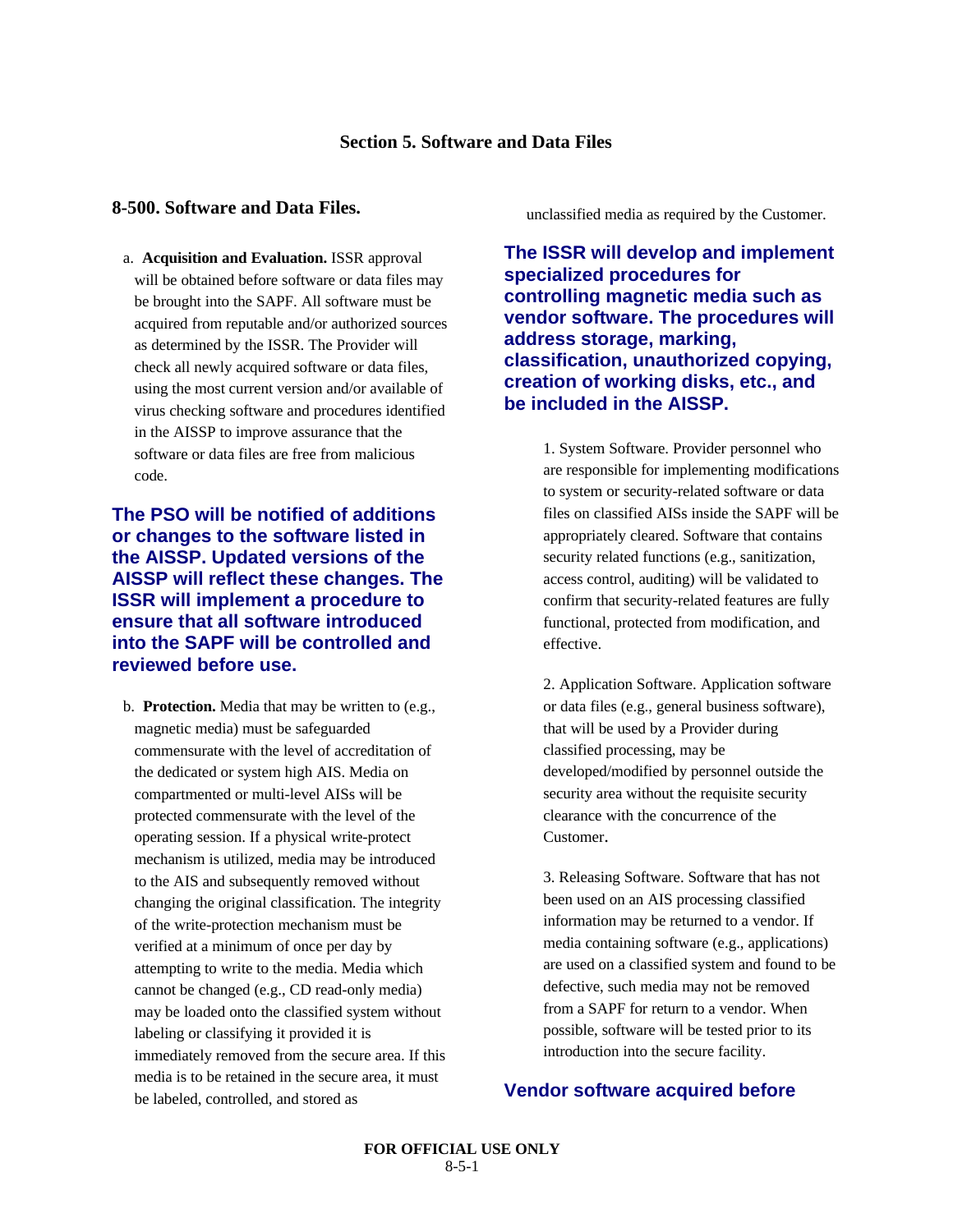# **implementation of a control program as described in paragraph 8-500b will not be released until a 100-percent review of the media is accomplished.**

- c. **Targetability.** For SCI and SAP the software, whether obtained from sources outside the facility or developed by Provider personnel, must be safeguarded to protect its integrity from the time of acquisition or development through its life cycle at the Provider's facility (i.e., design, development, operational, and maintenance phases). Uncleared personnel will not have any knowledge that the software or data files will be used in a classified area, although this may not be possible in all cases. Before software or data files that are developed or modified by uncleared personnel can be used in a classified processing period, it must be reviewed by appropriately cleared and knowledgeable personnel to ensure that no security vulnerabilities or malicious code exists. Configuration management must be in place to ensure that the integrity of the software or data files is maintained.
- d. **Maintenance Software.** Software used for maintenance or diagnostics will be maintained within the secure computing facility and, even though unclassified, will be separately controlled. The AISSP will detail the procedures to be used.

**Vendor-supplied maintenance software is a special category of software that requires additional protections. After it is introduced into a SAPF, this type of software will not be released. Handling procedures, such as use of classified working copies and write-protection features, will be developed by the ISSR and approved by PSO.**

e. **Remote Diagnostics.** Customer approval will be obtained prior to using vendor-supplied remote diagnostic links for on-line use of diagnostic software. The AISSP will detail the procedures to be used.

**8-501. Data Storage Media.** Data storage media will be controlled and labeled at the appropriate classification level and access controls of the AIS unless write-protected in accordance with 8-500.b. Open storage approval will be required for non-removable media.

**The ISSR must develop and implement procedures for the control of data storage media that demonstrate a reasonable capability to protect the PSO's data from loss, alteration, or unauthorized disclosure. Given the ease and speed with which classified information can be copied to unclassified or unmarked media, these procedures must encompass all magnetic media in the SAPF. The procedures will be described in the AISSP.**

a. **Labeling Media.** All data storage media will be labeled in human-readable form to indicate its classification level, access controls (if applicable), and other identifying information. Data storage media that is to be used solely for unclassified processing and collocated with classified media will be marked as UNCLASSIFIED. Color coding (i.e., media, labels) is recommended. If required by the Customer, all removable media will be labeled with a classification label immediately after removing it from its factorysealed container.

**Identifying information will include data that can identify the individual responsible for the media. Removable media will be labeled on removal from the factory-sealed container.**

b. **Reclassification**. When the classification of the media increases to a higher level, replace the classification label with a higher classificationlevel label. The label will reflect the highest classification level, and access controls (if applicable) of any information ever stored or processed on the AIS unless the media is write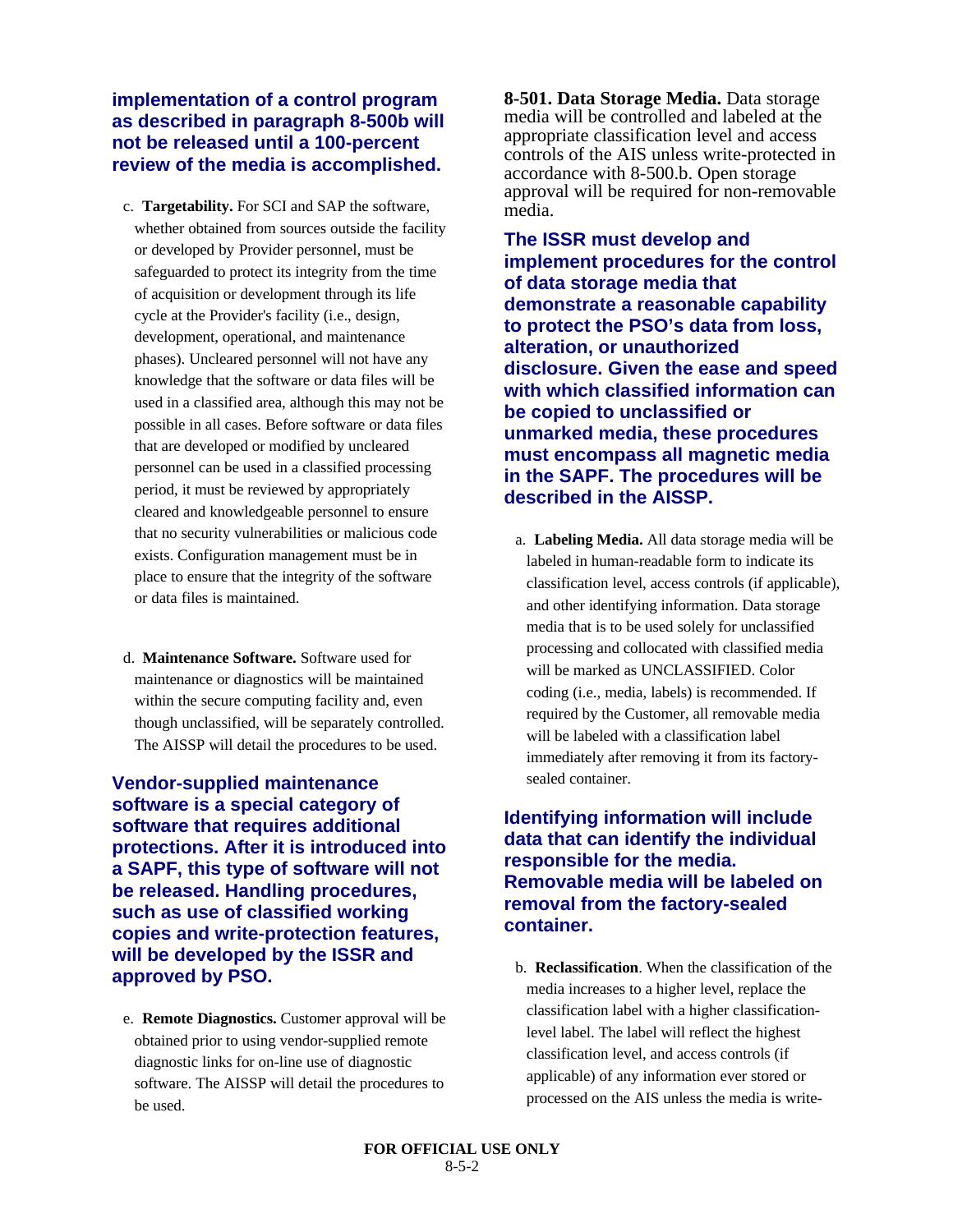protected by a Customer-approved mechanism. Media may never be downgraded in classification without the Customer's written approval.

# **Flexible magnetic media will normally be destroyed instead of being downgraded or declassified. The PSO will evaluate requests on a case-bycase basis.**

## c. **Copying Unclassified Information from a Classified AIS.**

1. The unclassified data will be written to factory fresh or verified unclassified media using approved copying routines and/or utilities and/or procedures as stated in the AISSP. For SCI and SAP, media to be released will be verified by reviewing all data on the media including embedded text (e.g., headers and footers). Data on media that is not in human readable form (e.g., imbedded graphs, sound, video) will be examined for content with the appropriate software applications. Data that cannot be reasonably observed in its entirety will be inspected by reviewing random samples of the data on the media.

2. Moving Classified Data Storage Media Between Approved Areas. The ISSR will establish procedures to ensure that data will be written to factory-fresh or sanitized media. The media will be reviewed to ensure that only the data intended was actually written and that it is appropriately classified and labeled. Alternatives for special circumstances may be approved by the Customer. All procedures will be documented in the AISSP.

d. **Overwriting, Degaussing, Sanitizing, and Destroying Media.** Cleared and sanitized media may be reused within the same classification level (i.e., TS-TS) or to a higher level (i.e., SECRET-TS). Sanitized media may be downgraded or declassified with the Customer's approval. Only approved equipment and software may be used to overwrite and degauss magnetic media containing

classified information. Each action or procedure taken to overwrite or degauss such media will be verified. Magnetic storage media that malfunctions or contains features that inhibit overwriting or degaussing will be reported to the ISSR, who will coordinate repair or destruction with the Customer. (See Table 2.)

Caution: Overwriting, degaussing, and sanitizing are not synonymous with declassification. Declassification is a separate administrative function. Procedures for declassifying media require Customer approval.

**The sanitization, declassification, and release of media used to process program information may only be authorized on a case-by-case basis by the PSO and GPM. Various risk factors, such as the sensitivity and volume of the data, will be evaluated. If the PSO and GPM determine the information contained on the media is, or was, too sensitive to risk any possibility of exposure to unauthorized personnel, the media in question will be retained under SAP classification control or destroyed. Only customer-approved equipment and software may be used to overwrite and degauss magnetic media. These products will be tested to assure correct operation before each use, either by inspection or by built-in test devices. These products will be operated in accordance with the operating manual supplied by the manufacturer.**

> 1. Overwriting Media. Overwriting is a software procedure that replaces the data previously stored on magnetic storage media with a predefined set of meaningless data. Overwriting is an acceptable method for clearing. Only approved overwriting software that is compatible with the specific hardware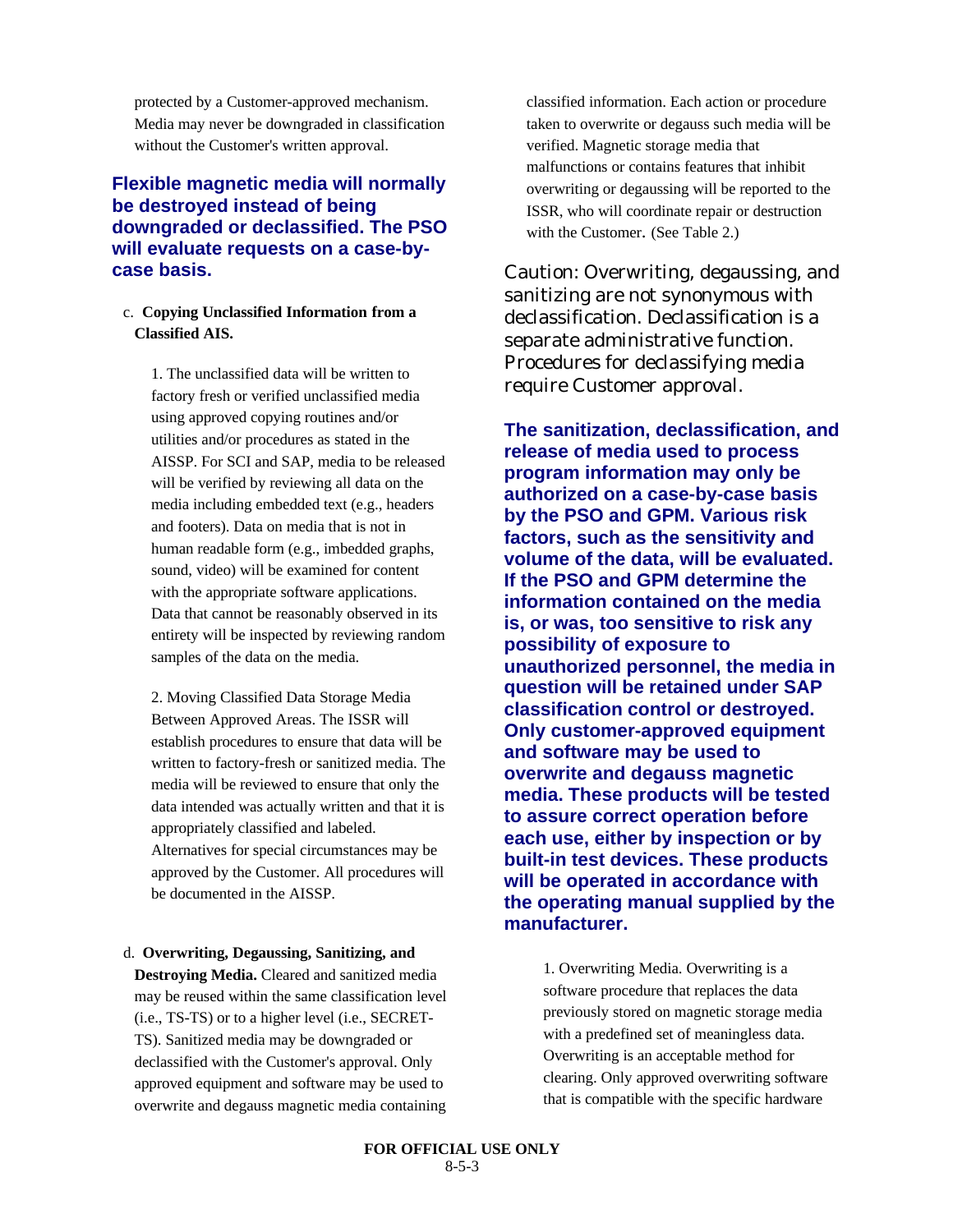intended for overwriting will be used. Use of such software will be coordinated in advance with the Customer. The success of the overwrite procedure will be verified through random sampling of the overwritten media. The effectiveness of the overwrite procedure may be reduced by several factors: ineffectiveness of the overwrite procedures, equipment failure (e.g., misalignment of read/write heads), or inability to overwrite bad sectors or tracks or information in inter-record gaps. To clear magnetic disks, overwrite all locations three (3) times (first time with a character, second time with its complement, and the third time with a random character). Items which have been cleared must remain at the previous level of classification and remain in a secure, controlled environment.

2. Degaussing Media. Degaussing (i.e., demagnetizing) is a procedure that reduces the magnetic flux to virtual zero by applying a reverse magnetizing field. Properly applied, degaussing renders any previously stored data on magnetic media unreadable and may be used in the sanitization process. Degaussing is more reliable than overwriting magnetic media. Magnetic media are divided into three types. Type I degaussers are used to degauss Type I magnetic media (i.e., media whose coercivity is no greater than 350 Oersteds (Oe)). Type II degaussers are used to degauss Type II magnetic media (i.e., media whose coercivity is no greater than 750 Oe). Currently there are no degaussers that can effectively degauss all Type III magnetic media (i.e., media whose coercivity is over 750 Oe). Some degaussers are rated above 750 Oersteds and their specific approved rating will be determined prior to use. Coercivity of magnetic media defines the magnetic field necessary to reduce a magnetically saturated material's magnetization to zero. The correct use of degaussing products improves assurance that classified data is no longer retrievable and that inadvertent disclosure will not occur. Refer to the current issue of NSA's *Information Systems Security*

*Products and Services Catalogue* (Degausser Products List Section) for the identification of degaussers acceptable for the procedures specified herein. These products will be periodically tested to ensure continued compliance with the specification NSA *CSS Media Declassification and Destruction Manual NSA 30* 

3. Sanitizing Media. Sanitization removes information from media such that data recovery using any known technique or analysis is prevented. Sanitizing is a two-step process that includes removing data from the media in accordance with Table 3 and removing all classified labels, markings, and activity logs.

4. Destroying Media. Data storage media will be destroyed in accordance with Customerapproved methods.

5. Releasing Media. Releasing sensitive or classified Customer data storage media is a three-step process. First, the Provider will sanitize the media and verify the sanitization in accordance with procedures in this chapter. Second, the media will be administratively downgraded or declassified either by the CSA or the ISSR, if such authority has been granted to the ISSR. Third, the sanitization process, downgrading or declassification, and the approval to release the media will be documented.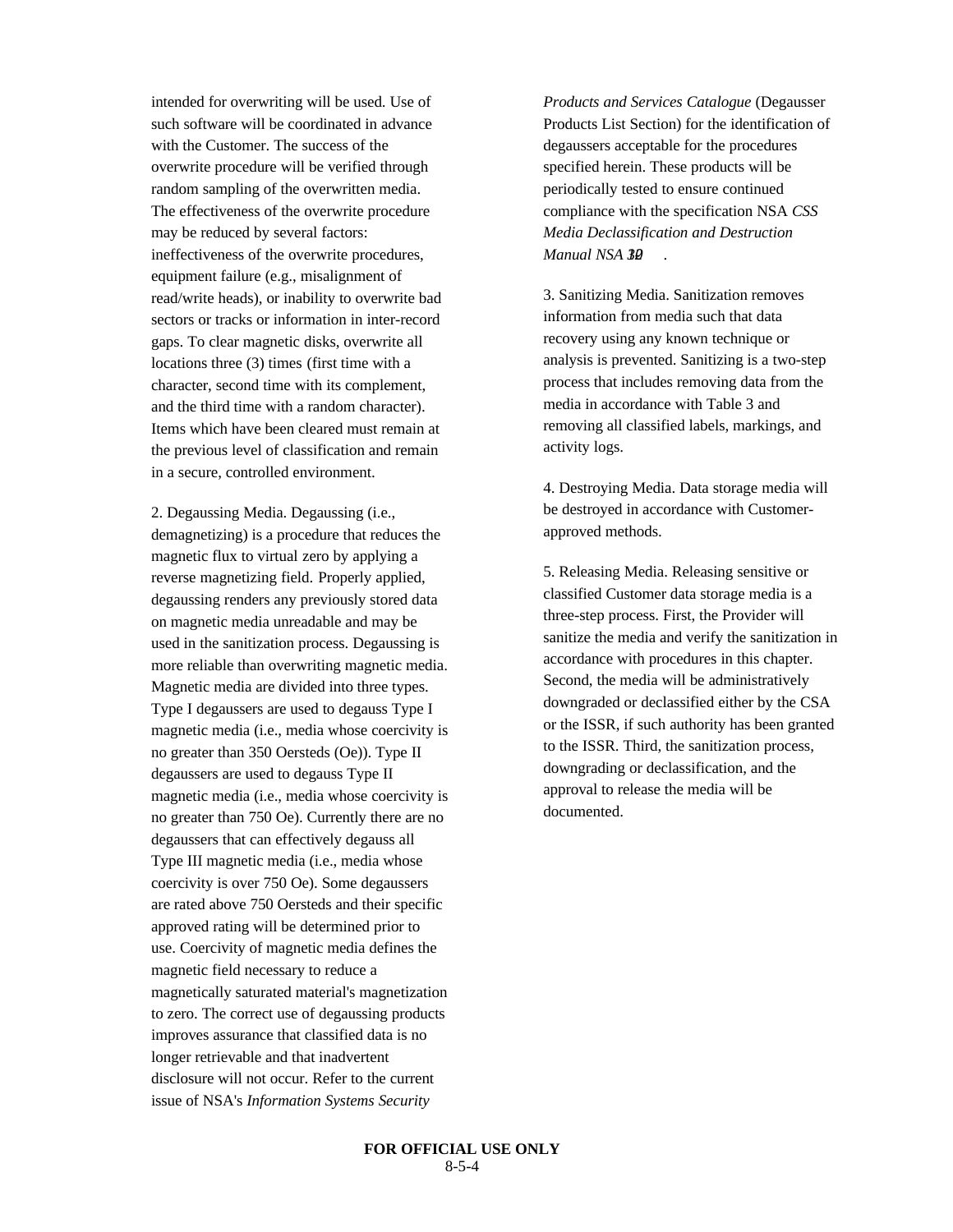#### **FOR OFFICIAL USE ONLY** 8-5-5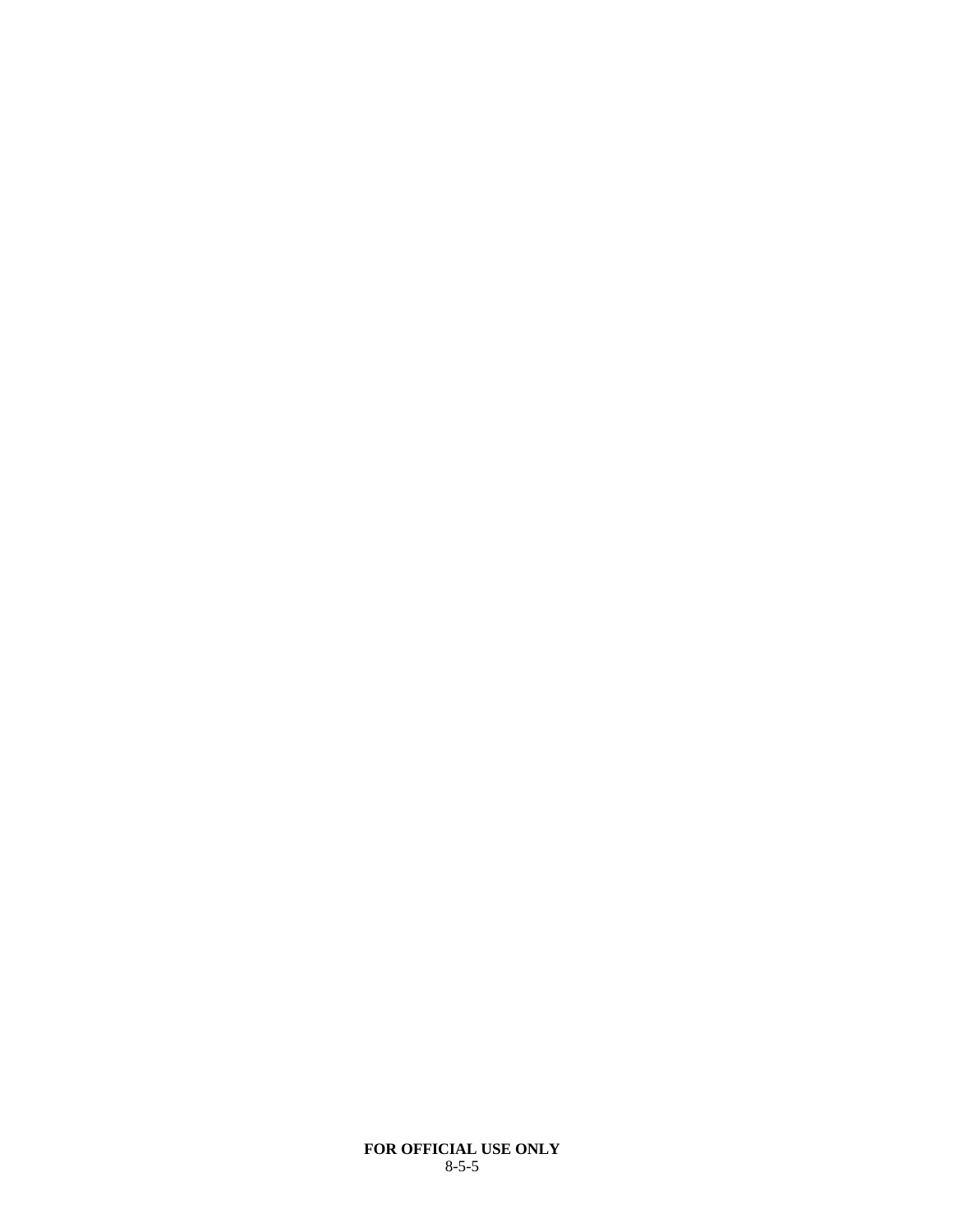## **Table 2 Clearing and Sanitization Data Storage**

| <b>Type Media</b>                                                                                | <b>Clear</b>                                          | <b>Sanitize</b>                                                  |
|--------------------------------------------------------------------------------------------------|-------------------------------------------------------|------------------------------------------------------------------|
| (a) Magnetic Tape                                                                                |                                                       |                                                                  |
| Type I<br>Type II<br>Type III                                                                    | a or b<br>a or b<br>a or b                            | a, b, or destroy<br>b or destroy<br>Destroy                      |
| (b) Magnetic Disk Packs                                                                          |                                                       |                                                                  |
| Type I<br>Type II<br>Type III                                                                    |                                                       | a, b, or c<br>b or c<br>Destroy                                  |
| (c) Magnetic Disk Packs                                                                          |                                                       |                                                                  |
| <b>Floppies</b><br>Bernoulli's<br><b>Removable Hard Disks</b><br><b>Non-Removable Hard Disks</b> | a, b, or c<br>a, b, or c<br>a, b, or c<br>$\mathbf c$ | Destroy<br>Destroy<br>a, b, c, or destroy<br>a, b, c, or destroy |
| (d) Optical Disk                                                                                 |                                                       |                                                                  |
| Read Only<br>Write Once, Read Many (Worm)<br>Read Many, Write Many                               | $\mathbf c$                                           | Destroy<br>Destroy<br>Destroy                                    |

These procedures will be performed by or as directed by the ISSR.

a. Degauss with a Type I degausser

b. Degauss with a Type II degausser

c. Overwrite all locations with a character, its complement, then with a random character. Verify that all sectors have been overwritten and that no new bad sectors have occurred. If new bad sectors have occurred during classified processing, this disk must be sanitized by method a or b described above. Use of the overwrite for sanitization must be approved by the Customer.

NOTE: For hand-held devices (e.g., calculators or personal directories), sanitization is dependent upon the type and model of the device. If there is any question about the correct sanitization procedure, contact the manufacturer or the Customer. In general, sanitization is accomplished as follows: Depress the "CLEAR ENTRY" and the "CLEAR MEMORY" buttons, remove the battery for several hours, and remove all associated magnetic media and retain it in the SAPF or destroy. In some models there are special-purpose memories and key-numbered memories, as well as "register stacks." Caution will be taken to clear all such memories and registers. This may take several key-strokes and may require the use of the operator's manual. Test the hand held device to ensure that all data has been removed. If there is any question, the device will remain in the SAPF or be destroyed.

#### **FOR OFFICIAL USE ONLY** 8-5-6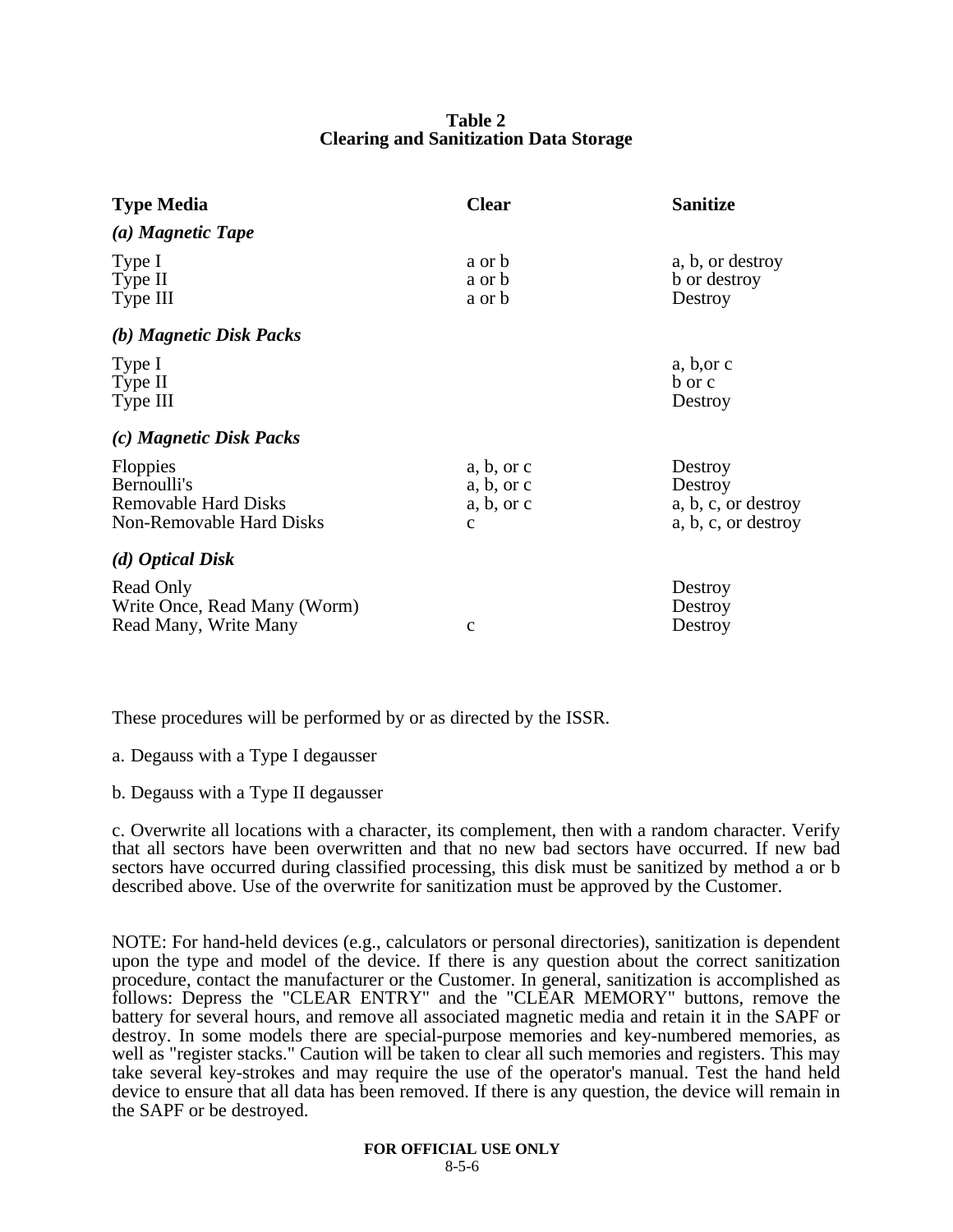#### **FOR OFFICIAL USE ONLY** 8-5-7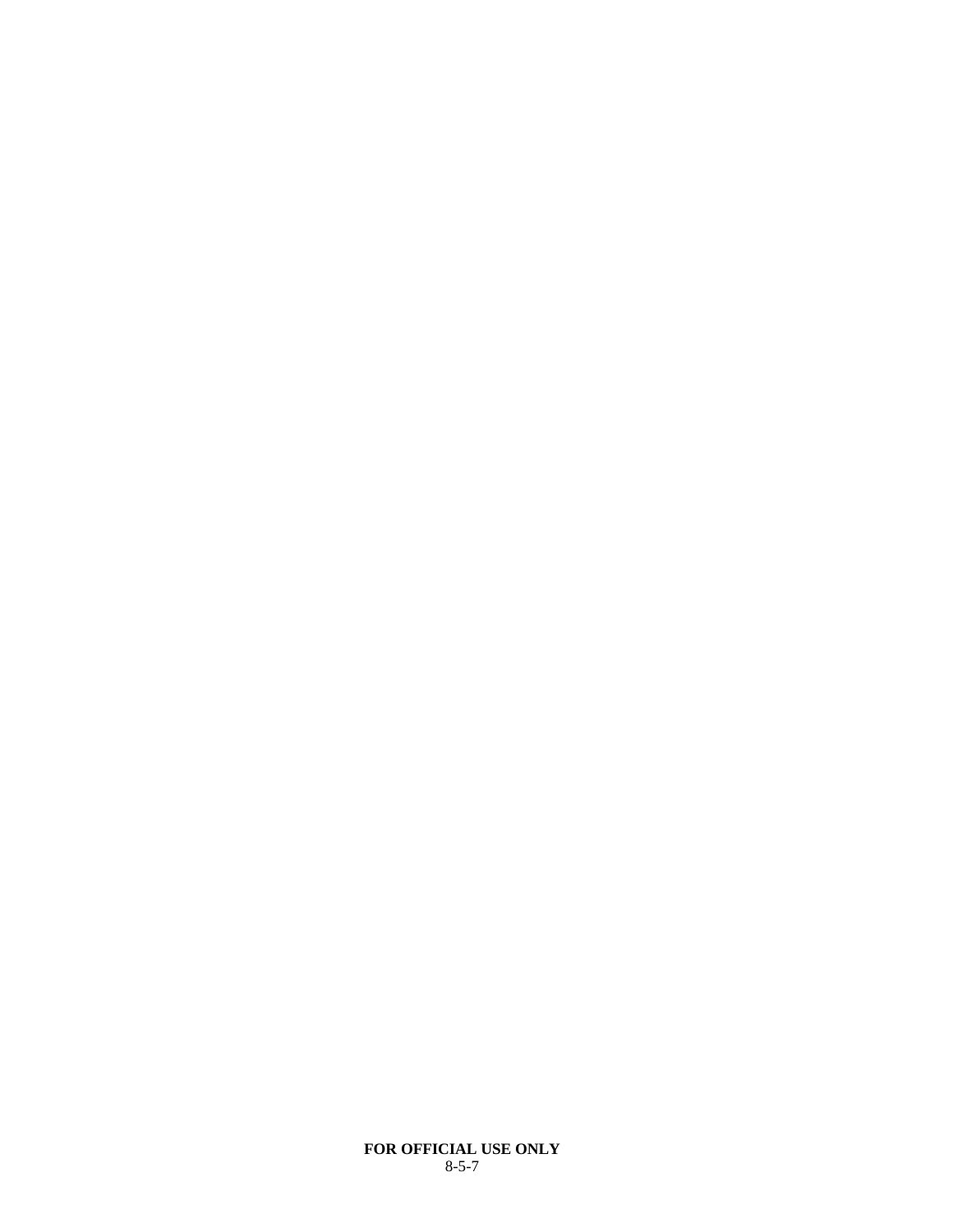## **Table 3 Sanitizing AIS Components**

Magnetic Bubble Memory and a structure of the structure of the structure of the structure of the structure of the structure of the structure of the structure of the structure of the structure of the structure of the struct Magnetic Core Memory a, b,or d<br>
Magnetic Plated Wire do re Magnetic Plated Wire d or e Magnetic-Resistive Memory

*Solid State Memory Components*

Random Access Memory (RAM) (Volatile) f, then j Nonvolatile RAM (NOVRAM) l Read Only Memory (ROM) Destroy (see k) Programmable ROM (PROM)<br>
Erasable Programmable ROM (EPROM) Bestroy (see k) g, then d and j Erasable Programmable ROM (EPROM) g, then d and j<br>Electronically Alterable PROM (EAPROM) h, then d and j Electronically Alterable PROM (EAPROM) Electronically Erasable PROM (EEPROM) i, then d and j<br>Flash EPROM (FEPROM) i, then d and j Flash EPROM (FEPROM)

These procedures will be performed by or as directed by the ISSR.

- a. Degauss with a Type I degausser.
- b. Degauss with a Type II degausser.
- c. Overwrite all locations with any character.
- d. Overwrite all locations with a character, its complement, then with a random character.
- e. Each overwrite will reside in memory for a period longer than the classified data resided.
- f.Remove all power, including batteries and capacitor power supplies, from RAM circuit board.
- g. Perform an ultraviolet erase according to manufacturer's recommendation, but increase time requirements by a factor of 3.
- h. Pulse all gates.
- i.Perform a full chip erase. (See Manufacturer's data sheet.)
- j.Check with Customer to see if additional procedures are required.
- k. Destruction required only if ROM contained a classified algorithm or classified data.
- l. Some NOVRAM are backed up by a battery or capacitor power source; removal of this source is sufficient for release following item f procedures. Other NOVRAM are backed up by EEPROM which requires application of the procedures for EEPROM (i.e., i, then d and j).

**TYPE PROCEDURE**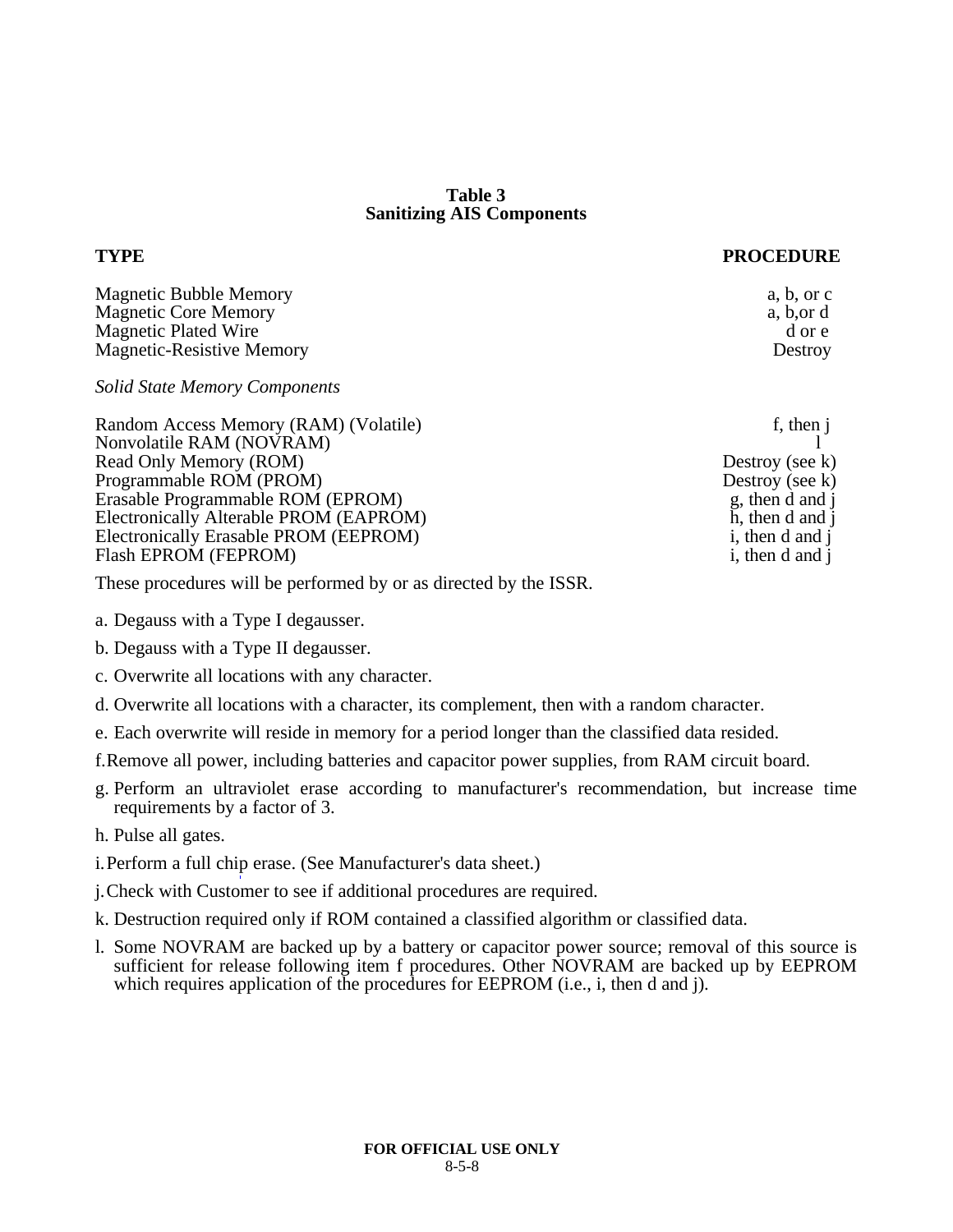### **FOR OFFICIAL USE ONLY** 8-5-9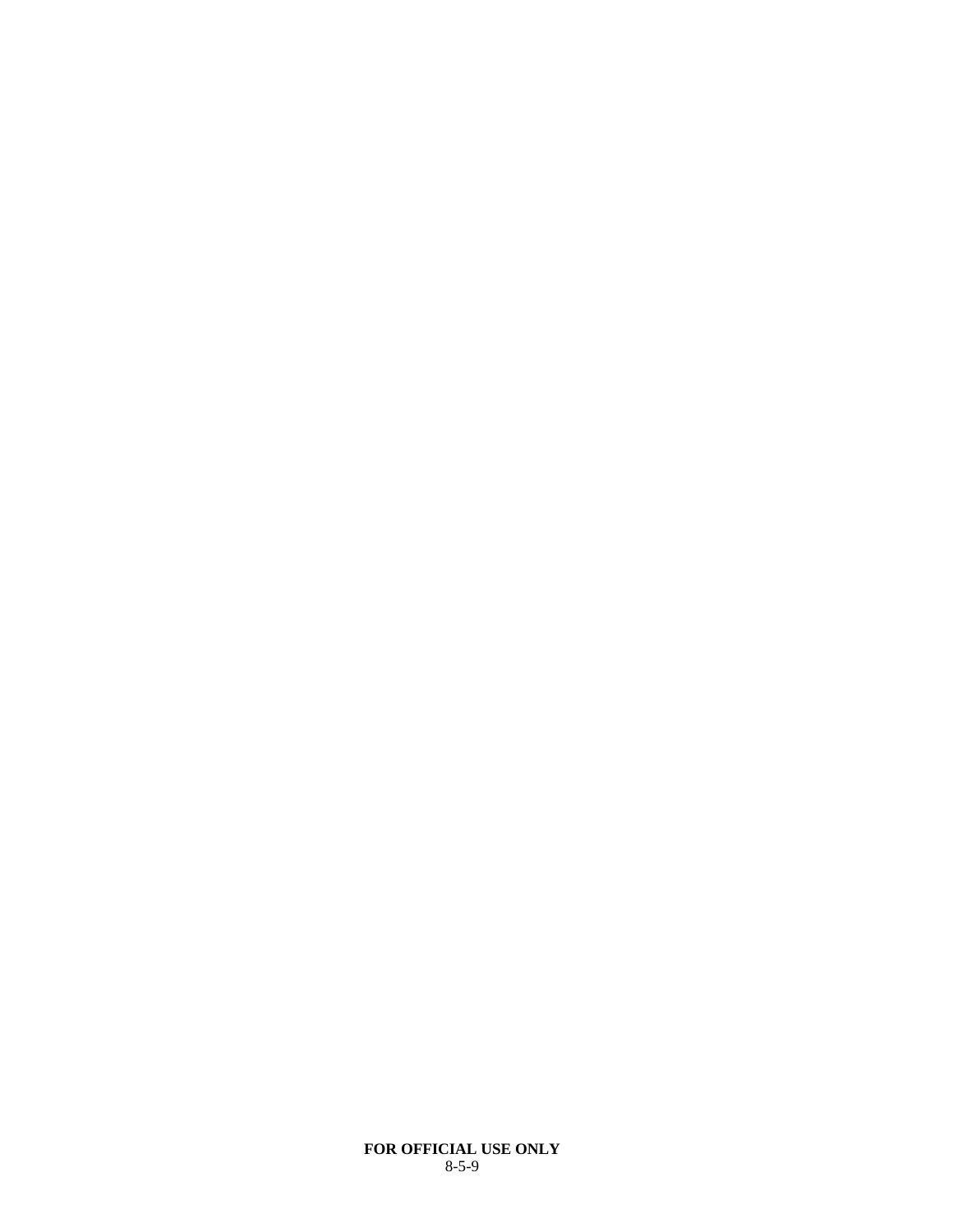## **Section 6. AIS Acquisition, Maintenance, and Release**

## **8-600. AIS Acquisition, Maintenance, and Release.**

- a. **Acquisition.** AISs and AIS components that will process classified information will be protected during the procurement process from direct association with the Customer's program. When required by the Customer, protective packaging methods and procedures will be used while such equipment is in transit to protect against disclosure of classified relationships that may exist between the Customer and the Provider.
- b. **Maintenance Policy.** The Provider will discuss maintenance requirements with the vendor before signing a maintenance contract. The Customer may require that AISs and AIS components used for processing Customer information will be protected during maintenance from direct association with the Customer's program.

1. Cleared maintenance personnel are those who have a valid security clearance and access approvals commensurate with the information being processed. Complete sanitization of the AIS is not required during maintenance by cleared personnel, but need-to-know will be enforced. However, an appropriately cleared Provider individual will be present within the SAPF while a vendor performs maintenance to ensure that proper security procedures are being followed. Maintenance personnel without the proper access authorization and security clearance will *alwys* be accompanied by an individual with proper security clearance and access authorization and never left alone in a SAPF. The escort shall be approved by the ISSR and be technically knowledgeable of the AIS to be

repaired.

2. Prior to maintenance by a person requiring escort, either the device under maintenance shall be physically disconnected from the classified AIS (and sanitized before and after maintenance) or the entire AIS shall be sanitized before and after maintenance. When a system failure prevents clearing of the system prior to maintenance by escorted maintenance personnel, Customer-approved procedures will be enforced to deny the escorted maintenance personnel visual and electronic access to any classified data that may be contained on the system.

3. All maintenance and diagnostics should be performed in the Provider's secure facility. Any AIS component or equipment released from secure control for any reason may not be returned to the SAPF without the approval of the ISSR. The Customer may require that a permanent set of procedures be in place for the release and return of components. These procedures will be incorporated into the AISSP.

## **The AISSP will include procedures for the release and return of AIS components.**

#### c. **Maintenance Materials and Methods.**

1. Unclassified Copy of Operating System. A separate, unclassified, *dedicated for maintenance* copy of the operating system (i.e., a specific copy other than the copy(s) used in processing Customer information), including any micro-coded floppy disks or cassettes that are integral to the operating system, will be used whenever maintenance is done by uncleared personnel. This copy will be labeled "UNCLASSIFIED-FOR MAINTENANCE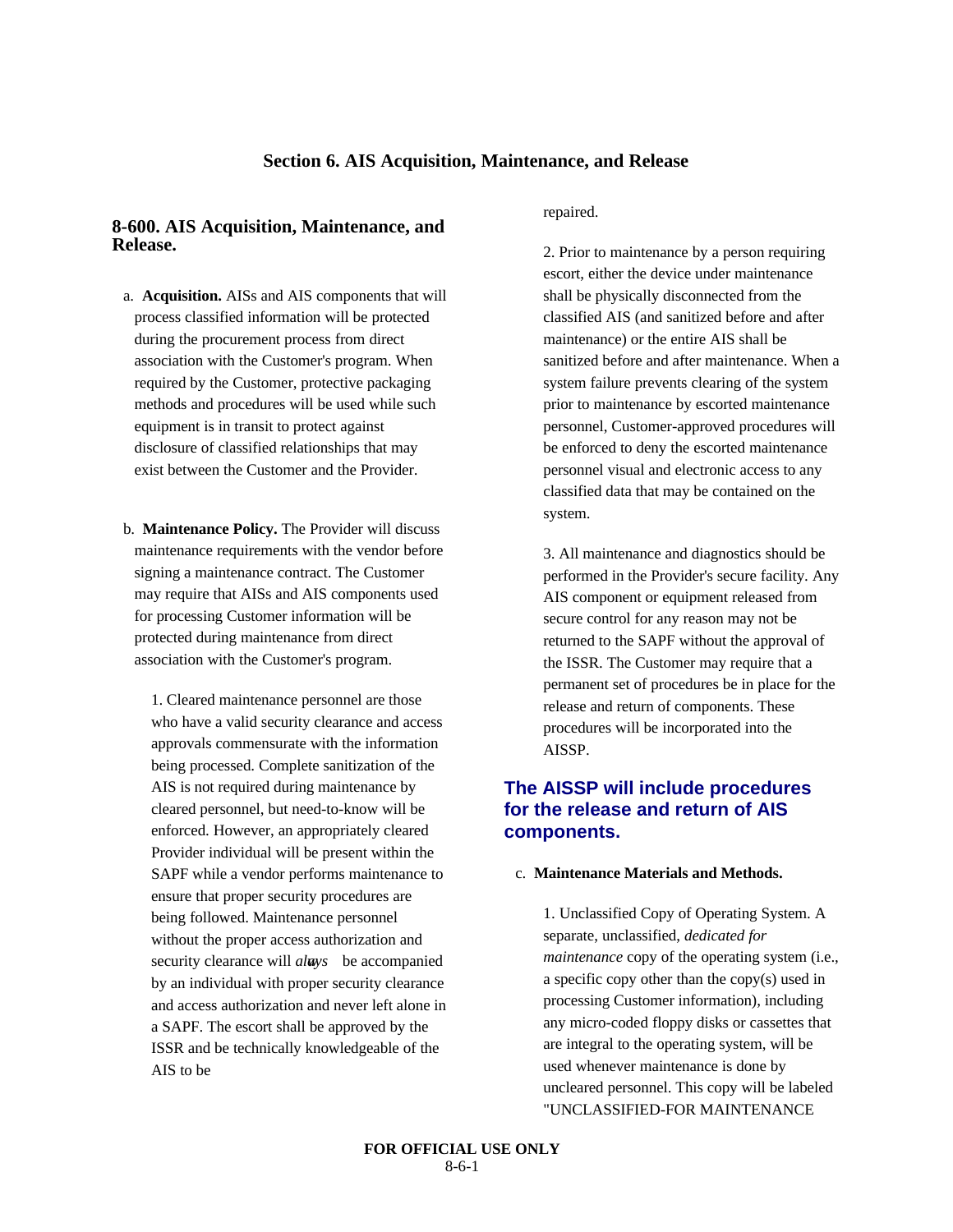USE ONLY." Procedures for an AIS using a nonremovable storage device on which the operating system is resident will be considered by the Customer on a case-by-case basis.

## **Maintenance software for systems with fixed disks or other devices that make sanitizing unfeasible will be classified at the level of the system and brought into control.**

2. Vendor-supplied Software and/or Firmware. Vendor-supplied software and/or firmware used for maintenance or diagnostics will be maintained within the secure computing facility and stored and controlled as though classified. If permitted by the Customer, the ISSR may allow, on a case-by-case basis, the release of certain types of costly magnetic media for maintenance such as disk headalignment packs.

3. Maintenance Equipment and Components. All tools, diagnostic equipment, and other devices carried by the vendor to the Provider's facility will be controlled as follows:

- (a) Tool boxes and materials belonging to a vendor representative will be inspected by the assigned escort before the vendor representative is permitted to enter the secure area.
- (b) The ISSR will inspect any maintenance hardware (such as a data scope) and make a best technical assessment that the hardware cannot access classified data. The equipment will not be allowed in the secure area without the approval of the ISSR.
- (c) Maintenance personnel may bring kits containing component boards into the secure facility for the purpose of swapping

out component boards that may be faulty. Any component board placed into an unsanitized AIS will remain in the security facility until proper release procedures are completed. Any component board that remains in the kit and is not placed in the AIS may be released from the secure facility.

(d) Any communication devices with transmit capability belonging to the vendor representative or any data storage media not required for the maintenance visit will be retained outside the SAPF for return to the vendor representative upon departure from the secure area.

4. Remote Diagnostic Links. Remote diagnostic links require Customer approval. Permission for the installation and use of remote diagnostic links will be requested in advance and in writing. The detailed procedures for controlling the use of such a link or links will have the written approval of the Customer prior to implementation.

d. **Release of Memory Components and Boards.** Prior to the release of any component from an area used to process or store Customer information, the following requirements will be met in respect to coordination, documentation, and written approval. This section applies only to components identified by the vendor or other technically knowledgeable individual as having the capability of retaining user addressable data and does not apply to other items (e.g., cabinets, covers, electrical components not associated with data), which may be released without reservation. For the purposes of this document, a memory component is considered to be the *Lowest Replaceable hit* (LRU) in a hardware device. Memory components reside on boards, modules, and sub-assemblies. A board can be a module or may consist of several modules and subassemblies. Unlike media sanitization,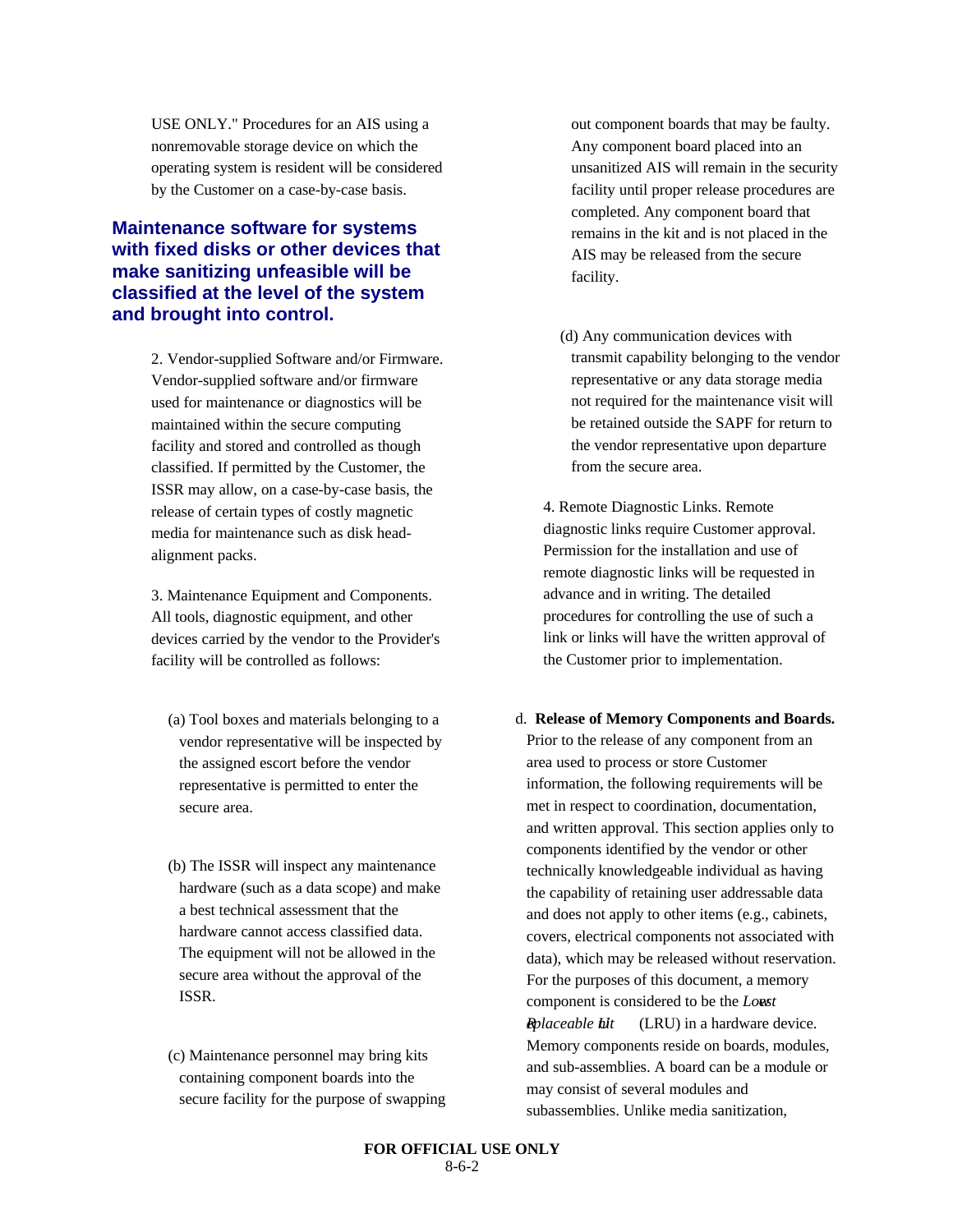clearing may be an acceptable method of sanitizing components for release (see 8-501, Table 3). Memory components are specifically handled as either volatile or nonvolatile as described below.

1. Volatile Memory Components. Memory components that *do not* retain data after removal of all electrical power sources, and when reinserted into a similarly configured AIS *do not* contain residual data, are considered volatile memory components. Volatile components may be released only after accomplishing the following steps:

- (a) Maintain a record of the equipment release indicating that all component memory is volatile and that no data remains in/on the component when power is removed.
- (b) Equipment release procedures must be developed by the ISSR and stated in the AISSP.

2. Nonvolatile Memory Components. Memory components that *do* retain data when all power sources are disconnected are nonvolatile memory components. Nonvolatile memory components defined as *read only memory* (ROM), *programmable BM* (PROM), or *erasable PROM* (EPROM) that have been programmed at the vendor's commercial manufacturing facility are considered to be unalterable in the field and may be released. Customized components of this nature that have been programmed with a classified algorithm or classified data will be destroyed. All other nonvolatile components may be released after successful completion of the procedures outlined in 8-501, Table 3. Failure to accomplish these procedures will require the ISSR to coordinate with the Customer for a determination of releasability. Nonvolatile components shall be released only after

accomplishing the following steps:

- (a) Maintain a record of the equipment release indicating the procedure used for sanitizing the component, who performed the sanitization, and who it was released to.
- (b) Equipment release procedures must be developed by the ISSR and stated in the AISSP. The record will be retained for 12 months.

## **All nonvolatile memory components will require the ISSR to coordinate with the PSO in advance to determine the releasability.**

3. Inspecting AIS Equipment. All AIS equipment designated for release will be inspected by the ISSR. This review will ensure that all media including internal disks have been removed.

**8-601. Test Equipment.** The Provider will determine the capability of individual test instruments to collect and process information. If necessary, the manufacturer will be asked to provide this information. A description of the capabilities of individual test equipment will be provided to the Customer. Security requirements are based on concerns about the capability of the equipment to retain sensitive or classified data. Test equipment with nonvolatile fixed or removable storage media will comply with the requirements of this Supplement and be approved by the Customer for introduction and use in the SAPF. Test equipment with no data retention and no secondary storage does not require Customer approval.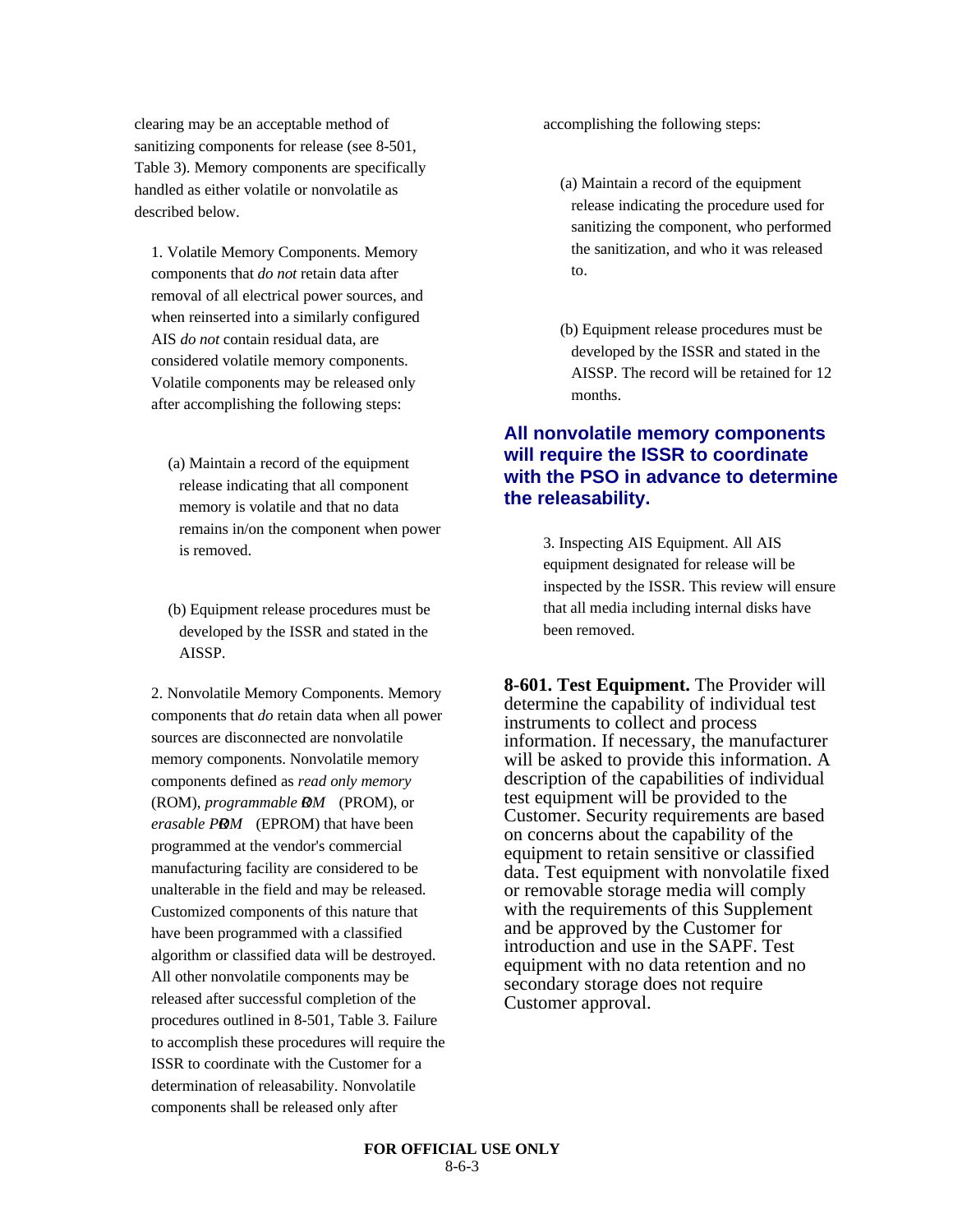### **FOR OFFICIAL USE ONLY** 8-6-4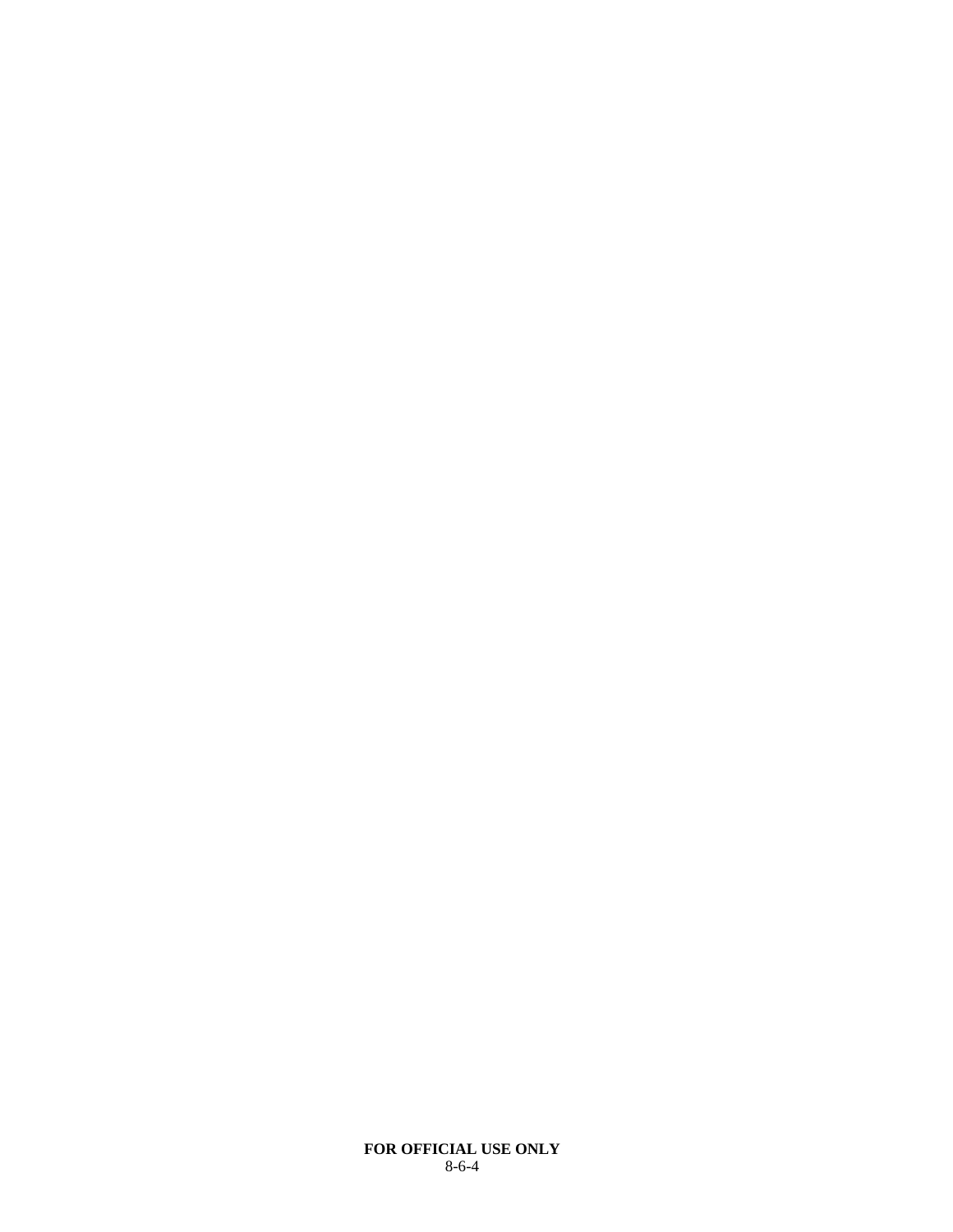## **Section 7. Documentation and Training**

## **8-700. Documentation and Training.**

- a. **Provider Documentation.** The Provider will develop, publish, and promulgate a corporate AIS security policy, which will be maintained on file by the ISSR.
- b. **Security Documentation.** The Provider will develop and maintain security-related documentation which are subject to review by the Customer as follows:

1. AISSP. Prepare and submit to the Customer for approval an AISSP in accordance with Customer guidance that covers each AIS which will process information for the Customer. This plan will appropriately reference all other applicable Provider security documentation. In many cases, an AISSP will include information that should not be provided to the general user population. In these cases, a separate user security guide will be prepared to include only the security procedures required by the users.

2. Physical Security Accreditation. Maintain on file the physical security accreditation documentation that identifies the date(s) of accreditation, and classification level(s) for the system device locations identified in the AISSP, and any open storage approvals.

3. Processing Approval. Maintain on file the Customer's processing approval (i.e., interim approval or accreditation) that specifies the date of approval, system, system location, mode of operation, and classification level for which the AIS is approved.

4. Memorandum of Agreement. Maintain on

file a formal memorandum of agreement signed by all Customers having data concurrently processed by an AIS or attached to the network.

5. AIS Technical Evaluation Test Plan. As a prerequisite to processing in the compartmented or multilevel mode, develop and submit a *technical evaluation test plan* to the Customer for approval. The technical evaluation test plan will provide a detailed description of *how* the implementation of the operating system software, data management system software, and related security software packages will enable the AIS to meet the compartmented or multilevel mode requirements stated herein. The test plan will also outline the test procedures proposed to demonstrate this compliance. The results of the test will be maintained for the life of the system.

6. Certification Report. The Certification Report will be maintained for the life of the system.

c. **System User Training and Awareness.** All AIS users, custodians, maintenance personnel, and others whose work is associated with the Customer will be briefed on their security responsibilities. These briefings will be conducted by the Provider. Each individual receiving the briefing will sign an agreement to abide by the security requirements specified in the AISSP and any additional requirements initiated by the Customer. This security awareness training will be provided prior to the individual being granted access to the classified AIS and at least annually thereafter. The awareness training will cover the following items and others as applicable: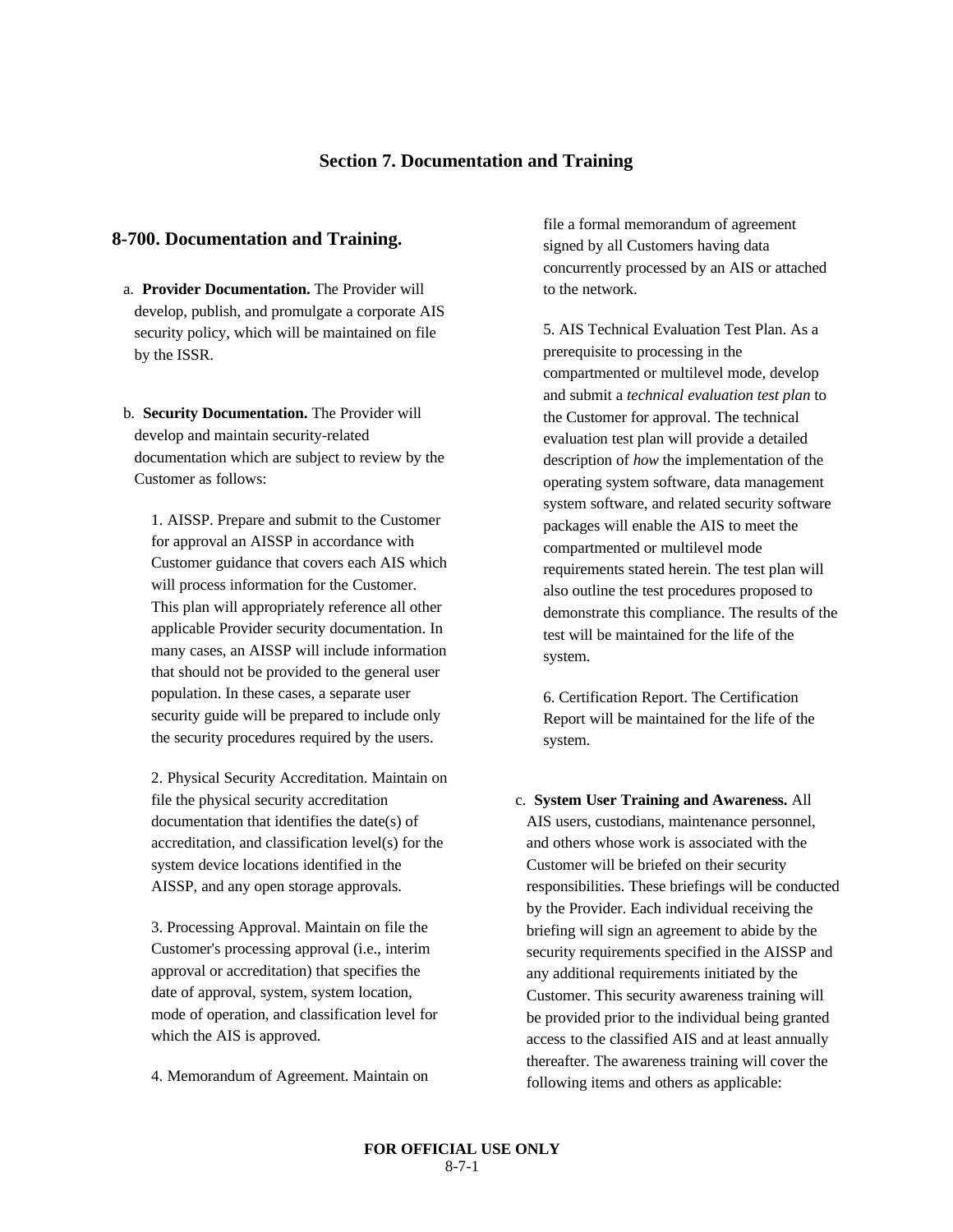1. The security classifications and compartments accessible to the user and the protection responsibilities for each. If the user is a privileged user, discuss additional responsibilities commensurate with those privileges;

2. Requirements for controlling access to AISs *(e.g., user IDs, passwords and password*  $security, the \n needed to know principle, and$ *protecting terminal screens and printer output from unauthorized access) ;*

3. Methods of securing unattended AISs such as checking print routes, logging off the host system or network, and turning the *AIS* off;

4. Techniques for securing printers such as removing latent images from laser drums, cleaning platens, and locking up ribbons;

5. Caution against the use of governmentsponsored computer resources for unauthorized applications;

6. The method of reporting security-related incidents such as misuse, violations of system security, unprotected media, improper labeling, network data spillage, etc.;

7. Media labeling, including classification labels, data-descriptor labels, placement of labels on media, and maintenance of label integrity;

8. Secure methods of copying and verifying media;

9. Methods of safeguarding media, including write protection, removal from unattended AISs, and storage;

10. Methods of safeguarding hard-copy output, including marking, protection during printing, and storage;

11. Policy on the removal of media;

12. Methods of clearing and sanitizing media;

13. Procedures for destroying and disposing of media, printer ribbons, and AIS circuit boards and security aspects of disposing of AISs;

14. Methods of avoiding viruses and other malicious code including authorized methods of acquiring software, examining systems regularly, controlling software and media, and planning for emergencies. Discuss the use of recommended software to protect against viruses and steps to be taken when a virus is suspected;

15. AIS maintenance procedures including the steps to be taken prior to AIS maintenance and the user's point-of-contact for AIS maintenance matters;

16. Any special security requirements with respect to the user's AIS environment including connections to other AIS equipment or networks;

17. The use of personally owned electronic devices within the SAPF;

18. Any other items needed to be covered for the specific Customer's program.

# **The ISSR will maintain a record of topics presented and names of personnel receiving the training.**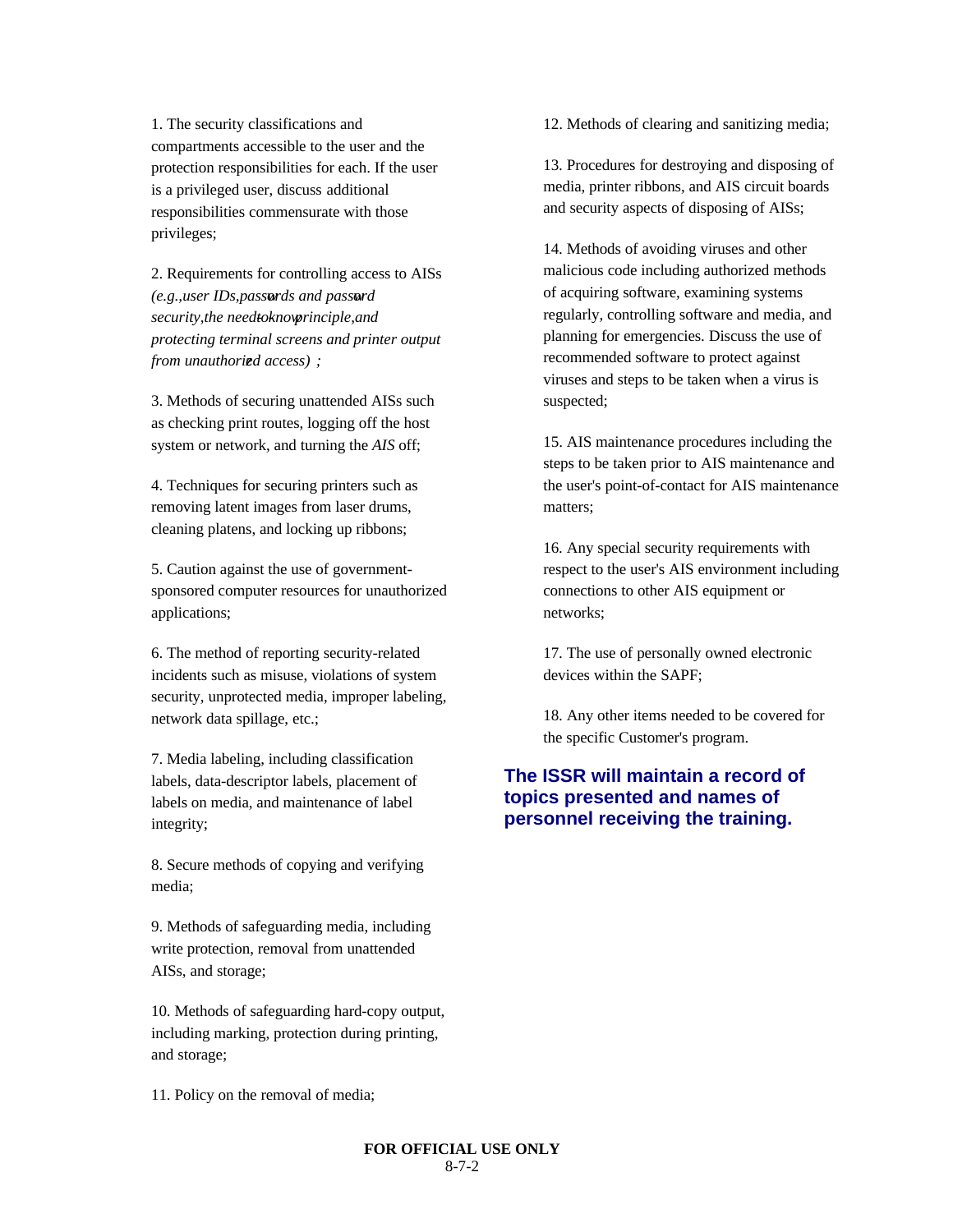# **Chapter 9 Restricted Data**

## **Section 1. Introduction**

**9-100. General.** This chapter of the NISPOMSUP addresses those supplemental security requirements for SECRET Restricted Data (SRD) and TOP SECRET Restricted Data (TSRD) information which have been identified as being sufficiently sensitive to necessitate security standards above and beyond those mandated by the NISPOM baseline document. *Hereafter these are referred to as Critical SRD or TSRD. CONFIDENTIAL RD and all classification levels of Formerly Restricted Data shall be protected in accordance with the requirements in the NISPOM baseline document*. In addition to those requirements in Chapter 9 of the NISPOM, this chapter prescribes the supplemental requirements for the protection of Critical SRD and TSRD information. Neither the NISPOM nor the NISPOMSUP are to be construed to apply to the safeguarding requirements for Special Nuclear Material, Nuclear Explosive Like Assemblies, or Nuclear Weapons.

# **SAPs that use Critical Secret/RD/FRD and Top Secret/RD/FRD material will protect those data in accordance with this chapter and any MOA or MOU established with the RD/FRDcognizant security agency.**

**9-101. Requirements.** Under the authority of the Atomic Energy Act of 1954, the Secretary of Energy, using his/her authority over Restricted Data, may issue orders, guides, and manuals concerning protection of Restricted Data. These issuances serve as the basis for government-wide implementation procedures. However, these procedures of other agencies have not been

endorsed by DOE. As a result of changes in the world situation, these policy issuances are currently under review by the Joint DOE/DOD Nuclear Weapons Information Access Authorization Review Group. Until the Review Group's recommendations are approved as policy by the Secretary of Energy, DOD contractors will continue to protect Critical SRD and TSRD in accordance with established contractual provisions. A revision of this chapter will be developed and promulgated following the results of the Joint DOE/DOD Nuclear Weapons Information Access Authorization Review Group. Nothing in this paragraph alters or abridges the authority of the Secretary of Energy under the Atomic Energy Act of 1954, as amended. DOD contracts awarded in the interim period dealing with the physics of nuclear weapons design, as specified in 9-101.a through 9- 101.i, will be reviewed by technically qualified representatives to determine if the contract involves the above specified Critical SRD or TSRD information. *If so, this chapter's requirements will be included in the contractual document.* DOE technical experts will be available to provide advice and assistance upon request by contracting agency representative. Should the results of the Joint DOE/DOD Nuclear Weapons Information Access Authorization Review Group modify the information specified in 9-101.a through 9-101.i, the affected contracts may be amended. *For DOE contractors, Restricted Data will continue to be protected in accordance with the Department of Energy's 5600 series Safeguards and Security orders until the*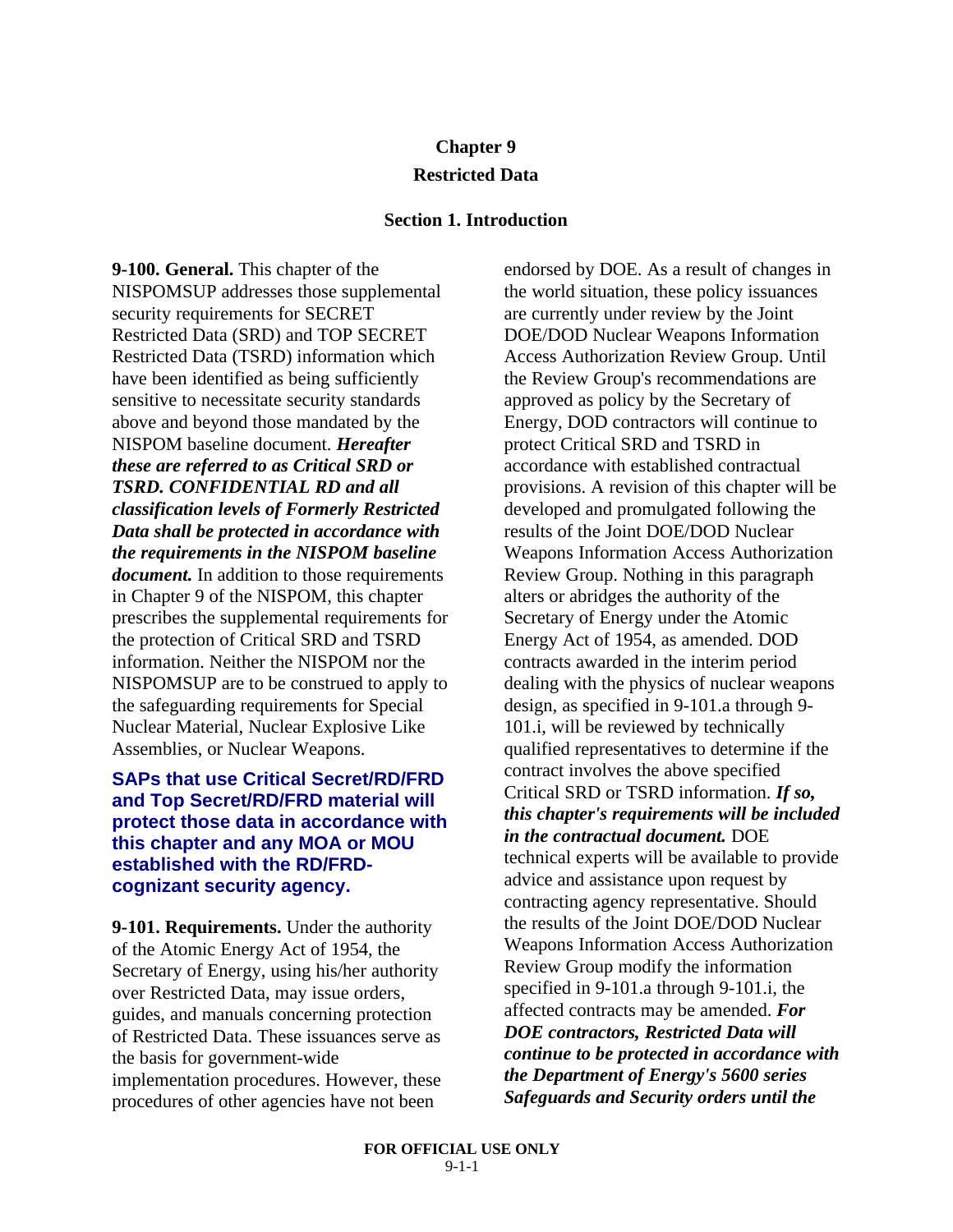*Review Group's recommendations are approved as policy by the Secretary of Energy and this chapter is revised to conform to the new policy.*

- a. Theory of operation (hydrodynamic and nuclear) or completed design of thermonuclear weapons or their unique components. This definition includes specific information about the relative placement of components and their functions with regard to initiating and sustaining the thermonuclear reaction.
- b. Theory of operation or complete design of fission weapons or their unique components. This definition includes the high explosive system with its detonators and firing unit, pit system, and nuclear initiating system as they pertain to weapon design and theory.
- c. Manufacturing and utilization information which reveals the theory of operation or design of the physics package.
- d. Information concerning inertial confinement fusion which reveals or is indicative of weapon data.
- e. Complete theory of operation, complete or partial design information revealing sensitive design features or information on energy conversion of a nuclear directed energy weapon. Sensitive information includes but is not limited to the nuclear energy converter, energy director, or other nuclear directed energy system or components outside the envelope of the nuclear source but within the envelope of the nuclear directed energy weapon.
- f. Manufacturing and utilization information and output characteristics for nuclear energy converters, directors, or other nuclear directed

energy weapon systems or components outside the envelope of the nuclear source and which do not comprehensively reveal the theory of operation, sensitive design features of the nuclear directed energy weapon or how the energy conversion takes place.

- g. Nuclear weapon vulnerability assessment information concerning use control systems that reveals an exploitable design feature, or an exploitable system weakness or deficiency, which could be expected to permit the unauthorized use or detonation of a nuclear weapon.
- h. Detailed design and functioning information of nuclear weapon use control systems and their components. Includes actual hardware and drawings that reveal design or theory of operation. This also includes use control information for passive and active systems as well as for disablement systems.
- i. Access to specific categories of noise and quieting information, fuel manufacturing technology and broad policy or program direction associated with Naval Nuclear Propulsion Plants as approved by the Naval Nuclear Propulsion Program CSA.

## **9-102.**

a. *Contractors shall establish protective measures for the safeguarding of Critical SRD and TSRD in accordance with the requirements of this chapter. Where these requirements are not appropriate for protecting specific types or forms of material, compensatory provisions shall be developed and approved by the CSA, with the concurrence of DOE, as appropriate. Nothing in this NISPOMSUP shall be construed to contradict or inhibit compliance with the law or building codes.*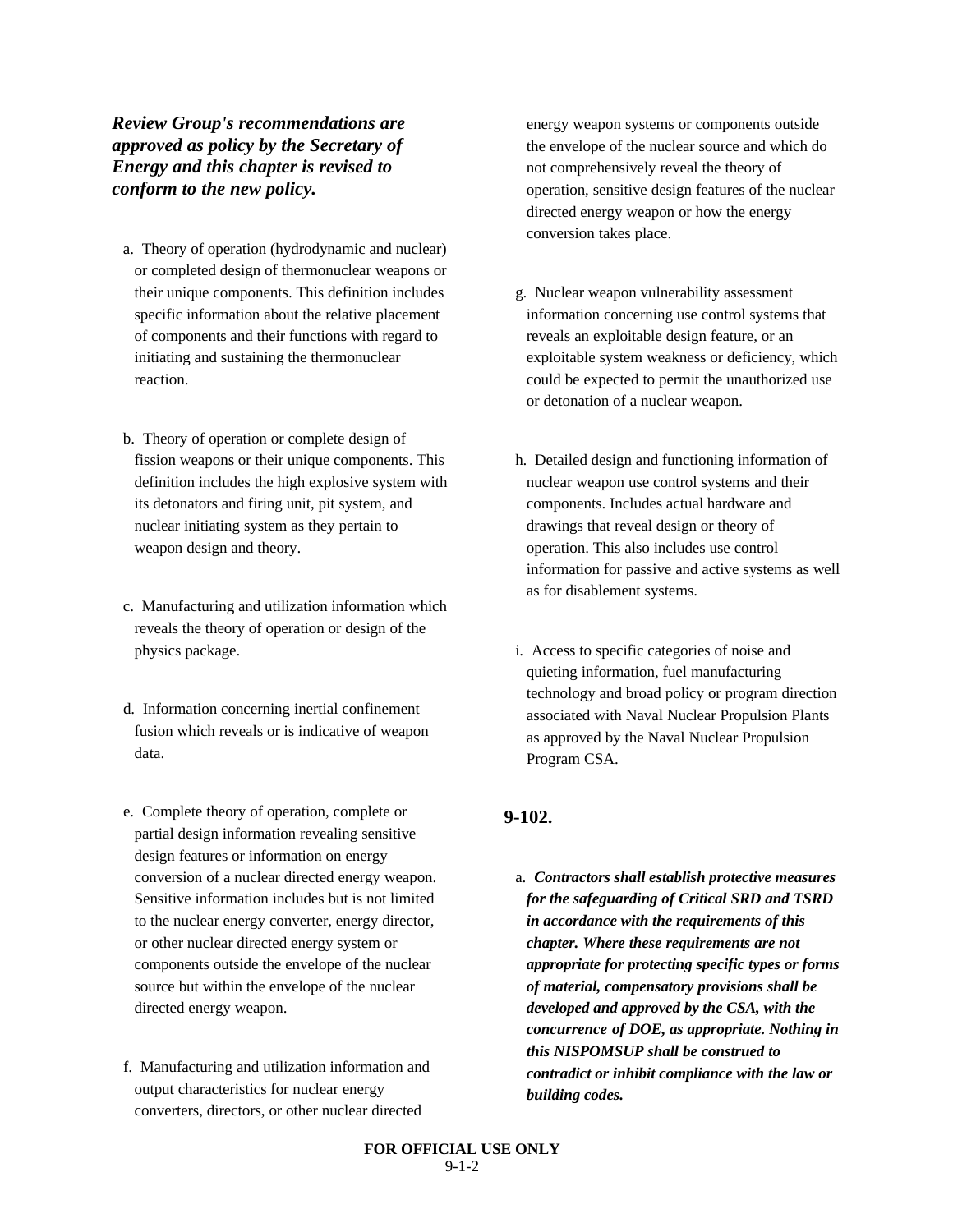b. *Access to Restricted Data shall be limited to persons who possess appropriate access authorization, or PCL, and who require such access (need-to-know) in the performance of official duties (i.e., have a verifiable need-toknow). For access to TOP SECRET Restricted Data, an individual must possess an active Q access authorization, or a final TOP SECRET PCL, based on a SSBI. For access to Critical SECRET Restricted Data, as defined in 9-101.a through 9-101.i, an individual must possess an active Q access authorization, or final TOP SECRET or SECRET PCL, based on a SSBI. Controls shall be established to detect and deter unauthorized access to Restricted Data.*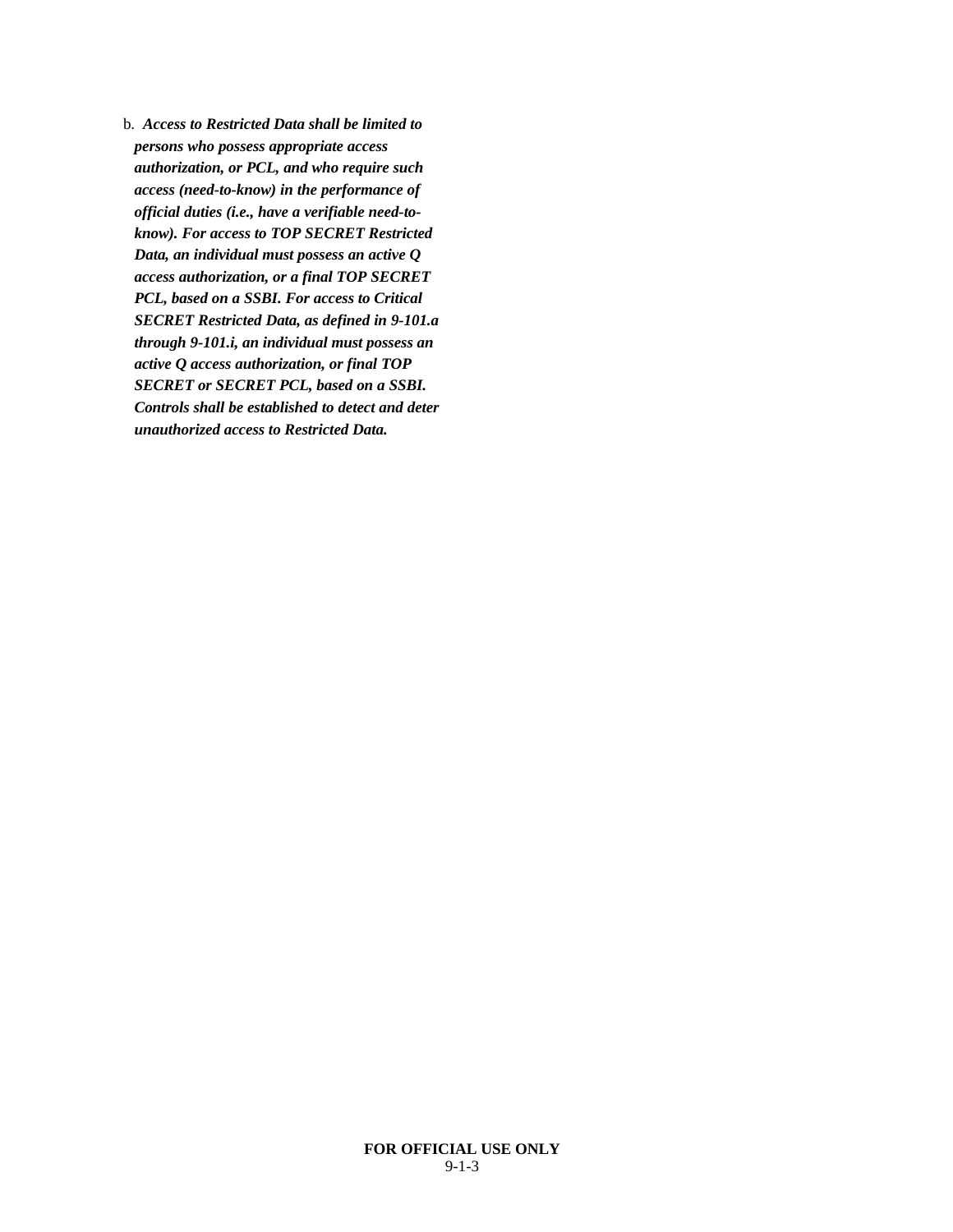### **FOR OFFICIAL USE ONLY** 9-1-4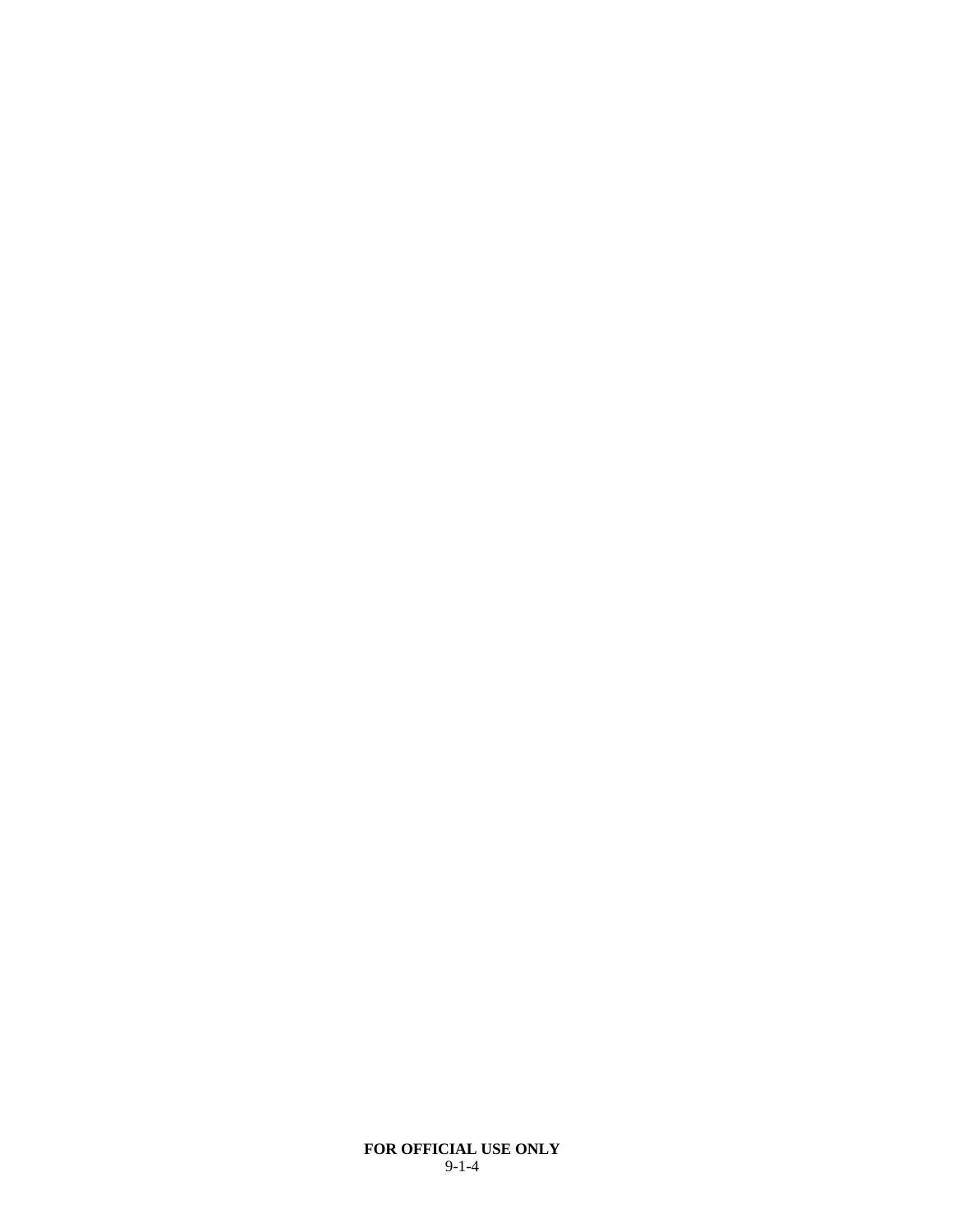## **Section 2. Secure Working Areas**

#### **9-200. Secure Working Areas.**

- a. **General.** When not placed in approved storage, Critical SRD and TSRD must be maintained in approved Secured Working Areas, and be constantly attended to by, or under the control of, a person or persons having the proper access authorization, or PCL, and a need- to-know, who are responsible for its protection.
- b. **Requirements**. Secure Working Area boundaries shall be defined by physical barriers (e.g., fences, walls, doors). Protective personnel or other measures shall be used to control authorized access through designated entry portals and to deter unauthorized access to the area. A personnel identification system (e.g., security badge) shall be used as a control measure when there are more than 30 persons per shift. Entrance/Exit inspections for prohibited articles and/or Government property may be conducted by protective personnel. When access to a Secure Working Area is authorized for a person without appropriate access authorization or need-to-know, measures shall be taken to prevent compromise of classified matter. Access to safeguards and security interests within a Secure Working Area, when not in approved storage, is controlled by the custodian(s) or authorized user(s). Means shall be used to detect unauthorized intrusion appropriate to the classified matter under protection.

## **9-201. Barriers.**

*Physical barriers shall be used to demarcate the boundaries of a Secure Working Area. Permanent barriers shall be used to enclose the area, except during construction or transient activities, when*

*temporary barriers may be erected.* Temporary barriers may be of any height and material that effectively impede access to the area.

a. **Walls**. *Building materials shall offer penetration resistance to, and evidence of, unauthorized entry into the area. Construction shall meet local building codes. Walls that constitute exterior barriers of Security Areas shall extend from the floor to the structural ceiling, unless equivalent means are used.*

1. *When transparent glazing material is used, visual access to the classified material shall be prevented by the use of drapes, blinds, or other means.*

2. Insert-type panels (if used) shall be such that they cannot be removed from outside the area being protected without showing visual evidence of tampering.

- b.**Ceilings and Floors***. Ceilings and floors shall be constructed of building materials that offer penetration resistance to, and evidence of, unauthorized entry into the area. Construction shall meet local building codes.*
- c. **Doors.** *Doors and door jambs shall provide the necessary barrier delay rating required by the applicable procedure. As a minimum, requirements shall include the following:*

1. *Doors with transparent glazing material may be used if visual access is not a security concern; however, they shall offer penetration resistance to, and evidence of, unauthorized entry into the area.*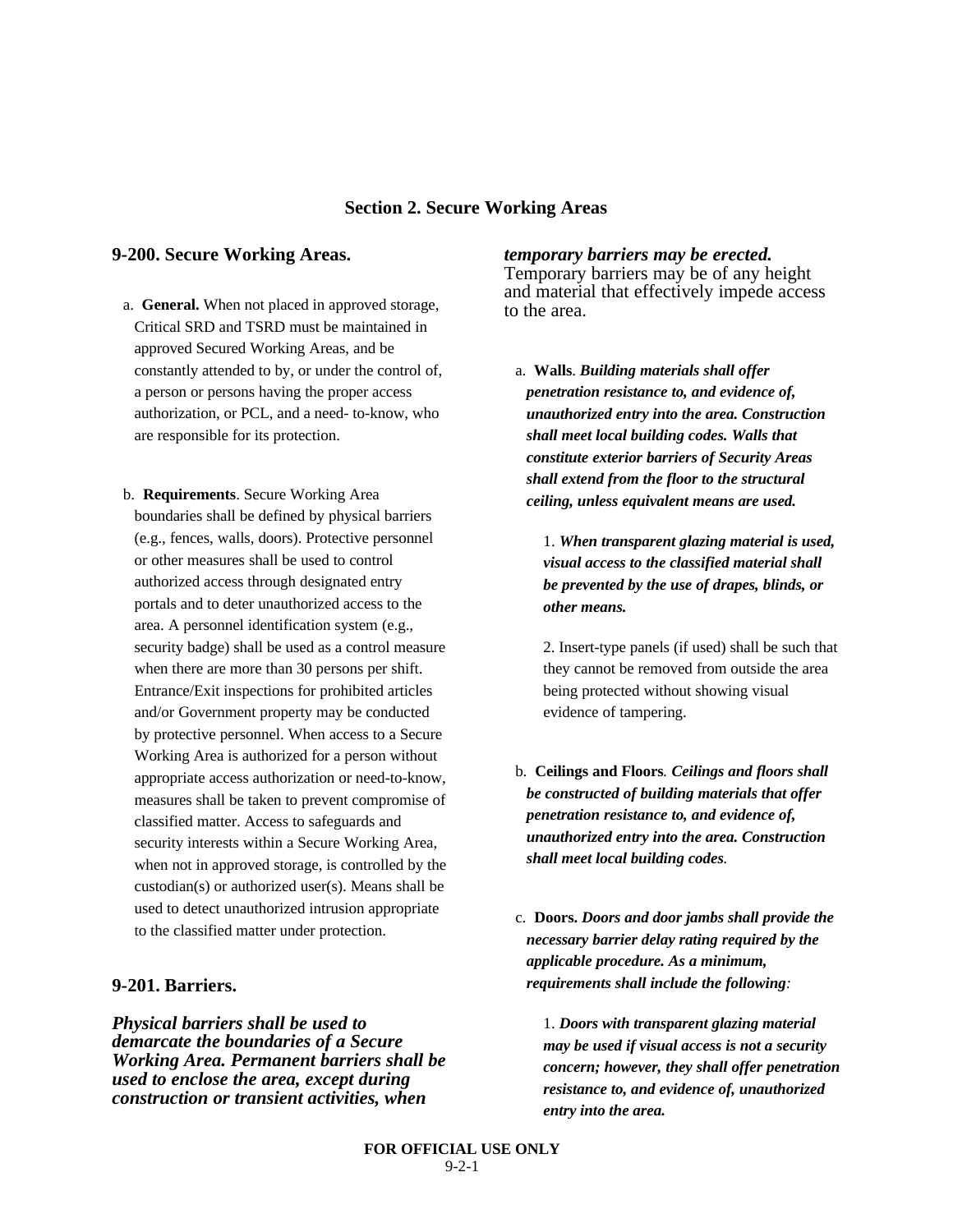2. *A sight baffle shall be used if visual access is a factor.*

3. *An astragal shall be used where doors used in pairs meet.*

4. *Door louvers, baffle plates, or astragals, when used, shall be reinforced and immovable from outside the area being protected.*

d. **Windows.** *The following requirements shall be applicable to windows:*

1*. When primary reliance is placed on windows as physical barriers, they shall offer penetration resistance to, and evidence of, unauthorized entry into the area.*

2. *Frames shall be securely anchored in the walls, and windows shall be locked from the inside or installed in fixed (nonoperable) frames so the panes are not removable from outside the area being protected.*

3. *Visual barriers shall be used if visual access is a factor.*

## e. **Unattended Openings**.

1. *Physical protection features shall be implemented at all locations where storm sewers, drainage swells, and site utilities intersect the fence perimeter.*

2. *Unattended openings in security barriers, which meet the following criteria, must incorporate compensatory measures such as security bars: greater than 96 inches square (619.20 square centimeters) in area and greater than 6 inches (15.24 centimeters) in the smallest dimension; and located within 18 feet (5.48 meters) of the ground, roof, or ledge of a lower Security Area; or located 14 feet (4.26 m) diagonally or directly opposite windows, fire escapes, roofs, or other open-* *ings in uncontrolled adjacent buildings; or located 6 feet (1.83 m) from uncontrolled openings in the same barrier***.**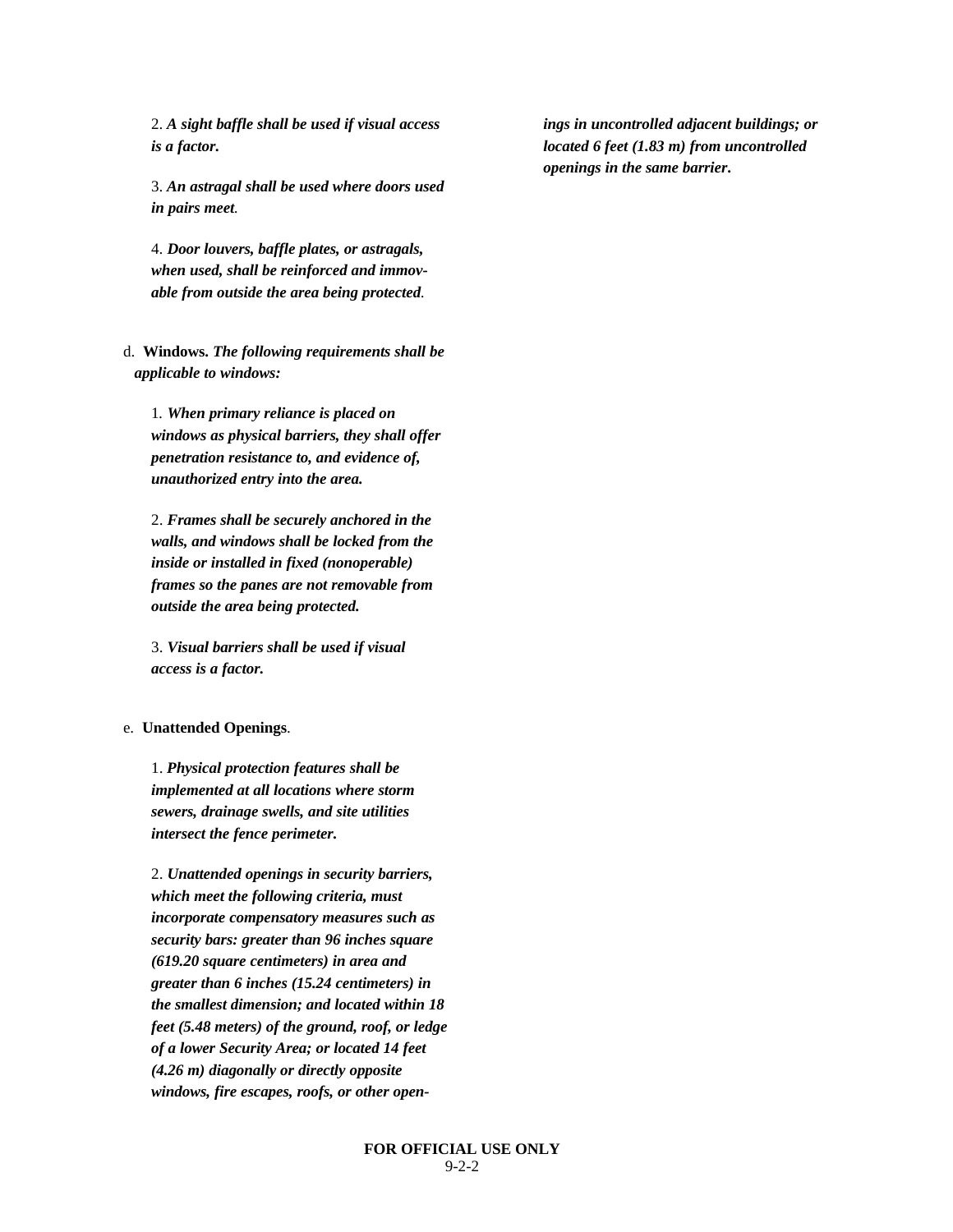### **FOR OFFICIAL USE ONLY** 9-2-3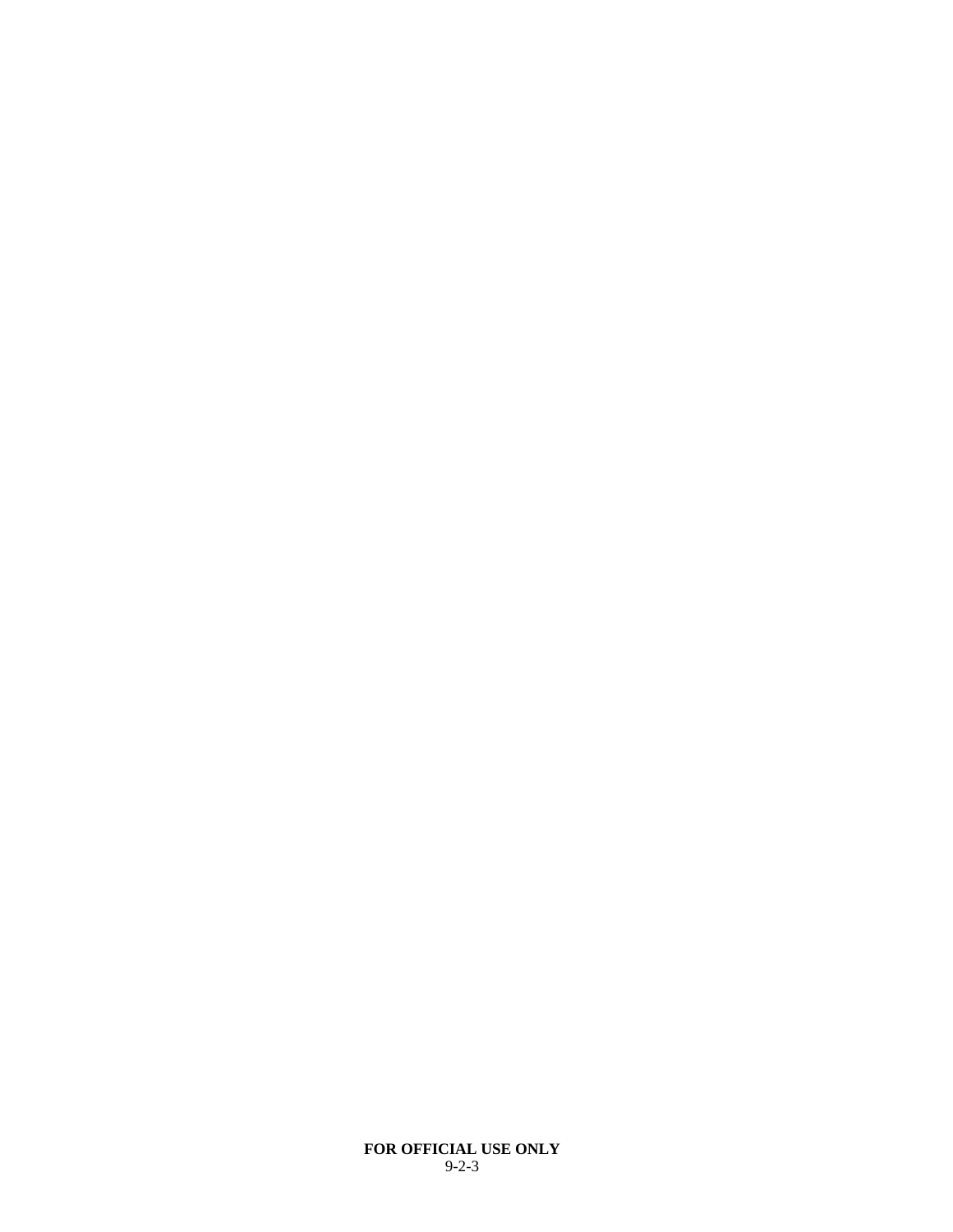## **Section 3. Storage Requirements**

## **9-300. General.**

*Custodians and authorized users of Critical SRD and TSRD are responsible for the protection and control of such matter.*

## **9-301. TSRD Storage.**

*TOP SECRET Restricted Data that is not under the personal control of an authorized person shall be stored within a security repository located within a Secure Working Area with CSA approved supplementary protection consistent with Chapter 5-307.a and 5-307.b of the NISPOM baseline. Authorized repositories are as follows:*

- a*. In a locked, General Services Administrationapproved security container.*
- b*. In a vault or vault-type room***.**

#### **9-302. Critical SRD Storage.**

*Critical SRD shall be stored in a manner authorized for Top Secret Restricted Data matter or in one of the following ways:*

- a. *In a locked General Services Administrationapproved security container located within a Secure Working Area.*
- b. *In a General Services Administration-approved security container, not located within a Secure Working Area, under supplemental protection (i.e., intrusion detection system protection or protective patrol).*

c*. In a steel filing cabinet, not meeting General Services Administration requirements, but approved for use prior to the date of this*

*NISPOMSUP, which may continue to be used until there is a need for replacement. It shall be equipped with a minimum of either an Underwriter Laboratories Group 1, built-in, changeable combination lock or a lock that meets Federal Specification FF-P-110 "Padlock, Changeable Combination." Steel filing cabinets located within a Secure Working Area shall be under approved supplemental protection (i.e., intrusion detection system protection or protective patrol). If the steel filing cabinet is not located within a Secure Working Area, it shall be under intrusion detection system protection.*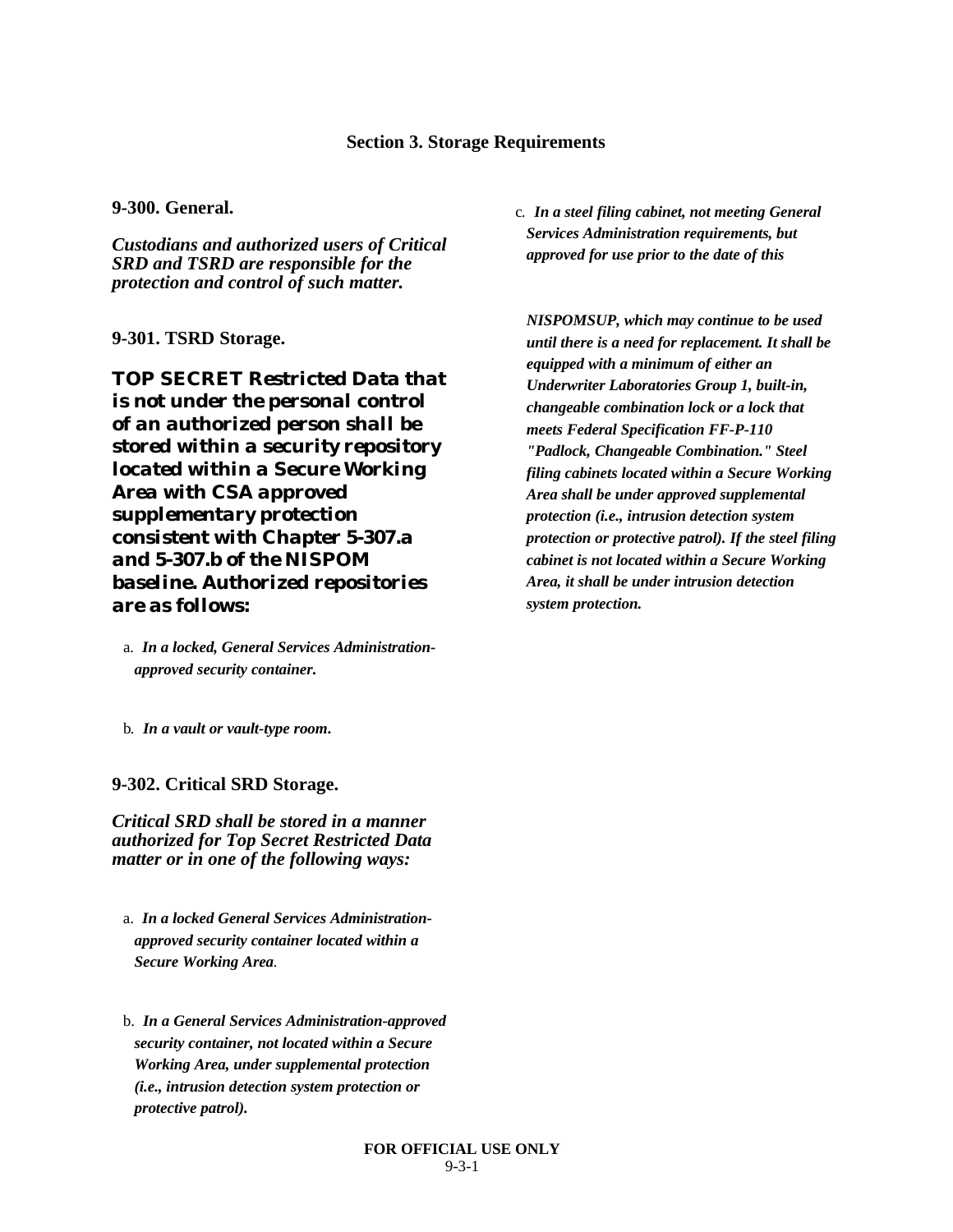### **FOR OFFICIAL USE ONLY** 9-3-2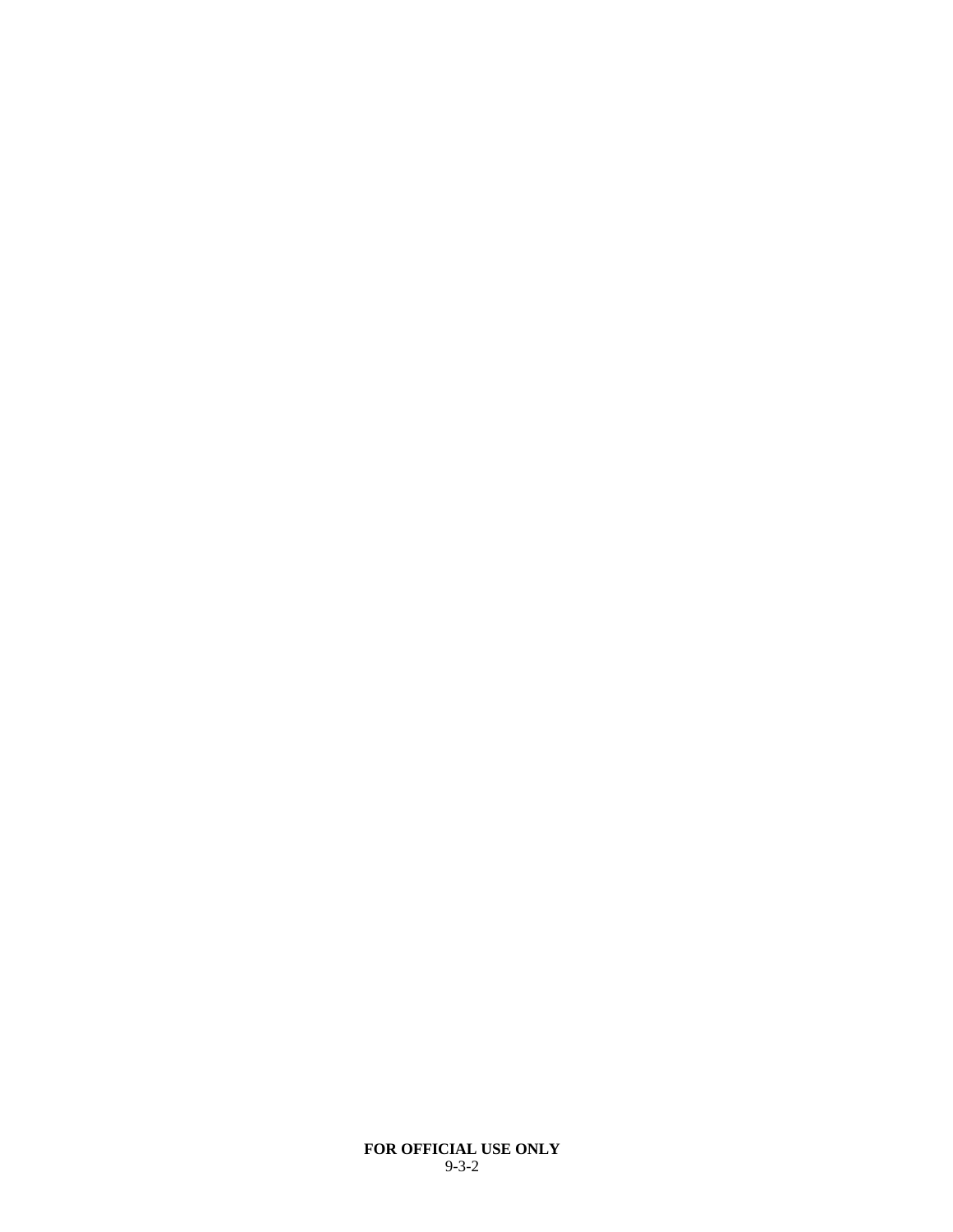# **Chapter 10 International Security Requirements**

## **Section 1. International Security**

## **10-100. International Security.**

International security information that is required by a SAP or is SAP-related will conform to the NISPOM as directed by the PSO.

## **International Security Considerations**

- **a. Normally, programs start foreign disclosure and security planning at the beginning of the acquisition process and systematically apply decisions throughout the life cycle. When a program is identified for international cooperation or foreign sale, consider and incorporate, as appropriate, all applicable National Disclosure Policy and technology transfer policy guidelines.**
- **b. For policy guidance and the development of a Technology Assessment/Control Plan (TA/CP), Memorandum of Agreement, Security Manual, and SOP for all international programs (research/development, FMS, joint cooperation, and acquisition), contact the PSO.**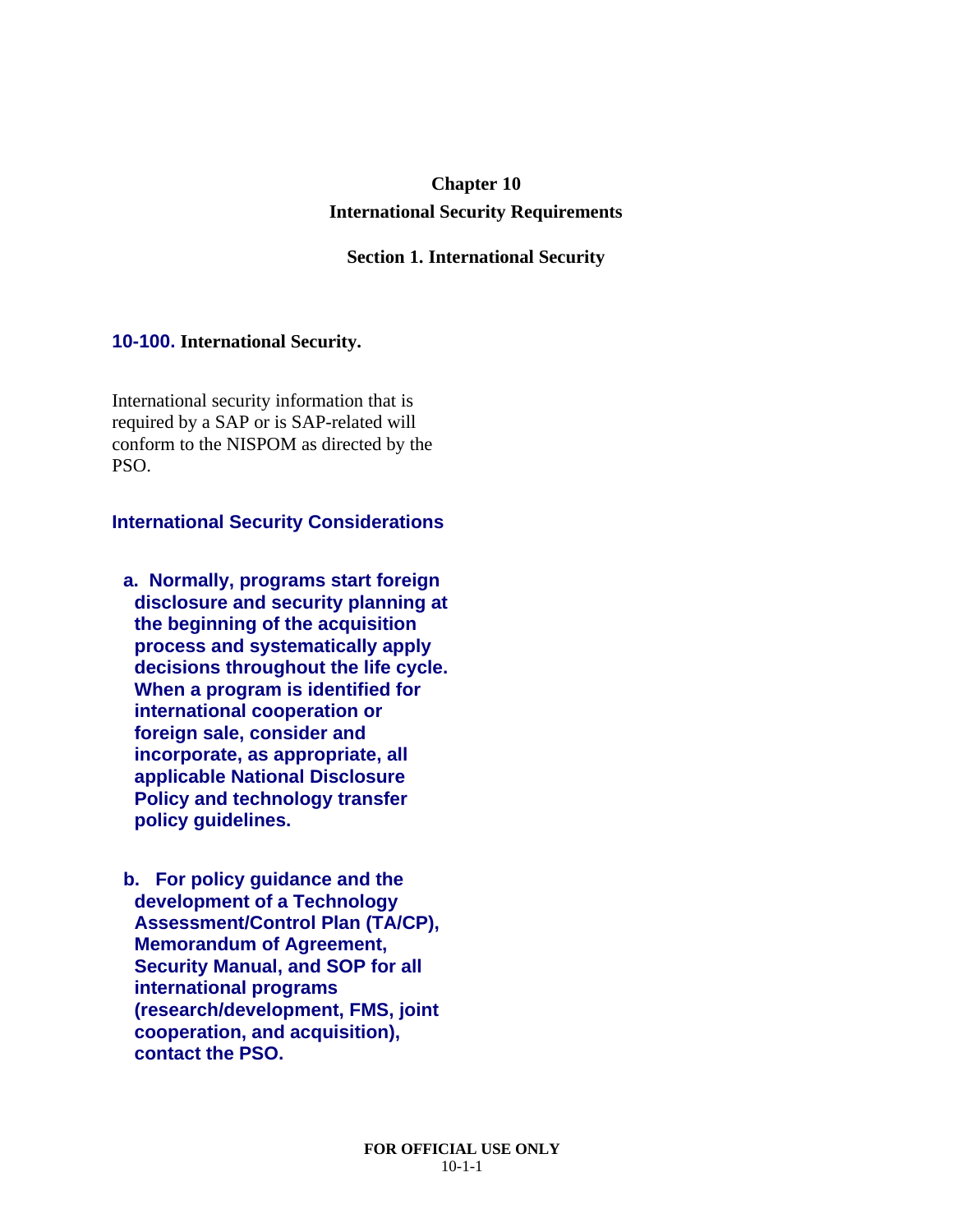### **FOR OFFICIAL USE ONLY** 10-1-2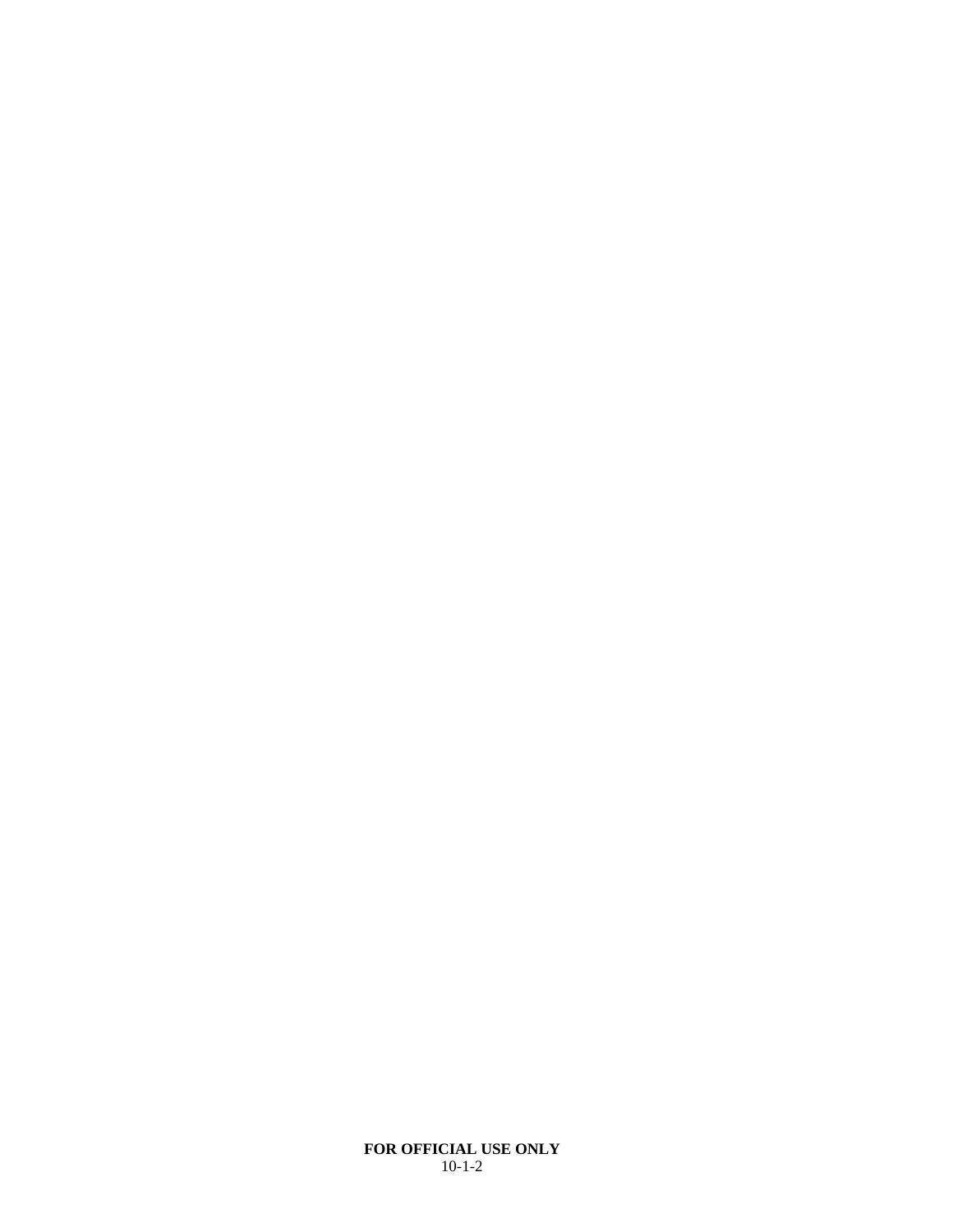# **Chapter 11**

## **Miscellaneous**

## **Section 1. TEMPEST**

**11-100. TEMPEST Requirements.** When compliance with TEMPEST standards is required for a contract, the GPM/PSO will issue specific guidance in accordance with current national directives that afford consideration to realistic, validated, local threats, cost effectiveness, and zoning.

## **NOTE: For DoD purposes, EMSEC means TEMPEST.**

- **a. Each department or agency has appointed Certified TEMPEST Technical Authorities (CTTAs) who must conduct and validate all TEMPEST countermeasure reviews by the National Policy.**
- **b. The program security officer, with guidance from a CTTA, shall determine if a review is required and direct the completion of a TEMPEST Requirements Questionnaire.**
- **c. If a review is required, a CTTA will determine if the equipment, system, or facility has a TEMPEST requirement, and if so, will recommend the most cost effective countermeasure which will contain compromising emanations within the inspectable space. The inspectable space is defined as the three dimensional space**

**surrounding equipment that**

**processes National Security Information (NSI) within which TEMPEST exploitation is not considered practical or where legal authority to identify and/or remove a potential TEMPEST exploitation exists.**

**d. Only those TEMPEST countermeasures recommended by CTTA and authorized by the program manager or contracting authority should be implemented. The processing of Special Category NSI or the submission of information for a TEMPEST countermeasure review does not imply a requirement to implement TEMPEST countermeasures. TEMPEST countermeasures which may be recommended by CTTA include, but are not limited to:**

**1. The use of shielded enclosures or architectural shielding;**

**2. The use of equipment which have TEMPEST profiles or TEMPEST zones which match the inspectable space, distance, or zone respectively; and**

**3. The use of RED/BLACK installation guidance as provided by reference (c).**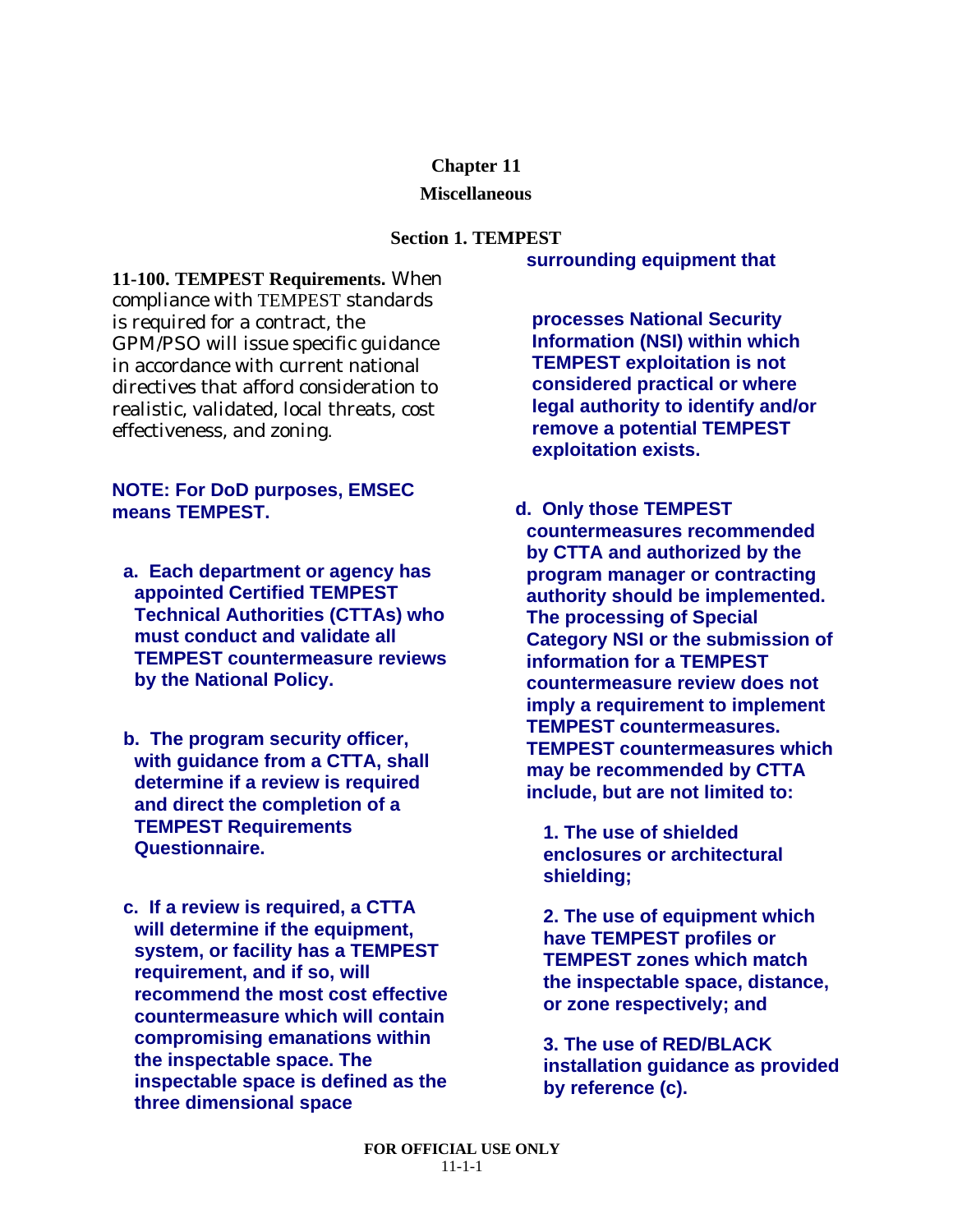**e. Telephone line filters, power filters, and non-conductive disconnects are not required for TEMPEST purposes unless recommended by a CTTA as part of a TEMPEST countermeasure requirement. Telephone line disconnects, not to be confused with telephone line filters, may be required for non-TEMPEST purposes.**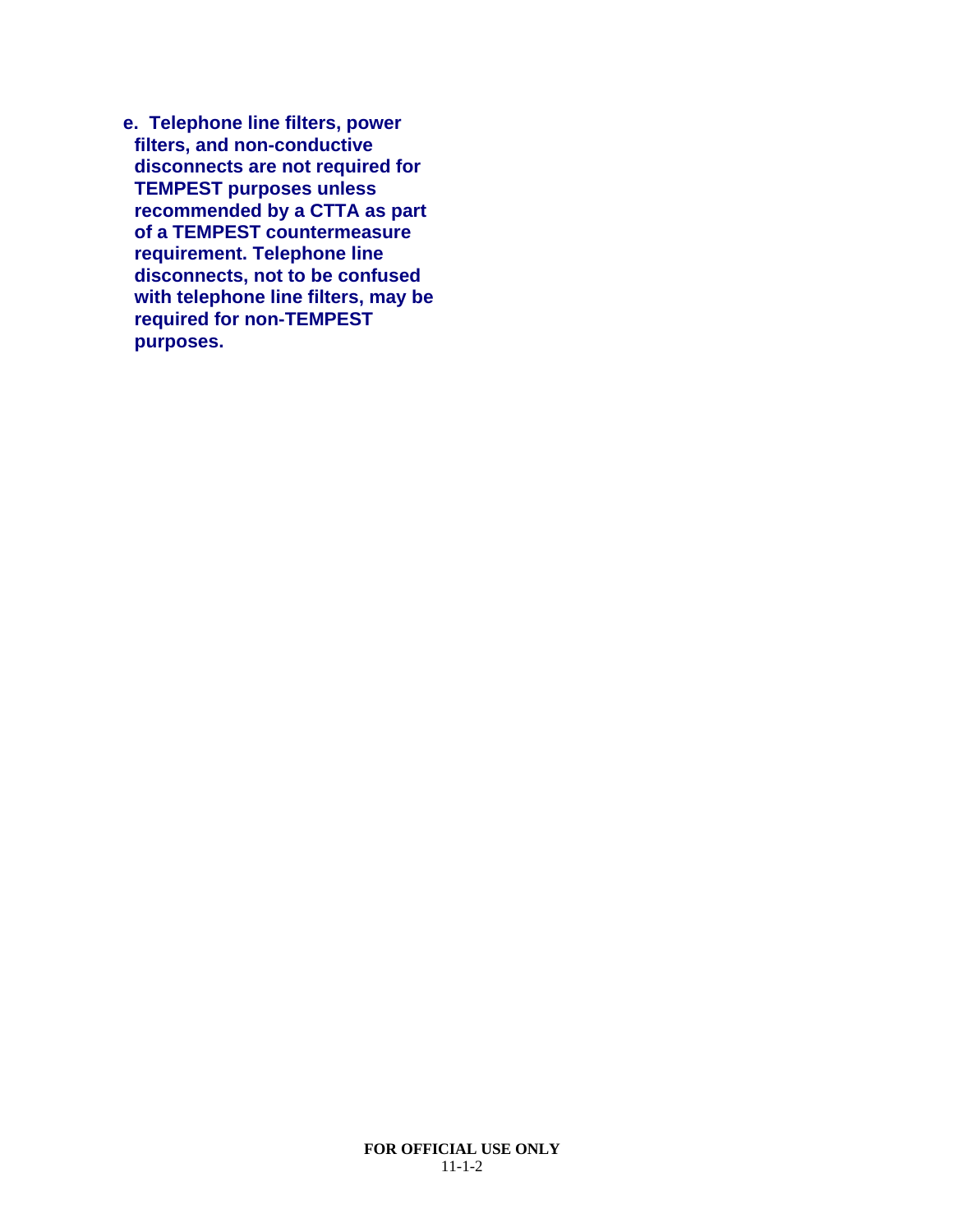### **FOR OFFICIAL USE ONLY** 11-1-3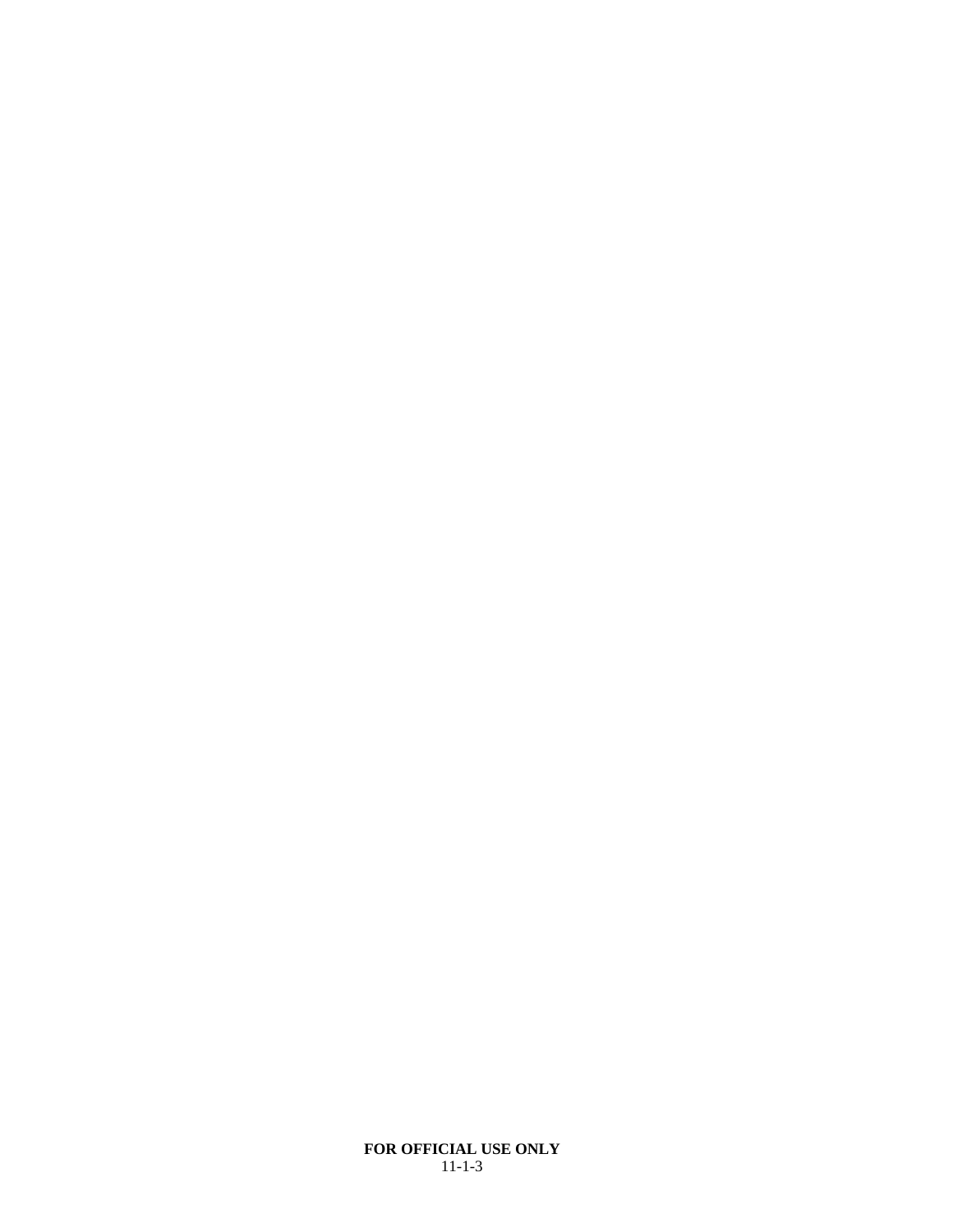## **Section 2. Government Technical Libraries**

**11-200.** *SAP information will not be sent to the National Defense Technical Information Center or the U.S. Department of Energy Office of Scientific and Technical Information.*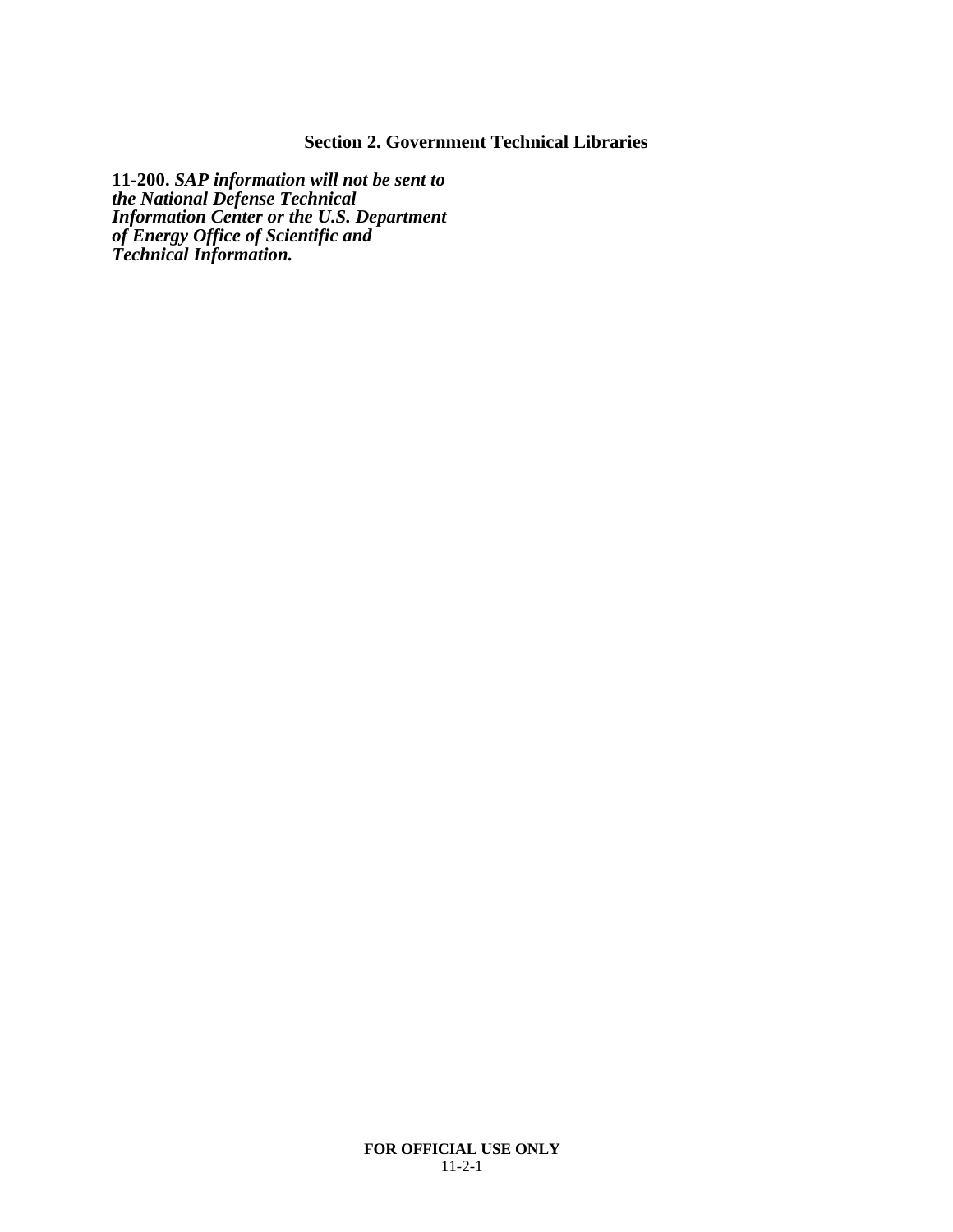### **FOR OFFICIAL USE ONLY** 11-2-2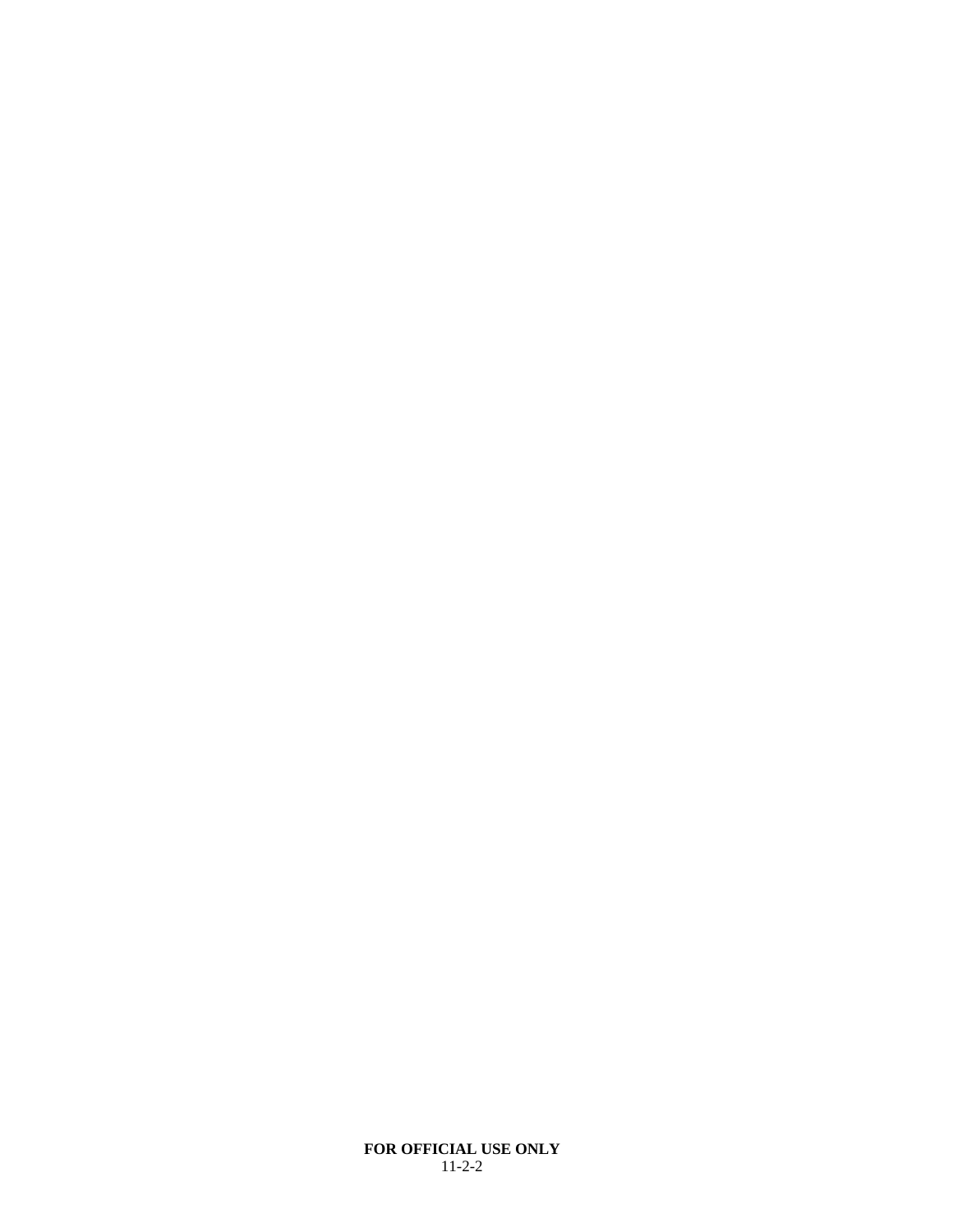**11-300. General.** *The use of SAP information for a contractor Independent Research and Development (IR&D) effort will occur only with the specific written permission of the Contracting Officer. Procedures and requirements necessary for safeguarding SAP classified information when it is incorporated in a contractor's IR&D effort will be coordinated with the PSO.*

**Only authorized Government Contracting Officers may approve contractors to conduct SAP independent research and development (IR&D). A letter defining the authority to conduct IR&D, a DD Form 254, and an appropriate NISPOMSUP selector and classification guide will be provided to each contractor. Contractors who are conducting, or who desire to conduct SAP IR&D under this section, but who have not obtained proper authority, must contact the appropriate contracting authority.**

**11-301. Retention of SAP Classified Documents Generated Under IR&D Efforts.** With the permission of the Contracting Officer, the contractor may be allowed to retain the classified material generated in connection with a classified

IR&D effort. The classified documents may be required to be sanitized. If necessary, the Government agency will provide the contractor assistance in sanitizing the material to a collateral or unclassified level (i.e., by reviewing and approving the material for release).

# **WAIVED -** √ **UNACKNOWLEDGED -** √ **ACKNOWLEDGED -** √

**The Program Offices for determining sanitization and releasibility of SAP IR&D documents are identified in the contracts letter and DD Form 254.**

**11-302. Review of Classified IR&D Efforts.** *IR&D operations and documentation that contain SAP classified information will be subject to review in the same manner as other SAP classified information in the possession of the contractor.*

**These reviews normally will be conducted at the same time as reviews of other SAPs at that activity.**

**The Program Office/PSO will approve subcontracts before they are issued for IR&D efforts.**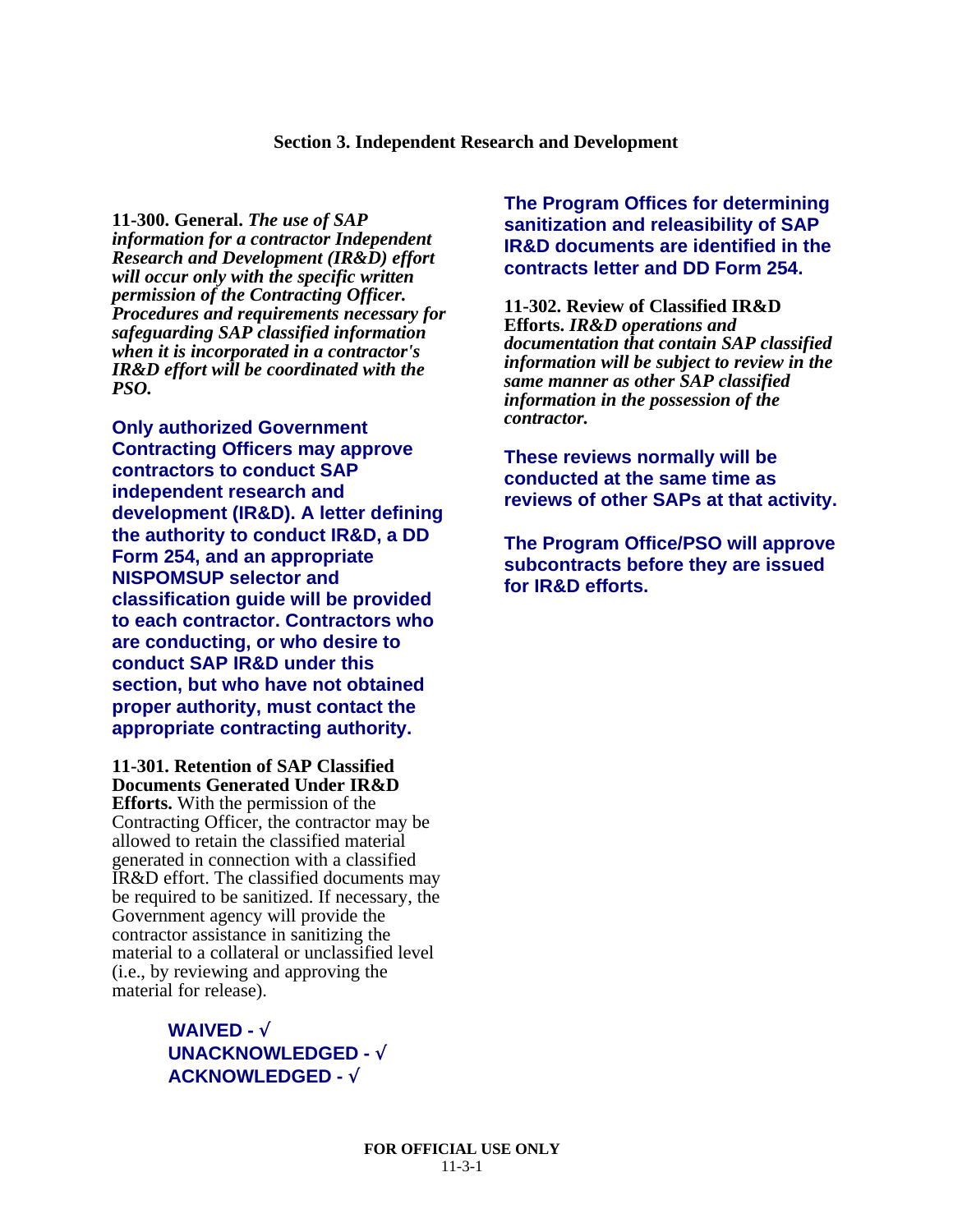### **FOR OFFICIAL USE ONLY** 11-3-2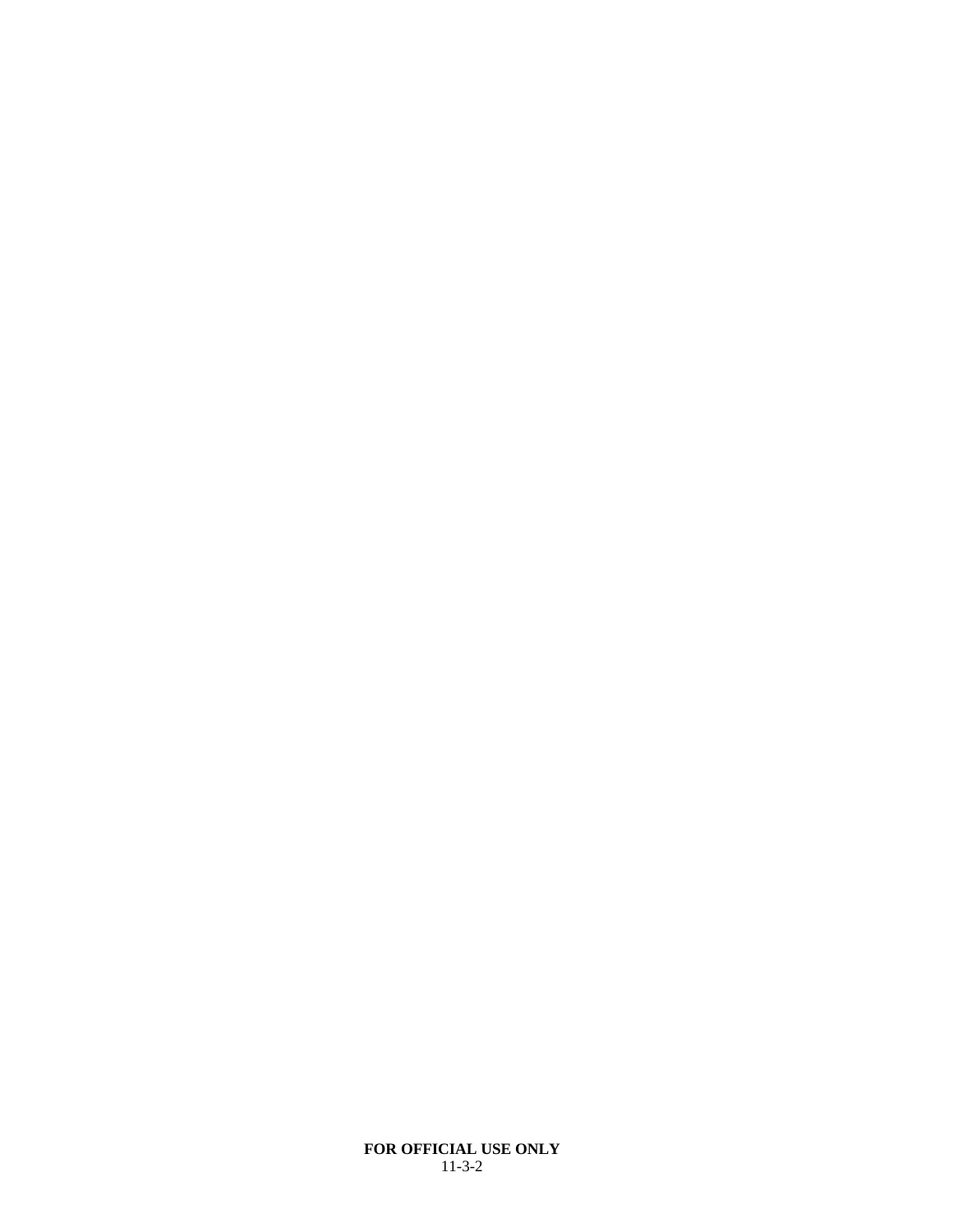## **Section 4. Operations Security**

**11-400.** Special Access Programs may require unique Operations Security (OPSEC) plans, surveys, and activities to be conducted as a method to identify, define, and provide countermeasures to vulnerabilities. These requirements may be made part of the contractual provisions.

> **WAIVED -** √ **UNACKNOWLEDGED -** √ **ACKNOWLEDGED -** √

**Provide an OPSEC orientation to newly assigned personnel. Cover the activity OPSEC program, designated essential elements of friendly information (EEFI), OPSEC lessons learned, and the OPSEC role. Include OPSEC in annual refresher training. Include common OPSEC vulnerabilities, significance of unclassified data, tactical deception, new lessons learned, and other OPSEC subjects that are deemed appropriate.**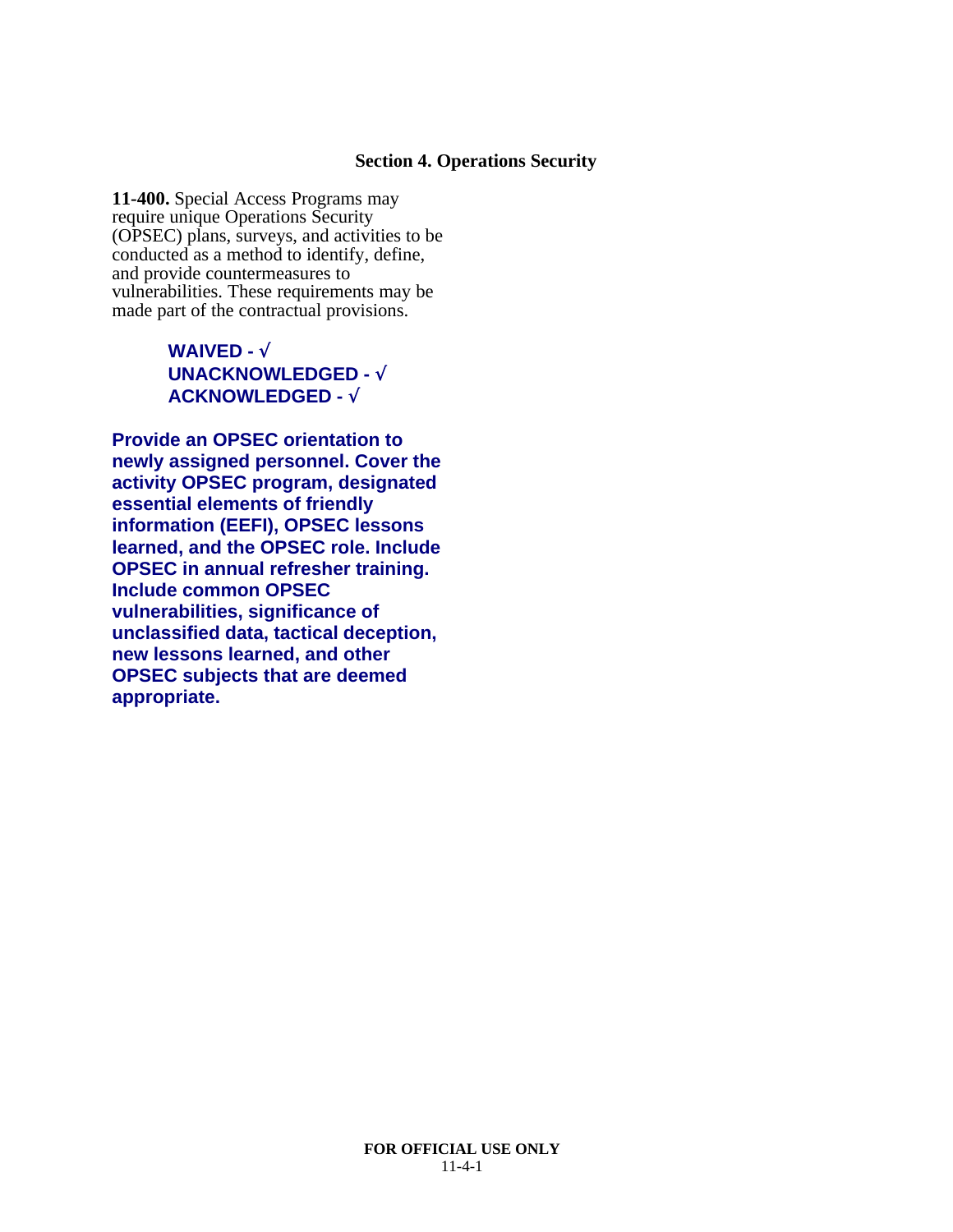### **FOR OFFICIAL USE ONLY** 11-4-2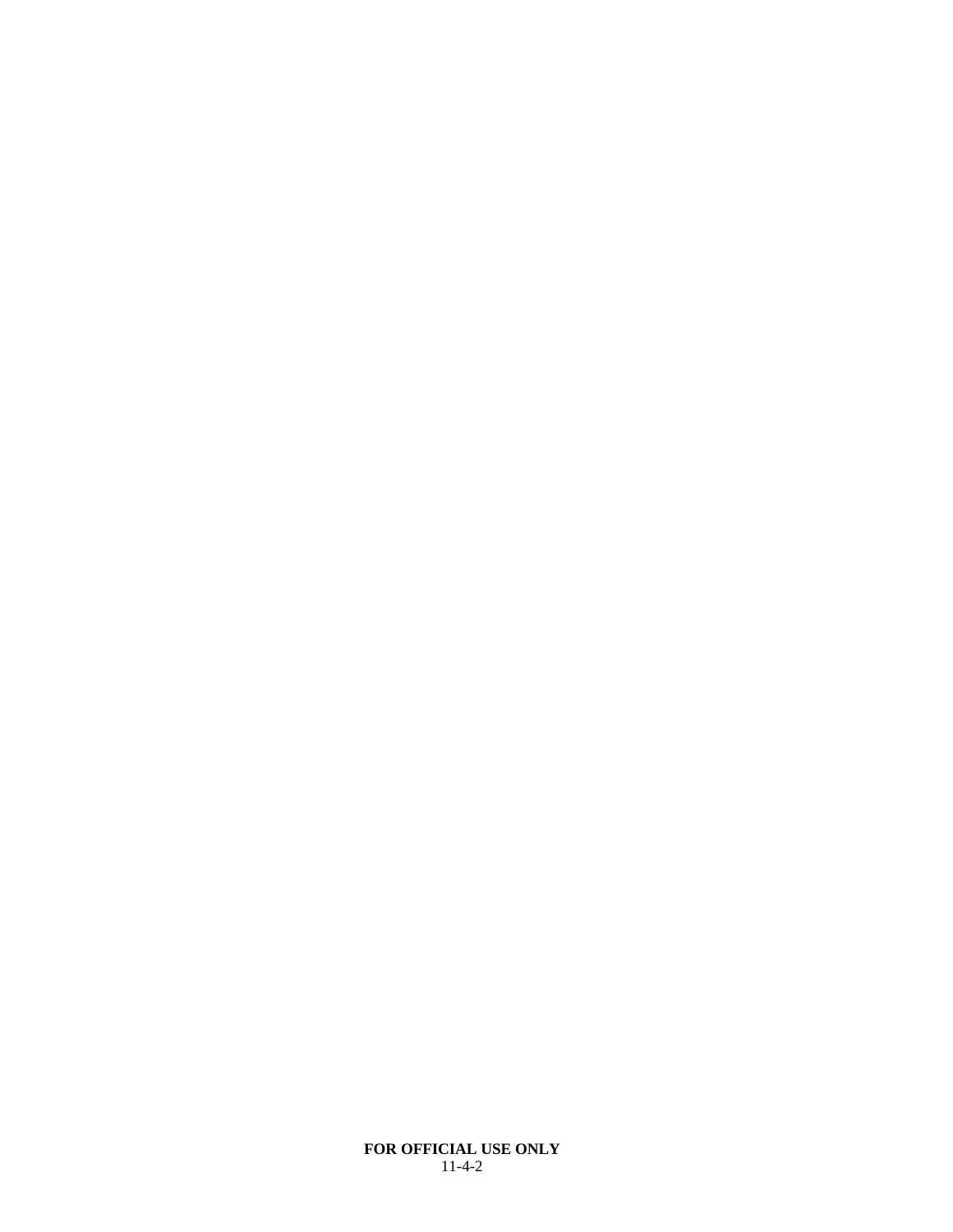## **Section 5. Counterintelligence (CI) Support**

**11-500. Counterintelligence (CI) Support.**

Analysis of foreign intelligence threats and risks to Program information, material, personnel, and activities may be undertaken by the Government Agency. Resulting information that may have a bearing on the security of a SAP will be provided by the Government to the contractor when circumstances permit. Contractors may use CI support to enhance or assist security planning and safeguarding in pursuit of satisfying contractual obligations. Requests should be made to the PSO.

# **WAIVED -** √ **UNACKNOWLEDGED -** √ **ACKNOWLEDGED -** √

**11-501. Countermeasures.** Security countermeasures may be required for SAPs to protect critical information, assets, and activities. When OPSEC countermeasures are necessary, they will be made a part of the contract provisions and cost implementation may be subject to negotiation. Countermeasures may be active or passive techniques, measures, systems, or procedures implemented to prevent or reduce the timely effective collection and/or analysis of information which would reveal intentions or capabilities (e.g., traditional security program measures, electronic countermeasures, signature modification, operational and/or procedural changes, direct attack against and neutralization of threat agents and/or platforms, etc.).

# **WAIVED -** √ **UNACKNOWLEDGED -** √ **ACKNOWLEDGED -** √

**When conditions warrant, the PSO may require a TSCM survey of a SAPF for approval or reaccreditation of a previously used facility.**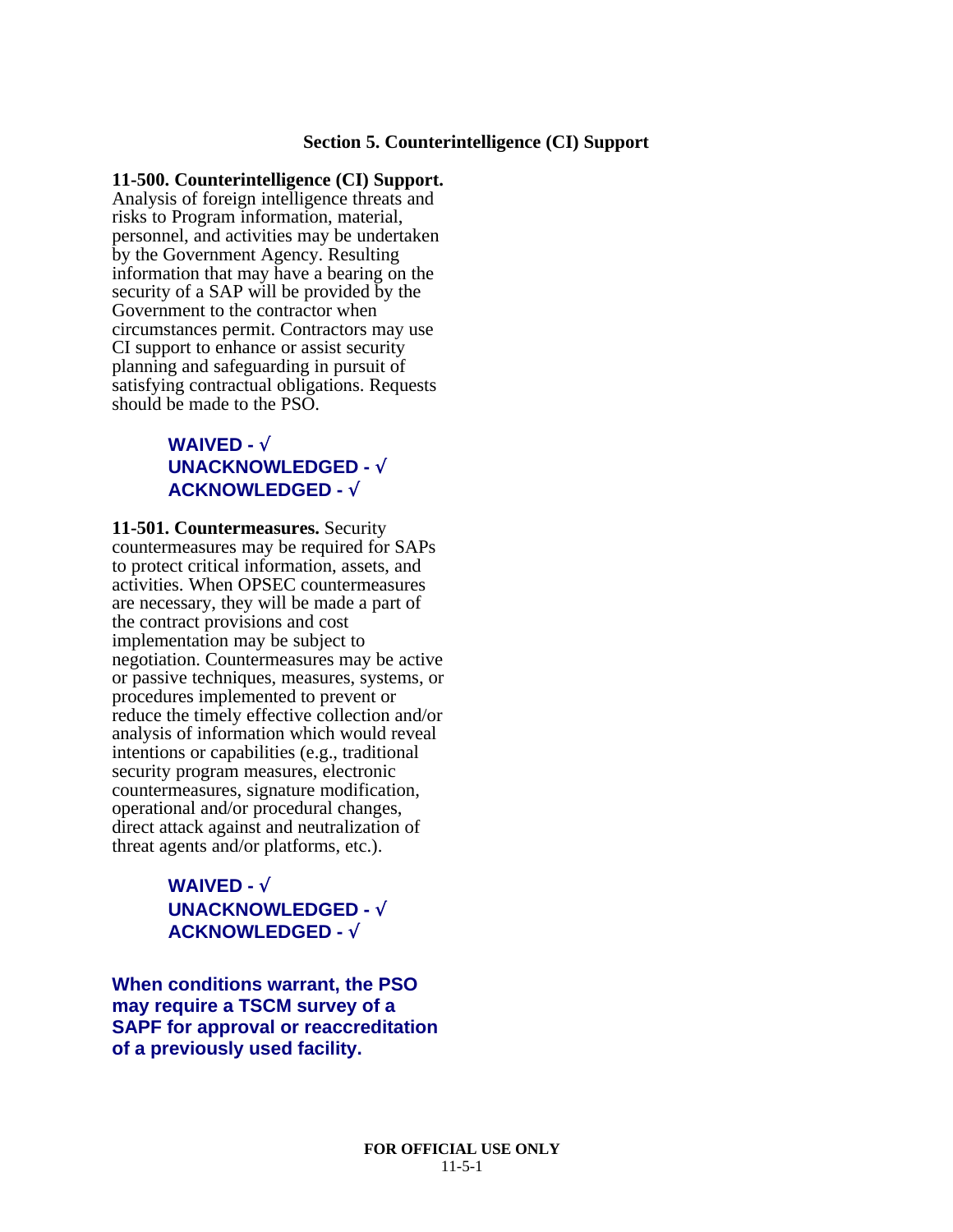## **Section 6. Decompartmentation, Disposition, and Technology Transfer**

**11-600.** *Every scientific paper, journal article, book, briefing, etc., pertaining to a SAP and prepared by personnel currently or previously briefed on the SAP that is proposed for publication or presentation outside of the SAP will be reviewed by the PSO and a Program-briefed Public Affairs Officer (PAO) if available. Any release will be by the GPM.* Often SAP-unique "tools" such as models, software, technology, and facilities may be valuable to other SAPs. Some information, material, technology, or components may not be individually sensitive. If information or materials can be segregated and disassociated from the SAP aspects of the Program, decompartmentation and release of the information and/or materials may be approved to support U.S. Government activities. *The information and materials proposed for release will remain within the Program Security Channels until authorized for release.*

**11-601. Procedures.** The following procedures apply to the partial or full decompartmentation, transfer (either to another SAP or collateral Program), and disposition of any classified information, data, material(s), and hardware or software developed under a SAP contract or subcontract (SCI information will be handled within SCI channels).

a. **Decompartmentation.** *Prior to decompartmenting any classified SAP information or other material(s) developed within the Program, the CPSO will obtain the written approval of the GPM. Decompartmentation initiatives at a Program activity will include completion of a Decompartmentation or Transfer Review Format Include supporting documentation that will be submitted through the PSO to the GPM.*

*Changes, conditions and stipulations directed by the GPM will be adhered to. Approval of Program decompartmentation and all subsequent transfers will be in writing.*

b. **Technology Transfer.** Technologies may be transferred through established and approved channels in cases where there would be a net benefit to the U.S. Government and Program information is not exposed or compromised. The Contracting Officer is the approval authority for technology transfers.

1. Contractor Responsibilities*. CPSOs will ensure that technologies proposed for transfer receive a thorough security review. The review will include a written certification that all classified items and unclassified Programsensitive information have been redacted from the material in accordance with sanitization procedures authorized by the GPM. A description of the sanitization method used and identification of the official who accomplished the redaction will accompany the information or material(s) forwarded to the GPM for review and approval.*

2. Government Responsibilities. The contracting officer's representative (COR), PSO, and GPM will make every attempt to review requests expeditiously**.** *Requests will be submitted at least thirty (30) working days prior to the requested release date.* This is particularly important when requesting approval for Program-briefed personnel to make non-Program related presentations at conferences, symposia, etc.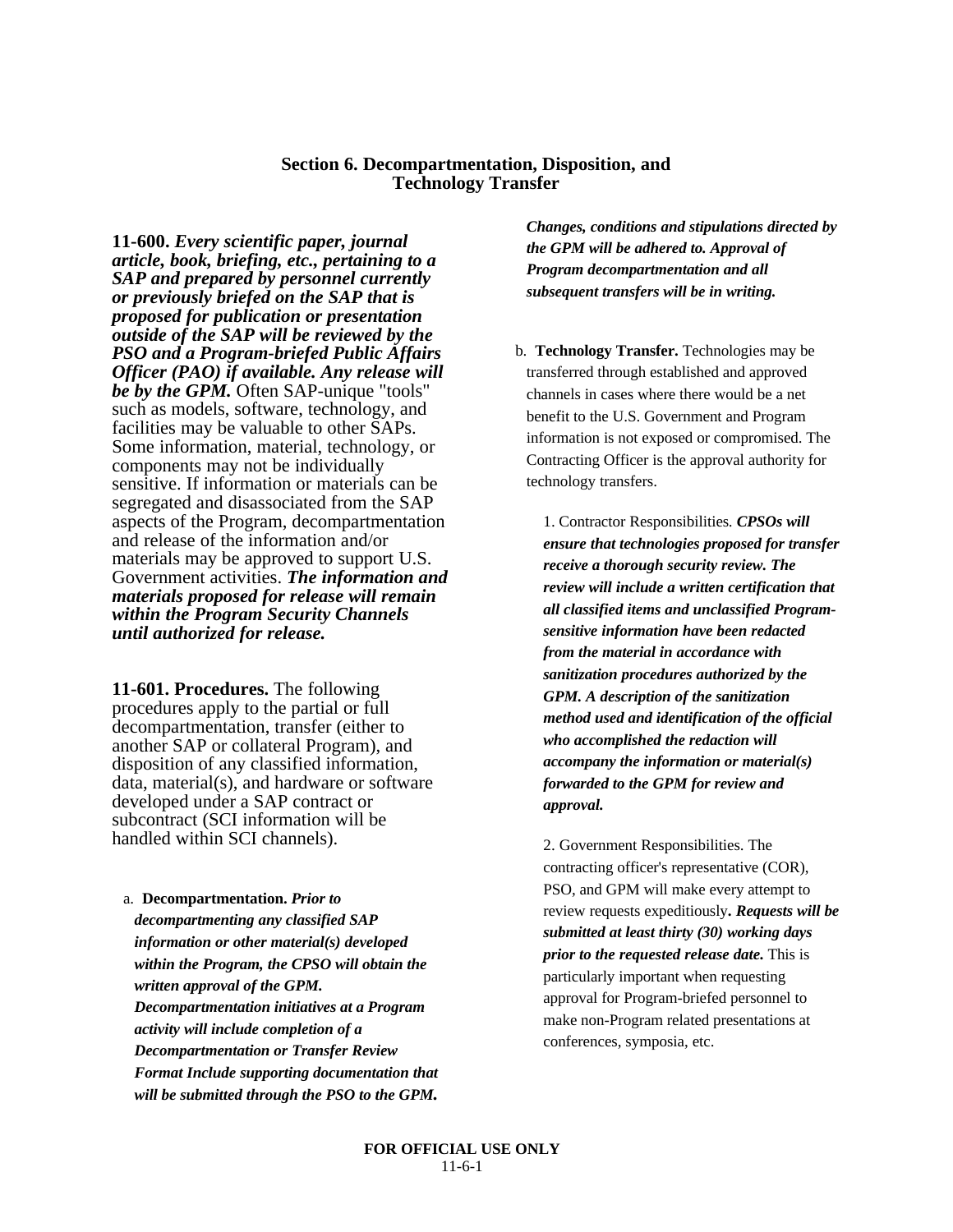### **FOR OFFICIAL USE ONLY** 11-6-2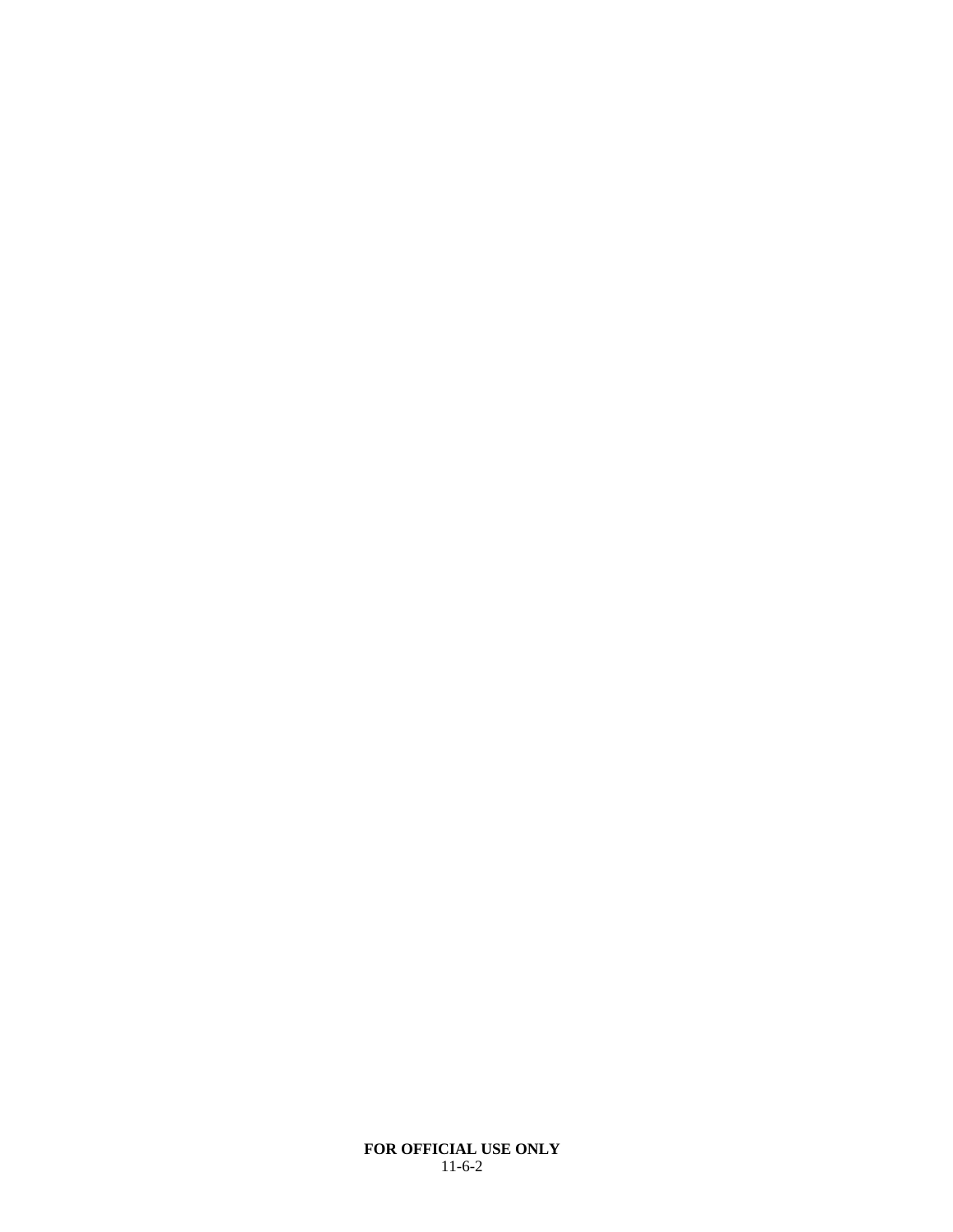**11-700. Close-out of a SAP.** *At the initiation of a contract close-out, termination or completion of the contract effort, the CPSO will consider actions for disposition of residual hardware, software, documentation, facilities, and personnel accesses. Security actions to close-out Program activities will prevent compromise of classified Program elements or other SAP security objectives.* The contractor may be required to submit a termination plan to the Government. The master classified material accountability record (log or register) normally will be transferred to the PSO at Program close-out.

# **WAIVED -** √ **UNACKNOWLEDGED -** √ **ACKNOWLEDGED -** √

## **11-701. Special Access Program Secure**

**Communications Network.** SAPs may use a SAP secure communications and/or data network linking the GPM and/or contractors with associated technical, operational, and logistic support activities for secure communications.

# **WAIVED -** √ **UNACKNOWLEDGED -** √ **ACKNOWLEDGED -** √

**11-702. Patents.** *Patents involving SAP information will be forwarded to the GPM/PSO for submission to the Patents Office. The PSO will coordinate with Government attorneys and the Patent Office for submission of the patent.*

**11-703. Telephone Security.** The PSO will determine the controls, active or inactive, to be placed on telecommunication lines. *SAPFs accredited for discussion or electronic processing will comply with DCID 1/21 and Telephone Security Group (TSG) standards as determined by the PSO.* **See 11-701 for overall requirements.**

**11-704. Treaty Guidance.**

**Treaty Guidance**. **DoD SAPs will be subject to an increasing number of various international arms control treaty verification or confidence and security building measures, many of which will impose a significant burden on program security concerns. SAPs will not be exempted from on-site inspections, overflights, or other intrusive activities involving multinational inspection teams. Therefore, SAPs must ensure that they are in compliance with treaty provisions, and they must participate in the preparation of Component Compliance and Implementation Plans so that the methodology of those plans adequately complements SAP program protection interests. SAP facility personnel should work with their SAP component treaty assistance team to ensure their equities will be protected during an inspection or other verification activity.**

**Each service entity must also ensure SAPs are included in that component's treaty inspection notification systems. Individual SAP facilities must establish an internal notification system to ensure that key personnel are advised of impending inspections.**

**a. Arms Control Treaty Implementation. DoD Directive**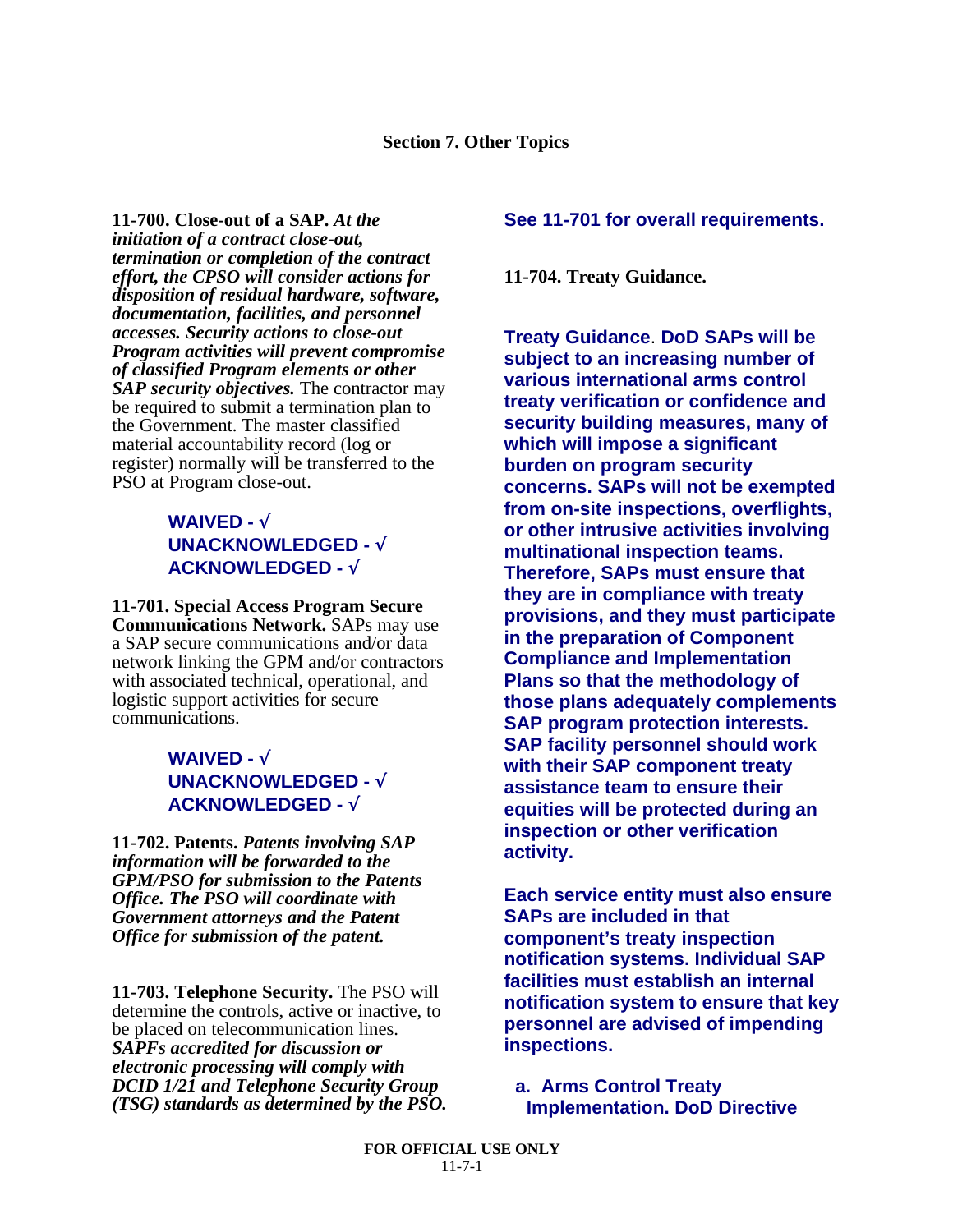**2060.1 provides that the implementation and compliance responsibilities for SAPs must be accomplished under the cognizance of the DoD SAP Oversight Committee in a manner consistent with the SAP Policy Directive, DoD Directive O-5205.7. The SAP Policy Directive provides that program access to DoD SAPs is controlled by the sponsoring DoD Component, unless the Secretary or Deputy Secretary of Defense has directed otherwise. Implementation of arms control treaties may require physical access to special access program facilities. Access to program information by international inspectors or U.S. personnel supporting inspection activities should not be necessary and may not be permitted without the specific approval of the affected component. Any inspection or verification issue directly related to SAPs must be decided within the SAP chain of command and administered by the appropriate Component-level SAP central office. Denial of access to the inspection team will only be considered if a SAP facility cannot be adequately prepared to protect program material, and access to that SAP space would compromise the program. In this case, a prepositioned access denial justification, approved by the Component-level SAP central office, is required.**

**b. Arms Control Treaty Inspection Background. SAPs, because of their enhanced security posture,**

**normally are handled separately from traditional security requirements. As noted above, DoD SAP facilities will not be exempted from arms control verification activities by foreign inspection teams. Thus, SAPs must be prepared to protect classified information and equities while inspections are being conducted at or near their facilities. Programs conducting sensitive work outdoors, even temporarily, also must be prepared for the possibility of "open skies" overflights or other verification activities to which they might be exposed.**

**c. General Guidance. Each Component-level SAP central office should develop an Inspection Readiness Plan (IRP) that provides general background information on treaty verification activities affecting SAPs and procedures for safeguarding SAP information while demonstrating treaty compliance. The IRP is a tool that should be used to help facilities prepare for an on-site inspection, overflight, or any other arms control verification activity. This general plan should provide adequate guidance for the majority of SAPs that do not have hardware concerns. Facilities that require additional program-specific preparation should develop an annex to the IRP specifying detailed procedures. If assistance is required, the SAP security manager should contact the Component-level SAP central office. Preparation for an on-site**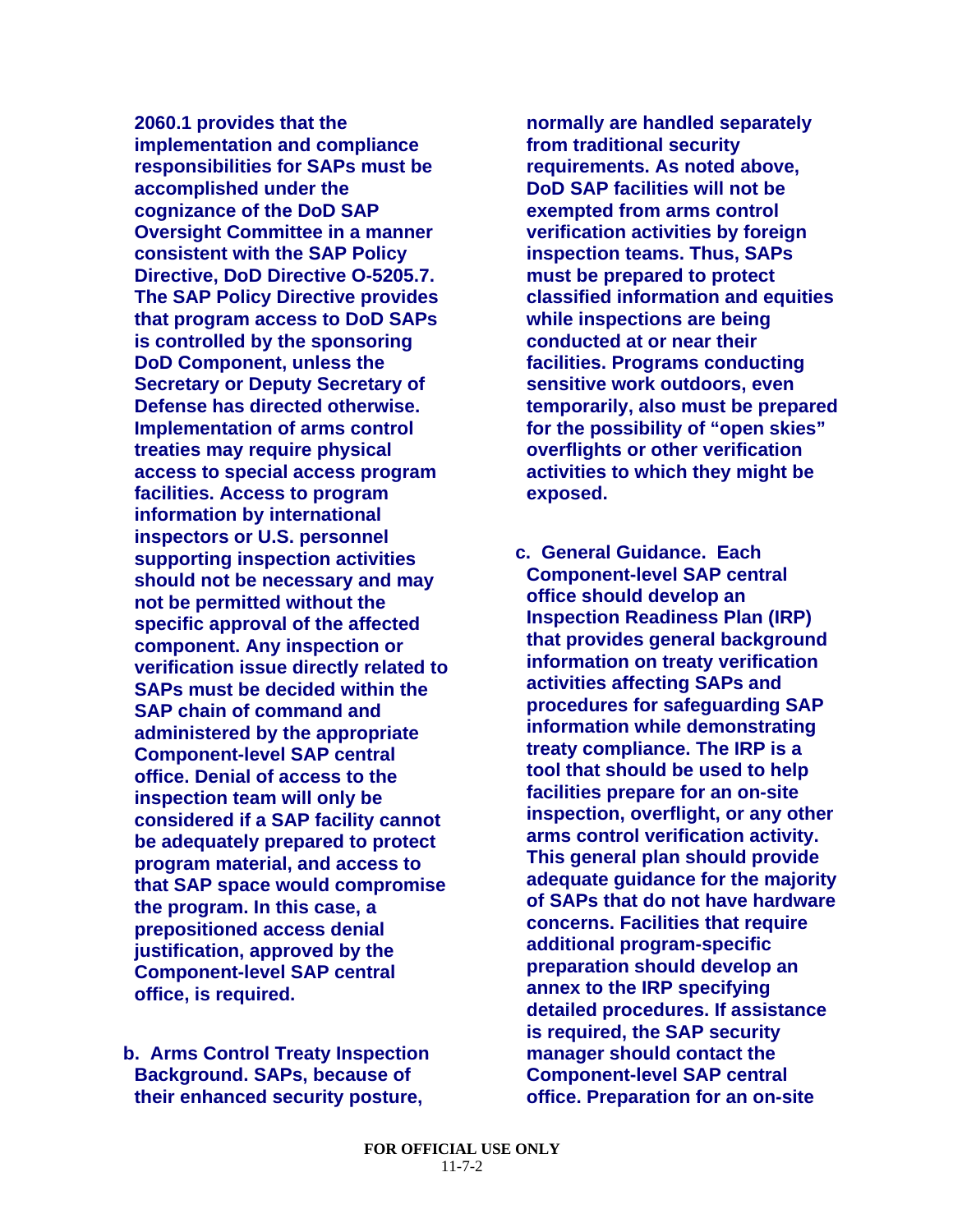**inspection should be based on procedures for non-cleared visitors. The objective of preparation for an on-site inspection of any SAP facility is to blend SAP security infrastructure into the local facility's profile to the extent possible. Most importantly, all procedures should be established using low-cost, common-sense measures, consistent with program security requirements. The Componentlevel SAP central office is responsible for ensuring that plans are in place and have appropriate management concurrence or approval.**

**d. Inspection Preparation Plans. The Chemical Weapons Convention (CWC) allows for onsite inspections by an international inspection team (IIT) on a recurring basis at declared facilities. In addition, intrusive challenge inspections can be conducted anytime, anywhere at an undeclared facility (government or industrial, worldwide). The CWC intentionally limits the time between notification and arrival of the IIT. Therefore, preparation time will be short. Plans must be in place in advance that detail how to protect classified information while an inspection is being conducted throughout the facility. The SAP security manager must be prepared to execute these plans immediately upon notification of an inspection. The SAP security manager should be familiar with the overall facility's compliance and implementation plans to**

**ensure that those efforts do not undermine established SAP arms control procedures and preparation activities. Plans prepared for CWC also could be used as a model for other types of on-site inspections or other verification activities. Plans should address, inter alia, the following:**

**1. Notification chains (who will receive notification, who else must be notified?).**

**2. Treaty points-of-contact and alternates (including 24-hour telephone numbers).**

**3. Up-to-date facility floor plans and facility layouts.**

**4. Specific steps and measures to be taken to protect security and proprietary interests.**

**e. Managed Access. "Managed access" is an OPSEC methodology used to restrict inspection team exposure to facility sensitivities while demonstrating compliance. Managed access procedures must be examined for each treaty or agreement, but generally encompass standard sanitization procedures: shrouding of displays, shapes, and equipment; deenergizing of computer systems; clean-desk policy; removal of project specific photographs; route and time control; proposing alternate means of verification suitable to your program/facility such as sampling on the perimeter of the facility; recommending changes to the inspection schedule; random selective**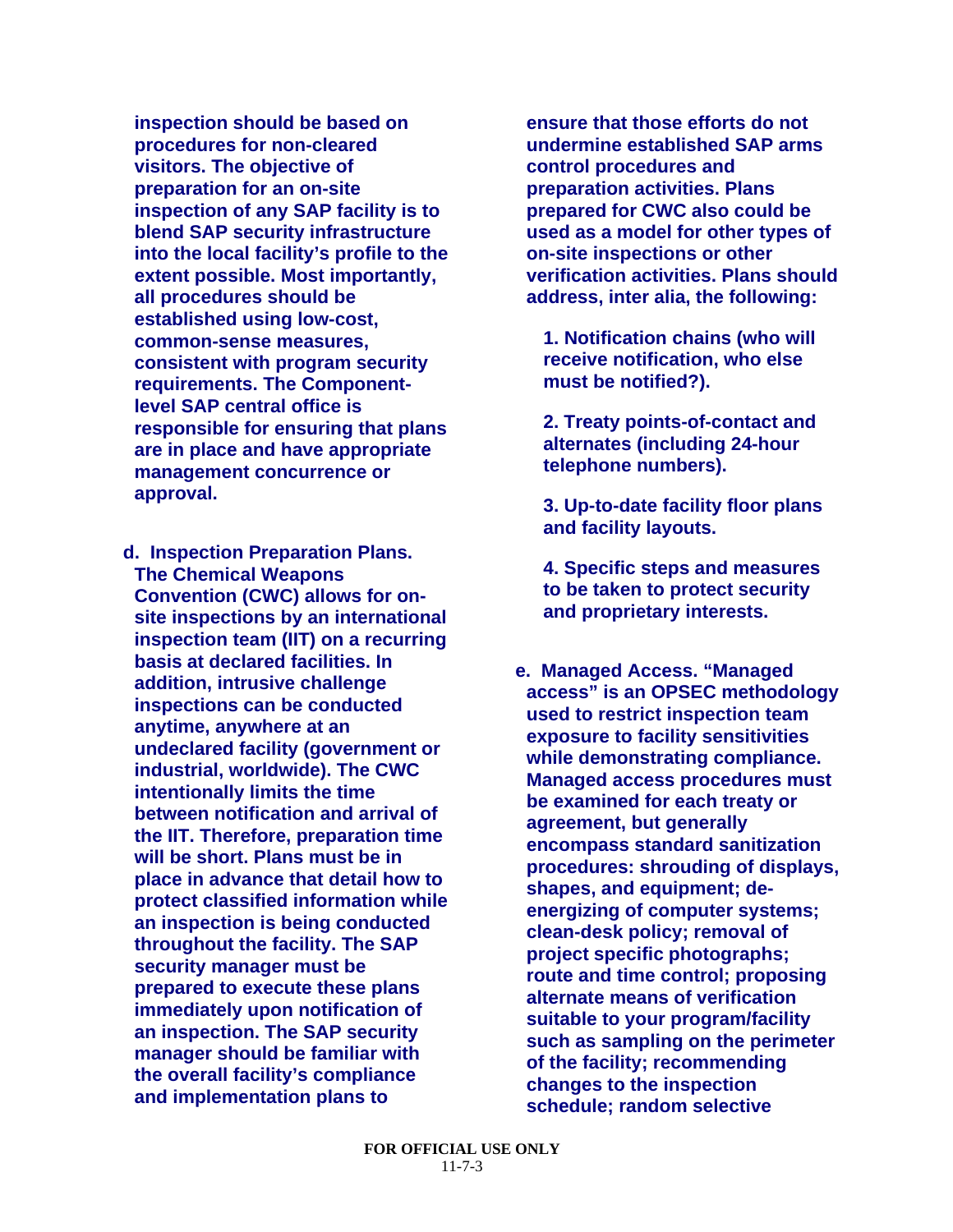**access; etc. Moving classified hardware to another storage location also may be an alternative for some programs. Componentlevel SAP central offices shall be prepared upon notification to address within the SAP chain of command any potential issues where managed access may be insufficient to protect program interests or demonstrate compliance with treaty requirements.**

**f. On-Site Inspection Assistance. In most cases, a treatyknowledgeable representative from the OSD-level SAP central office or the cognizant Component-level SAP central office should be onsite within the first 24 hours after notification of an impending inspection. The SAP treaty representative will be a member of the on-site inspection team (i.e., Base Assistance Team or Tiger Team). When more than one SAP central office representative is present, early coordination among them will establish which one is accountable for each program. Each component is accountable for SAPs that it sponsors, unless relieved of that responsibility by the Secretary or Deputy Secretary of Defense. The responsible SAP component representative will conduct liaison between the SAP security manager and the U.S. Host Team to support the inspection. That individual will also provide treaty guidance and inspection preparation assistance for the facility, based on the preparation plan previously**

**developed by the facility or Program Office. The SAP security manager should meet with this individual as soon as possible after the arrival of the representative at the facility.**

**g. Counterintelligence. The SAP security manager may request the Component-level SAP central office to assist with obtaining vulnerability assessments, security counter-measures support, and other counterintelligence or program protection support.**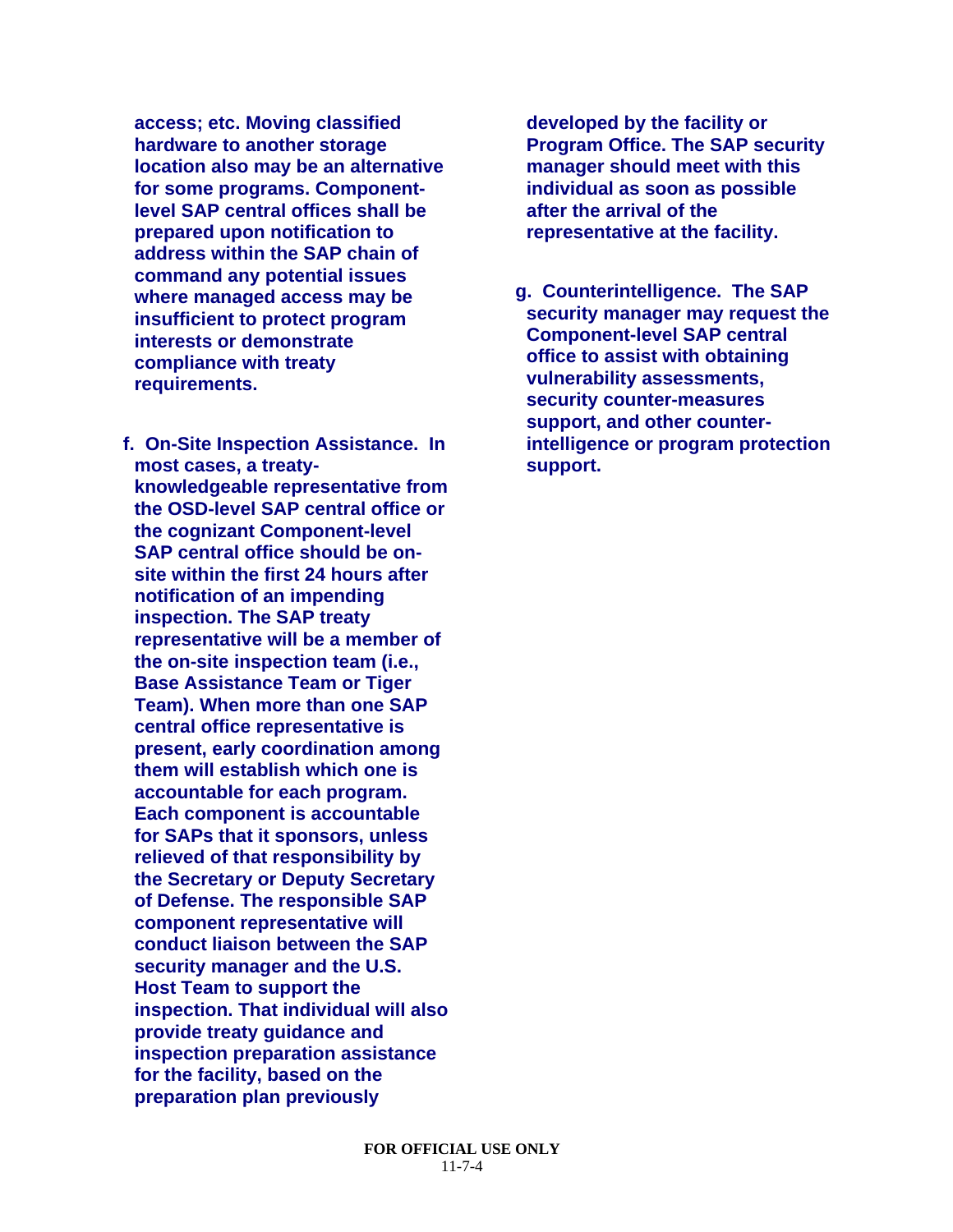### **FOR OFFICIAL USE ONLY** 11-7-5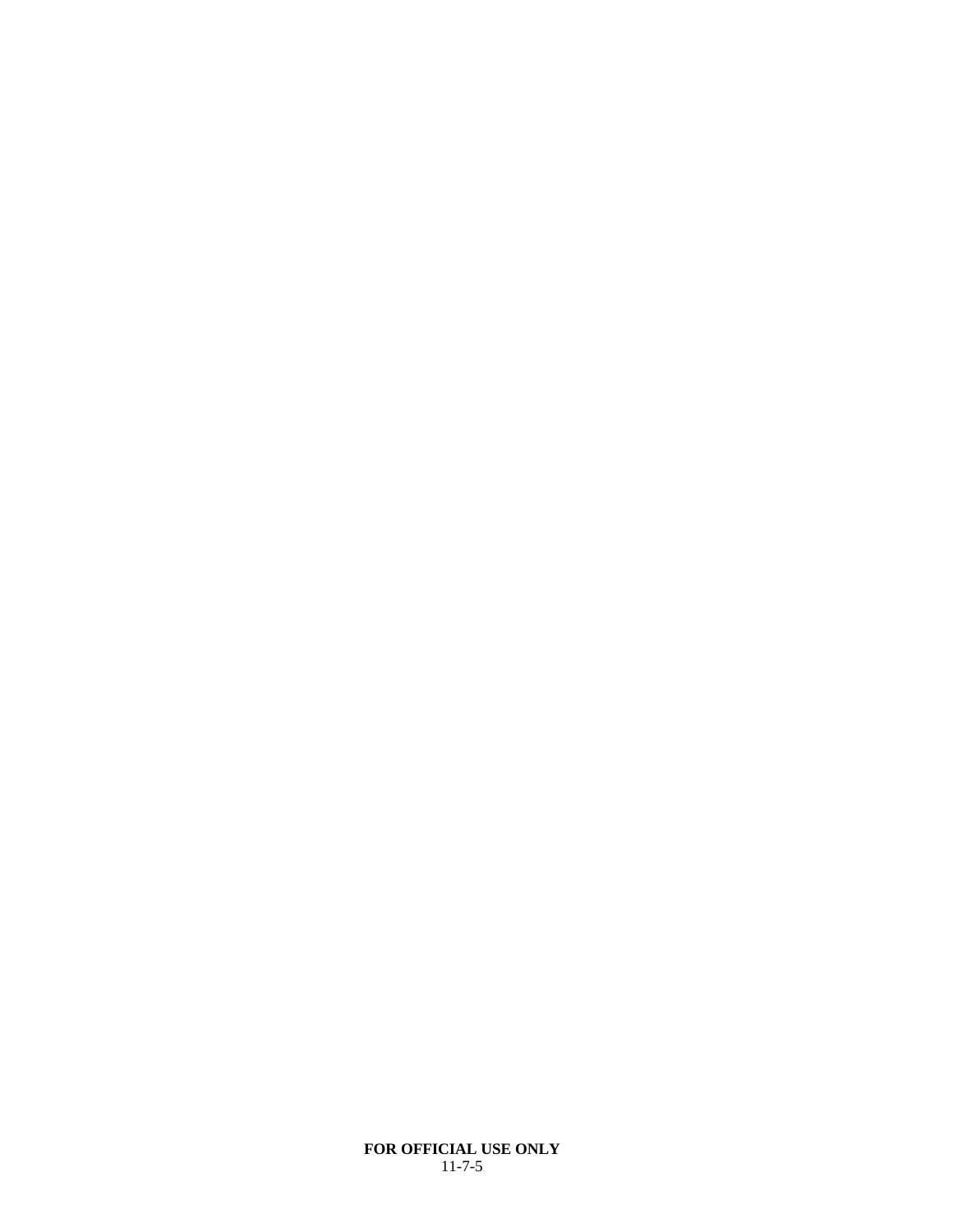### **FOR OFFICIAL USE ONLY** 11-7-6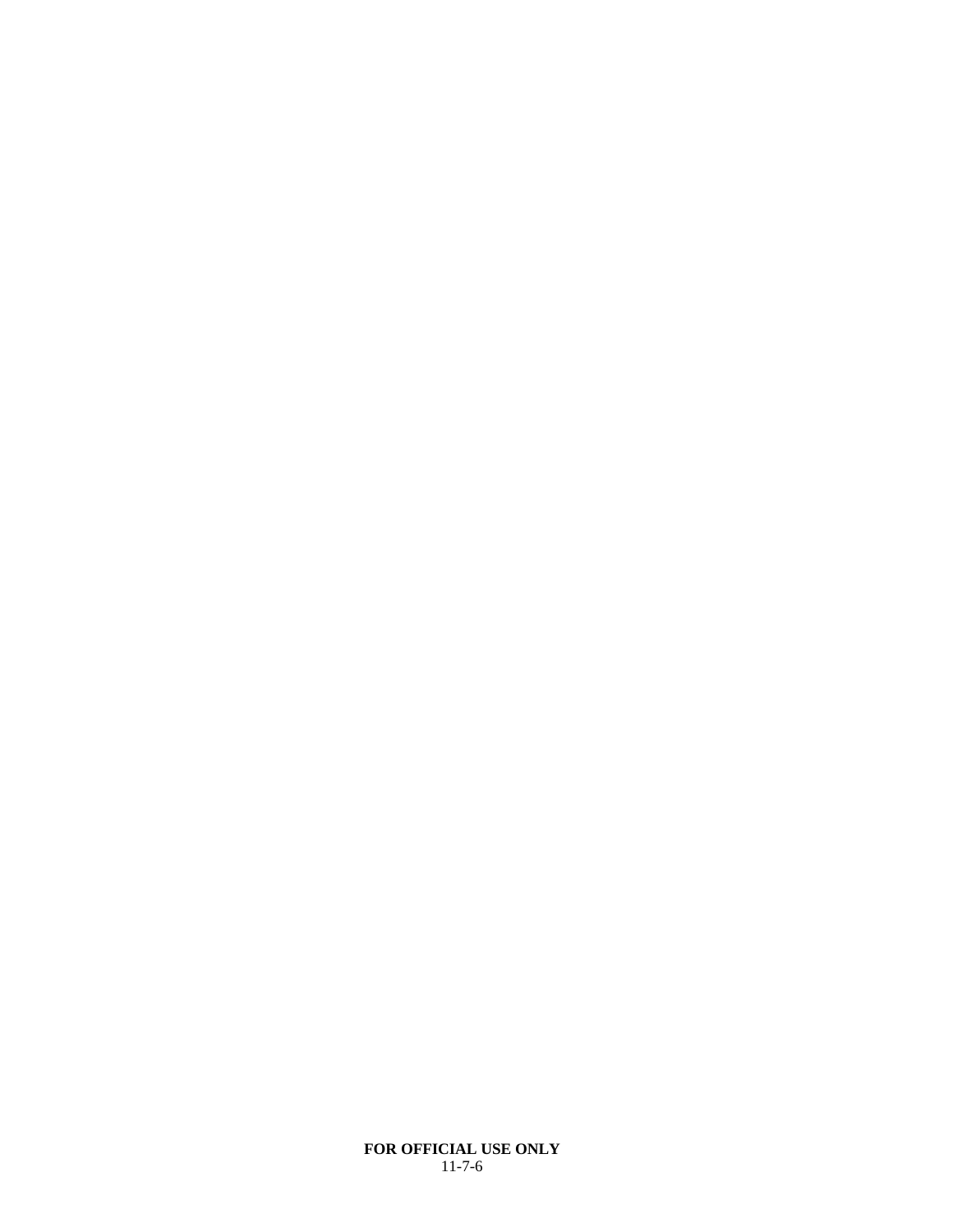# **Appendix A Definitions**

**Access Approval Authority.** Individual responsible for final access approval and/or denial determination.

#### **Access Evaluation. The process of reviewing the security qualifications of employees.**

**Access Roster.** A database or listing of individuals briefed to a special access program.

**Access Termination.** The removal of an individual from access to SAP or other Program information.

**Accountability.** Assigning of a document control number (including copy #) which is used to establish individual responsibility for the document and permits traceability and disposition of the document.

**Accrediting Authority.** A Customer official who has the authority to decide on accepting the security safeguards prescribed or who is responsible for issuing an accreditation statement that records the decision to accept those safeguards.

**Acknowledged Special Access Program.** A SAP whose existence is publicly Acknowledged.

**Acquisition Special Access Program (AQ-SAP).** A special access program established

primarily to protect sensitive research, development, testing, and evaluation

(RDT&E) or procurement activities in support of sensitive military and intelligence requirements.

# **Adjudication Authority. Entity which provides adjudication for eligibility or access.**

**Agent of the Government.** A contractor employee designated in writing by the Government Contracting Officer who is authorized to act on behalf of the Government.

**AIS Media Control System. A system of procedures, approved by the PSO, which provide controls over use, possession, and movement of magnetic media in SAPFs. The procedures must insure all magnetic media (classified and unclassified) are adequately protected to avert the unauthorized use, duplication, or removal of the media. The media must be secured in limited access containers or labeled with the identify of the individual responsible for maintaining the material.**

**Authentication.** a. To establish the validity of a claimed identity. b. To provide protection against fraudulent transactions by establishing the validity of message, station, individual, or originator.

**Automated Information System (AIS).** A generic term applied to all electronic computing systems. AISs are composed of computer hardware (i.e., automated data processing (ADP) equipment and associated devices that may include communication equipment), firmware, operating systems,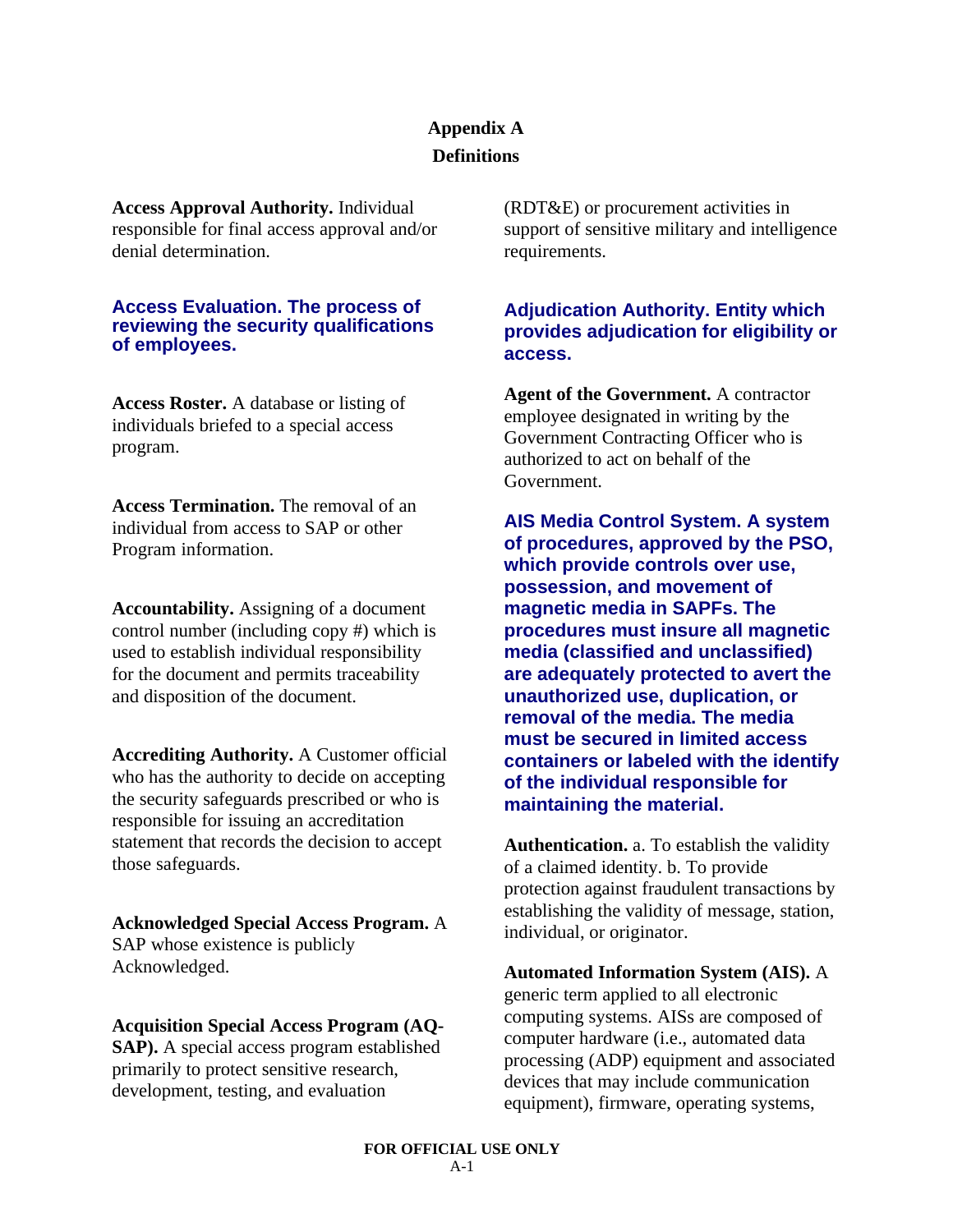and other applicable software. AISs collect, store, process, create, disseminate, communicate, or control data or information.

**Billets.** A determination that in order to meet need-to-know criteria, certain SAPs may elect to limit access to a predetermined number of properly cleared employees. Security personnel do not count against the billet system.

**Boundary.** The boundary of an AIS or network includes all users that are directly or indirectly connected and who can receive data from the system without a reliable human review by an appropriately cleared authority.

**Certification.** A statement to an accrediting authority of the extent to which an AIS or network meets its security criteria. This statement is made as part of and in support of the accreditation process.

**Clearing.** The removal of information from the media to facilitate continued use and to prevent the AIS system from recovering previously stored data. However, the data may be recovered using laboratory techniques. Overwriting and degaussing are acceptable methods of clearing media.

**Codeword.** A single classified word assigned to represent a specific SAP or portions thereof.

**Collateral Information.** Collateral information is National Security Information created in parallel with Special Access Information under the Provisions of E.O. 12356 (et al) but which is not subject to the

added formal security protection required for Special Access Information (stricter access controls, need-to-know, compartmentation, stricter physical security standards, etc).

**Compelling Need.** A requirement for immediate access to special program information to prevent failure of the mission or operation or other cogent reasons.

## **Control. A process which allows an organization to regulate material without providing full document accountability.**

**Contractor/Command Program Security Officer (CPSO).** An individual appointed by the contractor who performs the security duties and functions for Special Access Programs.

**Contractor/Command Program Manager**

**(CPM).** A contractor-designated individual who has overall responsibility for all aspects of a Program.

**Counterintelligence Awareness.** A state of being aware of the sensitivity of classified information one possesses, collaterally aware of the many modes of operation of hostile intelligence persons and others whose interests are inimical to the United States while being able to recognize attempts to compromise one's information, and the actions one should take, when one suspects he has been approached, to impart the necessary facts to trained counterintelligence personnel.

**Customer.** The Government organization that sponsors the processing.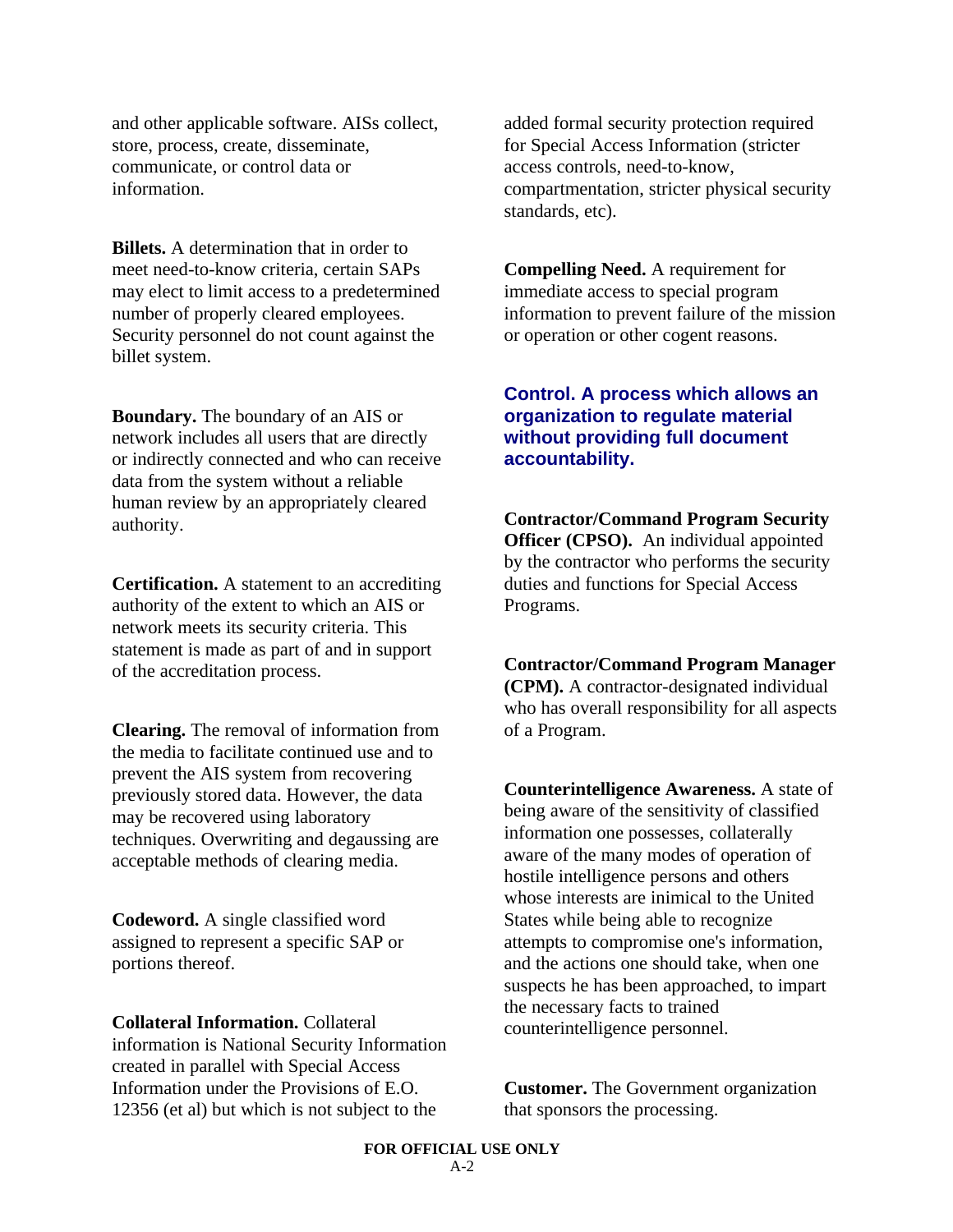**Data Integrity.** a. The state that exists when computerized data is the same as that in the source documents and has not been exposed to accidental or malicious alteration or destruction. b. The property that data has not been exposed to accidental or malicious alteration or destruction.

**Debriefing.** The process of informing a person his need-to-know for access is terminated.

**Declassification (Media).** An administrative step that the owner of the media takes when the classification is lowered to UNCLASSIFIED. The media must be properly sanitized before it can be downgraded to UNCLASSIFIED.

**Degauss.** a. To reduce the magnetization to zero by applying a reverse (coercive) magnetizing force, commonly referred to as demagnetizing, or b. To reduce the correlation between previous and present data to a point that there is no known technique for recovery of the previous data.

**Degausser.** An electrical device or handheld permanent magnet assembly that generates a coercive magnetic force for degaussing magnetic storage media or other magnetic material.

**Degaussing (Demagnetizing).** Procedure using an approved device to reduce the magnetization of a magnetic storage media to zero by applying a reverse (coercive) magnetizing force rendering any previously stored data unreadable and unintelligible.

**Digraph and/or Trigraph.** A two and/or three-letter acronym for the assigned Codeword or nickname.

**Disclosure Record.** A record of names and dates of initial access to any Program information.

**e.g.** For example (exempli gratia).

**Eligibility.** A determination that a person meets personnel security standards for access to Program material.

**EPROM.** A field-programmable read-only memory that can have the data content of each memory cell altered more than once. An EPROM is bulk-erased by exposure to a high-intensity ultraviolet light. Sometimes referred to as a reprogrammable read-only memory.

**EEPROM.** Abbreviation for electrically erasable programmable read-only memory. These devices are fabricated in much the same way as EPROMs and, therefore, benefit from the industry's accumulated quality and reliability experience. As the name implies, erasure is accomplished by introducing electrical signals in the form of pulses to the device, rather than by exposing the device to ultraviolet light. Similar products using a nitride NMOS process are termed EAROMS (for electrically alterable read-only memory).

## **EMSEC. For DoD purposes, EMSEC means TEMPEST.**

# **Government Program Manager (GPM).**

The senior Government Program official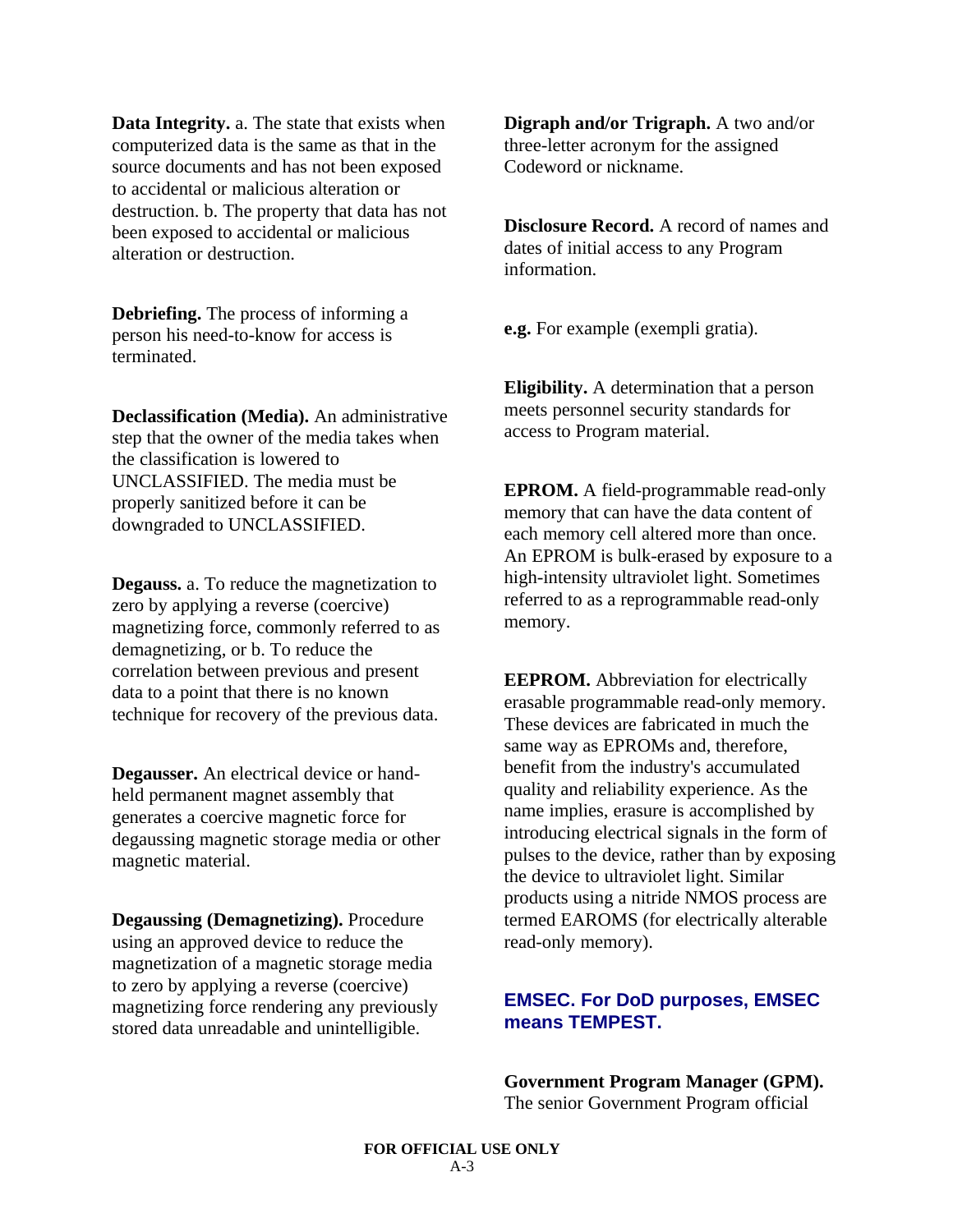who has ultimate responsibility for all aspects of the Program.

**Handle Via Special Access Control Channels Only (HVSACO). HVSACO is a protective marking, (similar to For Official Use Only), used within SAP control channels. It is used to identify CLASSIFIED or UNCLASSIFIED information which requires protection in Special Access channels. When HVSACO is used to help identify classified SAP information, the material will be protected in accordance with the security requirements of the individual SAP or the highest standard where more than one SAP is included.**

**i.e.** That is (id est).

**Inadvertent Disclosure.** A set of circumstances or a security incident in which a person has had involuntary access to classified information to which the individual was or is not normally authorized.

**Indoctrination.** An initial indoctrination and/or instruction provided each individual approved to a SAP prior to his exposure concerning the unique nature of Program information and the policies, procedures, and practices for its handling.

**Information Systems Security Representative (ISSR).** The Providerassigned individual responsible for the onsite security of the AIS(s) processing information for the Customer.

**Joint Use Agreement.** A written agreement signed by two or more accrediting authorities whose responsibility includes information processed on a common AIS or network. Such an agreement defines a cognizant security authority and the security arrangements that will govern the operation of the network.

**Letter of Compelling Need (LOCN). A letter, signed by the Security Officer and Program Manager, used to justify or offset the risk related to accessing an individual who does not fully meet access criteria. The LOCN describes the benefit to the specific SAP by describing the candidate's unique talent, particular expertise, or critically-needed skill.**

**Memorandum of Agreement (MOA).** An agreement, the terms of which are delineated and attested to by the signatories thereto. MOA and MOU (Memorandum of Understanding) are used interchangeably.

**Network.** A computing environment with more than one independent processor interconnected to permit communications and sharing of resources.

**Nicknames.** A combination of two separate unclassified words assigned to represent a specific SAP or portion thereof.

**Nonvolatile Memory Components.**

Memory components that do retain data when all power sources are disconnected.

**Object Reuse.** The reassignment to some subject of a medium (e.g., page frame, disk sector, magnetic tape) that contained one or more objects. To be securely reassigned,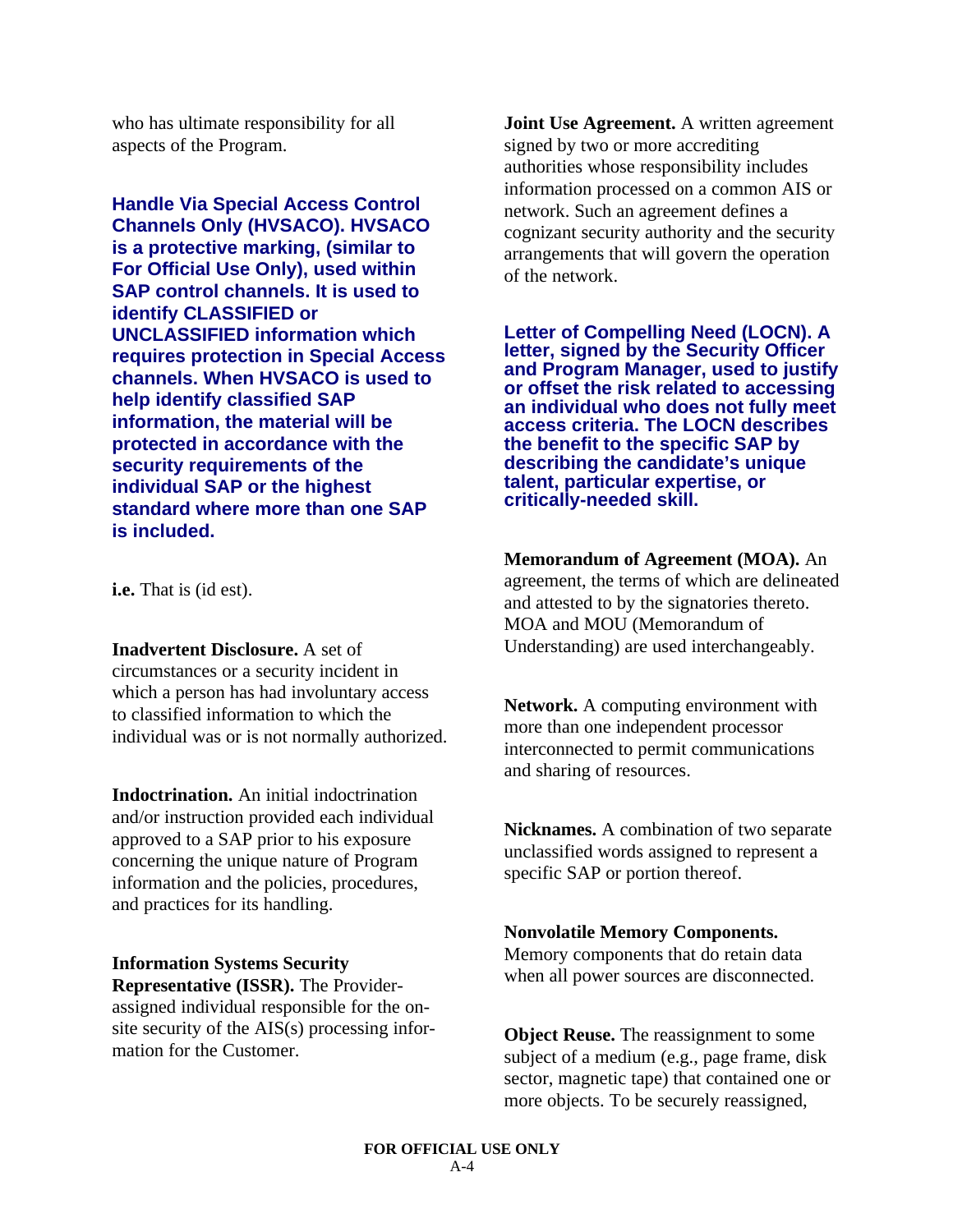such media will contain no residual data from the previously contained object(s).

#### **Office Information System (OIS).** An OIS

is a special purpose AIS oriented to word processing, electronic mail, and other similar office functions. An OIS is normally comprised of one or more central processing units, control units, storage devices, user terminals, and interfaces to connect these components.

**Operations Security (OPSEC). The process of denying adversaries information about friendly capabilities and intentions by identifying, controlling, and protecting indicators associated with planning and conducting military operations and other activities.**

#### **Other Identifiers. i.e., SAR and SAP.**

#### **Overwrite (Re-recording) Verification.**

An approved procedure to review, display, or check the success of an overwrite procedure, or b. The successful testing and documentation through hardware and random hard-copy readout of the actual overwritten memory sectors.

**Perimeter.** The perimeter of an AIS or network is the extent of the system that is to be accredited as a single system.

**Peripheral Devices.** Any device attached to the network that can store, print, display, or enhance data (e.g., disk and/or tape, printer and/or plotter, an optical scanner, a video camera, a punched-card reader, a monitor, or card punch).

**Personal Computer System (PC).** A PC is a system based on a microprocessor and comprised of internal memory (ROMs and RAMs), input and/or output, and associated circuitry. It typically includes one or more read/write device(s) for removable magnetic storage media (e.g., floppy diskettes, tape cassettes, hard disk cartridges), a keyboard, CRT or plasma display, and a printer. It is easily transported and is primarily used on desk tops for word processing, database management, or engineering analysis applications.

**Program Access Request (PAR).** A formal request used to nominate an individual for Program access.

**Program Channels or Program Security Channels.** A method or means expressly authorized for the handling or transmission of classified or unclassified SAP information whereby the information is provided to indoctrinated persons.

**Program Executive Agent.** The highest ranking military or civilian individual charged with direct responsibility for the Program and usually appoints the Government Program Manager.

**Program Material.** Program material and information describing the service(s) provided, the capabilities developed, or the item(s) produced under the SAP.

**Program Security Officer (PSO).** The Government official who administers the security policies for the SAP.

**Program Sensitive Information.** Unclassified information that is associated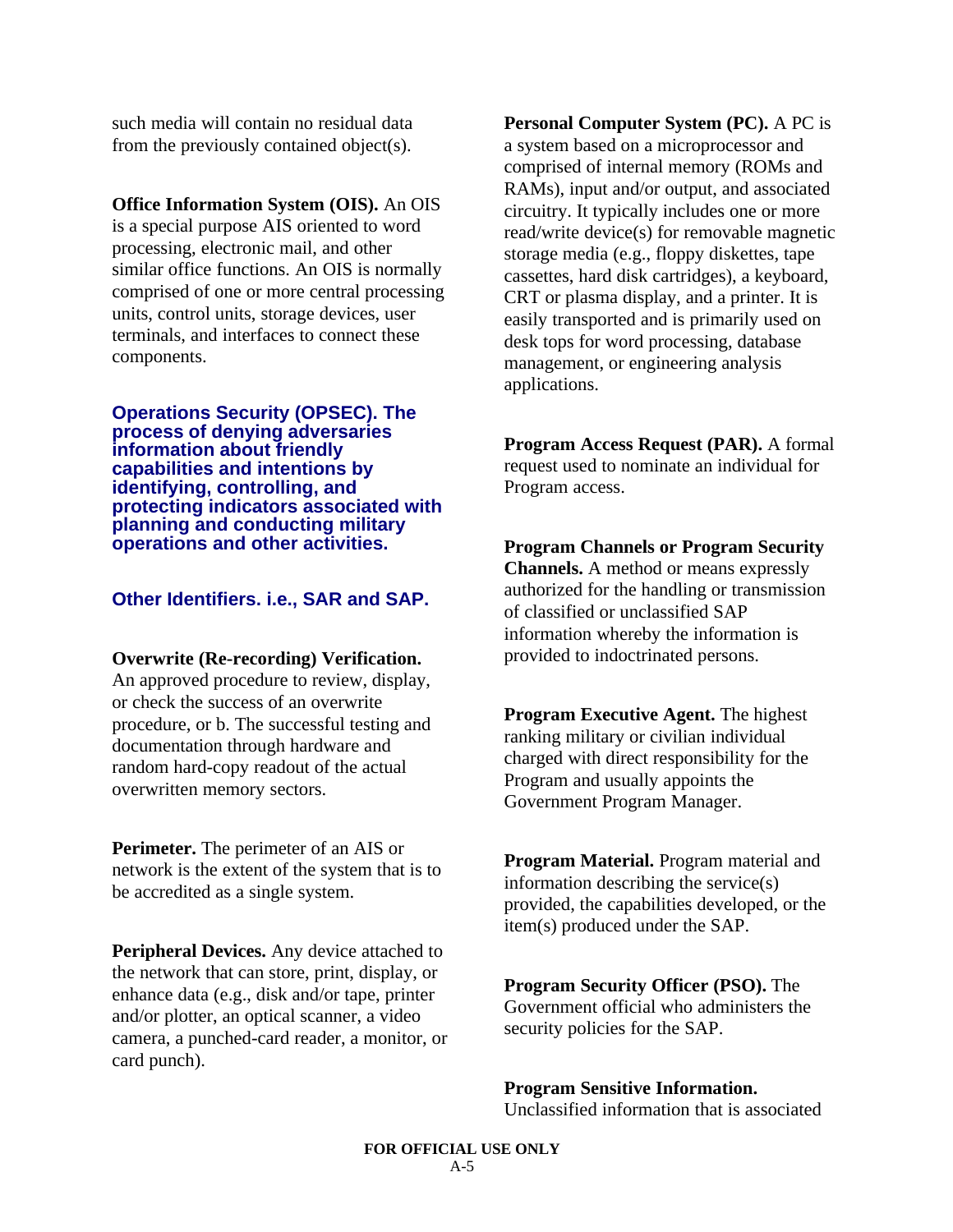with the Program. Material or information that, while not directly describing the Program or aspects of the Program, could indirectly disclose the actual nature of the Program to a non-Program-briefed individual.

**Provider.** The Contractor or Governmentsupport organization (or both) that provides the process on behalf of the Customer.

**Sanitizing.** The removal of information from the media or equipment such that data recovery using any known technique or analysis is prevented. Sanitizing shall include the removal of data from the media, as well as the removal of all classified labels, markings, and activity logs. Properly sanitized media may be subsequently declassified upon observing the organization's respective verification and review procedures.

**SAP Central Office. Office within DoD or military department responsible for establishment and application of regulations, oversight, and security policy for Special Access Programs.**

**Secure Working Area.** An accredited facility or area that is used for handling, discussing and/or processing, but not storage of SAP information.

# **Security Director. Senior individual that is responsible for the overall security management of SAP within that activity.**

**Security level.** A clearance or classification and a set of designators of special access approvals; i.e., a clearance and a set of

designators of special access approval or a classification and a set of such designators, the former applying to a user, the latter applying, for example, to a computer object.

#### **Security Officer. When used alone, includes both Contractor Program Security Officers and activity security officers at government facilities.**

**Security Policy.** The set of laws, rules, and practices that regulate how an organization manages, protects, and distributes sensitive information. A complete security policy will necessarily address many concerns beyond the scope of computers and communications.

**Security Profile.** The approved aggregate of hardware/ software and administrative controls used to protect the system.

**Security Testing.** A process used to determine that the security features of a system are implemented as designed and that they are adequate for a proposed application environment. This process includes hands- on functional testing, penetration testing, and verification. See also: Functional Testing, Penetration Testing, Verification.

**Sensitivity Label.** A collection of information that represents the security level of an object and that describes the sensitivity of the data in the object. A sensitivity label consists of a sensitivity level (classification and compartments) and other required security markings (e.g., Codewords, handling caveats) to be used for labeling data.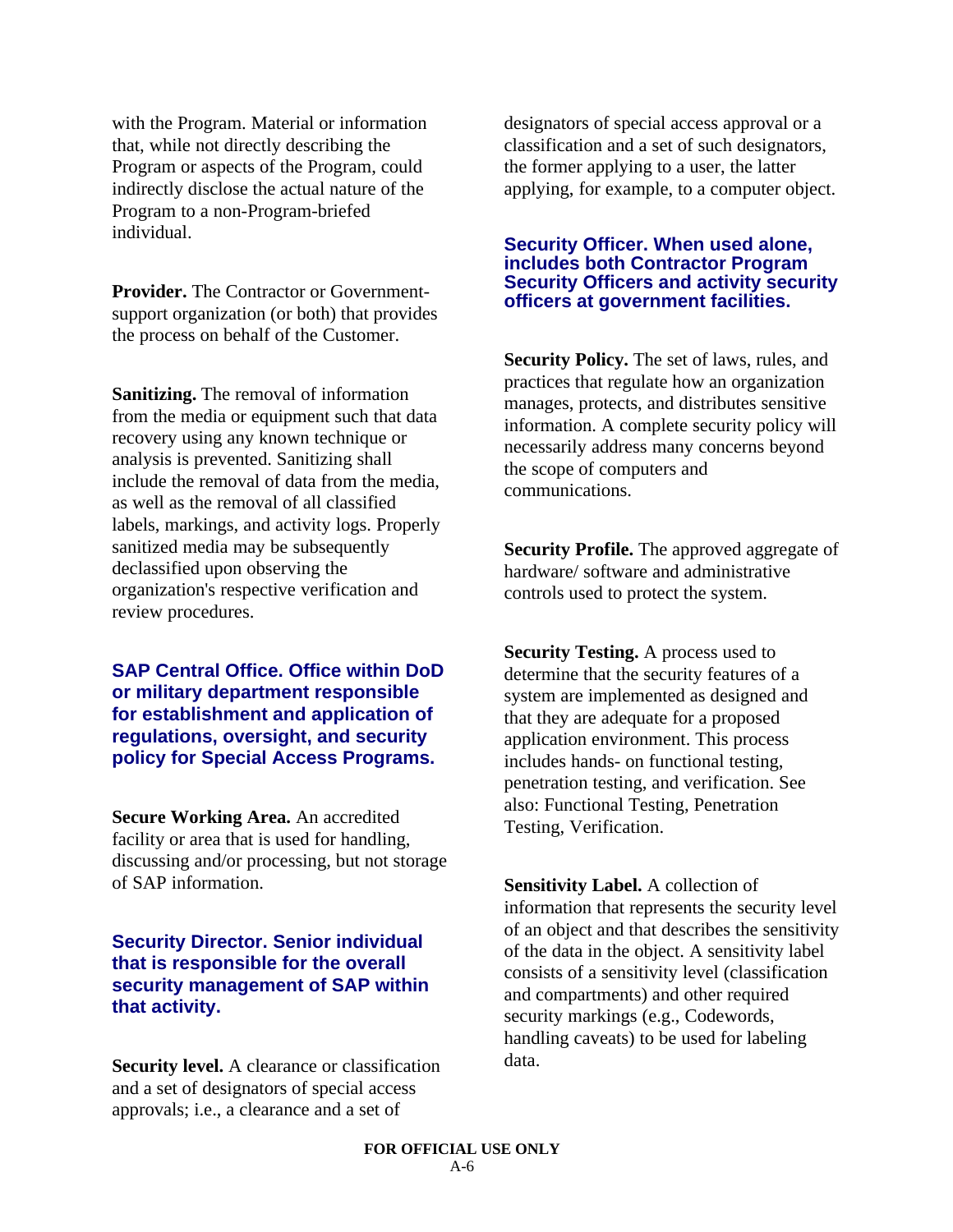**Sensitive Activities.** Sensitive activities are special access or Codeword programs, critical research and development efforts, operations or intelligence activities, special plans, special activities, or sensitive support to the customer or customer contractors or clients.

#### **Sensitive Compartmented Information**

**(SCI).** SCI is classified information concerning or derived from intelligence sources and methods or analytical processes that is required to be handled within a formal control system established by Director of Central Intelligence.

## **Sensitive Compartmented Information**

**Facility (SCIF).** SCIF is an area, room(s), building installation that is accredited to store, use, discuss, or electronically process Sensitive Compartmented Information (SCI). The standards and procedures for a SCIF are stated in DCIDs 1/19 and 1/21.

## **Special Access Program Facility (SAPF).**

A specific physical space that has been formally accredited in writing by the cognizant PSO which satisfies the criteria for generating, safeguarding, handling, discussing, and storing CLASSIFIED and/or UNCLASSIFIED Program information, hardware, and materials.

## **Special Program Document Control**

**Center.** The component's activity assigned responsibility by the ISSR for the management, control, and accounting of all documents and magnetic media received or generated as a result of the special program activity.

# **NOTE: the ISSR is responsible for magnetic media. The CPSO is responsible for overall document media.**

**Stand-Alone AIS.** A stand-alone AIS may include desktop, laptop, and notebook personal computers, and any other hand-held electronic device containing classified information. Stand-alone AISs by definition are *not* connected to any LAN or other type of network.

**System.** An assembly of computer and/or communications hardware, software, and firmware configured for the purpose of classifying, sorting, calculating, computing, summarizing, transmitting and receiving, storing, and retrieving data with a minimum of human intervention.

**Temporary Help/Job Shopper. An individual employed by a cleared company whose services are retained by another cleared company or Government activity performing on SAP contracts and providing required services (e.g. computer, engineering, administrative support etc…) under a classified contractual agreement. This individual will have access to SAP material only at locations designated by the utilizing activity.**

**Trigraph.** (See Digraph and/or Trigraph.)

**Trojan Horse.** A computer program with an apparently or actually useful function that contains additional (hidden) functions that surreptitiously exploit the legitimate authorizations of the invoking process to the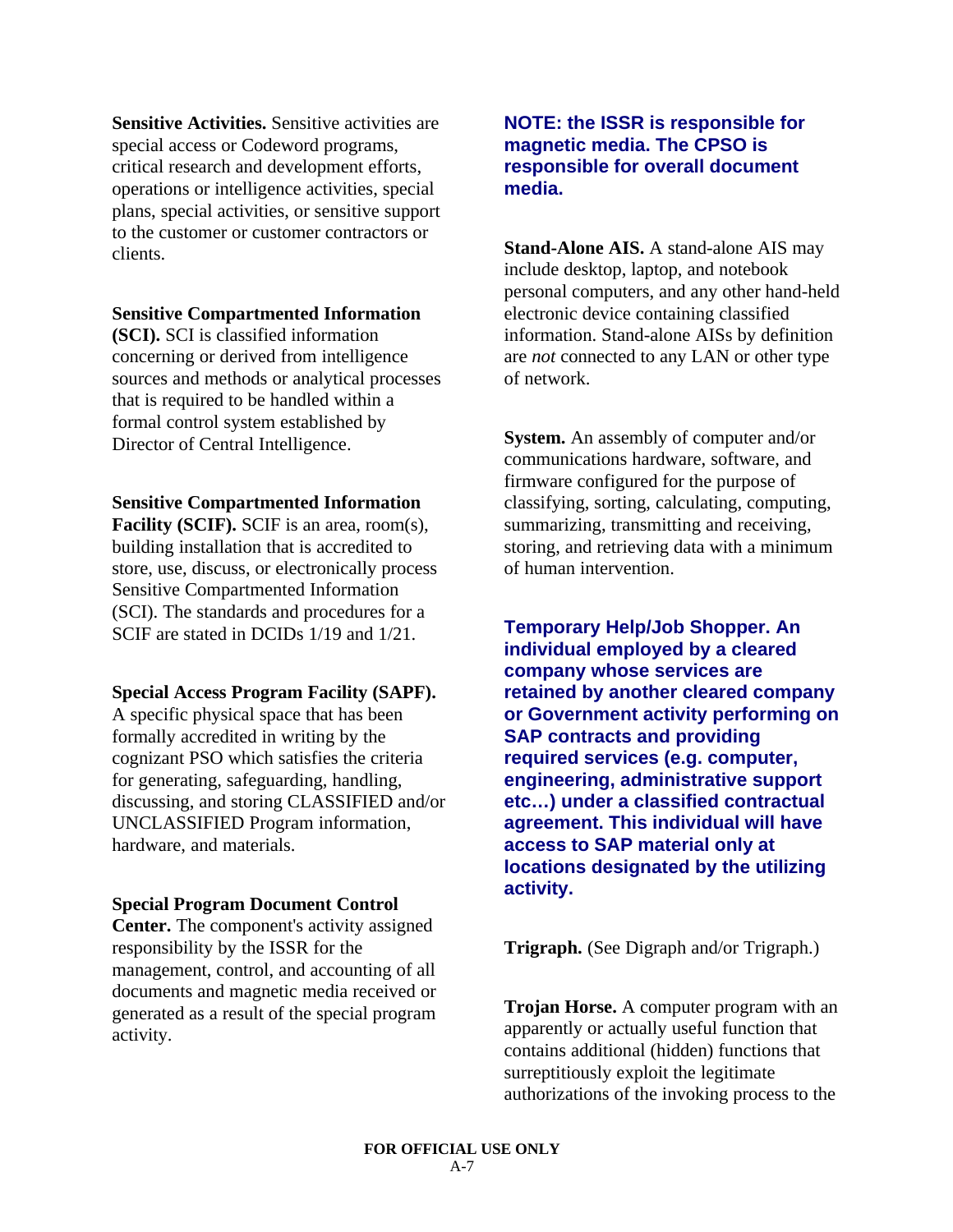detriment of security (for example, making a "blind copy" of a sensitive file for the creator of the Trojan horse).

**Trusted Computer System.** A system that employs sufficient hardware and software integrity measures to allow its use for processing simultaneously a range of sensitive or classified information.

**Trusted Path.** A mechanism by which a person at a terminal can communicate directly with the trusted computing base. This mechanism can only be activated by the person or the trusted computing base and cannot be imitated by untrusted software.

**Two-Person Integrity.** A provision that prohibits one person from working alone.

#### **Unacknowledged Special Access**

**Program.** A SAP with protective controls that ensures the existence of the Program is not Acknowledged, affirmed, or made known to any person not authorized for such information. All aspects (e.g., technical, operational, logistical, etc.) are handled in an unacknowledged manner.

**Users.** Any person who interacts directly with an AIS or a network system. This includes both those persons who are authorized to interact with the system and those people who interact without authorization (e.g., active or passive wiretappers).

**Vendor.** The manufacturer or sellers of the AIS equipment and/or software used on the special program.

**Virus.** Malicious software. A form of Trojan horse that reproduces itself in other executable code.

**Volatile Memory Components.** Memory components that *do not retain* data after removal of all electrical power sources and when reinserted into a similarly configured AIS do not contain residual data.

**Waived SAP. An Unacknowledged SAP to which access is extremely limited in accordance with the statutory authority of Section 119e of 10 U.S.C. Unacknowledged SAP protections also apply to Waived SAPs.**

**Working Paper(s). A draft classified document, portion of a classified document and material accumulated or created while preparing a finished document.**

**Workstation.** A high-performance, microprocessor- based platform that uses specialized software applicable to the work environment.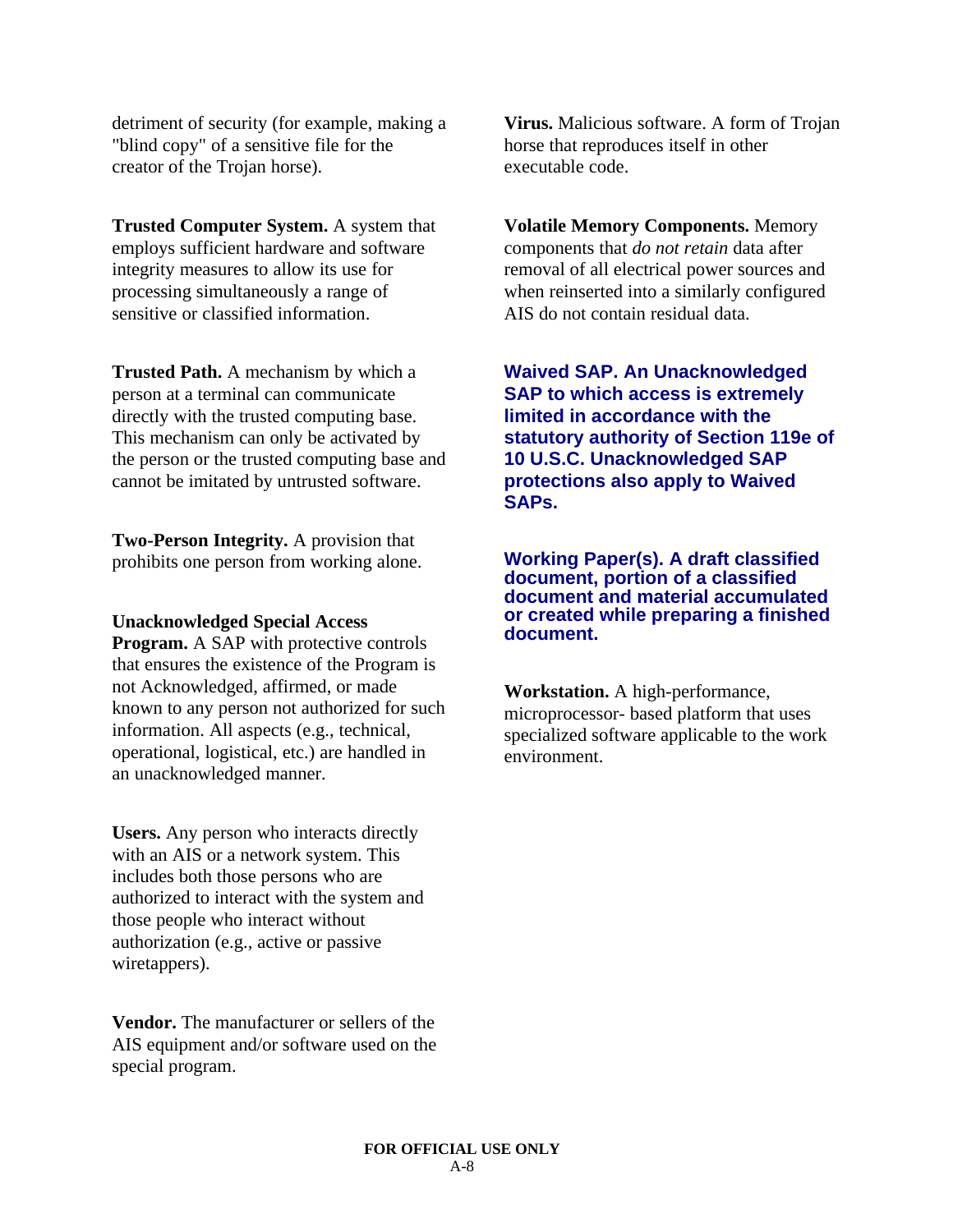#### **FOR OFFICIAL USE ONLY** A-9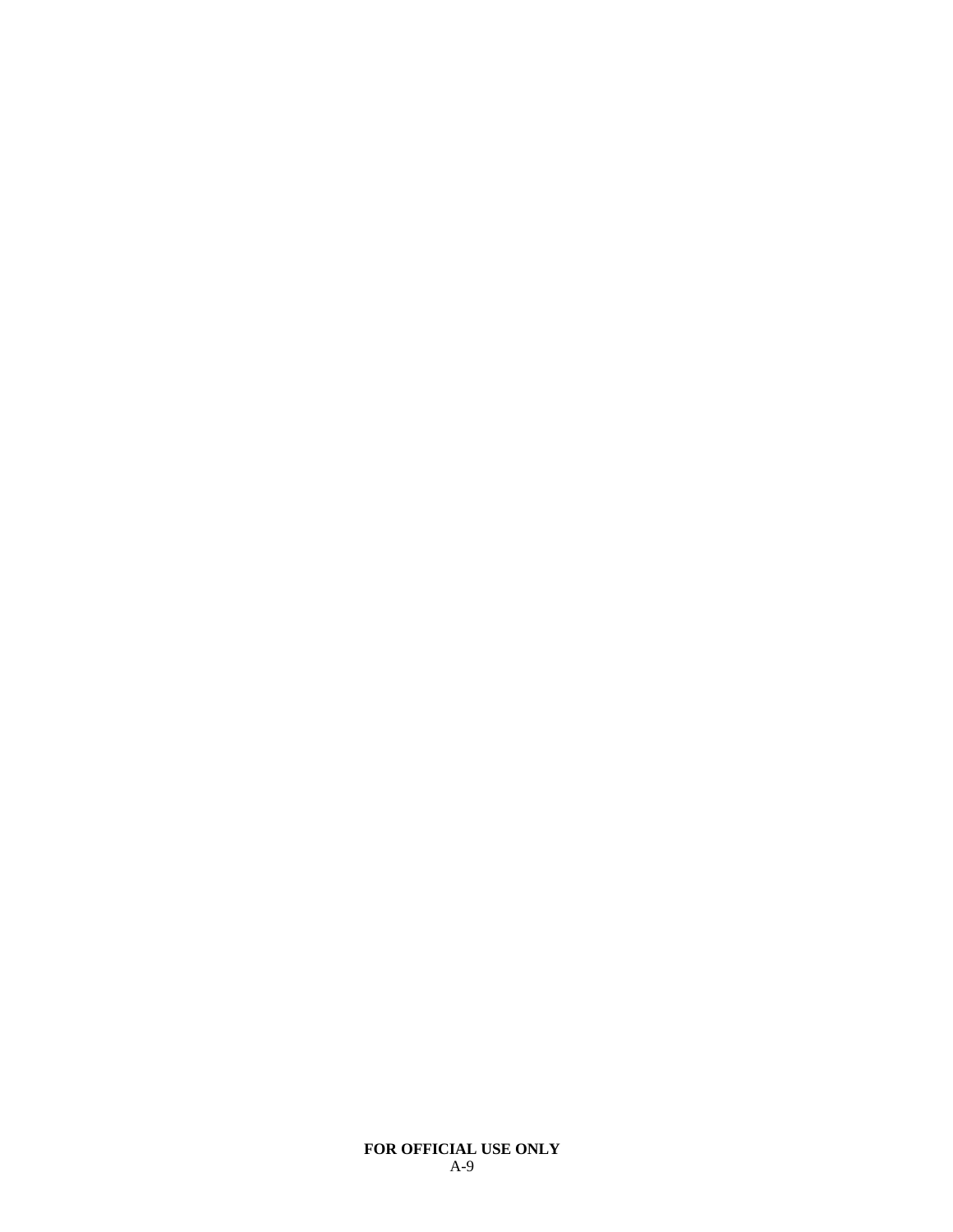# **Appendix B**

# **AIS Acronyms**

Many computer security-related acronyms are used in this Supplement. These acronyms, after first being defined, are used throughout this document to reduce its length. The acronyms used in this document are defined below:

| AIS             | <b>Automated Information System</b>                              |
|-----------------|------------------------------------------------------------------|
| <b>AISSP</b>    | AIS Security Plan                                                |
| <b>CM</b>       | <b>Configuration Management</b>                                  |
| <b>CCB</b>      | <b>Configuration Control Board</b>                               |
| <b>CPU</b>      | <b>Central Processing Unit</b>                                   |
| <b>CRT</b>      | Cathode Ray Tube (Monitor Screen Tube)                           |
| <b>CSA</b>      | <b>Cognizant Security Agency (Customer)</b>                      |
| <b>DAC</b>      | <b>Discretionary Access Control</b>                              |
| <b>DCID</b>     | Director of Central Intelligence Directive                       |
| DoD             | Department of Defense                                            |
| E.O.            | <b>Executive Order</b>                                           |
| <b>EPROM</b>    | Erasable Programmable Read-Only Memory                           |
| <b>EAPROM</b>   | Electrically Alterable Programmable Read-Only Memory             |
| <b>EEPROM</b>   | Electrically Erasable Programmable Read-Only Memory              |
| $\rm LO$        | Input and/or Output                                              |
| <b>ISSR</b>     | <b>Information System Security Representative</b>                |
| $\bf K$         | Thousand (kilo)                                                  |
| <b>LAN</b>      | <b>Local Area Network</b>                                        |
| <b>LOGON</b>    | Log On                                                           |
| <b>MAC</b>      | <b>Mandatory Access Control</b>                                  |
| <b>MODEM</b>    | Modulator and/or Demodulator                                     |
| <b>NCSC</b>     | <b>National Computer Security Center</b>                         |
| <b>NSA</b>      | <b>National Security Agency</b>                                  |
| <b>OMB</b>      | Office of Management and Budget                                  |
| PC              | Personal Computer (i.e., desktop, laptop, notebook, or hand-held |
| computer)<br>PL | Public Law                                                       |
|                 |                                                                  |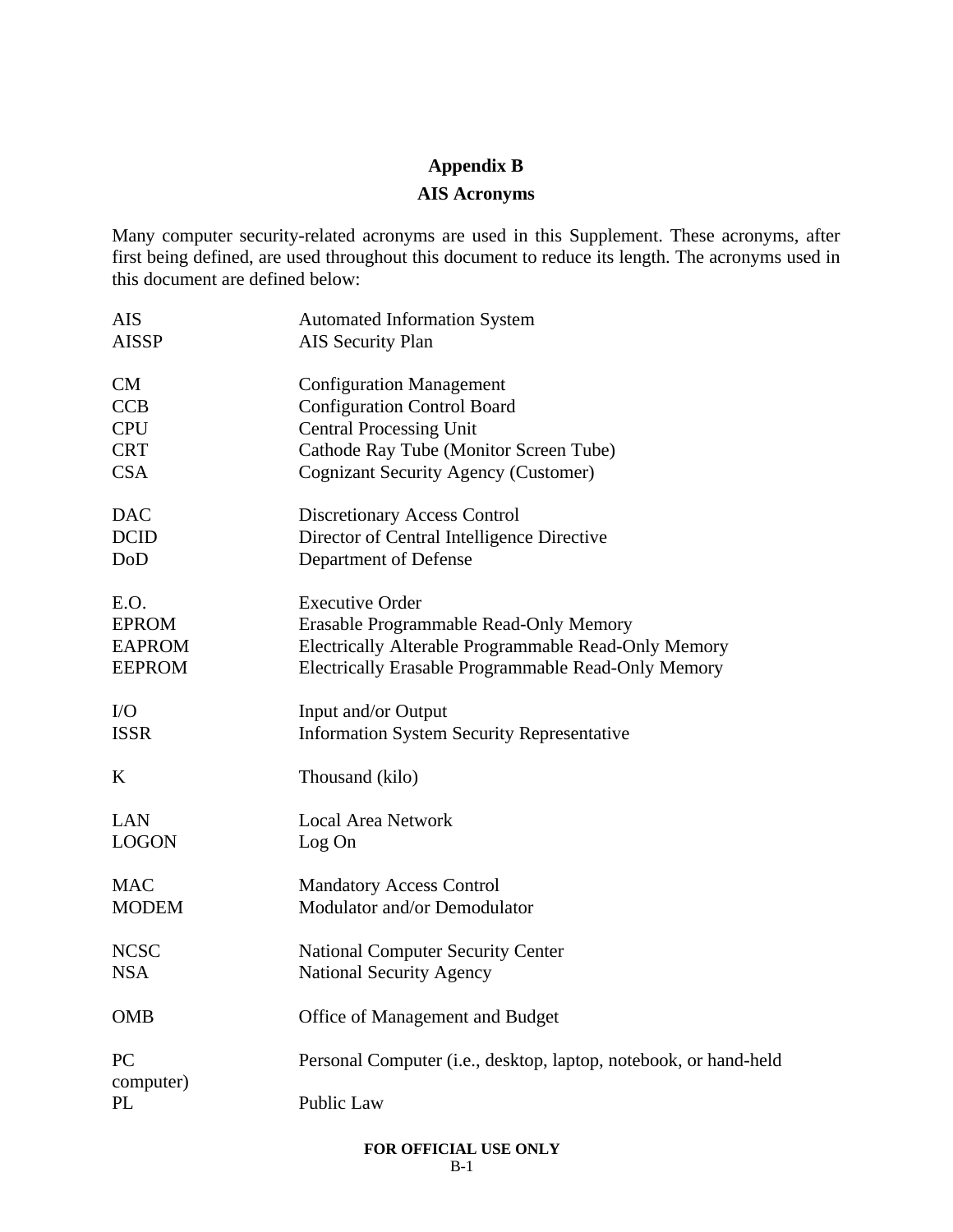| <b>PROM</b><br>Programmable Read-Only Memory |                                            |  |  |  |
|----------------------------------------------|--------------------------------------------|--|--|--|
| <b>RAM</b>                                   | <b>Radar Absorbing Materials</b>           |  |  |  |
| <b>RAM</b>                                   | <b>Random Access Memory</b>                |  |  |  |
| <b>RAS</b>                                   | <b>Radar Absorbing Structures</b>          |  |  |  |
| <b>ROM</b>                                   | <b>Read Only Memory</b>                    |  |  |  |
| SAN                                          | <b>Separately Accredited Network</b>       |  |  |  |
| <b>SAP</b>                                   | Special Access Program                     |  |  |  |
| <b>SAPF</b>                                  | <b>Special Access Program Facility</b>     |  |  |  |
| SCI                                          | <b>Sensitive Compartmented Information</b> |  |  |  |
| <b>SD</b>                                    | <b>Security Director</b>                   |  |  |  |
| <b>STD</b>                                   | Standard                                   |  |  |  |
| TA/CP                                        | <b>Technical Assessment/Control Plan</b>   |  |  |  |
| TS                                           | <b>Top Secret</b>                          |  |  |  |
| USER ID                                      | User Identification                        |  |  |  |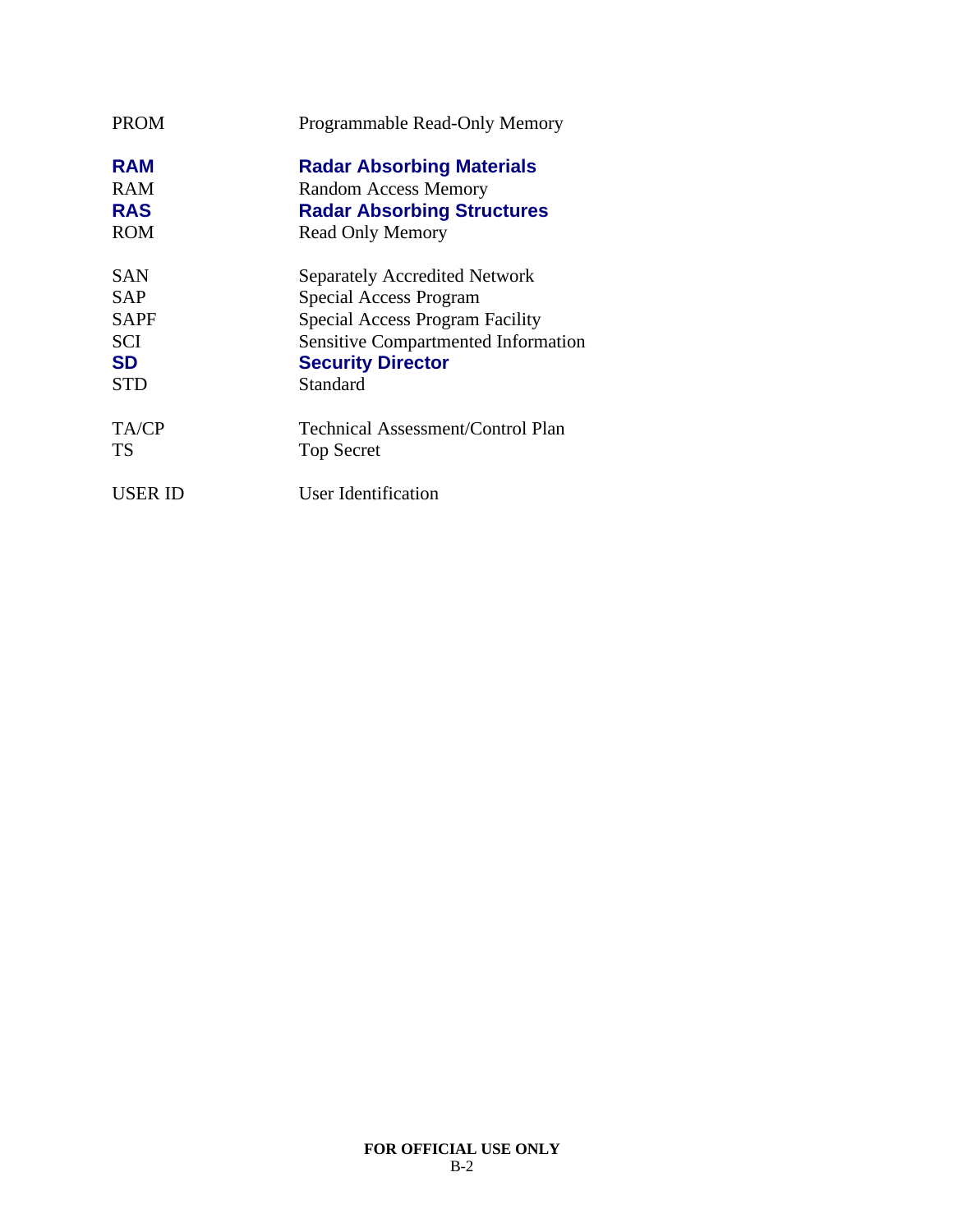# **Appendix C AISSP Outline**

This outline provides the basis for preparing an AIS Security Plan (AISSP). The annotated outline, with prompts and instructions, will assist ISSRs in preparing a plan that includes necessary overviews, descriptions, listings, and procedures. It will also assist in covering the requirements contained in this NISPOM Supplement. In preparing the AISSP, any information that does not appropriately fit under a subtitle may be placed under a main title. For example, a hardware list or references to a hardware list will be placed under the 4.0 AIS HARDWARE heading. For changes to an existing plan that do not require revision of the entire plan, provide name and date of the plan to be modified, date of changes on each page, and cross reference to the plan's applicable paragraph numbers. (For changes, only the change pages with the applicable plan name and date need to be sent to the CSA.)

## **Table Of Contents**

#### **1.0 INTRODUCTION**

- 1.1 Administration
- 1.2 Purpose and Scope

## **2.0 SAPF DESCRIPTION**

- 2.1 Physical Environment
- 2.2 Floor Layout
- 2.3 SAPF Access

## **3.0 AIS DESCRIPTION**

- 3.1 General Information
- 3.2 Configuration and Connectivity
- 3.3 User Access and Operation
- 3.4 Audit Trail

## **4.0 AIS HARDWARE**

- 4.1 Labeling Hardware
- 4.2 Maintenance Procedures
- 4.3 Hardware Sanitization and Destruction
- 4.4 Hardware Transport and Release
- 4.5 Hardware Control and Audit Trails

#### **5.0 AIS SOFTWARE**

- 5.1 Authorized Software
- 5.2 Software Procedures

#### **6.0 DATA STORAGE MEDIA**

- 6.1 Labeling and Storing Media
- 6.2Media Sanitization and Destruction
- 6.3 Media Transport and Release

## 6.4 Media Control

## **7.0 AIS SECURITY AWARENESS**

#### **8.0 GLOSSARY OF TERMS**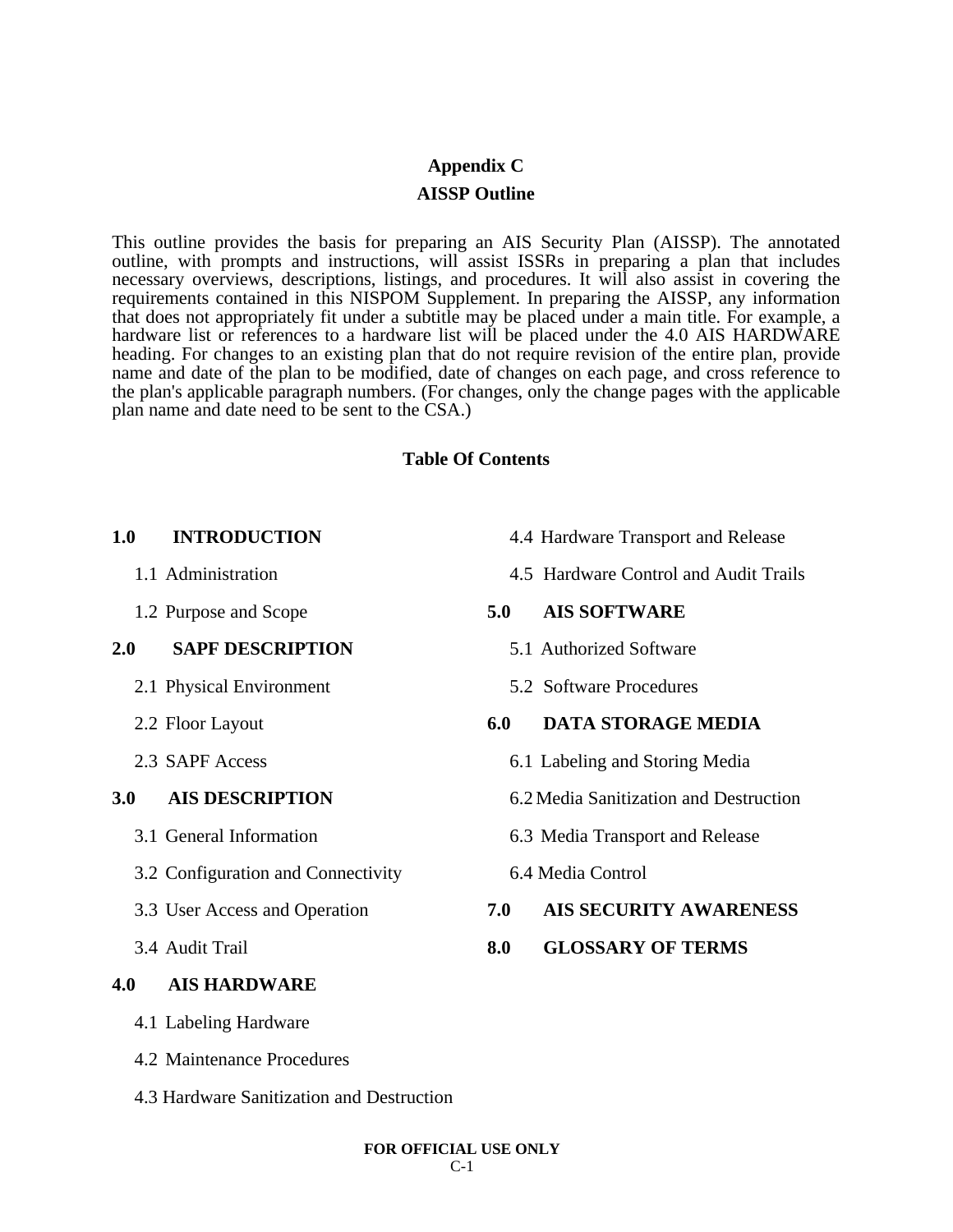## **1.0 INTRODUCTION**

This section will describe the purpose and scope of the AISSP. It may include any topic intended to help the reader understand and appreciate the purpose of the AISSP. Pertinent background information may also be presented to provide clarity.

## **1.1 Security Administration.**

Provide the name and date of this plan and indicate whether it is an original or revised plan.

Specify the cognizant Customer Program Office whose activity the AIS will support and the contract number(s), if applicable.

Specify the Provider's name and address. Identify the location of the AIS equipment (including the building and room numbers(s)).

Provide the names of the Provider's program manager, ISSR, alternate(s). Also provide their secure and unsecure telephone numbers and their normal office hours.

Provide an organizational structure showing the name and title of all security management levels above the ISSR.

Provide joint-use information if applicable.

## **1.2 Purpose and Scope.**

The plan will describe how the Provider will manage the security of the system. Describe the purpose and scope of this AIS.

#### **2.0 SAPF DESCRIPTION.**

This section will provide a physical overview of the AIS SAPF (including its surroundings) that is used to secure the Customer's program activities. It will include information about the secure environment required to protect the AIS equipment, software, media, and output.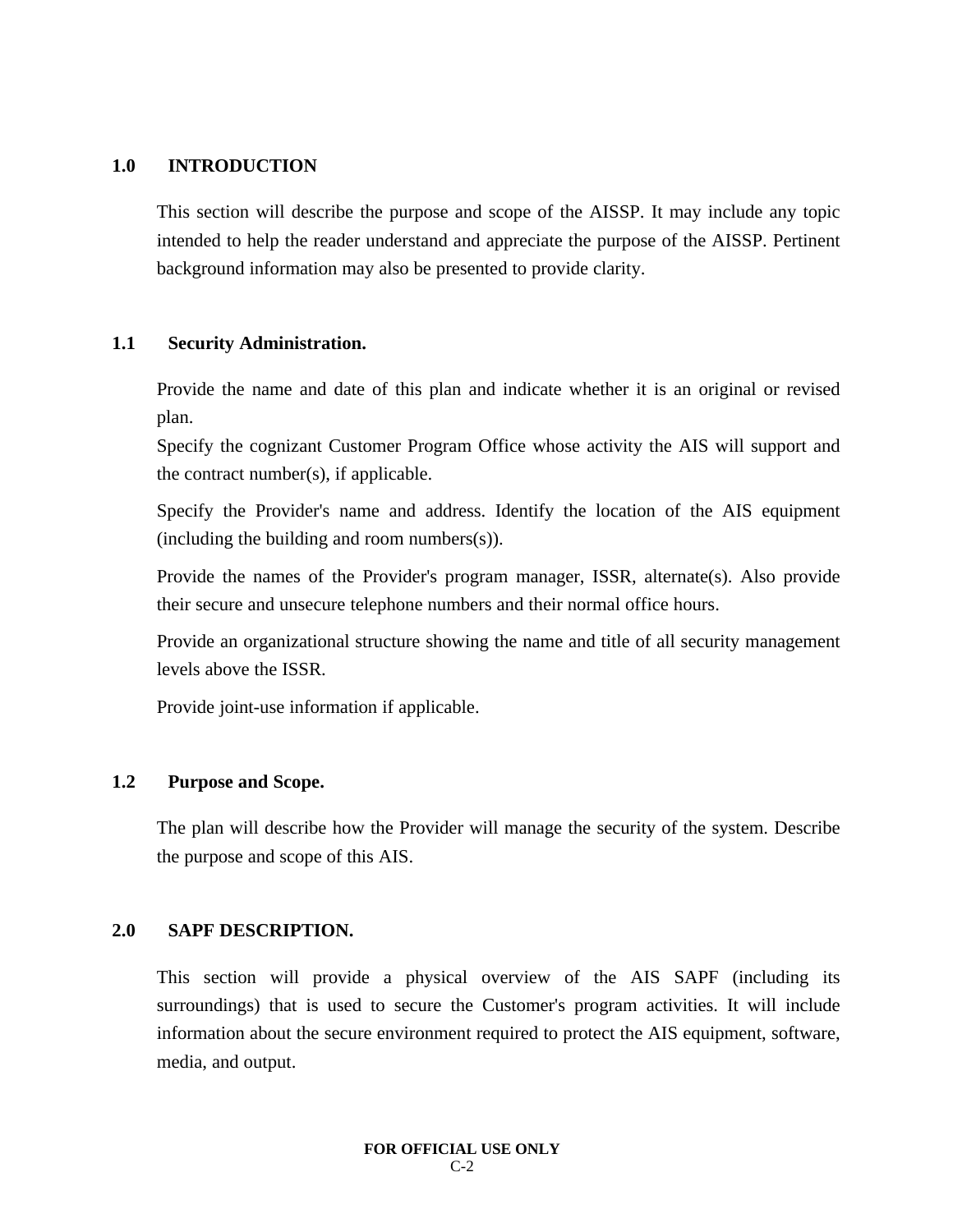#### **2.1 Physical Environment.**

State whether the SAPF is accredited or approved to process and store classified information, who accredited or approved it, the security level, and when approved. State whether the SAPF is approved for open or closed storage.

Specify whether the storage approval is for hard disk drives, diskettes, tapes, printouts, or other items.

State whether the approval includes unattended processing.

#### **2.2 Floor Layout.**

Provide a floor plan showing the location of AIS equipment and any protected wire lines. (This may be included in a referenced appendix.) The building and room number(s) will match the information provided in the hardware listing (see 4.0).

## **2.3 SAPF Access.**

Describe procedures for controlling access to the AIS(s) to include: after hours access, personnel access controls, and procedures for providing access to uncleared visitors (e.g., admitting, sanitizing area, escorting).

#### **2.4 TEMPEST.**

If applicable, describe TEMPEST countermeasures.

#### **3.0 AIS DESCRIPTION**

This section will provide a detailed description of the system and describe its security features and assurances.

Describe variances and exceptions.

#### **3.1 General Information**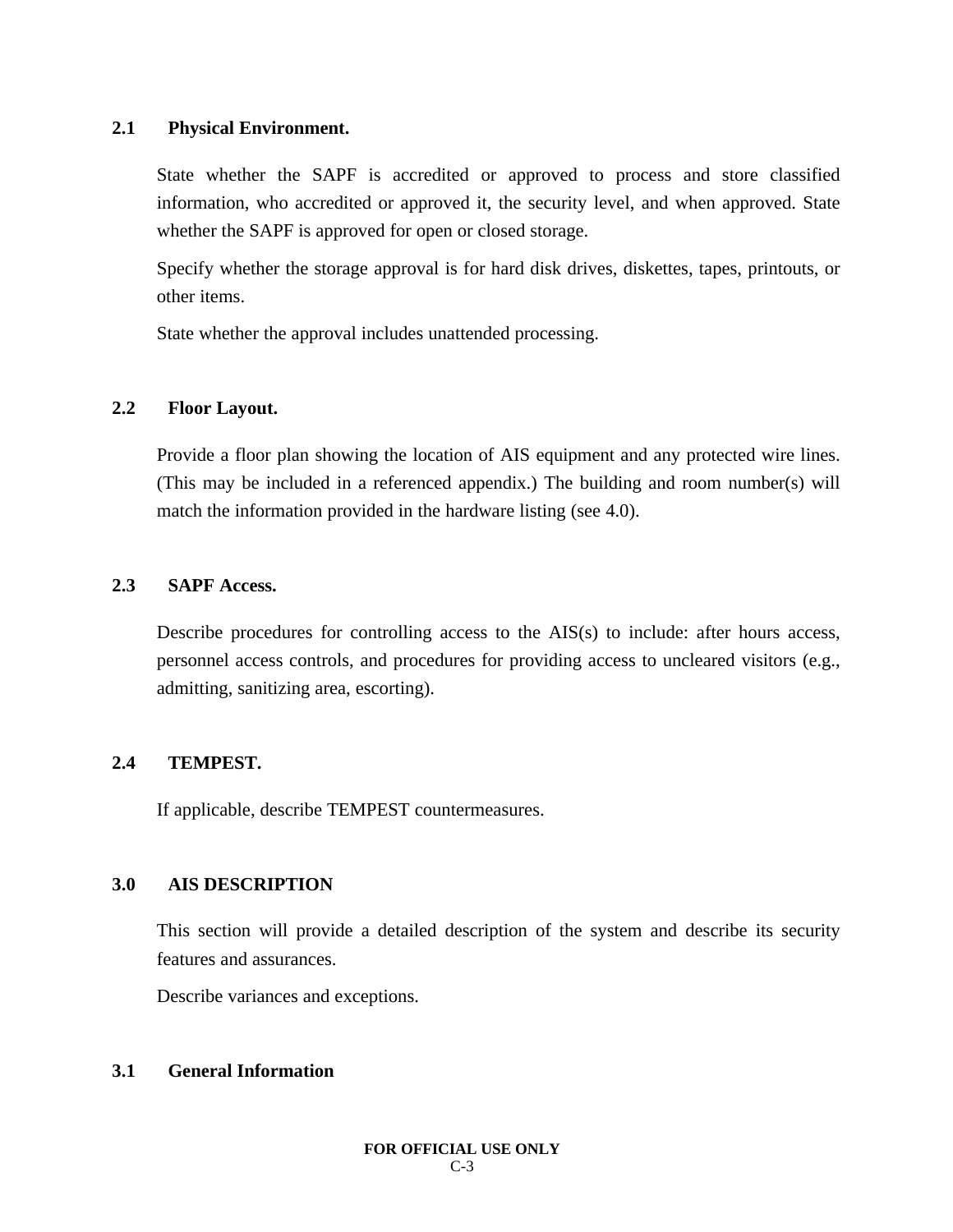Provide a system overview and description.

Specify clearance level, formal access (if appropriate), and need-to-know requirements that are being supported.

Identify the data to be processed including classification levels, compartments, and special handling restrictions that are relevant.

State the mode of operations.

Indicate the AIS's usage (in percent) that will be dedicated to the Customer's activity (e.g, periods processing).

# **3.2 Configuration and Connectivity.**

Specify whether the AIS is to operate as a stand-alone system, as a terminal connected to a mainframe, or as a network.

Describe how the AIS or network is configured. If a network, specify whether it is a unified network or interconnected network. Describe the security support structure and identify any specialized security components and their role.

Identify and describe procedures for any connectivity to the AIS(s). Indicate whether the connections are to be classified or unclassified systems.

Provide a simplified block diagram that shows the logical connectivity of the major components (this may be shown on the floor layout if necessary-see 2.2). For AISs operating in the compartmented or multilevel modes an information flow diagram will be provided.

If applicable, discuss the separations of classified and unclassified AISs within the SAPF.

Indicate whether the AIS is configured with removable or nonremovable hard disk drives.

Describe the configuration management program. Describe the procedures to ensure changes to the AIS require prior coordination with the ISSR.

# **3.3 User Access and Operation.**

Describe the AIS operation start-up and shut-down (mode termination). Provide any unique equipment clearing procedures.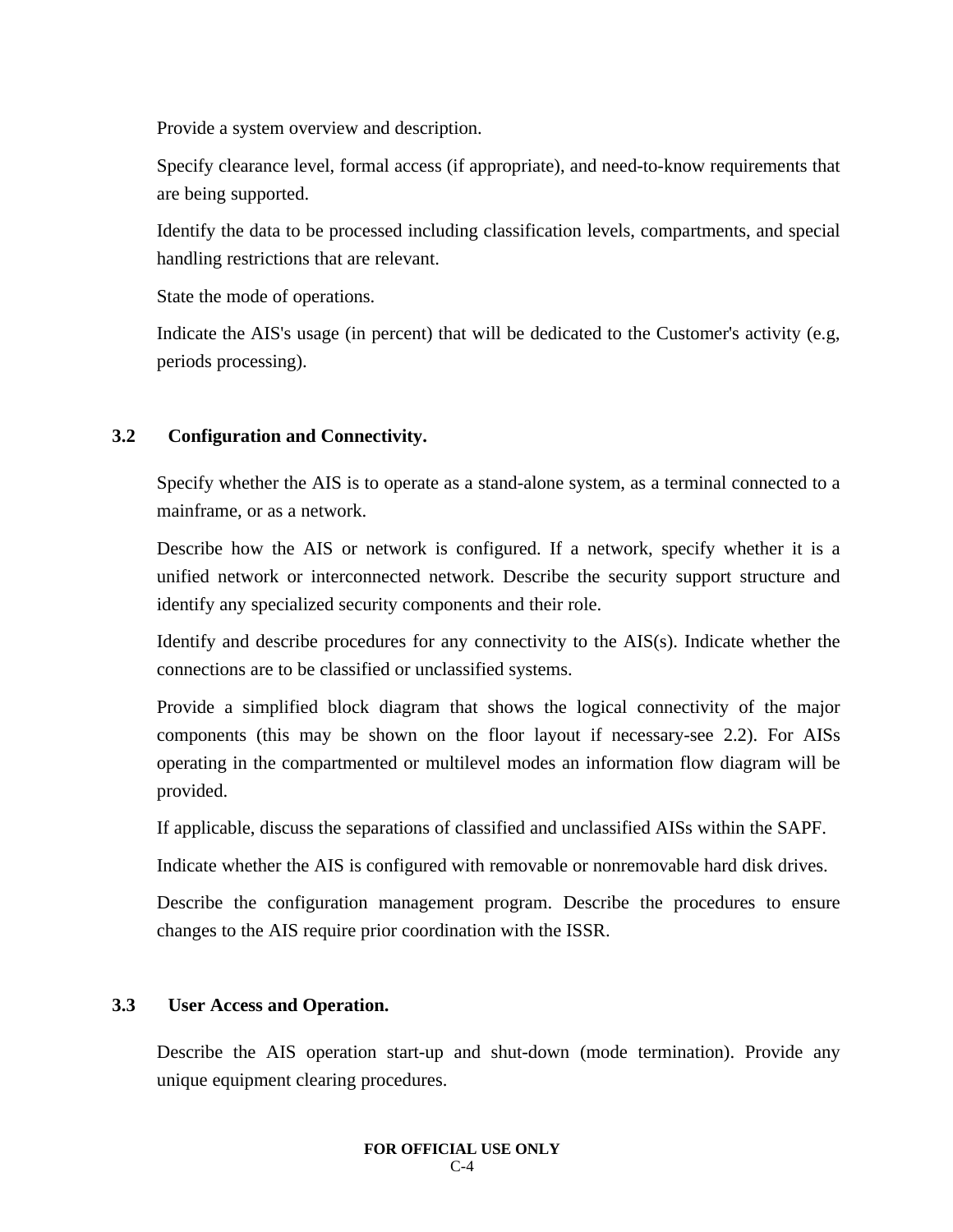Discuss all AIS user access control (e.g., log-on ID, passwords, file protection, etc.).

Identify the number of system users and the criteria used to determine privileged access.

If the mode is other than dedicated, discuss those mechanisms that implement DAC and MAC controls.

Discuss procedures for the assignment and distribution of passwords, their frequency of change, and the granting of access to information and/or files.

Indicate whether AIS operation is required 24 hours per day.

Discuss procedures for after hours processing. State whether the AIS(s) are approved for unattended processing.

Discuss procedures for marking and controlling AIS printouts.

Discuss remote access and operations requiring specific approval by the CSA.

Discuss procedures for incident reporting.

## **3.4 Audit Trails.**

If applicable, discuss the audit trails used to monitor user access and operation of the AIS and the information that is recorded in the audit trail. State whether user access audit trails are manual or automatic.

Identify the individual who will review audit trails and how often.

Describe procedures for handling discrepancies found during audit trails reviews.

#### **4.0 AIS HARDWARE**

This section will describe the AIS hardware that supports the Customer's program. This section will provide a listing of the AIS hardware and procedures for its secure control, operation, and maintenance.

Provide a complete listing of the major hardware used to support the Customer's program activities. This list may be in tabular form located either in this section or a referenced appendix. The following information is required for all major AIS hardware: nomenclature, model, location (i.e., building/room number), and manufacturer.

Provide a description of any custom-built AIS hardware.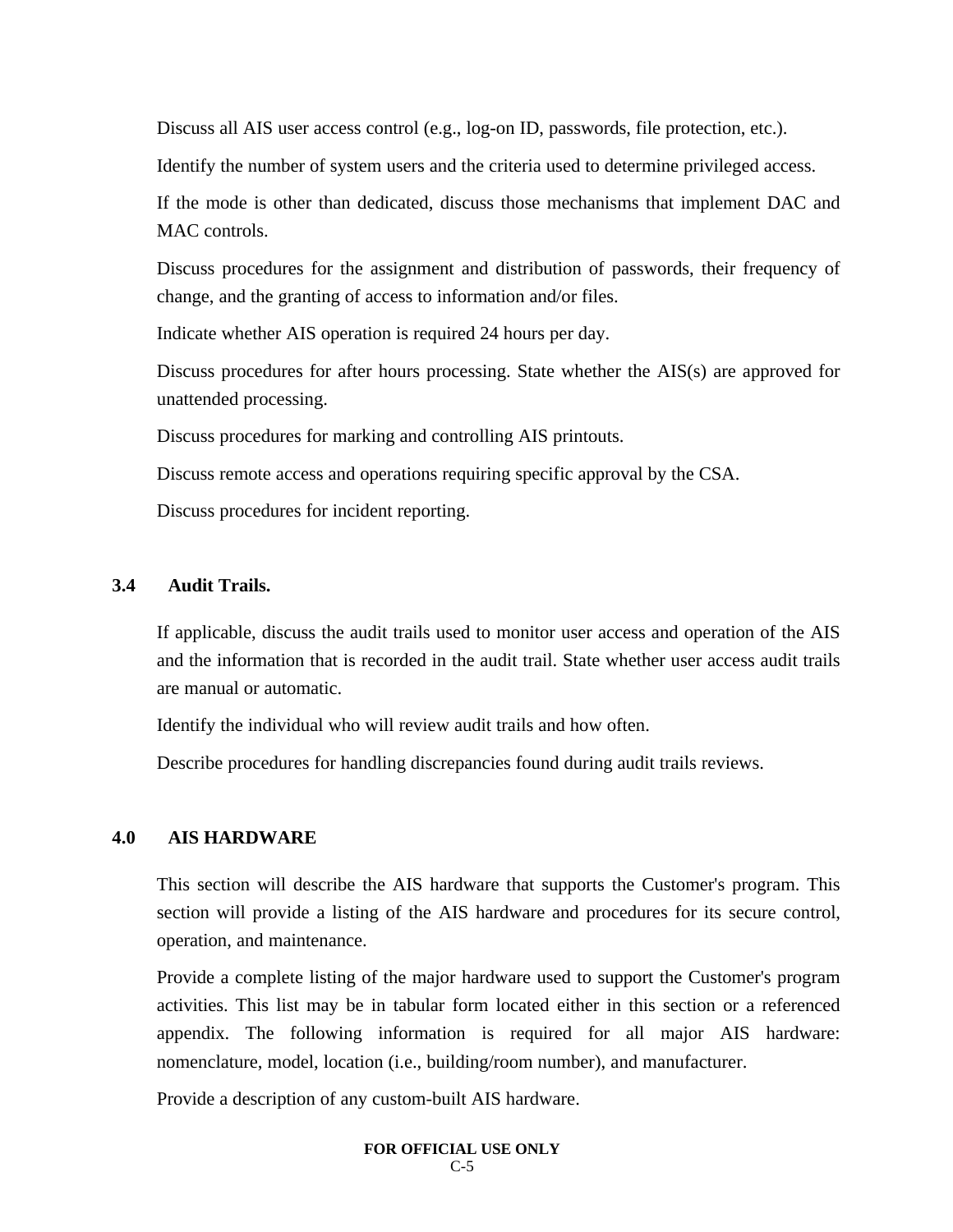Indicate whether the AIS hardware has volatile or nonvolatile memory components. Specifically, identify components that are nonvolatile.

If authorized, describe procedures for using portable devices for unclassified processing. Identify the custodian(s) for AISs.

#### **4.1 Labeling Hardware.**

Describe how the AIS hardware will be labeled to identify its classification level (e.g., classified and unclassified AISs collocated in the same secure area).

#### **4.2 Maintenance Procedures.**

Describe the maintenance and sanitization procedures to be used for maintenance or repair of defective AIS hardware by inappropriately cleared personnel.

## **4.3 Hardware Sanitization and Destruction.**

Describe the procedures or methods used to sanitize and or destroy AIS hardware (volatile or nonvolatile components).

## **4.4 Hardware Movement.**

Describe the procedures or receipting methods used to release and transport the AIS hardware from the SAPF.

Describe the procedures or receipting methods for temporarily or permanently relocating the AIS hardware within the SAPF.

Describe the procedures for introducing hardware into the SAPF.

## **4.5 Hardware Control and Audit Trails.**

Describe all AIS hardware maintenance logs, the information recorded on them, who is responsible for reviewing them, and how often.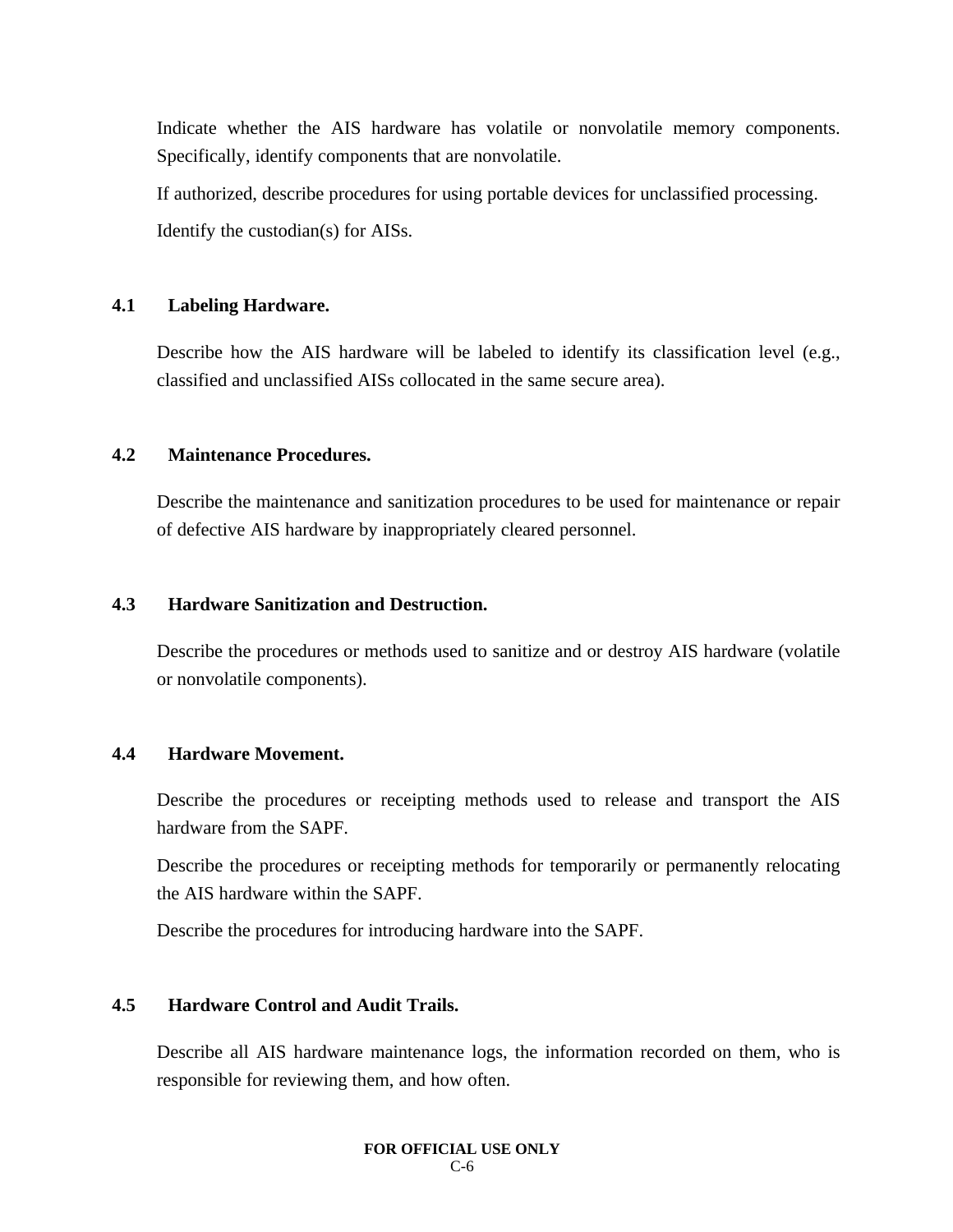#### **5.0 AIS SOFTWARE**

This section will provide a listing of all the software that supports the Customer's program. It will also provide procedures for protecting and using this software.

#### **5.1 Authorized Software.**

Provide a complete listing of all software used to support the Customer's program activities. This list may be in tabular form and may be located either in the section or in a referenced appendix. The listing will also include security software (e.g., audits software, anti-virus software), special-purpose software (e.g., in-house, custom, commercial utilities), and operating system software. The following information is required for AIS software: software name, version, manufacturer, and intended use or function.

#### **5.2 Software Procedures.**

Indicate whether a separate unclassified version of the operating system software will be used for maintenance.

Describe the procedures for procuring and introducing new AIS software to support program activities.

Describe the procedures for evaluating AIS software for security impacts.

Describe procedures for protecting software from computer viruses and malicious code and for reporting incidents.

## **6.0 DATA STORAGE MEDIA**

This section provides a description of the types of data storage media to be used in the Customer's program and their control.

#### **6.1 Labeling and Storing Media.**

Describe how the data storage media will be labeled (identify the classification level and contents).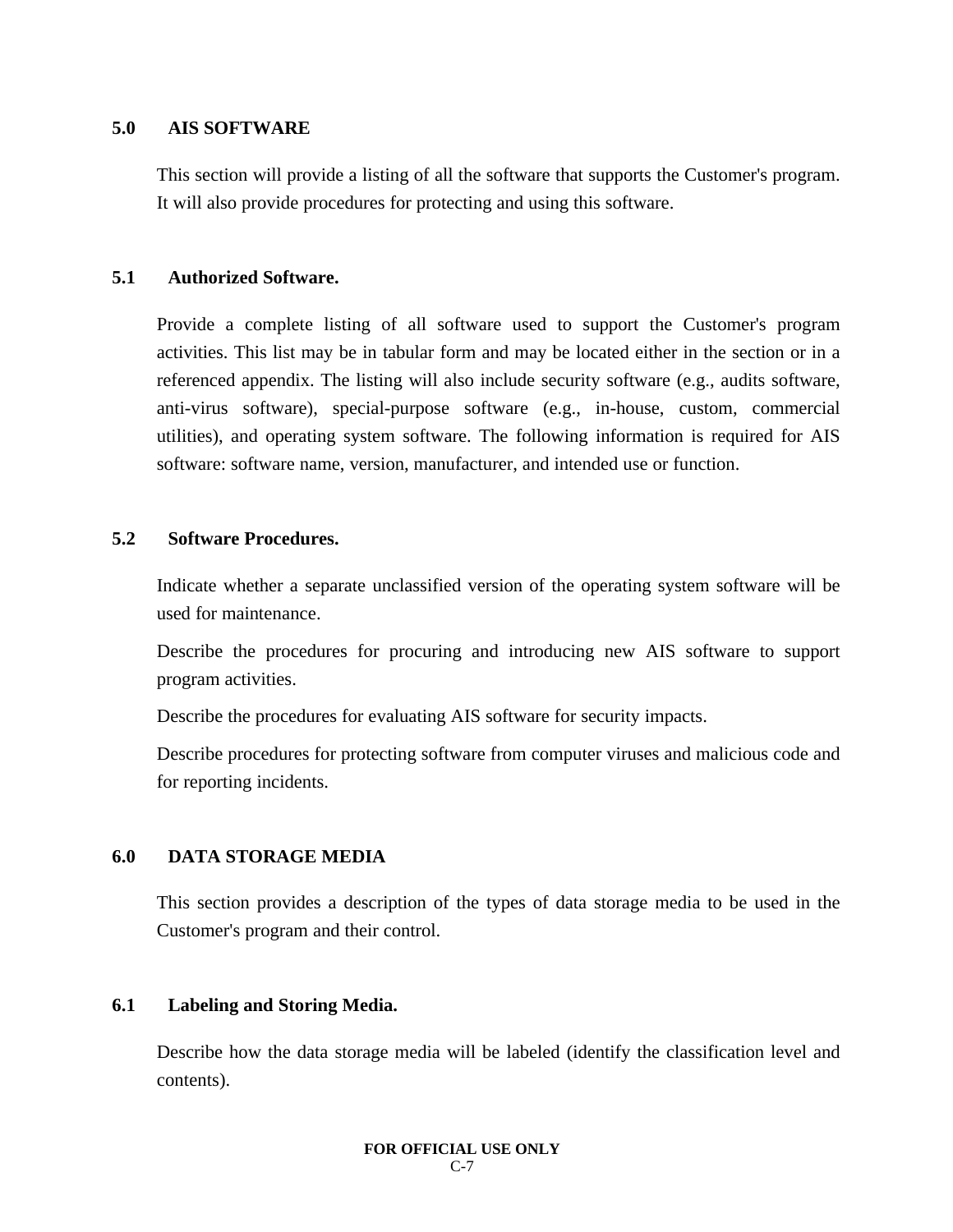Discuss how classified and unclassified data storage media is handled and secured in the SAPF (e.g., safes, vaults, locked desk).

# **6.2 Media Clearing, Sanitization, and Destruction.**

Describe the procedures or methods used to clear, sanitize, and destroy the data storage media.

# **6.3 Media Movement.**

Describe the procedures (or receipting methods) for moving data storage media into and out of the SAPF.

Describe the procedures for copying, reviewing, and releasing information on data storage media.

# **6.4 Media Control.**

Describe the method of controlling data storage media.

# **7.0 AIS SECURITY AWARENESS PROGRAM**

Discuss the Provider's security awareness program.

Indicate that the AIS users are required to sign a statement acknowledging that they have been briefed on the AIS security requirements and their responsibilities.

# **8.0 GLOSSARY OF TERMS**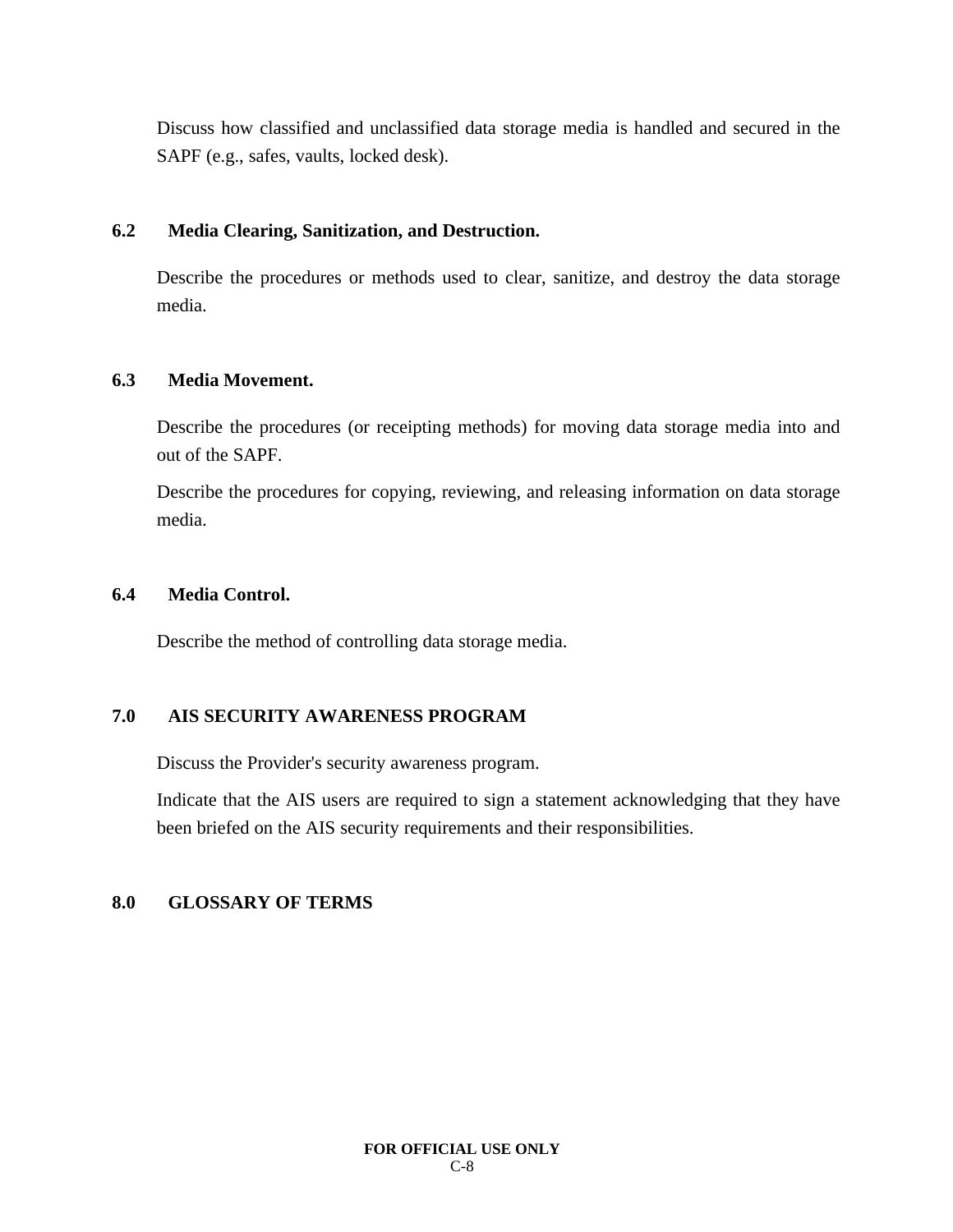# **Appendix D AIS Certification and Accreditation**

## **A. CERTIFICATION**

The ISSR, working jointly with the Customer, is responsible for coordinating and supporting the certification process. The ISSR is responsible for certifying, or coordinating the certification of, the AIS or network. Certification, which is a prerequisite for accreditation, is accomplished as follows:

1. Identify operational requirements, define the *Mode of Operation*, and identify applicable security requirements, in accordance with this document and applicable documents referenced herein.

2. Conduct a *Risk Management Review* to identify risks and needed countermeasures and specify additional security requirements (countermeasures) based on the review.

3. Prepare an AISSP. Refine the plan throughout the certification process.

4. Conduct a test and inspection to establish the extent to which the AIS performs the security functions needed to support the mode of operation and security policy for the system as outlined in the AISSP. The Customer will require a written certification report.

5. Operating in the compartmented or multilevel mode requires the development of an A*IS Technical Evaluation Plan*. After Customer concurrence, accomplish testing as described herein. AIS security testing provides assurance to the Customer that the subject AIS(s) or network(s) meets the security requirements for operating in the compartmented or multilevel mode. Such testing is a prerequisite for Customer accreditation.

- a. Coordination Scheduling and Testing. The security test may be jointly conducted by the Provider and the Customer.
- b. Testing Prerequisite. The Provider-developed *AIS Technical Evaluation Test Plan* will be coordinated and/or approved by the customer.

# **B. ACCREDITATION**

Accreditation is the Customer's authorization and approval for an AIS or network to process sensitive data in an operational environment. The Customer bases the accreditation on the results of the certification process. Following certification, the Customer reviews the risk assessment, employed safeguards, vulnerabilities, and statement of level of risk and makes the accreditation decision to accept risk and grant approval to operate; grant *interim approval to operate* (IATO) and fix deficiencies; or to shut-down, fix deficiencies, and recertify.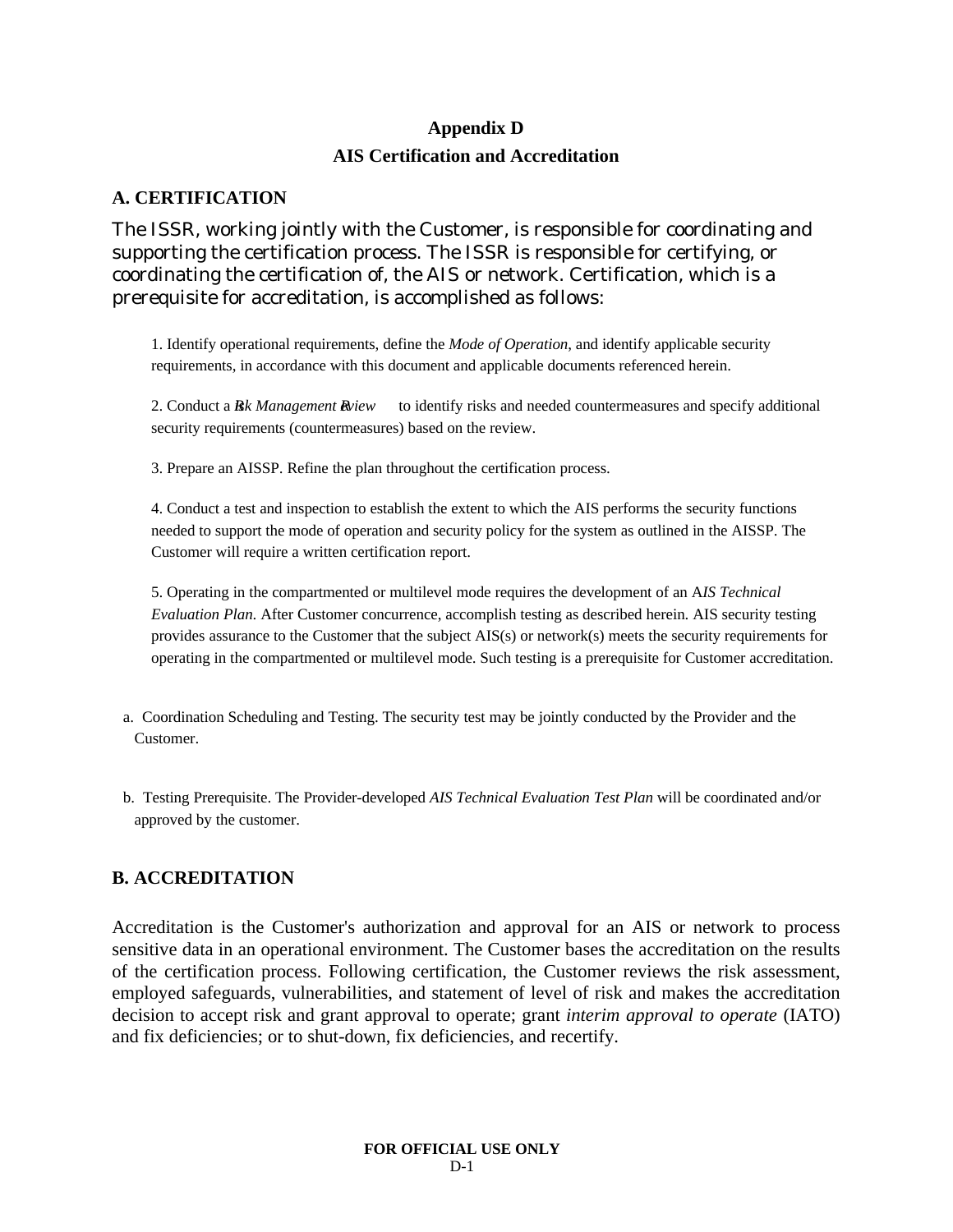# **Appendix E References**

## **1. U.S. Government Publications**

| <b>OMB</b> Circular | Management of Federal Information Resources |
|---------------------|---------------------------------------------|
| $A-130$             | Appendix III, Security of Federal AISs      |
| PL-99-474           | Computer Fraud and Abuse Act of 1986        |
| $PL-100-235$        | Computer Security Act of 1987               |
| EO 12333            | United States Intelligence Activities       |
| EO 12356            | <b>National Security Information</b>        |
| EO 12829            | <b>National Industrial Security Program</b> |
|                     |                                             |

# **2. National Telecommunications & Information Systems Security (NTISS) Publications**

COMPUSEC/1-87 Security Guideline

| <b>NTISSAM</b>     | Advisory Memorandum on Office Automation                              |
|--------------------|-----------------------------------------------------------------------|
| NTISSI 300         | National Policy on Control of Compromising Emanations                 |
| <b>NTISSI 7000</b> | <b>TEMPEST Countermeasures for Facilities</b>                         |
| NTISSIC 4009       | National Information Systems Security (INFOSEC) Glossary              |
|                    | <b>NACSIM 5000 TEMPEST Fundamentals</b>                               |
|                    | NACSIM 5201 TEMPEST Guidelines for Equipment/System Design Standard   |
|                    | NACSIM 5203 Guidelines for Facility Design and Red/Black Installation |
|                    | NACSIM 7002 COMSEC Guidance for ADP Systems                           |

# **3. National Computer Security Center (NCSC) Publications (The Rainbow Series)**

NCSC-WA-002-85 Personal Computer Security Considerations NCSC-TG-001 A Guide to Understanding Audit in Trusted Systems [Tan Book] NCSC-TG-002 Trusted Product Evaluation - A Guide for Vendors [Bright Blue Book]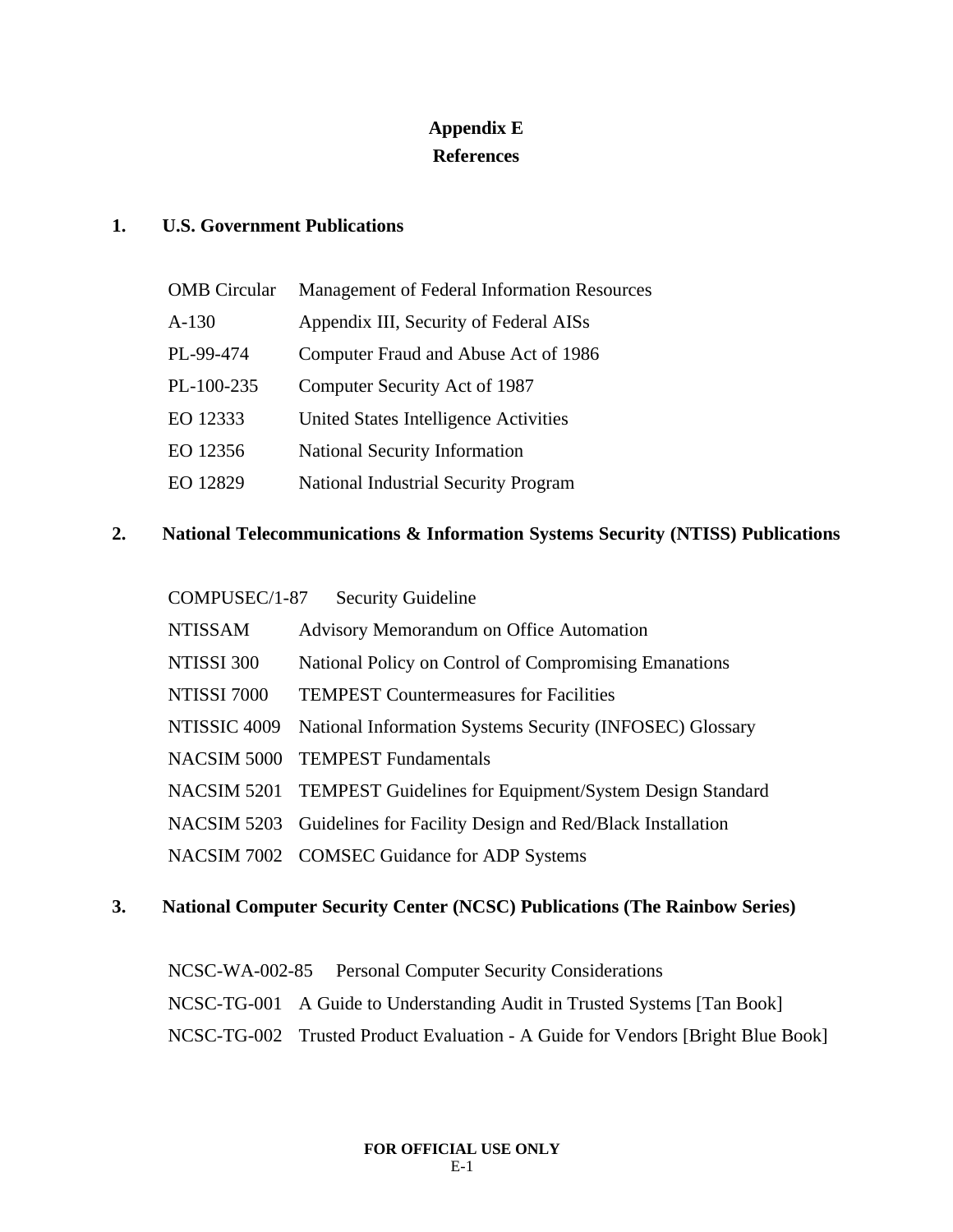NCSC-TG-003 A Guide to Understanding Discretionary Access Control in Trusted Systems

[Orange Book]

- NCSC-TG-004 Glossary of Computer Security Terms [Aqua Book]
- NCSC-TG-005 Trusted Network Interpretation [Red Book]
- NCSC-TG-006 A Guide to Understanding Configuration Management in Trusted Systems [Orange 3]

Book]

NCSC-TG-007 A Guide to Understanding Design Documentation in Trusted Systems [Burgundy

Book]

NCSC-TG-008 A Guide to Understanding Trusted Distribution in Trusted Systems [Lavender

Book]

NCSC-TG-009 Computer Security Subsystem Interpretation of the Trusted Computer System

Evaluation Criteria [Venice Blue Book]

NCSC-TG-011 Trusted Network Interpretation Environments Guideline-Guidance for Applying

the Trusted Network Interpretation [Red Book]

- NCSC-TG-013 Rating Maintenance Phase Program Document [Pink Book]
- NCSC-TG-014 Guidelines for Formal Verification Systems [Purple Book]
- NCSC-TG-015 A Guide to Understanding Trusted Facility Management [Brown Book]
- NCSC-TG-017 A Guide to Understanding Identification and Authentication in Trusted Systems

#### [Lt. Blue Book]

- NCSC-TG-018 A Guide to Understanding Object Reuse in Trusted Systems [Lt. Blue Book]
- NCSC-TG-019 Trusted Product Evaluation Questionnaire [Blue Book]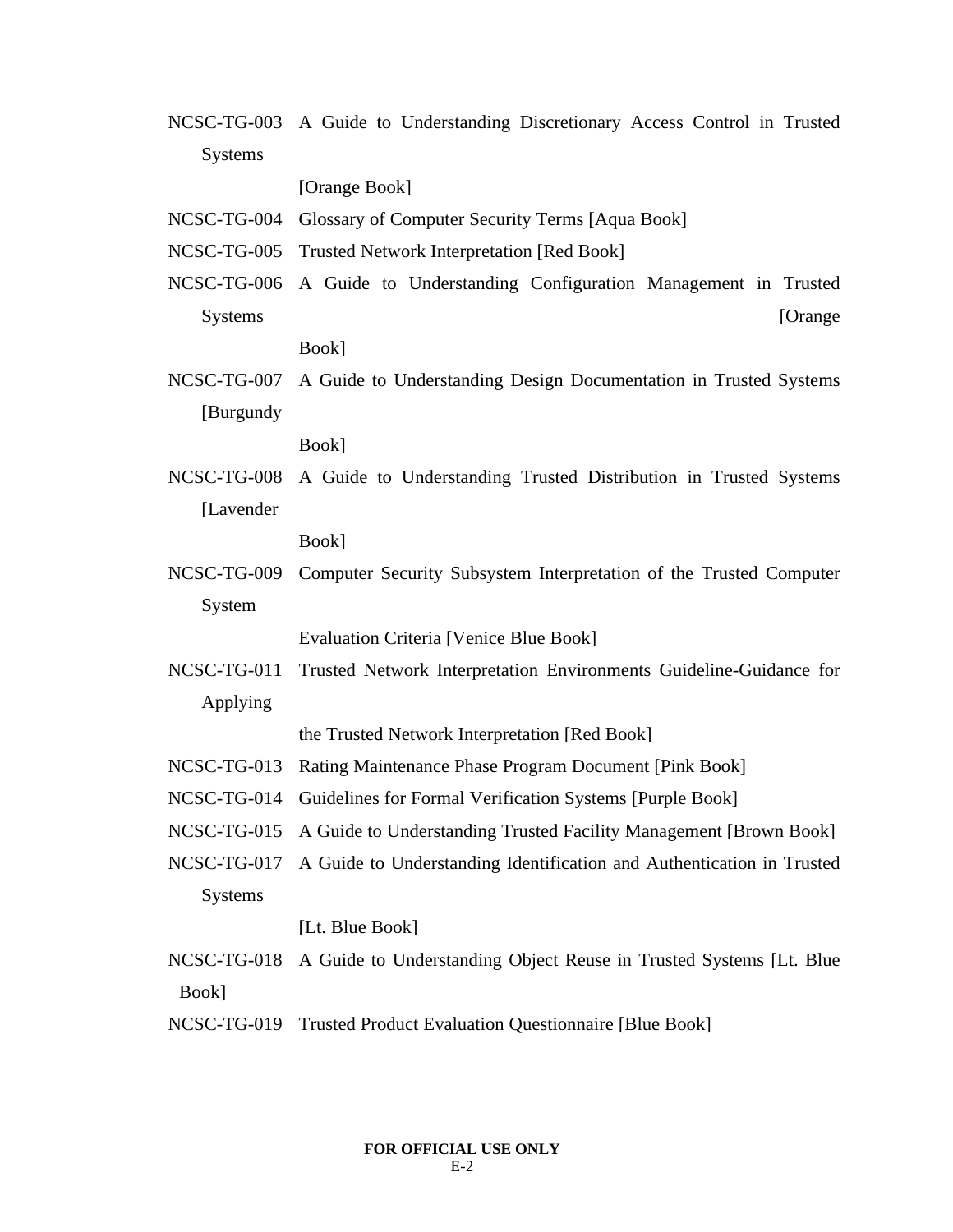NCSC-TG-020A Trusted UNIX Working Group (TRUSIX) Rationale for Selecting Access Control

List Features for the UNIX System [Gray Book]

- NCSC-TG-021 Trusted Database Management System Interpretation [Lavender Book]
- NCSC-TG-022 A Guide to Understanding Trusted Recovery [Yellow Book]
- NCSC-TG-025 A Guide to Understanding Data Remanence in Automated Information Systems

[Green Book]

NCSC-TG-026 A Guide to Writing the Security Features User's Guide for Trusted Systems [Peach and state of the systems] [Peach and state of the systems] [Peach and state of the systems] [Peach and state of the systems of the systems of the systems of the systems of the systems of the systems of the s

Book]

NCSC-TG-027 A Guide to Understanding Information System Security Officer Responsibilities

for Automated Information Systems [Turquoise Book]

NCSC-TG-028 Assessing Controlled Access Protection [Violet Book]

- NCSC C-Technical Computer Viruses: Prevention, Detection, and Treatment Report-001
- NCSC C-Technical Integrity in Automated Information Systems (Sept. 91) Report 79- 91
- NCSC C-Technical The Design and Evaluation of INFOSEC Systems: The Report 32- 92 Computer Security Contribution to the Composition Discussion

#### **4. Department of Defense Publications**

NSA/CSS Media Declassification and Destruction Manual

Manual 130-2 Contractor Guidelines for AIS Processing of NSA SCI

DoD 5200.28-M Automated Information System Security Manual

DoD 5200.28 DoD Trusted Computer System Evaluation Criteria

DoD 5220.22-M National Industrial Security Program Operating Manual

CSC-STD-002-85 DoD Password Management Guidelines [Green Book]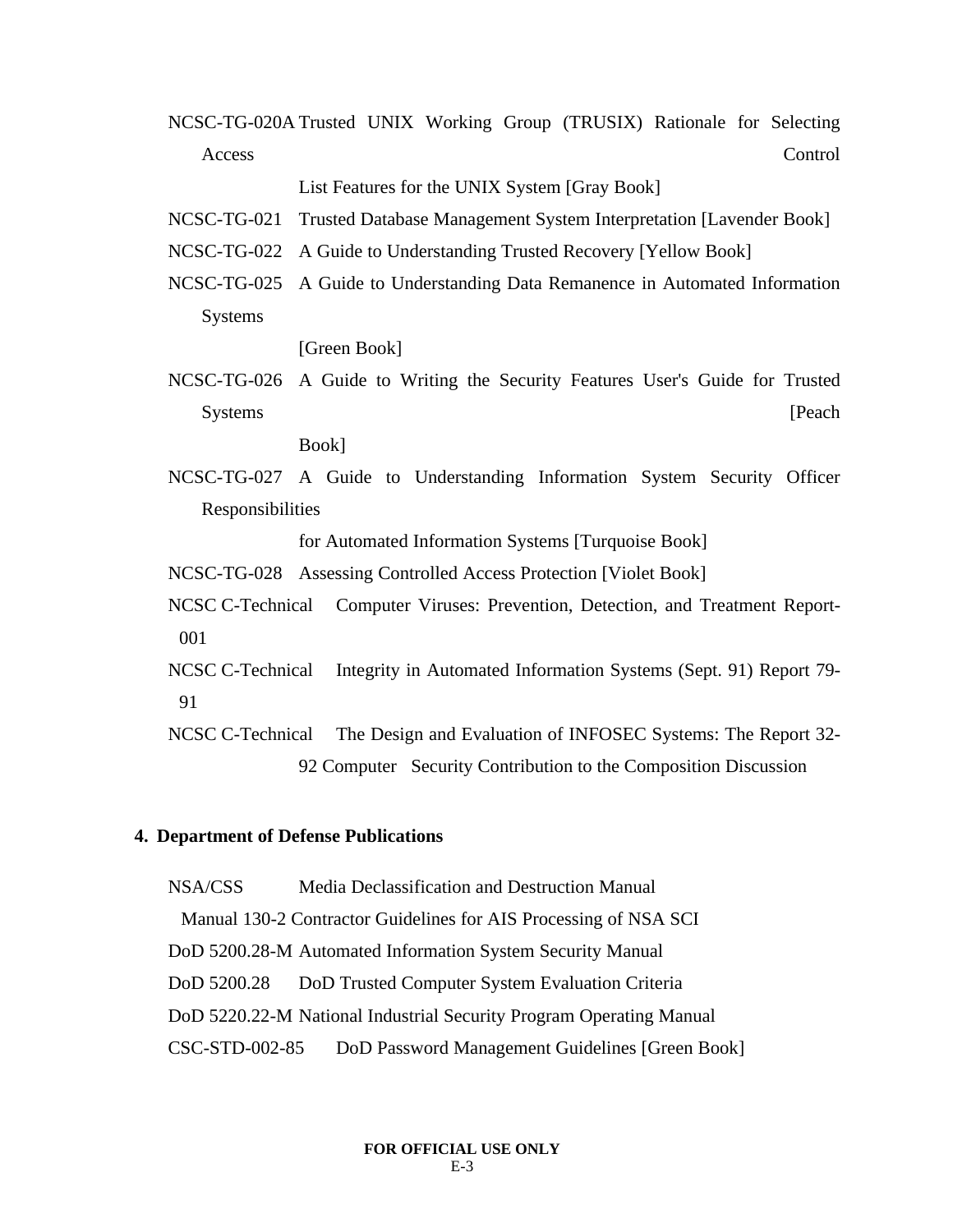CSC-STD-003-85 Guidance for Applying the DoD Trusted Computer System Evaluation Criteria in Specific Environments [Yellow Book]

CSC-STD-004-85 Technical Rationale Behind CSC-STD-003-85: Computer Security Requirements

[Yellow Book]

CSC-STD-005-85 DoD Magnetic Remanence Security Guideline [NSA] Information Systems

Security Products and Services Catalogue

NSA/CSS -Section 5, Degaussing Level Performance Test Procedures Spec. L14-4-A55

## **5. Director of Central Intelligence Directives**

| DCID $1/7$       | Security Controls on the Dissemination of Intelligence Information, |
|------------------|---------------------------------------------------------------------|
| [For             | Official                                                            |
|                  | Use Only]                                                           |
| <b>DCID</b> 1/14 | Minimum Personnel Security Standards and Procedures Governing       |
| Eligibility      | for                                                                 |
|                  | Access to Sensitive Compartmented Information [Unclassified]        |
| <b>DCID</b> 1/16 | Security Policy for Uniform Protection of Intelligence Processed in |
| Automated        |                                                                     |
|                  | <b>Information Systems and Networks [SECRET]</b>                    |
| <b>DCID</b> 1/16 | Security Manual for Uniform Protection of Intelligence (Supplement) |
|                  | Processed in Automated Information Systems and Networks [SECRET]    |
|                  | (Supplement to DCID 1/16)                                           |
| <b>DCID</b> 1/19 | DCI<br>Security Policy Manual for SCI<br>Control<br><b>Systems</b>  |
| [UNCLASSIFIED]   |                                                                     |
| <b>DCID</b> 1/20 | Security Policy Concerning Travel and Assignment of Personnel With  |
| Access           | to                                                                  |
|                  | Sensitive Compartmented Information (SCI) [UNCLASSIFIED]            |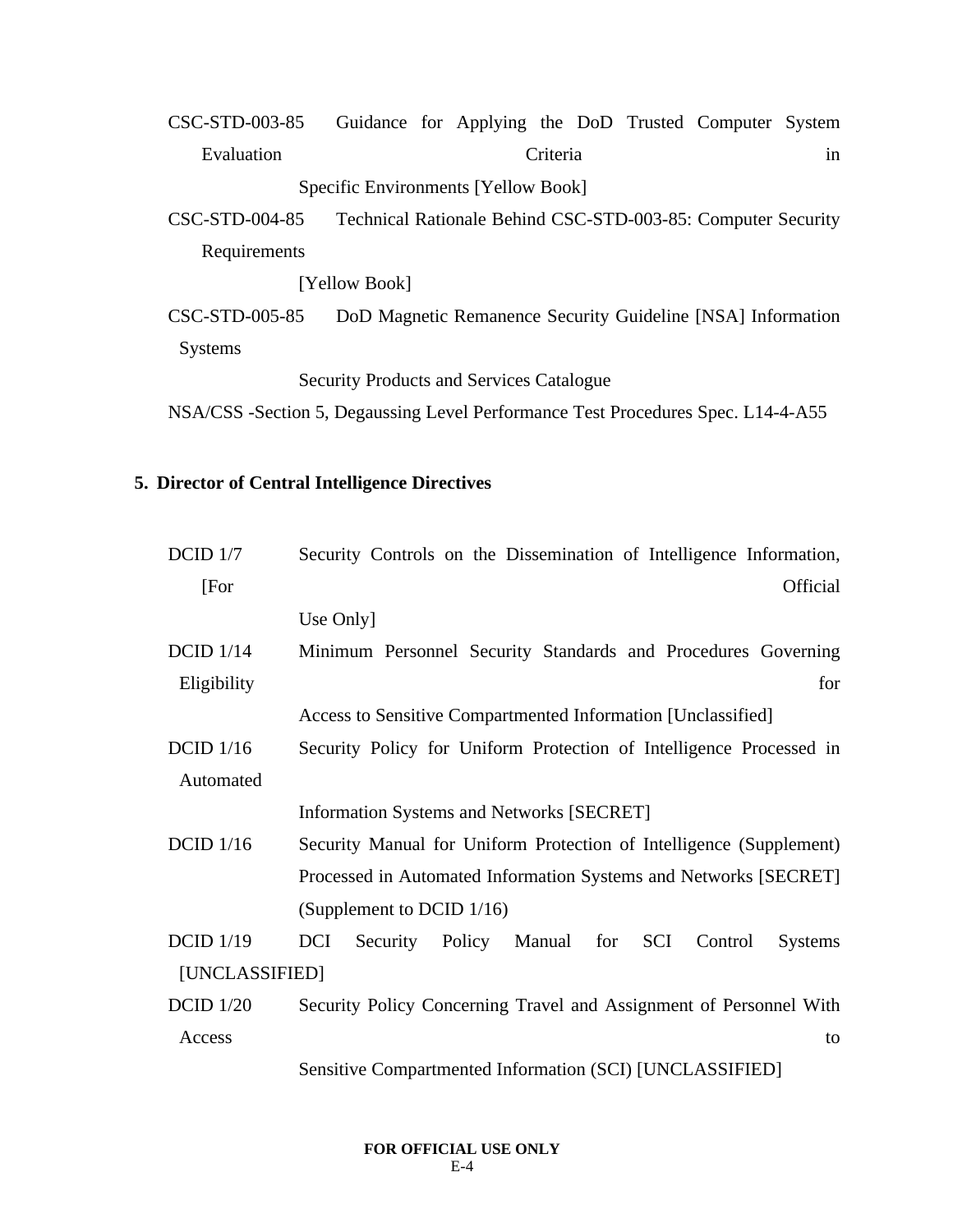| DCID $1/21$   | Manual for Physical Security Standards for Sensitive Compartmented |
|---------------|--------------------------------------------------------------------|
| Information   |                                                                    |
|               | Facilities (SCIFs) [For Official Use Only]                         |
| DCID $1/22$   | <b>Technical Surveillance Countermeasures [CONFIDENTIAL]</b>       |
| DCID $3/14-1$ | <b>Information Handling Committee [Unclassified]</b>               |
| DCID $3/14-5$ | Annex B, Intelligence Community Standards for Security Labeling of |
| Removable     |                                                                    |
|               |                                                                    |

ADP Storage Media [Unclassified]

# **6. Legislation, Directive, and Standards**

Atomic Energy Act of 1954, as amended National Security Act of 1947 National Security Decision Directive 298, "Operations Security" Telephone Security Group standards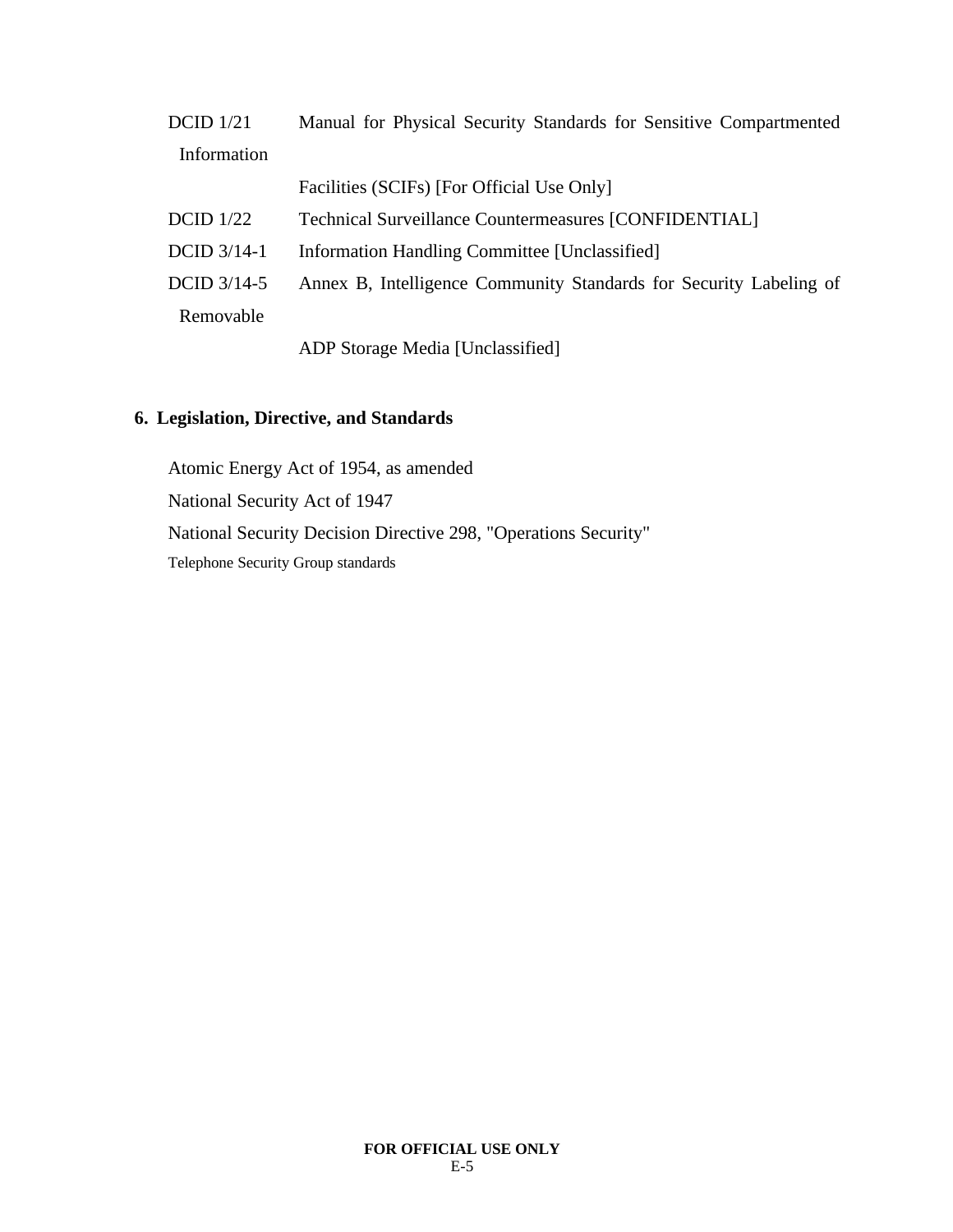## **APPENDIX F SPECIAL ACCESS PROGRAM FORMATS**

## **Section 1-General**

- **1. Users obtain all blank SAP formats from the servicing PSO.**
- **2. Users are responsible for all costs relating to the format's preparation program, to include the procurement and maintenance of necessary hardware and software.**
- **3. This APP column reflects applicability:**
	- **A Air Force only**
- **4. Formats are available in DOS Windows FormFlow. Upon request, formats may be provided in DOS graphic form for import in Macintosh systems.**

| <b>NUMBER</b>                                                      | <b>TITLE</b>                                                                                                                                                                | <b>DATE</b>      | <b>APP</b> |
|--------------------------------------------------------------------|-----------------------------------------------------------------------------------------------------------------------------------------------------------------------------|------------------|------------|
| <b>SAP Format 1</b><br><b>SAP Format 2</b><br><b>SAP Format 2a</b> | <b>Program Access Request</b><br><b>Special Access Program Indoctrination Agreement</b><br><b>Special Access Program Indoctrination Agreement</b><br>(Polygraph Supplement) | <b>1 Jul 93</b>  |            |
| <b>SAP Format 3</b>                                                | <b>Request for Facility Clearance Action</b>                                                                                                                                | 1 Jan 91         | A          |
| <b>SAP Format 4</b>                                                | <b>SENIOR STAR Airlift Request</b>                                                                                                                                          | <b>18 Jun 92</b> | A          |
| <b>SAP Format 5</b>                                                | <b>Inadvertent Disclosure Statement</b>                                                                                                                                     | 1 Jan 91         |            |
| <b>SAP Format 6</b>                                                | <b>Notification of Foreign Travel</b>                                                                                                                                       | 1 Jan 91         |            |
| <b>SAP Format 7</b>                                                | <b>Visit Authorization Request</b>                                                                                                                                          | 2 Jan 91         |            |
| <b>SAP Format 7L</b>                                               | <b>Technical Visit Request</b>                                                                                                                                              | <b>12 Jul 93</b> |            |
| <b>SAP Format 8</b>                                                | <b>TSCM Request</b><br>$\mathbf{r}$                                                                                                                                         | 4 Jan 93         |            |
| <b>SAP Format 9</b>                                                | <b>Request for Files Check</b>                                                                                                                                              | 2 Jan 91         | A          |
| <b>SAP Format 10</b>                                               | <b>Secure Communication Request</b>                                                                                                                                         | <b>18 Jan 92</b> | A          |
| <b>SAP Format 11</b>                                               | <b>Subcontractor Status Report</b>                                                                                                                                          | 1 Jan 91         |            |
| <b>SAP Format 12</b>                                               | <b>Waiver Request from Security Criteria</b>                                                                                                                                | 1 Jan 91         |            |
| <b>SAP Format 13</b>                                               | <b>Subcontractor/Supplier Data Sheet</b>                                                                                                                                    | 1 Jan 91         |            |
| <b>SAP Format 14</b>                                               | <b>Reserved</b>                                                                                                                                                             |                  |            |
| <b>SAP Format 15</b>                                               | <b>Facsimile Transmittal-Classified (Optional)</b>                                                                                                                          | 1 Jan 91         |            |
| <b>SAP Format 16</b>                                               | Word Processor and Personal Computer Data Sheet 1 Jan 91                                                                                                                    |                  |            |
| <b>SAP Format 17</b>                                               | <b>Refresher Training Record</b>                                                                                                                                            | 1 Dec 93         |            |
| <b>SAP Format 18</b>                                               | <b>Reserved</b>                                                                                                                                                             |                  |            |
| <b>SAP Format 19</b>                                               | <b>Special Scope Security Review Report</b>                                                                                                                                 | 4 Jan 93         |            |
| <b>SAP Format 20</b>                                               | <b>Foreign Relative or Associate Interview</b>                                                                                                                              | 1 Sep 94         |            |
| <b>SAP Format 21</b>                                               | <b>Computer System User Acknowledgment</b>                                                                                                                                  | 31 Mar 95        |            |
| <b>SAP Format 22</b>                                               | <b>Reserved</b>                                                                                                                                                             |                  |            |
| <b>SAP Format 23a</b>                                              | <b>SAP Annual Awards Program (Activity)</b>                                                                                                                                 | 5 Oct 95         | A          |
| <b>SAP Format 23i</b>                                              | <b>SAP Annual Awards Program (Individual)</b>                                                                                                                               | 5 Oct 95         | A          |
| <b>SAP Format 24</b>                                               | <b>Agent of the Government (Appointment)</b>                                                                                                                                | 2 Jan 96         |            |
| <b>SAP Format 25</b>                                               | <b>Agent of the Government (Oath)</b>                                                                                                                                       | 2 Jan 96         |            |
| <b>SAP Format 26</b>                                               | <b>Reserved</b>                                                                                                                                                             |                  |            |
| <b>SAP Format 27</b>                                               | <b>Foreign Contact</b>                                                                                                                                                      |                  |            |
| <b>SAP Format 28</b>                                               | <b>Courier Designations and Instructions</b>                                                                                                                                |                  |            |

# **Section 2 – SAP FORMAT EXHIBIT**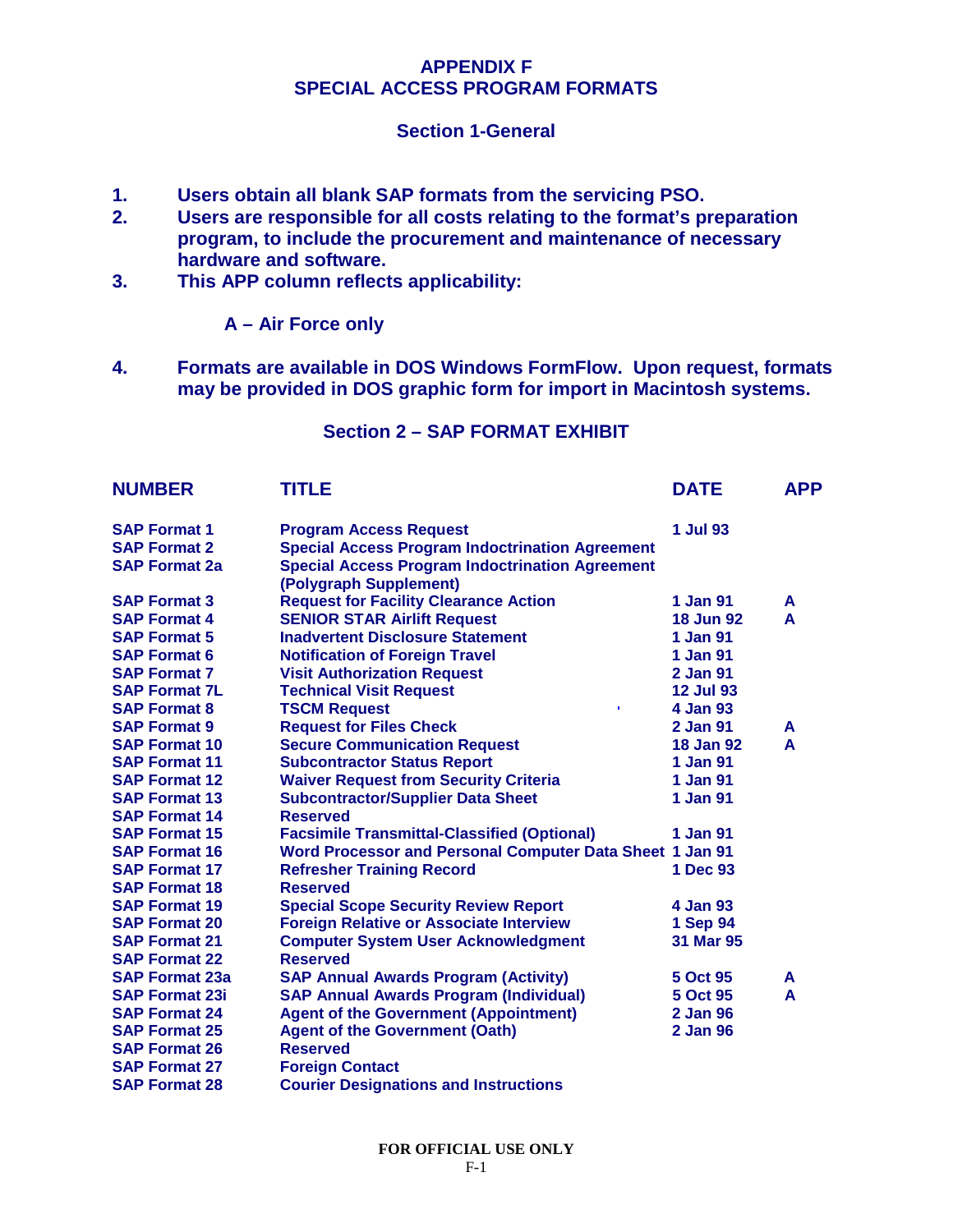# **APPENDIX G - SECURITY DOCUMENTATION RETENTION**

| <b>IF RECORDS</b><br><b>ARE OR</b><br><b>PERTAIN TO</b>                 | <b>CONSISTING OF /</b><br><b>WHICH ARE</b>                                                                                                | <b>MAINTAINED</b><br><b>BY</b>                | <b>DISPOSITION /</b><br><b>DESTROY</b>                                                                                                                          |
|-------------------------------------------------------------------------|-------------------------------------------------------------------------------------------------------------------------------------------|-----------------------------------------------|-----------------------------------------------------------------------------------------------------------------------------------------------------------------|
| <b>Security Officer</b><br><b>Appointments</b>                          | <b>Letters, Approvals, Forms</b>                                                                                                          | <b>All</b>                                    | <b>Destroy When Replaced or</b><br><b>Superseded</b>                                                                                                            |
| <b>Plans</b>                                                            | <b>Emergency Procedures,</b><br><b>Security Operating</b><br><b>Instructions, Tests,</b><br><b>Manufacturing, SAP</b><br>Formats 26, etc. | <b>Contractor</b><br><b>PMO</b><br><b>PSO</b> | <b>Upon Termination of</b><br><b>Program</b><br><b>Forward to PSO</b><br><b>One Year After Program</b><br><b>Termination</b>                                    |
| <b>Training Records</b>                                                 | <b>Security Education</b><br><b>Attendance, Computer</b><br><b>Listings, and SAP Formats</b><br>17                                        | <b>All</b>                                    | <b>When Individual is</b><br><b>Deaccessed</b>                                                                                                                  |
| <b>Exercise Reports</b>                                                 | <b>Of Emergency Plans and</b><br><b>Guard Responses</b>                                                                                   | <b>All</b>                                    | <b>Destroy After Two</b><br><b>Consecutive Reviews</b>                                                                                                          |
| <b>EMSEC Reports</b>                                                    | <b>Surveys</b>                                                                                                                            | <b>All</b>                                    | <b>Destroy When Facility</b><br><b>Becomes Unoccupied</b>                                                                                                       |
| <b>Adverse Information</b><br><b>Reports</b>                            | <b>Required by</b><br><b>NISPOM/NISPOM Suppl or</b><br><b>Other Gov't Directives</b>                                                      | <b>All</b>                                    | <b>Destroy Five Years After</b><br><b>Individual is Deaccessed</b>                                                                                              |
| <b>Contract Security</b><br><b>Classification</b><br><b>Inspections</b> | <b>DD Forms 254</b>                                                                                                                       | <b>Contractor</b><br><b>PSO</b><br><b>PMO</b> | <b>Destroy Five Years After</b><br><b>Contract is Completed</b><br><b>Destroy Five Years After</b><br><b>Contract is Completed</b><br><b>Retain Permanently</b> |
| <b>Visits</b>                                                           | <b>Visitor Requests, SAP</b><br>Formats 7, 7I, 7U<br><b>Visitor Logs</b>                                                                  | All                                           | <b>Destroy After One Year</b><br><b>Destroy After Seven Years</b>                                                                                               |
| <b>Accreditations</b>                                                   | <b>Of Program Facilities which</b><br><b>Include Facility Checklists</b><br>and Open Storage<br><b>Authorizations</b>                     | <b>Contractor</b><br><b>PSO</b>               | <b>Destroy When Facility</b><br><b>Becomes Superseded or</b><br><b>Unoccupied</b><br><b>Destroy One Year After</b><br><b>Decertification</b>                    |
| <b>Waivers</b>                                                          | <b>Security Criteria, SAP</b><br><b>Formats 12</b>                                                                                        | <b>Contractor</b><br><b>PSO/PMO</b>           | <b>Destroy When Program is</b><br><b>Terminated</b><br><b>Destroy Five Years After</b><br><b>Program is Terminated</b>                                          |
| <b>Alarm Test Records</b>                                               | AF Forms 2530                                                                                                                             | <b>All</b>                                    | <b>Destroy After One Security</b><br><b>Review Cycle</b>                                                                                                        |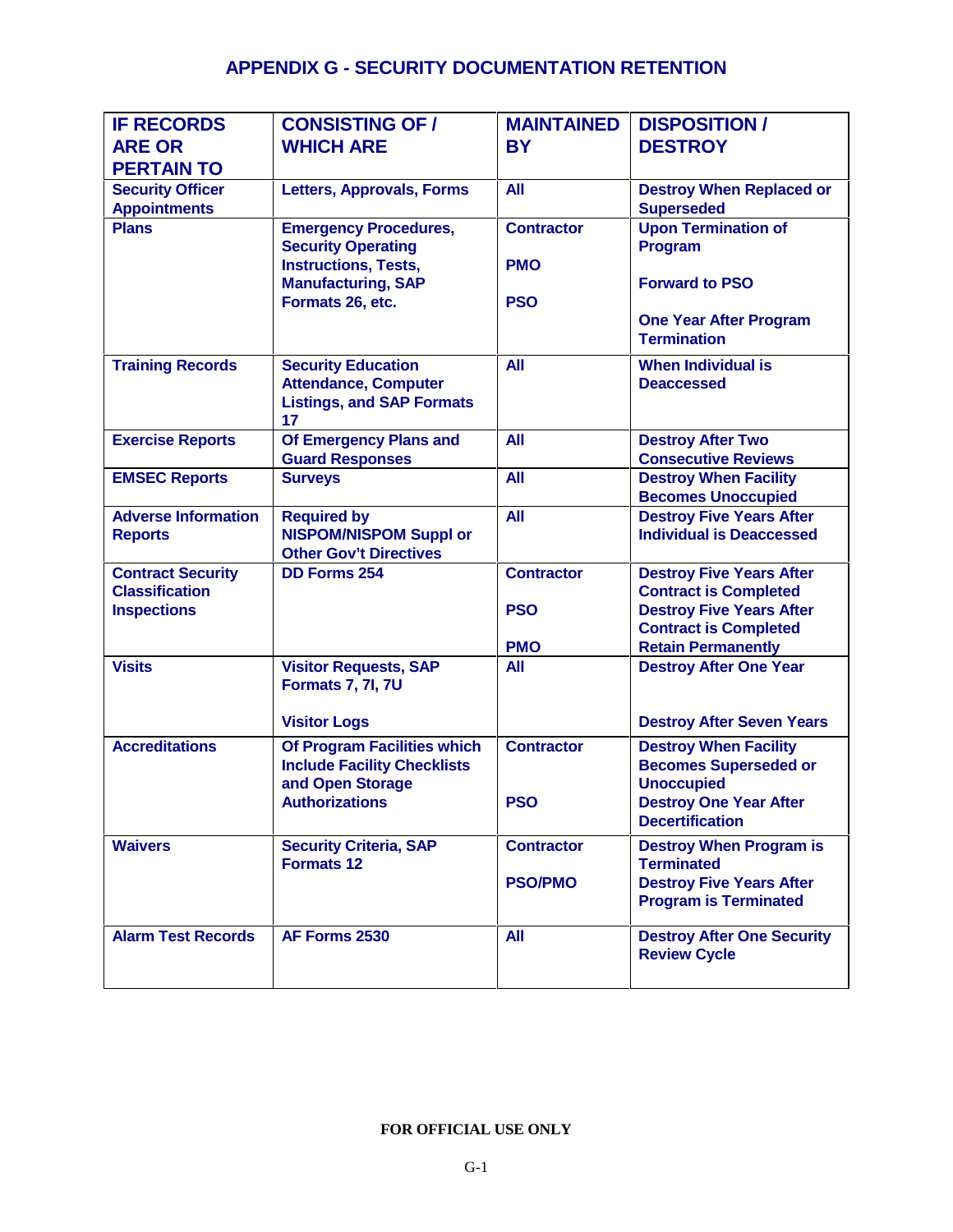| <b>Document Control</b><br><b>Records</b>                    | <b>Receipts</b>                                               | <b>All</b>        | <b>Destroy After Five Years</b>                                                                             |
|--------------------------------------------------------------|---------------------------------------------------------------|-------------------|-------------------------------------------------------------------------------------------------------------|
|                                                              | <b>Mail Receipts/Logs</b>                                     |                   | <b>Destroy After Two Years</b>                                                                              |
|                                                              | <b>Master Document Listings</b>                               |                   | <b>Destroy When Superseded</b><br>or No Longer Needed                                                       |
|                                                              | <b>Destruction Certificates</b>                               |                   | <b>IAW DoD 5200.1-R</b>                                                                                     |
|                                                              | <b>Top Secret</b><br><b>Registers/Control Records</b>         |                   | <b>IAW DoD 5200.1-R</b>                                                                                     |
| <b>Access Approvals</b>                                      | <b>Received From SPA</b>                                      | <b>Contractor</b> | <b>Attach to PAR</b>                                                                                        |
|                                                              |                                                               | <b>PSO/PMO</b>    | <b>Destroy Five Years After</b><br><b>Program is Terminated</b>                                             |
| <b>Access Lists</b>                                          | <b>Information Copies</b>                                     | <b>PSO/PMO</b>    | <b>Destroy When New List is</b><br><b>Received</b>                                                          |
|                                                              | <b>Master Copy Prepared by</b><br><b>Originator</b>           | All               | <b>Destroy After Five Years</b>                                                                             |
| <b>Audit Reports</b>                                         | <b>Top Secret Inventories</b>                                 | <b>All</b>        | <b>Destroy Two Years After</b><br><b>Completed or After PSO</b><br><b>Inspection, Whichever is</b><br>Later |
|                                                              | <b>Top Secret Computer Audits</b>                             |                   | <b>Destroy After One Security</b><br><b>Review Cycle</b>                                                    |
| <b>Briefing Statements</b><br>(SAP Formats 2, 2A,            | <b>Including Pre-Briefings,</b><br><b>Indoctrinations and</b> | <b>Contractor</b> | <b>Forward to PSO Upon</b><br><b>Debriefing</b>                                                             |
| 21)                                                          | <b>Debriefings</b>                                            | <b>PSO/PMO</b>    | <b>Destroy Five Years After</b><br><b>Program is Terminated, or</b><br><b>IAW Agency Directives</b>         |
| <b>Foreign Travel</b><br><b>Reports</b>                      | <b>SAP Format 6</b>                                           | <b>All</b>        | <b>Destroy Five Years After</b><br><b>Program is Terminated</b>                                             |
| <b>Inadvertent</b><br><b>Disclosure</b><br><b>Statements</b> | <b>SAP Format 5</b>                                           | <b>All</b>        | <b>Destroy Five Years After</b><br><b>Program is Terminated</b>                                             |
| <b>Program Access</b><br><b>Requests (PAR)</b>               | <b>Approved for Access</b>                                    | <b>All</b>        | <b>Destroy After Five Years</b>                                                                             |
| (SAP Formats 1, 1A,<br>9, 20)                                | <b>Disapproved for Access</b>                                 | <b>Contractor</b> | <b>Destroy Upon Receipt of</b><br><b>Disapproval</b>                                                        |
|                                                              |                                                               | <b>PSO/PMO</b>    | <b>Forward to Adjudicator</b><br><b>Who Retains Permanently</b>                                             |
| <b>Request to Transfer</b><br><b>Documents to</b>            | <b>Approved</b>                                               | <b>PSO/PMO</b>    | <b>Destroy After Five Years</b>                                                                             |
| <b>Another Program</b>                                       |                                                               | <b>Contractor</b> | <b>Destroy When Associated</b><br><b>Documents Are Destroyed</b>                                            |
| <b>Security Policy</b>                                       | <b>Directive or Provide</b><br><b>Interpretation</b>          | <b>Contractor</b> | <b>Destroy One Year After</b><br><b>Program is Terminated</b>                                               |
|                                                              |                                                               | <b>PSO/PMO</b>    | <b>Retain Permanently</b>                                                                                   |

#### **FOR OFFICIAL USE ONLY**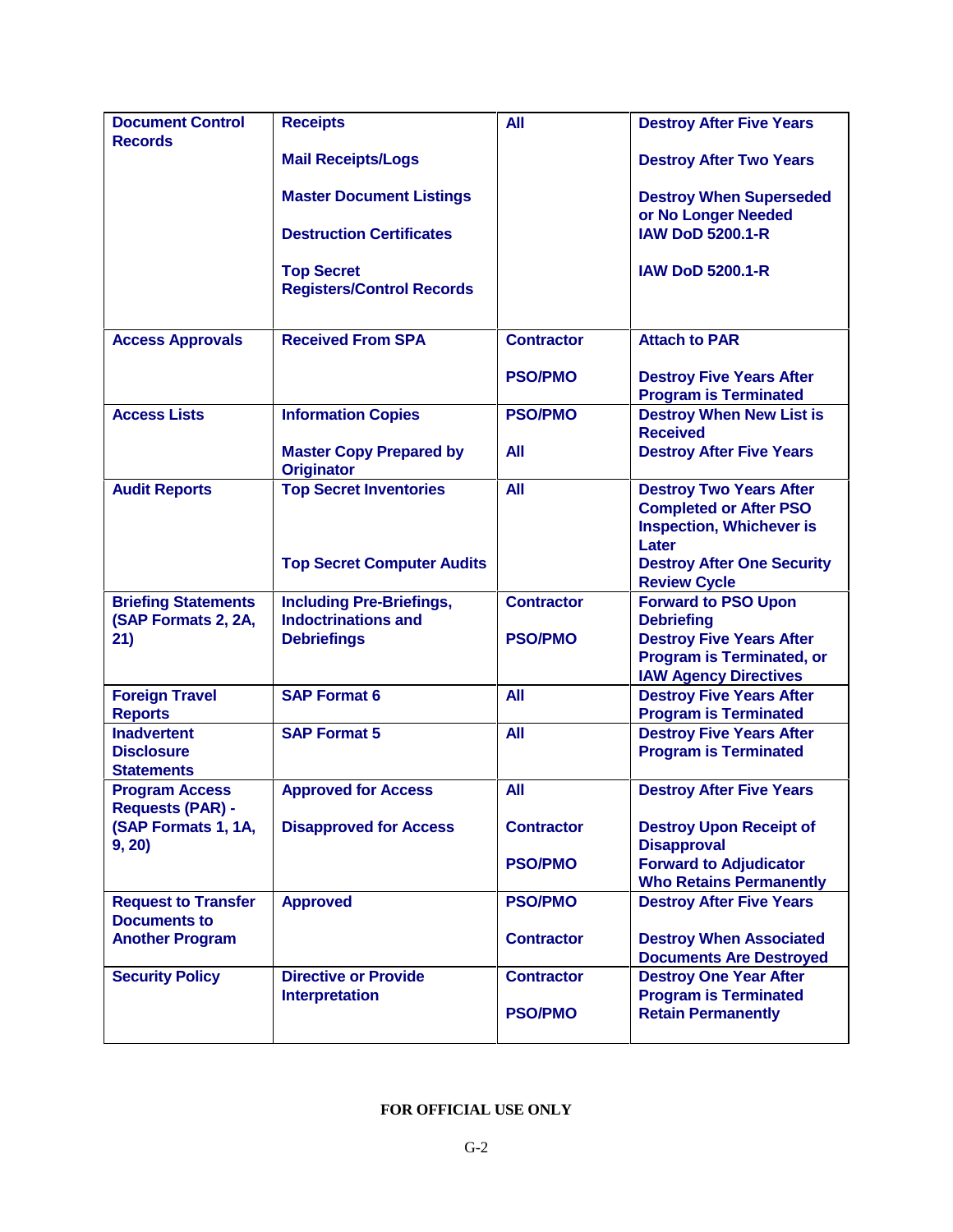| <b>Security Review</b><br><b>Reports (SAP</b><br>Formats 19) on       | <b>Annual Self-Review</b>                                                     | <b>All</b>                          | <b>Destroy After One Year, But</b><br><b>Maintain al Least Two</b><br><b>Reports</b>          |  |  |  |  |
|-----------------------------------------------------------------------|-------------------------------------------------------------------------------|-------------------------------------|-----------------------------------------------------------------------------------------------|--|--|--|--|
| <b>Checklists</b>                                                     | <b>Reviews Conducted by PSO</b>                                               | <b>Contractor</b><br><b>PSO/PMO</b> | <b>Destroy After Three Years</b><br><b>Destroy After Five Years</b>                           |  |  |  |  |
|                                                                       | <b>Subcontractor Reviews</b>                                                  | <b>Contractor</b>                   | <b>Destroy After Five Years</b>                                                               |  |  |  |  |
| <b>Top Secret Access</b><br><b>Records</b>                            | AF Forms 144 or Equivalent                                                    | <b>All</b>                          | <b>Destroy Two Years After</b><br><b>Corresponding Document</b><br>is Destroyed               |  |  |  |  |
| <b>Inspection Reports</b>                                             | <b>After Duty Hour Inspections</b><br>and Safe Check Records                  | <b>All</b>                          | <b>Destroy at End of Each</b><br><b>Month</b>                                                 |  |  |  |  |
|                                                                       | <b>Entry/Exit Checks</b>                                                      |                                     | <b>Destroy After PSO</b><br><b>Inspection</b>                                                 |  |  |  |  |
| <b>Subcontractor</b><br><b>Documentation</b>                          | <b>Requests to Contact</b><br><b>Including SAP Format 13</b>                  | <b>Contractor</b><br><b>PSO/PMO</b> | <b>Destroy One Year After</b><br><b>Program is Completed</b><br><b>Destroy One Year After</b> |  |  |  |  |
|                                                                       | <b>Trip Reports</b>                                                           | All                                 | <b>Program is Terminated</b><br><b>Destroy Two Years After</b><br><b>Trip is Made</b>         |  |  |  |  |
| <b>Security</b><br><b>Classification</b>                              | <b>Master</b>                                                                 | <b>PSO/PMO</b>                      | <b>Retain Permanently</b><br><b>Destroy One Year After</b>                                    |  |  |  |  |
| <b>Guides</b>                                                         | <b>Copies</b>                                                                 | <b>Contractor</b>                   | <b>Program is Terminated</b>                                                                  |  |  |  |  |
| <b>Technical Security</b><br><b>Countermeasures</b><br><b>Surveys</b> | <b>Including SAP Format 8</b>                                                 | <b>All</b>                          | <b>Destroy After Next Report is</b><br><b>Received</b>                                        |  |  |  |  |
| <b>Inquiries</b>                                                      | <b>Security Violations</b>                                                    | <b>All</b>                          | <b>Destroy After Two Years</b>                                                                |  |  |  |  |
| <b>Investigations</b>                                                 | <b>Compromises/Suspected</b><br><b>Compromises/ Document</b><br><b>Losses</b> | <b>All</b>                          | <b>Destroy Five Years After</b><br><b>Program is Terminated</b>                               |  |  |  |  |
| <b>Recurring Reports</b>                                              | <b>SAR Program Contract</b><br><b>Security Report</b>                         | <b>All</b>                          | <b>Destroy After One Year</b>                                                                 |  |  |  |  |
|                                                                       | <b>Subcontractor Status</b><br><b>Reports (SAP Format 11)</b>                 | <b>Contractor</b>                   | <b>Destroy One Year After</b><br><b>Program is Terminated</b>                                 |  |  |  |  |
|                                                                       |                                                                               | <b>PSO/PMO</b>                      | <b>Destroy After Three Years</b>                                                              |  |  |  |  |
| <b>SATRAN Reports</b>                                                 |                                                                               | All                                 | <b>Destroy When No Longer</b><br><b>Needed</b>                                                |  |  |  |  |
| Program<br><b>Management</b><br><b>Directives</b>                     |                                                                               | <b>PMO</b>                          | <b>Retain Permanently</b>                                                                     |  |  |  |  |
|                                                                       |                                                                               |                                     |                                                                                               |  |  |  |  |

#### **FOR OFFICIAL USE ONLY**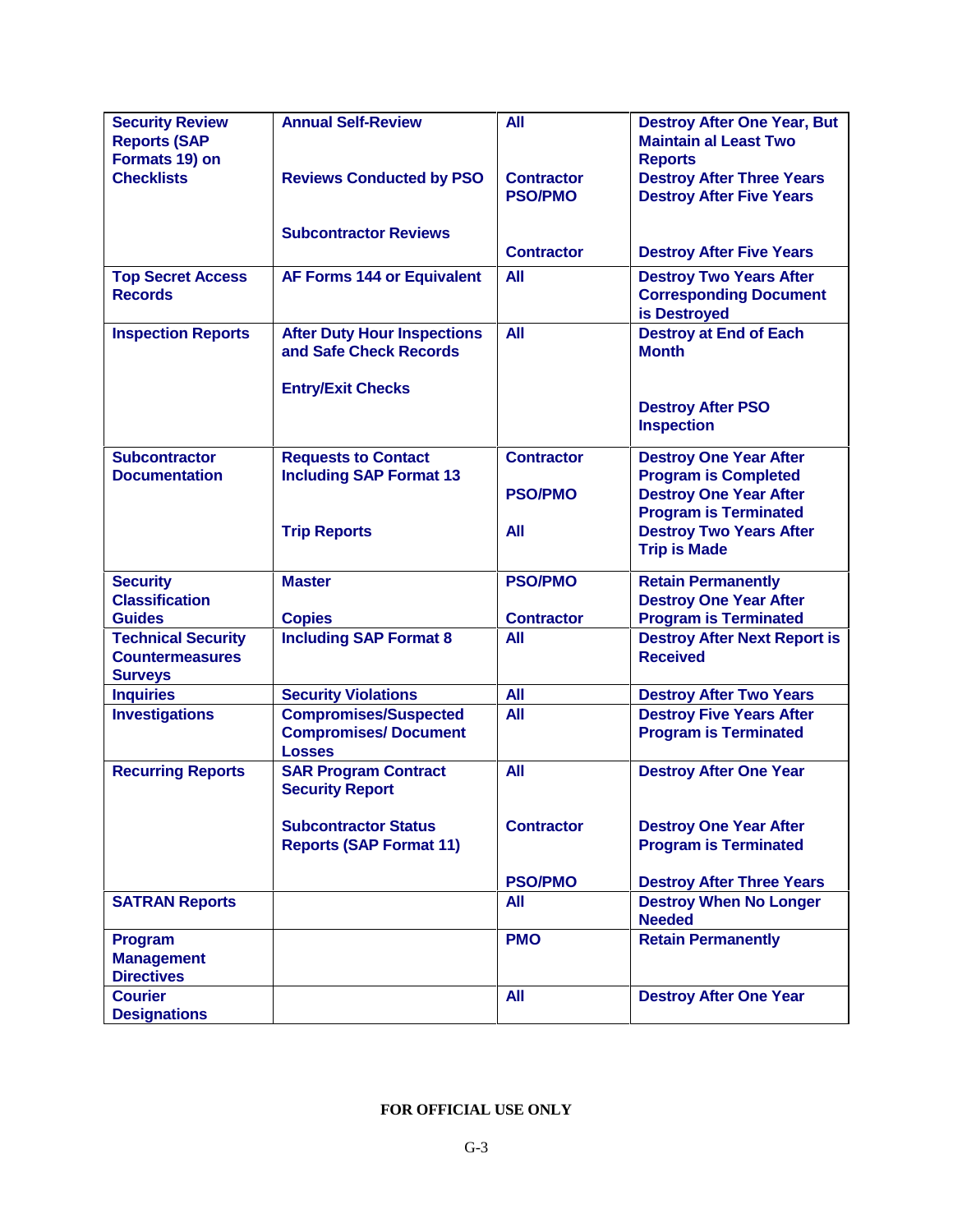| <b>Communication</b><br><b>Requests</b>                                              | <b>Secure Comm/FAX - (SAP</b><br>Format 10)                    | <b>Contractor</b><br><b>PSO</b>     | <b>Destroy One Year After</b><br><b>Equipment is Installed</b><br><b>Destroy Five Years After</b><br><b>Program is Terminated</b> |
|--------------------------------------------------------------------------------------|----------------------------------------------------------------|-------------------------------------|-----------------------------------------------------------------------------------------------------------------------------------|
| Circle (A, B)<br><b>Investigations</b>                                               | <b>Logs of Same</b>                                            | <b>Contractor</b>                   | <b>Destroy One Year After</b><br><b>Program is Terminated</b>                                                                     |
| <b>Personnel Security</b><br><b>Investigations</b>                                   | <b>DDFM 1879/SF 86</b>                                         | All                                 | <b>Destroy When Individual is</b><br><b>Deaccessed</b>                                                                            |
| <b>Memorandums of</b><br><b>Understanding</b>                                        | <b>By Government Agencies</b>                                  | <b>Contractor</b>                   | <b>Destroy When Facility is No</b><br><b>Longer Used</b>                                                                          |
| (MOU)/Memorandum<br>s of Agreement<br>(MOA)                                          |                                                                | <b>PSO</b>                          | <b>Destroy Five Years After</b><br><b>Program is Terminated</b>                                                                   |
| <b>Building Checks</b>                                                               | <b>Conducted by Guards</b>                                     | <b>Contractor</b>                   | <b>Destroy After One Year</b>                                                                                                     |
| <b>Reports of</b><br>Espionage,<br>Sabotage, or<br><b>Subversion</b>                 |                                                                | <b>All</b>                          | <b>Retain Permanently</b>                                                                                                         |
| <b>Reports of Hostile</b><br><b>Contacts</b>                                         |                                                                | <b>All</b>                          | <b>Retain Permanently</b>                                                                                                         |
| <b>Shipment Tampering</b><br><b>Reports</b>                                          |                                                                | All                                 | <b>Destroy One Year After</b><br><b>Program is Terminated</b>                                                                     |
| <b>Media Information</b><br><b>Attempts</b>                                          | <b>Including Releases</b><br>(Approved/Non-approved)           | <b>All</b>                          | <b>Destroy Five Years After</b><br><b>Program is Terminated</b>                                                                   |
| <b>Classification</b><br><b>Changes</b>                                              |                                                                | <b>Contractor</b>                   | <b>Destroy After Information is</b><br><b>Included in Security</b><br><b>Classification Guide</b>                                 |
|                                                                                      |                                                                | <b>PSO/PMO</b>                      | <b>Retain Permanently</b>                                                                                                         |
| <b>Requests for Top</b><br><b>Secret Reproduction</b>                                |                                                                | All                                 | <b>Incorporated into</b><br><b>Document Control Records</b>                                                                       |
| <b>Threats/Threat</b><br><b>Assessments</b>                                          | <b>Provided by Government</b><br><b>Investigative Agencies</b> | <b>All</b>                          | <b>Destroy when Threat is</b><br><b>Eliminated or After Five</b><br><b>Years, Whichever is Sooner</b>                             |
| Program<br><b>Termination</b>                                                        | <b>Associated Documentation</b>                                | <b>Contractor</b><br><b>PSO/PMO</b> | <b>Destroy Five Years After</b><br><b>Program is Terminated</b><br><b>Retain Permanently</b>                                      |
| <b>Listing of Names,</b><br><b>Codes and</b><br><b>Convenience</b><br><b>Numbers</b> |                                                                | All                                 | <b>Destroy Five Years After</b><br><b>Program is Terminated</b>                                                                   |

#### **FOR OFFICIAL USE ONLY**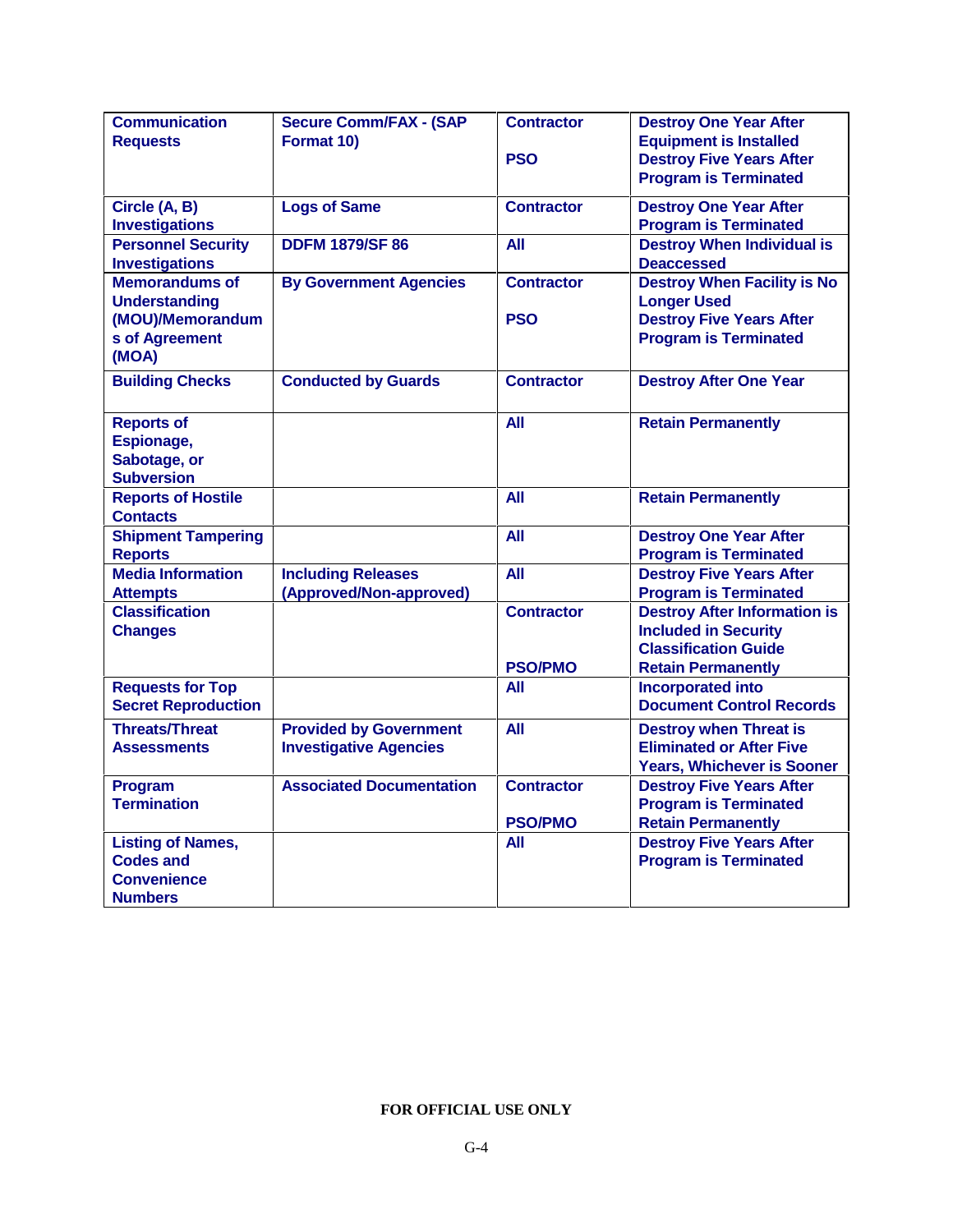| <b>PROGRAM ACCESS REQUEST</b>                                 |                                                                    |           |                                              |  |                                                                                     |                                                     |                                                               |                                             |                              |            |
|---------------------------------------------------------------|--------------------------------------------------------------------|-----------|----------------------------------------------|--|-------------------------------------------------------------------------------------|-----------------------------------------------------|---------------------------------------------------------------|---------------------------------------------|------------------------------|------------|
| 1. Program Name                                               |                                                                    |           |                                              |  |                                                                                     | 2. Access Level                                     |                                                               | 3. Billet Position<br><b>Billet Number:</b> |                              | YES LINO   |
| 4. Last Name, First Name, MI                                  |                                                                    |           |                                              |  |                                                                                     | 5. Rank/Grade                                       |                                                               | 6. SSN-                                     |                              |            |
| 7. Date of Birth (YYMMDD)                                     | 8. State/Country of Birth                                          | 9.        | Military                                     |  | Government Civilian                                                                 | Contractor                                          |                                                               |                                             | 10. Date Needed (YYMMDD)     |            |
| 11. Position Description/Job Title                            |                                                                    |           |                                              |  |                                                                                     | 12.                                                 | Full Time<br>Part Time                                        |                                             | Temporary (Period of access) |            |
| 13. Organization/Company Name                                 |                                                                    |           | 14. Assignment/Job Location (City and State) |  |                                                                                     |                                                     | 15. Command/Facility ID Code                                  |                                             |                              |            |
| 16. Security Clearance<br>17. Granted By                      |                                                                    |           | 18. Date Granted                             |  | 19. Investigation Type                                                              | 20. Conducted By                                    |                                                               |                                             | 21. Date Completed           |            |
| 22. Security Investigation Status<br>In Progress              | Not Started (See Remarks)                                          |           | Current                                      |  | 23. Central Adjudication Review (When Required)<br>Conducted By<br><u>Conducted</u> |                                                     |                                                               | Concur                                      |                              | Non-Concur |
| 24. Justification<br>Classification                           | include the percentage of time to be spent supporting the program. |           |                                              |  |                                                                                     |                                                     | CONTINUE ON SEPARATE SHEET IF NECESSARY                       |                                             |                              |            |
| 25. REQUESTOR (Functional Manager)                            |                                                                    |           |                                              |  |                                                                                     |                                                     |                                                               |                                             |                              |            |
| Typed Name/Title/Organization                                 |                                                                    |           | Signature                                    |  |                                                                                     |                                                     | $\blacksquare$<br>Concur<br>Non-Concur                        |                                             | Date                         |            |
| 26. ACTIVITY SECURITY MANAGER                                 | (Government or Contractor)                                         |           |                                              |  |                                                                                     |                                                     |                                                               |                                             |                              |            |
| Typed Name/Title/Organization                                 |                                                                    |           | Signature                                    |  |                                                                                     |                                                     | $\Box$ Concur<br>Non-Concur                                   |                                             | Date                         |            |
| 27. GOVERNMENT/CONTRACTOR PROGRAM MANAGER                     |                                                                    |           |                                              |  |                                                                                     |                                                     |                                                               |                                             |                              |            |
| Typed Name/Title/Organization                                 |                                                                    |           | Signature                                    |  |                                                                                     |                                                     | $\Box$ Concur<br>Non-Concur                                   |                                             | Date                         |            |
| ADDITIONAL COORDINATION (As Required by the Specific Program) |                                                                    |           |                                              |  |                                                                                     |                                                     |                                                               |                                             |                              |            |
| 28. Typed Name/Title/Organization                             |                                                                    |           | Signature                                    |  |                                                                                     |                                                     | $\Box$ Concur<br>Non-Concur                                   |                                             | Date                         |            |
| 29. Typed Name/Title/Organization                             |                                                                    |           | Signature                                    |  |                                                                                     |                                                     | $\Box$ Concur<br>Non-Concur                                   |                                             | Date                         |            |
| 30. Typed Name/Title/Organization                             |                                                                    |           | Signature                                    |  |                                                                                     |                                                     | Concur<br>Non-Concur                                          |                                             | Date                         |            |
| 31. PSO                                                       |                                                                    |           |                                              |  |                                                                                     |                                                     |                                                               |                                             |                              |            |
| Typed Name/Title/Organization                                 |                                                                    | Signature |                                              |  | 32. DCII (OK or Referred<br>to CAO on YYMMDD)                                       |                                                     | $\Box$ Concur<br>Non-Concur                                   |                                             | Date                         |            |
| 33. FINAL APPROVAL AUTHORITY                                  |                                                                    |           |                                              |  |                                                                                     |                                                     |                                                               |                                             |                              |            |
| Typed Name/Title/Organization                                 |                                                                    | Signature |                                              |  |                                                                                     | $\Box$ Approved<br>Non-Approved                     |                                                               |                                             | Date                         |            |
| 34. Remarks/Restrictions                                      | CONTINUE ON SEPARATE SHEET IF NECESSARY                            |           |                                              |  |                                                                                     | 35. Attachments:<br>Standard Form 86<br>Other (LOC) | Local Files Check (DCII)<br>Foreign Association Questionnaire |                                             | Not Required                 | Attached   |
|                                                               |                                                                    |           |                                              |  |                                                                                     | Derived From:<br>Derived On:                        |                                                               |                                             |                              |            |

#### **SAP Format 1, "Program Access Request", 1 July 93 PREVIOUS EDITIONS ARE OBSOLETE**

\*NOTICE: The Privacy Act 5, U.S.C. 522a, requires that federal agencies inform individuals, at the time information is solicited from them, whether the disclosure is mandatory or voluntary, by what authority such information is solicited, and what uses will be made of the information. You are hereby advised that authority for soliciting you Social Security Account Number (SSAN) is Executive Order 9397. Your SSAN will be used to identify you precisely when it is necessary to 1) certify that you have access to the information indicated above, or 2) determine that your access to the information indicated has been terminated.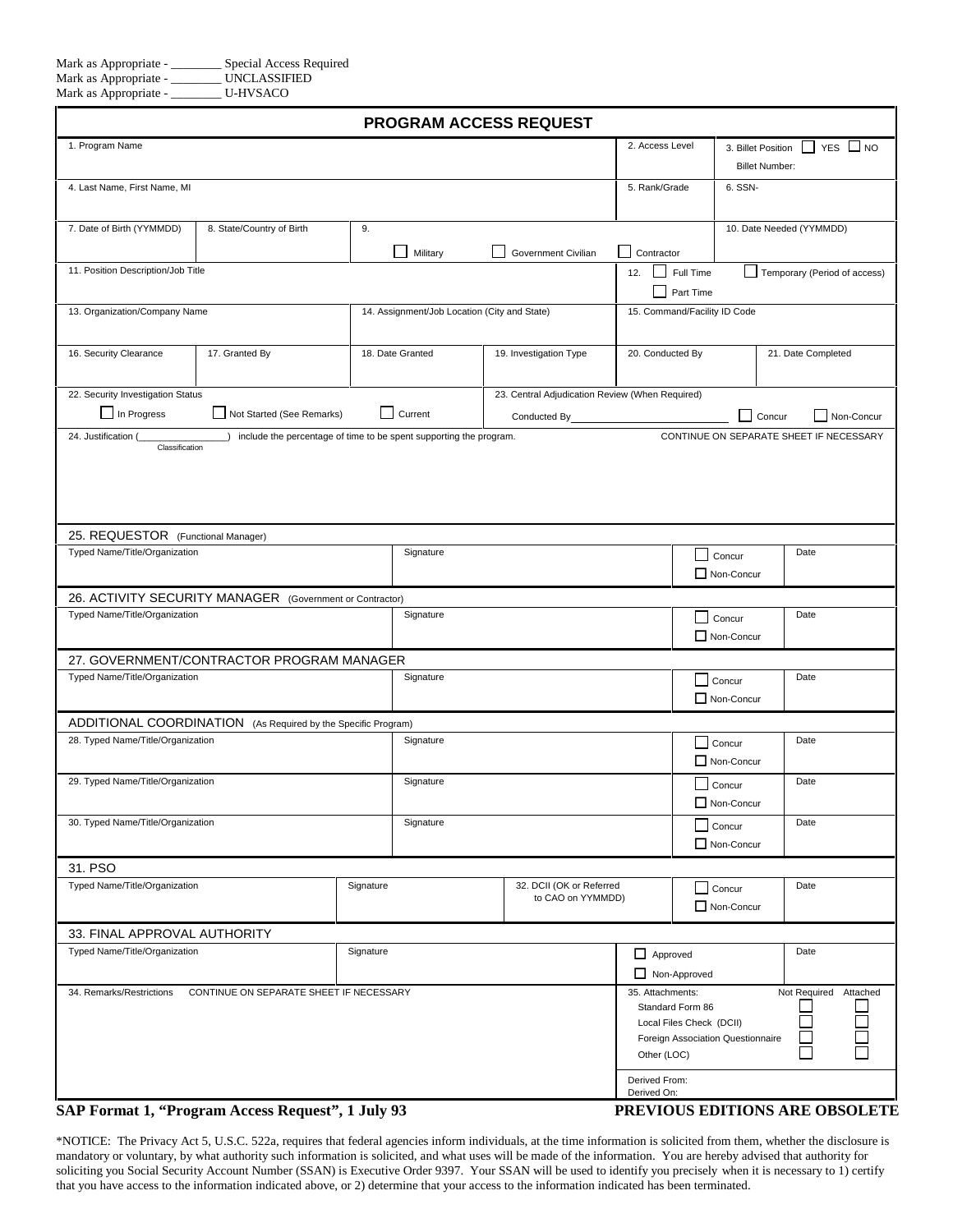## **SPECIAL ACCESS PROGRAM INDOCTRINATION AGREEMENT**

An Agreement Between **between** the controller that the United States and the United States and the United States

*(Name - Printed or Typed)*(Last, First, Middle Initial)

1. I hereby accept the obligations contained in this Agreement in consideration of my being granted access to information or materials protected within Special Access Programs, hereinafter referred to in this Agreement as SAP information (SAPI). I have been advised that SAPI involves or derives from acquisition, intelligence, or operations and support activities, and is classified or is in the process of a classification determination under the standards of Executive Order 12958 or other Executive Order or statute. I understand and accept that by being granted access to SAPI, special confidence and trust shall be placed in me by the United States Government.

2. I hereby acknowledge that I have received a security indoctrination concerning the nature and protection of SAPI, including the procedures to be followed in ascertaining whether other persons to whom I contemplate disclosing this information or material have been approved for access to it, and I understand these procedures. I understand that I may be required to sign subsequent agreements upon being granted access to different categories of SAPI. I further understand that all my obligations under this Agreement continue to exist whether or not I am required to sign such subsequent agreements.

3. I have been advised that the unauthorized disclosure, unauthorized retention, or negligent handling of SAPI by me could cause irreparable injury to the United States or be used to advantage by a foreign nation. I hereby agree that I will never divulge anything marked as SAPI or that I know to be SAPI to anyone who is not authorized to receive it without prior written authorization from the United States Government department or agency (hereinafter Department or Agency) that authorized my access(es) (identified on the reverse) to SAPI. I understand that it is my responsibility to consult with appropriate management authorities in the Department or Agency that last authorized my access to SAPI, whether or not I am still employed by or associated with that Department or Agency or a contractor thereof, in order to ensure that I know whether information or material within my knowledge or control that I have reason to believe might be SAPI, or related to or derived from SAPI, is considered by such Department or Agency to be SAPI. I further understand that I am also obligated by law and regulation not to disclose any classified information or material in an unauthorized fashion.

4. In consideration of being granted access to SAPI and of being assigned or retained in a position of special confidence and trust requiring access to SAPI, I hereby agree to submit for security review by the Department or Agency that authorized my access(es) (identified on the reverse) to such information or material, any writing or other preparation in any form, including a work of fiction, that contains or purports to contain any SAPI or description of activities that produce or relate to SAPI or that I have reason to believe are derived from SAPI, that I contemplate disclosing to any person not authorized to have access to SAPI or that I have prepared for public disclosure. I understand and agree that my obligation to submit such preparations for review applies during the course of my access to SAPI and thereafter, and I agree to make any required submissions prior to discussing the preparation with, or showing it to, anyone who is not authorized to have access to SAPI. I further agree that I will not disclose the contents of such preparation to any person not authorized to have access to SAPI until I have received written authorization from the Department or Agency that authorized my SAP access(es) (identified on the reverse).

5. I understand that the purpose of the review described in paragraph 4 is to give the United States a reasonable opportunity to determine whether the preparation submitted pursuant to paragraph 4 sets forth any SAPI. I further understand that the Department or Agency to which I have made a submission will act upon it, coordinating within the SAP community when appropriate, and make a response to me within a reasonable time, not to exceed 30 working days from date of receipt.

6. I have been advised that any breach of this Agreement may result in the termination of my access to SAPI, removal from a position of special confidence and trust requiring such access, or termination of other relationships with any Department or Agency that provides me with access to SAPI. In addition, I have been advised that any unauthorized disclosure of SAPI by me may constitute violations of United States criminal laws, including the provisions of Sections 793, 794, 798, and 952, Title 18, United States Code, and of Section 783(a), Title 50, United States Code. Nothing in this Agreement constitutes a waiver by the United States of the right to prosecute me for any statutory violation.

7. I understand that the United States Government may seek any remedy available to it to enforce this Agreement including, but not limited to, application for a court order prohibiting disclosure of information in breach of this Agreement. I have been advised that the action can be brought against me in any of the several appropriate United States District Courts where the United States Government may elect to file the action. Court costs and reasonable attorneys fees incurred by the United States Government may be assessed against me if I lose such action.

8. I understand that all information to which I may obtain access by signing this Agreement is now and will remain the property of the United States Government unless and until otherwise determined by an appropriate official or final ruling of a court of law. Subject to such determination, I do not now, nor will I ever, possess any right, interest, title, or claim whatsoever to such information. I agree that I shall return all materials that may have come into my possession or for which I am responsible because of such access, upon demand by an authorized representative of the United States Government or upon the conclusion of my employment or other relationship with the United States Government entity providing me access to such materials. If I do not return such materials upon request, I understand this may be a violation of Section 793, Title 18, United States Code.

9. Unless and until I am released in writing by an authorized representative of the Department or Agency that provided me the access(es) (identified on the reverse) to SAPI, I understand that all conditions and obligations imposed upon me by this Agreement apply during the time I am granted access to SAPI, and at all times thereafter.

10. Each provision of this Agreement is severable. If a court should find any provision of this Agreement to be unenforceable, all other provisions of this Agreement shall remain in full force and effect. This Agreement concerns SAPI and does not set forth such other conditions and obligations not related to SAPI as may now or hereafter pertain to my employment by or assignment or relationship with the Department or Agency.

11. I have read this Agreement carefully and my questions, if any, have been answered to my satisfaction. I acknowledge that the briefing officer has made available Sections 793, 794, 798, and 952 of Title 18, United States Code, and Section 783(a) of Title 50, United States Code, and Executive Order 12958, as amended, so that I may read them at this time, if I so choose. Format 2 "Special Access Program Indoctrination Agreement"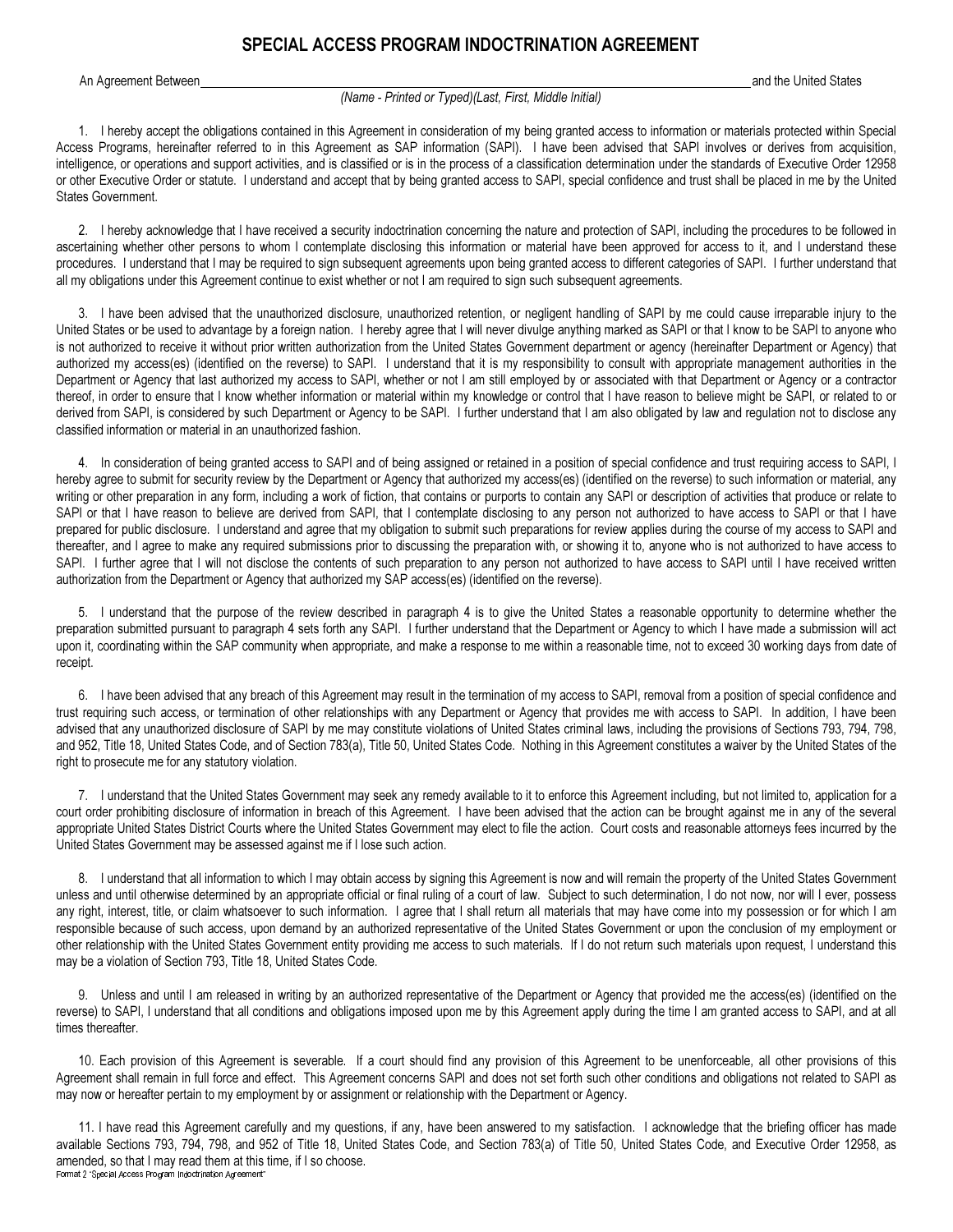12. I hereby assign to the United States Government all rights, title and interest, and all royalties, remunerations, and emoluments that have resulted, will result, or may result from any disclosure, publication, or revelation not consistent with the terms of this Agreement.

13. These restrictions are consistent with and do not supersede, conflict with, or otherwise alter the employee obligations, rights, or liabilities created by Executive Order 12958; Section 7211 of Title 5, United States Code (governing disclosures to Congress); Section 1034 of Title 10, United States Code, as amended by the Military Whistleblower Protection Act (governing disclosure to Congress by members of the Military); Section 2302 (b)(8) of Title 5, United States Code, as amended by the Whistleblower Protection Act (governing disclosures of illegality, waste, fraud, abuse or public health or safety threats); the Intelligence Identities Protection Act of 1982 (50 USC 421 et seg.) (governing disclosures that could expose confidential Government agents), and the statutes which protect against disclosure that may compromise the national security, including Section 641, 793, 794, 798, and 952 of Title 18, United States Code, and Section 783(a) of Title 50, United States Code. The definitions, requirements, obligations, rights, sanctions and liabilities created by said Executive Order and listed statutes are incorporated into this Agreement and are controlling.

- 14. This Agreement shall be interpreted under and in conformance with the law of the United States.
- 15. I make this Agreement without any mental reservation, purpose of evasion, and in absence of duress.

*Signature* Date

The execution of this Agreement was witnessed by the undersigned who accepted it on behalf of the United States Government as a prior condition of access to Special Access Program information.

<u> 1990 - Jan James James James James James James James James James James James James James James James James J</u>

WITNESS and ACCEPTANCE:

*Signature* Date

| <b>SECURITY BRIEFING / DEBRIEFING ACKNOWLEDGMENT</b>         |                       |                                                                                                                                                                   |                                                                                                               |
|--------------------------------------------------------------|-----------------------|-------------------------------------------------------------------------------------------------------------------------------------------------------------------|---------------------------------------------------------------------------------------------------------------|
|                                                              |                       | (Special Access Programs by Initials Only)                                                                                                                        |                                                                                                               |
| SSN (See Notice Below)                                       | Printed or Typed Name |                                                                                                                                                                   | Organization                                                                                                  |
| <b>BRIEF</b>                                                 | Date                  | <b>DEBRIEF</b>                                                                                                                                                    | Date                                                                                                          |
| I hereby acknowledge that I was briefed on the above SAP(s): |                       | Having been reminded of my continuing obligation to comply with the<br>terms of this Agreement, I hereby acknowledge that I was debriefed on<br>the above SAP(s): |                                                                                                               |
| Signature of Individual Briefed                              |                       |                                                                                                                                                                   | Signature of Individual Debriefed                                                                             |
|                                                              |                       |                                                                                                                                                                   | I certify that the briefing presented by me on the above date was in accordance with relevant SAP procedures. |
| Signature of Briefing/Debriefing Officer                     |                       |                                                                                                                                                                   | SSN (See Notice Below)                                                                                        |
| Printed or Typed Name                                        |                       |                                                                                                                                                                   | Organization (Name and Address)                                                                               |

NOTICE: The Privacy Act, 5 U.S.C. 522a, requires that federal agencies inform individuals, at the time information is solicited from them, whether the disclosure is mandatory or voluntary,<br>by what authority such informatio (SSN) is Executive Order 9397. Your SSN will be used to identify you precisely when it is necessary to 1) certify that you have access to the information indicated above, 2) determine that your access to the information indicated has terminated, or 3) certify that you have witnessed a briefing or debriefing. Although disclosure of your SSN is not mandatory, your failure to do so may impede such certifications or determinations. Format 2 "Special Access Program Indoctrination Agreement"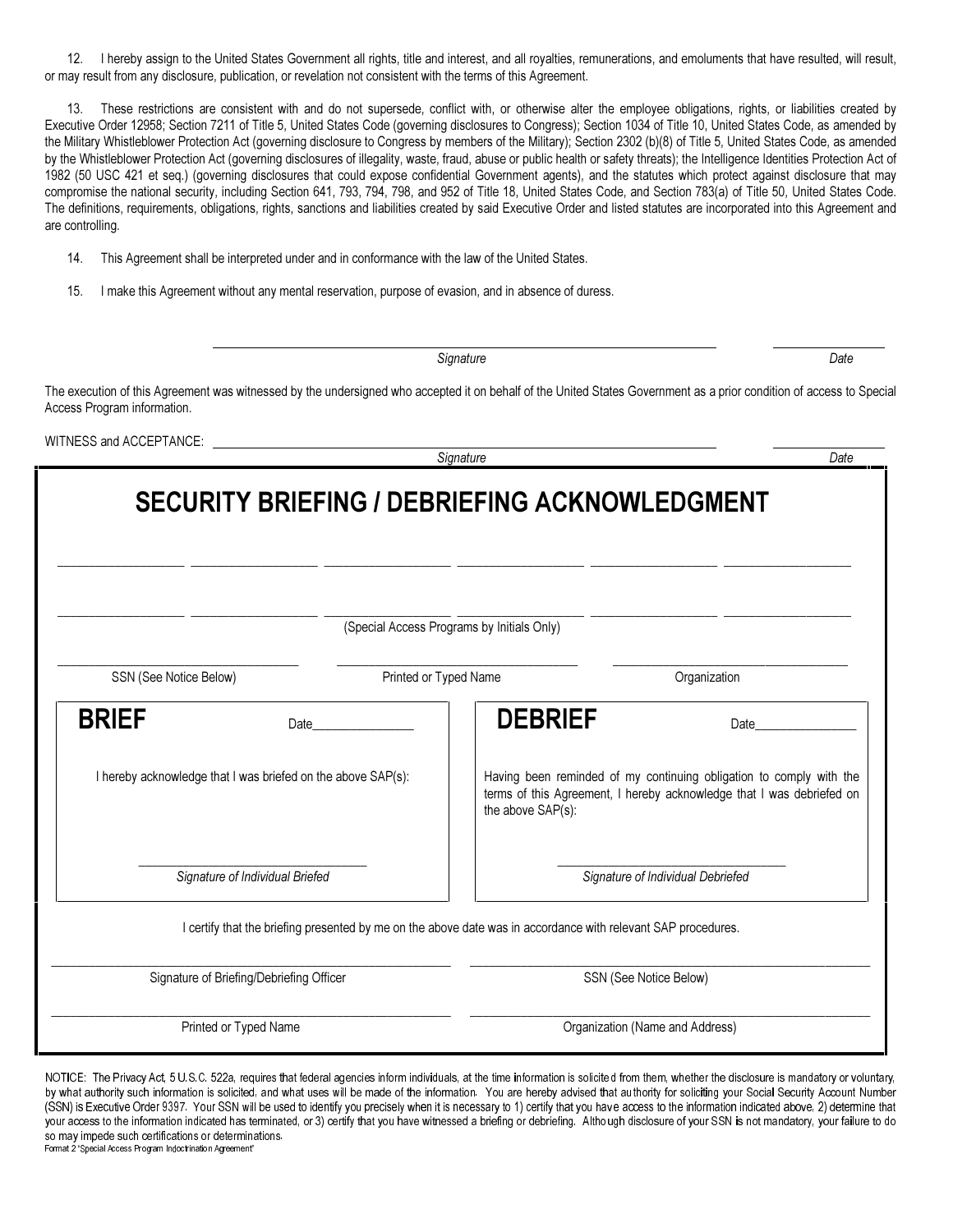#### **SPECIAL ACCESS PROGRAM INDOCTRINATION AGREEMENT (POLYGRAPH SUPPLEMENT)**

#### **SECTION 1 - IDENTIFICATION DATA**

| Name (LAST, First, MI)          | <b>SSAN</b>                                                |
|---------------------------------|------------------------------------------------------------|
|                                 |                                                            |
| Organization/Company            | Job Position/Title/Grade                                   |
|                                 |                                                            |
|                                 |                                                            |
| Clearance and Date of Clearance | Access Authority (Letter, Message, or Name Identification) |
|                                 |                                                            |

#### **SECTION II - PREBRIEFING AGREEMENT**

 **PART 1 - PREBRIEFING AGREEMENT**

I understand that the briefing I am to receive, discloses information controlled in a special security system referred to as Special Access Program Information which is self-contained and administered directly by the sponsoring Department of Defense agency.

 **PART 2 - POLYGRAPH AGREEMENT**

I further understand that by accepting access to this Special Access Program Information, I may be required to and I will voluntarily take a polygraph examination which will be limited to counterintelligence and/or counterespionage questions.

## **PART 3 - PREBRIEFING AND POLYGRAPH ACKNOWLEDGMENTS**

I agree to the stipulations contained in the above agreements prior to receiving a program/project specific briefing.

Signature of Individual Date

The execution of these Agreements was witnessed be the undersigned who accepted it on behalf of the United States Government as a prior condition of access to Special Access Information.

WITNESSING OFFICIAL:

 $\overline{a}$ 

Signature **Date** Date

**SAP FORMAT 2a**. **"Special Access Program Indoctrination Agreement (Polygraph Supplement)**

**DO NOT Use Previous Editions**

**(CLASSIFY THIS FORMAT ONLY WHEN REQUIRED BY THE PROGRAM SECURITY DIRECTIVE)**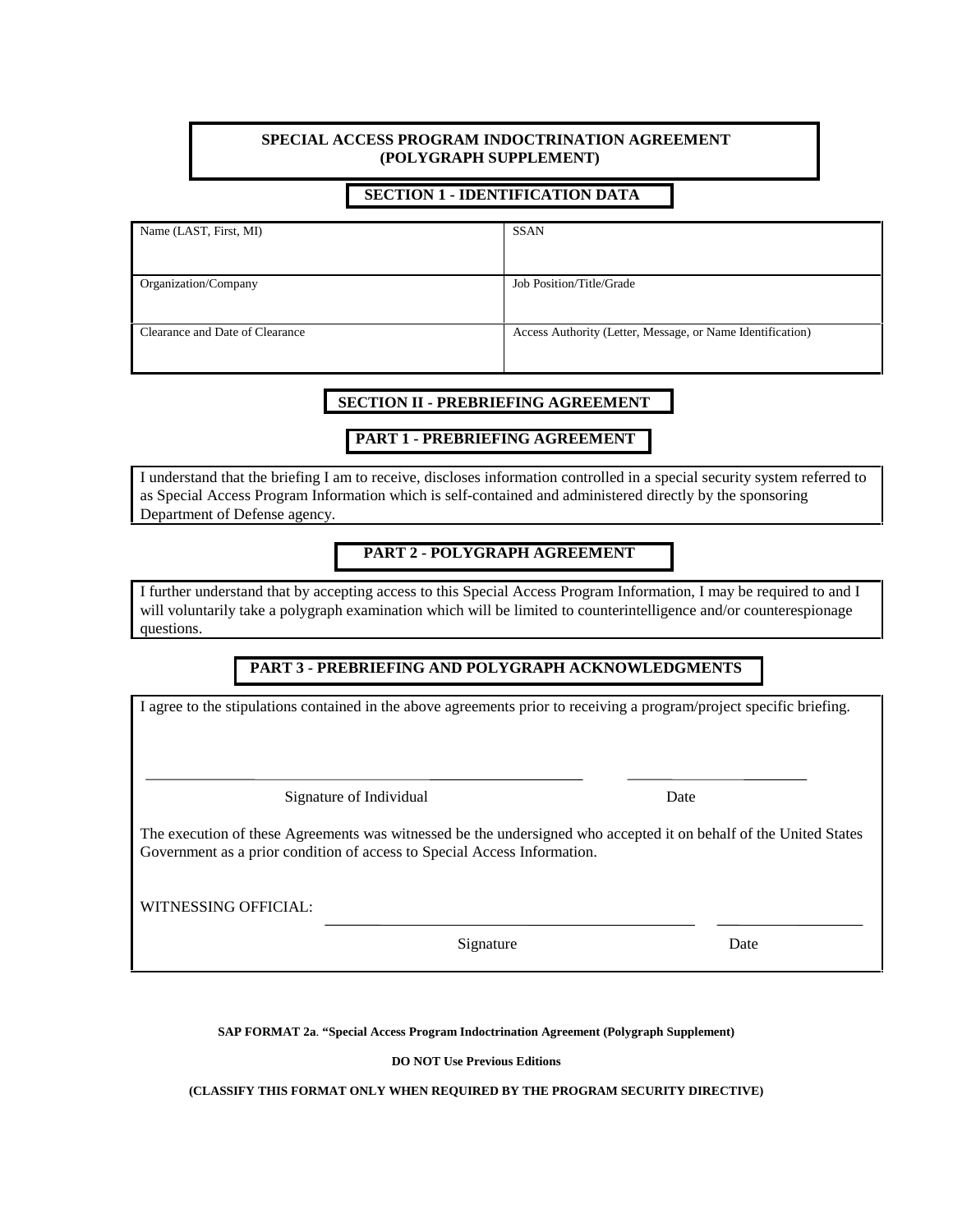# **WARNING: Do NOT Place Classified Information on this Form**

| <b>Request for Facility Clearance Action</b>                                                                                                                                                                                                                                                                                                                          |                                     |
|-----------------------------------------------------------------------------------------------------------------------------------------------------------------------------------------------------------------------------------------------------------------------------------------------------------------------------------------------------------------------|-------------------------------------|
|                                                                                                                                                                                                                                                                                                                                                                       |                                     |
| $\begin{picture}(150,10) \put(0,0){\line(1,0){10}} \put(15,0){\line(1,0){10}} \put(15,0){\line(1,0){10}} \put(15,0){\line(1,0){10}} \put(15,0){\line(1,0){10}} \put(15,0){\line(1,0){10}} \put(15,0){\line(1,0){10}} \put(15,0){\line(1,0){10}} \put(15,0){\line(1,0){10}} \put(15,0){\line(1,0){10}} \put(15,0){\line(1,0){10}} \put(15,0){\line($<br>To:            |                                     |
| Establish "covered" facility clearance<br>$\Box$ TOP SECRET $\Box$ SECRET $\Box$ CONFIDENTIAL<br>$\Box$ Change in level of facility clearance<br>$From \_$<br>□ Confirm Carve-Out                                                                                                                                                                                     |                                     |
| <b>Contractor Identity</b>                                                                                                                                                                                                                                                                                                                                            |                                     |
| Name of Facility <u>entitled</u> and the set of the set of the set of the set of the set of the set of the set of the set of the set of the set of the set of the set of the set of the set of the set of the set of the set of the<br>Address<br><u> 1980 - Andrea Aonaichte ann an Comhair ann an Comhair ann an Comhair ann an Comhair ann an Comhair ann an C</u> |                                     |
|                                                                                                                                                                                                                                                                                                                                                                       |                                     |
|                                                                                                                                                                                                                                                                                                                                                                       |                                     |
|                                                                                                                                                                                                                                                                                                                                                                       |                                     |
| <b>Points of Contact</b>                                                                                                                                                                                                                                                                                                                                              |                                     |
| <b>Contractor POC</b>                                                                                                                                                                                                                                                                                                                                                 | Secure Phone ______________________ |
|                                                                                                                                                                                                                                                                                                                                                                       |                                     |
| <b>PSO Endorsement</b>                                                                                                                                                                                                                                                                                                                                                |                                     |
| <b>Program Management Endorsement</b>                                                                                                                                                                                                                                                                                                                                 |                                     |

SAP Format 3, "Request for Facility Clearance Action", 1 Jan 1991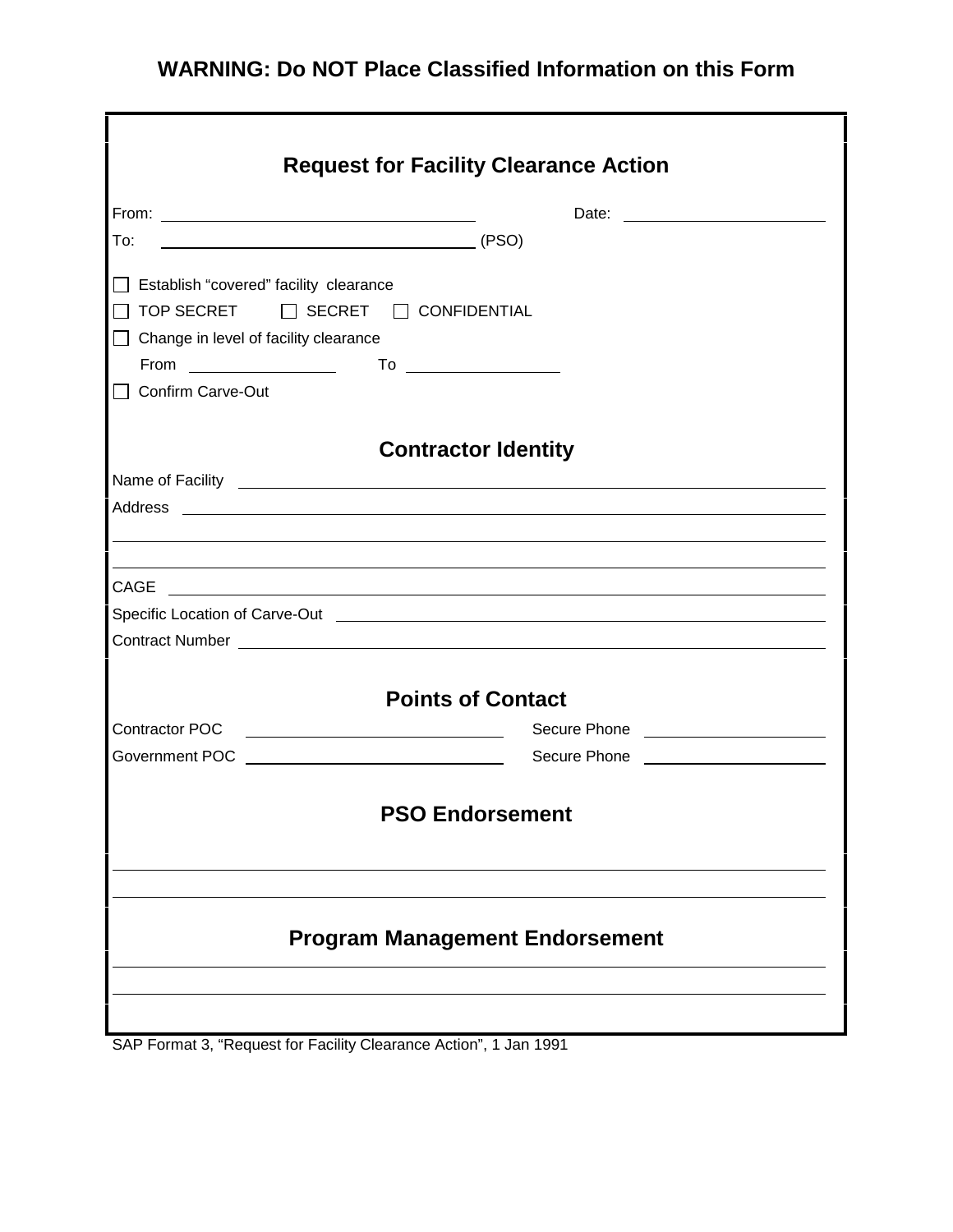#### **CONFIDENTIAL (When Filled In) Special Access Required - \_\_\_\_\_\_\_\_\_\_\_\_\_\_\_\_\_\_\_\_\_\_\_\_\_\_\_**

| Date/Time:<br>$\overline{1}$            | Control #            | <b>Precedence</b> |
|-----------------------------------------|----------------------|-------------------|
| <u>From:____________________</u>        | <b>Office Symbol</b> | Phone #           |
| To:<br>SAF/AQLE (703) 979-2407 (Mode 6) |                      |                   |
|                                         |                      |                   |

**Subject**: SENIOR STAR Airlift Request (U)

**Itinerary** (fill in most important time block; remainder will be completed by AMC)

| LOCATION   | <b>REQUESTED DATE</b> | <b>REQUESTED TIME (LOCAL)</b> |
|------------|-----------------------|-------------------------------|
| <b>DEP</b> |                       |                               |
| <b>ARR</b> |                       |                               |
| LOCATION   | <b>REQUESTED DATE</b> | <b>REQUESTED TIME (LOCAL)</b> |
| <b>DEP</b> |                       |                               |
| <b>ARR</b> |                       |                               |

**Passengers** (If O-7 or civilian equivalent, include title)

| <b>RANK</b> | <b>NAME</b> | <b>RANK</b> | <b>NAME</b> |
|-------------|-------------|-------------|-------------|
|             |             |             |             |
|             |             |             |             |
|             |             |             |             |
|             |             |             |             |

**Boxes/Cargo** (Number, size and approximate weight. boxes must fit in a safe drawer for emergency storage.)

| <b>NUMBER</b> | Size | <b>WEIGHT</b> |
|---------------|------|---------------|
|               |      |               |
|               |      |               |

**Points of Contact**

| LOCATION  | <b>NAME</b> | <b>PHONE NUMBER</b> |
|-----------|-------------|---------------------|
| ' SAF/AQL |             | (703) 697-9650/6174 |
| AMC CP    |             | (618) 256-2981/5970 |

Derived From: xxx Declassify On: xxx

Sent By:

SAP Format 4, "SENIOR STAR Airlift Request", 18 Jun 1992 DO NOT Use Previous Edition

**Special Access Required - \_\_\_\_\_\_\_\_\_\_\_\_\_\_\_\_\_\_\_\_\_\_\_\_\_\_\_ CONFIDENTIAL (When Filled In)**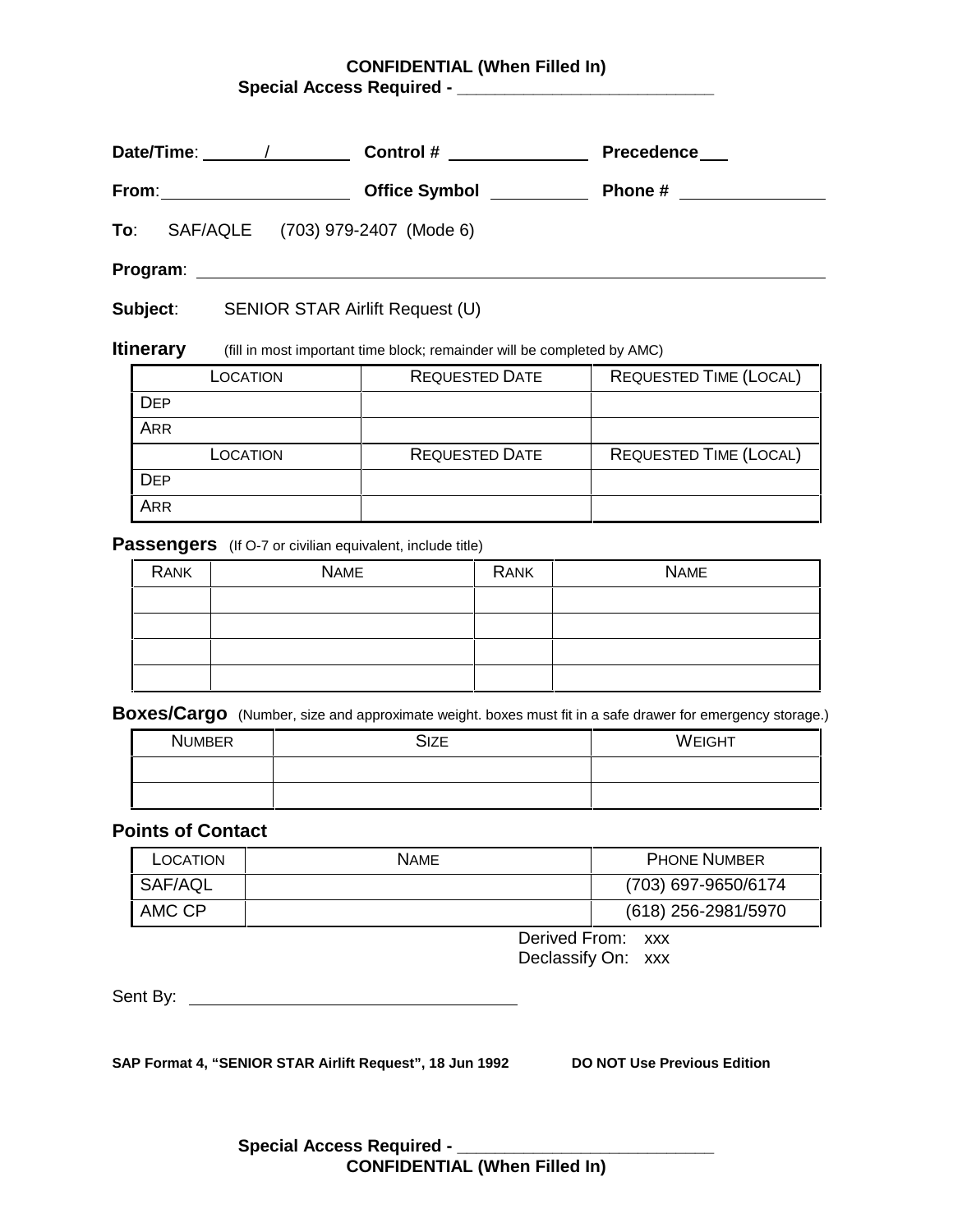# **INADVERTENT DISCLOSURE STATEMENT**

1. Information from a class of Defense information, the source of which cannot be disclosed, has been either discussed with you or exposed to your view. This disclosure was unintentional; therefore it is necessary to acquaint you with the laws on the subject, and for you to execute this statement binding you to secrecy in connection with any information you may have gained from the disclosure.

2. The importance of safeguarding this information cannot be overemphasized. The time limit for safeguarding of such information NEVER expires. You are directed to avoid all references to the existence of this information or words which identify it.

3. Although you inadvertently gained information not intended for you, your signature below does NOT constitute an indoctrination of clearance or access to such information.

# **STATEMENT**

I hereby affirm that I have read and fully understand the letter of instructions for maintaining the security of defense information. I certify that I shall never divulge any information which I may have learned from my having been exposed to this information, nor will I reveal to any person whomsoever, my knowledge of the existence of such information. I further certify that I shall never attempt to gain access to such information henceforth. I understand that transmission or revelation of this information in any manner to an unauthorized person is punishable under U.S. Code Title 18, Sections 793 and 794.

| Signature                                                       | Organization/Firm and Location |
|-----------------------------------------------------------------|--------------------------------|
| <b>Printed Name</b>                                             | Date                           |
| Witnessed this ___________ day of ____________________________. |                                |
| <b>Signature of Witness</b>                                     |                                |

**UNCLASSIFIED / Handle Via Special Access Channels Only**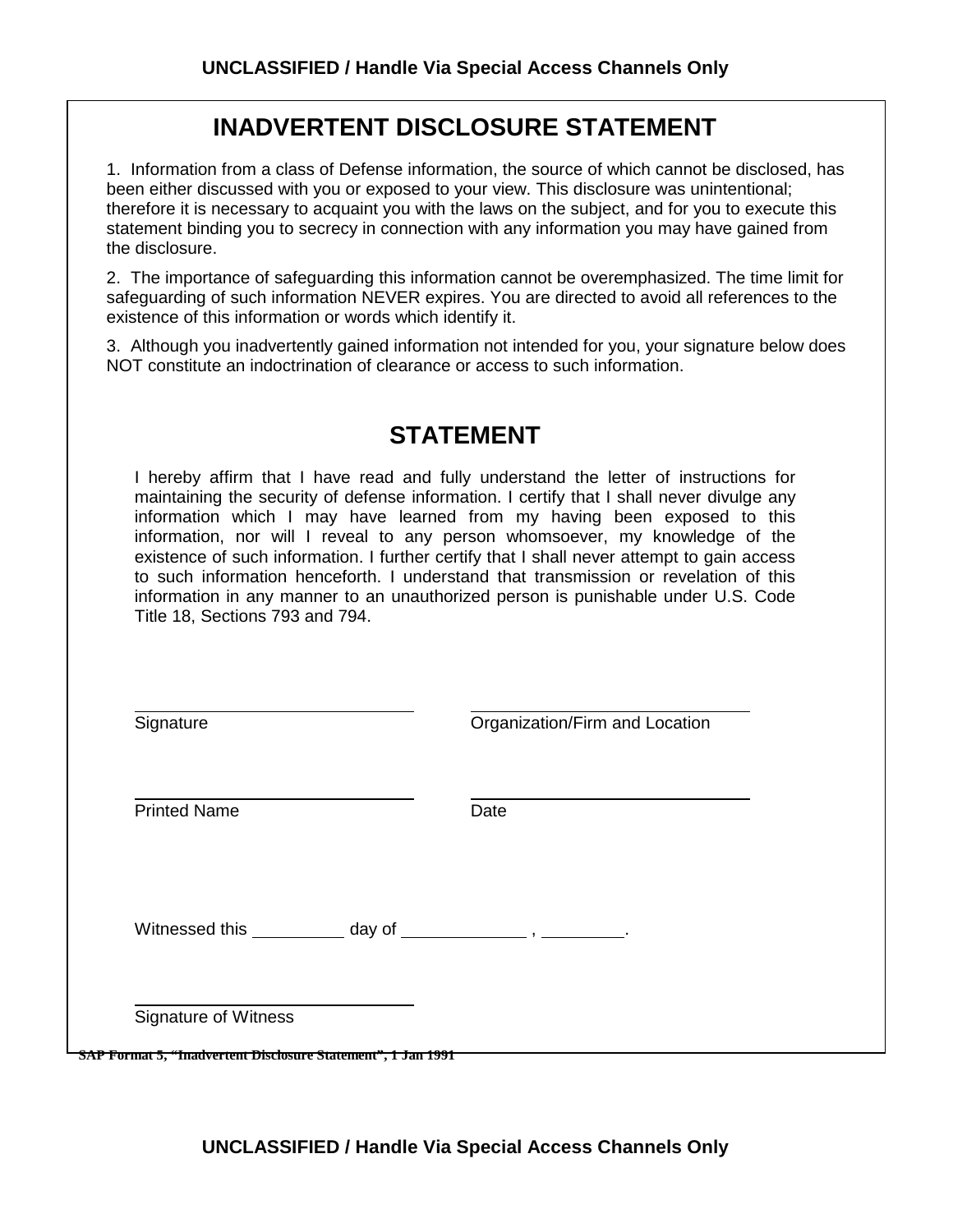#### (When Filled In)

## **UNCLASSIFIED/HANDLE VIA SPECIAL ACCESS CHANNELS ONLY**

## **Notification of Foreign Travel**

- To: PERSONNEL SECURITY MANAGER (Please do not list organization on this line)
- 1. BACKGROUND:
	- a. Travel outside of the United States is a matter of security interest in view of the clearances you hold. Such travel includes points in Canada, the Caribbean, Mexico, and Europe, as well as more distant places.
	- b. Knowledge of your whereabouts is needed primarily for personal protection and as a guide in locating you should an official search be required. Your itinerary should be adhered to as closely as possible.
	- c. If major changes are made or if your estimated return date is extended by 24 hours or more, please advise Security accordingly to forestall any unnecessary concern as to your whereabouts. Contact Security upon your return for a debriefing. Any incidents of an intelligence nature which may have occurred must be reported.
- 2. Please complete the following information (paragraph 2a-d) and read paragraph 3a-j, Foreign Travel Briefing. Sign, date and return to Security at least thirty (30) days prior to your departure. When you return, arrange to complete paragraph 4, Foreign Travel Debriefing.
	- a. THIS TRAVEL IS  $\Box$  OFFICIAL  $\Box$  PERSONAL
	- b.  $\overline{\phantom{a}}$  Name (Last, First, MI) Social Security Number Home Address Home Telephone Organization Work Telephone
	- c. PERSON WHO KNOWS YOUR PLANS AND WHEREABOUTS:

| Name (Last, First, MI) | Home Telephone |
|------------------------|----------------|

المستقلة المستقلة المستقلة المستقلة المستقلة المستقلة المستقلة المستقلة المستقلة المستقلة المستقلة المستقلة ال<br>وسائل المستقلة المستقلة المستقلة المستقلة المستقلة المستقلة المستقلة المستقلة المستقلة المستقلة المستقلة المست

d. DESTINATION ITINERARY: If more than one foreign country is to be visited, list countries in scheduled order of visit, together with all side trips and stop-overs.

| Place | Date(s) | Carrier | Contacts |
|-------|---------|---------|----------|
|       |         |         |          |
|       |         |         |          |
|       |         |         |          |
|       |         |         |          |

|                             | Expected date of return to the US |  |
|-----------------------------|-----------------------------------|--|
| <b>Traveler's Signature</b> | Date                              |  |
| <b>Security Concur</b>      |                                   |  |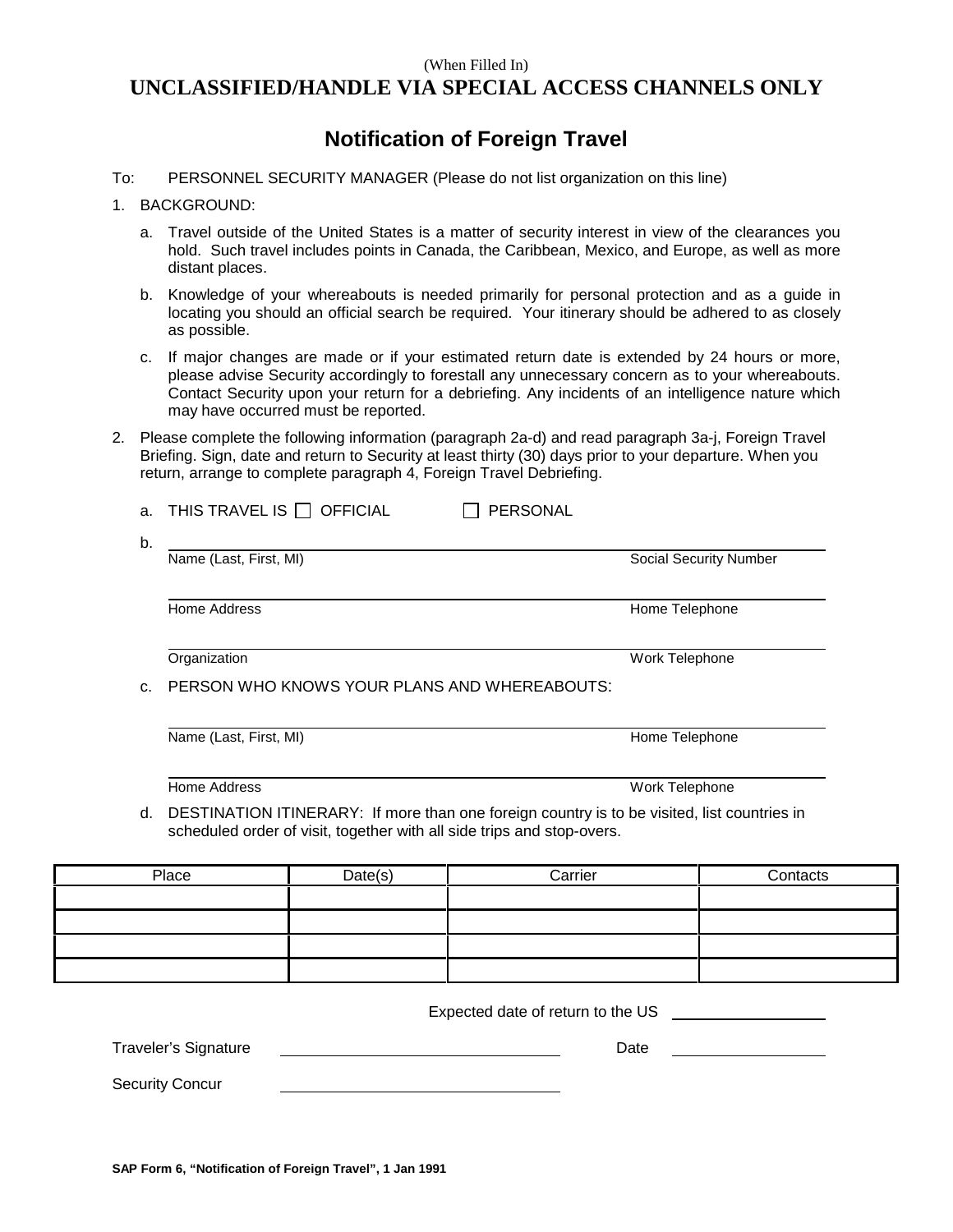#### (When Filled In)

## **UNCLASSIFIED/HANDLE VIA SPECIAL ACCESS CHANNELS ONLY**

3. As you prepare to travel outside of the United States, you may find yourself traveling to or through a country whose interests are inimical to those of the U.S. First and foremost, it is important that you be reminded of the continuing need to safeguard the classified information you carry around in your head and the broadening efforts of foreign intelligence services around the world. Second, this briefing is to impart a number of helpful tips so you can avoid situations which could cause you delay, embarrassment, or to be arrested while traveling.

- a. Don't mention, discuss or even imply involvement in special or classified projects or activities.
- b. Never take sensitive or classified material outside of the U.S. without written approval from the PSO.
- c. Avoid moral indiscretions or illegal activity which could lead to compromise or blackmail.
- d. Don't accept letters, photographs, material or information to be smuggled out of the country. e. Be careful of making statements which could be used for propaganda purposes. Don't sign
- petitions, regardless of how innocuous they may appear.
- f. Remember that all mail is subject to censorship. Be careful not to divulge personal or business matters which could be used for exploitation or propaganda purposes.
- g. Never attempt to photograph military personnel or installations or other restricted/controlled areas.
- h. Beware of overly friendly guides, interpreters, waitresses, hotel clerks, etc., whose intentions may go beyond being friendly.
- i. Carefully avoid any situation which, in your best judgment, would provide a foreign service with the means for exerting coercion or blackmail.
- j. Report to Security upon your return for debriefing. Incidents of an intelligence nature or foreign national contact must be reported.

Receipt and contents acknowledged:

| Signature of Traveler | Date | Signature of Organization Travel Monitor                                                                  |
|-----------------------|------|-----------------------------------------------------------------------------------------------------------|
| debriefing below:     |      | 4. After you return, please arrange with your Organization Travel Monitor/security person to complete the |

#### **Foreign Travel Debriefing To be completed after you return**

a. Did you deviate from the itinerary you provided prior to your departure?  $\Box$  Yes  $\Box$  No

| b. Did you have contact with anyone under circumstances you would consider as | $\Box$ Yes $\Box$ No |  |
|-------------------------------------------------------------------------------|----------------------|--|
| suspicious or unusual?                                                        |                      |  |

c. If you answered "YES" to either of the above questions, explain on attached sheet.

| Interview conducted by | Date |  |
|------------------------|------|--|
|------------------------|------|--|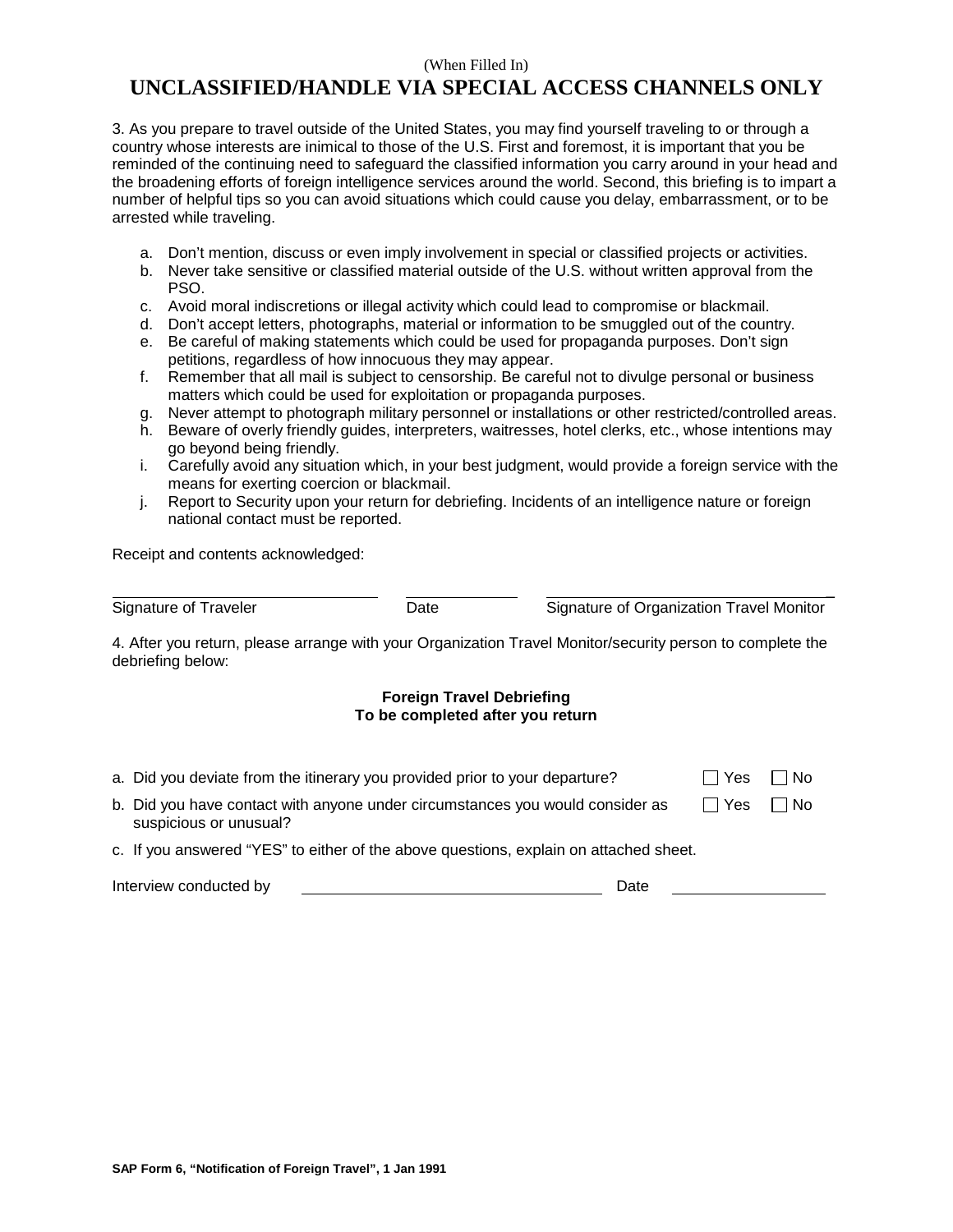### **CONFIDENTIAL (When Filled In) Special Access Required - \_\_\_\_\_\_\_\_\_\_\_\_\_\_\_\_\_\_\_\_\_\_\_\_\_\_\_**

| Date/Time:<br>From:<br>To:<br>Info:                                                        | <u> 1970 - Jan Barat, prima politik (</u> | <b>Control No.</b><br>Office Symbol. | $\overline{\phantom{a}}$ and $\overline{\phantom{a}}$ and $\overline{\phantom{a}}$ | <b>Precedence</b><br><b>Phone#</b> | <u> 1990 - Jan Barbara Barat, p</u> |  |
|--------------------------------------------------------------------------------------------|-------------------------------------------|--------------------------------------|------------------------------------------------------------------------------------|------------------------------------|-------------------------------------|--|
| Subject:<br><b>Visit Notification</b><br>1. (C/SAR) The following individual(s) will visit |                                           |                                      |                                                                                    |                                    |                                     |  |
|                                                                                            |                                           |                                      |                                                                                    |                                    |                                     |  |
|                                                                                            |                                           | Point(s) of contact is/are           |                                                                                    |                                    |                                     |  |
| (U)                                                                                        | (U)                                       | (U)                                  | (C/SAR)                                                                            | (U/HVSACO)                         |                                     |  |

| (U)                         | (U)<br>(U)  |                                         | (U/3AK)<br>$(U/HV$ SACU)            |                  |
|-----------------------------|-------------|-----------------------------------------|-------------------------------------|------------------|
| <b>Name</b>                 | <b>SSAN</b> | <b>Clearance &amp;</b><br>Investigation | Program /<br><b>Level of Access</b> | Date(s) of Visit |
|                             |             |                                         |                                     | ۰                |
|                             |             |                                         |                                     | ۰                |
|                             |             |                                         |                                     | $\blacksquare$   |
|                             |             |                                         |                                     | ۰                |
|                             |             |                                         |                                     | ۰                |
|                             |             |                                         |                                     |                  |
|                             |             |                                         |                                     | ۰                |
|                             |             |                                         |                                     | ۰                |
| 2. (U) Visit is approved by |             |                                         | Date:                               |                  |

### **PRIVACY ACT STATEMENT**

| AUTHORITY:          | 10 U.S.C. 3101 & EO 9397                                                                                             |  |  |  |
|---------------------|----------------------------------------------------------------------------------------------------------------------|--|--|--|
| PRINCIPAL PURPOSE:  | For granting visit approval to a <b>classified</b> program facilty and to authorize access to<br>program material.   |  |  |  |
| <b>ROUTINE USE:</b> | To record visit approval. Use of SSAN is necessary to make positive identification of the<br>individual and records. |  |  |  |
|                     | Disclosure is voluntary; failure to provide the information and SSAN could result in approval being denied.          |  |  |  |
|                     | Derived From:                                                                                                        |  |  |  |
|                     | Declassify On:                                                                                                       |  |  |  |

Sent By:

**SAP Format 7, "Visit Notification", 2 Jan 1991**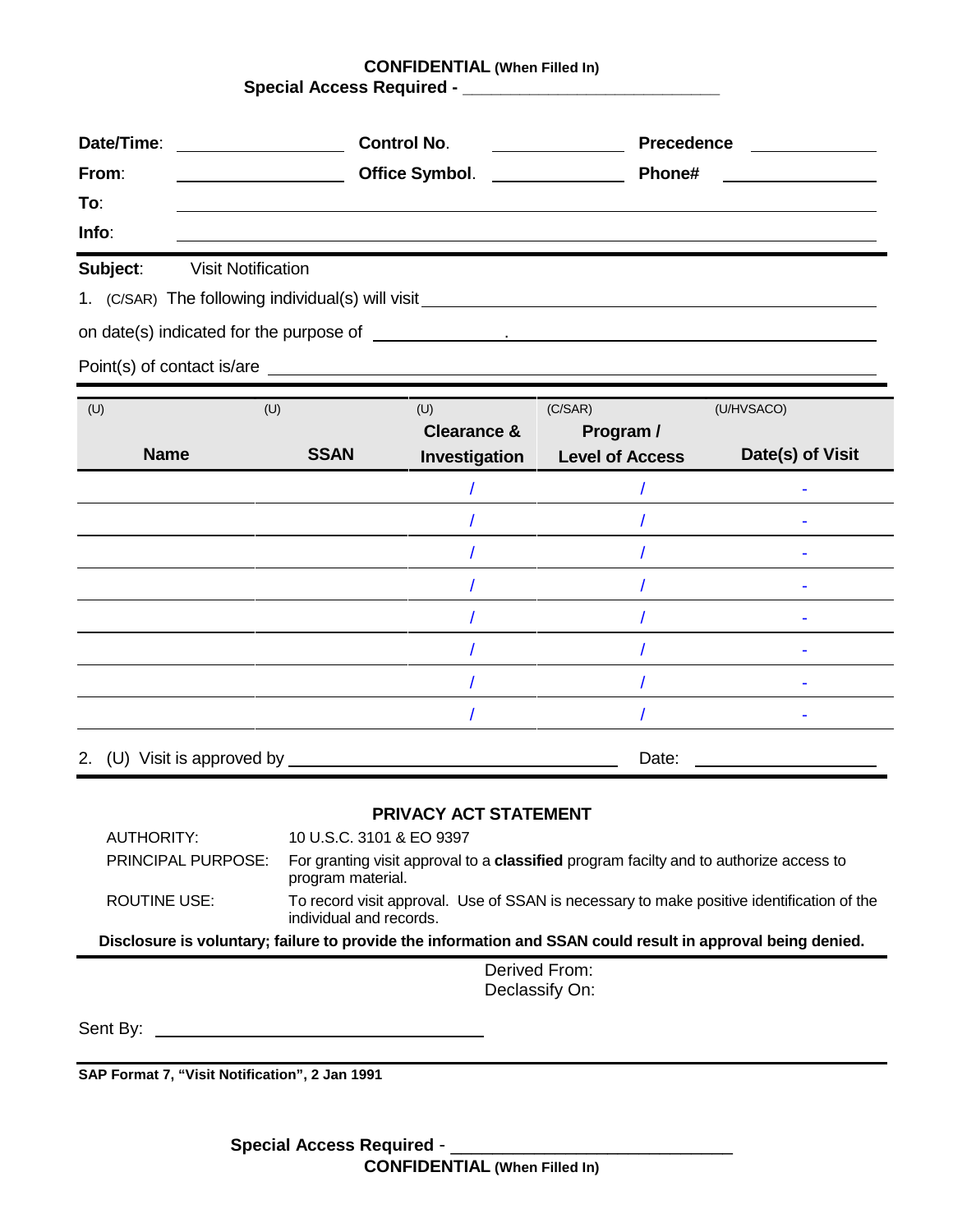**CLASSIFICATION (When Filled In)**\_\_\_\_\_\_\_\_\_\_\_\_\_\_\_\_\_\_ **Special Access Required - \_\_\_\_\_\_\_\_\_\_\_\_\_\_\_\_\_\_**

|                            |                                                                                                                                          |                            | Section I - FAX Transmittal Data             |  |                                      |        |                                                                                                |        |
|----------------------------|------------------------------------------------------------------------------------------------------------------------------------------|----------------------------|----------------------------------------------|--|--------------------------------------|--------|------------------------------------------------------------------------------------------------|--------|
| Date/Time:                 | <b>Control No.</b>                                                                                                                       |                            | <b>Precedence</b>                            |  |                                      |        |                                                                                                |        |
| From:                      |                                                                                                                                          | <b>Office Symbol.</b>      |                                              |  |                                      | Phone# |                                                                                                |        |
| To:                        |                                                                                                                                          |                            |                                              |  |                                      |        |                                                                                                |        |
| Info:                      |                                                                                                                                          |                            |                                              |  |                                      |        |                                                                                                |        |
| Subject:                   | Technical Visit Request (U)                                                                                                              |                            |                                              |  |                                      |        |                                                                                                |        |
|                            |                                                                                                                                          |                            | Section II - Briefing Data                   |  |                                      |        |                                                                                                |        |
|                            | 1. Subject/Title of Original Information                                                                                                 |                            |                                              |  | 2. Master Library DCN                |        |                                                                                                |        |
| 3. Briefer: (Name/Company) |                                                                                                                                          |                            |                                              |  | 4. Sponsor: (Name/Agency)            |        |                                                                                                |        |
|                            | 5. Requestor: (Name/Company)                                                                                                             |                            |                                              |  | 5. Phone Number: (Requestor/STU III) |        |                                                                                                |        |
|                            | 7. Justification (Classification -                                                                                                       |                            |                                              |  |                                      |        |                                                                                                |        |
|                            |                                                                                                                                          |                            | Section III - Individuals Receiving Briefing |  |                                      |        |                                                                                                |        |
|                            |                                                                                                                                          |                            |                                              |  |                                      |        |                                                                                                |        |
| (U)                        | (U)                                                                                                                                      |                            | (U)<br><b>Clearance &amp;</b>                |  | (C/SAR)<br>Program /                 |        | (U/HVSACO)                                                                                     |        |
| <b>Name</b>                |                                                                                                                                          | <b>SSAN</b>                | Investigation                                |  | <b>Level of Access</b>               |        | Date(s) of Visit                                                                               |        |
|                            |                                                                                                                                          |                            |                                              |  |                                      |        |                                                                                                |        |
|                            |                                                                                                                                          |                            |                                              |  |                                      |        |                                                                                                |        |
|                            |                                                                                                                                          |                            |                                              |  |                                      |        |                                                                                                |        |
|                            |                                                                                                                                          |                            |                                              |  |                                      |        |                                                                                                |        |
|                            |                                                                                                                                          |                            |                                              |  |                                      |        |                                                                                                |        |
|                            |                                                                                                                                          |                            |                                              |  |                                      |        |                                                                                                |        |
|                            |                                                                                                                                          |                            | Section IV - Coordination/Approval           |  |                                      |        |                                                                                                |        |
|                            | 8. Requestor Security: (Signature)                                                                                                       |                            | (Date)                                       |  | 9. Sponsor Security: (Signature)     |        |                                                                                                | (Date) |
|                            | 10. Requestor Notified: (Name of Person & Means of Notification)                                                                         |                            |                                              |  |                                      |        |                                                                                                | (Date) |
|                            |                                                                                                                                          |                            |                                              |  |                                      |        |                                                                                                |        |
| <b>AUTHORITY:</b>          |                                                                                                                                          | 10 U.S.C. 3101 and EO 9397 | PRIVACY ACT STATEMENT                        |  |                                      |        |                                                                                                |        |
|                            | PRINCIPAL PURPOSE:                                                                                                                       |                            |                                              |  |                                      |        | For granting visit approval to a classified program facilty and to authorize access to program |        |
|                            | material.<br><b>ROUTINE USE:</b><br>To record visit approval. Use of SSAN is necessary to make positive identification of the individual |                            |                                              |  |                                      |        |                                                                                                |        |
|                            |                                                                                                                                          | and records.               |                                              |  |                                      |        |                                                                                                |        |
|                            | Disclosure is voluntary; failure to provide the information and SSAN could result in approval being denied.                              |                            |                                              |  | Derived From:                        |        |                                                                                                |        |
| 11. Special Procedures:    |                                                                                                                                          |                            |                                              |  | Declassify On:                       |        |                                                                                                |        |
|                            | SAP Format 7L, "Technical Visit Request", 12 Jul 1993                                                                                    |                            |                                              |  |                                      |        |                                                                                                |        |
|                            |                                                                                                                                          |                            |                                              |  |                                      |        |                                                                                                |        |

Special Access Required - **\_\_\_\_\_\_\_\_\_\_\_\_\_\_\_\_\_\_\_\_\_\_\_\_\_\_\_\_\_\_\_\_\_** 

CLASSIFICATION (WHEN FILLED IN) - \_\_\_\_\_\_\_\_\_\_\_\_\_\_\_\_\_\_\_\_\_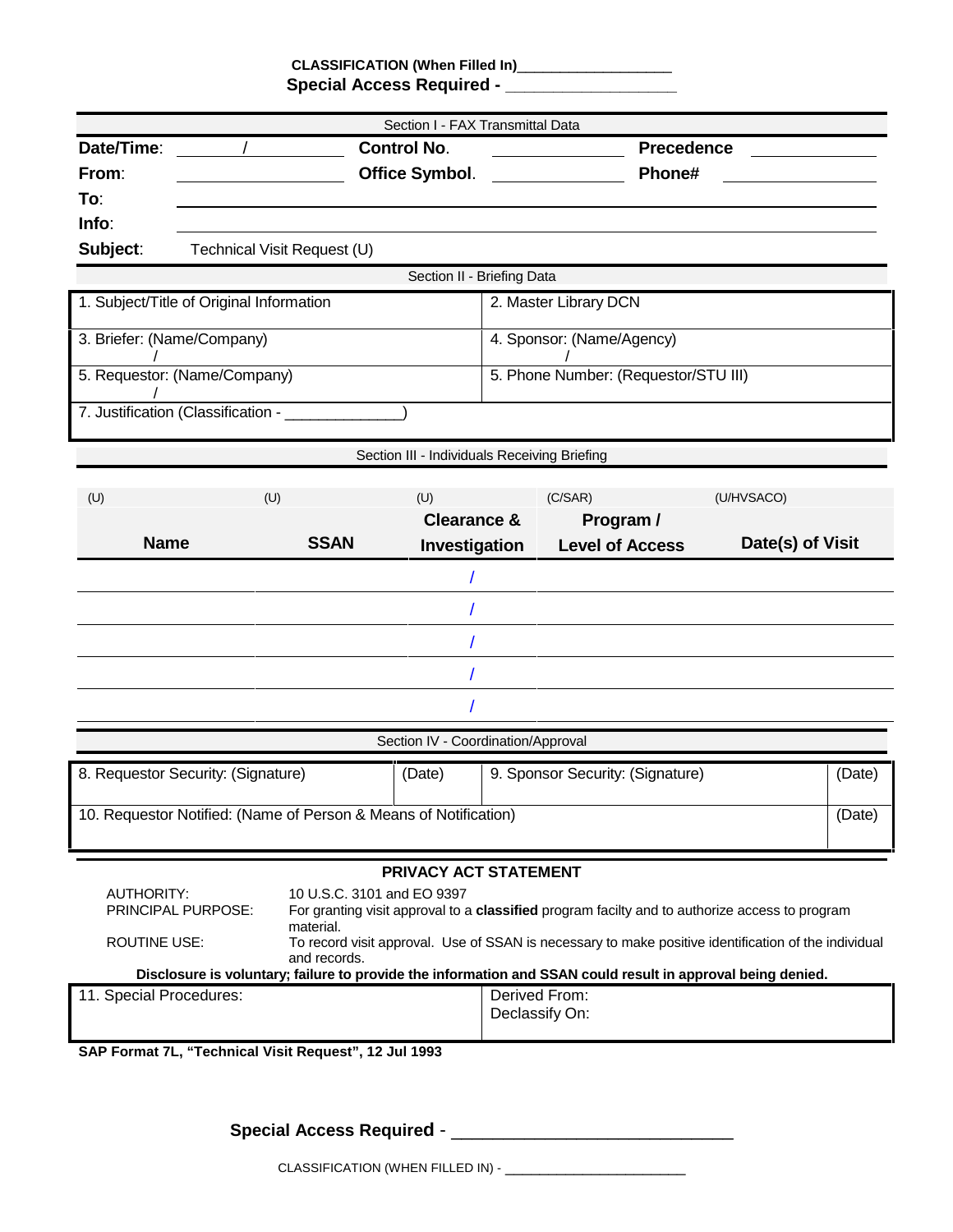### **SECRET (When Filled In) Special Access Required - \_\_\_\_\_\_\_\_\_\_\_\_\_\_\_\_\_\_\_\_\_\_\_\_\_\_\_**

| <b>TSCM Request (U)</b>                                                                                                                                                                                                                                                                                                                                                                                                                                                                                                                                                          |                                                                                                                                                                |
|----------------------------------------------------------------------------------------------------------------------------------------------------------------------------------------------------------------------------------------------------------------------------------------------------------------------------------------------------------------------------------------------------------------------------------------------------------------------------------------------------------------------------------------------------------------------------------|----------------------------------------------------------------------------------------------------------------------------------------------------------------|
|                                                                                                                                                                                                                                                                                                                                                                                                                                                                                                                                                                                  |                                                                                                                                                                |
|                                                                                                                                                                                                                                                                                                                                                                                                                                                                                                                                                                                  |                                                                                                                                                                |
|                                                                                                                                                                                                                                                                                                                                                                                                                                                                                                                                                                                  | (Date of Request)                                                                                                                                              |
| (Organization/Company Name)                                                                                                                                                                                                                                                                                                                                                                                                                                                                                                                                                      |                                                                                                                                                                |
| (U) Street<br><u> 1980 - Johann Stoff, fransk politik (d. 1980)</u><br>(Complete Address)                                                                                                                                                                                                                                                                                                                                                                                                                                                                                        |                                                                                                                                                                |
| <b>State</b>                                                                                                                                                                                                                                                                                                                                                                                                                                                                                                                                                                     | ZIP ________________                                                                                                                                           |
| (S/SAR) Bldg Numbers _____                                                                                                                                                                                                                                                                                                                                                                                                                                                                                                                                                       |                                                                                                                                                                |
| (Program Areas)<br>(S/SAR) Room Numbers                                                                                                                                                                                                                                                                                                                                                                                                                                                                                                                                          | (Submit a Separate Request for Each Facility)<br>sq. ft. In the set of the set of the set of the set of the set of the set of the set of the set of the set of |
| (Program Areas)                                                                                                                                                                                                                                                                                                                                                                                                                                                                                                                                                                  | (Total Sq. Ft.)                                                                                                                                                |
|                                                                                                                                                                                                                                                                                                                                                                                                                                                                                                                                                                                  | (If Applicable)                                                                                                                                                |
| (S/SAR) Date All Equipment/Furnishing in Place _______                                                                                                                                                                                                                                                                                                                                                                                                                                                                                                                           |                                                                                                                                                                |
|                                                                                                                                                                                                                                                                                                                                                                                                                                                                                                                                                                                  | (Equipment Must Be Operational)                                                                                                                                |
|                                                                                                                                                                                                                                                                                                                                                                                                                                                                                                                                                                                  |                                                                                                                                                                |
| (S/SAR) Date of Last Survey __________<br>(If Known)                                                                                                                                                                                                                                                                                                                                                                                                                                                                                                                             |                                                                                                                                                                |
| (U) Gov't Security Manager (SAF/AQ)                                                                                                                                                                                                                                                                                                                                                                                                                                                                                                                                              | Work Phone <u>New York Phone</u>                                                                                                                               |
|                                                                                                                                                                                                                                                                                                                                                                                                                                                                                                                                                                                  |                                                                                                                                                                |
|                                                                                                                                                                                                                                                                                                                                                                                                                                                                                                                                                                                  | Home Phone _________________                                                                                                                                   |
| (U) Facility POC<br>(Security Manager)                                                                                                                                                                                                                                                                                                                                                                                                                                                                                                                                           | Work Phone __________________                                                                                                                                  |
|                                                                                                                                                                                                                                                                                                                                                                                                                                                                                                                                                                                  | Home Phone _________________                                                                                                                                   |
| (U) Alternate POC _____________                                                                                                                                                                                                                                                                                                                                                                                                                                                                                                                                                  | Work Phone _________________                                                                                                                                   |
| (Alternate Security Manager)                                                                                                                                                                                                                                                                                                                                                                                                                                                                                                                                                     |                                                                                                                                                                |
|                                                                                                                                                                                                                                                                                                                                                                                                                                                                                                                                                                                  | Home Phone __________________                                                                                                                                  |
|                                                                                                                                                                                                                                                                                                                                                                                                                                                                                                                                                                                  |                                                                                                                                                                |
|                                                                                                                                                                                                                                                                                                                                                                                                                                                                                                                                                                                  |                                                                                                                                                                |
|                                                                                                                                                                                                                                                                                                                                                                                                                                                                                                                                                                                  |                                                                                                                                                                |
|                                                                                                                                                                                                                                                                                                                                                                                                                                                                                                                                                                                  |                                                                                                                                                                |
| (Signature of In-Place Security Manager)                                                                                                                                                                                                                                                                                                                                                                                                                                                                                                                                         | (Signature of Gov't Program Security Officer)                                                                                                                  |
|                                                                                                                                                                                                                                                                                                                                                                                                                                                                                                                                                                                  |                                                                                                                                                                |
| (U) Note: At a minimum, include a sketch or building diagram. When available, submit blueprints. Include overall<br>area/facility maps. Clearly outline program areas on submitted documents. Also provide information regarding<br>physical characteristics such as construction, types and locations of equipment (computers, alarms, radio<br>equipment), windows and any other factor potentially affecting security. Preferred method of receipt is on 8 1/2" x 11"<br>paper. Use of this size may require copy reduction. If not feasible, forward attachments separately. |                                                                                                                                                                |
| <b>DERIVED FROM:</b><br>DOWNGRADE TO CONFIDENTIAL/SAR UPON COMPLETION OF TSCM ACTIVITY<br><b>DECLASSIFY ON:</b>                                                                                                                                                                                                                                                                                                                                                                                                                                                                  |                                                                                                                                                                |

**SAP Format 8, "TSCM Request", 4 Jan 1993**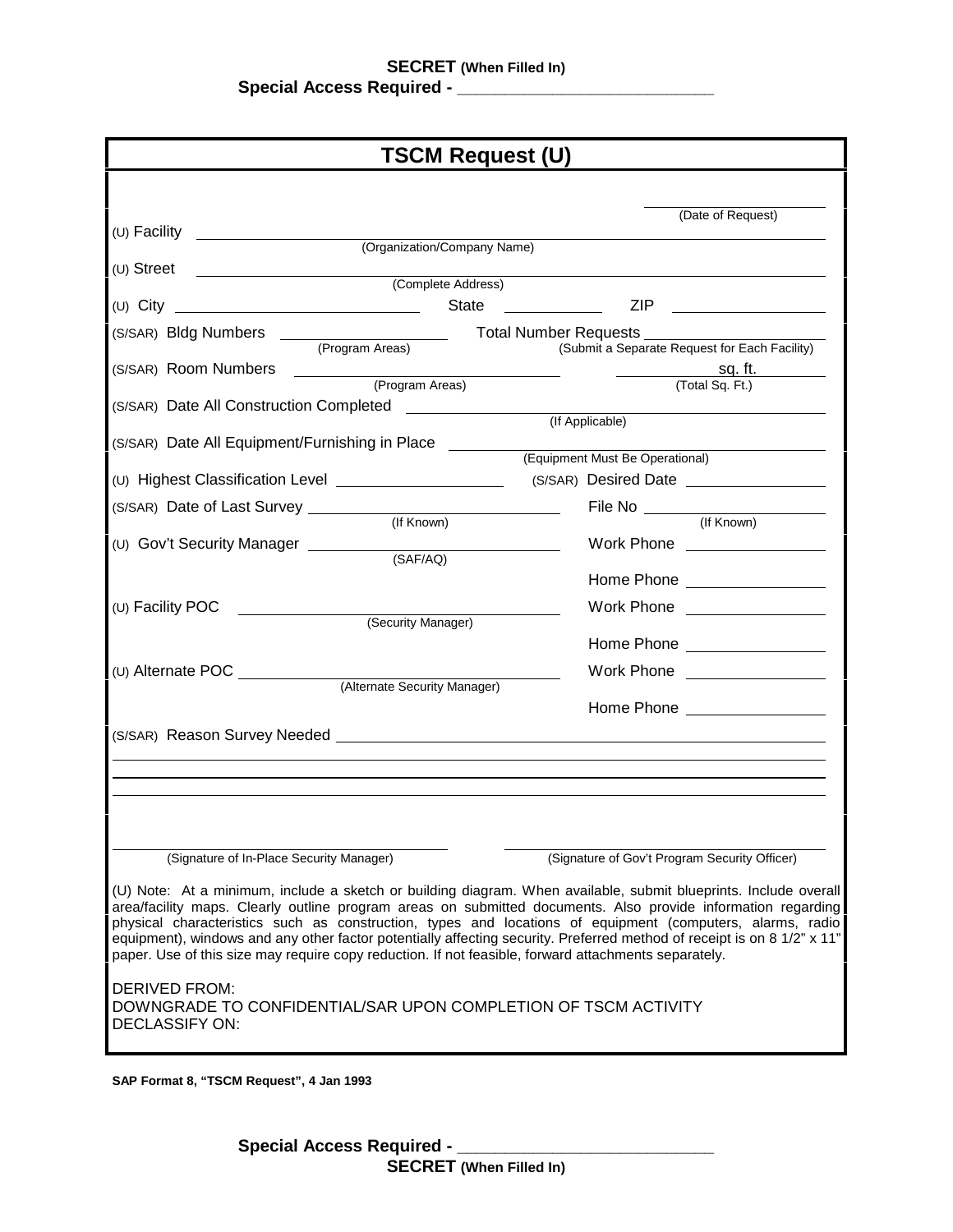### **UNCLASSIFIED - Handle Via Special Access Channels Only**

| Date/Time:                        | <b>Control No.</b> | <b>Precedence</b> |  |  |  |  |  |  |
|-----------------------------------|--------------------|-------------------|--|--|--|--|--|--|
| From:                             |                    | Phone#            |  |  |  |  |  |  |
| Name of Servicing Government PSO: |                    |                   |  |  |  |  |  |  |

### **To**: **SAF/AQ Central Adjudications Facility**

**Subject**: Request for Files Check

Request a files check be conducted on the following personnel:

| <b>Name</b>                     | (U)         | (U)   | (C/SAR) |
|---------------------------------|-------------|-------|---------|
|                                 |             | Level | A/D     |
|                                 | <b>SSAN</b> |       |         |
|                                 |             |       |         |
|                                 |             |       |         |
|                                 |             |       |         |
|                                 |             |       |         |
|                                 |             |       |         |
|                                 |             |       |         |
|                                 |             |       |         |
|                                 |             |       |         |
| 2. (U) Visit is approved by ___ |             |       | Date:   |

### **PRIVACY ACT STATEMENT**

| Disclosure is voluntary; failure to provide the information and SSAN could result in approval being denied. |                                                                                                                      |  |  |  |  |  |
|-------------------------------------------------------------------------------------------------------------|----------------------------------------------------------------------------------------------------------------------|--|--|--|--|--|
| ROUTINE USE:                                                                                                | To record visit approval. Use of SSAN is necessary to make positive identification of the<br>individual and records. |  |  |  |  |  |
| <b>PRINCIPAL PURPOSE:</b>                                                                                   | For granting visit approval to a classified program facilty and to authorize access to<br>program material.          |  |  |  |  |  |
| AUTHORITY:                                                                                                  | 10 U.S.C. 8012; 44 U.S.C. 3101 and EO 9397                                                                           |  |  |  |  |  |

Derived From: Declassify On:

Sent By:

**SAP Format 9, "Request for Files Check", 2 Jan 1991**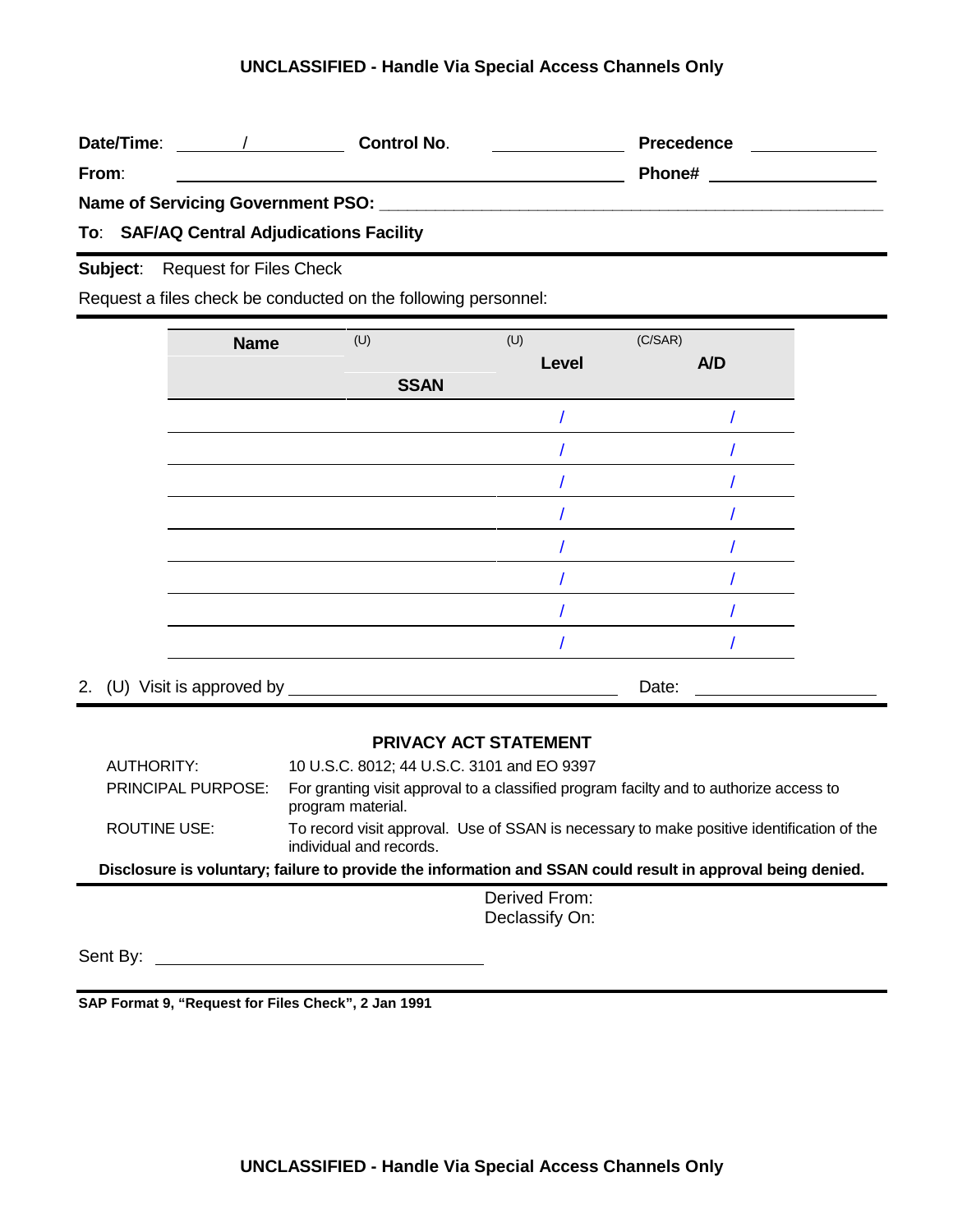### \_\_\_\_\_\_\_\_\_\_\_\_\_\_\_\_\_\_\_\_\_\_\_\_\_\_\_\_\_\_\_\_\_\_\_ (Classification

# **SECURE COMMUNICATIONS REQUEST**

| To: |                                                                                                      |                                                                                                                       |  |  |  |  |  |  |  |
|-----|------------------------------------------------------------------------------------------------------|-----------------------------------------------------------------------------------------------------------------------|--|--|--|--|--|--|--|
|     |                                                                                                      |                                                                                                                       |  |  |  |  |  |  |  |
|     |                                                                                                      | <b>SECTION I - GENERAL INFORMATION</b>                                                                                |  |  |  |  |  |  |  |
| 1.  | Name of Program:                                                                                     | <u> 1989 - Johann Barn, mars ann an t-Amhainn an t-Amhainn an t-Amhainn an t-Amhainn an t-Amhainn an t-Amhainn an</u> |  |  |  |  |  |  |  |
| 2.  | Company/Agency:                                                                                      | <u> 1989 - Johann Stein, mars and de Britain and de Britain and de Britain and de Britain and de Britain and de B</u> |  |  |  |  |  |  |  |
| 3.  | <b>Building Number:</b>                                                                              | <b>Example 2018 The Community Community Property Property Property Property Property</b>                              |  |  |  |  |  |  |  |
| 4   | <b>Street Address:</b>                                                                               | and the control of the control of the control of the control of the control of the control of the control of the      |  |  |  |  |  |  |  |
| 5.  |                                                                                                      |                                                                                                                       |  |  |  |  |  |  |  |
| 6.  | <b>Points of Contact:</b>                                                                            | <u> 1989 - Johann Stoff, amerikansk politiker (d. 1989)</u>                                                           |  |  |  |  |  |  |  |
|     | 7. Phone Numbers:                                                                                    |                                                                                                                       |  |  |  |  |  |  |  |
|     |                                                                                                      | <b>SECTION II - SERVICE REQUIRED</b>                                                                                  |  |  |  |  |  |  |  |
|     |                                                                                                      |                                                                                                                       |  |  |  |  |  |  |  |
|     |                                                                                                      |                                                                                                                       |  |  |  |  |  |  |  |
|     |                                                                                                      |                                                                                                                       |  |  |  |  |  |  |  |
|     |                                                                                                      |                                                                                                                       |  |  |  |  |  |  |  |
|     |                                                                                                      |                                                                                                                       |  |  |  |  |  |  |  |
|     |                                                                                                      |                                                                                                                       |  |  |  |  |  |  |  |
|     |                                                                                                      | <b>SECTION III - VALIDATION</b>                                                                                       |  |  |  |  |  |  |  |
|     | 12. Contractor Security Manager:                                                                     | Date: ________________<br>(Signature)                                                                                 |  |  |  |  |  |  |  |
|     | 13. Government Security Manager:                                                                     | (Signature)                                                                                                           |  |  |  |  |  |  |  |
|     | 14. Program Security Officer:                                                                        | (Signature)                                                                                                           |  |  |  |  |  |  |  |
|     | 15. RFS Number:                                                                                      | <u> 1980 - Johann Stein, marwolaethau a bh</u>                                                                        |  |  |  |  |  |  |  |
|     | 16. Telephone Service   Gov't office w/sterile lines<br>Contractor facility w/sterile lines          | Gov't office providing own support<br>Contractor facility w/non-sterile lines                                         |  |  |  |  |  |  |  |
|     | 17. Communications Special Projects Manager:                                                         | Concur<br>Non-Concur Date: _________                                                                                  |  |  |  |  |  |  |  |
|     | (Signature)                                                                                          | Derived From:<br>Declassify On:                                                                                       |  |  |  |  |  |  |  |
|     | SAP Format 10, "Secure Communications Request", 18 Jun 1992<br>(Preparation Instructions On Reverse) | DO NOT Use Previous Edition                                                                                           |  |  |  |  |  |  |  |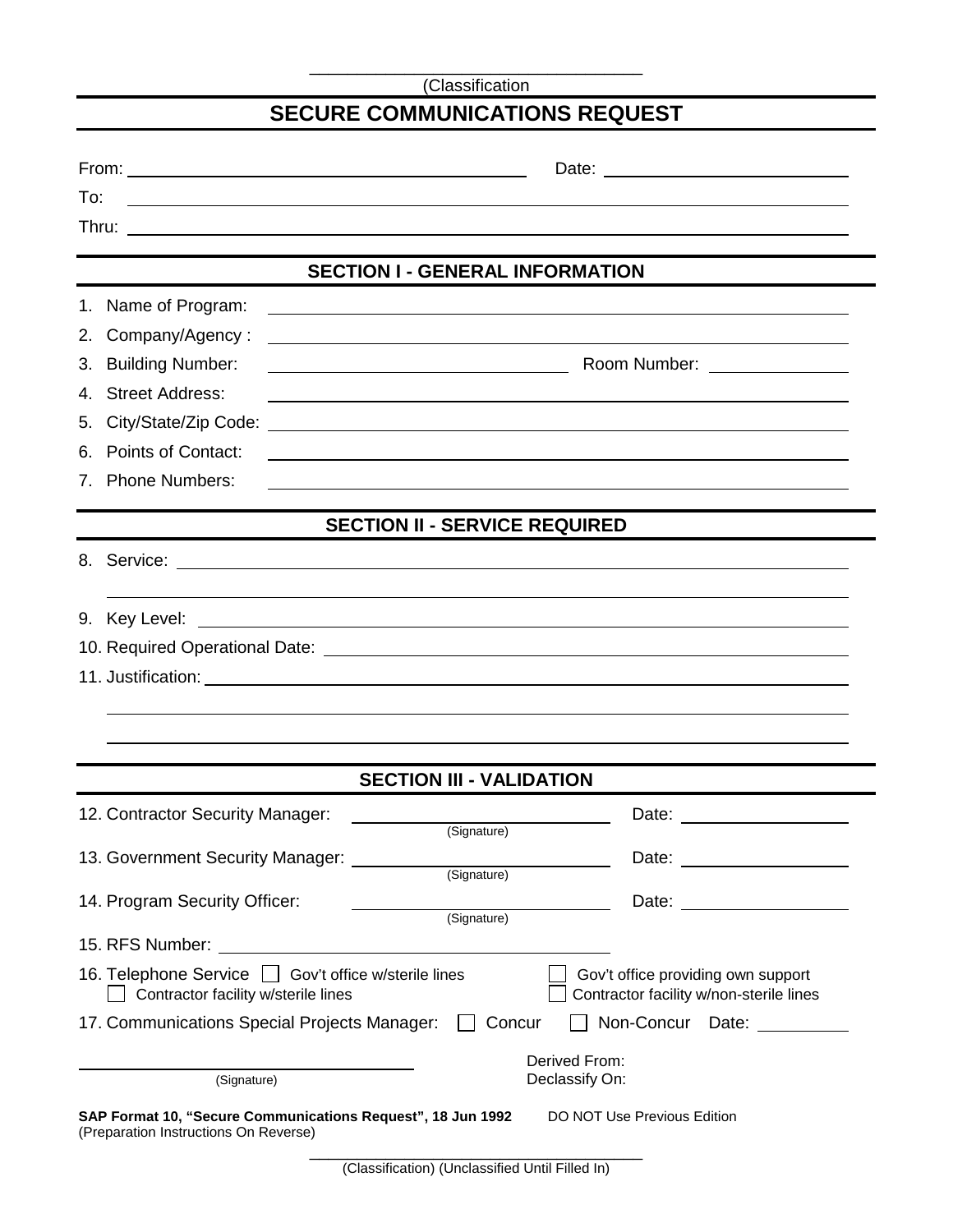The following instructions provide a detailed description of the information required to complete this form. Each entry has been numbered to permit ease in completion.

TO: Route through the Government Program Manager and then to the Program Security Officer (PSO). Failure to follow this sequence results in rejection of this request.

1. Whenever possible, provide the specific program name, rather than a study or a project number.

2 thru 5. Be specific and provide accurate information. Make sure changes in this information between the time the request is submitted and the service provided are reported to the PSO to permit relay to the installers.

6. Two POCs are required. POCs should be the persons who have been previously assigned as the primary and alternate COMSEC managers for existing locations, or those persons who will be COMSEC managers for the new location.

- 7. When possible, provide existing STU III secure phone numbers.
- 8. Provide details (which includes the following) for each type of service:

STU III - Provide quantity of phones required, whether single or multi-line versions are needed (multi-line instruments are designed top operate on a 1A2 key system), and state what type of devices are required or planned to be used on the data port. Requests for facsimile service supported by a STU III may be combined with one STU III request.

FAXNET (Facsimile supported as a closed net using KG-84a Crypto) - Identify the net which you will be required to communicate with. If a new net is being established, a separate form must be prepared for each requirement. Identify the number of locations anticipated to be activated in the net over the next two years.

KG Support for Computer dial-ups, high-speed links, etc. - Provide a complete description of the intended installation, to include wiring diagrams showing signal connections to the KG on both the red and black side. The customer provides the installation support of all of the other components of the system, with the exception of the COMSEC. The customer also installs the appropriate cabling from the customer equipment to the point of installation for the COMSEC.

9. Enter SCI, Top Secret, or Secret. Bear in mind for Top Secret or SCI keys to be issued, personnel with the appropriate clearances must be available.

10. The following minimum lead times have been established as a guide which may vary depending upon the type of service requested and are obtained from the communications community from the time they receive the request from the PSO. (Allow extra time to process the request within your own channels):

Equipment or Keying Material Support Only - 90 days

Requests Requiring Leasing 9.6kb Data Service or Business Telephone Service to Support a Government Location - 90 days

Requests Requiring the Lease of Services Greater than 9.6kb to Support a Government Location - 120 days

11. Be specific. Government Program and Security Managers use this information to validate the request.

12. Applies only to contractor requests.

13. Channel all requests through the appropriate Program Manager prior to submission to the PSO.

14 thru 16. For PSO use only. Separate instructions have been provided.

16. Contractors provide the leased telephone services for their requirements. "Sterile" (foreign exchange) service is normally required. The PSO may permit a large contractor to use standard commercial service, but the PSO must sign a waiver assuming the risk. Contact the PSO for further information.

For Government locations, unless sterile lines are required, the customer arranges for telephone service support from the local base. If sterile lines are required, the PSO validates such need and requests the service on this form. DO NOT route telephone service through the base switchboard.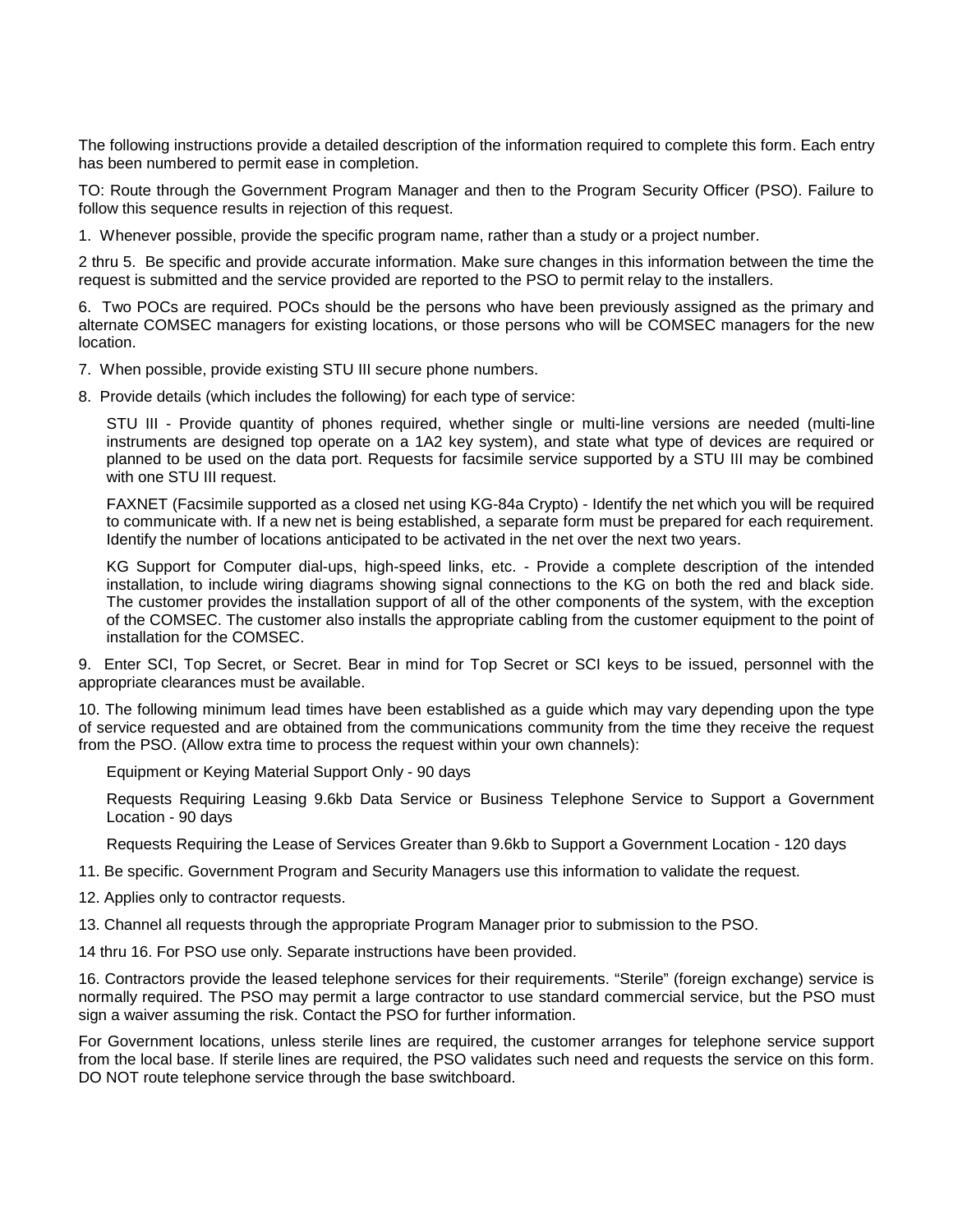| <b>CONFIDENTIAL (When Filled In)</b><br><b>Special Access Required -</b> |                                                                                                                                                                                                                               |                                                    |  |  |  |  |  |  |  |
|--------------------------------------------------------------------------|-------------------------------------------------------------------------------------------------------------------------------------------------------------------------------------------------------------------------------|----------------------------------------------------|--|--|--|--|--|--|--|
| <b>SUBCONTRACTOR STATUS REPORT (U)</b>                                   |                                                                                                                                                                                                                               |                                                    |  |  |  |  |  |  |  |
|                                                                          | 1st Tier                                                                                                                                                                                                                      | 2nd Tier<br>3rd Tier                               |  |  |  |  |  |  |  |
| 1.                                                                       | Company/Address                                                                                                                                                                                                               | 2.<br><b>Sterile Address</b>                       |  |  |  |  |  |  |  |
|                                                                          |                                                                                                                                                                                                                               |                                                    |  |  |  |  |  |  |  |
| 3.                                                                       |                                                                                                                                                                                                                               | 4.<br>Convenience Code _____________________       |  |  |  |  |  |  |  |
| 5.                                                                       | Facility Clearance _________________________                                                                                                                                                                                  | 6.                                                 |  |  |  |  |  |  |  |
| 7.                                                                       |                                                                                                                                                                                                                               | 8.                                                 |  |  |  |  |  |  |  |
| 9.                                                                       | Number of Personnel Briefed: Ceiling __________                                                                                                                                                                               | Total ___________                                  |  |  |  |  |  |  |  |
|                                                                          |                                                                                                                                                                                                                               |                                                    |  |  |  |  |  |  |  |
|                                                                          |                                                                                                                                                                                                                               |                                                    |  |  |  |  |  |  |  |
|                                                                          | 11. Program/Project ________________________                                                                                                                                                                                  |                                                    |  |  |  |  |  |  |  |
|                                                                          |                                                                                                                                                                                                                               |                                                    |  |  |  |  |  |  |  |
|                                                                          | 14. Prime Security Rep _____________________                                                                                                                                                                                  | 15. Prime Procurement Rep _________________        |  |  |  |  |  |  |  |
|                                                                          |                                                                                                                                                                                                                               | 17. Secure Fax Yes _______ No ______               |  |  |  |  |  |  |  |
|                                                                          | 18. Storage Authority _______________________                                                                                                                                                                                 |                                                    |  |  |  |  |  |  |  |
|                                                                          | 20. DD Form 254 Date _______________________                                                                                                                                                                                  |                                                    |  |  |  |  |  |  |  |
|                                                                          |                                                                                                                                                                                                                               |                                                    |  |  |  |  |  |  |  |
|                                                                          | 24. Classified Holdings (Update Yearly)<br>Confidential ______________                                                                                                                                                        | Top Secret ______________<br>Secret ______________ |  |  |  |  |  |  |  |
|                                                                          |                                                                                                                                                                                                                               |                                                    |  |  |  |  |  |  |  |
|                                                                          |                                                                                                                                                                                                                               |                                                    |  |  |  |  |  |  |  |
|                                                                          | 26. Additional Remarks and the control of the control of the control of the control of the control of the control of the control of the control of the control of the control of the control of the control of the control of |                                                    |  |  |  |  |  |  |  |
|                                                                          |                                                                                                                                                                                                                               |                                                    |  |  |  |  |  |  |  |
|                                                                          |                                                                                                                                                                                                                               |                                                    |  |  |  |  |  |  |  |
|                                                                          |                                                                                                                                                                                                                               |                                                    |  |  |  |  |  |  |  |
|                                                                          |                                                                                                                                                                                                                               |                                                    |  |  |  |  |  |  |  |
|                                                                          |                                                                                                                                                                                                                               |                                                    |  |  |  |  |  |  |  |
|                                                                          |                                                                                                                                                                                                                               |                                                    |  |  |  |  |  |  |  |
|                                                                          | CLASSIFICATION NOTICE: Classification based on<br>relationships and products.                                                                                                                                                 | Derived From:<br>Derived On:                       |  |  |  |  |  |  |  |
|                                                                          |                                                                                                                                                                                                                               |                                                    |  |  |  |  |  |  |  |
|                                                                          | SAP Format 11, "Subcontractor Status Report", 1 Jan 1991                                                                                                                                                                      | Attachment ____ Yes ____ No                        |  |  |  |  |  |  |  |
|                                                                          | <b>Special Access Required -</b>                                                                                                                                                                                              |                                                    |  |  |  |  |  |  |  |
|                                                                          | <b>CONFIDENTIAL (When Filled In)</b>                                                                                                                                                                                          |                                                    |  |  |  |  |  |  |  |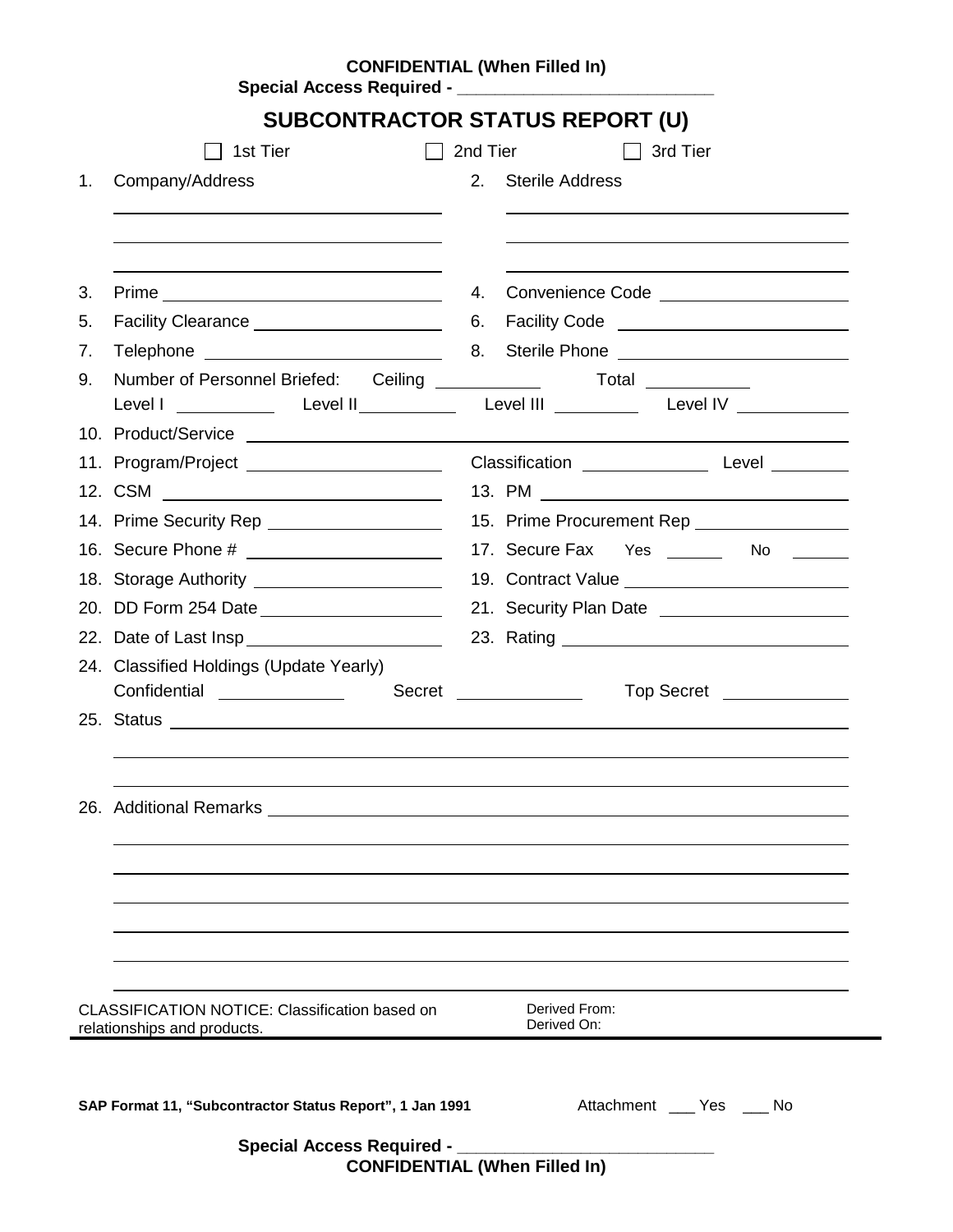**\_\_\_\_\_\_\_\_\_\_\_\_\_\_\_\_\_\_\_\_\_\_\_\_\_\_\_\_\_\_\_\_\_\_\_\_\_\_\_\_\_\_\_\_ (Classification) Special Access Required - \_\_\_\_\_\_\_\_\_\_\_\_\_\_\_\_\_\_\_\_\_\_\_\_\_\_ SAP Format 12, "Waiver Request From Security Criteria", 1 Jan 1991 Decay of Security Criteria** Derived From: Declassify On: **Waiver Request From Security Criteria (U)** Date and the contract of the contract of the contract of the contract of the contract of the contract of the contract of the contract of the contract of the contract of the contract of the contract of the contract of the c 1. Request Number 2. Expiration Date 3. From Thru To 4. Type Request (check one)  $\Box$  Facility  $\Box$  Equipment  $\Box$  Procedural  $\Box$  Equivalent  $\Box$  Other 5. REFERENCE Directive # Paragraph # 6. Affected Area/Function 7. Brief Description of Specific Requirement  $\overline{a}$  $\overline{\phantom{a}}$ 8. Brief Description of Deficiency l l 9. Proposed Corrective Action **Communist Contract Contract Contract Contract Contract Contract Contract Contract Contract Contract Contract Contract Contract Contract Contract Contract Contract Contract Contract Contract C** l  $\overline{\phantom{a}}$ 10. Justification  $\overline{\phantom{a}}$  $\overline{\phantom{a}}$ 11. Compensatory Measures  $\overline{\phantom{a}}$  $\overline{\phantom{a}}$ 12. Estimated Cost of Correction 13. Estimated Correction Date

**Special Access Required**

**\_\_\_\_\_\_\_\_\_\_\_\_\_\_\_\_\_\_\_\_\_\_\_\_\_\_\_\_\_\_\_\_\_\_\_\_\_\_\_\_\_\_\_\_\_\_\_\_\_ Classification**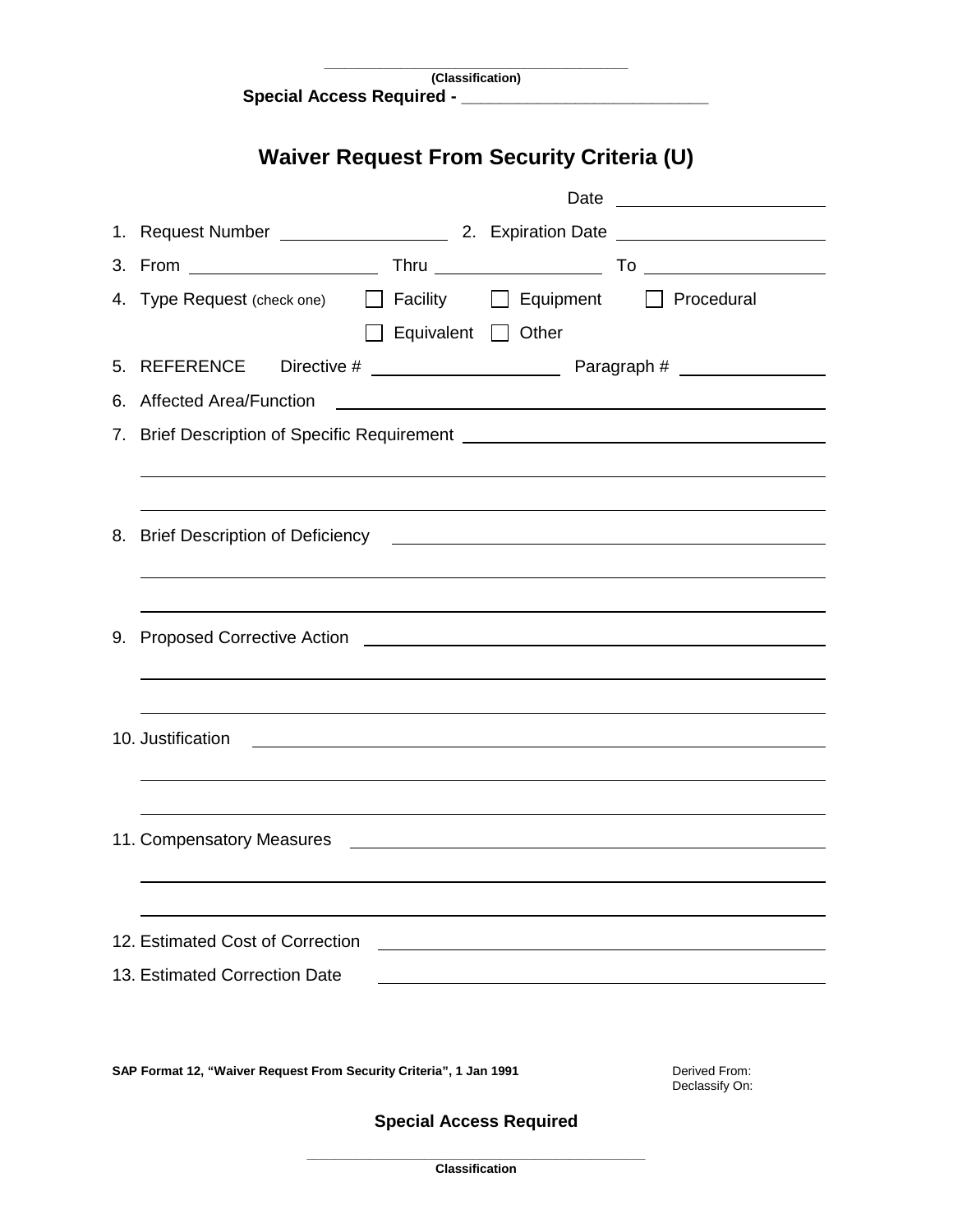| 14. Requester Coordination                                                  |                                                                                                                                      |                 |
|-----------------------------------------------------------------------------|--------------------------------------------------------------------------------------------------------------------------------------|-----------------|
| <b>Office</b>                                                               | <b>Name</b><br><u> 1999 - Johann Harry Harry Harry Harry Harry Harry Harry Harry Harry Harry Harry Harry Harry Harry Harry Harry</u> | <b>Initials</b> |
| Name of Program Manager                                                     | Signature                                                                                                                            | Date            |
| Name of Security Manager                                                    | Signature                                                                                                                            | Date            |
| 15. Reviewing Official Coordination & Recommendation                        |                                                                                                                                      |                 |
|                                                                             | Disapproval _________________________                                                                                                |                 |
|                                                                             |                                                                                                                                      |                 |
|                                                                             |                                                                                                                                      |                 |
|                                                                             |                                                                                                                                      |                 |
|                                                                             |                                                                                                                                      |                 |
| 16. Approval Authority Coordination                                         |                                                                                                                                      |                 |
|                                                                             |                                                                                                                                      |                 |
|                                                                             |                                                                                                                                      |                 |
|                                                                             |                                                                                                                                      |                 |
| 17. Additional Information from Previous Page as Required (Indicate Item #) |                                                                                                                                      |                 |
|                                                                             |                                                                                                                                      |                 |
|                                                                             |                                                                                                                                      |                 |
|                                                                             |                                                                                                                                      |                 |

**SAP Format 12, "Waiver Request From Security Criteria", 1 Jan 1991** 

Derived From:<br>Declassify On:

**Special Access Required**

**\_\_\_\_\_\_\_\_\_\_\_\_\_\_\_\_\_\_\_\_\_\_\_\_\_\_\_\_\_\_\_\_\_\_\_\_\_\_\_\_\_\_\_\_\_\_\_\_\_ Classification**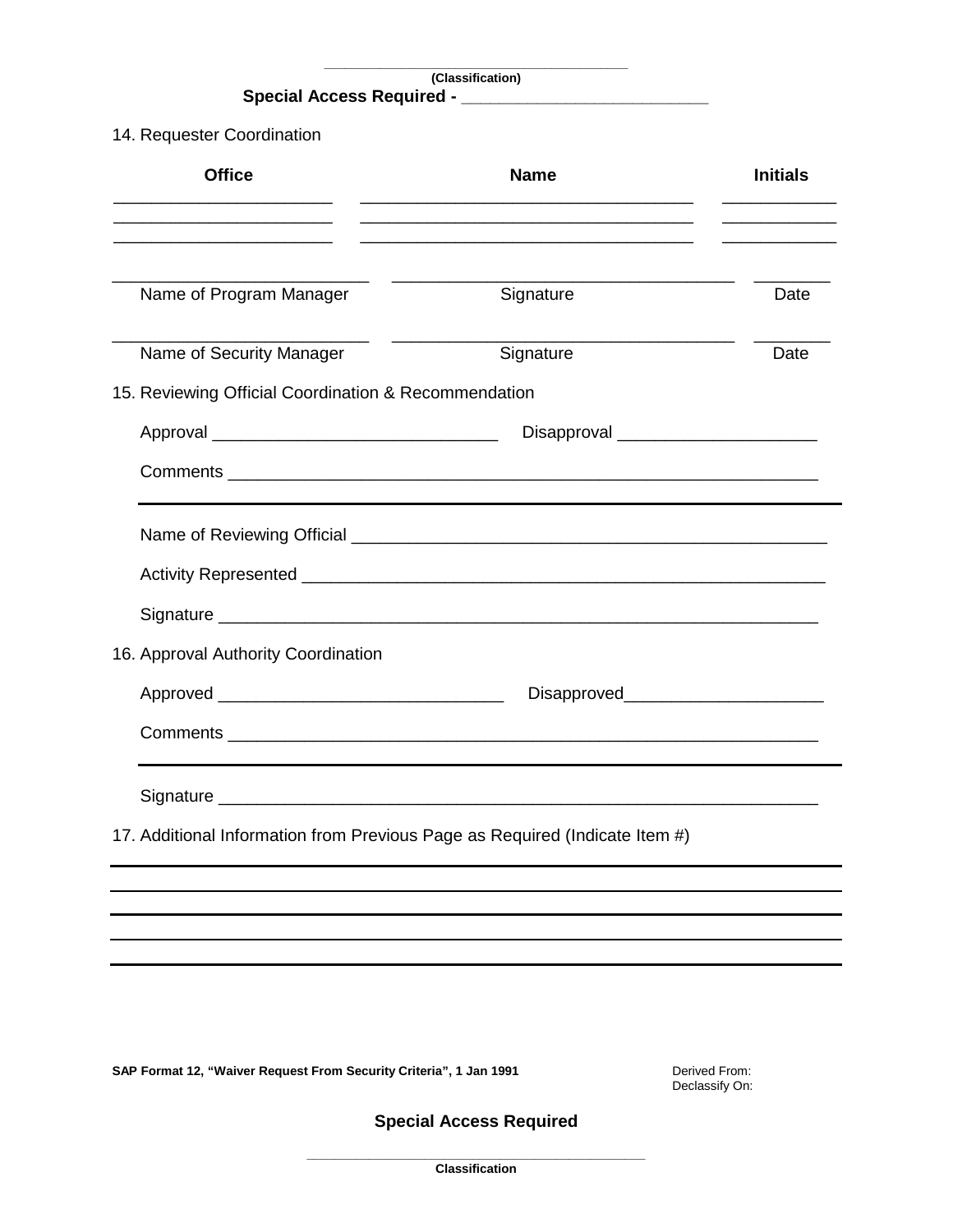### **CLASSIFY AS APPROPRIATE**

## **SUBCONTRACTOR/SUPPLIER DATA SHEET (U)**

|                | 1. Prime Contractor                                                                                                                                                                                                                                                                                                                          | Address                                                                                                                        |                              |    |  |  |  |  |  |
|----------------|----------------------------------------------------------------------------------------------------------------------------------------------------------------------------------------------------------------------------------------------------------------------------------------------------------------------------------------------|--------------------------------------------------------------------------------------------------------------------------------|------------------------------|----|--|--|--|--|--|
| 2.             | <b>Initial Meeting</b><br>Date<br><u> 1980 - Johann Barn, mars eta bainar eta baina eta baina eta baina eta baina eta baina eta baina eta baina e</u>                                                                                                                                                                                        | Attended By <u>New York Communication</u>                                                                                      |                              |    |  |  |  |  |  |
| 3.<br>4.<br>5. | Type of Procurement: Sole Source<br>Product<br><u> 1980 - Andrea Station Barbara, politik eta politik eta politik eta politik eta politik eta politik eta politi</u><br>Subcontractor/Supplier Data                                                                                                                                          | Classification                                                                                                                 | Yes<br>$\perp$               | No |  |  |  |  |  |
|                | DoD Storage Level<br>Other Contracts with Prime                                                                                                                                                                                                                                                                                              | CAGE<br><u> 1989 - Jan Barbara Barat, manazar a shekara 1980 - An tsa a shekara 1981 - An tsa a shekara 1981 - An tsa a sh</u> |                              |    |  |  |  |  |  |
| 6.             | Approx Percentage of Firm's Business __________ Project Number/Name ________________________________<br>Cover Story <u>example and the set of the set of the set of the set of the set of the set of the set of the set of the set of the set of the set of the set of the set of the set of the set of the set of the set of the set of</u> |                                                                                                                                |                              |    |  |  |  |  |  |
| 7.             | Subcontractor/Supplier Contracts<br>Technical<br><u> 1989 - Jan Sterlinger, fransk politiker (d. 1989)</u><br>Contracts<br><u> Alexander de la construcción de la construcción de la construcción de la construcción de la construcción de l</u><br>Security<br><u> 1999 - Johann Stoff, amerikansk politiker (d. 1989)</u>                  |                                                                                                                                | <b>Sterile Phone Numbers</b> |    |  |  |  |  |  |
| 8.             | <b>Sterile Address</b>                                                                                                                                                                                                                                                                                                                       |                                                                                                                                |                              |    |  |  |  |  |  |
| 9              | 10. Proposed Work Area/Location 2012 2022 2022 2023 2024 2022 2023 2024 2022 2023 2024 2022 2023 2024 2022 20                                                                                                                                                                                                                                |                                                                                                                                |                              |    |  |  |  |  |  |
|                | 11. Proposed Personnel Program Accesses<br>Level I<br>Level II<br>Level III<br>12. Proposed Program Classified Storage                                                                                                                                                                                                                       |                                                                                                                                | Level IV                     |    |  |  |  |  |  |
|                | Storage NOT Approved ____________________<br>Level Approved <u>New York: Class VI New York: New York: New York: New York: New York: New York: New York: New York: New York: New York: New York: New York: New York: New York: New York: New York: New York: New York: New Yor</u>                                                            |                                                                                                                                |                              |    |  |  |  |  |  |
|                |                                                                                                                                                                                                                                                                                                                                              |                                                                                                                                |                              |    |  |  |  |  |  |
|                | <b>CLASSIFICATION NOTICE: Classification based on</b><br>compilation of special security procedures.                                                                                                                                                                                                                                         | Derived From:<br>Derived On:                                                                                                   |                              |    |  |  |  |  |  |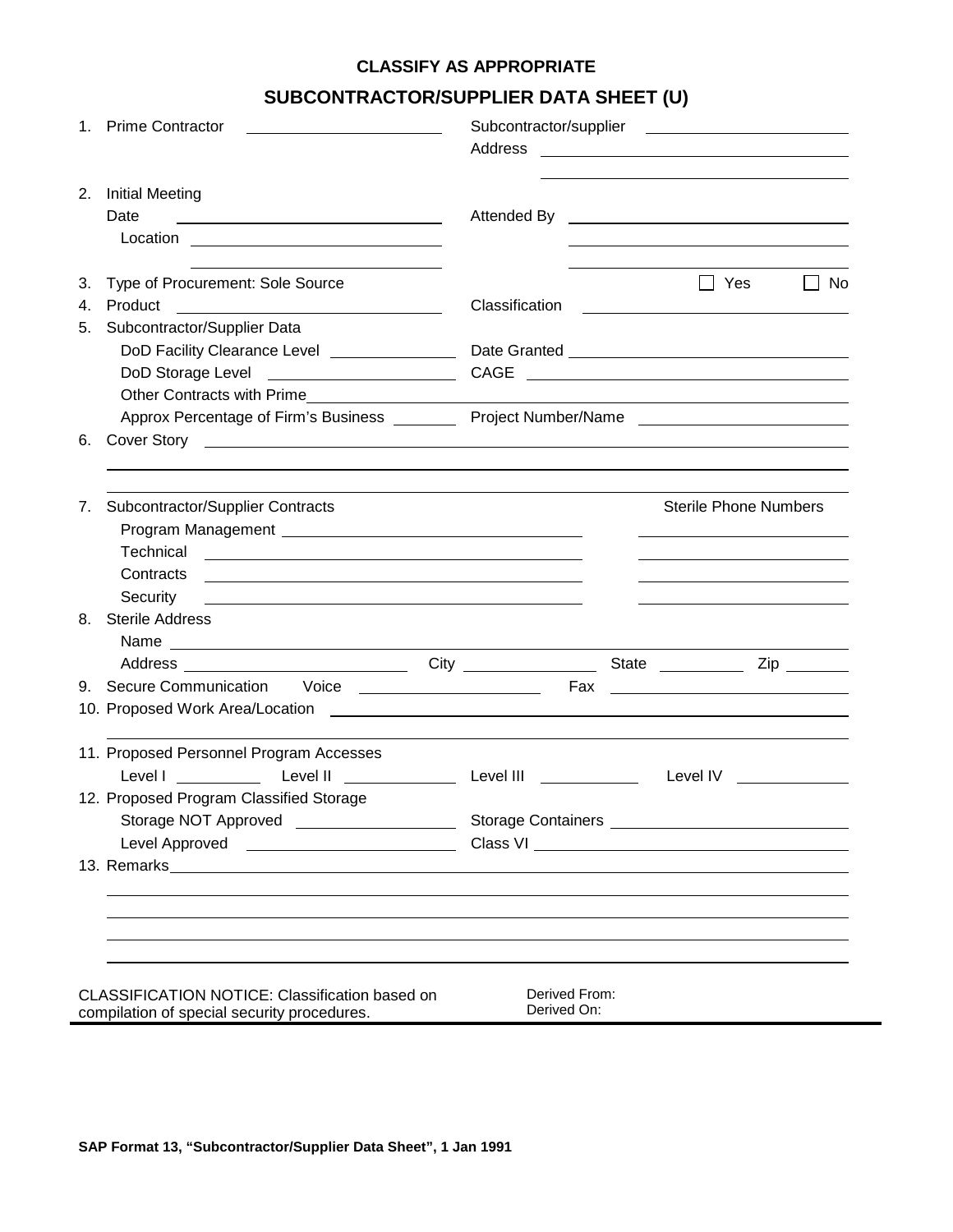## **CLASSIFY AS APPROPRIATE**

|                    | Info:              |                |
|--------------------|--------------------|----------------|
|                    |                    |                |
| Reference:         |                    |                |
|                    |                    |                |
|                    |                    |                |
|                    |                    |                |
|                    |                    |                |
|                    |                    |                |
|                    |                    |                |
|                    |                    |                |
|                    |                    |                |
|                    |                    |                |
|                    |                    |                |
|                    |                    |                |
|                    |                    |                |
|                    |                    |                |
|                    |                    |                |
|                    |                    |                |
|                    |                    |                |
|                    |                    |                |
|                    |                    |                |
|                    |                    |                |
|                    |                    |                |
| <b>COVER ONLY:</b> | <b>COVER PLUS:</b> |                |
|                    |                    | Derived From:  |
|                    |                    | Declassify On: |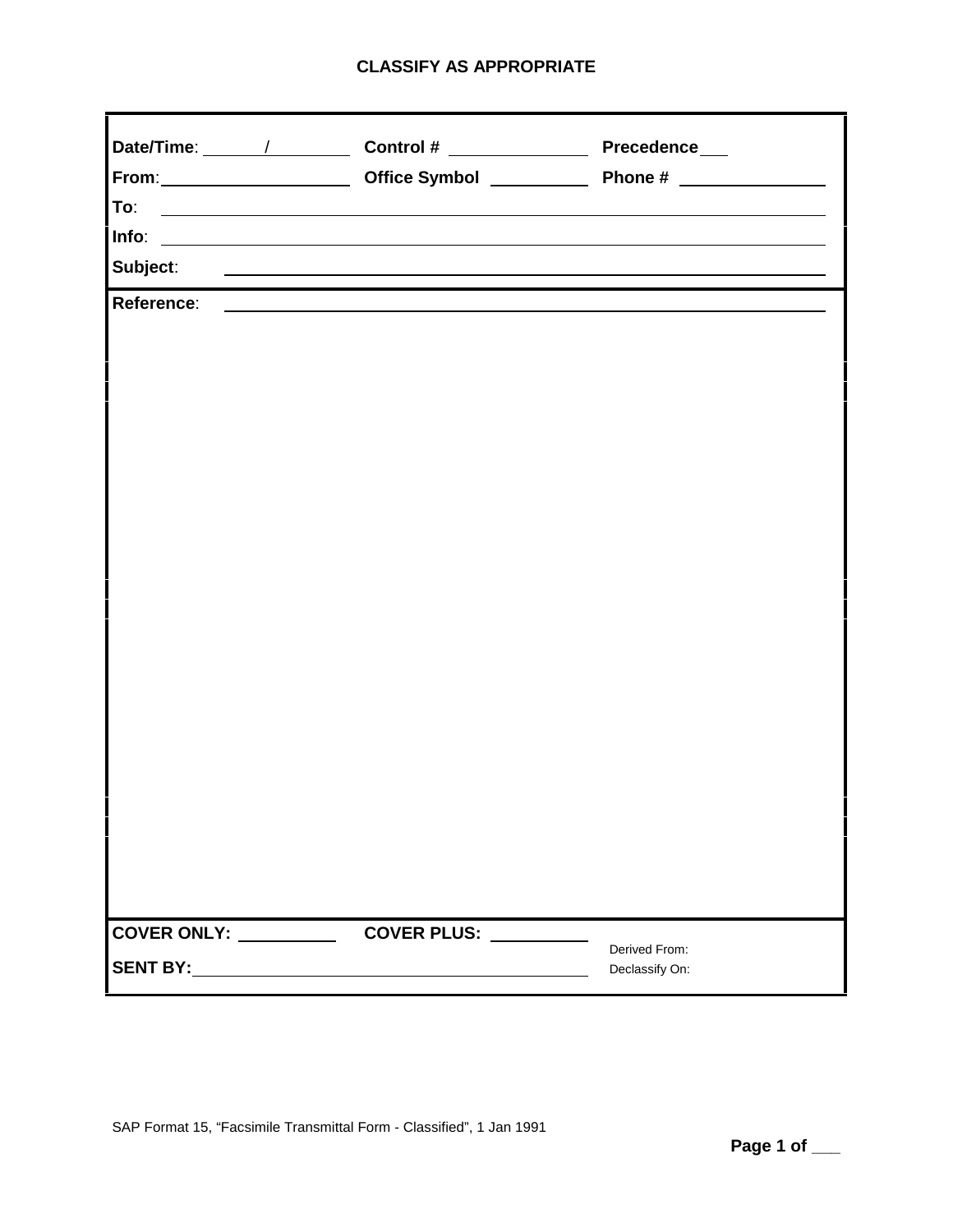## **CLASSIFY AS APPROPRIATE**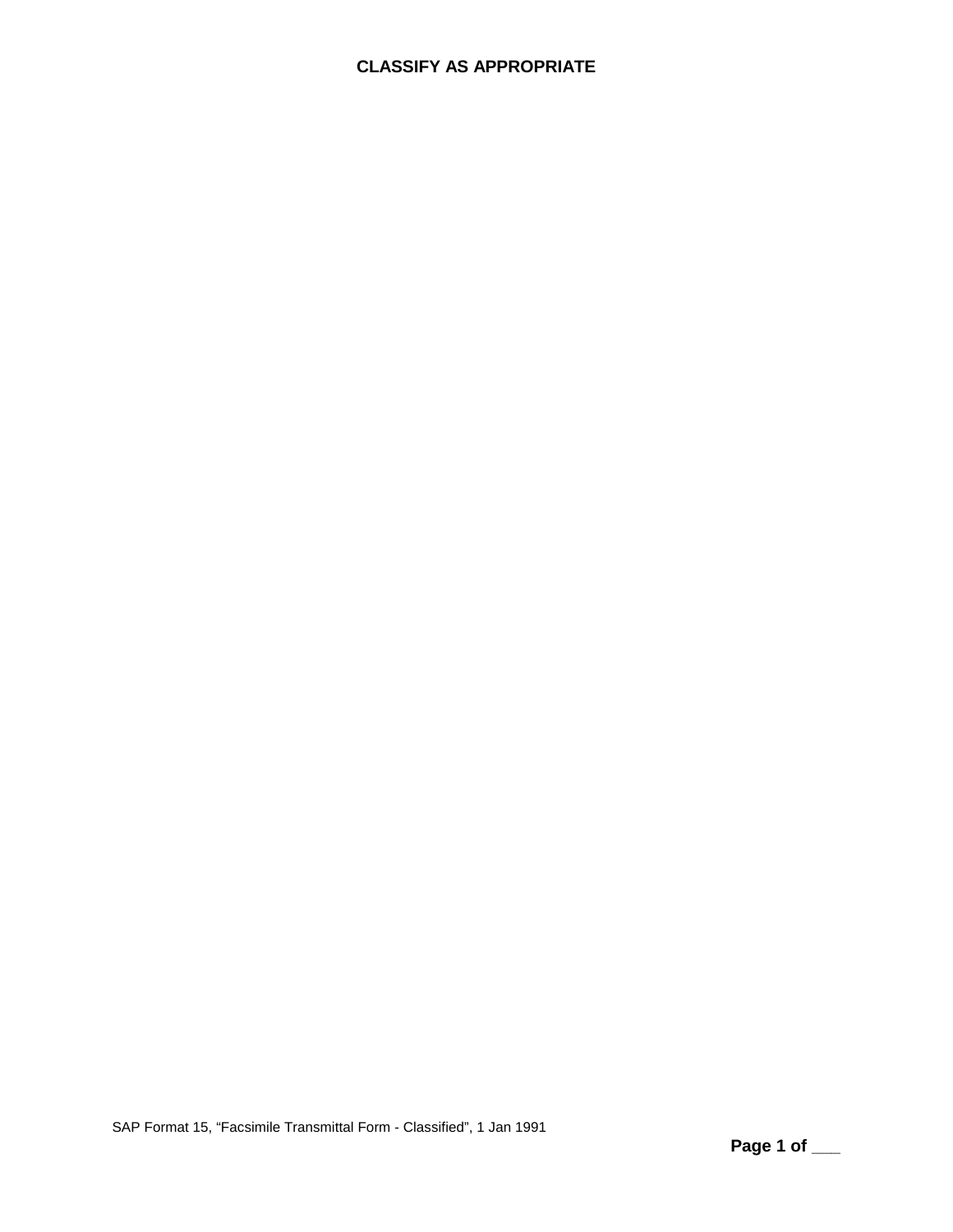| WORD PROCESSOR AND PERSONAL COMPUTER DATA SHEET      |                                                |                |                   |  |                     |                       |                                                                                                                      |
|------------------------------------------------------|------------------------------------------------|----------------|-------------------|--|---------------------|-----------------------|----------------------------------------------------------------------------------------------------------------------|
| <b>Initial Submission</b>                            |                                                |                | System Number:    |  |                     | Facility:             |                                                                                                                      |
|                                                      | <b>Configuration Change</b><br>Date Submitted: |                |                   |  |                     | Room:                 |                                                                                                                      |
| Addition                                             | Deletion                                       | Date Approved: |                   |  |                     | User:                 |                                                                                                                      |
| Recertification                                      |                                                |                | Date Implemented: |  |                     | Custodian:            |                                                                                                                      |
| Level of Classified Processing:                      |                                                |                |                   |  | Mode of Operations: |                       | <u> 1999 - Jan Stein Stein Stein Stein Stein Stein Stein Stein Stein Stein Stein Stein Stein Stein Stein Stein S</u> |
| Percentage Used for Classified:                      |                                                |                |                   |  | Hours of Operation: |                       |                                                                                                                      |
| Equipment                                            | Manufacturer                                   |                | Model             |  |                     | Serial                | Seal                                                                                                                 |
| (I/O Devices)                                        |                                                |                | Name              |  |                     | Number                | Number                                                                                                               |
| Keyboard                                             |                                                |                |                   |  |                     |                       |                                                                                                                      |
| Mouse                                                |                                                |                |                   |  |                     |                       |                                                                                                                      |
| Monitor                                              |                                                |                |                   |  |                     |                       |                                                                                                                      |
| <b>System Unit</b>                                   |                                                |                |                   |  |                     |                       |                                                                                                                      |
| <b>Disk Drive</b>                                    |                                                |                |                   |  |                     |                       |                                                                                                                      |
| Printer                                              |                                                |                |                   |  |                     |                       |                                                                                                                      |
|                                                      |                                                |                |                   |  |                     |                       |                                                                                                                      |
|                                                      |                                                |                |                   |  |                     |                       |                                                                                                                      |
| <b>Operating System:</b>                             |                                                |                |                   |  |                     |                       |                                                                                                                      |
| <b>Application Software</b>                          |                                                |                |                   |  |                     |                       |                                                                                                                      |
|                                                      |                                                |                |                   |  |                     |                       |                                                                                                                      |
|                                                      |                                                |                |                   |  |                     |                       |                                                                                                                      |
|                                                      |                                                |                |                   |  |                     |                       |                                                                                                                      |
| Storage Media                                        |                                                |                |                   |  |                     | Internal Memory (RAM) |                                                                                                                      |
|                                                      |                                                |                |                   |  |                     |                       |                                                                                                                      |
|                                                      |                                                |                |                   |  |                     |                       |                                                                                                                      |
| <b>Communications Capabilities &amp; Disconnects</b> |                                                |                |                   |  |                     |                       |                                                                                                                      |
|                                                      |                                                |                |                   |  |                     |                       |                                                                                                                      |
|                                                      |                                                |                |                   |  |                     |                       |                                                                                                                      |
|                                                      |                                                |                |                   |  |                     |                       |                                                                                                                      |
| Summary of System Use:                               |                                                |                |                   |  |                     |                       |                                                                                                                      |
|                                                      |                                                |                |                   |  |                     |                       |                                                                                                                      |
|                                                      |                                                |                |                   |  |                     |                       |                                                                                                                      |
|                                                      |                                                |                |                   |  |                     |                       |                                                                                                                      |
|                                                      | PSO Signature                                  |                |                   |  |                     | Date                  |                                                                                                                      |
|                                                      |                                                |                |                   |  |                     |                       |                                                                                                                      |

SAP Format 16, "Word Processor and Personal Computer Data Sheet", 1 Jan 1991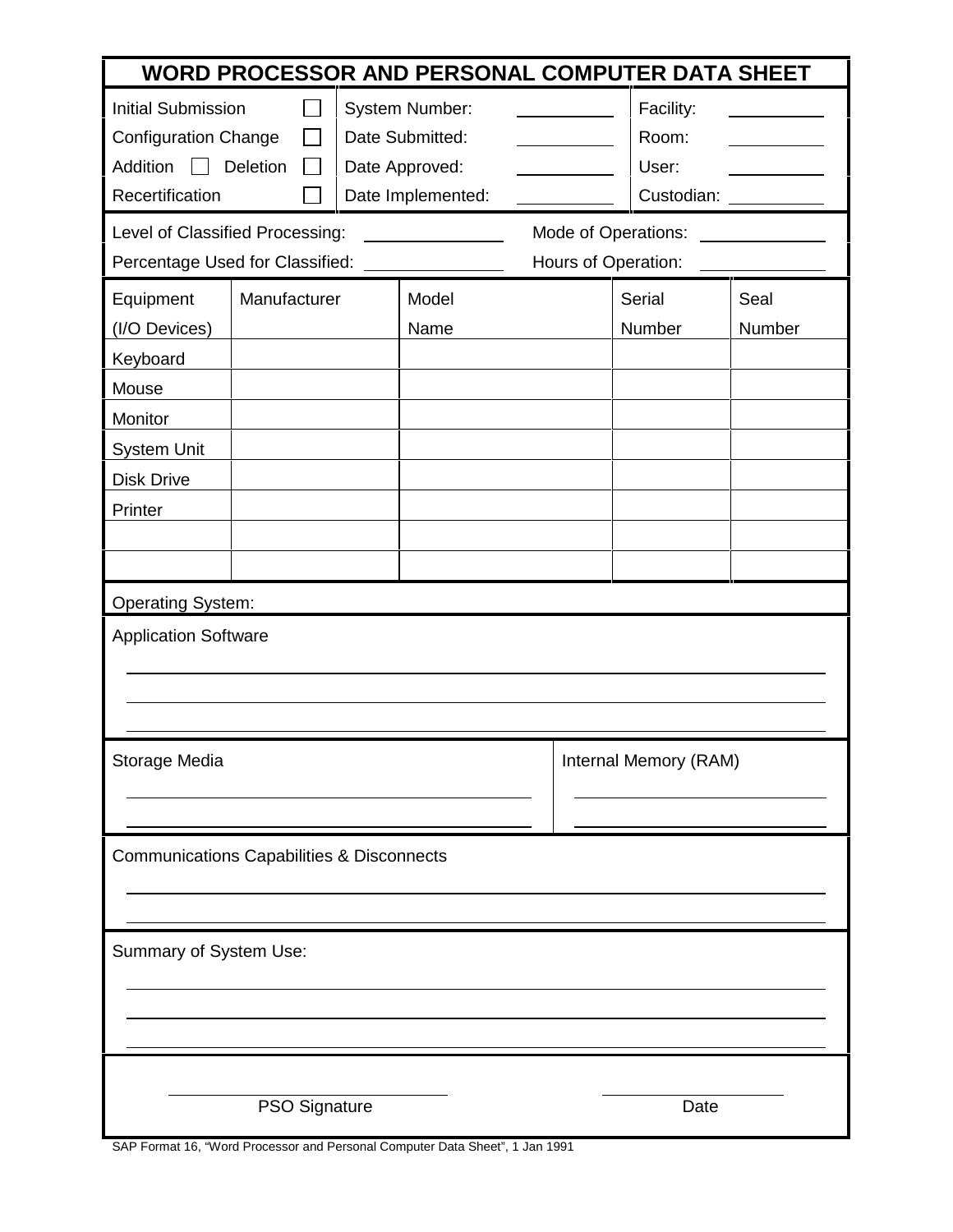| This format provides for documentation of annual refresher training. This training may be accomplished<br>throughout the year or at one session. The "COMPUTER SECURITY" listing is mandatory if the individual<br>uses a computer. |                       |                                                                                                                                                                             |
|-------------------------------------------------------------------------------------------------------------------------------------------------------------------------------------------------------------------------------------|-----------------------|-----------------------------------------------------------------------------------------------------------------------------------------------------------------------------|
| <b>Mandatory Topics Covered</b><br>□Foreign Intelligence Techniques                                                                                                                                                                 | <b>Date Completed</b> | <b>Programs/Projects</b><br>(Convenience Codes May Be Used)                                                                                                                 |
| <b>Threat Reporting</b><br><b>Effects of Unauthorized Disclosure</b><br>Program Vulnerabilities/Threat & OPSEC                                                                                                                      |                       |                                                                                                                                                                             |
| <b>Adverse Information Reporting</b><br>Reporting Fraud, Waste & Abuse                                                                                                                                                              |                       |                                                                                                                                                                             |
| Derivative Classification & Marking<br>Telephone Security/STU IIIs<br>Security Inspection Common Problems                                                                                                                           |                       |                                                                                                                                                                             |
| <b>Computer Security</b>                                                                                                                                                                                                            |                       | <b>Videos/Films Shown</b>                                                                                                                                                   |
| <b>AIS Operating Procedures</b><br><b>Audit Trails</b><br>Logs, Forms & Receipts<br><b>Media Protection</b><br>Use of System                                                                                                        |                       |                                                                                                                                                                             |
| Copyright Laws & Licensing Agreements<br><b>Other Topics Covered</b>                                                                                                                                                                |                       | <b>Personal Status</b>                                                                                                                                                      |
| <b>Visitor Procedures</b><br><b>Document Control</b><br><u> 1989 - Johann Barbara, martin amerikan basar dan basa dan basar dalam basa dalam basa dalam basa dalam basa </u>                                                        |                       | (Optional)<br>I was provided an opportunity to review my<br>DoD Personnel Security Questionnaire and<br>report/change any previously unreported<br>personal status changes. |
|                                                                                                                                                                                                                                     |                       | Individual's Initials: ___________                                                                                                                                          |
| <b>Printed Name</b>                                                                                                                                                                                                                 | Organization/Firm     |                                                                                                                                                                             |
| Signature                                                                                                                                                                                                                           | Location              |                                                                                                                                                                             |

SAP Format 17, "Refresher Training Record", 1 Dec 1993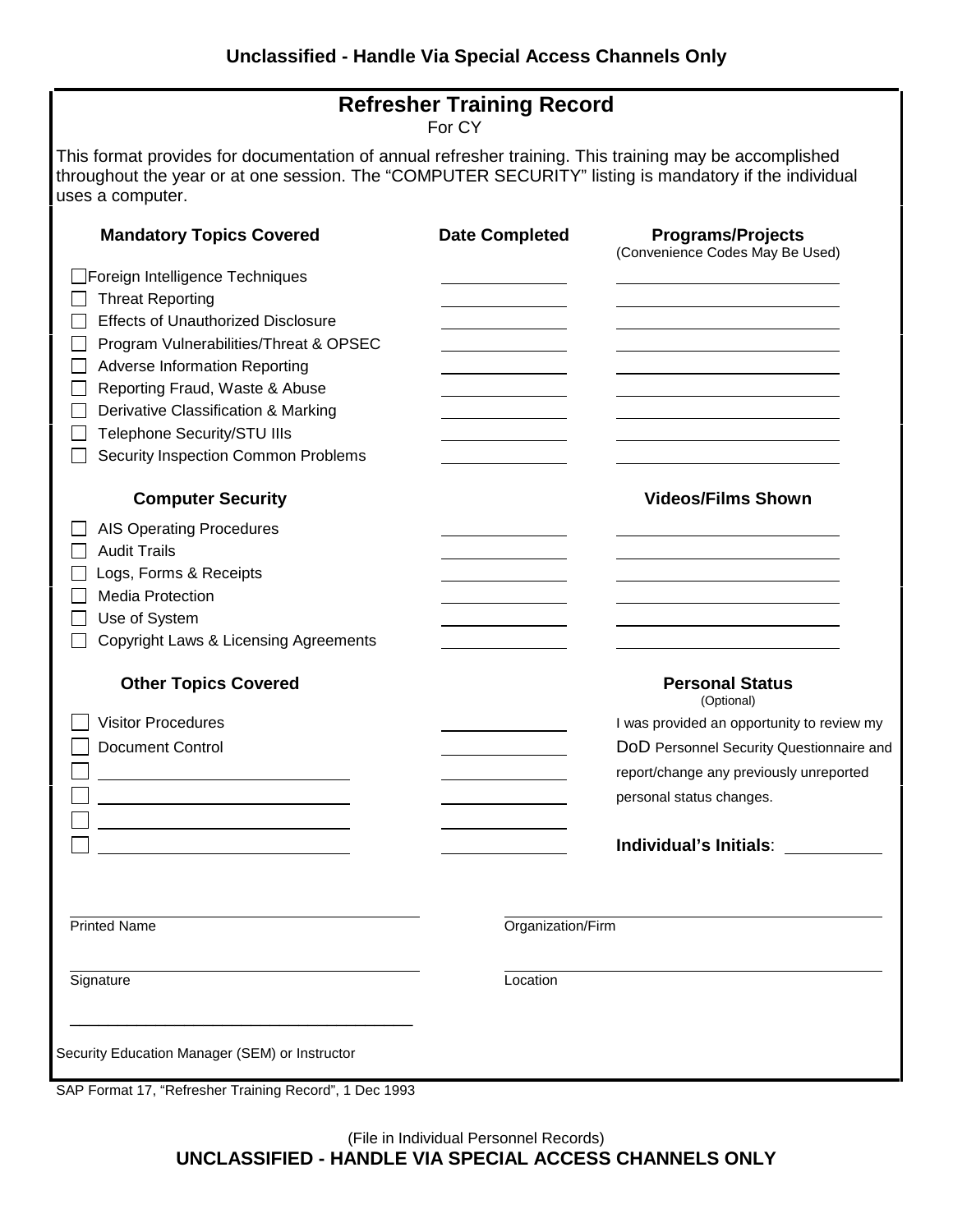### **CONFIDENTIAL (When Filled In) Special Access Required - \_\_\_\_\_\_\_\_\_\_\_\_\_\_\_\_\_\_\_\_\_\_\_\_\_\_\_**

| <b>Special Access Program Review Report</b><br>Date               |                       |                        |            |  |                  |                     |        |         |                                               |                                    |  |  |                              |  |     |  |                |  |
|-------------------------------------------------------------------|-----------------------|------------------------|------------|--|------------------|---------------------|--------|---------|-----------------------------------------------|------------------------------------|--|--|------------------------------|--|-----|--|----------------|--|
|                                                                   |                       |                        |            |  |                  |                     |        |         | <b>Section I - General Information</b>        |                                    |  |  |                              |  |     |  |                |  |
| 1. Name of Activity                                               |                       |                        |            |  |                  |                     |        |         | 2. Address                                    |                                    |  |  |                              |  |     |  |                |  |
|                                                                   |                       |                        |            |  |                  |                     |        |         |                                               |                                    |  |  |                              |  |     |  |                |  |
|                                                                   |                       |                        |            |  |                  |                     |        |         |                                               |                                    |  |  |                              |  |     |  |                |  |
|                                                                   |                       |                        |            |  |                  |                     |        |         |                                               |                                    |  |  |                              |  |     |  |                |  |
| 3. Management                                                     |                       |                        |            |  |                  | Security Guide Date |        |         | 4. Type of Activity                           |                                    |  |  |                              |  |     |  | Cost           |  |
|                                                                   |                       |                        |            |  |                  |                     |        |         |                                               | Government                         |  |  | Prime                        |  |     |  |                |  |
| <b>PM</b>                                                         |                       |                        |            |  | Major Program    |                     |        |         |                                               | Associate                          |  |  | Sub                          |  |     |  |                |  |
|                                                                   |                       |                        |            |  |                  |                     |        |         |                                               |                                    |  |  |                              |  |     |  |                |  |
| <b>SM</b>                                                         |                       |                        | <b>PSO</b> |  |                  |                     |        |         | <b>6. Scope of Activity</b>                   | Possession                         |  |  | <b>COMSEC</b>                |  |     |  |                |  |
| <b>5. Review Dates</b>                                            |                       |                        |            |  |                  |                     |        |         |                                               | <b>Access Only</b>                 |  |  | <b>Graphic Arts</b>          |  |     |  |                |  |
| Previous                                                          |                       | From                   |            |  | To               |                     |        |         | Dormant                                       |                                    |  |  | <b>Commercial Carrier</b>    |  |     |  |                |  |
|                                                                   |                       |                        |            |  |                  |                     |        |         |                                               |                                    |  |  |                              |  |     |  |                |  |
| 7. Number of Persons Accessed                                     |                       |                        |            |  |                  |                     |        |         | 8. Number of Documents                        |                                    |  |  |                              |  |     |  |                |  |
| LV1                                                               | LV <sub>2</sub>       |                        | LV3        |  | LVA              | Total               |        |         | <b>CONF</b>                                   | <b>SECRET</b>                      |  |  | <b>TS</b>                    |  | LVA |  | Total          |  |
|                                                                   |                       |                        |            |  |                  |                     |        |         | <b>Section II - Review Data</b>               |                                    |  |  |                              |  |     |  |                |  |
| 9. Type                                                           |                       | Complete               |            |  | <b>Re-Review</b> |                     |        | Partial |                                               |                                    |  |  | Close Out                    |  |     |  | Unannounced    |  |
| 10. Overall Rating                                                |                       |                        |            |  | Superior         |                     |        |         | Satisfactory                                  |                                    |  |  | Marginal                     |  |     |  | Unsatisfactory |  |
|                                                                   | No.                   |                        |            |  |                  |                     |        |         |                                               |                                    |  |  |                              |  |     |  |                |  |
| 11. Deficiencies                                                  |                       |                        |            |  |                  | No Deficiencies     |        |         | COS<br>Deviations<br>Finding<br>Time Expended |                                    |  |  |                              |  |     |  |                |  |
| 12. Names of Reviewers                                            |                       |                        |            |  |                  |                     |        |         |                                               |                                    |  |  |                              |  |     |  |                |  |
| 13. Personnel Outbriefed                                          |                       |                        |            |  |                  |                     |        |         |                                               |                                    |  |  |                              |  |     |  |                |  |
|                                                                   |                       |                        |            |  |                  |                     |        |         | <b>Section III - Elements of Review</b>       |                                    |  |  |                              |  |     |  |                |  |
| Code                                                              |                       | <b>Functional Area</b> |            |  |                  |                     | Rating |         | Code                                          |                                    |  |  | <b>Functional Area</b>       |  |     |  | Rating         |  |
|                                                                   |                       | Management             |            |  |                  |                     |        |         | Н                                             | Physical                           |  |  |                              |  |     |  |                |  |
| B<br>$\overline{\text{c}}$                                        | Security<br>Personnel |                        |            |  |                  |                     |        |         |                                               | <b>Access Control</b><br>Secrurity |  |  |                              |  |     |  |                |  |
|                                                                   |                       |                        |            |  |                  |                     |        |         | Κ                                             | Transmission                       |  |  |                              |  |     |  |                |  |
| E                                                                 | Marking               |                        |            |  |                  |                     |        |         | L                                             | Security                           |  |  |                              |  |     |  |                |  |
| F                                                                 |                       | Reproduction           |            |  |                  |                     |        |         |                                               | Contracting                        |  |  |                              |  |     |  |                |  |
| G                                                                 | Destruction           |                        |            |  |                  |                     |        |         | N                                             | Force                              |  |  |                              |  |     |  |                |  |
|                                                                   |                       | Special Emphasis Item: |            |  |                  |                     |        |         |                                               |                                    |  |  |                              |  |     |  |                |  |
|                                                                   |                       |                        |            |  |                  |                     |        |         | <b>Section IV - Report Processing</b>         |                                    |  |  |                              |  |     |  |                |  |
| <b>14. Corrective Action Report</b>                               |                       |                        |            |  |                  | 15. Respond To      |        |         |                                               |                                    |  |  | 16. Distribution             |  |     |  |                |  |
|                                                                   | Required              |                        |            |  |                  |                     |        |         |                                               |                                    |  |  |                              |  |     |  |                |  |
|                                                                   |                       |                        |            |  |                  |                     |        |         |                                               |                                    |  |  |                              |  |     |  |                |  |
| Not Required                                                      |                       |                        |            |  |                  |                     |        |         |                                               |                                    |  |  |                              |  |     |  |                |  |
|                                                                   |                       |                        |            |  |                  |                     |        |         |                                               |                                    |  |  |                              |  |     |  |                |  |
|                                                                   |                       |                        |            |  |                  |                     |        |         |                                               |                                    |  |  |                              |  |     |  |                |  |
|                                                                   |                       |                        |            |  |                  |                     |        |         |                                               |                                    |  |  | Derived From:<br>Declassify: |  |     |  |                |  |
| SAP Format 19, "Special Access Program Review Report", 4 Jan 1993 |                       |                        |            |  |                  |                     |        |         |                                               |                                    |  |  |                              |  |     |  |                |  |
|                                                                   |                       |                        |            |  |                  |                     |        |         |                                               |                                    |  |  |                              |  |     |  |                |  |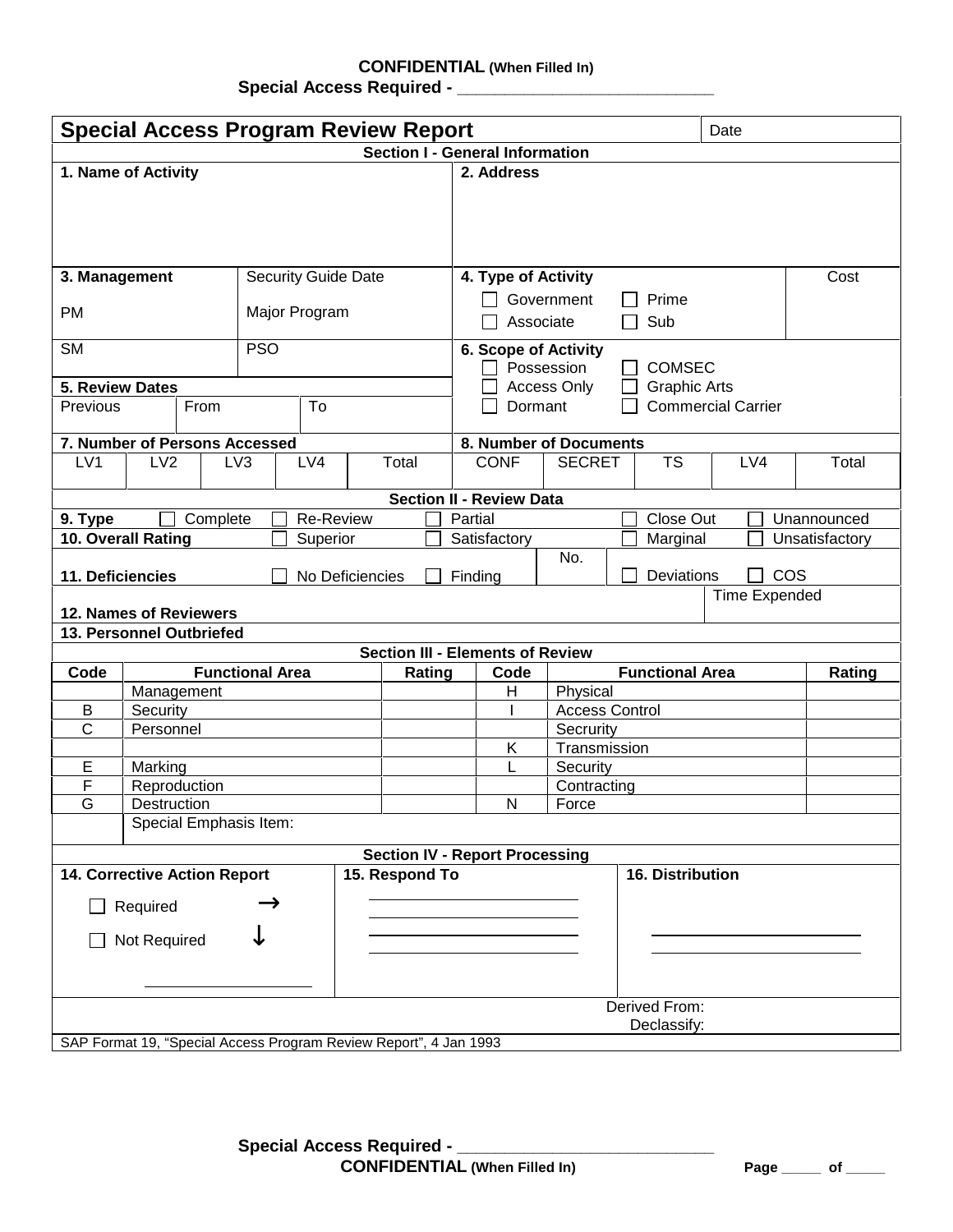## **CONFIDENTIAL (When Filled In) Special Access Required - \_\_\_\_\_\_\_\_\_\_\_\_\_\_\_\_\_\_\_\_\_\_\_\_\_\_\_**

|      | <b>Section V - Synopsis</b>      |  |
|------|----------------------------------|--|
|      |                                  |  |
|      |                                  |  |
|      |                                  |  |
|      |                                  |  |
|      |                                  |  |
|      |                                  |  |
|      |                                  |  |
|      |                                  |  |
|      |                                  |  |
|      |                                  |  |
|      |                                  |  |
|      |                                  |  |
|      |                                  |  |
| Code | <b>Section VI - Deficiencies</b> |  |
|      |                                  |  |
|      |                                  |  |
|      |                                  |  |
|      |                                  |  |
|      |                                  |  |
|      |                                  |  |
|      |                                  |  |
|      |                                  |  |
|      |                                  |  |
|      |                                  |  |
|      |                                  |  |
|      |                                  |  |
|      |                                  |  |
|      |                                  |  |
|      |                                  |  |
|      |                                  |  |
|      | <b>Special Access Required -</b> |  |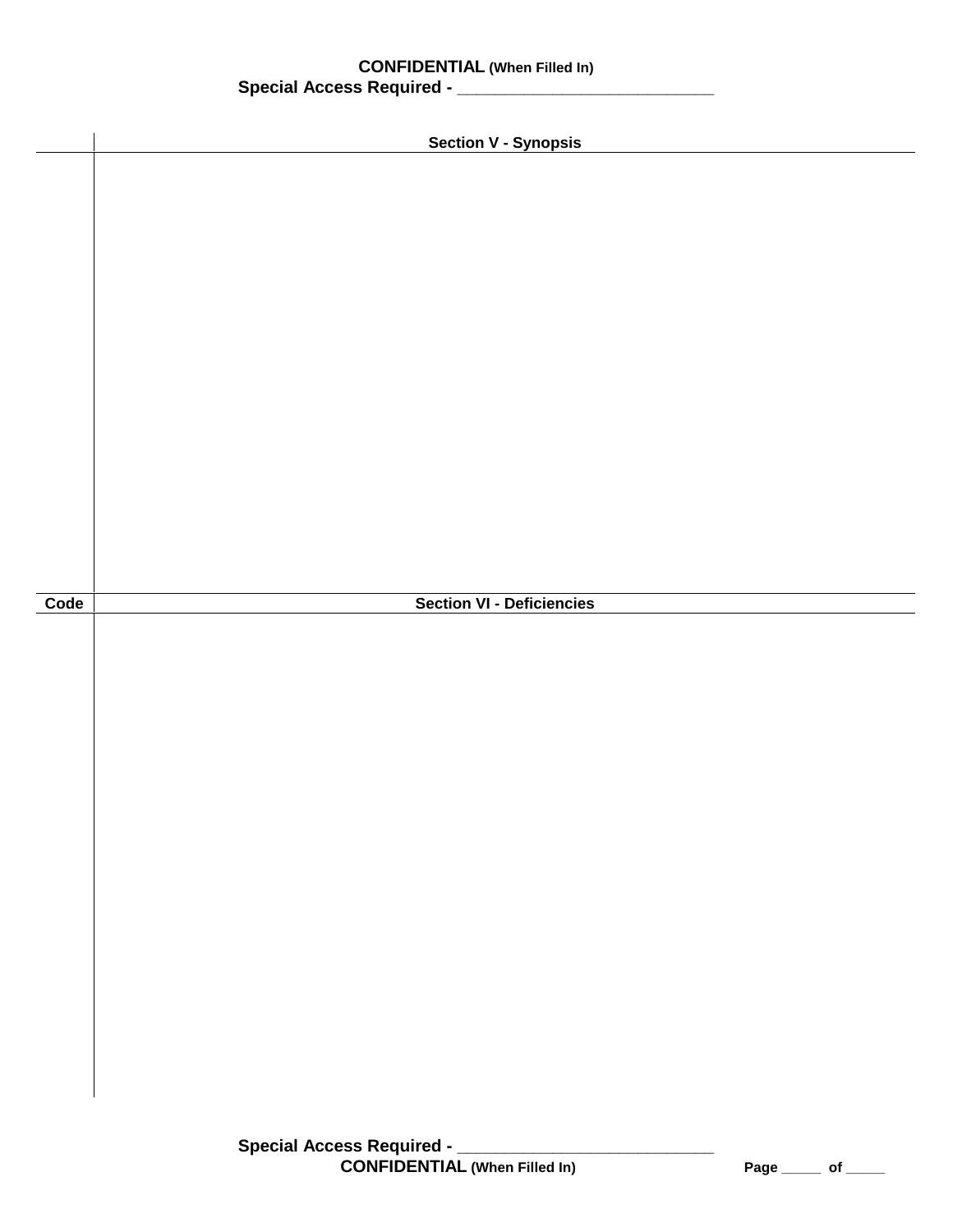| Code | <b>Section VI - Deficiencies (continued)</b> |
|------|----------------------------------------------|
|      |                                              |
|      |                                              |
|      |                                              |
|      |                                              |
|      |                                              |
|      |                                              |
|      |                                              |
|      |                                              |
|      |                                              |
|      |                                              |
|      |                                              |
|      |                                              |
|      |                                              |
|      |                                              |
|      |                                              |
|      |                                              |
|      |                                              |
|      |                                              |
|      |                                              |
|      |                                              |
|      |                                              |
|      |                                              |
|      |                                              |
|      |                                              |
|      |                                              |
|      |                                              |
|      |                                              |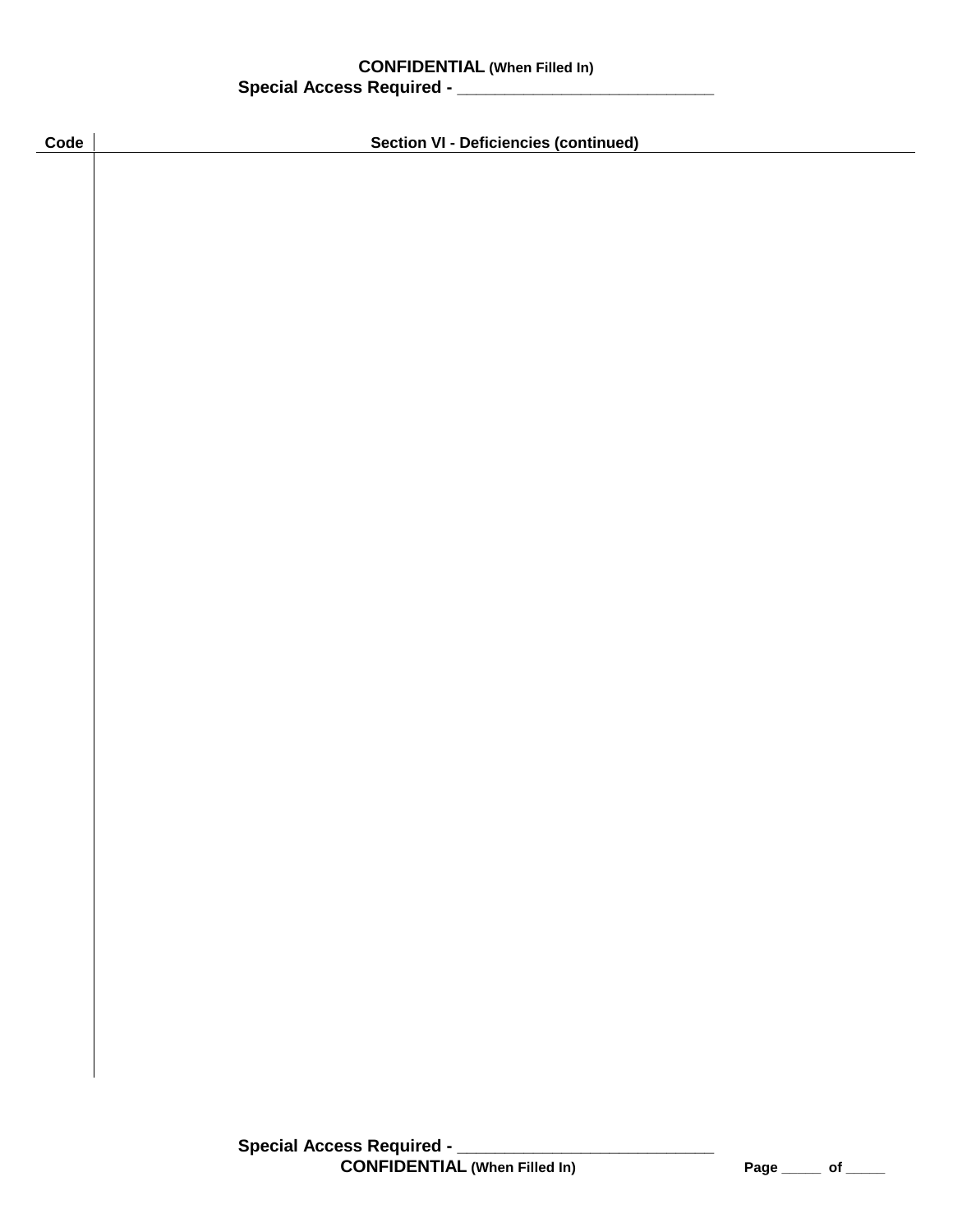| Code                           | <b>Section VI - Deficiencies (continued)</b> |                                       |      |  |
|--------------------------------|----------------------------------------------|---------------------------------------|------|--|
|                                |                                              |                                       |      |  |
|                                |                                              |                                       |      |  |
|                                |                                              |                                       |      |  |
|                                |                                              |                                       |      |  |
|                                |                                              |                                       |      |  |
|                                |                                              |                                       |      |  |
|                                |                                              |                                       |      |  |
|                                |                                              |                                       |      |  |
|                                |                                              |                                       |      |  |
|                                |                                              |                                       |      |  |
|                                |                                              |                                       |      |  |
|                                |                                              |                                       |      |  |
|                                |                                              |                                       |      |  |
|                                |                                              |                                       |      |  |
|                                |                                              |                                       |      |  |
|                                |                                              |                                       |      |  |
|                                |                                              |                                       |      |  |
|                                |                                              |                                       |      |  |
|                                |                                              |                                       |      |  |
|                                |                                              |                                       |      |  |
|                                |                                              |                                       |      |  |
|                                |                                              |                                       |      |  |
|                                |                                              |                                       |      |  |
|                                |                                              |                                       |      |  |
|                                |                                              |                                       |      |  |
|                                |                                              |                                       |      |  |
|                                | 17. Name of Review Team Chief                | <b>Signature of Review Team Chief</b> | Date |  |
|                                |                                              |                                       |      |  |
| 18. Name of Reviewing Official |                                              | Signature of Reviewing Official       | Date |  |
|                                |                                              |                                       |      |  |
|                                |                                              |                                       |      |  |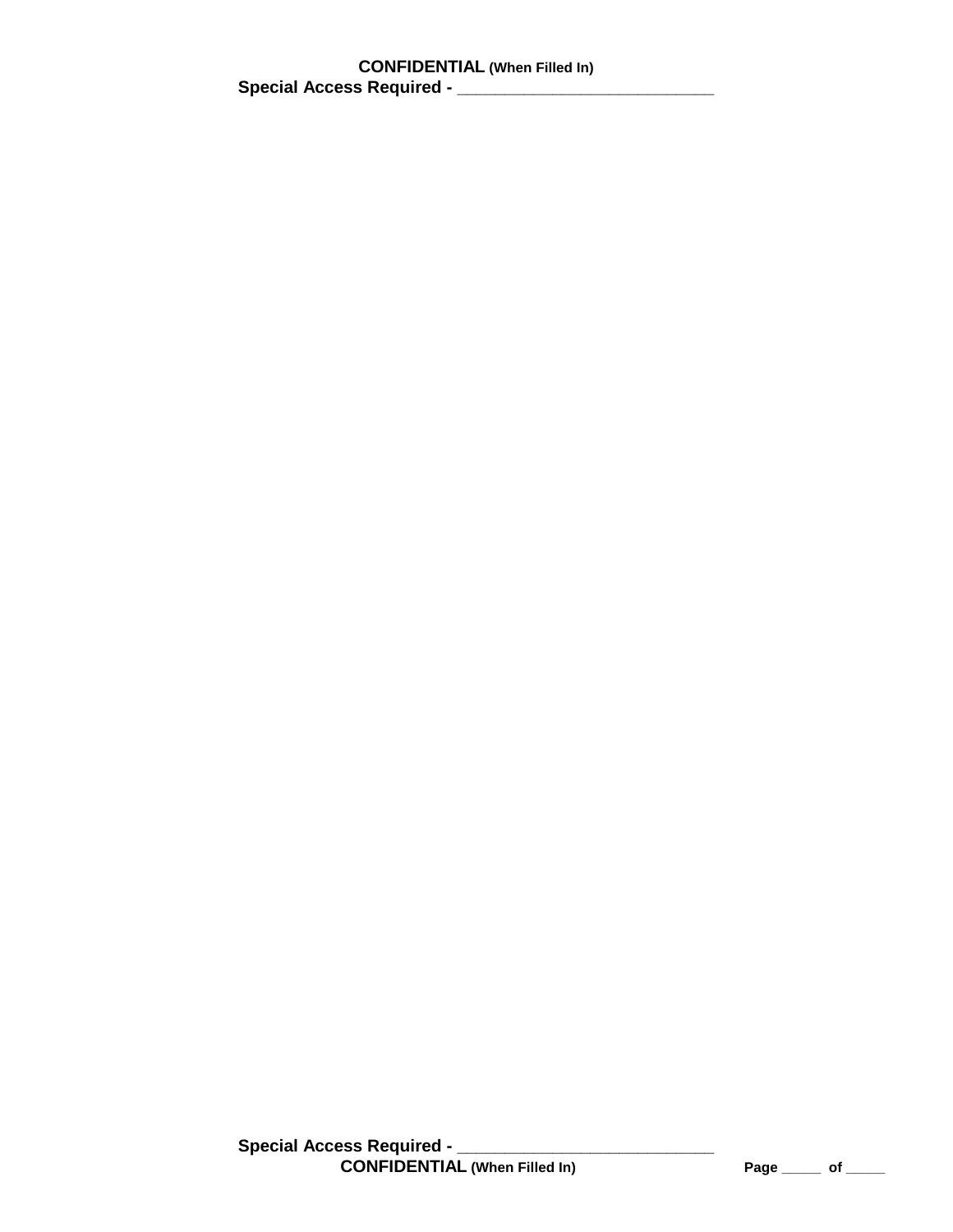## **Foreign Relative or Associate Interview**

|                                                                                                                                                                                                                                      | What is the relative's or associate's line of work? (If government employee, determine level: local, national, etc.) |  |  |  |
|--------------------------------------------------------------------------------------------------------------------------------------------------------------------------------------------------------------------------------------|----------------------------------------------------------------------------------------------------------------------|--|--|--|
|                                                                                                                                                                                                                                      |                                                                                                                      |  |  |  |
|                                                                                                                                                                                                                                      |                                                                                                                      |  |  |  |
|                                                                                                                                                                                                                                      | When/where did the last contact occur? (letter, phone call, in person, etc.) ________________________________        |  |  |  |
|                                                                                                                                                                                                                                      |                                                                                                                      |  |  |  |
|                                                                                                                                                                                                                                      | Does or would the interviewee provide significant support? (If so, what type?) _____________________                 |  |  |  |
|                                                                                                                                                                                                                                      | Interviewee's bond with, affection for, or obligation to the relative or associate? _________________________        |  |  |  |
|                                                                                                                                                                                                                                      | Would the relative's or associates welfare and safety be of significant concern (hostage situation)?                 |  |  |  |
|                                                                                                                                                                                                                                      |                                                                                                                      |  |  |  |
| Remarks: <u>Executive Contract Construction of the Construction of the Construction of the Construction of the Construction of the Construction of the Construction of the Construction of the Construction of the Construction </u> |                                                                                                                      |  |  |  |
| Security Representative's Signature and Date: __________________________________                                                                                                                                                     |                                                                                                                      |  |  |  |

#### **SAP Format 20, "Foreign Relative or Associate Interview", 1 Sep 1994**

NOTICE: The Privacy Act, 5 U.S.C. 522a, requires that federal agencies inform individuals, at the time information is solicited from them, whether the dis-

Closure is mandatory or voluntary, by what authority such information is solicited, and what uses will be made of the information. You are hereby advised that

Authority for soliciting your Social Security Account Number (SSAN) is Executive Order 9397. Your SSAN will be used to identify you precisely when it is necessary to 1) certify that you have access to the information indicated above, or 2) determine that you access to the information indicated has been terminated.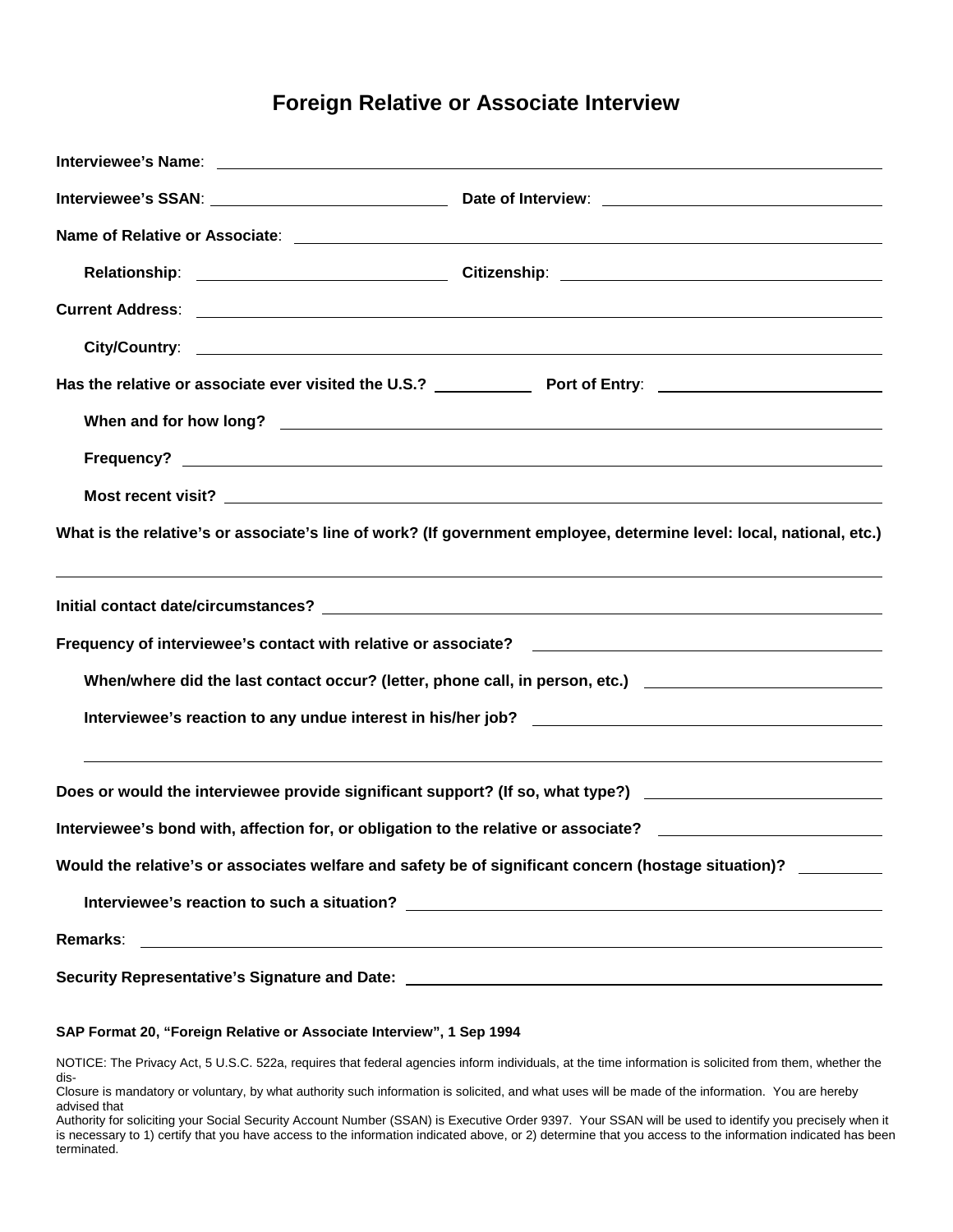(Use additional sheets for Remarks, as needed)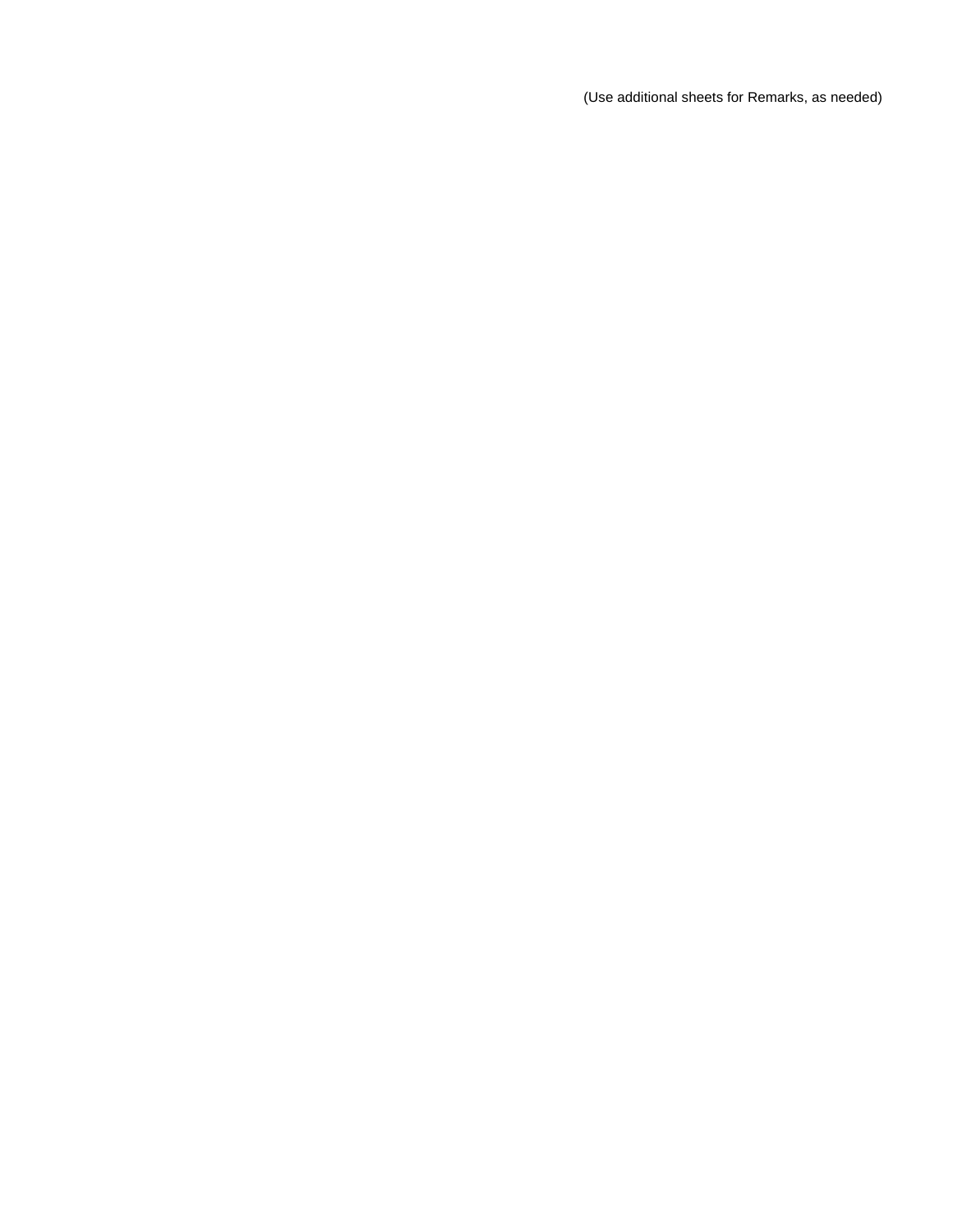## **Computer System User Acknowledgement Statement**

I understand that as a computer system user, it is my responsibility to comply with all security measures necessary to prevent unauthorized disclosure, modification, or destruction of information. I have read the computer system standard operating procedures for the system(s) to which I have access and agree to:

- 1. Protect and safeguard information in accordance with the System Operating Procedures.
- 2. Sign all logs, forms and receipts as required.
- 3. Escort personnel not on the access list for the environment in such manner as to prevent their access to data which they are not entitled to view.
- 4. Protect all media used on the system by properly classifying, labeling, controlling transmitting and destroying it in accordance with security requirements.
- 5. Protect all data viewed on the screens and/or hardcopies at the highest classification level of the data processed unless determined otherwise by the data owner.
- 6. Notify the System Security Custodian of all security violations, unauthorized use, and when I no longer have a need to access the system (i.e., transfer, termination, leave of absence, or for any period of extended nonuse).
- 7. Use of the system is for the purpose of performing assigned organizational duties, never personal business and I will not introduce, process, calculate, or compute data on these systems except as authorized according to these procedures.
- 8. Comply with all software copyright laws and licensing agreements.

| <b>Initial Certification</b> |      |                               |      |  |
|------------------------------|------|-------------------------------|------|--|
| <b>Printed Name of User</b>  |      | Signature of User             |      |  |
| Printed Name of Custodian    |      | Signature of Custodian        |      |  |
| Organization/Firm            |      | Date                          |      |  |
|                              |      | <b>Annual Recertification</b> |      |  |
| Signature of User            | Date | Signature of User             | Date |  |
| Signature of User            | Date | Signature of User             | Date |  |
| Signature of User            | Date | Signature of User             | Date |  |
| Signature of User            | Date | Signature of User             | Date |  |

**SAP Format 21 "Computer System User Acknowledgement Statement" 31 Mar 1995**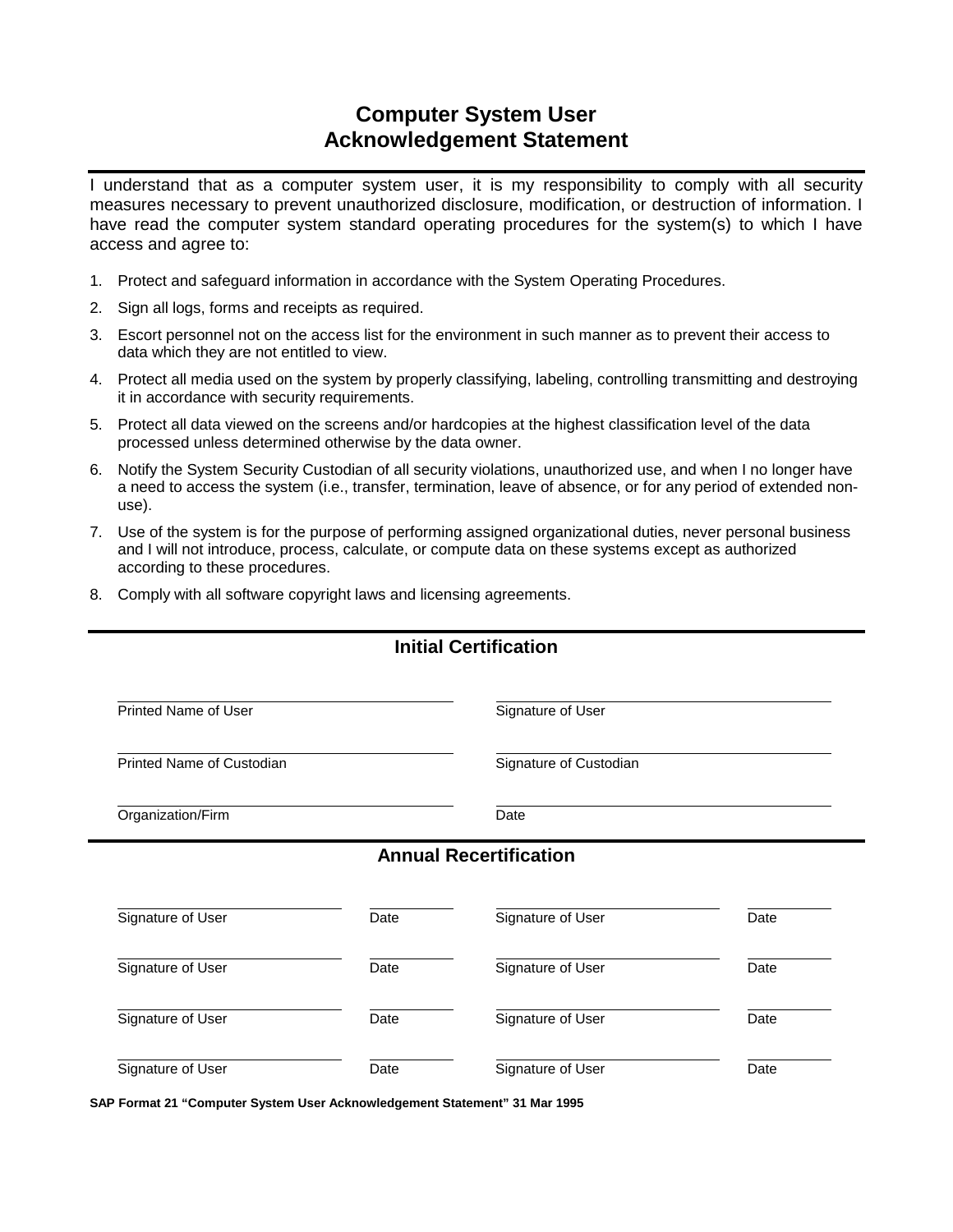Name/Address of Organization/Activity:

Description of Security Education Program:

Statement of Accomplishments:

Effectiveness of Accomplishments:

Supporting Evidence of Effectiveness:

**SAP Format 23a, "Awards Program Nomination (Activity)" 5 Oct 1995**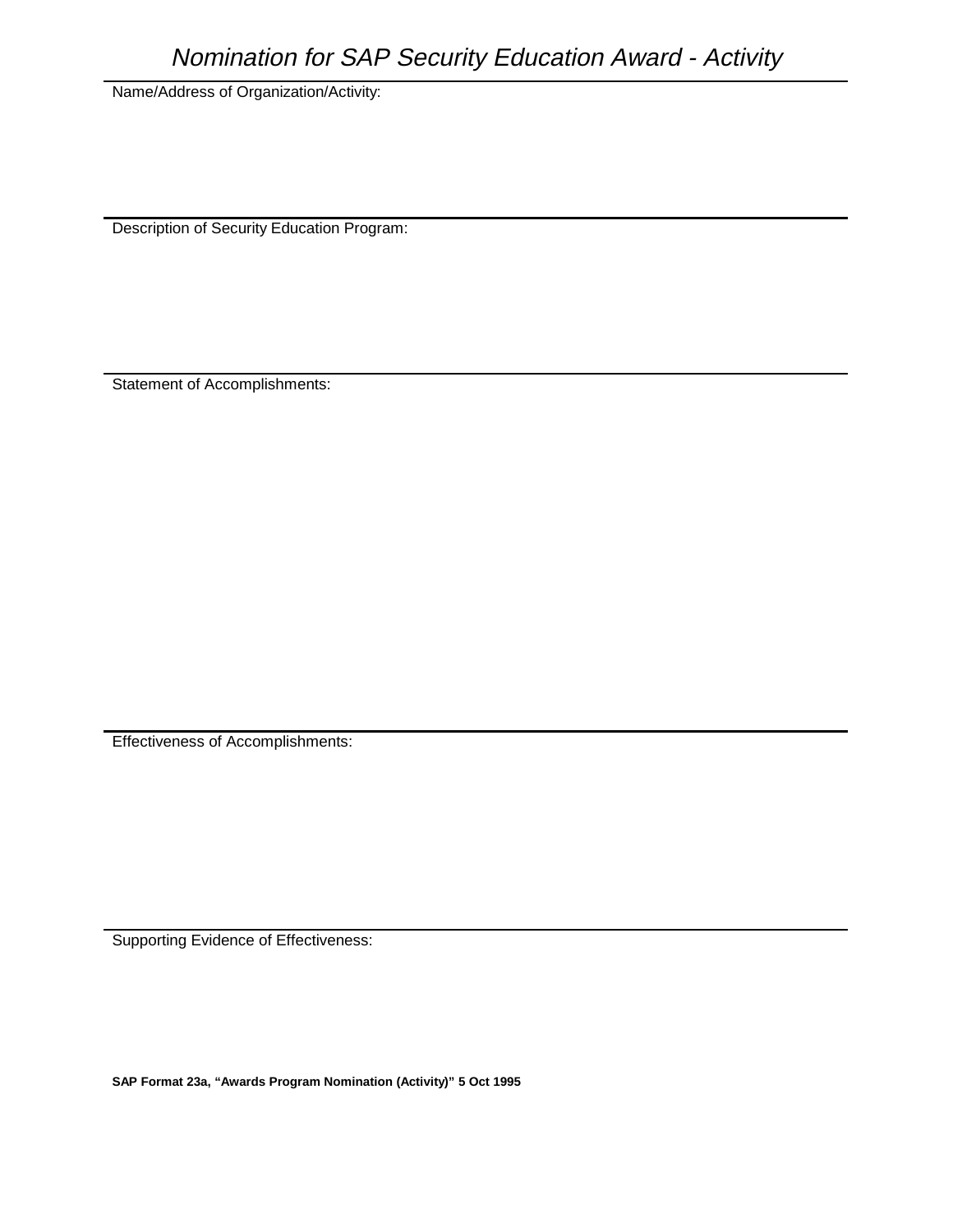Name/Address of Organization/Activity:

Job Description:

Statement of Accomplishments:

Effectiveness of Accomplishments:

Supporting Evidence of Effectiveness:

**SAP Format 23i, "Awards Program Nomination (Individual)" 5 Oct 1995**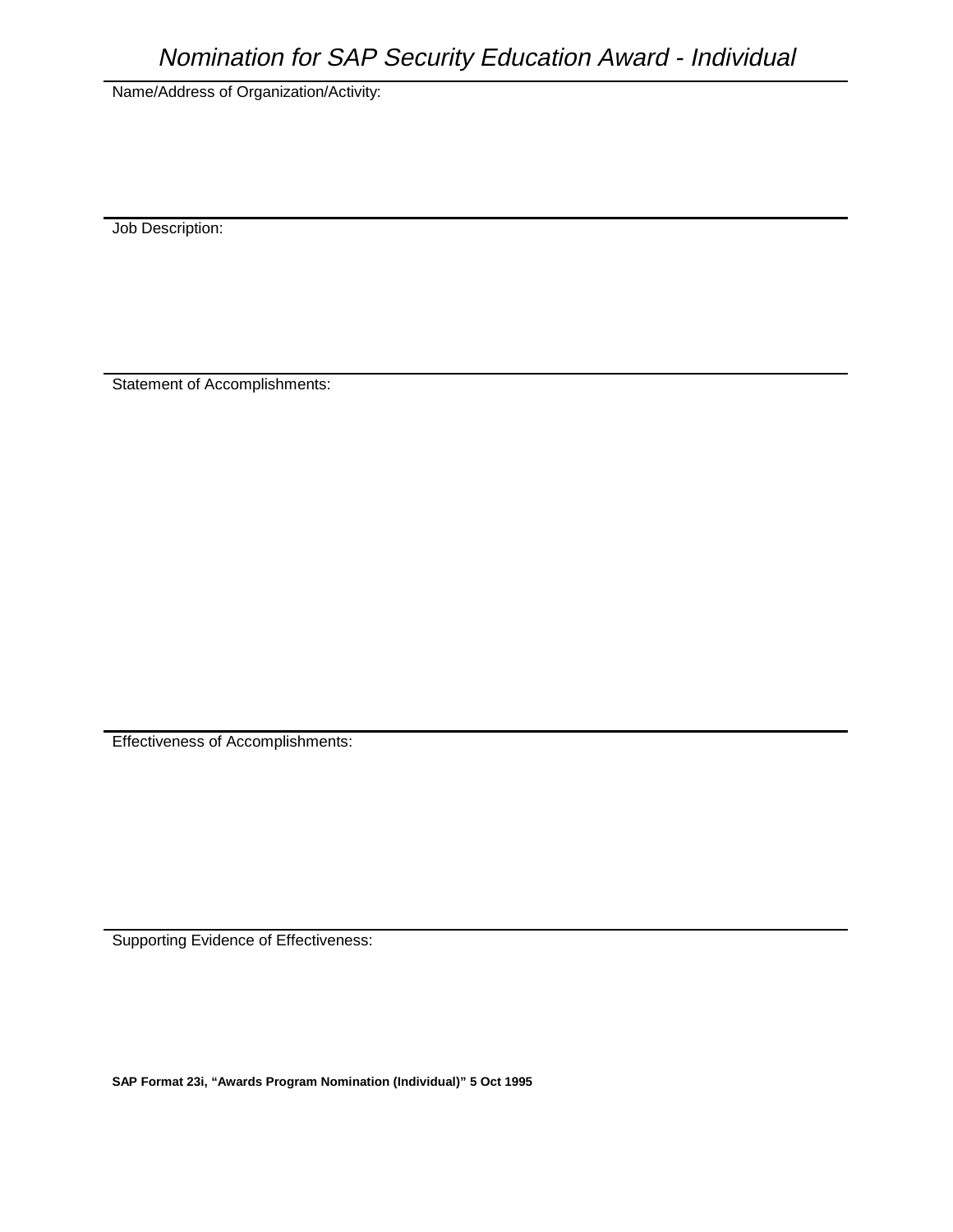# **Letter of Appointment**

To:

Company:

Subject to your acceptance and execution of the Oath of Confidentiality attached hereto, you are hereby appointed an Agent of the United States Government for the Program. This appointment is for the limited purpose of reviewing Personnel security Questionnaires (PSQs), Security Questionnaires (SQs), and Program Access Request packages (PARs) for accuracy, completeness, and obvious disqualifying factors.

For the limited purposes of this agency you are obligated to treat personnel information as data protected by the Privacy Act (5 U.S. Code 552a) for all employees of your parent company whose questionnaires you review. Disclosure of personal information to any person not authorized to receive it may subject you to sanctions, including criminal penalties, provided by the Privacy Act, and to appropriate administrative and civil remedies.

Should you decline to accept, or refuse to execute the Oath of Confidentiality attached hereto, you should consider this tender of appointment to be canceled.

 $\overline{a}$ 

Program Security Officer

**SAP Format 24, "Agent of the Government (Appointment)" 2 Jan 1996**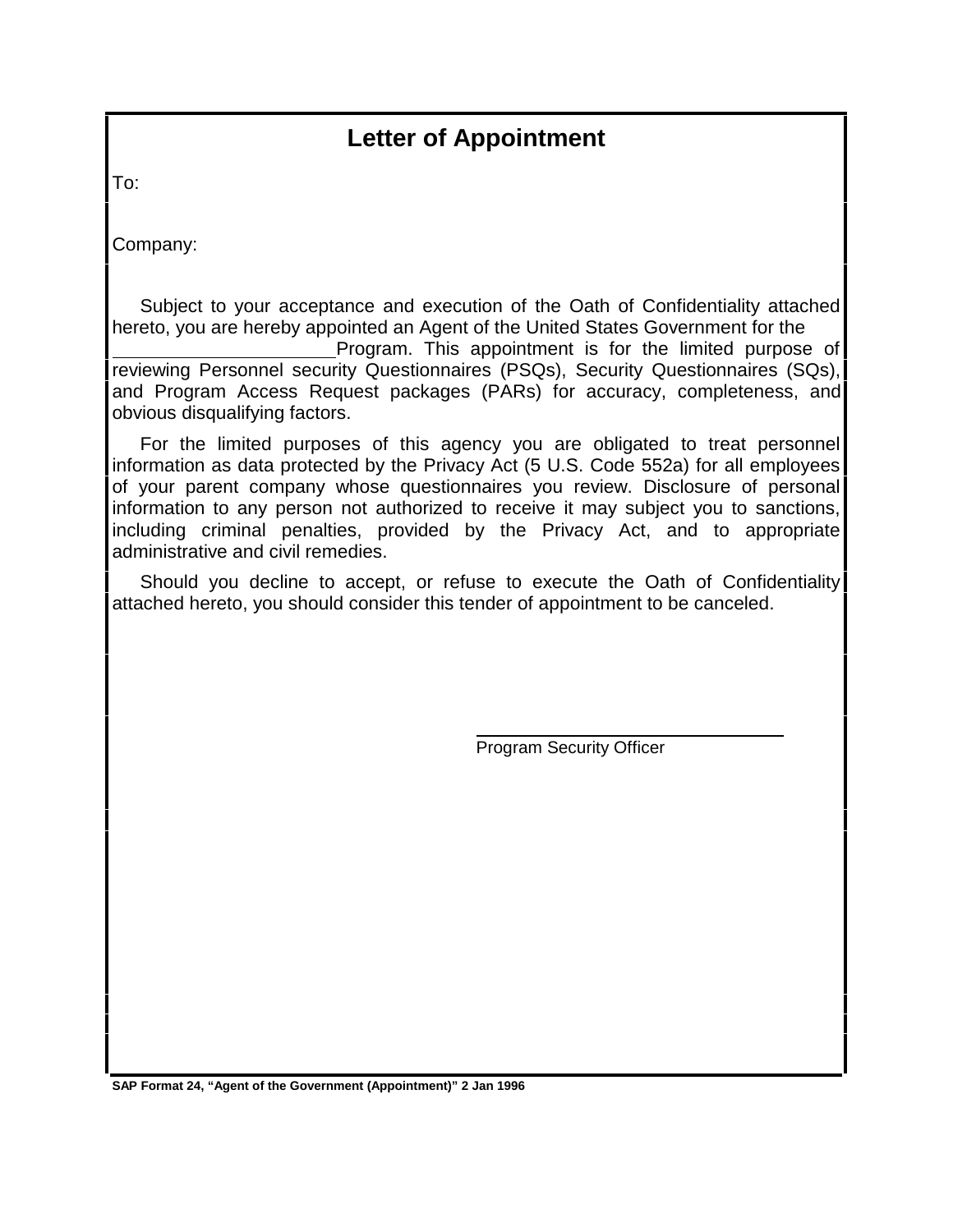# **Acceptance of Appointment and Oath of Confidentiality**

the undersigned, do hereby accept appointment as an Agent of the United States Government for the **Program** for the limited purpose of reviewing Personnel Security Questionnaires (PSQs), Security Questionnaires (SQs) and Program Access Request packages (PARs) for accuracy, completeness, and obvious disqualifying factors revealed in the PSQs, SQs or PARs.

I acknowledge that in accepting this appointment as an Agent of the Government, I agree that I will not disclose to any person, not lawfully entitled to received it within the scope of this employment or agency with the U.S. Government, personal information revealed on the PSQs, SQs or PARs I review. I also acknowledge, accept and agree that I will not use or reveal personal information to anyone except for the purposes stated herein.

I further acknowledge that by virtue of this appointment, I am bound by the provisions of the Privacy Act (5 U.S. Code 552a), including its criminal penalties for wrongful disclosure of information contained in protected records. I have been informed that PSQs, SQs and PARs are records protected by the Privacy Act.

 $\overline{a}$ 

Signature and Date

Appointing Official

 $\overline{a}$ Signature and Date

 $\overline{\phantom{a}}$ ,  $\overline{\phantom{a}}$ ,  $\overline{\phantom{a}}$ Typed Name and Title

**SAP Format 25, "Agent of the Government (Oath)" 2 Jan 1996**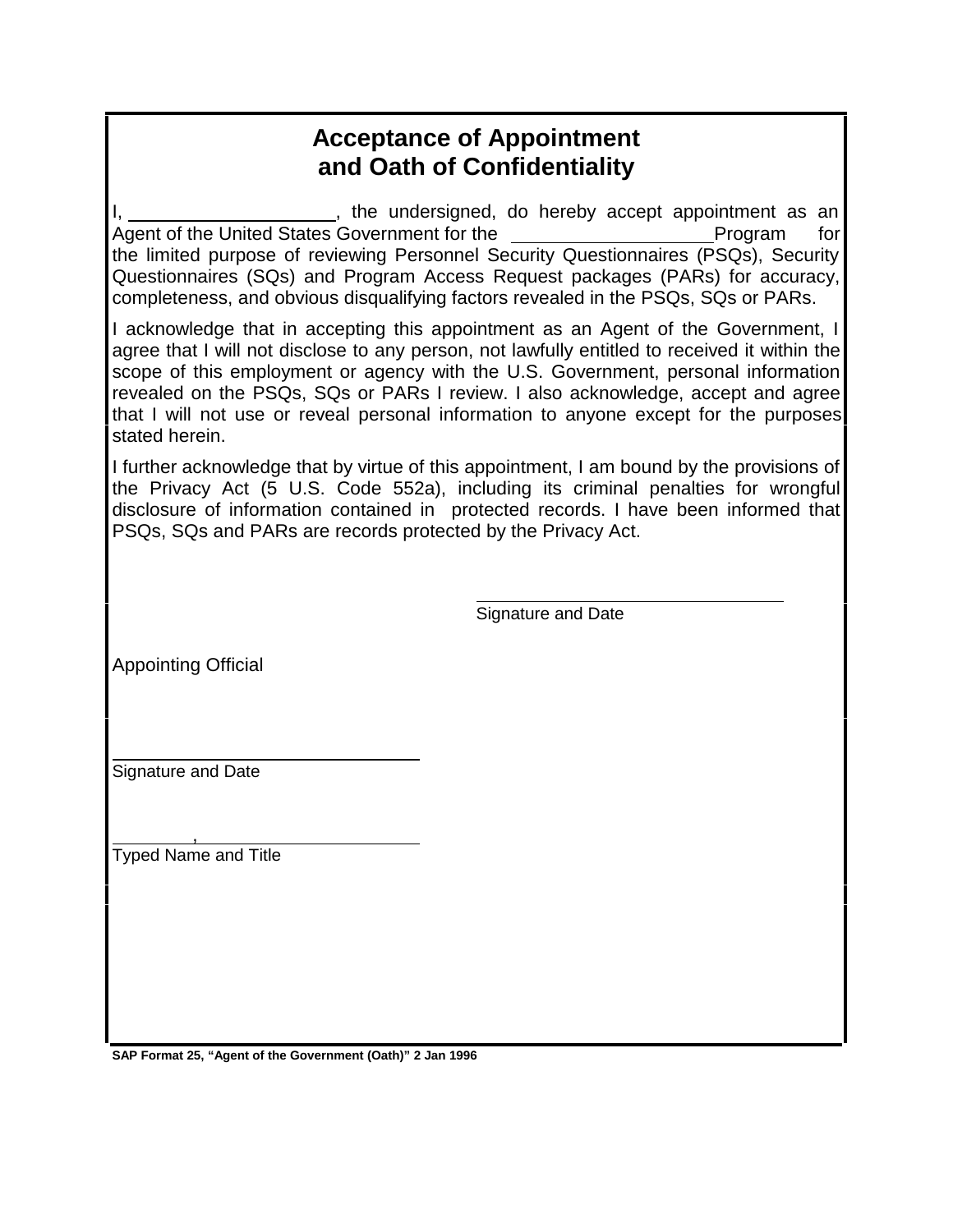## **FOREIGN CONTACT FORM**

| To:                    |                                                                                                                                                                      |                                                                                       |                        |                               |  |  |
|------------------------|----------------------------------------------------------------------------------------------------------------------------------------------------------------------|---------------------------------------------------------------------------------------|------------------------|-------------------------------|--|--|
|                        | From:                                                                                                                                                                | <b>Name</b>                                                                           | <b>Employee Number</b> | <b>Social Security Number</b> |  |  |
|                        |                                                                                                                                                                      | <b>Telephone Number</b>                                                               |                        |                               |  |  |
|                        | <b>Instructions:</b>                                                                                                                                                 |                                                                                       |                        |                               |  |  |
| $\bullet$<br>$\bullet$ | Please answer the following questions listed below to the best of your ability.<br>For further information or questions, contact Program Security.                   |                                                                                       |                        |                               |  |  |
| 1.                     | Full name of Non-U.S. citizen contact: (include maiden name or aliases if appropriate. If<br>possible, provide name in both English and Native language characters.) |                                                                                       |                        |                               |  |  |
| 2.                     |                                                                                                                                                                      | Date of Birth (or approximate age if DOB is unknown), place of birth (city, country): |                        |                               |  |  |
| 3.                     |                                                                                                                                                                      | Citizenship:                                                                          |                        |                               |  |  |
| 4.                     |                                                                                                                                                                      | <b>Current address:</b>                                                               |                        |                               |  |  |
| 5.                     |                                                                                                                                                                      | <b>Occupation/Employer:</b>                                                           |                        |                               |  |  |
| 6.                     |                                                                                                                                                                      | Known since/how did you meet:                                                         |                        |                               |  |  |
| 7.                     |                                                                                                                                                                      | Last contact date/plans for future contact:                                           |                        |                               |  |  |
| 8.                     |                                                                                                                                                                      | Description of type of relationship:                                                  |                        |                               |  |  |

**NOTE: If responding "YES" on questions below, please provide details in the remarks section at the bottom of this form.**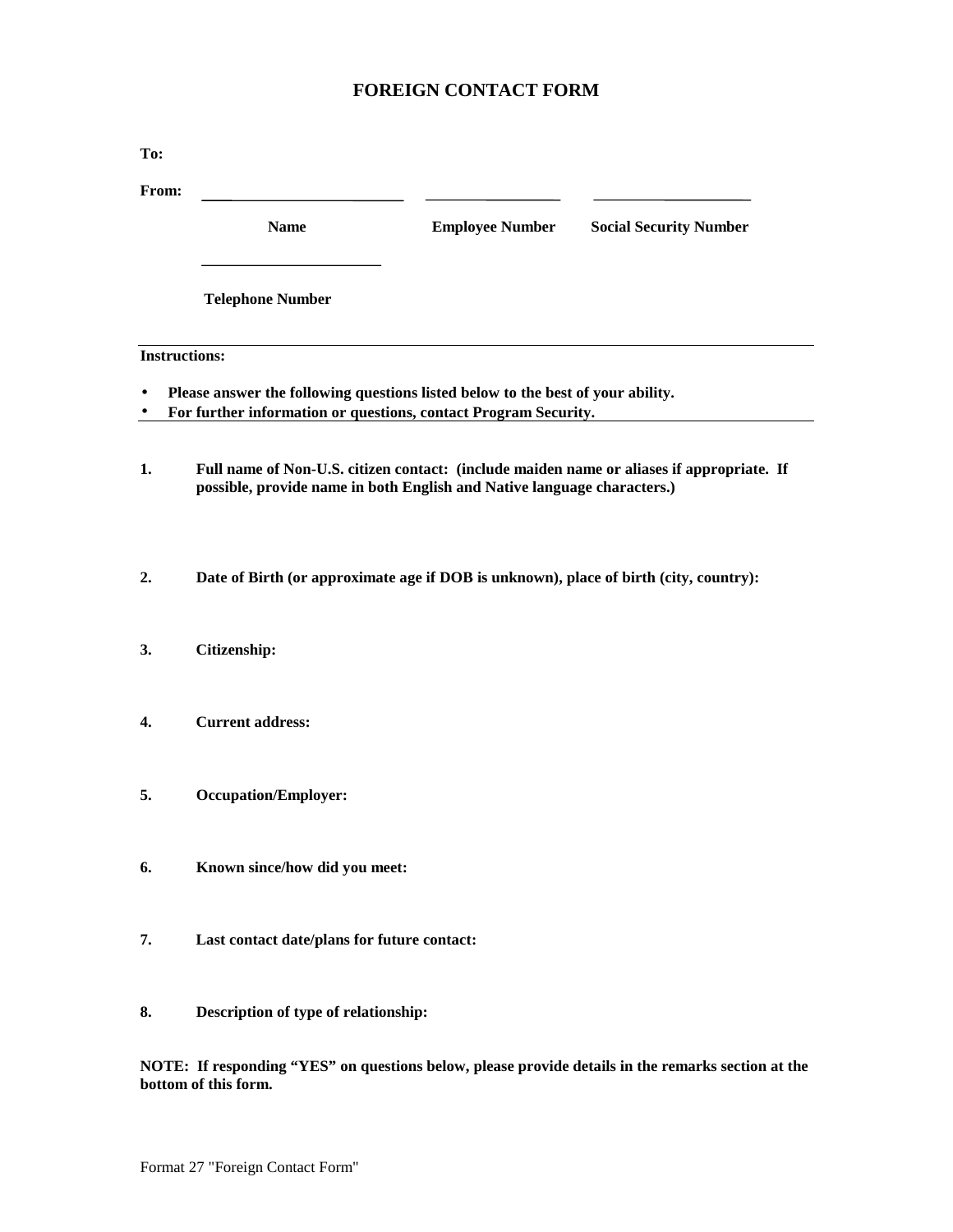| 9.  | <b>YES</b> | NO             | Are you aware of any known political/military/intelligence<br>activities of the contact or their relatives? |
|-----|------------|----------------|-------------------------------------------------------------------------------------------------------------|
| 10. | <b>YES</b> | N <sub>O</sub> | Is this contact witting of your Government involvement? (If yes,<br>please note how and why)                |
| 11. | <b>YES</b> | NO             | Do you have any relatives or friends from the same country as the<br>contact?                               |
| 12. | <b>YES</b> | N <sub>O</sub> | Did the individual ask what type of work you do? What was your<br>response?                                 |
| 13. | <b>YES</b> | NO             | Did the contact express on interest in any topics or technologies?                                          |
| 14. | <b>YES</b> | NO             | Did you discuss your involvement in U.S. Government related<br>activities?                                  |
| 15. | <b>YES</b> | N <sub>O</sub> | Did the contact offer to arrange any special treatment for you?                                             |
| 16. | <b>YES</b> | N <sub>O</sub> | Did the contact offer to pay for anything (i.e., meals, gifts)?                                             |
| 17. | <b>YES</b> | NO             | Have you received any gifts from this person?                                                               |
| 18. | <b>YES</b> | NO             | Did you exchange business cards, telephone numbers or addresses?<br>(Please attach a copy to this form)     |

**COMMENTS:**

### **PRIVACY ACT STATEMENT**

**Notice: The above information is protected by provisions of the Privacy Act, 5 U.S.C. 522a. You are hereby advised that authority for soliciting your Social Security Account Number (SSAN) is Executive Order 9397. Your SSAN will be used to identify you precisely when it is necessary to certify that you have access to the information indicated above. Although disclosure is not mandatory, your failure to do so may impede certification or determinations.**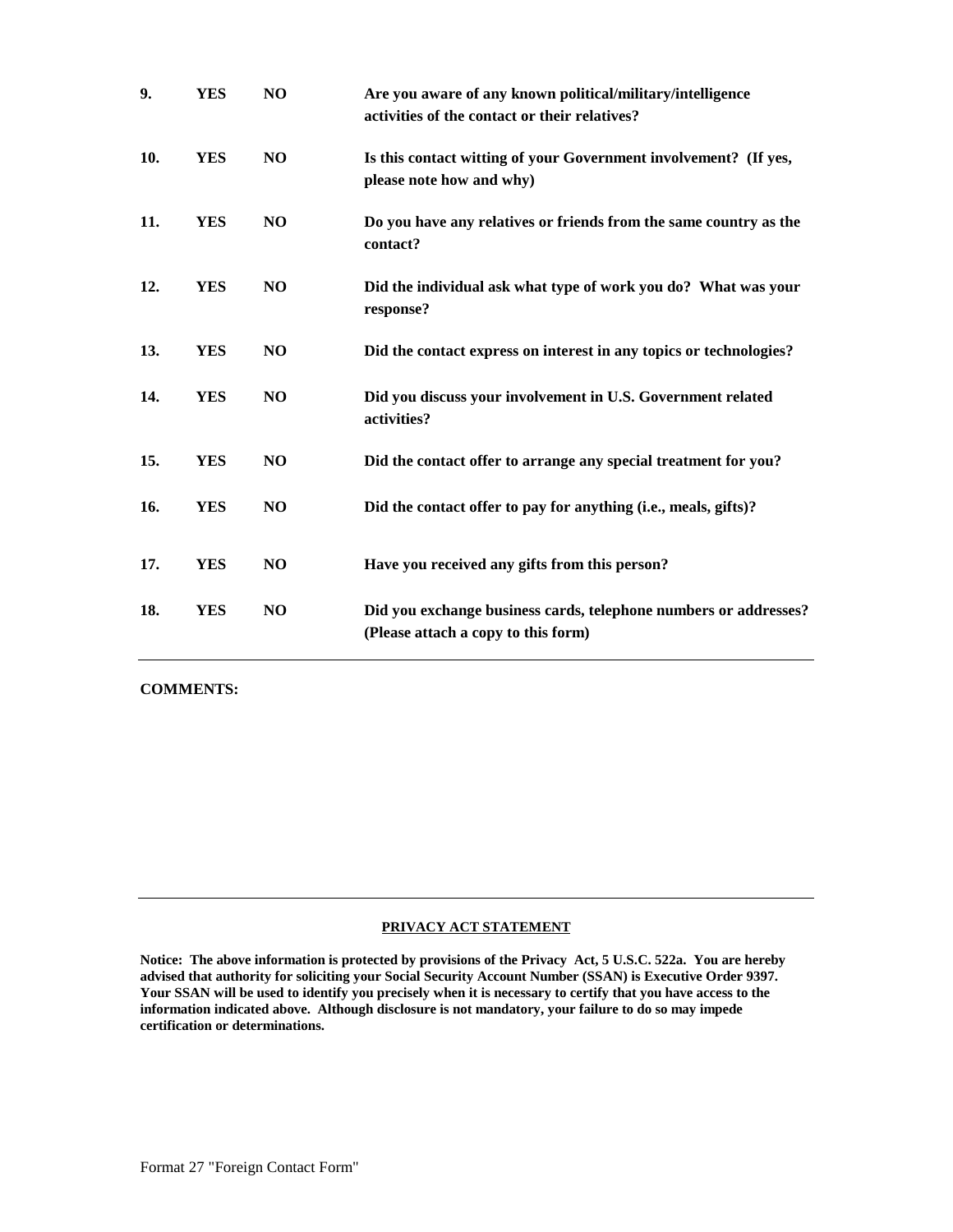#### **DESIGNATION AND COURIER INSTRUCTIONS**

- **A. Maintain constant custody of the material from receipt until delivery. Never allow the material out of your sight or physical contact.**
- **B. Place all material in a locked briefcase of normal appearance or a strong, locked carry-on bag. Based on the volume of material, use additional couriers as necessary (a minimum of two couriers is required for Top Secret; one for secret and below).**
- **C. Do not schedule on overnight stop. Remain in the airport terminal if a connecting flight is part of your itinerary.**
- **D. Do not consume alcoholic beverages.**
- **E. Pre-plan travel routes. Include alternate routes. In unfamiliar areas, mark and use maps.**
- **F. Transiting airport security checkpoints:**

**1. Before departure, obtain a courier authorization letter. Do not show this letter to airport security unless specifically asked. Also display military or company ID cards when asked.**

**2. When two couriers are used, one courier passes through the checkpoint and waits for the second courier to transfer the package through the x-ray machine. The second courier passes through the checkpoint after material has been received by the first courier.**

**3. Only open your briefcase if airport security asks you to do so.**

**4. If airport security asks you to open the document package, produce your courier letter and identification card. Inform security personnel that you are couriering classified data and that the package cannot be opened. If security personnel do not accept this explanation, contact the Airport Security Manager and explain the situation.**

**5. If airport security, Airport Security Managers, airline officials, or anyone insists on opening the document package, refuse and cancel your trip.**

#### **G. Emergency situations:**

**1. In case of any emergency en route emergency or if paragraph F5 applies, immediately contact your Security Officer. After receiving such notification, Activity and Contractor Security Officers must immediately contact the Program Security Officer.**

**2. In the event of a skyjacking, do not reveal your courier assignment. Use common sense. Do not attempt to hide the material or dispose of it. Leave it in your briefcase. If anyone insists on opening your briefcase, do not argue or physically attempt to stop them. Notify Airport Security Managers on your release as soon as possible.**

**3. If a bomb threat occurs while you are on board an aircraft, present your courier letter and identification card to Customs, FAA, or Federal agents. Explain your situation and permit x-ray or electronic scanning. If any of these officials insist on opening the sealed document package, ask that they do so in a segregated area, away from other individuals or passengers. Remain with them when the package is opened. After the search is completed, obtain the names, agency, and telephone numbers of the searching individuals. Immediately supply this information to your Security Manager. NOTE: Security officials will defensively debrief these individuals as necessary. Do not conduct the debriefings yourself.**